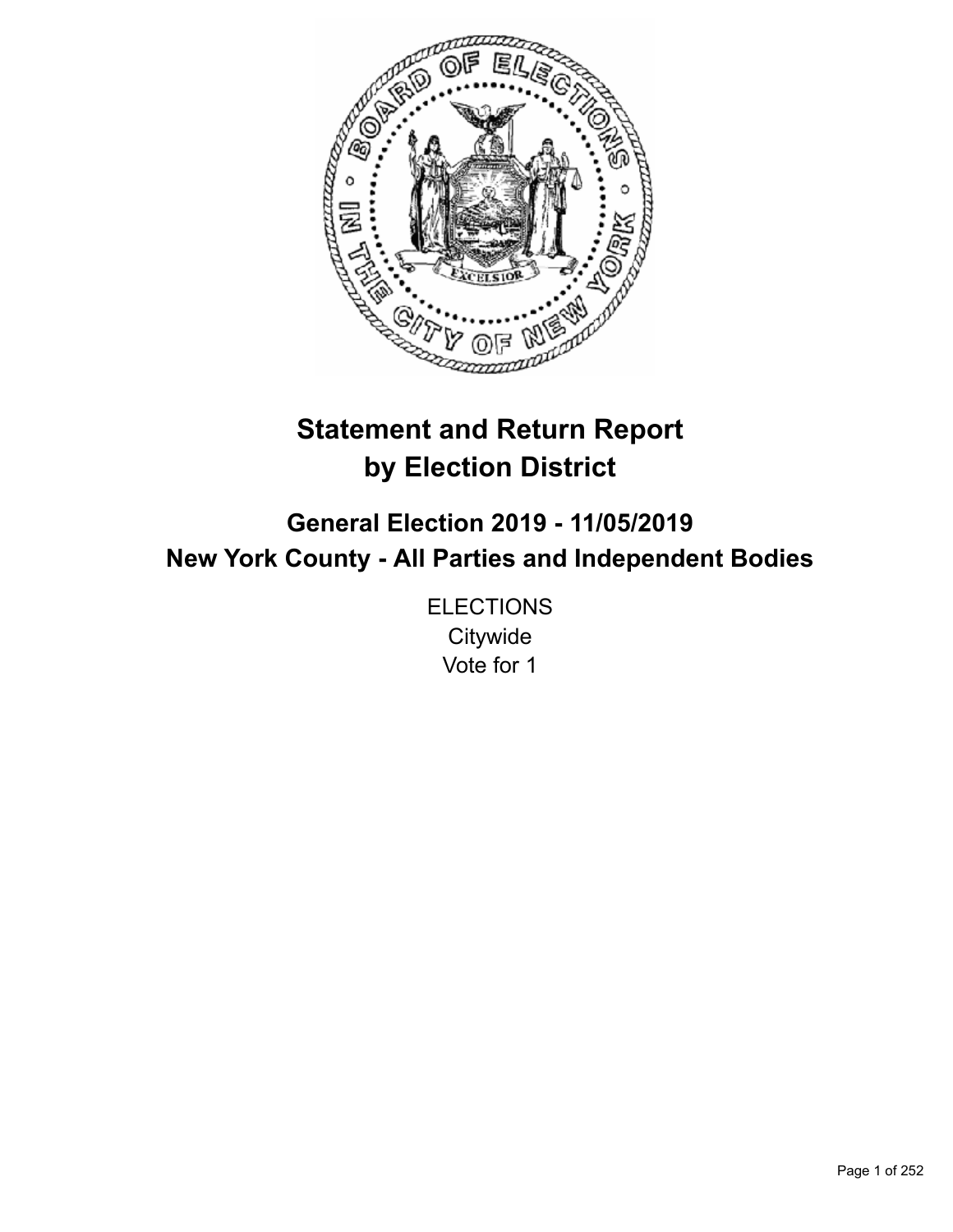

| PUBLIC COUNTER                                           | 175          |
|----------------------------------------------------------|--------------|
| MANUALLY COUNTED EMERGENCY                               | $\mathbf{0}$ |
| ABSENTEE / MILITARY                                      | 2            |
| AFFIDAVIT                                                | 3            |
| Total Ballots                                            | 180          |
| Less - Inapplicable Federal/Special Presidential Ballots | $\Omega$     |
| <b>Total Applicable Ballots</b>                          | 180          |
| YES                                                      | 143          |
| NO.                                                      | 33           |
| <b>Total Votes</b>                                       | 176          |
| Unrecorded                                               | 4            |

# **002/65**

| <b>PUBLIC COUNTER</b>                                    | 172      |
|----------------------------------------------------------|----------|
| <b>MANUALLY COUNTED EMERGENCY</b>                        | $\Omega$ |
| ABSENTEE / MILITARY                                      | 0        |
| AFFIDAVIT                                                |          |
| <b>Total Ballots</b>                                     | 173      |
| Less - Inapplicable Federal/Special Presidential Ballots | $\Omega$ |
| <b>Total Applicable Ballots</b>                          | 173      |
| <b>YES</b>                                               | 132      |
| <b>NO</b>                                                | 26       |
| <b>Total Votes</b>                                       | 158      |
| Unrecorded                                               | 15       |

| <b>PUBLIC COUNTER</b>                                    | 260 |
|----------------------------------------------------------|-----|
| MANUALLY COUNTED EMERGENCY                               | 0   |
| ABSENTEE / MILITARY                                      | 6   |
| AFFIDAVIT                                                |     |
| <b>Total Ballots</b>                                     | 267 |
| Less - Inapplicable Federal/Special Presidential Ballots | 0   |
| <b>Total Applicable Ballots</b>                          | 267 |
| <b>YES</b>                                               | 181 |
| <b>NO</b>                                                | 56  |
| <b>Total Votes</b>                                       | 237 |
| Unrecorded                                               | 30  |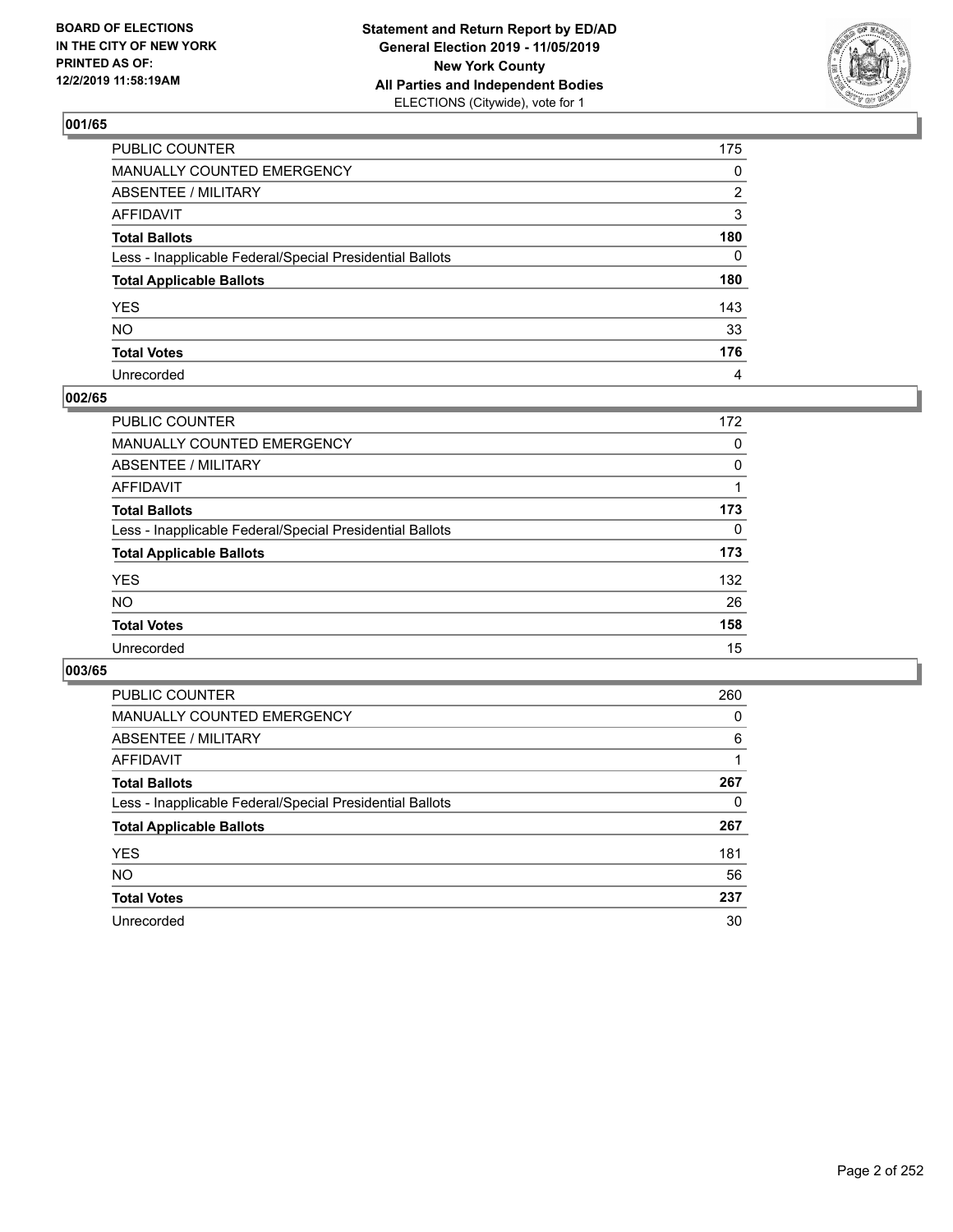

| PUBLIC COUNTER                                           | 99  |
|----------------------------------------------------------|-----|
| MANUALLY COUNTED EMERGENCY                               | 0   |
| ABSENTEE / MILITARY                                      |     |
| <b>AFFIDAVIT</b>                                         | 1   |
| <b>Total Ballots</b>                                     | 101 |
| Less - Inapplicable Federal/Special Presidential Ballots | 0   |
| <b>Total Applicable Ballots</b>                          | 101 |
| <b>YES</b>                                               | 77  |
| <b>NO</b>                                                | 22  |
| <b>Total Votes</b>                                       | 99  |
| Unrecorded                                               | 2   |

### **005/65 COMBINED into: 003/65**

### **006/65**

| <b>PUBLIC COUNTER</b>                                    | 402 |
|----------------------------------------------------------|-----|
| <b>MANUALLY COUNTED EMERGENCY</b>                        | 0   |
| <b>ABSENTEE / MILITARY</b>                               |     |
| <b>AFFIDAVIT</b>                                         | 3   |
| <b>Total Ballots</b>                                     | 412 |
| Less - Inapplicable Federal/Special Presidential Ballots | 0   |
| <b>Total Applicable Ballots</b>                          | 412 |
| <b>YES</b>                                               | 246 |
| <b>NO</b>                                                | 139 |
| <b>Total Votes</b>                                       | 385 |
| Unrecorded                                               | 27  |
|                                                          |     |

# **007/65 COMBINED into: 006/65**

| <b>PUBLIC COUNTER</b>                                    | 265 |
|----------------------------------------------------------|-----|
| <b>MANUALLY COUNTED EMERGENCY</b>                        | 0   |
| ABSENTEE / MILITARY                                      | 3   |
| AFFIDAVIT                                                | 2   |
| <b>Total Ballots</b>                                     | 270 |
| Less - Inapplicable Federal/Special Presidential Ballots | 0   |
| <b>Total Applicable Ballots</b>                          | 270 |
| <b>YES</b>                                               | 168 |
| <b>NO</b>                                                | 86  |
| <b>Total Votes</b>                                       | 254 |
| Unrecorded                                               | 16  |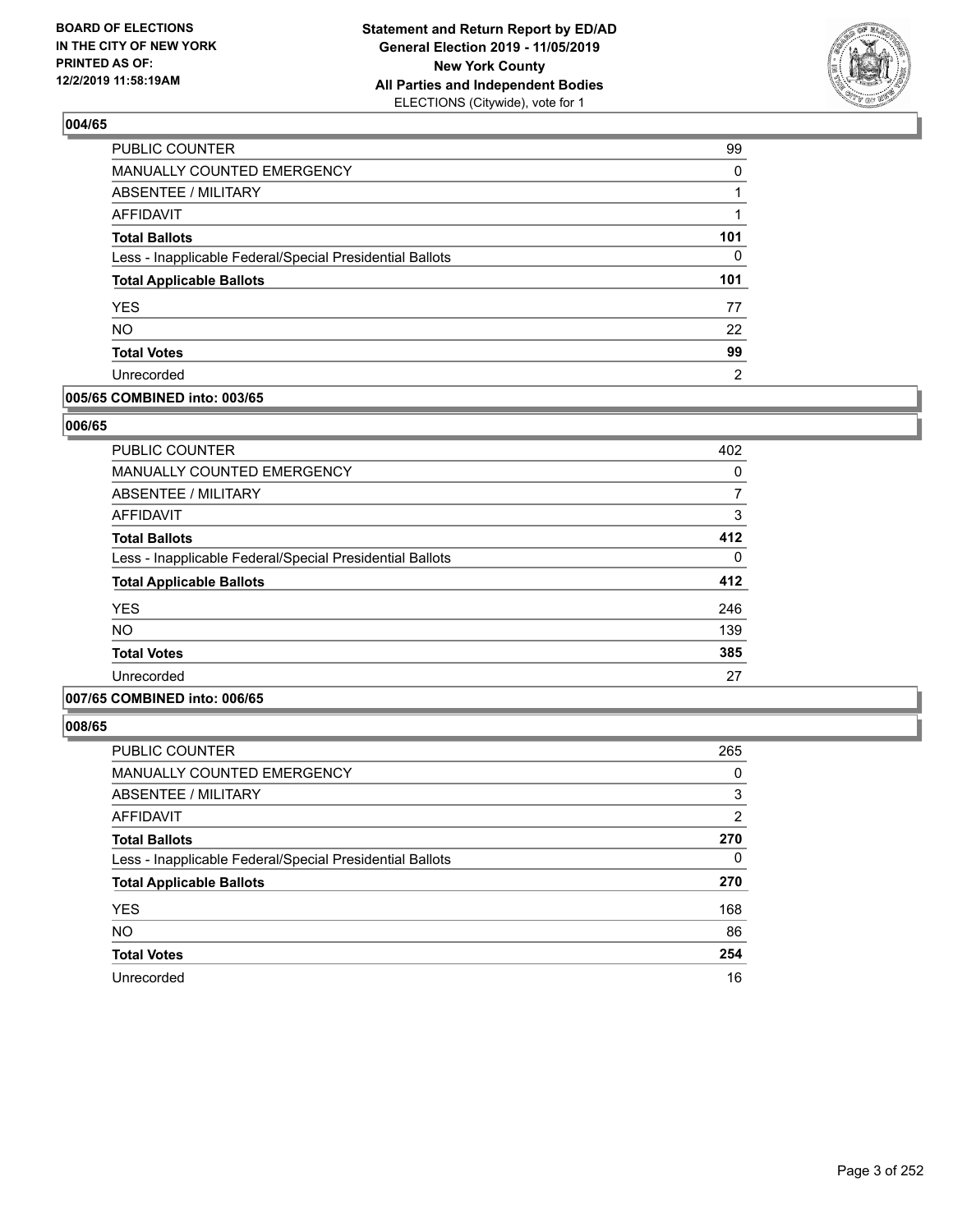

| PUBLIC COUNTER                                           | 175 |
|----------------------------------------------------------|-----|
| MANUALLY COUNTED EMERGENCY                               | 0   |
| ABSENTEE / MILITARY                                      | 3   |
| AFFIDAVIT                                                | 3   |
| Total Ballots                                            | 181 |
| Less - Inapplicable Federal/Special Presidential Ballots | 0   |
| <b>Total Applicable Ballots</b>                          | 181 |
| YES                                                      | 129 |
| NO.                                                      | 40  |
| <b>Total Votes</b>                                       | 169 |
| Unrecorded                                               | 12  |

# **010/65**

| <b>PUBLIC COUNTER</b>                                    | 177            |
|----------------------------------------------------------|----------------|
| MANUALLY COUNTED EMERGENCY                               | 0              |
| ABSENTEE / MILITARY                                      | $\overline{2}$ |
| AFFIDAVIT                                                | 6              |
| <b>Total Ballots</b>                                     | 185            |
| Less - Inapplicable Federal/Special Presidential Ballots | 0              |
| <b>Total Applicable Ballots</b>                          | 185            |
| <b>YES</b>                                               | 151            |
| <b>NO</b>                                                | 20             |
| <b>Total Votes</b>                                       | 171            |
| Unrecorded                                               | 14             |

### **011/65 COMBINED into: 009/65**

| <b>PUBLIC COUNTER</b>                                    | 130 |
|----------------------------------------------------------|-----|
| <b>MANUALLY COUNTED EMERGENCY</b>                        | 0   |
| ABSENTEE / MILITARY                                      | 4   |
| AFFIDAVIT                                                |     |
| <b>Total Ballots</b>                                     | 135 |
| Less - Inapplicable Federal/Special Presidential Ballots | 0   |
| <b>Total Applicable Ballots</b>                          | 135 |
| <b>YES</b>                                               | 89  |
| NO.                                                      | 44  |
| <b>Total Votes</b>                                       | 133 |
| Unrecorded                                               | 2   |
| 013/65 COMBINED into: 014/65                             |     |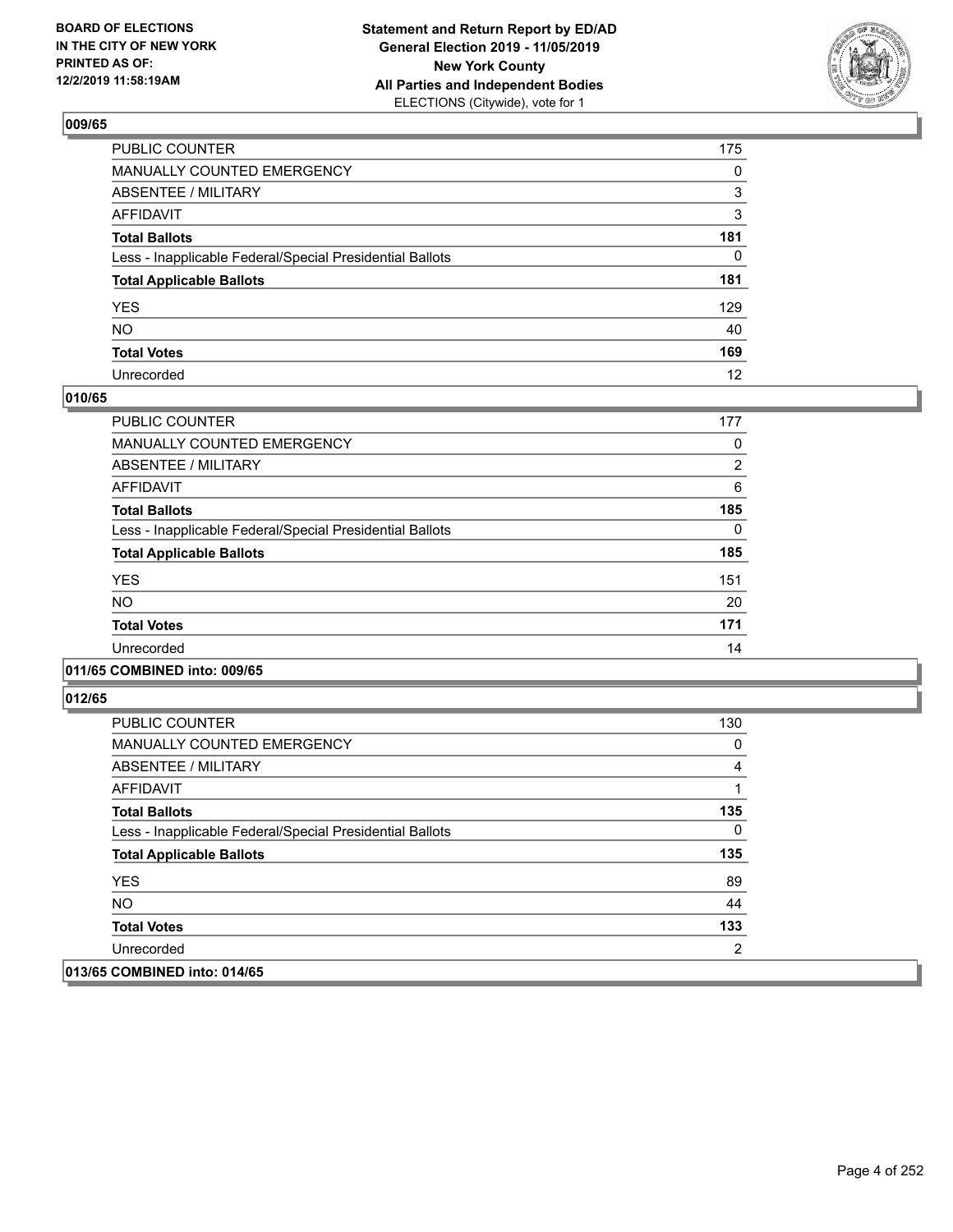

| PUBLIC COUNTER                                           | 348          |
|----------------------------------------------------------|--------------|
| MANUALLY COUNTED EMERGENCY                               | 0            |
| ABSENTEE / MILITARY                                      | 4            |
| AFFIDAVIT                                                | 7            |
| Total Ballots                                            | 359          |
| Less - Inapplicable Federal/Special Presidential Ballots | $\mathbf{0}$ |
| <b>Total Applicable Ballots</b>                          | 359          |
| YES                                                      | 255          |
| NO.                                                      | 83           |
| <b>Total Votes</b>                                       | 338          |
| Unrecorded                                               | 21           |

### **015/65**

| <b>PUBLIC COUNTER</b>                                    | 277 |
|----------------------------------------------------------|-----|
| MANUALLY COUNTED EMERGENCY                               | 0   |
| ABSENTEE / MILITARY                                      | 9   |
| AFFIDAVIT                                                | 2   |
| <b>Total Ballots</b>                                     | 288 |
| Less - Inapplicable Federal/Special Presidential Ballots | 0   |
| <b>Total Applicable Ballots</b>                          | 288 |
| <b>YES</b>                                               | 219 |
| <b>NO</b>                                                | 60  |
| <b>Total Votes</b>                                       | 279 |
| Unrecorded                                               | 9   |

| <b>PUBLIC COUNTER</b>                                    | 185      |
|----------------------------------------------------------|----------|
| MANUALLY COUNTED EMERGENCY                               | 0        |
| ABSENTEE / MILITARY                                      | 9        |
| AFFIDAVIT                                                | 0        |
| <b>Total Ballots</b>                                     | 194      |
| Less - Inapplicable Federal/Special Presidential Ballots | $\Omega$ |
| <b>Total Applicable Ballots</b>                          | 194      |
| <b>YES</b>                                               | 134      |
| <b>NO</b>                                                | 50       |
| <b>Total Votes</b>                                       | 184      |
| Unrecorded                                               | 10       |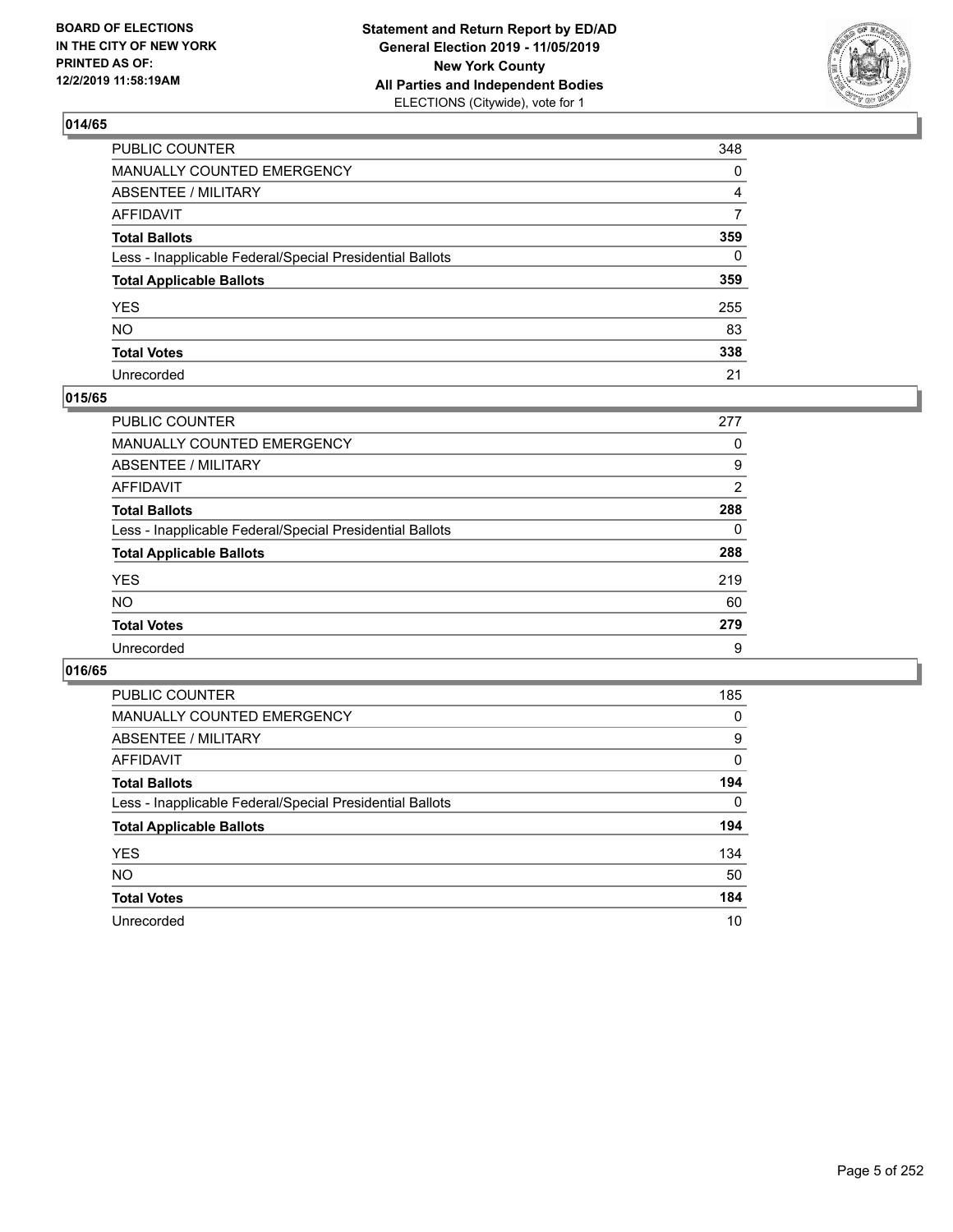

| PUBLIC COUNTER                                           | 12 <sup>2</sup> |
|----------------------------------------------------------|-----------------|
| MANUALLY COUNTED EMERGENCY                               | $\mathbf{0}$    |
| ABSENTEE / MILITARY                                      | 0               |
| AFFIDAVIT                                                | 0               |
| Total Ballots                                            | $12 \,$         |
| Less - Inapplicable Federal/Special Presidential Ballots | $\mathbf{0}$    |
| <b>Total Applicable Ballots</b>                          | $12 \,$         |
| YES                                                      | 8               |
| NO.                                                      | 2               |
| <b>Total Votes</b>                                       | 10              |
| Unrecorded                                               | $\overline{2}$  |

### **018/65**

| <b>PUBLIC COUNTER</b>                                    | 169      |
|----------------------------------------------------------|----------|
| <b>MANUALLY COUNTED EMERGENCY</b>                        | $\Omega$ |
| ABSENTEE / MILITARY                                      | 6        |
| AFFIDAVIT                                                | 2        |
| <b>Total Ballots</b>                                     | 177      |
| Less - Inapplicable Federal/Special Presidential Ballots | 0        |
| <b>Total Applicable Ballots</b>                          | 177      |
| <b>YES</b>                                               | 116      |
| <b>NO</b>                                                | 33       |
| <b>Total Votes</b>                                       | 149      |
| Unrecorded                                               | 28       |

| <b>PUBLIC COUNTER</b>                                    | 164 |
|----------------------------------------------------------|-----|
| <b>MANUALLY COUNTED EMERGENCY</b>                        | 0   |
| ABSENTEE / MILITARY                                      | 6   |
| AFFIDAVIT                                                | 1   |
| <b>Total Ballots</b>                                     | 171 |
| Less - Inapplicable Federal/Special Presidential Ballots | 0   |
| <b>Total Applicable Ballots</b>                          | 171 |
| <b>YES</b>                                               | 86  |
| <b>NO</b>                                                | 33  |
| <b>Total Votes</b>                                       | 119 |
| Unrecorded                                               | 52  |
| 020/65 COMBINED into: 018/65                             |     |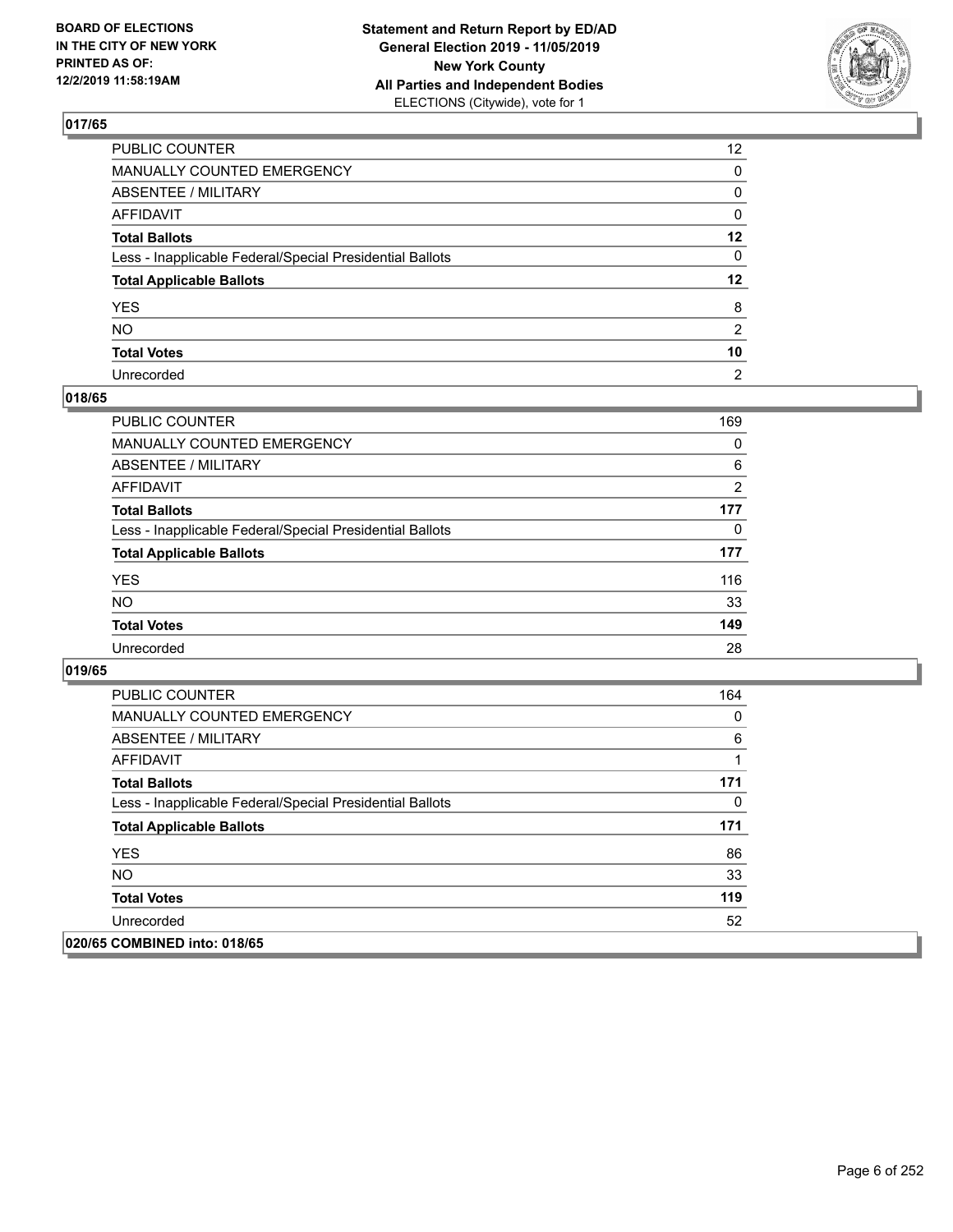

| PUBLIC COUNTER                                           | 198          |
|----------------------------------------------------------|--------------|
| MANUALLY COUNTED EMERGENCY                               | $\mathbf{0}$ |
| ABSENTEE / MILITARY                                      |              |
| AFFIDAVIT                                                |              |
| Total Ballots                                            | 200          |
| Less - Inapplicable Federal/Special Presidential Ballots | 0            |
| <b>Total Applicable Ballots</b>                          | 200          |
| YES                                                      | 118          |
| NΟ                                                       | 46           |
| <b>Total Votes</b>                                       | 164          |
| Unrecorded                                               | 36           |

### **022/65**

| <b>PUBLIC COUNTER</b>                                    | 196      |
|----------------------------------------------------------|----------|
| <b>MANUALLY COUNTED EMERGENCY</b>                        | $\Omega$ |
| ABSENTEE / MILITARY                                      |          |
| AFFIDAVIT                                                |          |
| <b>Total Ballots</b>                                     | 204      |
| Less - Inapplicable Federal/Special Presidential Ballots | $\Omega$ |
| <b>Total Applicable Ballots</b>                          | 204      |
| <b>YES</b>                                               | 135      |
| <b>NO</b>                                                | 51       |
| <b>Total Votes</b>                                       | 186      |
| Unrecorded                                               | 18       |

| <b>PUBLIC COUNTER</b>                                    | 191 |
|----------------------------------------------------------|-----|
| MANUALLY COUNTED EMERGENCY                               | 0   |
| ABSENTEE / MILITARY                                      | 2   |
| AFFIDAVIT                                                | 0   |
| <b>Total Ballots</b>                                     | 193 |
| Less - Inapplicable Federal/Special Presidential Ballots | 0   |
| <b>Total Applicable Ballots</b>                          | 193 |
| <b>YES</b>                                               | 117 |
| <b>NO</b>                                                | 43  |
| <b>Total Votes</b>                                       | 160 |
| Unrecorded                                               | 33  |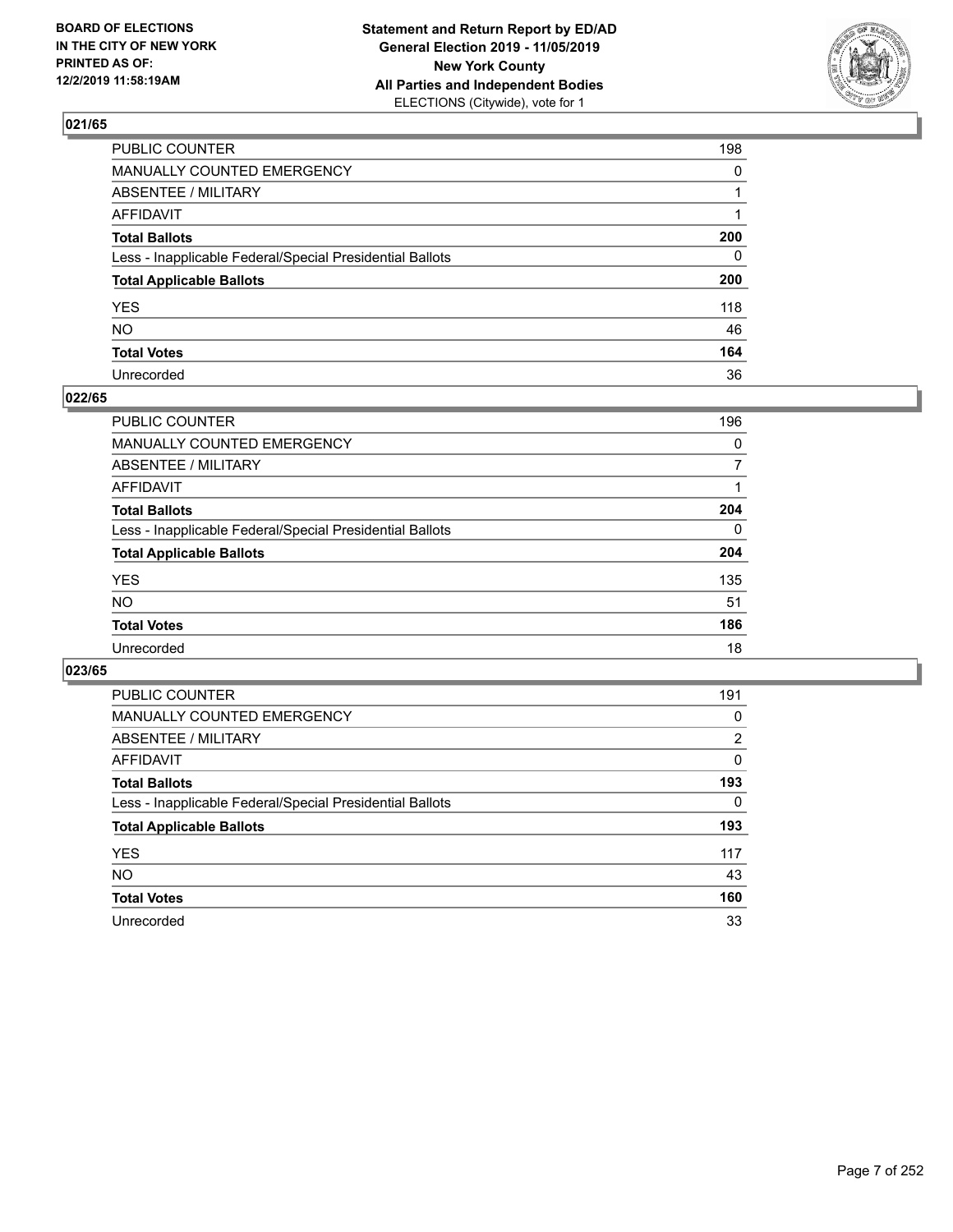

| <b>PUBLIC COUNTER</b>                                    | 127      |
|----------------------------------------------------------|----------|
| MANUALLY COUNTED EMERGENCY                               | 0        |
| ABSENTEE / MILITARY                                      | 4        |
| <b>AFFIDAVIT</b>                                         |          |
| <b>Total Ballots</b>                                     | 132      |
| Less - Inapplicable Federal/Special Presidential Ballots | $\Omega$ |
| <b>Total Applicable Ballots</b>                          | 132      |
| <b>YES</b>                                               | 85       |
| <b>NO</b>                                                | 23       |
| <b>Total Votes</b>                                       | 108      |
| Unrecorded                                               | 24       |

# **025/65 COMBINED into: 019/65**

#### **026/65 COMBINED into: 021/65**

# **027/65**

| PUBLIC COUNTER                                           | 243            |
|----------------------------------------------------------|----------------|
| <b>MANUALLY COUNTED EMERGENCY</b>                        | 0              |
| ABSENTEE / MILITARY                                      | $\overline{2}$ |
| AFFIDAVIT                                                | $\Omega$       |
| <b>Total Ballots</b>                                     | 245            |
| Less - Inapplicable Federal/Special Presidential Ballots | $\Omega$       |
| <b>Total Applicable Ballots</b>                          | 245            |
| <b>YES</b>                                               | 138            |
| <b>NO</b>                                                | 71             |
| <b>Total Votes</b>                                       | 209            |
| Unrecorded                                               | 36             |

### **028/65 COMBINED into: 027/65**

### **029/65 COMBINED into: 023/65**

| <b>PUBLIC COUNTER</b>                                    | 378      |
|----------------------------------------------------------|----------|
| <b>MANUALLY COUNTED EMERGENCY</b>                        | 0        |
| ABSENTEE / MILITARY                                      | 4        |
| AFFIDAVIT                                                | 2        |
| <b>Total Ballots</b>                                     | 384      |
| Less - Inapplicable Federal/Special Presidential Ballots | $\Omega$ |
| <b>Total Applicable Ballots</b>                          | 384      |
| <b>YES</b>                                               | 157      |
| NO.                                                      | 149      |
| <b>Total Votes</b>                                       | 306      |
| Unrecorded                                               | 78       |
| 031/65 COMBINED into: 030/65                             |          |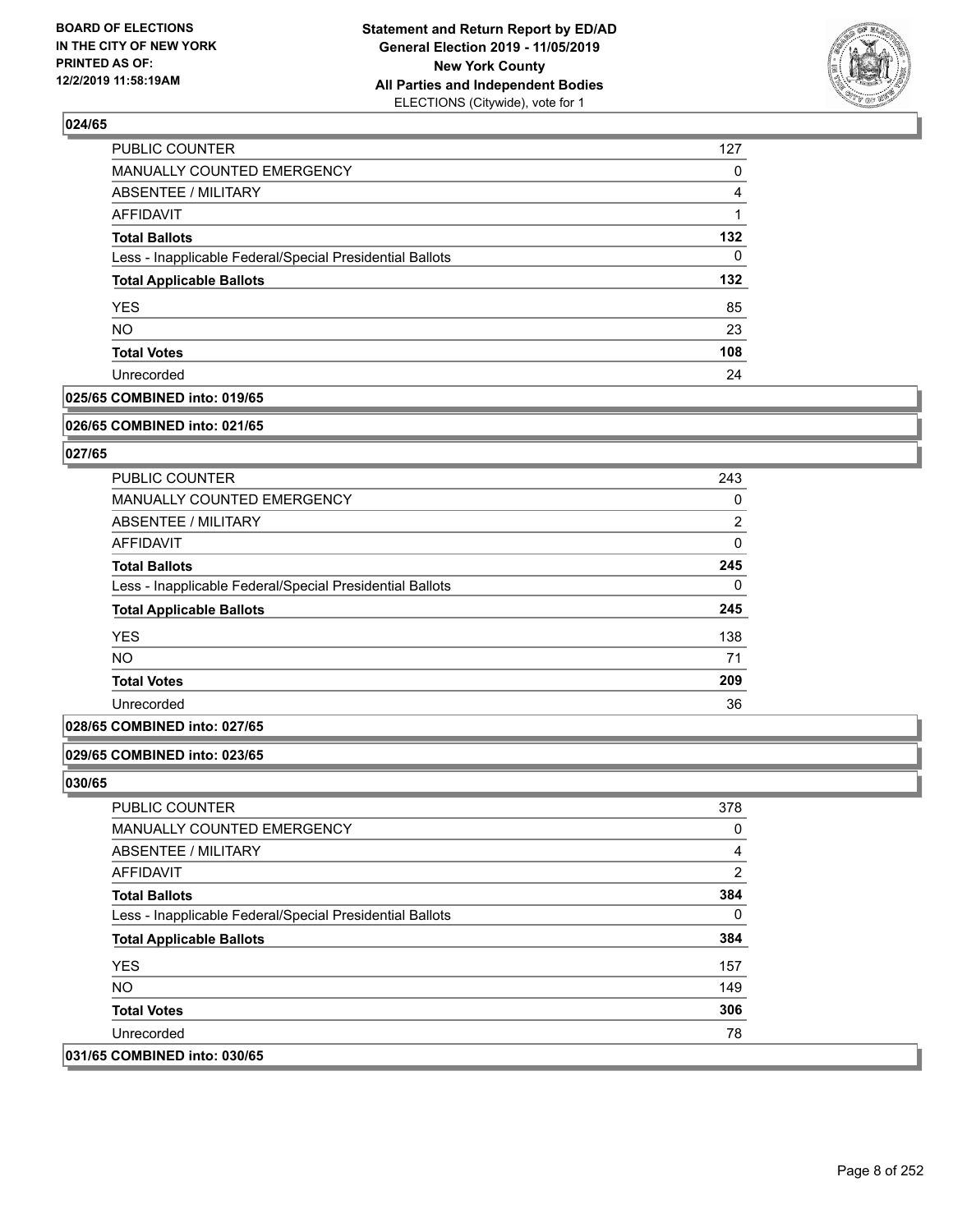

| PUBLIC COUNTER                                           | 130          |
|----------------------------------------------------------|--------------|
| MANUALLY COUNTED EMERGENCY                               | $\mathbf{0}$ |
| ABSENTEE / MILITARY                                      |              |
| AFFIDAVIT                                                | 2            |
| Total Ballots                                            | 133          |
| Less - Inapplicable Federal/Special Presidential Ballots | $\mathbf{0}$ |
| <b>Total Applicable Ballots</b>                          | 133          |
| YES                                                      | 86           |
| NO.                                                      | 21           |
| <b>Total Votes</b>                                       | 107          |
| Unrecorded                                               | 26           |

### **033/65**

| <b>PUBLIC COUNTER</b>                                    | 142      |
|----------------------------------------------------------|----------|
| MANUALLY COUNTED EMERGENCY                               | 0        |
| ABSENTEE / MILITARY                                      | 2        |
| AFFIDAVIT                                                |          |
| <b>Total Ballots</b>                                     | 145      |
| Less - Inapplicable Federal/Special Presidential Ballots | $\Omega$ |
| <b>Total Applicable Ballots</b>                          | 145      |
| <b>YES</b>                                               | 96       |
| <b>NO</b>                                                | 21       |
| <b>Total Votes</b>                                       | 117      |
| Unrecorded                                               | 28       |
|                                                          |          |

### **034/65 COMBINED into: 059/65**

| PUBLIC COUNTER                                           | 93  |
|----------------------------------------------------------|-----|
| MANUALLY COUNTED EMERGENCY                               | 0   |
| ABSENTEE / MILITARY                                      | 9   |
| AFFIDAVIT                                                | 0   |
| <b>Total Ballots</b>                                     | 102 |
| Less - Inapplicable Federal/Special Presidential Ballots | 0   |
| <b>Total Applicable Ballots</b>                          | 102 |
|                                                          |     |
| <b>YES</b>                                               | 44  |
| NO.                                                      | 22  |
| <b>Total Votes</b>                                       | 66  |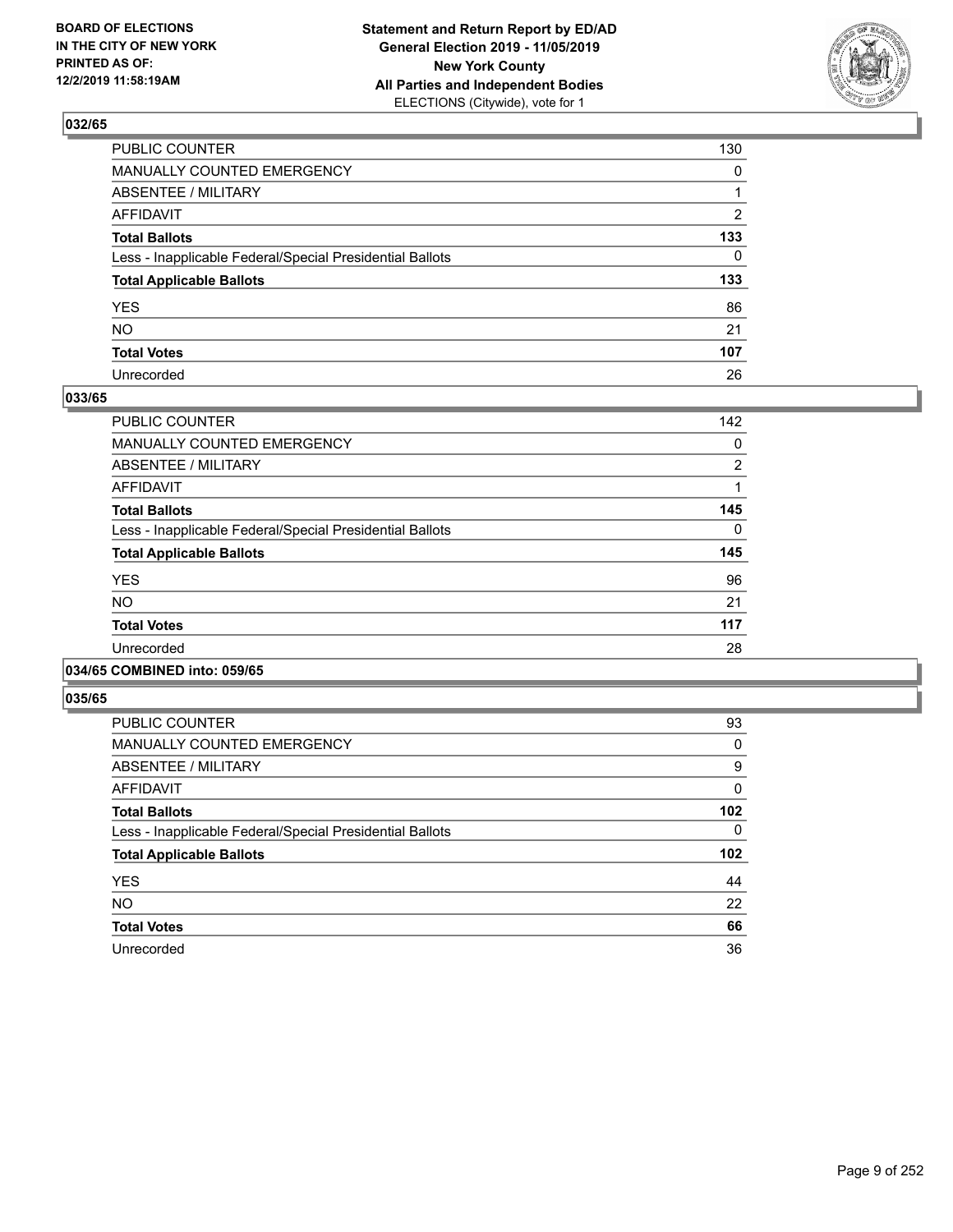

| PUBLIC COUNTER                                           | 215          |
|----------------------------------------------------------|--------------|
| MANUALLY COUNTED EMERGENCY                               | $\mathbf{0}$ |
| ABSENTEE / MILITARY                                      | 5            |
| AFFIDAVIT                                                | 0            |
| Total Ballots                                            | 220          |
| Less - Inapplicable Federal/Special Presidential Ballots | $\mathbf{0}$ |
| <b>Total Applicable Ballots</b>                          | 220          |
| YES                                                      | 124          |
| NO.                                                      | 39           |
| <b>Total Votes</b>                                       | 163          |
| Unrecorded                                               | 57           |

### **037/65**

| <b>PUBLIC COUNTER</b>                                    | 87       |
|----------------------------------------------------------|----------|
| MANUALLY COUNTED EMERGENCY                               | 0        |
| ABSENTEE / MILITARY                                      | 5        |
| AFFIDAVIT                                                | 0        |
| <b>Total Ballots</b>                                     | 92       |
| Less - Inapplicable Federal/Special Presidential Ballots | $\Omega$ |
| <b>Total Applicable Ballots</b>                          | 92       |
| <b>YES</b>                                               | 45       |
| <b>NO</b>                                                | 12       |
| <b>Total Votes</b>                                       | 57       |
| Unrecorded                                               | 35       |
|                                                          |          |

### **038/65 COMBINED into: 036/65**

| <b>PUBLIC COUNTER</b>                                    | 249 |
|----------------------------------------------------------|-----|
| <b>MANUALLY COUNTED EMERGENCY</b>                        | 0   |
| ABSENTEE / MILITARY                                      | 13  |
| <b>AFFIDAVIT</b>                                         |     |
| <b>Total Ballots</b>                                     | 263 |
| Less - Inapplicable Federal/Special Presidential Ballots | 0   |
| <b>Total Applicable Ballots</b>                          | 263 |
| <b>YES</b>                                               | 176 |
| <b>NO</b>                                                | 52  |
| <b>Total Votes</b>                                       | 228 |
| Unrecorded                                               | 35  |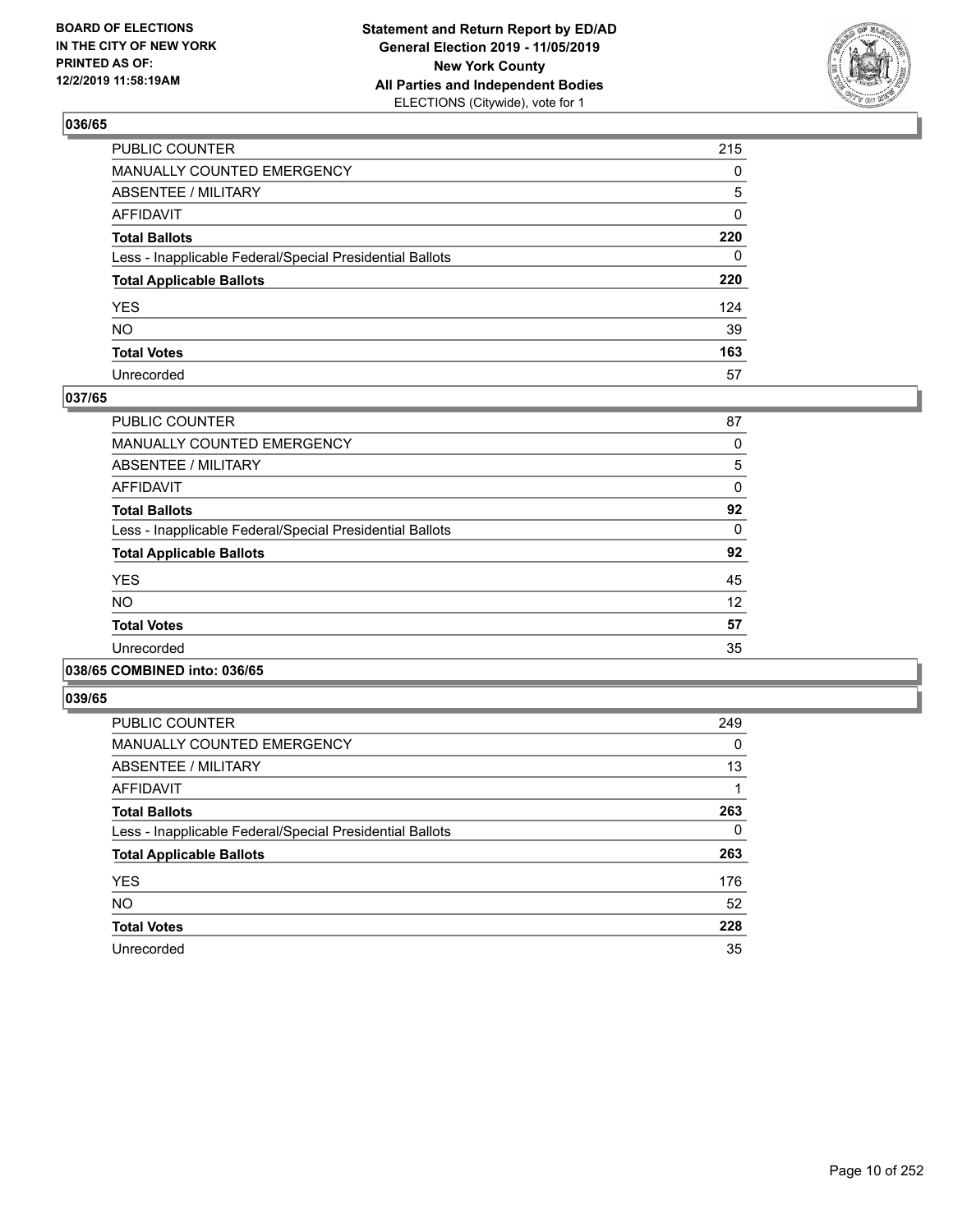

| PUBLIC COUNTER                                           | 222 |
|----------------------------------------------------------|-----|
| MANUALLY COUNTED EMERGENCY                               | 0   |
| <b>ABSENTEE / MILITARY</b>                               | 6   |
| AFFIDAVIT                                                | 3   |
| <b>Total Ballots</b>                                     | 231 |
| Less - Inapplicable Federal/Special Presidential Ballots | 0   |
| <b>Total Applicable Ballots</b>                          | 231 |
| <b>YES</b>                                               | 146 |
| <b>NO</b>                                                | 31  |
| <b>Total Votes</b>                                       | 177 |
| Unrecorded                                               | 54  |

# **041/65 COMBINED into: 040/65**

#### **042/65 COMBINED into: 039/65**

# **043/65**

| <b>PUBLIC COUNTER</b>                                    | 194      |
|----------------------------------------------------------|----------|
| <b>MANUALLY COUNTED EMERGENCY</b>                        | 0        |
| ABSENTEE / MILITARY                                      |          |
| AFFIDAVIT                                                | 4        |
| <b>Total Ballots</b>                                     | 199      |
| Less - Inapplicable Federal/Special Presidential Ballots | $\Omega$ |
| <b>Total Applicable Ballots</b>                          | 199      |
| <b>YES</b>                                               | 125      |
| NO.                                                      | 25       |
| <b>Total Votes</b>                                       | 150      |
| Unrecorded                                               | 49       |

| PUBLIC COUNTER                                           | 281      |
|----------------------------------------------------------|----------|
| <b>MANUALLY COUNTED EMERGENCY</b>                        | 0        |
| ABSENTEE / MILITARY                                      | 5        |
| AFFIDAVIT                                                | 4        |
| <b>Total Ballots</b>                                     | 290      |
| Less - Inapplicable Federal/Special Presidential Ballots | $\Omega$ |
| <b>Total Applicable Ballots</b>                          | 290      |
| <b>YES</b>                                               | 170      |
| <b>NO</b>                                                | 77       |
| <b>Total Votes</b>                                       | 247      |
| Unrecorded                                               | 43       |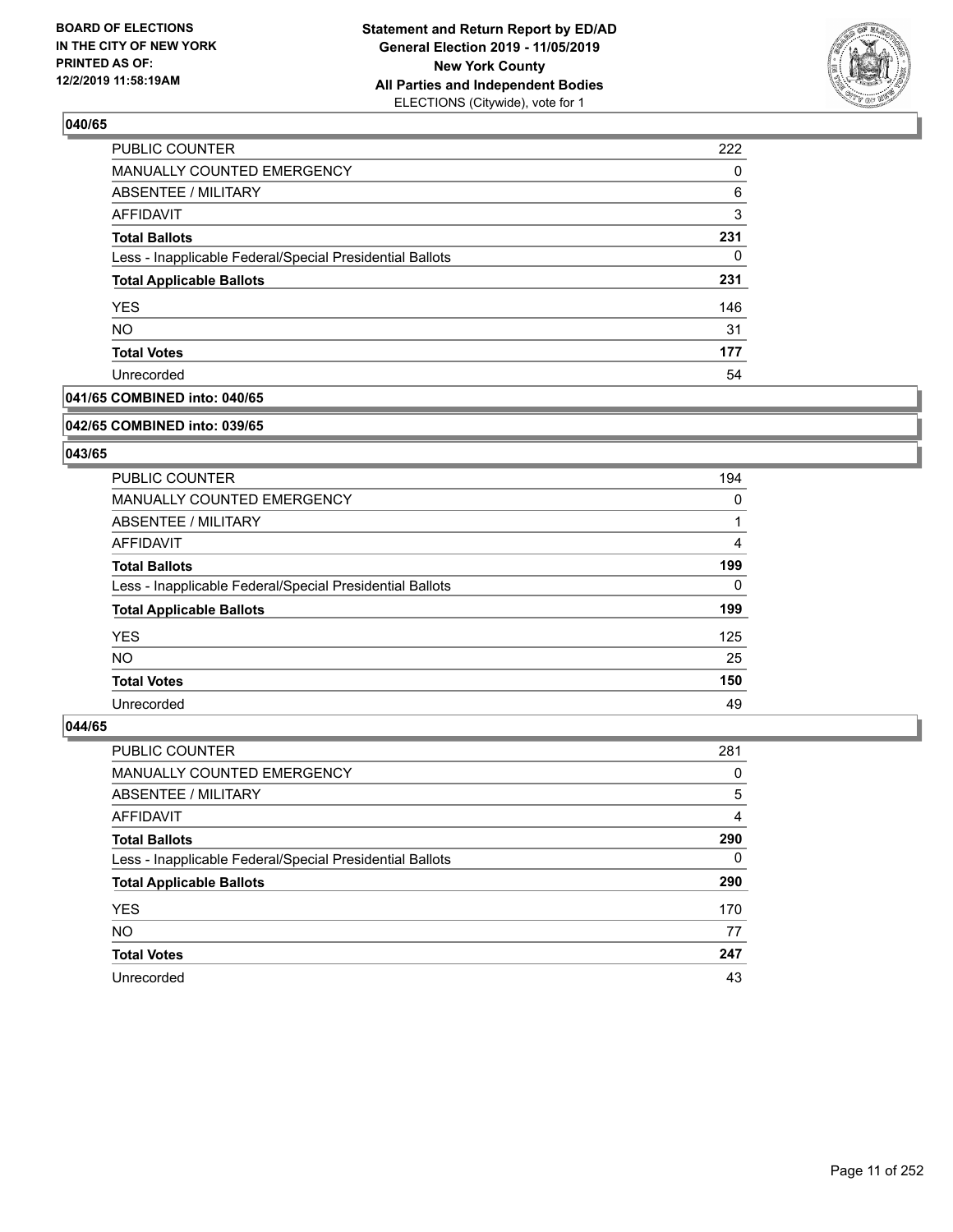

| PUBLIC COUNTER                                           | 296          |
|----------------------------------------------------------|--------------|
| MANUALLY COUNTED EMERGENCY                               | $\mathbf{0}$ |
| ABSENTEE / MILITARY                                      | 3            |
| AFFIDAVIT                                                | 0            |
| Total Ballots                                            | 299          |
| Less - Inapplicable Federal/Special Presidential Ballots | 0            |
| <b>Total Applicable Ballots</b>                          | 299          |
| YES                                                      | 184          |
| NO.                                                      | 67           |
| <b>Total Votes</b>                                       | 251          |
| Unrecorded                                               | 48           |

### **046/65**

| <b>PUBLIC COUNTER</b>                                    | 248      |
|----------------------------------------------------------|----------|
| <b>MANUALLY COUNTED EMERGENCY</b>                        | 0        |
| ABSENTEE / MILITARY                                      | 0        |
| AFFIDAVIT                                                |          |
| <b>Total Ballots</b>                                     | 249      |
| Less - Inapplicable Federal/Special Presidential Ballots | $\Omega$ |
| <b>Total Applicable Ballots</b>                          | 249      |
| <b>YES</b>                                               | 154      |
| <b>NO</b>                                                | 66       |
| <b>Total Votes</b>                                       | 220      |
| Unrecorded                                               | 29       |

| <b>PUBLIC COUNTER</b>                                    | 214 |
|----------------------------------------------------------|-----|
| <b>MANUALLY COUNTED EMERGENCY</b>                        | 0   |
| ABSENTEE / MILITARY                                      | 6   |
| AFFIDAVIT                                                | 2   |
| <b>Total Ballots</b>                                     | 222 |
| Less - Inapplicable Federal/Special Presidential Ballots | 0   |
| <b>Total Applicable Ballots</b>                          | 222 |
| <b>YES</b>                                               | 143 |
| <b>NO</b>                                                | 61  |
| <b>Total Votes</b>                                       | 204 |
| Unrecorded                                               | 18  |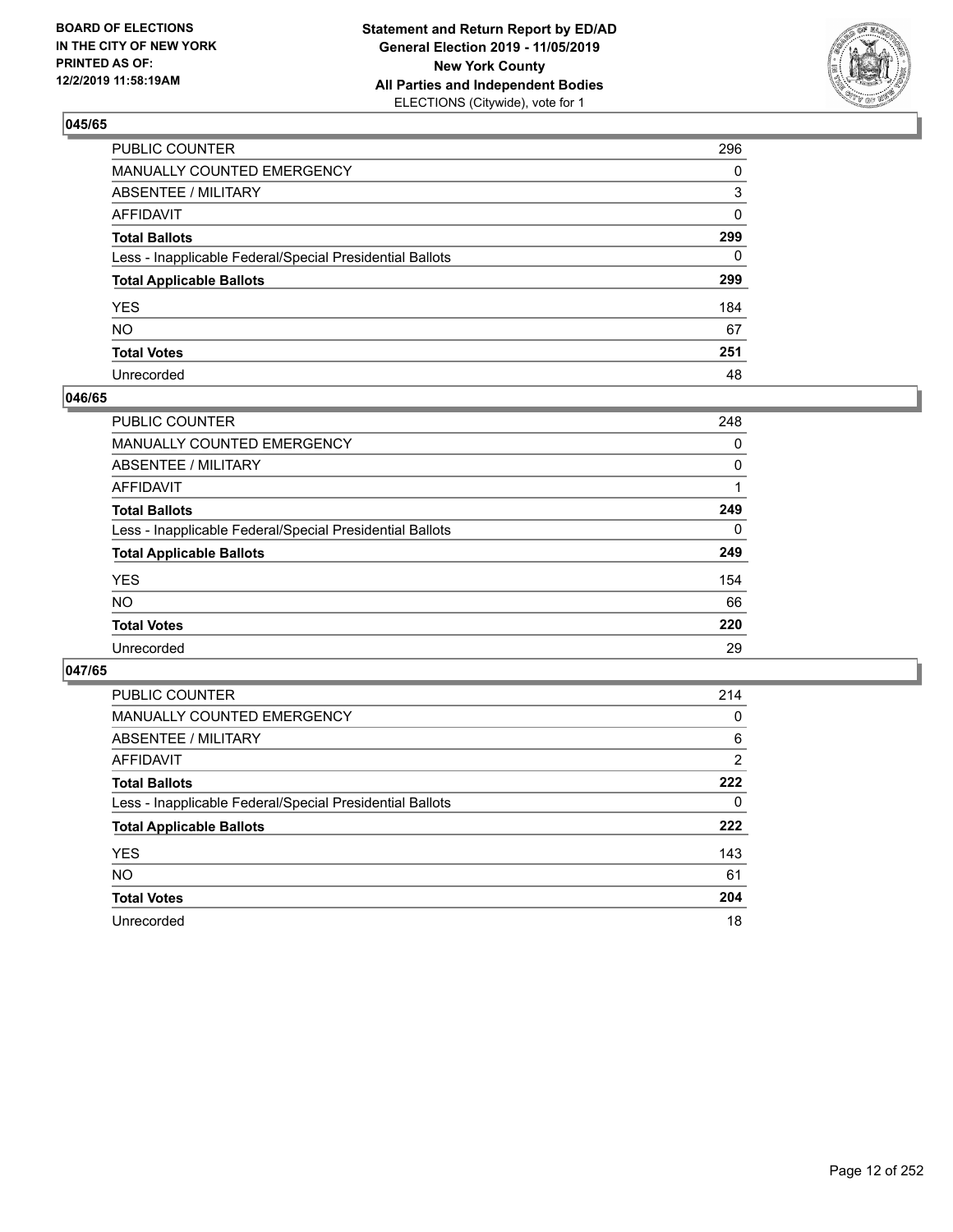

| PUBLIC COUNTER                                           | 468          |
|----------------------------------------------------------|--------------|
| MANUALLY COUNTED EMERGENCY                               | $\mathbf{0}$ |
| ABSENTEE / MILITARY                                      | 13           |
| AFFIDAVIT                                                | 7            |
| Total Ballots                                            | 488          |
| Less - Inapplicable Federal/Special Presidential Ballots | $\mathbf{0}$ |
| <b>Total Applicable Ballots</b>                          | 488          |
| YES                                                      | 331          |
| NO.                                                      | 118          |
| <b>Total Votes</b>                                       | 449          |
| Unrecorded                                               | 39           |

### **049/65**

| <b>PUBLIC COUNTER</b>                                    | 350      |
|----------------------------------------------------------|----------|
| <b>MANUALLY COUNTED EMERGENCY</b>                        | 0        |
| ABSENTEE / MILITARY                                      | 4        |
| AFFIDAVIT                                                | 4        |
| <b>Total Ballots</b>                                     | 358      |
| Less - Inapplicable Federal/Special Presidential Ballots | $\Omega$ |
| <b>Total Applicable Ballots</b>                          | 358      |
| <b>YES</b>                                               | 227      |
| <b>NO</b>                                                | 78       |
| <b>Total Votes</b>                                       | 305      |
| Unrecorded                                               | 53       |
|                                                          |          |

#### **050/65 COMBINED into: 049/65**

### **051/65 COMBINED into: 048/65**

| <b>PUBLIC COUNTER</b>                                    | 228            |
|----------------------------------------------------------|----------------|
| <b>MANUALLY COUNTED EMERGENCY</b>                        | 0              |
| ABSENTEE / MILITARY                                      | $\overline{2}$ |
| <b>AFFIDAVIT</b>                                         | 0              |
| <b>Total Ballots</b>                                     | 230            |
| Less - Inapplicable Federal/Special Presidential Ballots | 0              |
| <b>Total Applicable Ballots</b>                          | 230            |
| <b>YES</b>                                               | 146            |
| <b>NO</b>                                                | 51             |
| <b>Total Votes</b>                                       | 197            |
| Unrecorded                                               | 33             |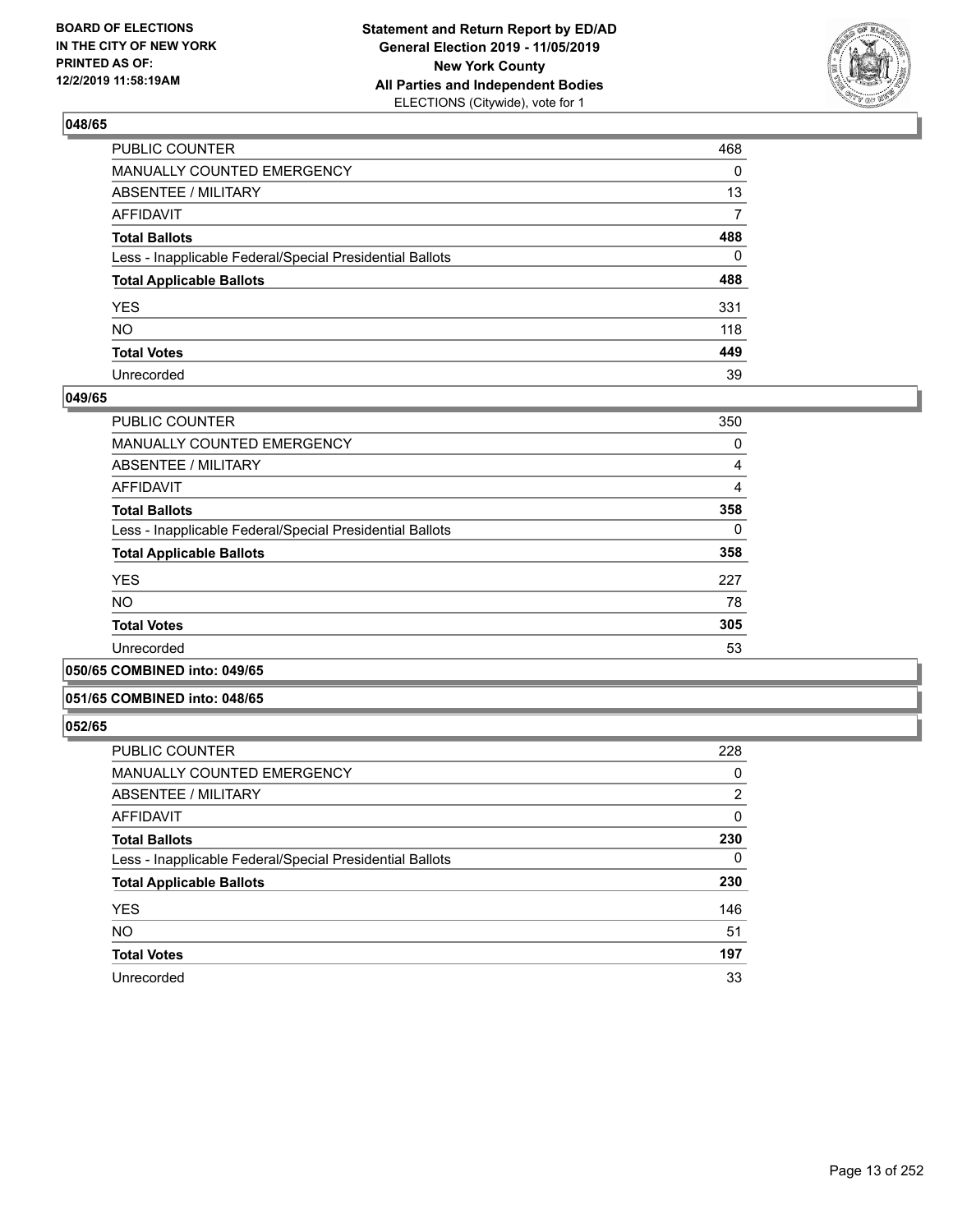

| PUBLIC COUNTER                                           | 245 |
|----------------------------------------------------------|-----|
| MANUALLY COUNTED EMERGENCY                               | 0   |
| ABSENTEE / MILITARY                                      | 5   |
| AFFIDAVIT                                                | 1   |
| Total Ballots                                            | 251 |
| Less - Inapplicable Federal/Special Presidential Ballots | 0   |
| <b>Total Applicable Ballots</b>                          | 251 |
| YES                                                      | 173 |
| NO.                                                      | 57  |
| <b>Total Votes</b>                                       | 230 |
| Unrecorded                                               | 21  |

### **054/65**

| PUBLIC COUNTER                                           | 209      |
|----------------------------------------------------------|----------|
| <b>MANUALLY COUNTED EMERGENCY</b>                        | 0        |
| ABSENTEE / MILITARY                                      | 3        |
| <b>AFFIDAVIT</b>                                         | 0        |
| <b>Total Ballots</b>                                     | 212      |
| Less - Inapplicable Federal/Special Presidential Ballots | $\Omega$ |
| <b>Total Applicable Ballots</b>                          | 212      |
| <b>YES</b>                                               | 136      |
| NO.                                                      | 53       |
| <b>Total Votes</b>                                       | 189      |
| Unrecorded                                               | 23       |
|                                                          |          |

### **055/65 COMBINED into: 057/65**

| <b>PUBLIC COUNTER</b>                                    | 131 |
|----------------------------------------------------------|-----|
| <b>MANUALLY COUNTED EMERGENCY</b>                        | 0   |
| <b>ABSENTEE / MILITARY</b>                               | 3   |
| AFFIDAVIT                                                | 0   |
| <b>Total Ballots</b>                                     | 134 |
| Less - Inapplicable Federal/Special Presidential Ballots | 0   |
| <b>Total Applicable Ballots</b>                          | 134 |
| <b>YES</b>                                               | 75  |
| <b>NO</b>                                                | 22  |
| <b>Total Votes</b>                                       | 97  |
| Unrecorded                                               | 37  |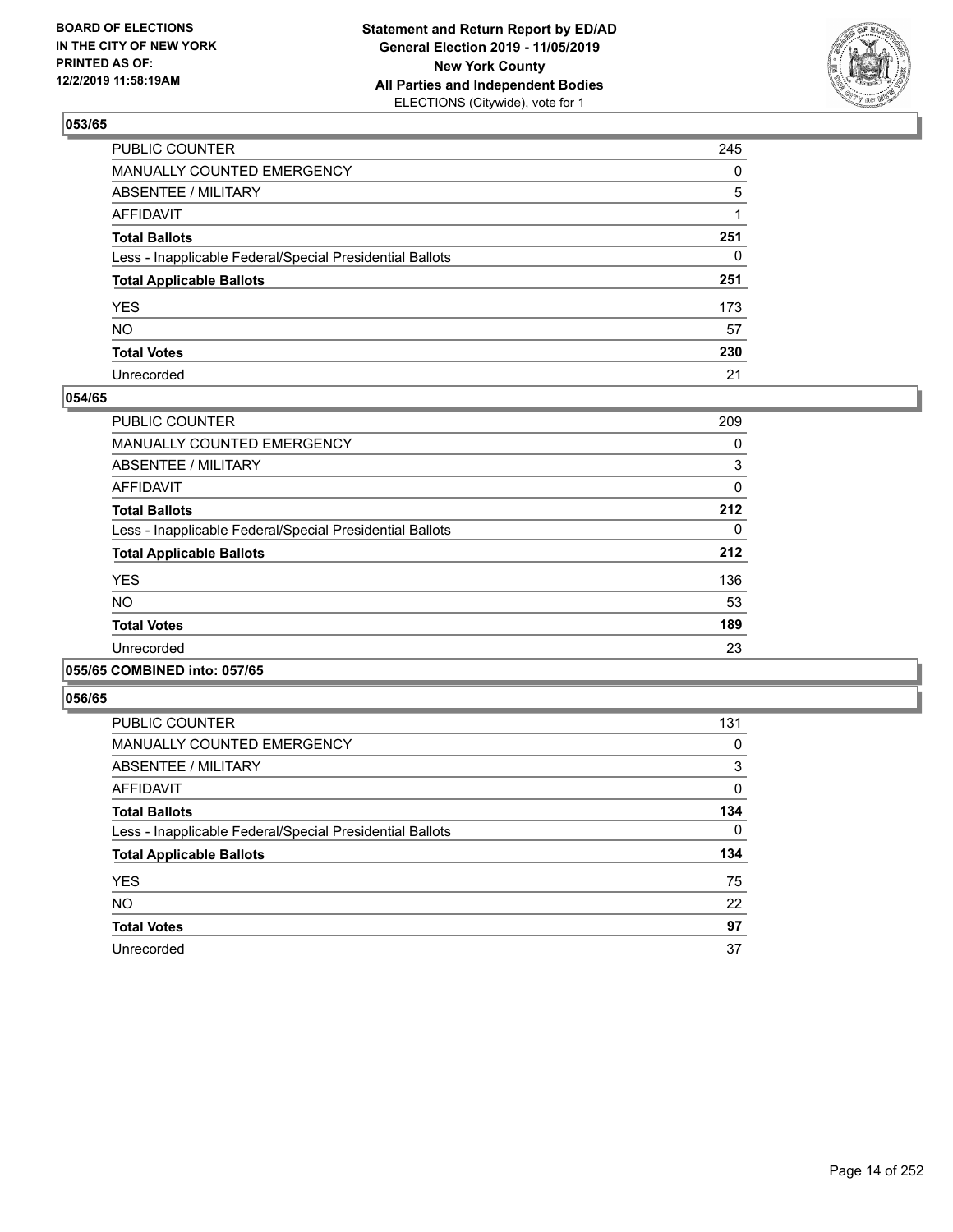

| PUBLIC COUNTER                                           | 326 |
|----------------------------------------------------------|-----|
| MANUALLY COUNTED EMERGENCY                               | 0   |
| ABSENTEE / MILITARY                                      | 5   |
| AFFIDAVIT                                                | 6   |
| Total Ballots                                            | 337 |
| Less - Inapplicable Federal/Special Presidential Ballots | 0   |
| <b>Total Applicable Ballots</b>                          | 337 |
| YES                                                      | 218 |
| NO.                                                      | 79  |
| <b>Total Votes</b>                                       | 297 |
| Unrecorded                                               | 40  |

# **058/65**

| PUBLIC COUNTER                                           | 247            |
|----------------------------------------------------------|----------------|
| <b>MANUALLY COUNTED EMERGENCY</b>                        | $\Omega$       |
| ABSENTEE / MILITARY                                      | $\overline{2}$ |
| AFFIDAVIT                                                |                |
| <b>Total Ballots</b>                                     | 250            |
| Less - Inapplicable Federal/Special Presidential Ballots | 0              |
| <b>Total Applicable Ballots</b>                          | 250            |
| <b>YES</b>                                               | 199            |
| <b>NO</b>                                                | 30             |
| <b>Total Votes</b>                                       | 229            |
| Unrecorded                                               | 21             |

| <b>PUBLIC COUNTER</b>                                    | 262 |
|----------------------------------------------------------|-----|
| <b>MANUALLY COUNTED EMERGENCY</b>                        | 0   |
| ABSENTEE / MILITARY                                      | 3   |
| AFFIDAVIT                                                | 5   |
| <b>Total Ballots</b>                                     | 270 |
| Less - Inapplicable Federal/Special Presidential Ballots | 0   |
| <b>Total Applicable Ballots</b>                          | 270 |
| <b>YES</b>                                               | 185 |
| <b>NO</b>                                                | 43  |
| <b>Total Votes</b>                                       | 228 |
| Unrecorded                                               | 42  |
| 060/65 COMBINED into: 058/65                             |     |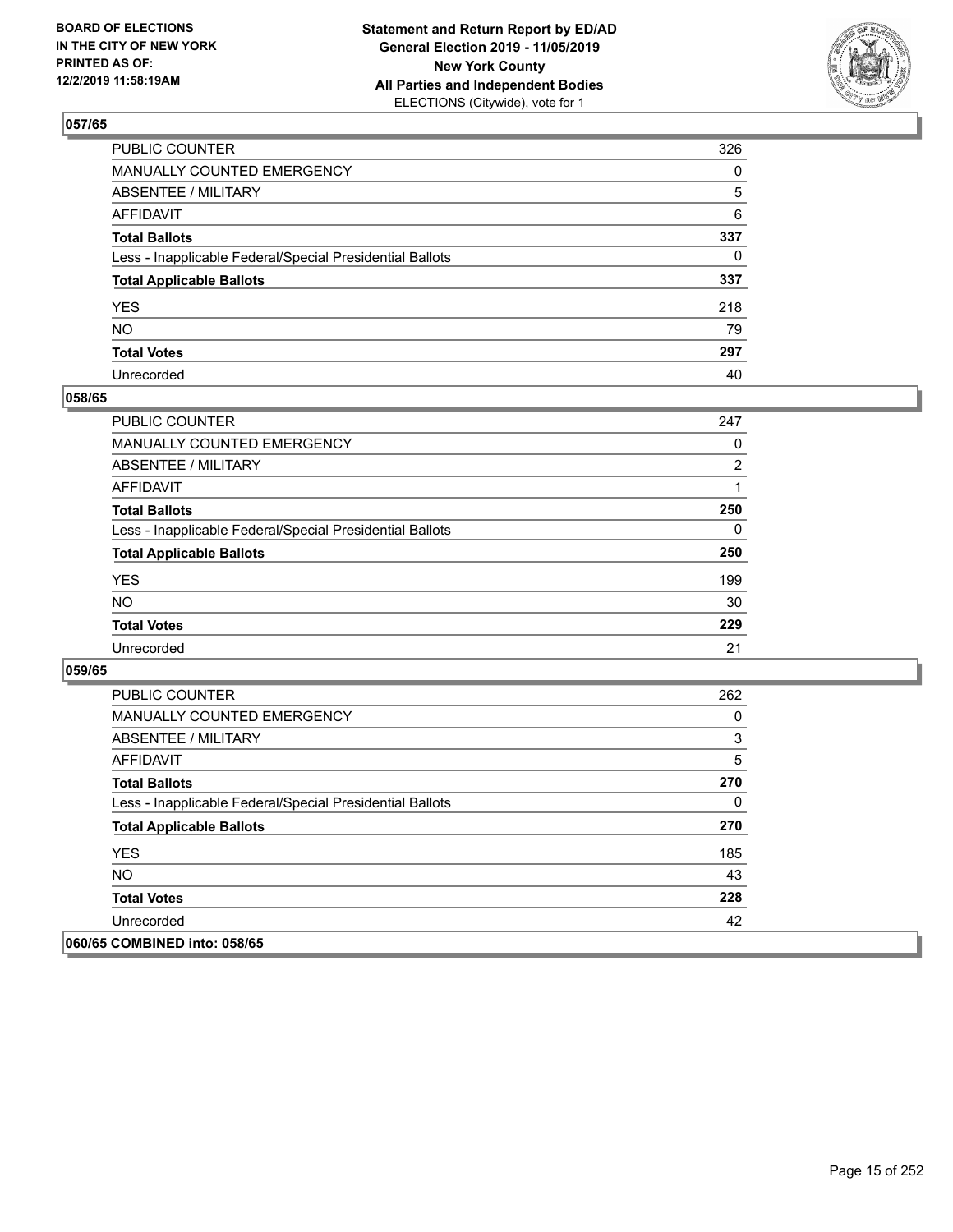

| <b>PUBLIC COUNTER</b>                                    | 236 |
|----------------------------------------------------------|-----|
| MANUALLY COUNTED EMERGENCY                               | 0   |
| ABSENTEE / MILITARY                                      | 5   |
| <b>AFFIDAVIT</b>                                         | 0   |
| <b>Total Ballots</b>                                     | 241 |
| Less - Inapplicable Federal/Special Presidential Ballots | 0   |
| <b>Total Applicable Ballots</b>                          | 241 |
| <b>YES</b>                                               | 173 |
| <b>NO</b>                                                | 36  |
| <b>Total Votes</b>                                       | 209 |
| Unrecorded                                               | 32  |

### **062/65 COMBINED into: 061/65**

### **063/65**

| PUBLIC COUNTER                                           | 216      |
|----------------------------------------------------------|----------|
| <b>MANUALLY COUNTED EMERGENCY</b>                        | 0        |
| ABSENTEE / MILITARY                                      |          |
| AFFIDAVIT                                                | 3        |
| <b>Total Ballots</b>                                     | 220      |
| Less - Inapplicable Federal/Special Presidential Ballots | $\Omega$ |
| <b>Total Applicable Ballots</b>                          | 220      |
| <b>YES</b>                                               | 141      |
| <b>NO</b>                                                | 37       |
| <b>Total Votes</b>                                       | 178      |
| Unrecorded                                               | 42       |

# **064/65**

| <b>PUBLIC COUNTER</b>                                    | 195 |
|----------------------------------------------------------|-----|
| <b>MANUALLY COUNTED EMERGENCY</b>                        | 0   |
| ABSENTEE / MILITARY                                      | 3   |
| AFFIDAVIT                                                | 1   |
| <b>Total Ballots</b>                                     | 199 |
| Less - Inapplicable Federal/Special Presidential Ballots | 0   |
| <b>Total Applicable Ballots</b>                          | 199 |
| <b>YES</b>                                               | 129 |
| NO.                                                      | 40  |
| <b>Total Votes</b>                                       | 169 |
| Unrecorded                                               | 30  |
| 065/65 COMBINED into: 064/65                             |     |

### **066/65 COMBINED into: 063/65**

**067/65 COMBINED into: 063/65**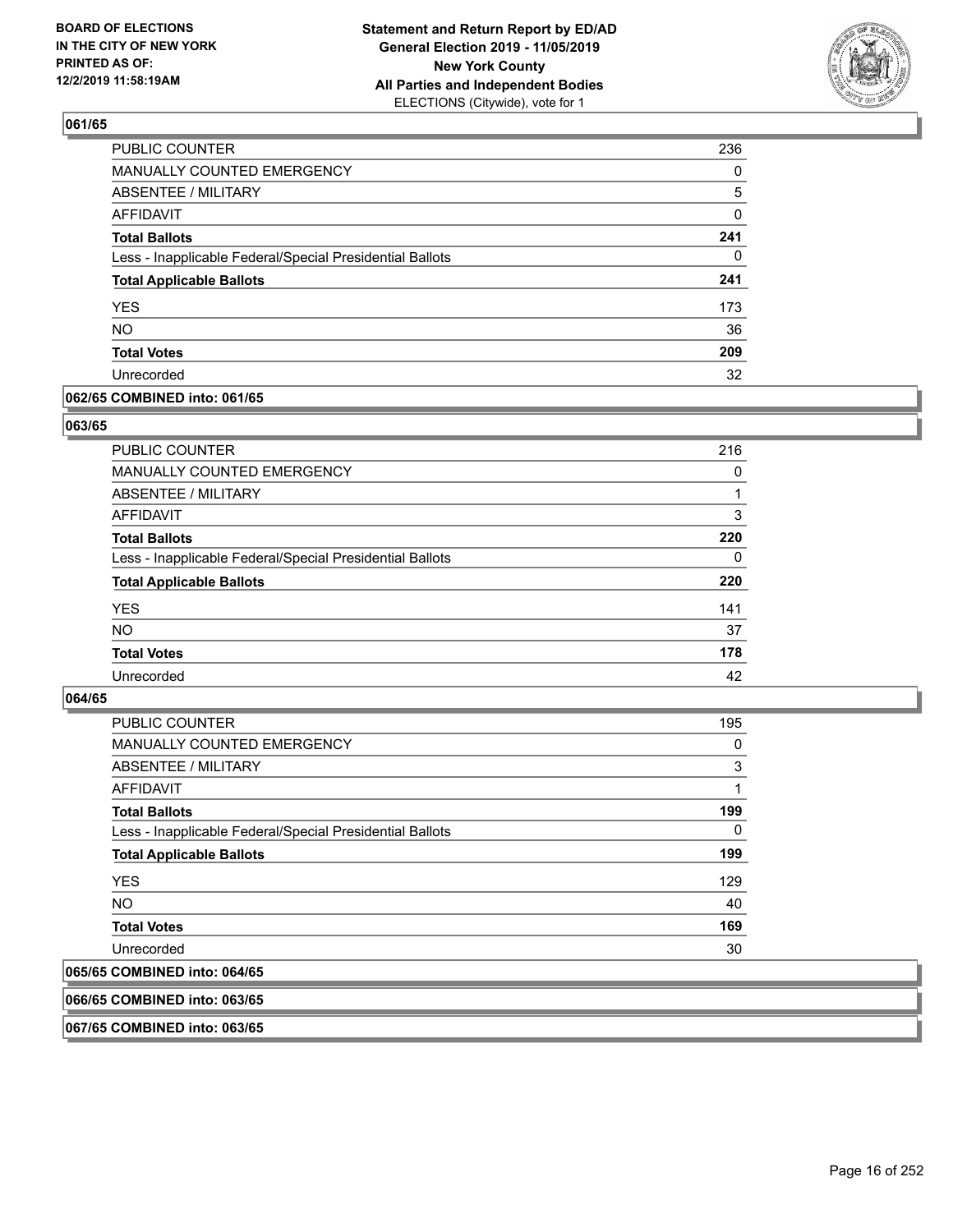

| PUBLIC COUNTER                                           | 343            |
|----------------------------------------------------------|----------------|
| MANUALLY COUNTED EMERGENCY                               | 0              |
| ABSENTEE / MILITARY                                      | 3              |
| AFFIDAVIT                                                | $\overline{2}$ |
| <b>Total Ballots</b>                                     | 348            |
| Less - Inapplicable Federal/Special Presidential Ballots | 0              |
| <b>Total Applicable Ballots</b>                          | 348            |
| <b>YES</b>                                               | 272            |
| <b>NO</b>                                                | 48             |
| <b>Total Votes</b>                                       | 320            |
| Unrecorded                                               | 28             |

# **069/65 COMBINED into: 071/65**

#### **070/65 COMBINED into: 077/65**

# **071/65**

| <b>PUBLIC COUNTER</b>                                    | 221 |
|----------------------------------------------------------|-----|
| MANUALLY COUNTED EMERGENCY                               | 0   |
| ABSENTEE / MILITARY                                      |     |
| AFFIDAVIT                                                | 0   |
| <b>Total Ballots</b>                                     | 222 |
| Less - Inapplicable Federal/Special Presidential Ballots | 0   |
| <b>Total Applicable Ballots</b>                          | 222 |
| <b>YES</b>                                               | 181 |
| NO.                                                      | 26  |
| <b>Total Votes</b>                                       | 207 |
| Unrecorded                                               | 15  |

| <b>PUBLIC COUNTER</b>                                    | 244      |
|----------------------------------------------------------|----------|
| <b>MANUALLY COUNTED EMERGENCY</b>                        | 0        |
| ABSENTEE / MILITARY                                      | 7        |
| AFFIDAVIT                                                | 5        |
| <b>Total Ballots</b>                                     | 256      |
| Less - Inapplicable Federal/Special Presidential Ballots | $\Omega$ |
| <b>Total Applicable Ballots</b>                          | 256      |
| <b>YES</b>                                               | 172      |
| <b>NO</b>                                                | 38       |
| <b>Total Votes</b>                                       | 210      |
| Unrecorded                                               | 46       |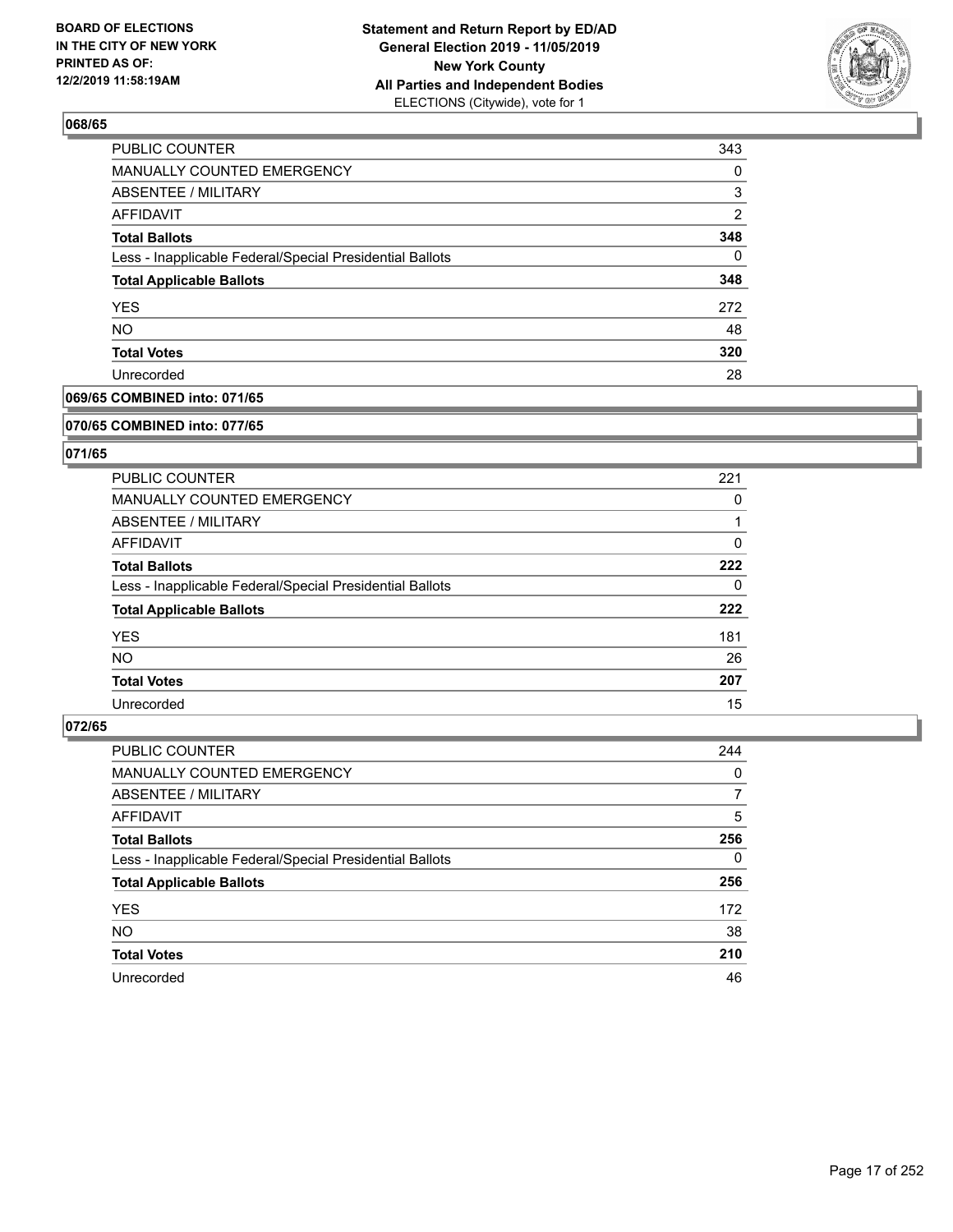

| <b>PUBLIC COUNTER</b>                                    | 182           |
|----------------------------------------------------------|---------------|
| <b>MANUALLY COUNTED EMERGENCY</b>                        | $\Omega$      |
| <b>ABSENTEE / MILITARY</b>                               | 3             |
| AFFIDAVIT                                                | $\mathcal{P}$ |
| <b>Total Ballots</b>                                     | 187           |
| Less - Inapplicable Federal/Special Presidential Ballots | 0             |
| <b>Total Applicable Ballots</b>                          | 187           |
| <b>YES</b>                                               | 140           |
| <b>NO</b>                                                | 22            |
| <b>Total Votes</b>                                       | 162           |
| Unrecorded                                               | 25            |

# **074/65 COMBINED into: 072/65**

#### **075/65 COMBINED into: 007/74**

# **076/65**

| <b>PUBLIC COUNTER</b>                                    | 153      |
|----------------------------------------------------------|----------|
| MANUALLY COUNTED EMERGENCY                               | 0        |
| ABSENTEE / MILITARY                                      | 3        |
| AFFIDAVIT                                                | 4        |
| <b>Total Ballots</b>                                     | 160      |
| Less - Inapplicable Federal/Special Presidential Ballots | $\Omega$ |
| <b>Total Applicable Ballots</b>                          | 160      |
| <b>YES</b>                                               | 124      |
| NO.                                                      | 18       |
| <b>Total Votes</b>                                       | 142      |
| Unrecorded                                               | 18       |

| PUBLIC COUNTER                                           | 223      |
|----------------------------------------------------------|----------|
| <b>MANUALLY COUNTED EMERGENCY</b>                        | 0        |
| ABSENTEE / MILITARY                                      |          |
| AFFIDAVIT                                                | 5        |
| <b>Total Ballots</b>                                     | 229      |
| Less - Inapplicable Federal/Special Presidential Ballots | $\Omega$ |
| <b>Total Applicable Ballots</b>                          | 229      |
| <b>YES</b>                                               | 180      |
| <b>NO</b>                                                | 26       |
| <b>Total Votes</b>                                       | 206      |
| Unrecorded                                               | 23       |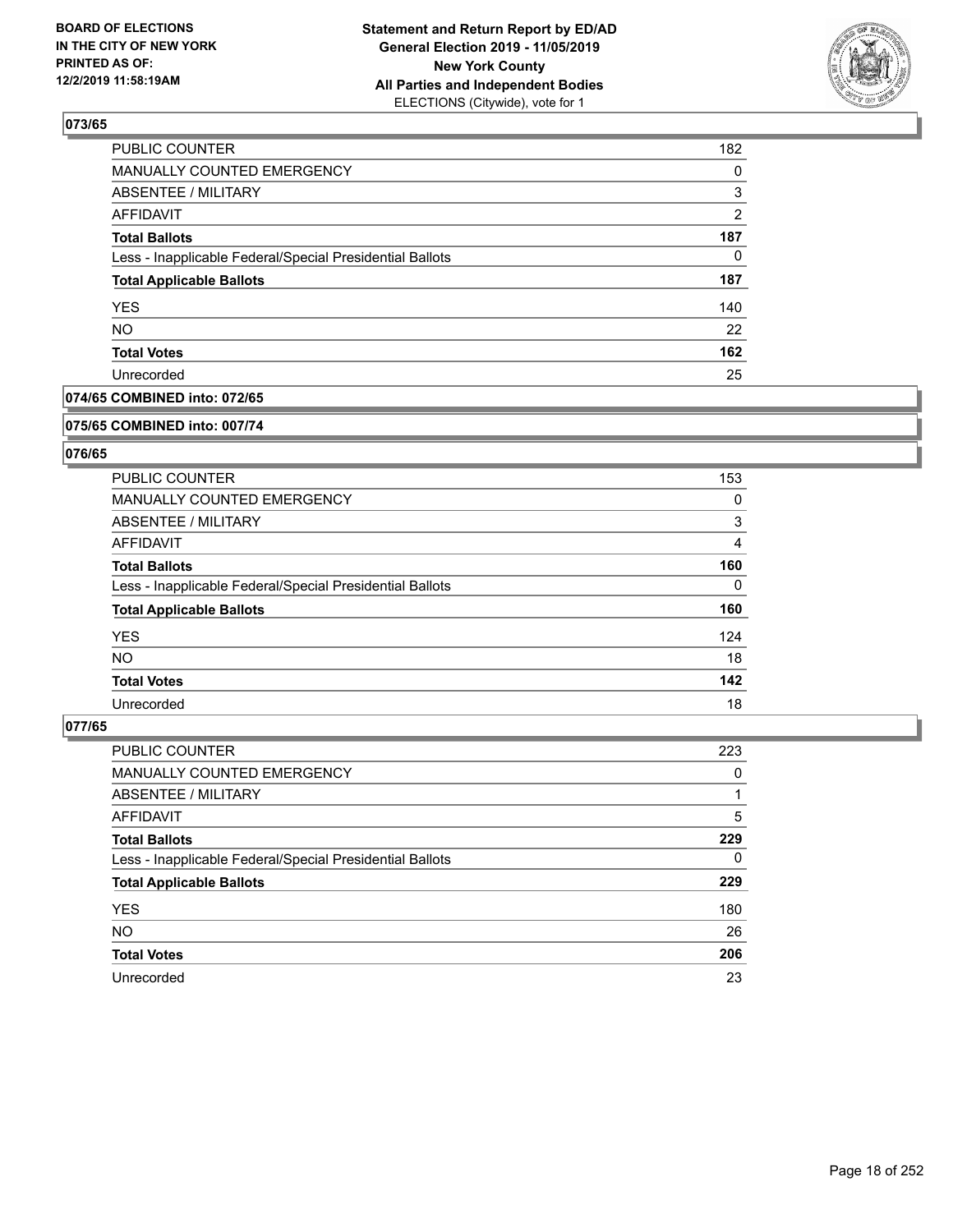

| PUBLIC COUNTER                                           | 233 |
|----------------------------------------------------------|-----|
| MANUALLY COUNTED EMERGENCY                               | 0   |
| ABSENTEE / MILITARY                                      | 1   |
| AFFIDAVIT                                                | 2   |
| Total Ballots                                            | 236 |
| Less - Inapplicable Federal/Special Presidential Ballots | 0   |
| <b>Total Applicable Ballots</b>                          | 236 |
| YES                                                      | 189 |
| NO.                                                      | 34  |
| <b>Total Votes</b>                                       | 223 |
| Unrecorded                                               | 13  |

# **079/65**

| PUBLIC COUNTER                                           | 393      |
|----------------------------------------------------------|----------|
| MANUALLY COUNTED EMERGENCY                               | 0        |
| ABSENTEE / MILITARY                                      | 4        |
| AFFIDAVIT                                                | 3        |
| <b>Total Ballots</b>                                     | 400      |
| Less - Inapplicable Federal/Special Presidential Ballots | $\Omega$ |
| <b>Total Applicable Ballots</b>                          | 400      |
| <b>YES</b>                                               | 319      |
| <b>NO</b>                                                | 61       |
| <b>Total Votes</b>                                       | 380      |
| Unrecorded                                               | 20       |

| <b>PUBLIC COUNTER</b>                                    | 244 |
|----------------------------------------------------------|-----|
| <b>MANUALLY COUNTED EMERGENCY</b>                        | 0   |
| ABSENTEE / MILITARY                                      | 6   |
| AFFIDAVIT                                                | 6   |
| <b>Total Ballots</b>                                     | 256 |
| Less - Inapplicable Federal/Special Presidential Ballots | 0   |
| <b>Total Applicable Ballots</b>                          | 256 |
| <b>YES</b>                                               | 167 |
| <b>NO</b>                                                | 44  |
| <b>Total Votes</b>                                       | 211 |
| Unrecorded                                               | 45  |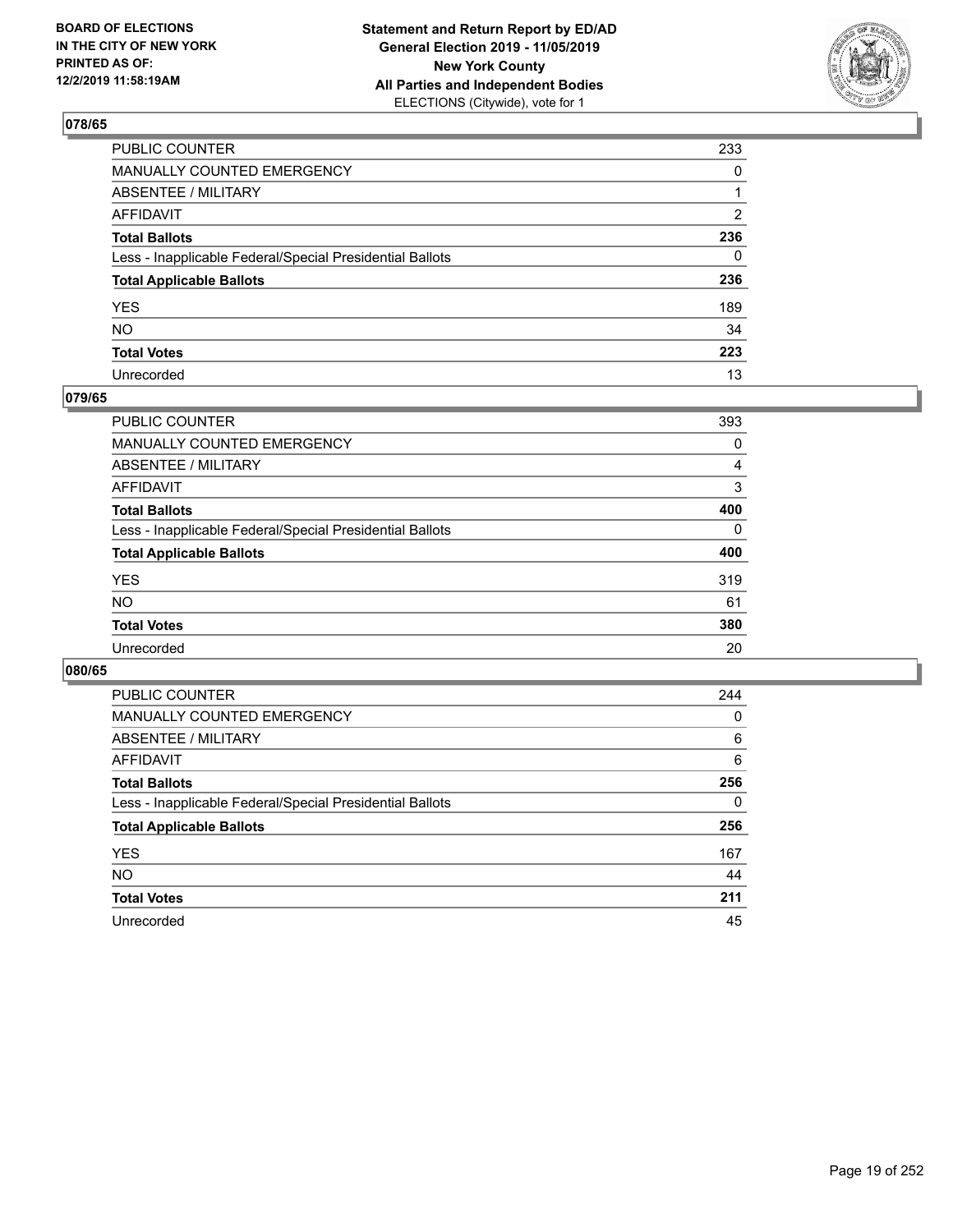

| PUBLIC COUNTER                                           | 175 |
|----------------------------------------------------------|-----|
| MANUALLY COUNTED EMERGENCY                               | 0   |
| ABSENTEE / MILITARY                                      | 3   |
| AFFIDAVIT                                                |     |
| <b>Total Ballots</b>                                     | 179 |
| Less - Inapplicable Federal/Special Presidential Ballots | 0   |
| <b>Total Applicable Ballots</b>                          | 179 |
| <b>YES</b>                                               | 132 |
| <b>NO</b>                                                | 25  |
| <b>Total Votes</b>                                       | 157 |
| Unrecorded                                               | 22  |

# **082/65 COMBINED into: 017/65**

#### **083/65 COMBINED into: 043/65**

# **084/65 COMBINED into: 017/65**

### **085/65**

| 222 |
|-----|
| 0   |
| 5   |
| 2   |
| 229 |
| 0   |
| 229 |
| 181 |
| 44  |
| 225 |
| 4   |
|     |

### **086/65 COMBINED into: 085/65**

| PUBLIC COUNTER                                           | 125            |
|----------------------------------------------------------|----------------|
| <b>MANUALLY COUNTED EMERGENCY</b>                        | 0              |
| ABSENTEE / MILITARY                                      | 2              |
| AFFIDAVIT                                                | $\overline{2}$ |
| <b>Total Ballots</b>                                     | 129            |
| Less - Inapplicable Federal/Special Presidential Ballots | 0              |
| <b>Total Applicable Ballots</b>                          | 129            |
| <b>YES</b>                                               | 107            |
| <b>NO</b>                                                | 18             |
| <b>Total Votes</b>                                       | 125            |
| Unrecorded                                               | 4              |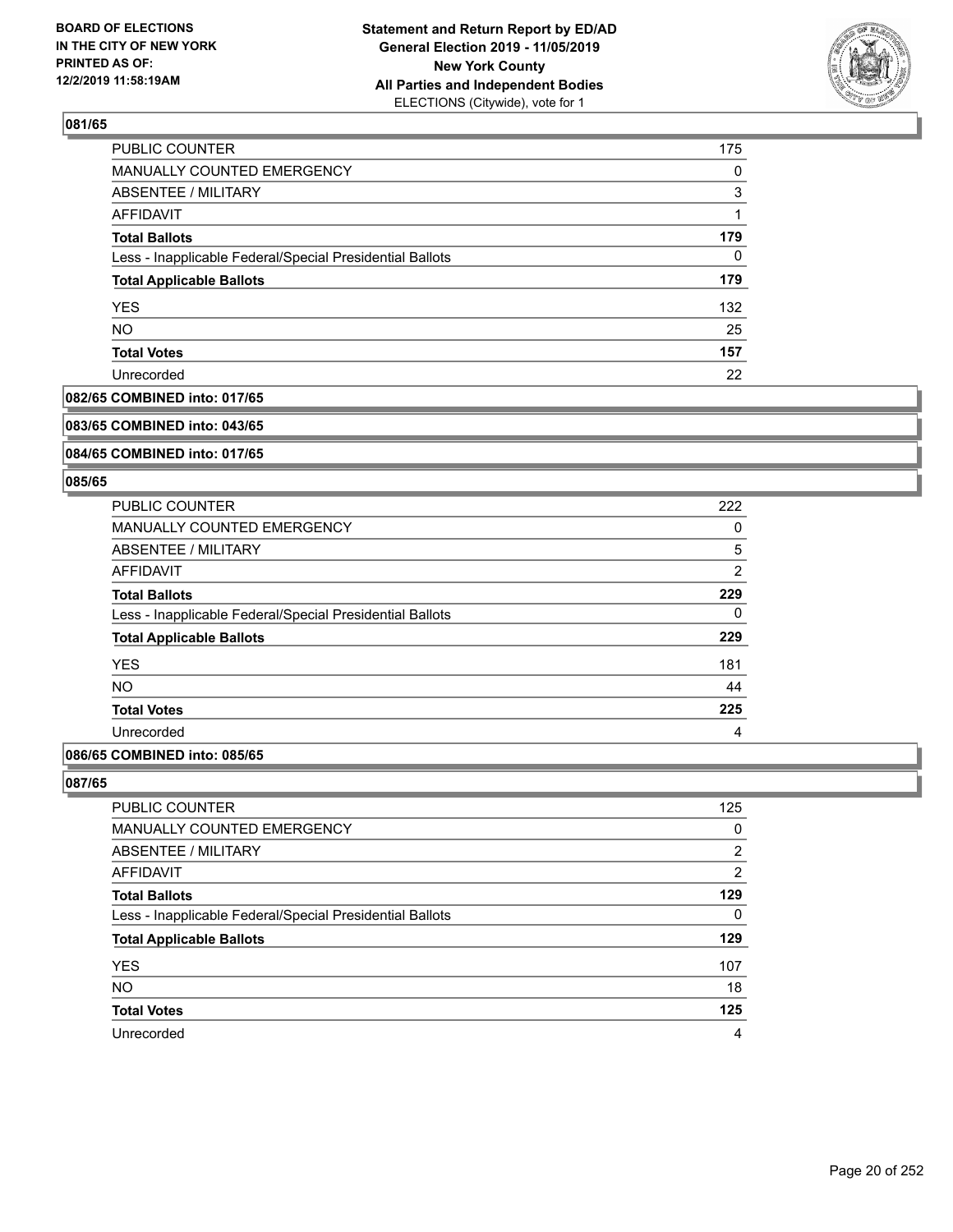

| PUBLIC COUNTER                                           | 159            |
|----------------------------------------------------------|----------------|
| <b>MANUALLY COUNTED EMERGENCY</b>                        | 0              |
| ABSENTEE / MILITARY                                      | 5              |
| AFFIDAVIT                                                | $\overline{2}$ |
| <b>Total Ballots</b>                                     | 166            |
| Less - Inapplicable Federal/Special Presidential Ballots | 0              |
| <b>Total Applicable Ballots</b>                          | 166            |
| <b>YES</b>                                               | 120            |
| <b>NO</b>                                                | 41             |
| <b>Total Votes</b>                                       | 161            |
| Unrecorded                                               | 5              |

# **089/65 COMBINED into: 001/65**

#### **090/65 COMBINED into: 015/65**

# **091/65**

| <b>PUBLIC COUNTER</b>                                    | 187      |
|----------------------------------------------------------|----------|
| <b>MANUALLY COUNTED EMERGENCY</b>                        | 0        |
| ABSENTEE / MILITARY                                      | 5        |
| AFFIDAVIT                                                |          |
| <b>Total Ballots</b>                                     | 193      |
| Less - Inapplicable Federal/Special Presidential Ballots | $\Omega$ |
| <b>Total Applicable Ballots</b>                          | 193      |
| <b>YES</b>                                               | 164      |
| NO.                                                      | 20       |
| <b>Total Votes</b>                                       | 184      |
| Unrecorded                                               | 9        |

# **092/65 COMBINED into: 010/65**

| 1092/63 COMBINED INTO: 010/65 |
|-------------------------------|
| 093/65 COMBINED into: 091/65  |
| 094/65 COMBINED into: 017/65  |
| 095/65 COMBINED into: 017/65  |
| 096/65 COMBINED into: 017/65  |
| 097/65 COMBINED into: 017/65  |
| 098/65 COMBINED into: 077/65  |
|                               |

**099/65 COMBINED into: 073/65**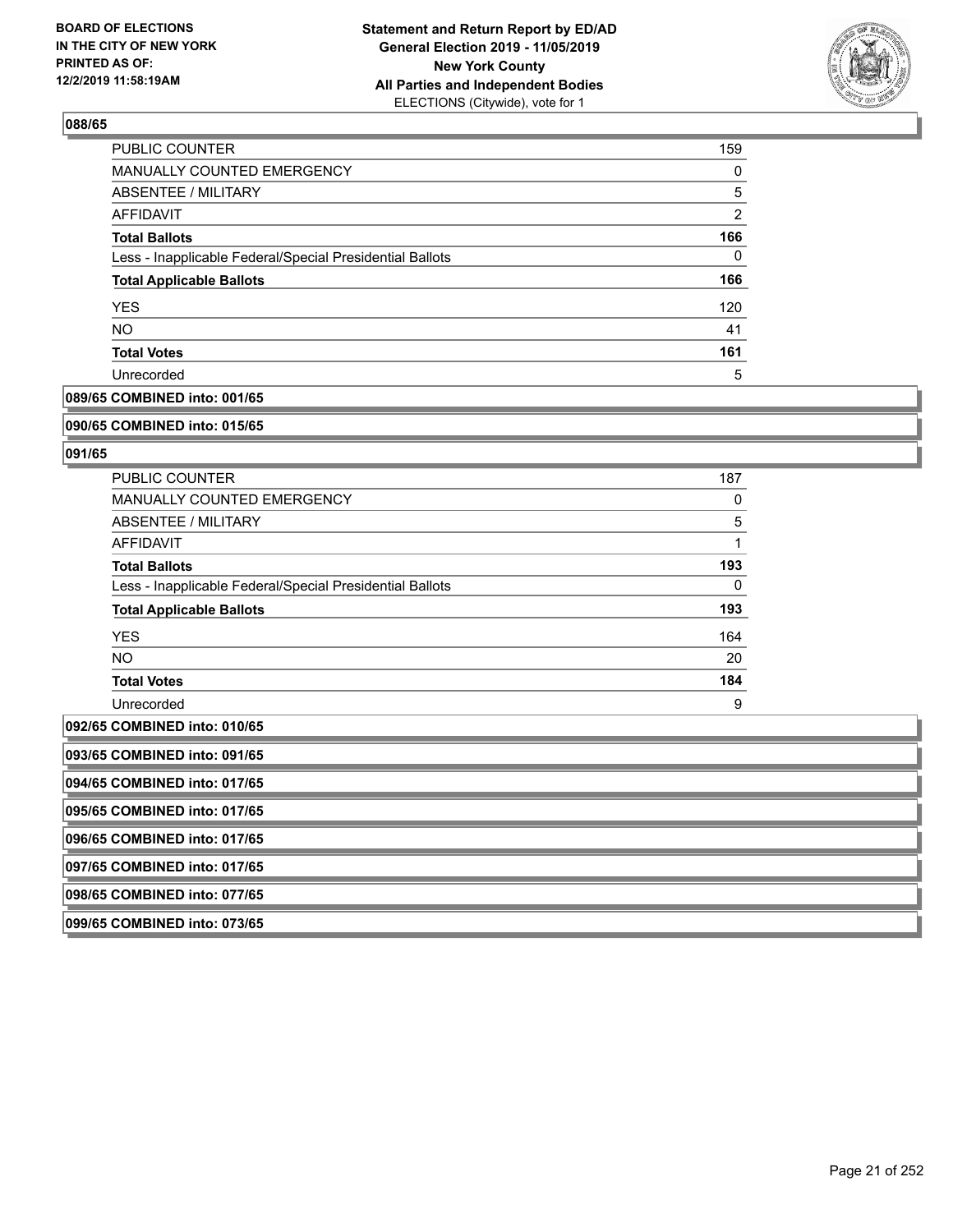

| <b>PUBLIC COUNTER</b>                                    | 184 |
|----------------------------------------------------------|-----|
| MANUALLY COUNTED EMERGENCY                               | 0   |
| <b>ABSENTEE / MILITARY</b>                               | 3   |
| <b>AFFIDAVIT</b>                                         | 0   |
| <b>Total Ballots</b>                                     | 187 |
| Less - Inapplicable Federal/Special Presidential Ballots | 0   |
| <b>Total Applicable Ballots</b>                          | 187 |
| <b>YES</b>                                               | 136 |
| <b>NO</b>                                                | 41  |
| <b>Total Votes</b>                                       | 177 |
| Unrecorded                                               | 10  |

### **002/66 COMBINED into: 091/66**

### **003/66**

| PUBLIC COUNTER                                           | 269      |
|----------------------------------------------------------|----------|
| MANUALLY COUNTED EMERGENCY                               | 0        |
| ABSENTEE / MILITARY                                      | 8        |
| AFFIDAVIT                                                | 2        |
| <b>Total Ballots</b>                                     | 279      |
| Less - Inapplicable Federal/Special Presidential Ballots | $\Omega$ |
| <b>Total Applicable Ballots</b>                          | 279      |
| <b>YES</b>                                               | 218      |
| <b>NO</b>                                                | 53       |
| <b>Total Votes</b>                                       | 271      |
| Unrecorded                                               | 8        |
|                                                          |          |

| <b>PUBLIC COUNTER</b>                                    | 98  |
|----------------------------------------------------------|-----|
| MANUALLY COUNTED EMERGENCY                               | 0   |
| ABSENTEE / MILITARY                                      | 2   |
| AFFIDAVIT                                                |     |
| <b>Total Ballots</b>                                     | 101 |
| Less - Inapplicable Federal/Special Presidential Ballots | 0   |
| <b>Total Applicable Ballots</b>                          | 101 |
| <b>YES</b>                                               | 80  |
| <b>NO</b>                                                | 18  |
| <b>Total Votes</b>                                       | 98  |
| Unrecorded                                               | 3   |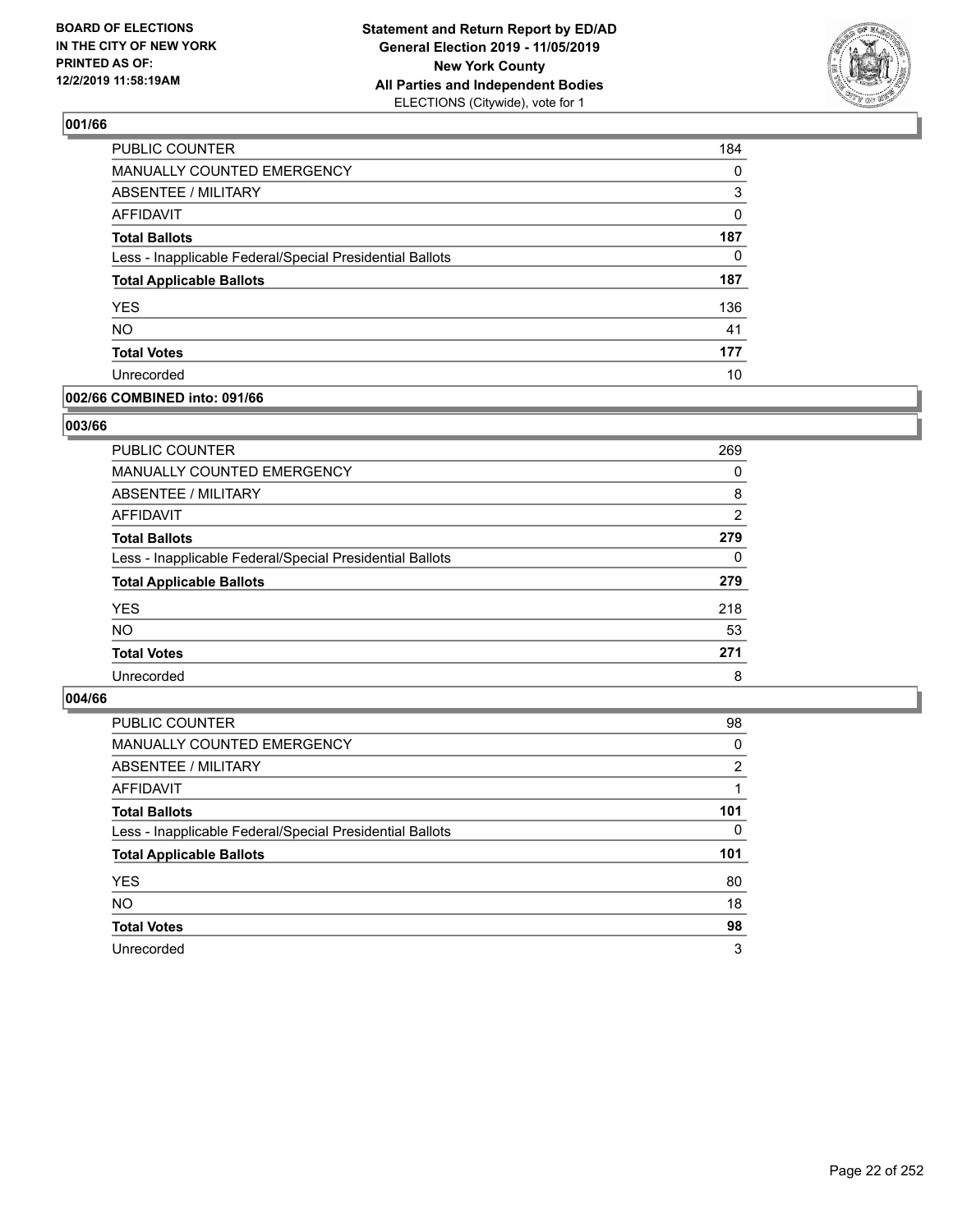

| PUBLIC COUNTER                                           | 283 |
|----------------------------------------------------------|-----|
| MANUALLY COUNTED EMERGENCY                               | 0   |
| ABSENTEE / MILITARY                                      | 6   |
| AFFIDAVIT                                                | 3   |
| <b>Total Ballots</b>                                     | 292 |
| Less - Inapplicable Federal/Special Presidential Ballots | 0   |
| <b>Total Applicable Ballots</b>                          | 292 |
| <b>YES</b>                                               | 218 |
| <b>NO</b>                                                | 65  |
| <b>Total Votes</b>                                       | 283 |
| Unrecorded                                               | 9   |

# **006/66 COMBINED into: 003/66**

#### **007/66 COMBINED into: 005/66**

# **008/66**

| <b>PUBLIC COUNTER</b>                                    | 237          |
|----------------------------------------------------------|--------------|
| <b>MANUALLY COUNTED EMERGENCY</b>                        | 0            |
| ABSENTEE / MILITARY                                      | 4            |
| AFFIDAVIT                                                | $\mathbf{0}$ |
| <b>Total Ballots</b>                                     | 241          |
| Less - Inapplicable Federal/Special Presidential Ballots | 0            |
| <b>Total Applicable Ballots</b>                          | 241          |
| <b>YES</b>                                               | 194          |
| NO.                                                      | 35           |
| <b>Total Votes</b>                                       | 229          |
| Unrecorded                                               | 12           |

| PUBLIC COUNTER                                           | 192 |
|----------------------------------------------------------|-----|
| <b>MANUALLY COUNTED EMERGENCY</b>                        | 0   |
| ABSENTEE / MILITARY                                      | 4   |
| AFFIDAVIT                                                |     |
| <b>Total Ballots</b>                                     | 197 |
| Less - Inapplicable Federal/Special Presidential Ballots | 0   |
| <b>Total Applicable Ballots</b>                          | 197 |
| <b>YES</b>                                               | 169 |
| <b>NO</b>                                                | 23  |
| <b>Total Votes</b>                                       | 192 |
| Unrecorded                                               | 5   |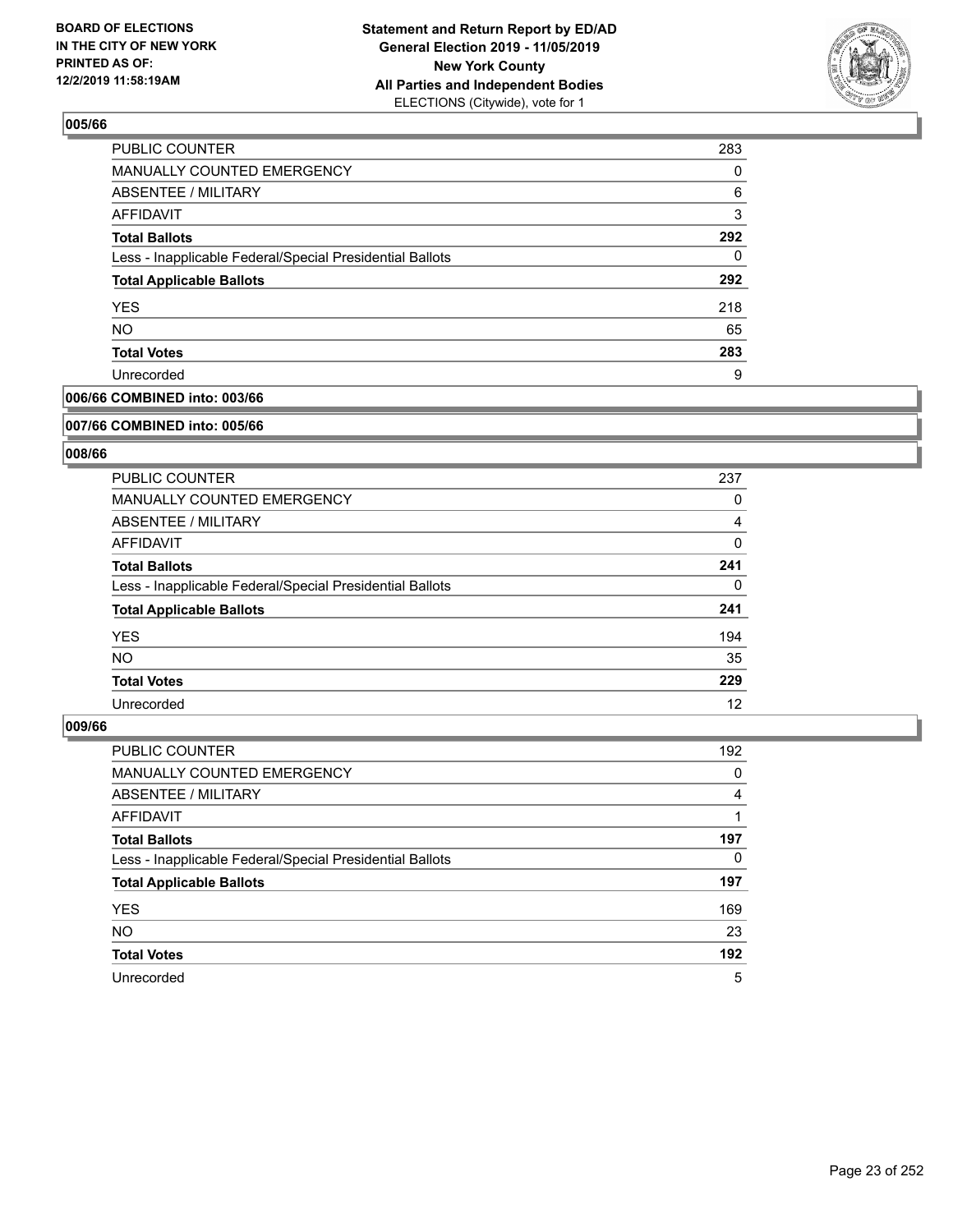

| PUBLIC COUNTER                                           | 159          |
|----------------------------------------------------------|--------------|
| MANUALLY COUNTED EMERGENCY                               | 0            |
| ABSENTEE / MILITARY                                      | 3            |
| AFFIDAVIT                                                | 0            |
| Total Ballots                                            | 162          |
| Less - Inapplicable Federal/Special Presidential Ballots | $\mathbf{0}$ |
| <b>Total Applicable Ballots</b>                          | 162          |
| YES                                                      | 144          |
| NO.                                                      | 14           |
| <b>Total Votes</b>                                       | 158          |
| Unrecorded                                               | 4            |

# **011/66**

| <b>PUBLIC COUNTER</b>                                    | 222      |
|----------------------------------------------------------|----------|
| MANUALLY COUNTED EMERGENCY                               | 0        |
| ABSENTEE / MILITARY                                      | 8        |
| AFFIDAVIT                                                | $\Omega$ |
| <b>Total Ballots</b>                                     | 230      |
| Less - Inapplicable Federal/Special Presidential Ballots | $\Omega$ |
| <b>Total Applicable Ballots</b>                          | 230      |
| <b>YES</b>                                               | 176      |
| <b>NO</b>                                                | 34       |
| <b>Total Votes</b>                                       | 210      |
| Unrecorded                                               | 20       |

| <b>PUBLIC COUNTER</b>                                    | 144      |
|----------------------------------------------------------|----------|
| <b>MANUALLY COUNTED EMERGENCY</b>                        | $\Omega$ |
| ABSENTEE / MILITARY                                      |          |
| AFFIDAVIT                                                |          |
| <b>Total Ballots</b>                                     | 146      |
| Less - Inapplicable Federal/Special Presidential Ballots | $\Omega$ |
| <b>Total Applicable Ballots</b>                          | 146      |
| <b>YES</b>                                               | 109      |
| <b>NO</b>                                                | 33       |
| <b>Total Votes</b>                                       | 142      |
| Unrecorded                                               | 4        |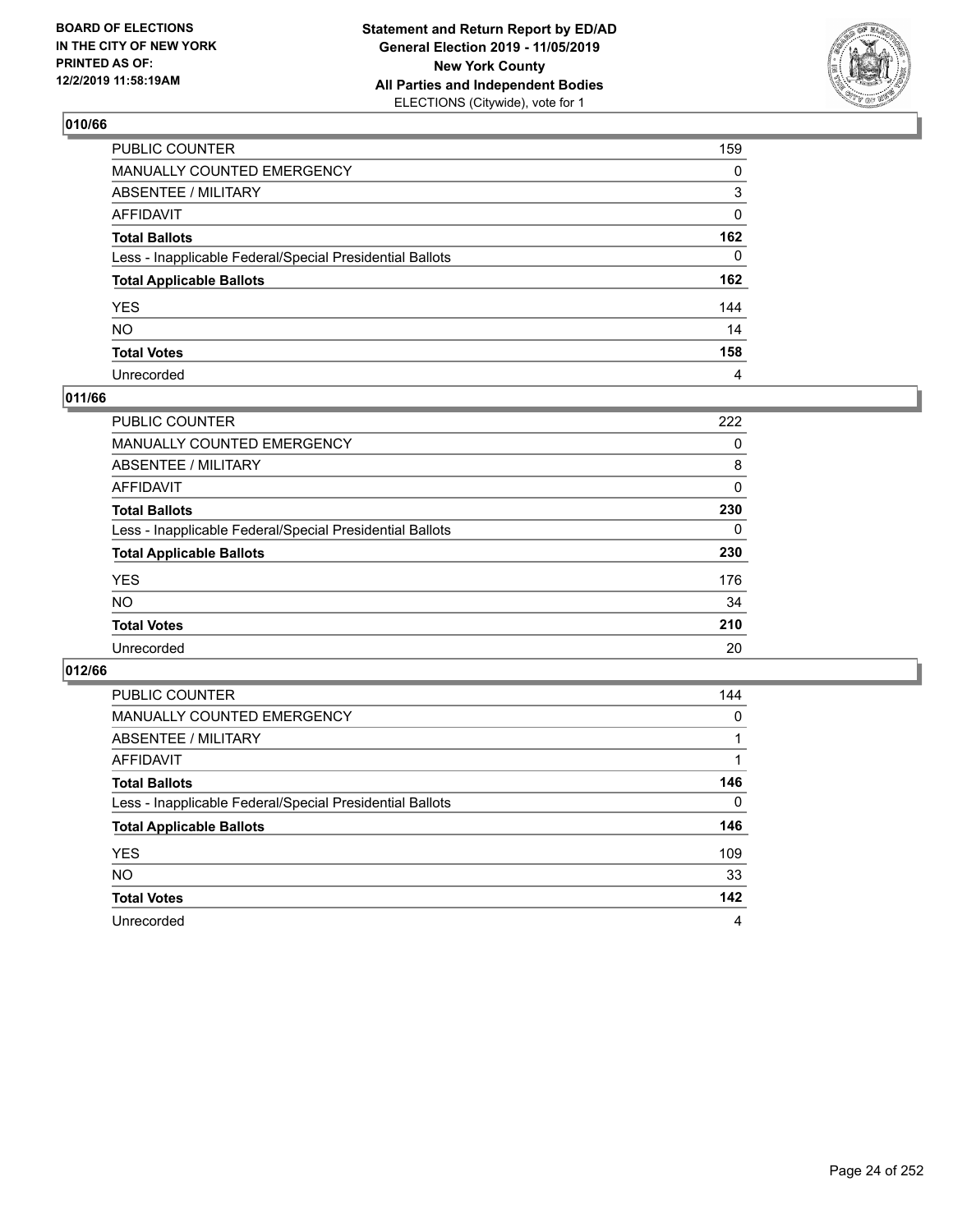

| PUBLIC COUNTER                                           | 258      |
|----------------------------------------------------------|----------|
| MANUALLY COUNTED EMERGENCY                               | 0        |
| ABSENTEE / MILITARY                                      | 10       |
| AFFIDAVIT                                                | $\Omega$ |
| Total Ballots                                            | 268      |
| Less - Inapplicable Federal/Special Presidential Ballots | 0        |
| <b>Total Applicable Ballots</b>                          | 268      |
| YES                                                      | 216      |
| NO.                                                      | 41       |
| <b>Total Votes</b>                                       | 257      |
| Unrecorded                                               | 11       |

### **014/66**

| PUBLIC COUNTER                                           | 185 |
|----------------------------------------------------------|-----|
| <b>MANUALLY COUNTED EMERGENCY</b>                        | 0   |
| ABSENTEE / MILITARY                                      | 3   |
| <b>AFFIDAVIT</b>                                         | 0   |
| <b>Total Ballots</b>                                     | 188 |
| Less - Inapplicable Federal/Special Presidential Ballots | 0   |
| <b>Total Applicable Ballots</b>                          | 188 |
| <b>YES</b>                                               | 163 |
| <b>NO</b>                                                | 18  |
| <b>Total Votes</b>                                       | 181 |
| Unrecorded                                               |     |

### **015/66 COMBINED into: 014/66**

**016/66** 

| PUBLIC COUNTER                                           | 2 |
|----------------------------------------------------------|---|
| <b>MANUALLY COUNTED EMERGENCY</b>                        | 0 |
| ABSENTEE / MILITARY                                      | 0 |
| <b>AFFIDAVIT</b>                                         |   |
| <b>Total Ballots</b>                                     | 3 |
| Less - Inapplicable Federal/Special Presidential Ballots | 0 |
| <b>Total Applicable Ballots</b>                          | 3 |
| <b>YES</b>                                               | 3 |
| <b>NO</b>                                                | 0 |
| <b>Total Votes</b>                                       |   |
| A                                                        |   |

# **017/66 COMBINED into: 016/66**

**018/66 COMBINED into: 021/66**

**019/66 COMBINED into: 068/65**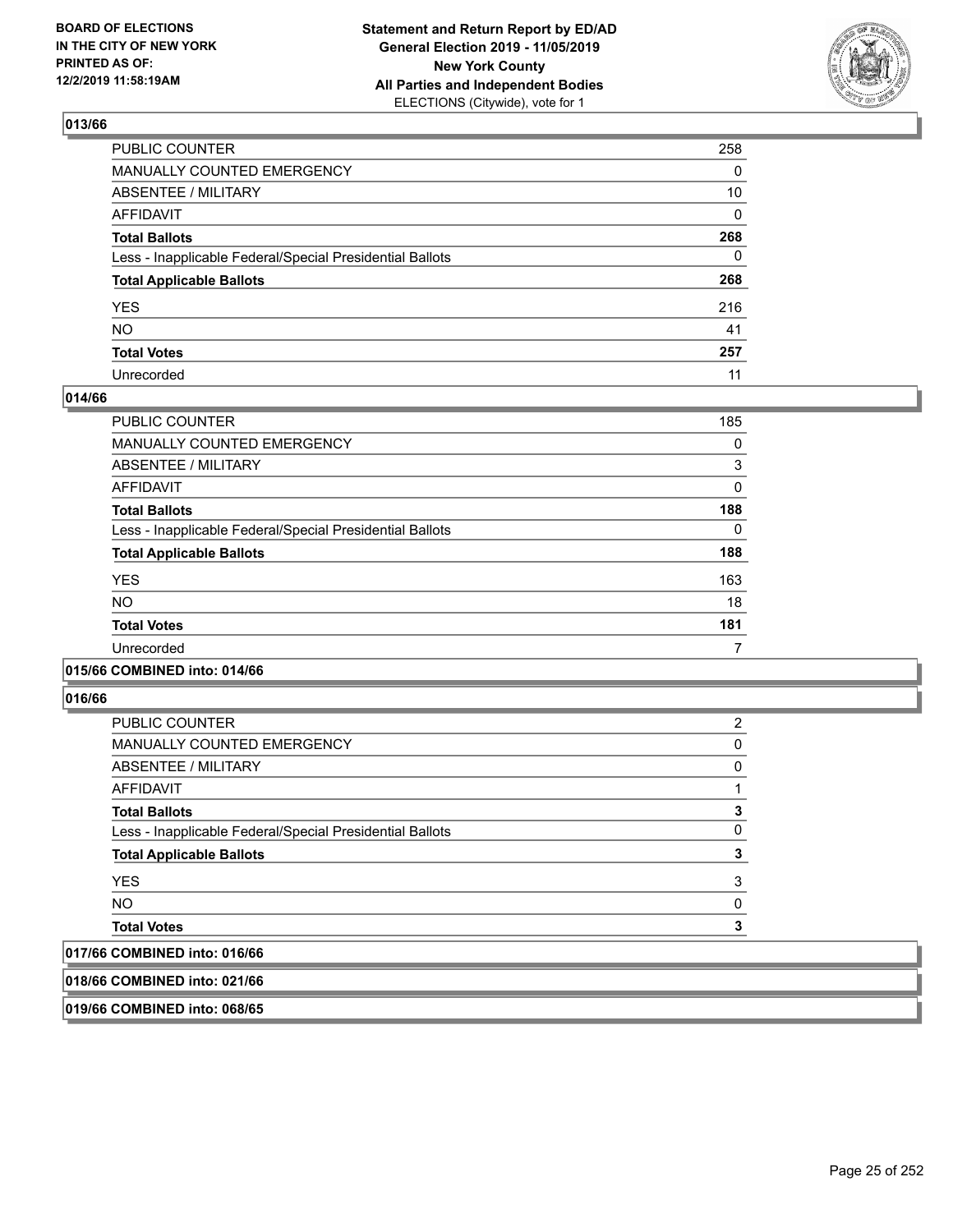

| PUBLIC COUNTER                                           | 185          |
|----------------------------------------------------------|--------------|
| MANUALLY COUNTED EMERGENCY                               | 0            |
| ABSENTEE / MILITARY                                      | 7            |
| AFFIDAVIT                                                | 4            |
| Total Ballots                                            | 196          |
| Less - Inapplicable Federal/Special Presidential Ballots | $\mathbf{0}$ |
| <b>Total Applicable Ballots</b>                          | 196          |
| YES                                                      | 181          |
| NO.                                                      | 9            |
| <b>Total Votes</b>                                       | 190          |
| Unrecorded                                               | 6            |

### **021/66**

| <b>PUBLIC COUNTER</b>                                    | 347      |
|----------------------------------------------------------|----------|
| MANUALLY COUNTED EMERGENCY                               | 0        |
| ABSENTEE / MILITARY                                      | 8        |
| AFFIDAVIT                                                |          |
| <b>Total Ballots</b>                                     | 356      |
| Less - Inapplicable Federal/Special Presidential Ballots | $\Omega$ |
| <b>Total Applicable Ballots</b>                          | 356      |
| <b>YES</b>                                               | 290      |
| <b>NO</b>                                                | 44       |
| <b>Total Votes</b>                                       | 334      |
| Unrecorded                                               | 22       |

| <b>PUBLIC COUNTER</b>                                    | 317      |
|----------------------------------------------------------|----------|
| <b>MANUALLY COUNTED EMERGENCY</b>                        | $\Omega$ |
| ABSENTEE / MILITARY                                      | 15       |
| AFFIDAVIT                                                | 3        |
| <b>Total Ballots</b>                                     | 335      |
| Less - Inapplicable Federal/Special Presidential Ballots | 0        |
| <b>Total Applicable Ballots</b>                          | 335      |
| <b>YES</b>                                               | 255      |
| NO.                                                      | 64       |
| <b>Total Votes</b>                                       | 319      |
| Unrecorded                                               | 16       |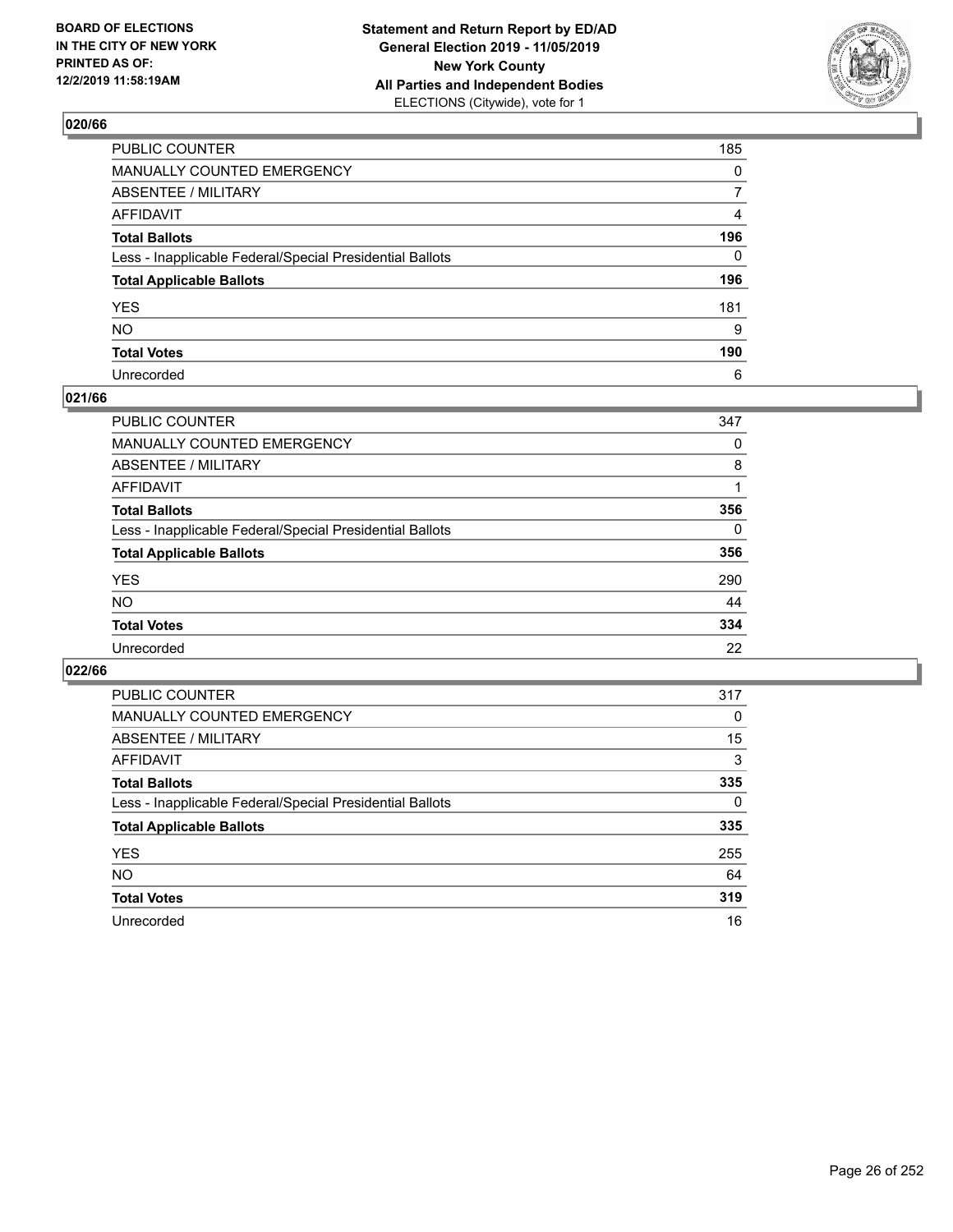

| PUBLIC COUNTER                                           | 365 |
|----------------------------------------------------------|-----|
| MANUALLY COUNTED EMERGENCY                               | 0   |
| <b>ABSENTEE / MILITARY</b>                               | 2   |
| <b>AFFIDAVIT</b>                                         |     |
| <b>Total Ballots</b>                                     | 368 |
| Less - Inapplicable Federal/Special Presidential Ballots | 0   |
| <b>Total Applicable Ballots</b>                          | 368 |
| <b>YES</b>                                               | 317 |
| <b>NO</b>                                                | 41  |
| <b>Total Votes</b>                                       | 358 |
| Unrecorded                                               | 10  |

# **024/66 COMBINED into: 022/66**

#### **025/66 COMBINED into: 020/66**

# **026/66**

| <b>PUBLIC COUNTER</b>                                    | 249      |
|----------------------------------------------------------|----------|
| <b>MANUALLY COUNTED EMERGENCY</b>                        | 0        |
| ABSENTEE / MILITARY                                      | 5        |
| AFFIDAVIT                                                |          |
| <b>Total Ballots</b>                                     | 255      |
| Less - Inapplicable Federal/Special Presidential Ballots | $\Omega$ |
| <b>Total Applicable Ballots</b>                          | 255      |
| <b>YES</b>                                               | 219      |
| NO.                                                      | 30       |
| <b>Total Votes</b>                                       | 249      |
| Unrecorded                                               | 6        |

### **027/66 COMBINED into: 026/66**

| <b>PUBLIC COUNTER</b>                                    | 198 |
|----------------------------------------------------------|-----|
| <b>MANUALLY COUNTED EMERGENCY</b>                        | 0   |
| ABSENTEE / MILITARY                                      |     |
| AFFIDAVIT                                                | 2   |
| <b>Total Ballots</b>                                     | 201 |
| Less - Inapplicable Federal/Special Presidential Ballots | 0   |
| <b>Total Applicable Ballots</b>                          | 201 |
| <b>YES</b>                                               | 142 |
| NO.                                                      | 28  |
| <b>Total Votes</b>                                       | 170 |
| Unrecorded                                               | 31  |
| 029/66 COMBINED into: 078/65                             |     |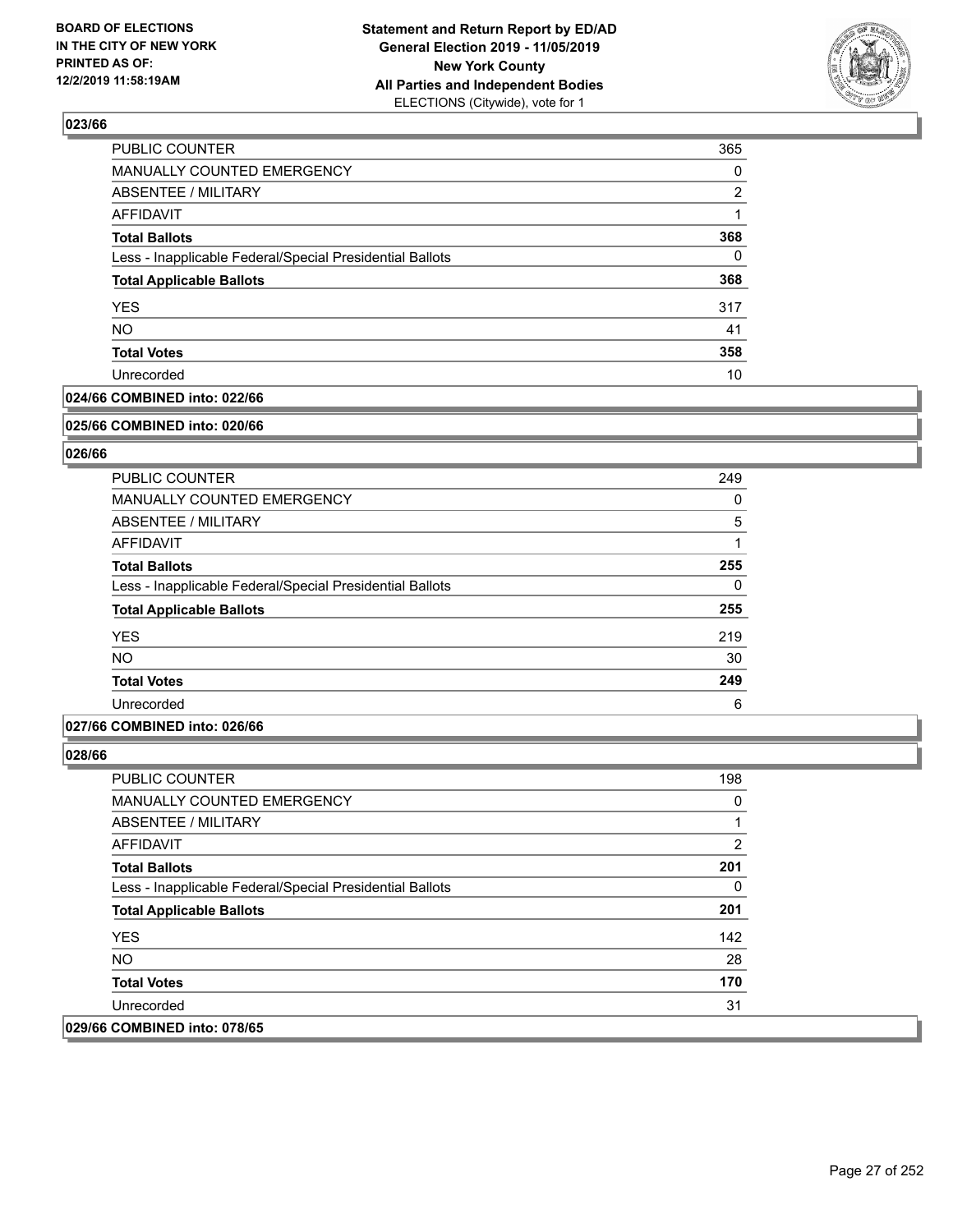

| <b>PUBLIC COUNTER</b>                                    | 195      |
|----------------------------------------------------------|----------|
| <b>MANUALLY COUNTED EMERGENCY</b>                        | $\Omega$ |
| <b>ABSENTEE / MILITARY</b>                               |          |
| <b>AFFIDAVIT</b>                                         | 5        |
| <b>Total Ballots</b>                                     | 207      |
| Less - Inapplicable Federal/Special Presidential Ballots | 0        |
| <b>Total Applicable Ballots</b>                          | 207      |
| <b>YES</b>                                               | 156      |
| <b>NO</b>                                                | 42       |
| <b>Total Votes</b>                                       | 198      |
| Unrecorded                                               | 9        |

### **031/66 COMBINED into: 106/66**

### **032/66**

| <b>PUBLIC COUNTER</b>                                    | 298 |
|----------------------------------------------------------|-----|
| <b>MANUALLY COUNTED EMERGENCY</b>                        | 0   |
| ABSENTEE / MILITARY                                      | 7   |
| <b>AFFIDAVIT</b>                                         | 5   |
| <b>Total Ballots</b>                                     | 310 |
| Less - Inapplicable Federal/Special Presidential Ballots | 0   |
| <b>Total Applicable Ballots</b>                          | 310 |
| <b>YES</b>                                               | 254 |
| N <sub>O</sub>                                           | 44  |
| <b>Total Votes</b>                                       | 298 |
| Unrecorded                                               | 12  |
|                                                          |     |

# **033/66 COMBINED into: 032/66**

#### **034/66 COMBINED into: 035/66**

| <b>PUBLIC COUNTER</b>                                    | 359 |
|----------------------------------------------------------|-----|
| MANUALLY COUNTED EMERGENCY                               | 0   |
| ABSENTEE / MILITARY                                      | 4   |
| AFFIDAVIT                                                | 4   |
| <b>Total Ballots</b>                                     | 367 |
| Less - Inapplicable Federal/Special Presidential Ballots | 0   |
| <b>Total Applicable Ballots</b>                          | 367 |
| <b>YES</b>                                               | 308 |
| <b>NO</b>                                                | 42  |
| <b>Total Votes</b>                                       | 350 |
| Unrecorded                                               | 17  |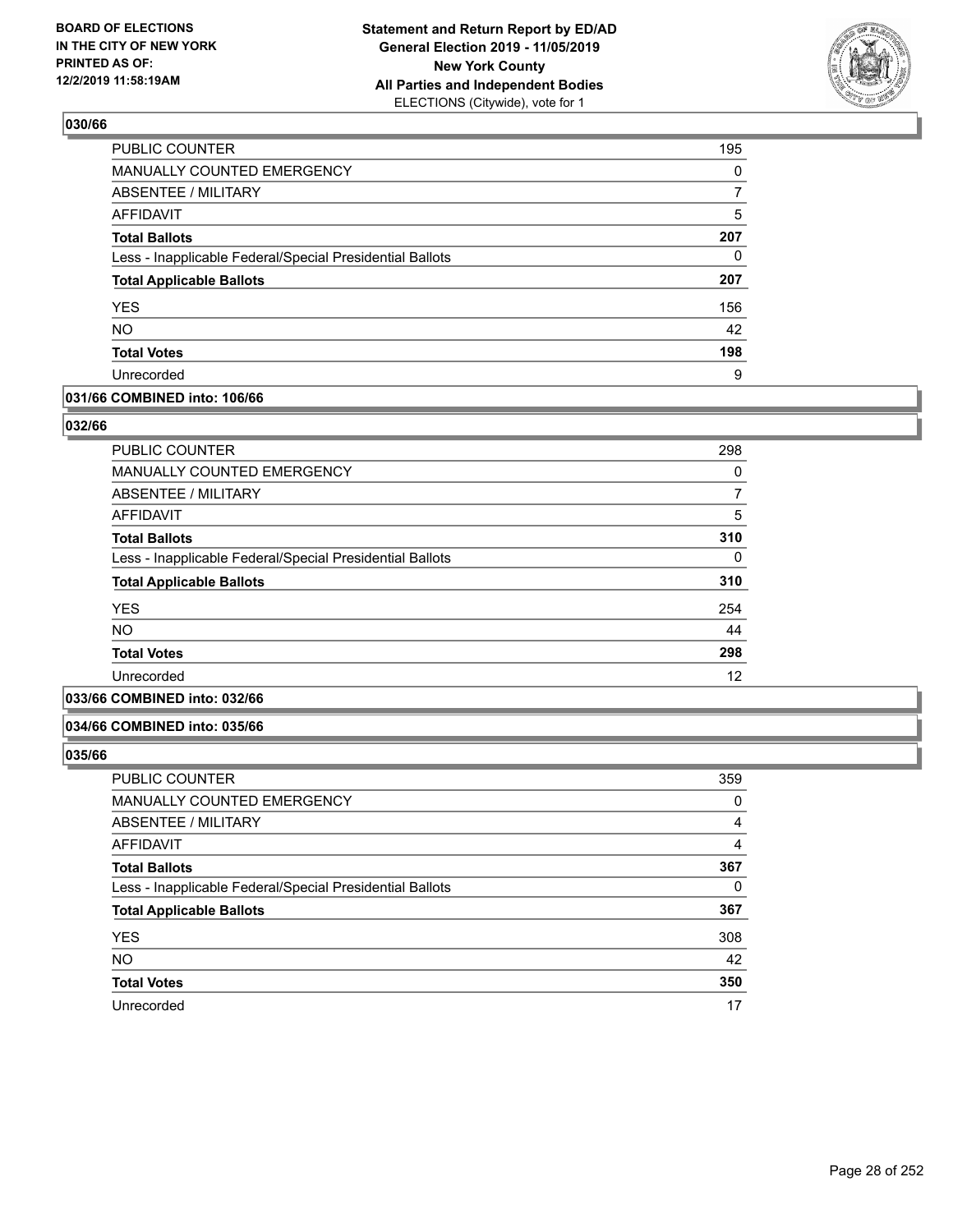

| PUBLIC COUNTER                                           | 239          |
|----------------------------------------------------------|--------------|
| MANUALLY COUNTED EMERGENCY                               | 0            |
| ABSENTEE / MILITARY                                      | 5            |
| AFFIDAVIT                                                | 2            |
| Total Ballots                                            | 246          |
| Less - Inapplicable Federal/Special Presidential Ballots | $\mathbf{0}$ |
| <b>Total Applicable Ballots</b>                          | 246          |
| YES                                                      | 196          |
| NO.                                                      | 44           |
| <b>Total Votes</b>                                       | 240          |
| Unrecorded                                               | 6            |

# **037/66**

| PUBLIC COUNTER                                           | 169      |
|----------------------------------------------------------|----------|
| MANUALLY COUNTED EMERGENCY                               | 0        |
| ABSENTEE / MILITARY                                      | 2        |
| AFFIDAVIT                                                |          |
| <b>Total Ballots</b>                                     | 172      |
| Less - Inapplicable Federal/Special Presidential Ballots | $\Omega$ |
| <b>Total Applicable Ballots</b>                          | 172      |
| <b>YES</b>                                               | 148      |
| <b>NO</b>                                                | 23       |
| <b>Total Votes</b>                                       | 171      |
| Unrecorded                                               |          |

| <b>PUBLIC COUNTER</b>                                    | 335      |
|----------------------------------------------------------|----------|
| MANUALLY COUNTED EMERGENCY                               | 0        |
| ABSENTEE / MILITARY                                      | 12       |
| AFFIDAVIT                                                |          |
| <b>Total Ballots</b>                                     | 348      |
| Less - Inapplicable Federal/Special Presidential Ballots | $\Omega$ |
| <b>Total Applicable Ballots</b>                          | 348      |
| <b>YES</b>                                               | 263      |
| <b>NO</b>                                                | 71       |
| <b>Total Votes</b>                                       | 334      |
| Unrecorded                                               | 14       |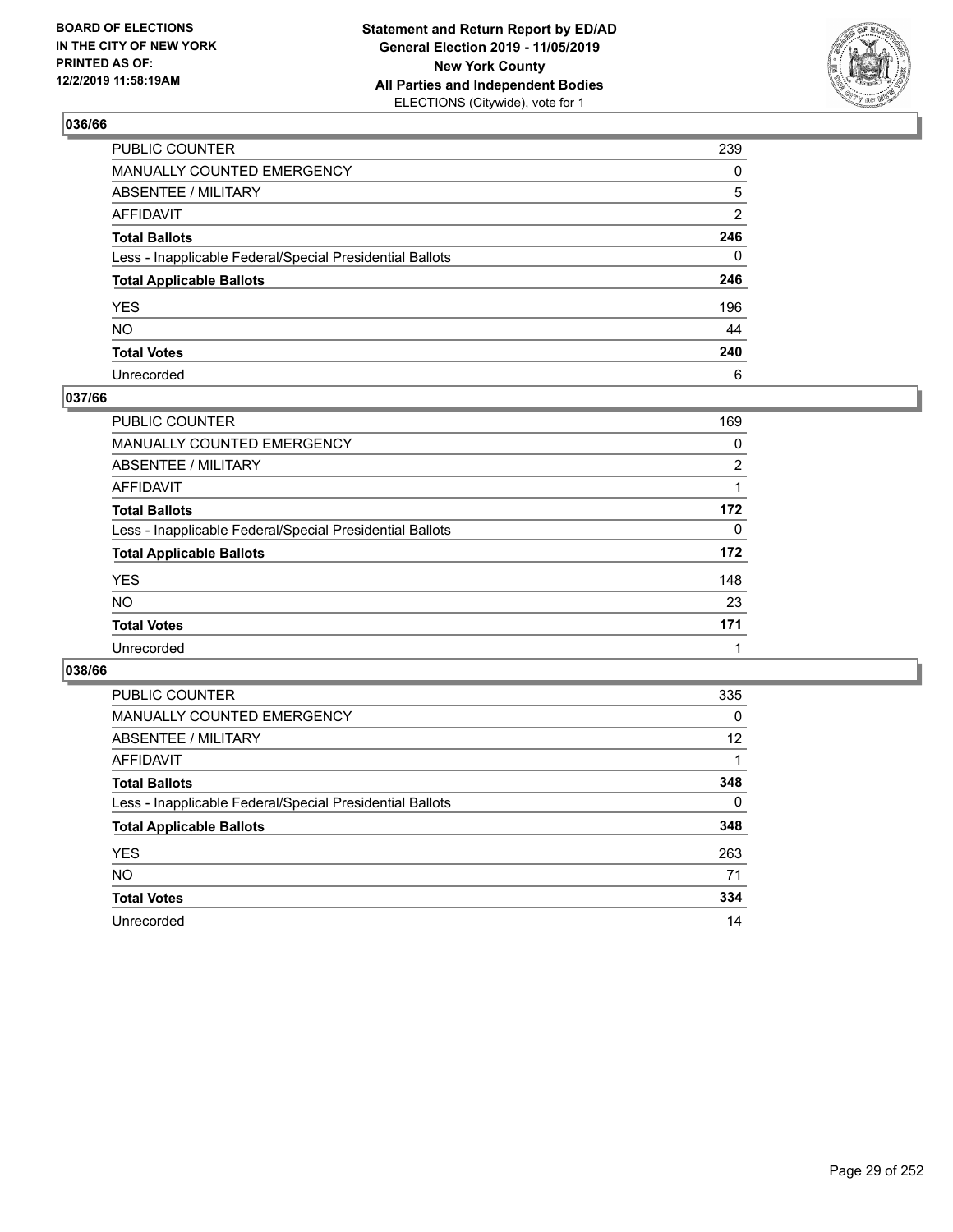

| 0  |
|----|
|    |
| 0  |
| 75 |
| 0  |
| 75 |
| 63 |
| 8  |
| 71 |
| 4  |
|    |

# **040/66 COMBINED into: 022/66**

#### **041/66 COMBINED into: 044/66**

# **042/66 COMBINED into: 044/66**

### **043/66**

| PUBLIC COUNTER                                           | 106   |
|----------------------------------------------------------|-------|
| MANUALLY COUNTED EMERGENCY                               | 0     |
| ABSENTEE / MILITARY                                      | 3     |
| AFFIDAVIT                                                | 3     |
| <b>Total Ballots</b>                                     | $112$ |
| Less - Inapplicable Federal/Special Presidential Ballots | 0     |
| <b>Total Applicable Ballots</b>                          | $112$ |
| <b>YES</b>                                               | 93    |
| <b>NO</b>                                                | 15    |
| <b>Total Votes</b>                                       | 108   |
| Unrecorded                                               | 4     |

| <b>PUBLIC COUNTER</b>                                    | 302      |
|----------------------------------------------------------|----------|
| MANUALLY COUNTED EMERGENCY                               | 0        |
| ABSENTEE / MILITARY                                      | 4        |
| AFFIDAVIT                                                | 3        |
| <b>Total Ballots</b>                                     | 309      |
| Less - Inapplicable Federal/Special Presidential Ballots | $\Omega$ |
| <b>Total Applicable Ballots</b>                          | 309      |
| <b>YES</b>                                               | 256      |
| <b>NO</b>                                                | 44       |
| <b>Total Votes</b>                                       | 300      |
| Unrecorded                                               | 9        |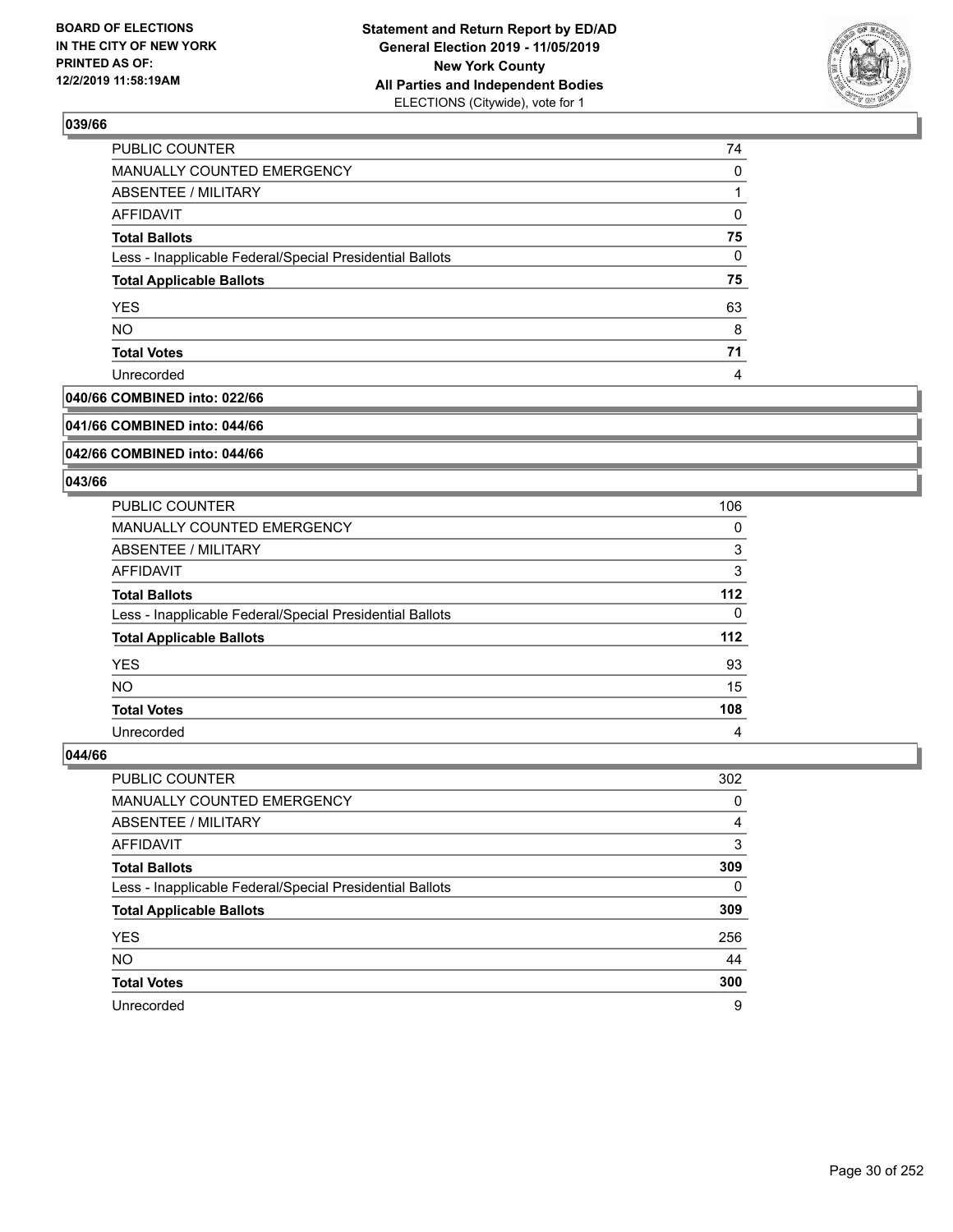

| <b>PUBLIC COUNTER</b>                                    | 340 |
|----------------------------------------------------------|-----|
| MANUALLY COUNTED EMERGENCY                               | 0   |
| <b>ABSENTEE / MILITARY</b>                               | 6   |
| <b>AFFIDAVIT</b>                                         | 5   |
| <b>Total Ballots</b>                                     | 351 |
| Less - Inapplicable Federal/Special Presidential Ballots | 0   |
| <b>Total Applicable Ballots</b>                          | 351 |
| <b>YES</b>                                               | 299 |
| <b>NO</b>                                                | 39  |
| <b>Total Votes</b>                                       | 338 |
| Unrecorded                                               | 13  |

### **046/66 COMBINED into: 098/66**

### **047/66**

| <b>PUBLIC COUNTER</b>                                    | 381      |
|----------------------------------------------------------|----------|
| <b>MANUALLY COUNTED EMERGENCY</b>                        | 0        |
| ABSENTEE / MILITARY                                      | 12       |
| AFFIDAVIT                                                | 0        |
| <b>Total Ballots</b>                                     | 393      |
| Less - Inapplicable Federal/Special Presidential Ballots | $\Omega$ |
| <b>Total Applicable Ballots</b>                          | 393      |
| <b>YES</b>                                               | 323      |
| <b>NO</b>                                                | 56       |
| <b>Total Votes</b>                                       | 379      |
| Unrecorded                                               | 14       |
|                                                          |          |

| <b>PUBLIC COUNTER</b>                                    | 237      |
|----------------------------------------------------------|----------|
| MANUALLY COUNTED EMERGENCY                               | 0        |
| ABSENTEE / MILITARY                                      | 0        |
| AFFIDAVIT                                                | 8        |
| <b>Total Ballots</b>                                     | 245      |
| Less - Inapplicable Federal/Special Presidential Ballots | $\Omega$ |
| <b>Total Applicable Ballots</b>                          | 245      |
| <b>YES</b>                                               | 193      |
| <b>NO</b>                                                | 39       |
| <b>Total Votes</b>                                       | 232      |
| Unrecorded                                               | 13       |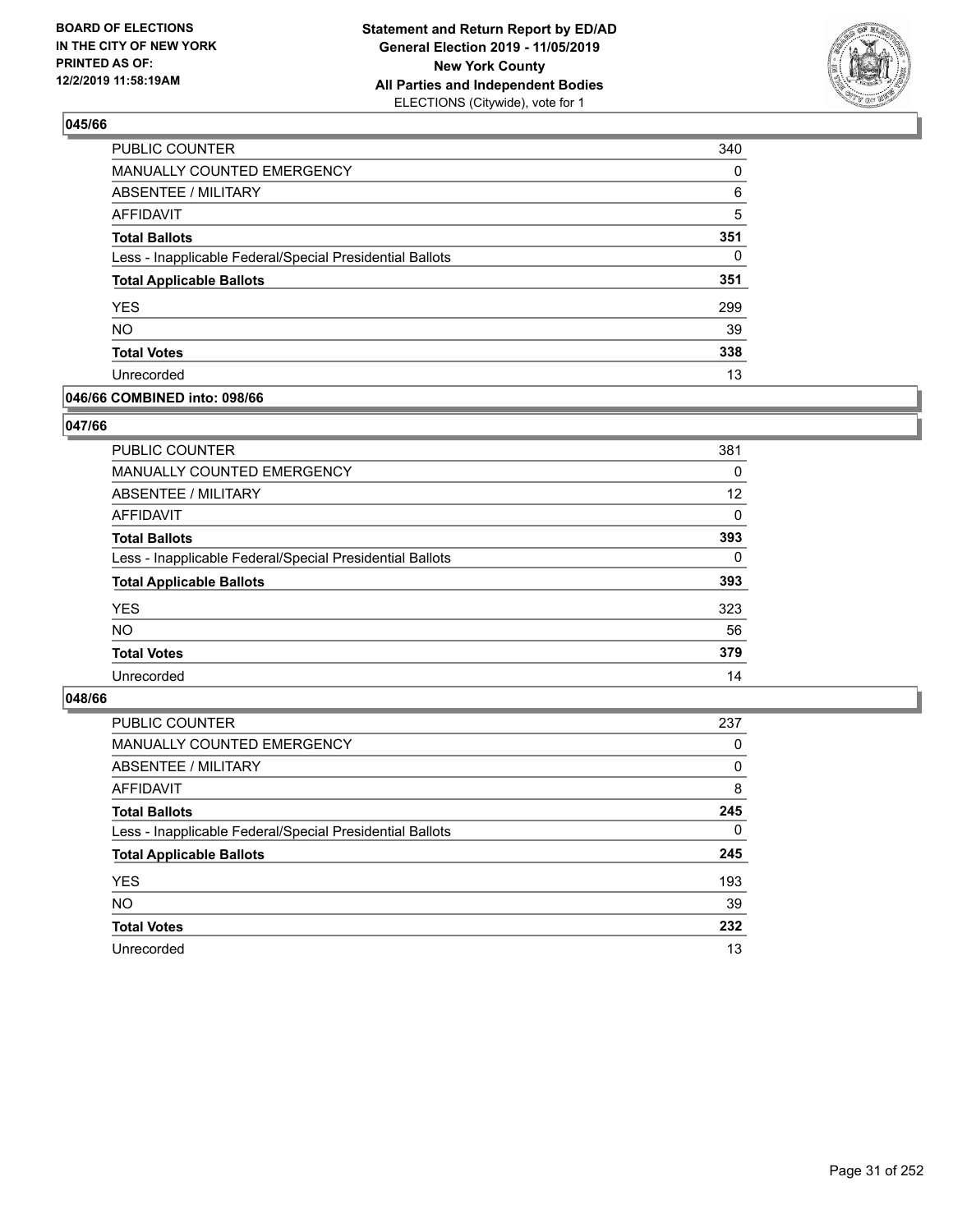

| PUBLIC COUNTER                                           | 177 |
|----------------------------------------------------------|-----|
| MANUALLY COUNTED EMERGENCY                               | 0   |
| ABSENTEE / MILITARY                                      | 5   |
| AFFIDAVIT                                                |     |
| Total Ballots                                            | 183 |
| Less - Inapplicable Federal/Special Presidential Ballots | 0   |
| <b>Total Applicable Ballots</b>                          | 183 |
| YES                                                      | 146 |
| NO.                                                      | 25  |
| <b>Total Votes</b>                                       | 171 |
| Unrecorded                                               | 12  |

### **050/66**

| <b>PUBLIC COUNTER</b>                                    | 499      |
|----------------------------------------------------------|----------|
| MANUALLY COUNTED EMERGENCY                               | $\Omega$ |
| ABSENTEE / MILITARY                                      | 12       |
| AFFIDAVIT                                                | 8        |
| <b>Total Ballots</b>                                     | 519      |
| Less - Inapplicable Federal/Special Presidential Ballots | $\Omega$ |
| <b>Total Applicable Ballots</b>                          | 519      |
| <b>YES</b>                                               | 417      |
| <b>NO</b>                                                | 82       |
| <b>Total Votes</b>                                       | 499      |
| Unrecorded                                               | 20       |
|                                                          |          |

**051/66 COMBINED into: 038/66**

### **052/66 COMBINED into: 050/66**

### **053/66 COMBINED into: 054/66**

| <b>PUBLIC COUNTER</b>                                    | 420      |
|----------------------------------------------------------|----------|
| <b>MANUALLY COUNTED EMERGENCY</b>                        | 0        |
| ABSENTEE / MILITARY                                      | 7        |
| AFFIDAVIT                                                | 3        |
| <b>Total Ballots</b>                                     | 430      |
| Less - Inapplicable Federal/Special Presidential Ballots | $\Omega$ |
| <b>Total Applicable Ballots</b>                          | 430      |
| <b>YES</b>                                               | 325      |
| <b>NO</b>                                                | 95       |
| <b>Total Votes</b>                                       | 420      |
| Unrecorded                                               | 10       |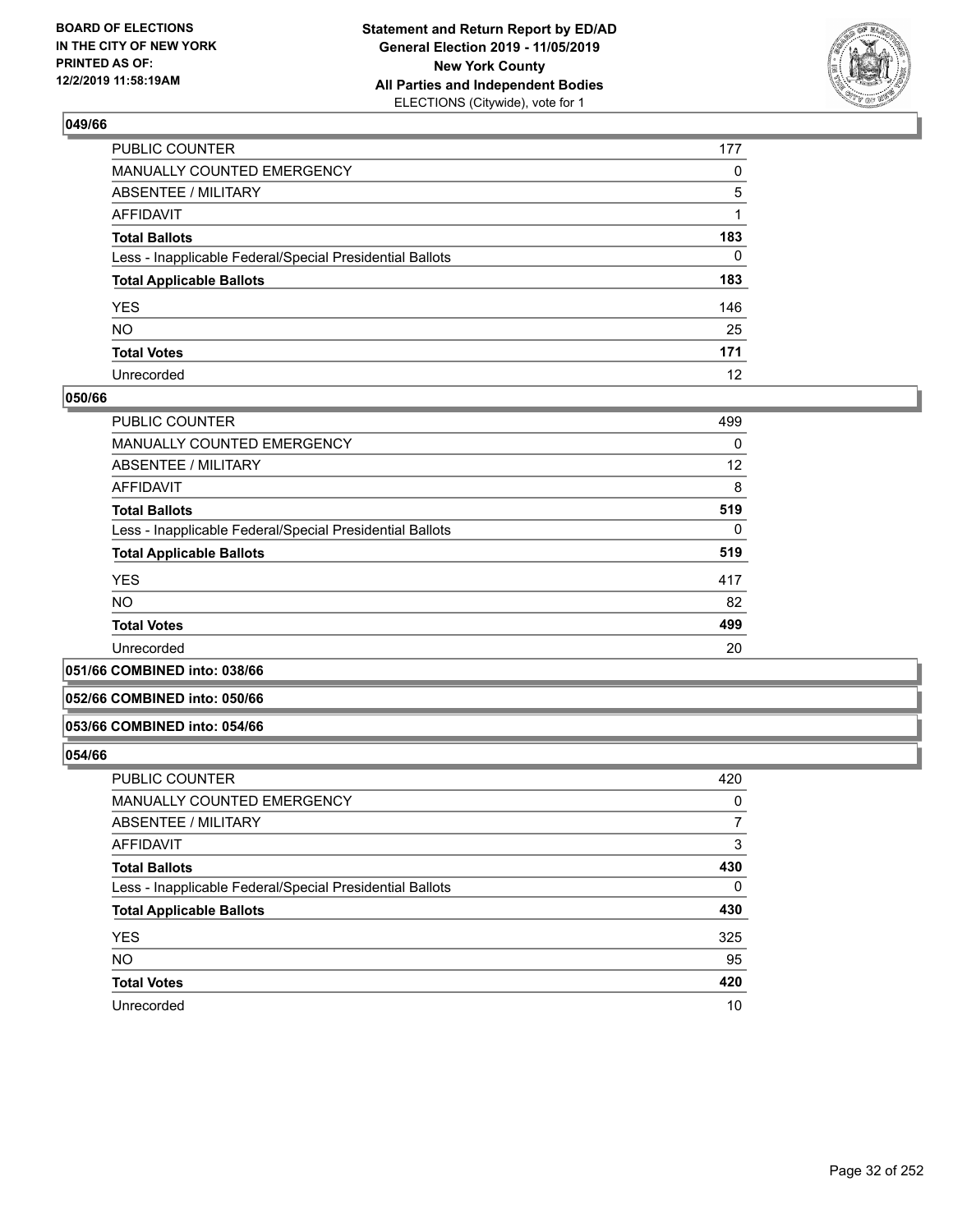

| <b>PUBLIC COUNTER</b>                                    | 315      |
|----------------------------------------------------------|----------|
| <b>MANUALLY COUNTED EMERGENCY</b>                        | 0        |
| <b>ABSENTEE / MILITARY</b>                               | 11       |
| <b>AFFIDAVIT</b>                                         | 2        |
| <b>Total Ballots</b>                                     | 328      |
| Less - Inapplicable Federal/Special Presidential Ballots | $\Omega$ |
| <b>Total Applicable Ballots</b>                          | 328      |
| <b>YES</b>                                               | 288      |
| <b>NO</b>                                                | 29       |
| <b>Total Votes</b>                                       | 317      |
| Unrecorded                                               | 11       |

### **056/66 COMBINED into: 055/66**

### **057/66**

| <b>PUBLIC COUNTER</b>                                    | 207            |
|----------------------------------------------------------|----------------|
| <b>MANUALLY COUNTED EMERGENCY</b>                        | 0              |
| ABSENTEE / MILITARY                                      | 3              |
| <b>AFFIDAVIT</b>                                         | $\overline{2}$ |
| <b>Total Ballots</b>                                     | 212            |
| Less - Inapplicable Federal/Special Presidential Ballots | 0              |
| <b>Total Applicable Ballots</b>                          | 212            |
| <b>YES</b>                                               | 159            |
| <b>NO</b>                                                | 46             |
| <b>Total Votes</b>                                       | 205            |
| Unrecorded                                               |                |

#### **058/66 COMBINED into: 076/66**

# **059/66 COMBINED into: 047/66**

#### **060/66 COMBINED into: 061/66**

| <b>PUBLIC COUNTER</b>                                    | 423 |
|----------------------------------------------------------|-----|
| MANUALLY COUNTED EMERGENCY                               | 0   |
| ABSENTEE / MILITARY                                      | 10  |
| AFFIDAVIT                                                | 2   |
| <b>Total Ballots</b>                                     | 435 |
| Less - Inapplicable Federal/Special Presidential Ballots | 0   |
| <b>Total Applicable Ballots</b>                          | 435 |
| <b>YES</b>                                               | 359 |
| NO.                                                      | 53  |
| <b>Total Votes</b>                                       | 412 |
| Unrecorded                                               | 23  |
| 062/66 COMBINED into: 063/66                             |     |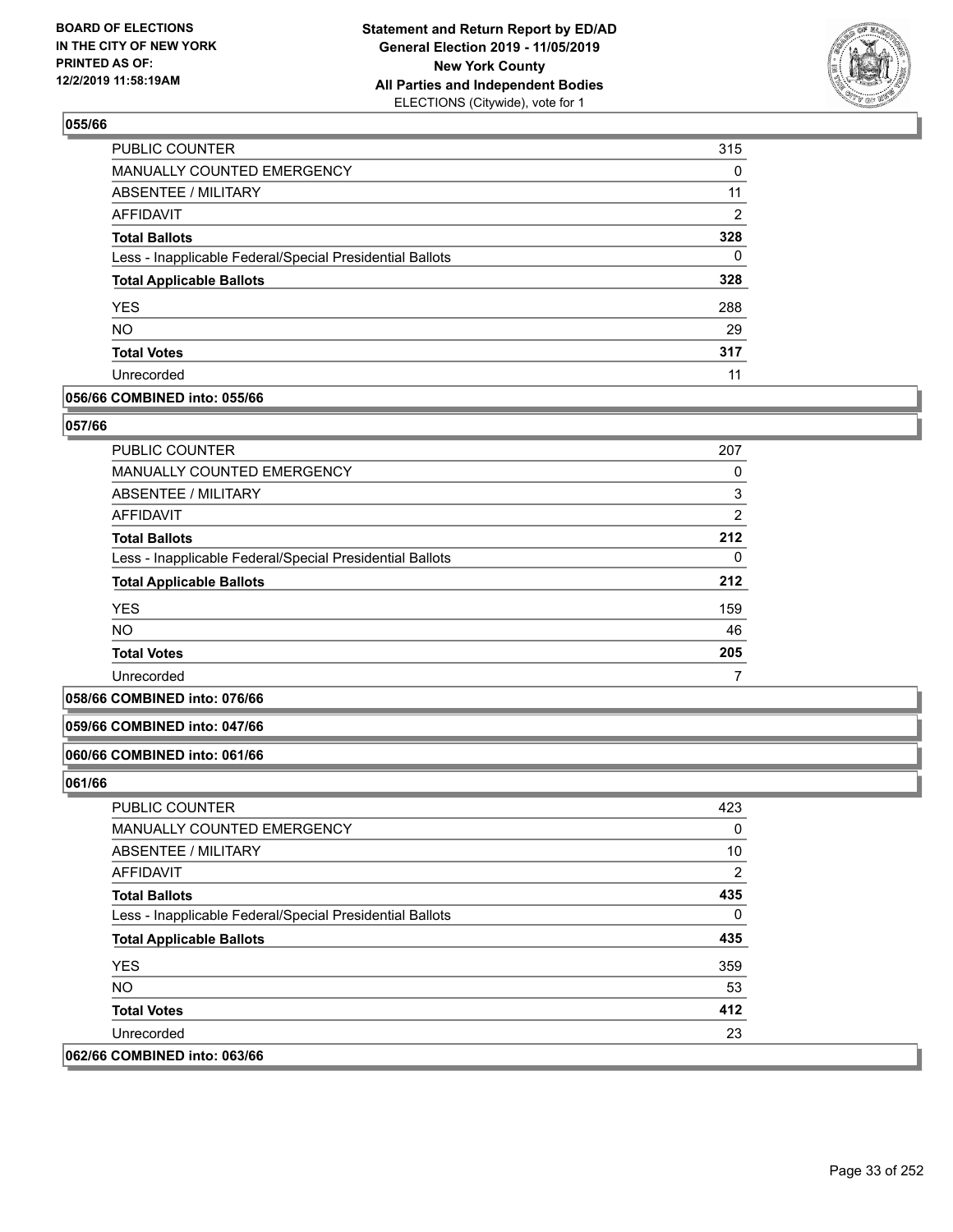

| PUBLIC COUNTER                                           | 331      |
|----------------------------------------------------------|----------|
| <b>MANUALLY COUNTED EMERGENCY</b>                        | $\Omega$ |
| ABSENTEE / MILITARY                                      | 6        |
| AFFIDAVIT                                                | 3        |
| <b>Total Ballots</b>                                     | 340      |
| Less - Inapplicable Federal/Special Presidential Ballots | $\Omega$ |
| <b>Total Applicable Ballots</b>                          | 340      |
| <b>YES</b>                                               | 267      |
| <b>NO</b>                                                | 53       |
| <b>Total Votes</b>                                       | 320      |
| Unrecorded                                               | 20       |

### **064/66 COMBINED into: 085/66**

### **065/66**

| <b>PUBLIC COUNTER</b>                                    | 145           |
|----------------------------------------------------------|---------------|
|                                                          |               |
| <b>MANUALLY COUNTED EMERGENCY</b>                        | 0             |
| ABSENTEE / MILITARY                                      | 6             |
| AFFIDAVIT                                                | $\mathcal{P}$ |
| <b>Total Ballots</b>                                     | 153           |
| Less - Inapplicable Federal/Special Presidential Ballots | 0             |
| <b>Total Applicable Ballots</b>                          | 153           |
| <b>YES</b>                                               | 136           |
| <b>NO</b>                                                | 16            |
| <b>Total Votes</b>                                       | 152           |
| Unrecorded                                               |               |

# **066/66 COMBINED into: 075/66**

| <b>PUBLIC COUNTER</b>                                    | 317      |
|----------------------------------------------------------|----------|
| <b>MANUALLY COUNTED EMERGENCY</b>                        | 0        |
| ABSENTEE / MILITARY                                      | 10       |
| AFFIDAVIT                                                |          |
| <b>Total Ballots</b>                                     | 328      |
| Less - Inapplicable Federal/Special Presidential Ballots | $\Omega$ |
| <b>Total Applicable Ballots</b>                          | 328      |
| <b>YES</b>                                               | 245      |
| <b>NO</b>                                                | 70       |
| <b>Total Votes</b>                                       | 315      |
| Unrecorded                                               | 13       |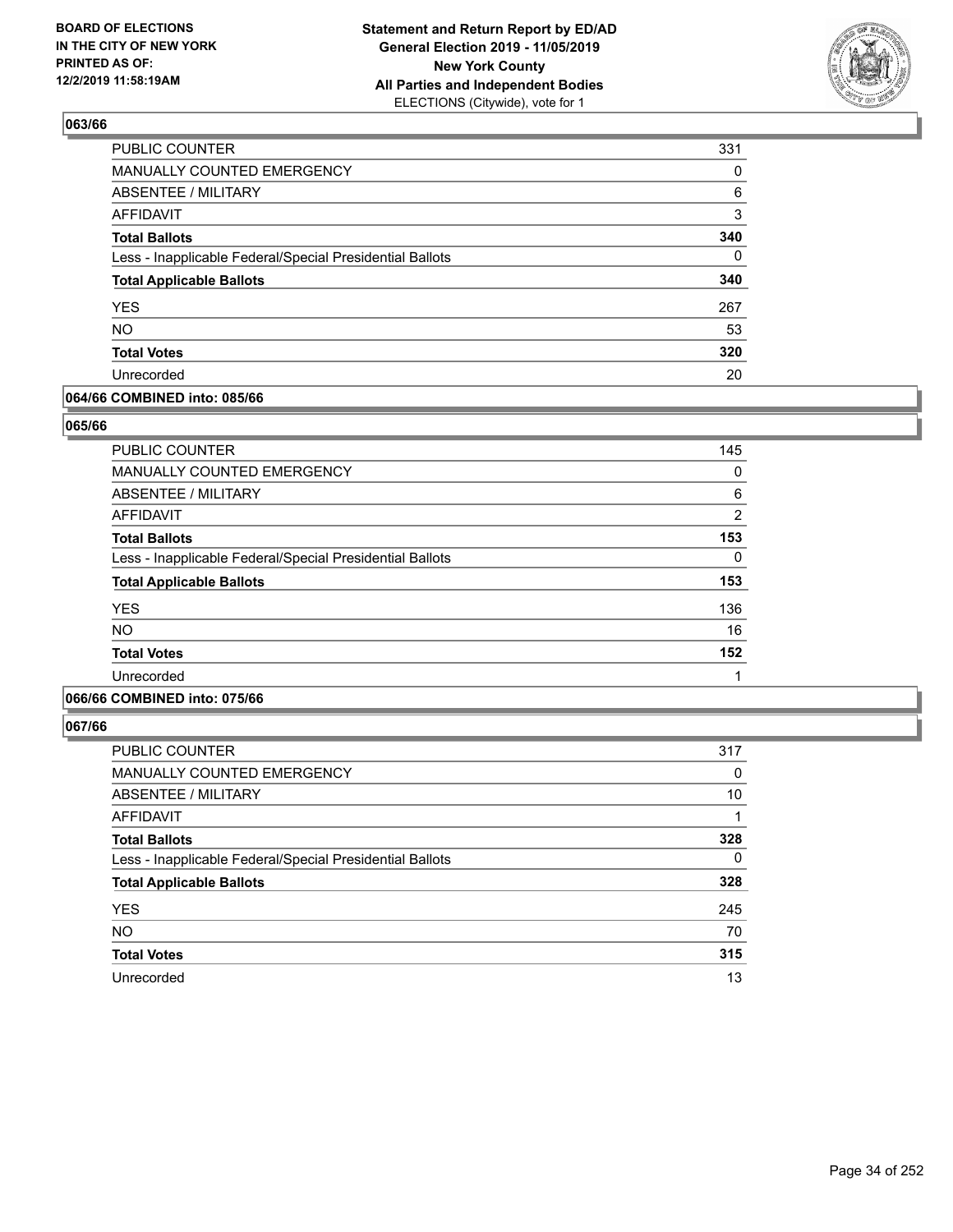

| <b>PUBLIC COUNTER</b>                                    | 177 |
|----------------------------------------------------------|-----|
| MANUALLY COUNTED EMERGENCY                               | 0   |
| ABSENTEE / MILITARY                                      |     |
| AFFIDAVIT                                                |     |
| <b>Total Ballots</b>                                     | 185 |
| Less - Inapplicable Federal/Special Presidential Ballots | 0   |
| <b>Total Applicable Ballots</b>                          | 185 |
| <b>YES</b>                                               | 144 |
| <b>NO</b>                                                | 35  |
| <b>Total Votes</b>                                       | 179 |
| Unrecorded                                               | 6   |

# **069/66 COMBINED into: 067/66**

#### **070/66 COMBINED into: 071/66**

# **071/66**

| <b>PUBLIC COUNTER</b>                                    | 361      |
|----------------------------------------------------------|----------|
| <b>MANUALLY COUNTED EMERGENCY</b>                        | 0        |
| ABSENTEE / MILITARY                                      | 7        |
| AFFIDAVIT                                                | 5        |
| <b>Total Ballots</b>                                     | 373      |
| Less - Inapplicable Federal/Special Presidential Ballots | $\Omega$ |
| <b>Total Applicable Ballots</b>                          | 373      |
| <b>YES</b>                                               | 308      |
| <b>NO</b>                                                | 55       |
| <b>Total Votes</b>                                       | 363      |
| Unrecorded                                               | 10       |

### **072/66 COMBINED into: 073/66**

| <b>PUBLIC COUNTER</b>                                    | 230 |
|----------------------------------------------------------|-----|
| <b>MANUALLY COUNTED EMERGENCY</b>                        | 0   |
| ABSENTEE / MILITARY                                      | 5   |
| AFFIDAVIT                                                | 3   |
| <b>Total Ballots</b>                                     | 238 |
| Less - Inapplicable Federal/Special Presidential Ballots | 0   |
| <b>Total Applicable Ballots</b>                          | 238 |
| <b>YES</b>                                               | 193 |
| NO.                                                      | 31  |
| <b>Total Votes</b>                                       | 224 |
| Unrecorded                                               | 14  |
| 074/66 COMBINED into: 077/66                             |     |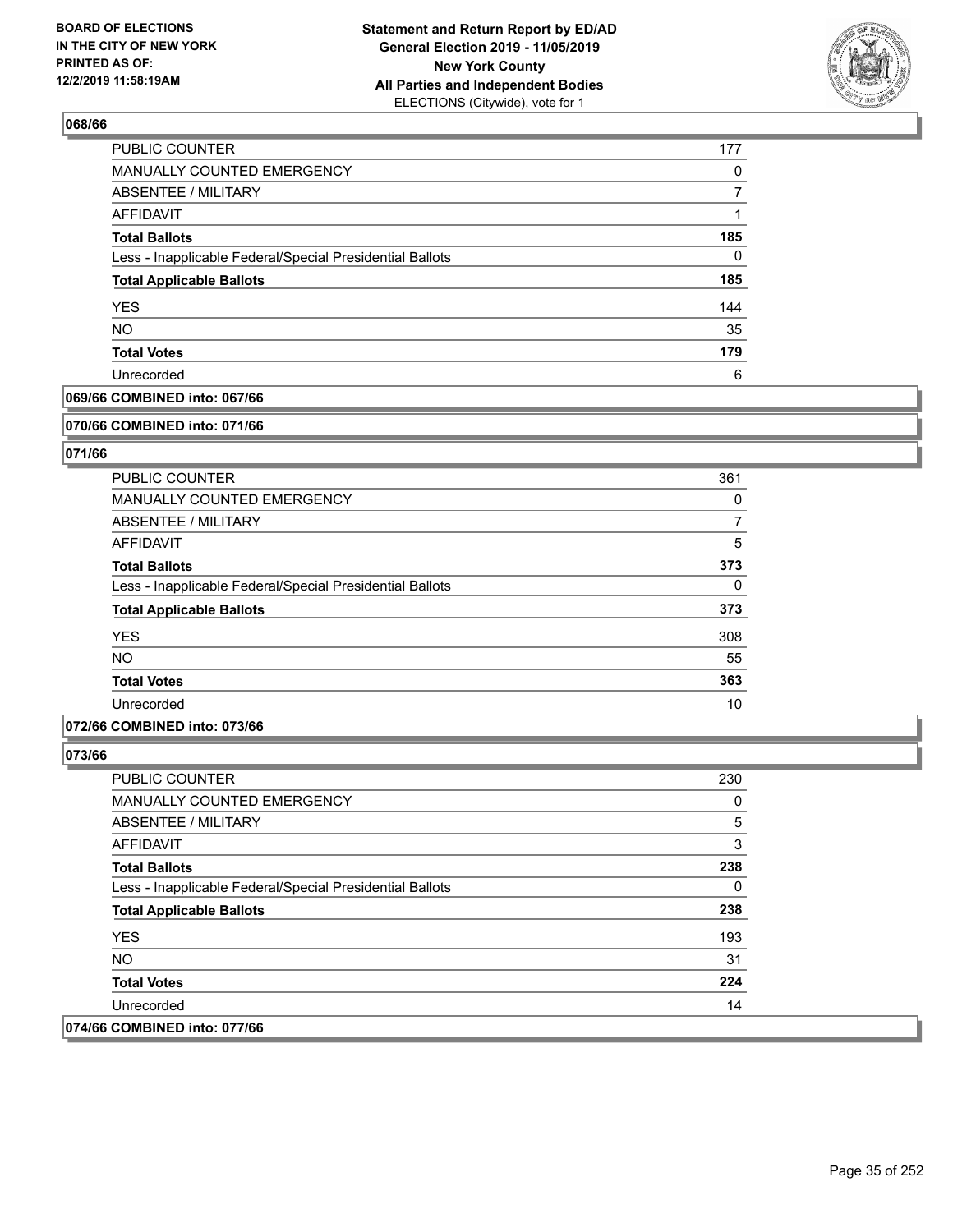

| PUBLIC COUNTER                                           | 317 |
|----------------------------------------------------------|-----|
| MANUALLY COUNTED EMERGENCY                               | 0   |
| ABSENTEE / MILITARY                                      | 9   |
| AFFIDAVIT                                                | 6   |
| Total Ballots                                            | 332 |
| Less - Inapplicable Federal/Special Presidential Ballots | 0   |
| <b>Total Applicable Ballots</b>                          | 332 |
| YES                                                      | 268 |
| NO.                                                      | 58  |
| <b>Total Votes</b>                                       | 326 |
| Unrecorded                                               | 6   |

### **076/66**

| <b>PUBLIC COUNTER</b>                                    | 291 |
|----------------------------------------------------------|-----|
| <b>MANUALLY COUNTED EMERGENCY</b>                        | 0   |
| ABSENTEE / MILITARY                                      | 5   |
| AFFIDAVIT                                                | 3   |
| <b>Total Ballots</b>                                     | 299 |
| Less - Inapplicable Federal/Special Presidential Ballots | 0   |
| <b>Total Applicable Ballots</b>                          | 299 |
| <b>YES</b>                                               | 248 |
| <b>NO</b>                                                | 44  |
| <b>Total Votes</b>                                       | 292 |
| Unrecorded                                               | 7   |

| <b>PUBLIC COUNTER</b>                                    | 411      |
|----------------------------------------------------------|----------|
| <b>MANUALLY COUNTED EMERGENCY</b>                        | 0        |
| ABSENTEE / MILITARY                                      | 5        |
| AFFIDAVIT                                                | 3        |
| <b>Total Ballots</b>                                     | 419      |
| Less - Inapplicable Federal/Special Presidential Ballots | $\Omega$ |
| <b>Total Applicable Ballots</b>                          | 419      |
| <b>YES</b>                                               | 347      |
| NO.                                                      | 59       |
| <b>Total Votes</b>                                       | 406      |
| Unrecorded                                               | 13       |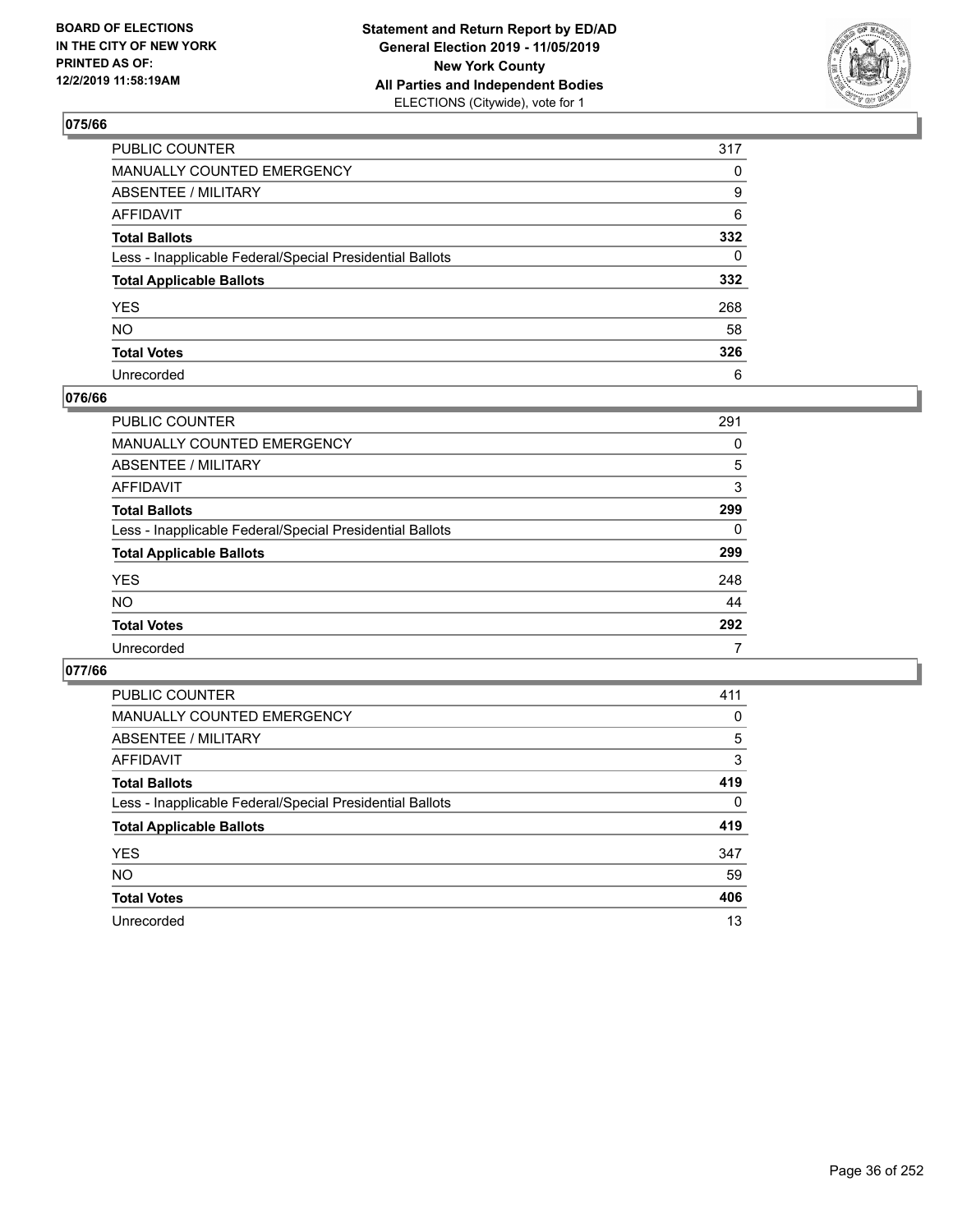

| PUBLIC COUNTER                                           | 424 |
|----------------------------------------------------------|-----|
| MANUALLY COUNTED EMERGENCY                               | 0   |
| ABSENTEE / MILITARY                                      | 15  |
| AFFIDAVIT                                                | 3   |
| Total Ballots                                            | 442 |
| Less - Inapplicable Federal/Special Presidential Ballots | 0   |
| <b>Total Applicable Ballots</b>                          | 442 |
| YES                                                      | 367 |
| NO.                                                      | 66  |
| <b>Total Votes</b>                                       | 433 |
| Unrecorded                                               | 9   |

#### **079/66**

| PUBLIC COUNTER                                           | 400      |
|----------------------------------------------------------|----------|
| <b>MANUALLY COUNTED EMERGENCY</b>                        | 0        |
| ABSENTEE / MILITARY                                      | 2        |
| <b>AFFIDAVIT</b>                                         | 4        |
| <b>Total Ballots</b>                                     | 406      |
| Less - Inapplicable Federal/Special Presidential Ballots | $\Omega$ |
| <b>Total Applicable Ballots</b>                          | 406      |
| <b>YES</b>                                               | 351      |
| <b>NO</b>                                                | 44       |
| <b>Total Votes</b>                                       | 395      |
| Unrecorded                                               | 11       |

## **080/66 COMBINED into: 081/66**

**081/66** 

| <b>PUBLIC COUNTER</b>                                    | 473            |
|----------------------------------------------------------|----------------|
| MANUALLY COUNTED EMERGENCY                               | 0              |
| ABSENTEE / MILITARY                                      |                |
| AFFIDAVIT                                                | $\overline{2}$ |
| <b>Total Ballots</b>                                     | 482            |
| Less - Inapplicable Federal/Special Presidential Ballots | 0              |
| <b>Total Applicable Ballots</b>                          | 482            |
| <b>YES</b>                                               | 411            |
| <b>NO</b>                                                | 60             |
| <b>Total Votes</b>                                       | 471            |
| Unrecorded                                               | 11             |
| 082/66 COMBINED into: 079/66                             |                |

**083/66 COMBINED into: 088/66**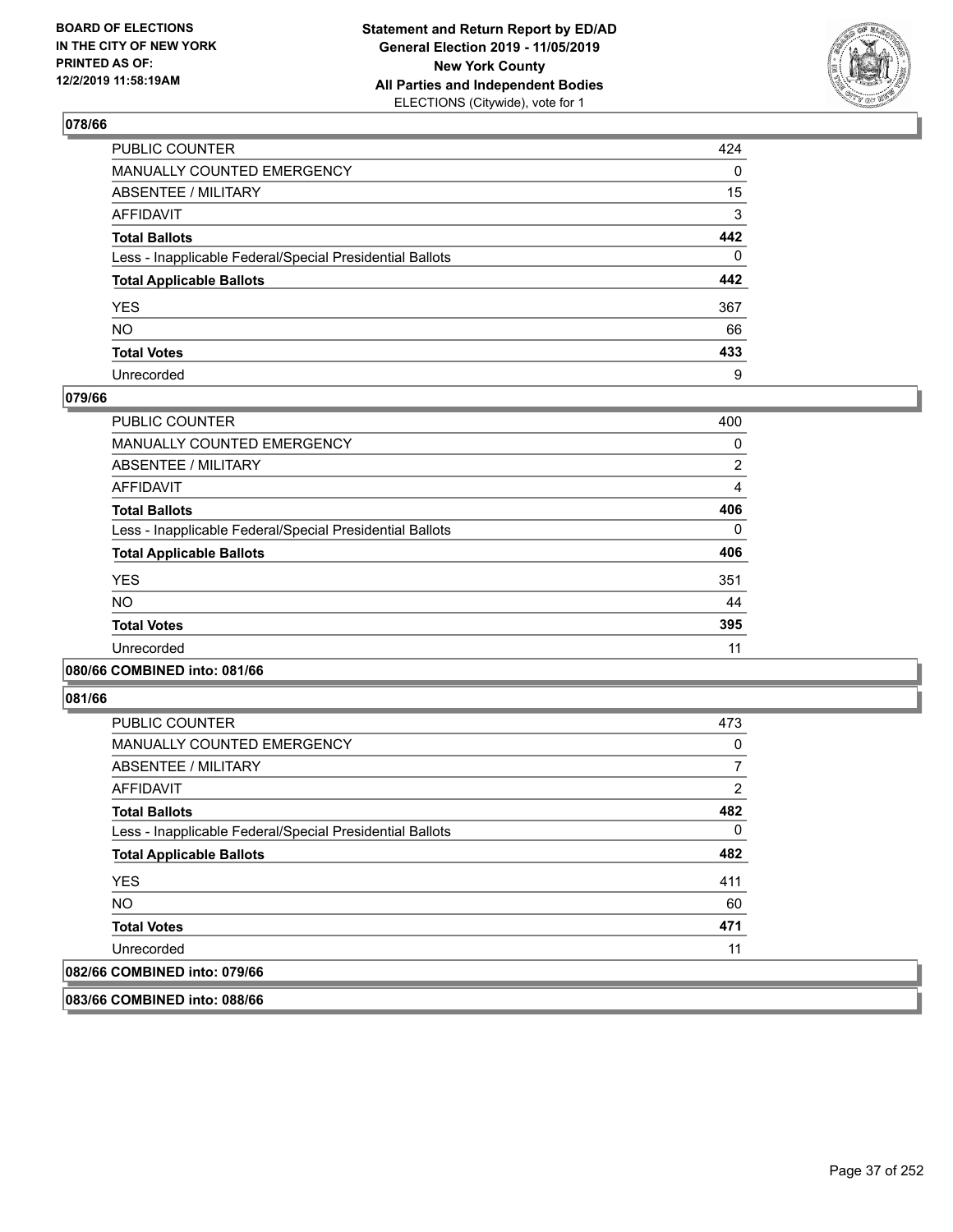

| PUBLIC COUNTER                                           | 439          |
|----------------------------------------------------------|--------------|
| MANUALLY COUNTED EMERGENCY                               | 0            |
| ABSENTEE / MILITARY                                      | 14           |
| AFFIDAVIT                                                | 2            |
| Total Ballots                                            | 455          |
| Less - Inapplicable Federal/Special Presidential Ballots | $\mathbf{0}$ |
| <b>Total Applicable Ballots</b>                          | 455          |
| YES                                                      | 375          |
| NO.                                                      | 68           |
| <b>Total Votes</b>                                       | 443          |
| Unrecorded                                               | 12           |

## **085/66**

| PUBLIC COUNTER                                           | 381      |
|----------------------------------------------------------|----------|
| <b>MANUALLY COUNTED EMERGENCY</b>                        | 0        |
| ABSENTEE / MILITARY                                      | 10       |
| AFFIDAVIT                                                |          |
| <b>Total Ballots</b>                                     | 392      |
| Less - Inapplicable Federal/Special Presidential Ballots | $\Omega$ |
| <b>Total Applicable Ballots</b>                          | 392      |
| <b>YES</b>                                               | 334      |
| <b>NO</b>                                                | 48       |
| <b>Total Votes</b>                                       | 382      |
| Unrecorded                                               | 10       |

| <b>PUBLIC COUNTER</b>                                    | 210      |
|----------------------------------------------------------|----------|
| <b>MANUALLY COUNTED EMERGENCY</b>                        | 0        |
| ABSENTEE / MILITARY                                      | 4        |
| AFFIDAVIT                                                | 2        |
| <b>Total Ballots</b>                                     | 216      |
| Less - Inapplicable Federal/Special Presidential Ballots | $\Omega$ |
| <b>Total Applicable Ballots</b>                          | 216      |
| <b>YES</b>                                               | 181      |
| <b>NO</b>                                                | 27       |
| <b>Total Votes</b>                                       | 208      |
| Unrecorded                                               | 8        |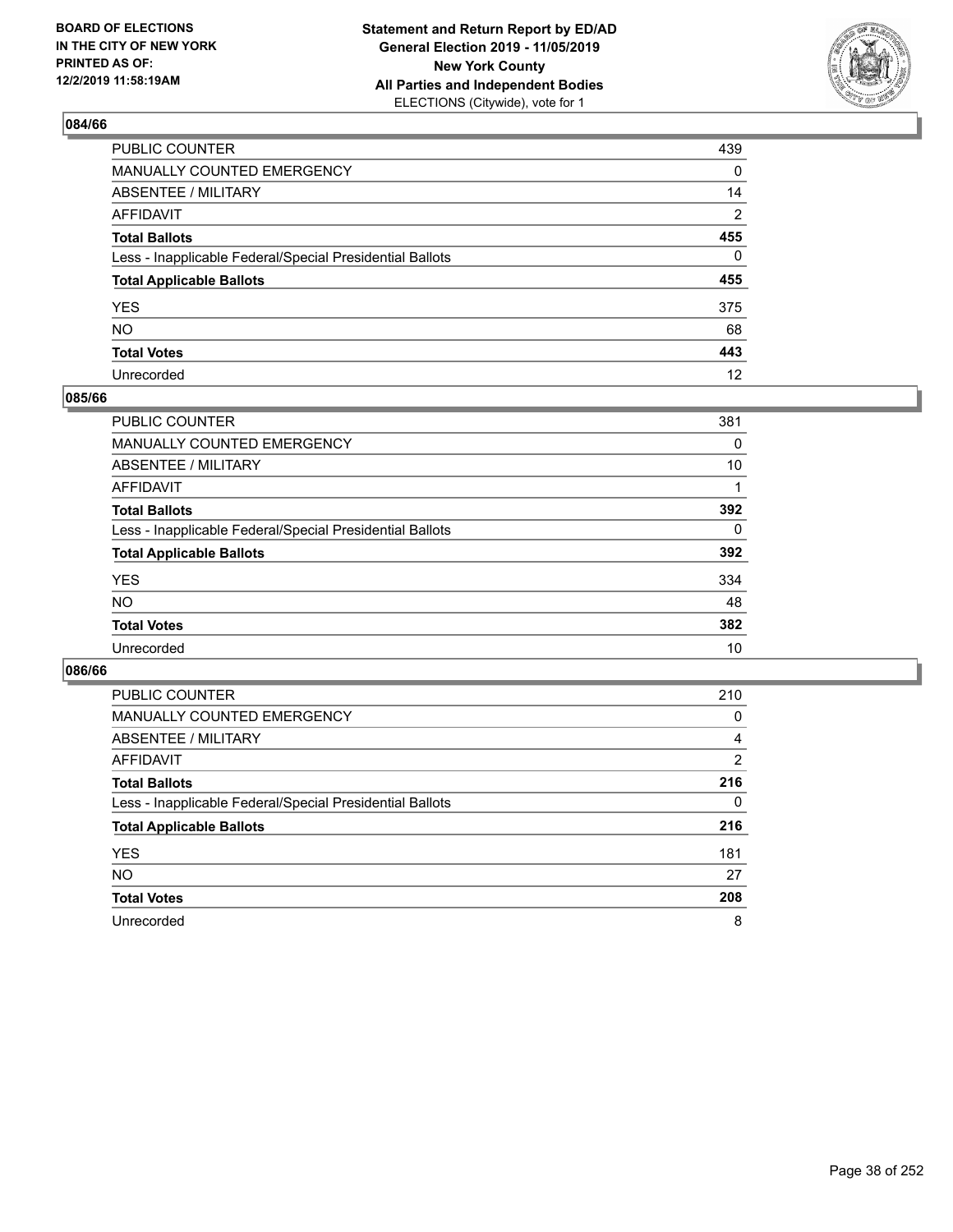

| PUBLIC COUNTER                                           | 251 |
|----------------------------------------------------------|-----|
| MANUALLY COUNTED EMERGENCY                               | 0   |
| ABSENTEE / MILITARY                                      | 15  |
| AFFIDAVIT                                                |     |
| Total Ballots                                            | 267 |
| Less - Inapplicable Federal/Special Presidential Ballots | 0   |
| <b>Total Applicable Ballots</b>                          | 267 |
| YES                                                      | 212 |
| NO.                                                      | 39  |
| <b>Total Votes</b>                                       | 251 |
| Unrecorded                                               | 16  |

#### **088/66**

| PUBLIC COUNTER                                           | 391 |
|----------------------------------------------------------|-----|
| <b>MANUALLY COUNTED EMERGENCY</b>                        | 0   |
| ABSENTEE / MILITARY                                      | 6   |
| <b>AFFIDAVIT</b>                                         | 2   |
| <b>Total Ballots</b>                                     | 399 |
| Less - Inapplicable Federal/Special Presidential Ballots | 0   |
| <b>Total Applicable Ballots</b>                          | 399 |
| <b>YES</b>                                               | 323 |
| NO.                                                      | 61  |
| <b>Total Votes</b>                                       | 384 |
| Unrecorded                                               | 15  |
|                                                          |     |

#### **089/66 COMBINED into: 084/66**

| <b>PUBLIC COUNTER</b>                                    | 315 |
|----------------------------------------------------------|-----|
| <b>MANUALLY COUNTED EMERGENCY</b>                        | 0   |
| ABSENTEE / MILITARY                                      | 8   |
| <b>AFFIDAVIT</b>                                         |     |
| <b>Total Ballots</b>                                     | 324 |
| Less - Inapplicable Federal/Special Presidential Ballots | 0   |
| <b>Total Applicable Ballots</b>                          | 324 |
| <b>YES</b>                                               | 250 |
| <b>NO</b>                                                | 56  |
| <b>Total Votes</b>                                       | 306 |
| Unrecorded                                               | 18  |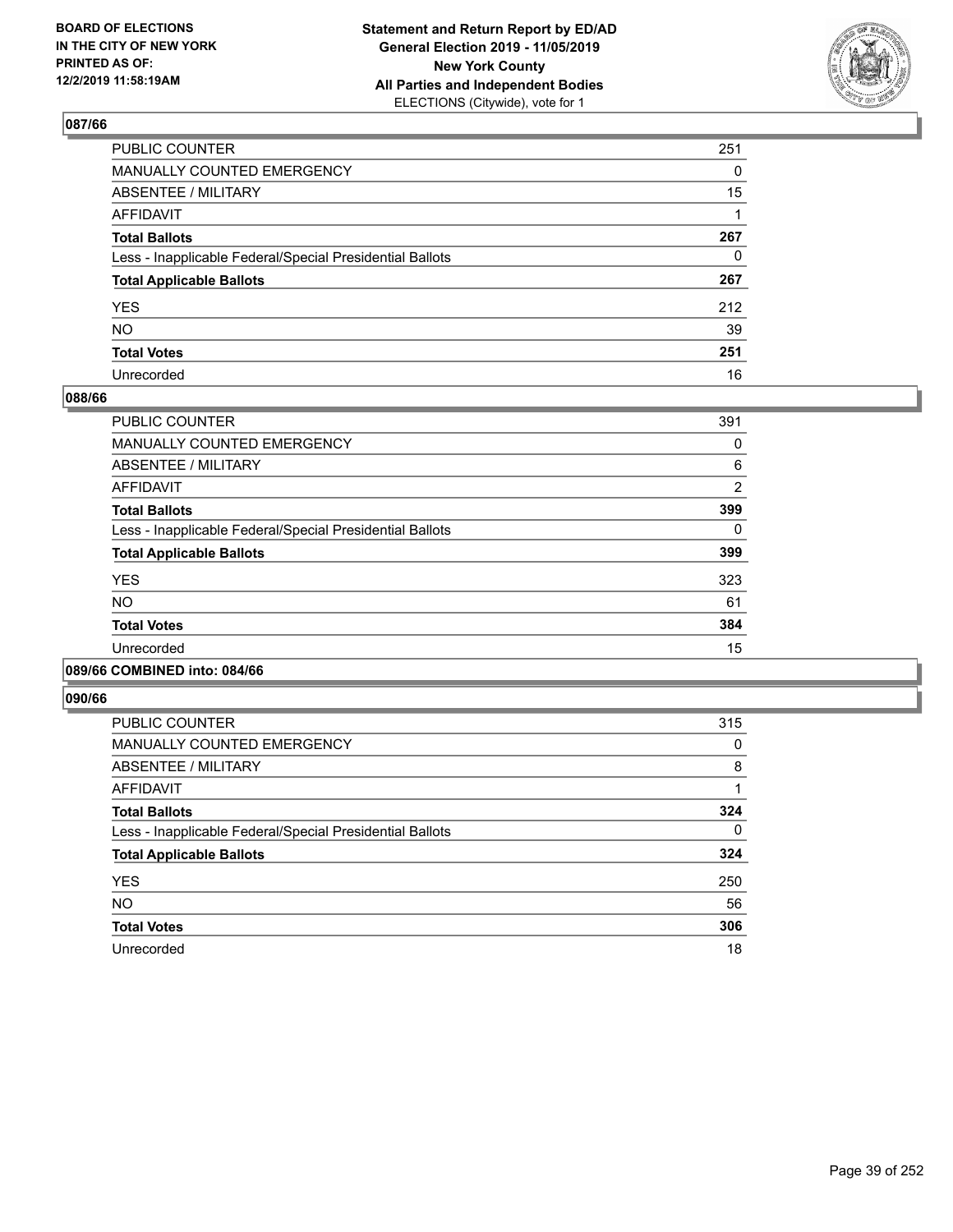

| PUBLIC COUNTER                                           | 225 |
|----------------------------------------------------------|-----|
| <b>MANUALLY COUNTED EMERGENCY</b>                        | 0   |
| ABSENTEE / MILITARY                                      | 37  |
| AFFIDAVIT                                                | 2   |
| <b>Total Ballots</b>                                     | 264 |
| Less - Inapplicable Federal/Special Presidential Ballots | 0   |
| <b>Total Applicable Ballots</b>                          | 264 |
| <b>YES</b>                                               | 177 |
| <b>NO</b>                                                | 59  |
| <b>Total Votes</b>                                       | 236 |
| Unrecorded                                               | 28  |

#### **092/66 COMBINED into: 073/66**

**093/66 COMBINED into: 085/66**

**094/66 COMBINED into: 023/66**

**095/66 COMBINED into: 085/66**

**096/66 COMBINED into: 078/66**

**097/66 COMBINED into: 045/66**

#### **098/66**

| <b>PUBLIC COUNTER</b>                                    | 336 |
|----------------------------------------------------------|-----|
| <b>MANUALLY COUNTED EMERGENCY</b>                        | 0   |
| ABSENTEE / MILITARY                                      | 13  |
| AFFIDAVIT                                                | 3   |
| <b>Total Ballots</b>                                     | 352 |
| Less - Inapplicable Federal/Special Presidential Ballots | 0   |
| <b>Total Applicable Ballots</b>                          | 352 |
| <b>YES</b>                                               | 280 |
| <b>NO</b>                                                | 47  |
| <b>Total Votes</b>                                       | 327 |
| Unrecorded                                               | 25  |

#### **099/66**

| <b>PUBLIC COUNTER</b>                                    | 142      |
|----------------------------------------------------------|----------|
| <b>MANUALLY COUNTED EMERGENCY</b>                        | 0        |
| ABSENTEE / MILITARY                                      | 3        |
| <b>AFFIDAVIT</b>                                         | 0        |
| <b>Total Ballots</b>                                     | 145      |
| Less - Inapplicable Federal/Special Presidential Ballots | $\Omega$ |
| <b>Total Applicable Ballots</b>                          | 145      |
| <b>YES</b>                                               | 117      |
| <b>NO</b>                                                | 21       |
| <b>Total Votes</b>                                       | 138      |
| Unrecorded                                               |          |
| 100/66 COMBINED into: 065/66                             |          |

#### **101/66 COMBINED into: 050/66**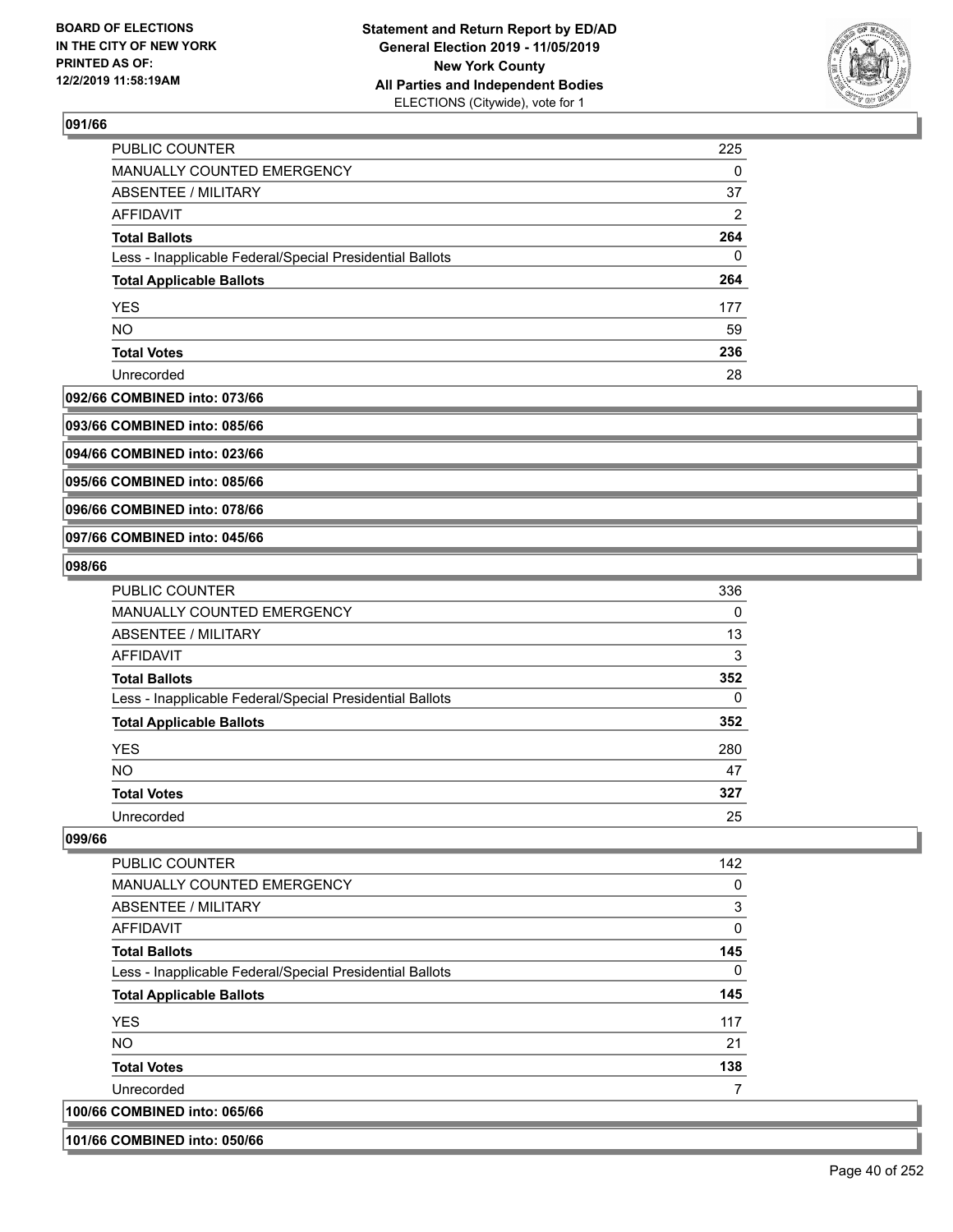

## **102/66 COMBINED into: 048/66**

**103/66 COMBINED into: 036/66**

**104/66 COMBINED into: 023/66**

## **105/66 COMBINED into: 013/66**

| <b>PUBLIC COUNTER</b>                                    | 206 |
|----------------------------------------------------------|-----|
| MANUALLY COUNTED EMERGENCY                               | 0   |
| ABSENTEE / MILITARY                                      | 4   |
| AFFIDAVIT                                                |     |
| <b>Total Ballots</b>                                     | 211 |
| Less - Inapplicable Federal/Special Presidential Ballots | 0   |
| <b>Total Applicable Ballots</b>                          | 211 |
| <b>YES</b>                                               | 175 |
| <b>NO</b>                                                | 32  |
| <b>Total Votes</b>                                       | 207 |
| Unrecorded                                               | 4   |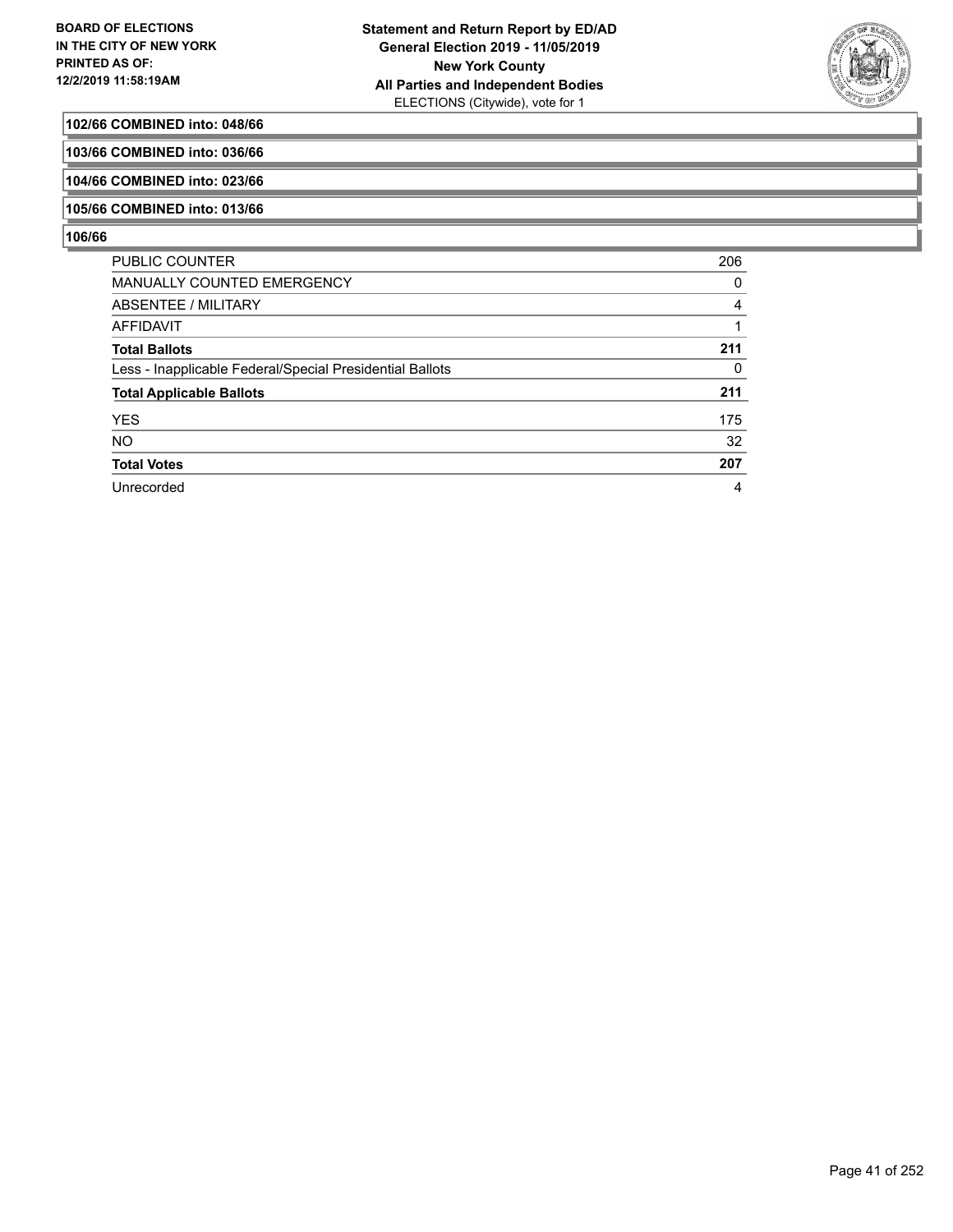

| PUBLIC COUNTER                                           | 288      |
|----------------------------------------------------------|----------|
| MANUALLY COUNTED EMERGENCY                               | $\Omega$ |
| ABSENTEE / MILITARY                                      | 3        |
| AFFIDAVIT                                                | 5        |
| Total Ballots                                            | 296      |
| Less - Inapplicable Federal/Special Presidential Ballots | 0        |
| <b>Total Applicable Ballots</b>                          | 296      |
| YES                                                      | 215      |
| NO.                                                      | 58       |
| <b>Total Votes</b>                                       | 273      |
| Unrecorded                                               | 23       |

#### **002/67**

| <b>PUBLIC COUNTER</b>                                    | 303            |
|----------------------------------------------------------|----------------|
| MANUALLY COUNTED EMERGENCY                               | 0              |
| ABSENTEE / MILITARY                                      | 5              |
| AFFIDAVIT                                                | $\overline{2}$ |
| <b>Total Ballots</b>                                     | 310            |
| Less - Inapplicable Federal/Special Presidential Ballots | $\Omega$       |
| <b>Total Applicable Ballots</b>                          | 310            |
| <b>YES</b>                                               | 226            |
| <b>NO</b>                                                | 60             |
| <b>Total Votes</b>                                       | 286            |
| Unrecorded                                               | 24             |
|                                                          |                |

**003/67 COMBINED into: 001/67**

#### **004/67 COMBINED into: 005/67**

| <b>PUBLIC COUNTER</b>                                    | 374 |
|----------------------------------------------------------|-----|
| <b>MANUALLY COUNTED EMERGENCY</b>                        | 0   |
| ABSENTEE / MILITARY                                      | 3   |
| <b>AFFIDAVIT</b>                                         |     |
| <b>Total Ballots</b>                                     | 378 |
| Less - Inapplicable Federal/Special Presidential Ballots | 0   |
| <b>Total Applicable Ballots</b>                          | 378 |
| <b>YES</b>                                               | 298 |
| <b>NO</b>                                                | 53  |
| <b>Total Votes</b>                                       | 351 |
| Unrecorded                                               | 27  |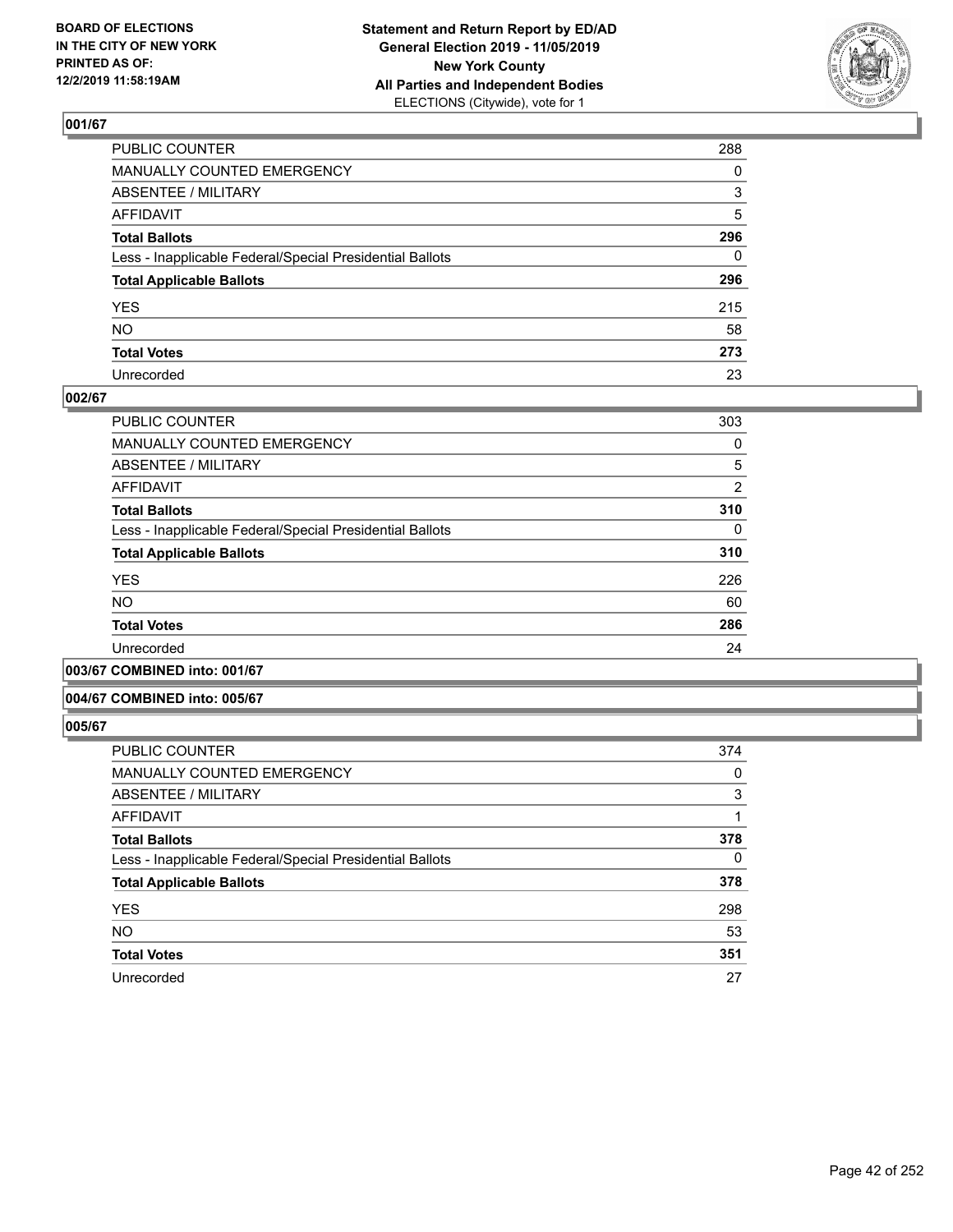

| <b>PUBLIC COUNTER</b>                                    | 295            |
|----------------------------------------------------------|----------------|
| MANUALLY COUNTED EMERGENCY                               | 0              |
| ABSENTEE / MILITARY                                      | 9              |
| <b>AFFIDAVIT</b>                                         | $\overline{4}$ |
| <b>Total Ballots</b>                                     | 308            |
| Less - Inapplicable Federal/Special Presidential Ballots | $\Omega$       |
| <b>Total Applicable Ballots</b>                          | 308            |
| <b>YES</b>                                               | 236            |
| <b>NO</b>                                                | 54             |
| <b>Total Votes</b>                                       | 290            |
| Unrecorded                                               | 18             |

## **007/67 COMBINED into: 008/67**

#### **008/67**

| PUBLIC COUNTER                                           | 320 |
|----------------------------------------------------------|-----|
| <b>MANUALLY COUNTED EMERGENCY</b>                        | 0   |
| ABSENTEE / MILITARY                                      | 12  |
| AFFIDAVIT                                                |     |
| <b>Total Ballots</b>                                     | 333 |
| Less - Inapplicable Federal/Special Presidential Ballots | 0   |
| <b>Total Applicable Ballots</b>                          | 333 |
| <b>YES</b>                                               | 261 |
| <b>NO</b>                                                | 56  |
| <b>Total Votes</b>                                       | 317 |
| Unrecorded                                               | 16  |
|                                                          |     |

# **009/67 COMBINED into: 006/67**

| <b>PUBLIC COUNTER</b>                                    | 294 |
|----------------------------------------------------------|-----|
| MANUALLY COUNTED EMERGENCY                               | 0   |
| ABSENTEE / MILITARY                                      | 12  |
| <b>AFFIDAVIT</b>                                         | 6   |
| <b>Total Ballots</b>                                     | 312 |
| Less - Inapplicable Federal/Special Presidential Ballots | 0   |
| <b>Total Applicable Ballots</b>                          | 312 |
| <b>YES</b>                                               | 250 |
| <b>NO</b>                                                | 48  |
| <b>Total Votes</b>                                       | 298 |
| Unrecorded                                               | 14  |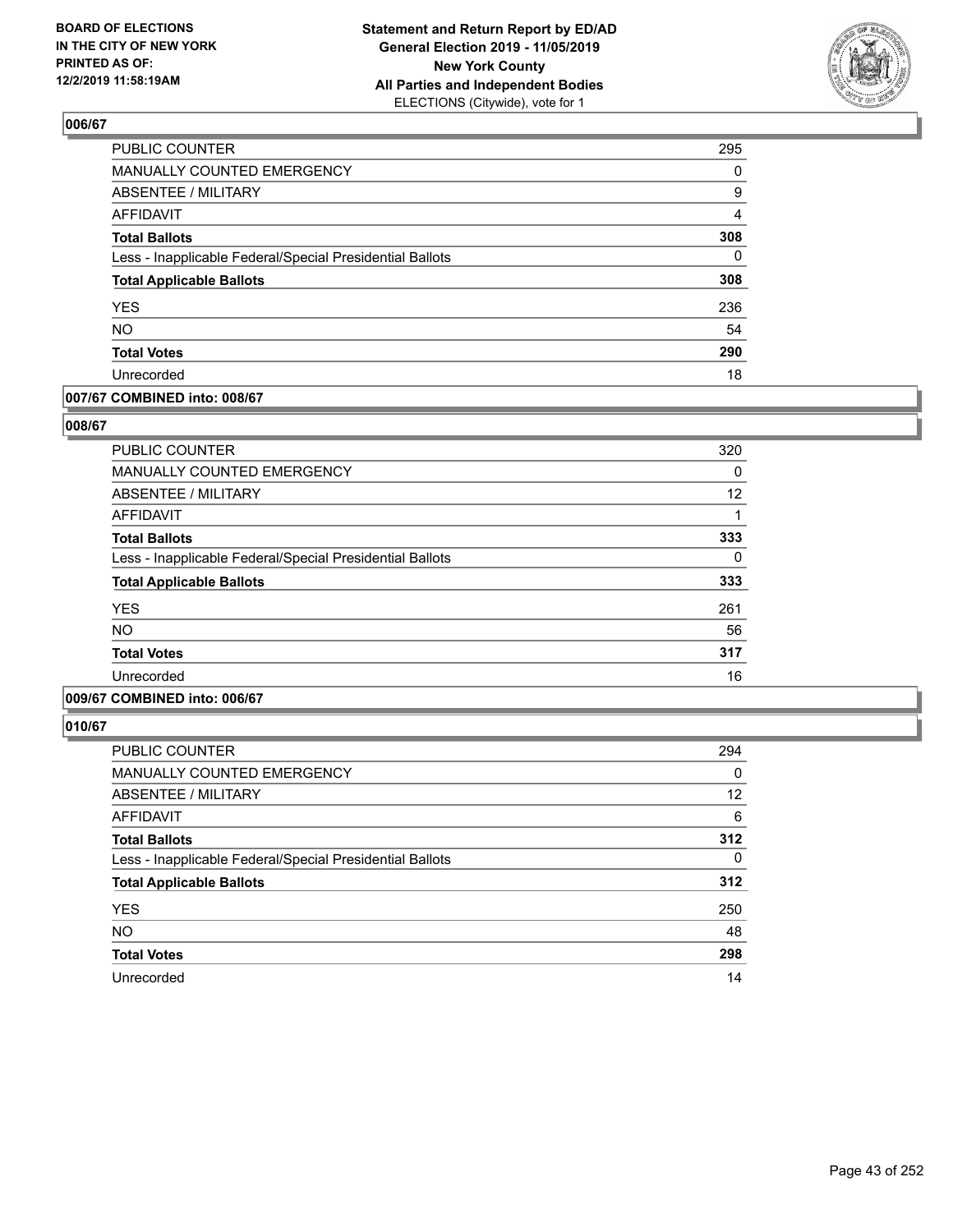

| <b>PUBLIC COUNTER</b>                                    | 264 |
|----------------------------------------------------------|-----|
| <b>MANUALLY COUNTED EMERGENCY</b>                        | 0   |
| ABSENTEE / MILITARY                                      | 8   |
| <b>AFFIDAVIT</b>                                         | 2   |
| <b>Total Ballots</b>                                     | 274 |
| Less - Inapplicable Federal/Special Presidential Ballots | 0   |
| <b>Total Applicable Ballots</b>                          | 274 |
| <b>YES</b>                                               | 205 |
| <b>NO</b>                                                | 51  |
| <b>Total Votes</b>                                       | 256 |
| Unrecorded                                               | 18  |

#### **012/67 COMBINED into: 010/67**

#### **013/67**

| <b>PUBLIC COUNTER</b>                                    | 375      |
|----------------------------------------------------------|----------|
| <b>MANUALLY COUNTED EMERGENCY</b>                        | $\Omega$ |
| ABSENTEE / MILITARY                                      | 11       |
| AFFIDAVIT                                                | 3        |
| <b>Total Ballots</b>                                     | 389      |
| Less - Inapplicable Federal/Special Presidential Ballots | 0        |
| <b>Total Applicable Ballots</b>                          | 389      |
| <b>YES</b>                                               | 297      |
| <b>NO</b>                                                | 68       |
| <b>Total Votes</b>                                       | 365      |
| Unrecorded                                               | 24       |
|                                                          |          |

## **014/67**

| <b>PUBLIC COUNTER</b>                                    | 335      |
|----------------------------------------------------------|----------|
| <b>MANUALLY COUNTED EMERGENCY</b>                        | $\Omega$ |
| ABSENTEE / MILITARY                                      | 12       |
| AFFIDAVIT                                                | 2        |
| <b>Total Ballots</b>                                     | 349      |
| Less - Inapplicable Federal/Special Presidential Ballots | $\Omega$ |
| <b>Total Applicable Ballots</b>                          | 349      |
| <b>YES</b>                                               | 279      |
| NO.                                                      | 56       |
| <b>Total Votes</b>                                       | 335      |
| Unrecorded                                               | 14       |
| 015/67 COMBINED into: 013/67                             |          |

#### **016/67 COMBINED into: 014/67**

**017/67 COMBINED into: 011/67**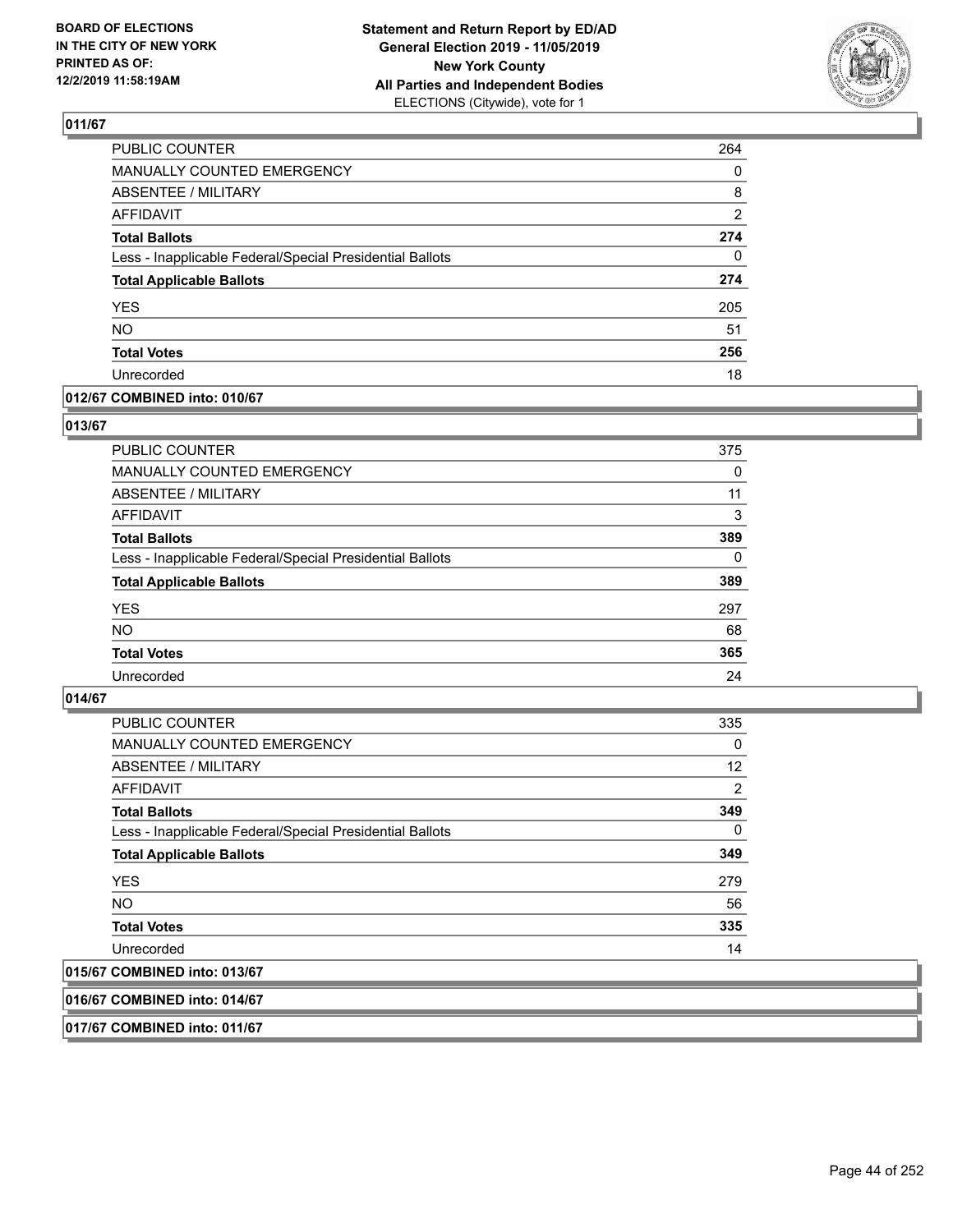

| PUBLIC COUNTER                                           | 277 |
|----------------------------------------------------------|-----|
| MANUALLY COUNTED EMERGENCY                               | 0   |
| ABSENTEE / MILITARY                                      | 2   |
| AFFIDAVIT                                                |     |
| Total Ballots                                            | 280 |
| Less - Inapplicable Federal/Special Presidential Ballots | 0   |
| <b>Total Applicable Ballots</b>                          | 280 |
| YES                                                      | 221 |
| NO.                                                      | 43  |
| <b>Total Votes</b>                                       | 264 |
| Unrecorded                                               | 16  |

#### **019/67**

| <b>PUBLIC COUNTER</b>                                    | 188      |
|----------------------------------------------------------|----------|
| MANUALLY COUNTED EMERGENCY                               | 0        |
| ABSENTEE / MILITARY                                      | 5        |
| AFFIDAVIT                                                |          |
| <b>Total Ballots</b>                                     | 194      |
| Less - Inapplicable Federal/Special Presidential Ballots | $\Omega$ |
| <b>Total Applicable Ballots</b>                          | 194      |
| <b>YES</b>                                               | 135      |
| <b>NO</b>                                                | 21       |
| <b>Total Votes</b>                                       | 156      |
| Unrecorded                                               | 38       |

**020/67** 

| <b>PUBLIC COUNTER</b>                                    | 201 |
|----------------------------------------------------------|-----|
| <b>MANUALLY COUNTED EMERGENCY</b>                        | 0   |
| ABSENTEE / MILITARY                                      | 5   |
| AFFIDAVIT                                                | 6   |
| <b>Total Ballots</b>                                     | 212 |
| Less - Inapplicable Federal/Special Presidential Ballots | 0   |
| <b>Total Applicable Ballots</b>                          | 212 |
| <b>YES</b>                                               | 153 |
| NO.                                                      | 41  |
| <b>Total Votes</b>                                       | 194 |
| Unrecorded                                               | 18  |
| 021/67 COMBINED into: 018/67                             |     |

**022/67 COMBINED into: 023/67**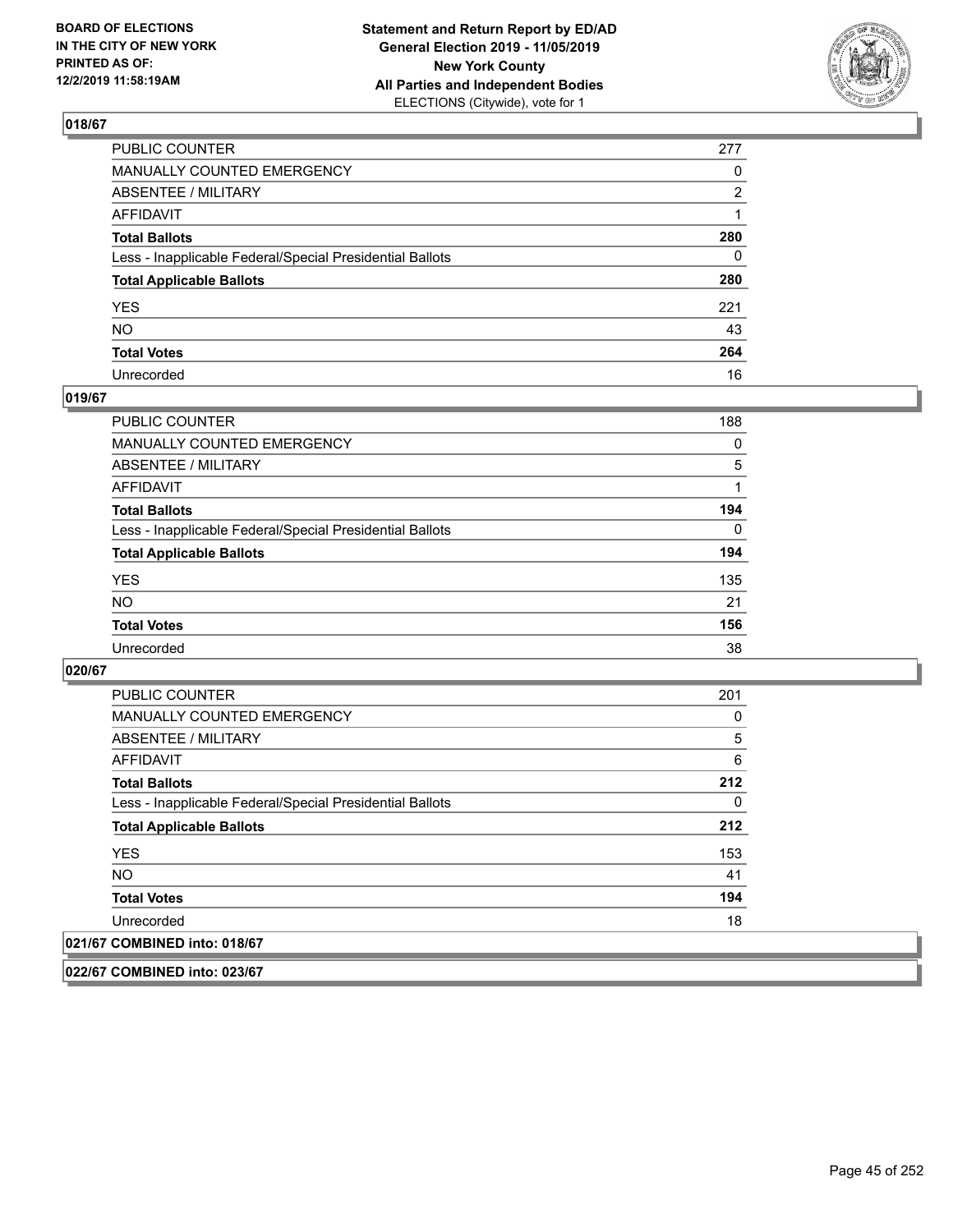

| PUBLIC COUNTER                                           | 274          |
|----------------------------------------------------------|--------------|
| MANUALLY COUNTED EMERGENCY                               | $\mathbf{0}$ |
| ABSENTEE / MILITARY                                      | 11           |
| AFFIDAVIT                                                |              |
| Total Ballots                                            | 286          |
| Less - Inapplicable Federal/Special Presidential Ballots | 0            |
| <b>Total Applicable Ballots</b>                          | 286          |
| YES                                                      | 213          |
| NO.                                                      | 59           |
| <b>Total Votes</b>                                       | 272          |
| Unrecorded                                               | 14           |

#### **024/67**

| <b>PUBLIC COUNTER</b>                                    | 147      |
|----------------------------------------------------------|----------|
| MANUALLY COUNTED EMERGENCY                               | 0        |
| ABSENTEE / MILITARY                                      | 4        |
| AFFIDAVIT                                                | $\Omega$ |
| <b>Total Ballots</b>                                     | 151      |
| Less - Inapplicable Federal/Special Presidential Ballots | 0        |
| <b>Total Applicable Ballots</b>                          | 151      |
| <b>YES</b>                                               | 112      |
| <b>NO</b>                                                | 29       |
| <b>Total Votes</b>                                       | 141      |
| Unrecorded                                               | 10       |

| <b>PUBLIC COUNTER</b>                                    | 209            |
|----------------------------------------------------------|----------------|
| <b>MANUALLY COUNTED EMERGENCY</b>                        | 0              |
| ABSENTEE / MILITARY                                      | $\overline{2}$ |
| <b>AFFIDAVIT</b>                                         | 5              |
| <b>Total Ballots</b>                                     | 216            |
| Less - Inapplicable Federal/Special Presidential Ballots | 0              |
| <b>Total Applicable Ballots</b>                          | 216            |
| <b>YES</b>                                               | 148            |
| NO.                                                      | 28             |
| <b>Total Votes</b>                                       | 176            |
| Unrecorded                                               | 40             |
| 026/67 COMBINED into: 025/67                             |                |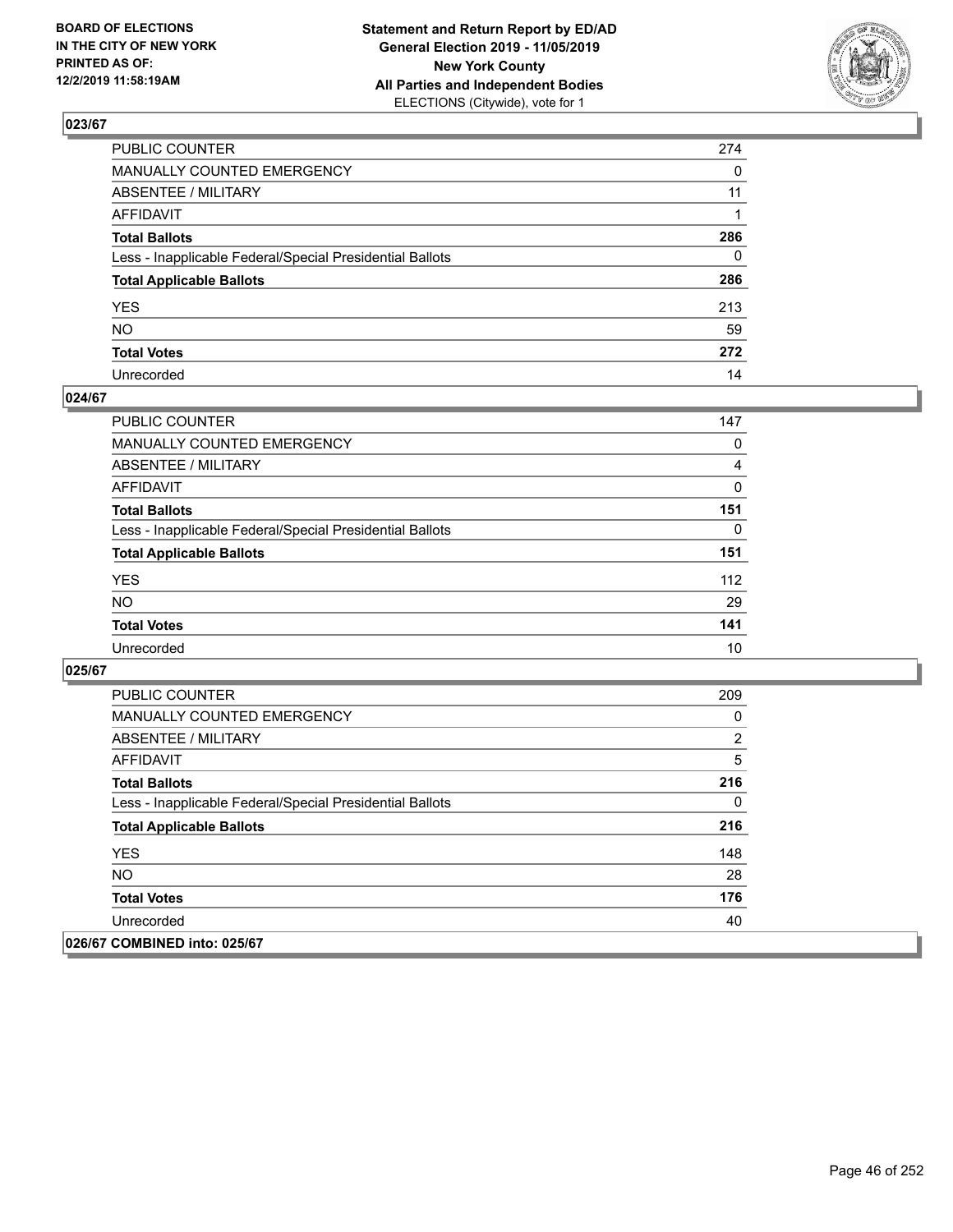

| PUBLIC COUNTER                                           | 323          |
|----------------------------------------------------------|--------------|
| MANUALLY COUNTED EMERGENCY                               | $\mathbf{0}$ |
| ABSENTEE / MILITARY                                      | 11           |
| AFFIDAVIT                                                | $\mathbf 0$  |
| Total Ballots                                            | 334          |
| Less - Inapplicable Federal/Special Presidential Ballots | $\Omega$     |
| <b>Total Applicable Ballots</b>                          | 334          |
| YES                                                      | 234          |
| NO.                                                      | 47           |
| <b>Total Votes</b>                                       | 281          |
| Unrecorded                                               | 53           |

#### **028/67**

| PUBLIC COUNTER                                           | 173      |
|----------------------------------------------------------|----------|
| MANUALLY COUNTED EMERGENCY                               | 0        |
| ABSENTEE / MILITARY                                      | 6        |
| AFFIDAVIT                                                | 5        |
| <b>Total Ballots</b>                                     | 184      |
| Less - Inapplicable Federal/Special Presidential Ballots | $\Omega$ |
| <b>Total Applicable Ballots</b>                          | 184      |
| <b>YES</b>                                               | 144      |
| <b>NO</b>                                                | 28       |
| <b>Total Votes</b>                                       | 172      |
| Unrecorded                                               | 12       |

| <b>PUBLIC COUNTER</b>                                    | 126 |
|----------------------------------------------------------|-----|
| <b>MANUALLY COUNTED EMERGENCY</b>                        | 0   |
| ABSENTEE / MILITARY                                      |     |
| AFFIDAVIT                                                |     |
| <b>Total Ballots</b>                                     | 128 |
| Less - Inapplicable Federal/Special Presidential Ballots | 0   |
| <b>Total Applicable Ballots</b>                          | 128 |
| <b>YES</b>                                               | 96  |
| <b>NO</b>                                                | 21  |
| <b>Total Votes</b>                                       | 117 |
| Unrecorded                                               | 11  |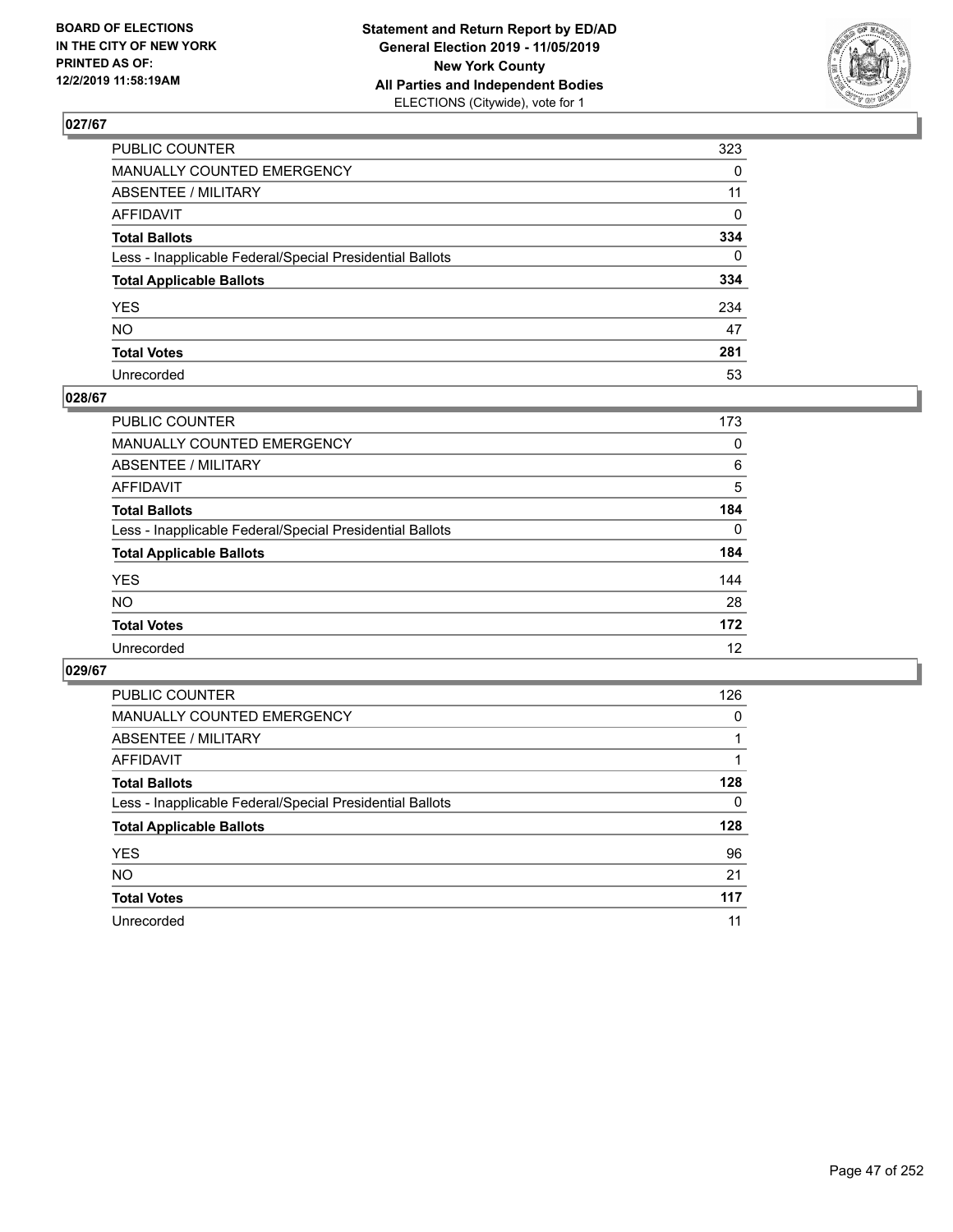

| PUBLIC COUNTER                                           | 134 |
|----------------------------------------------------------|-----|
| MANUALLY COUNTED EMERGENCY                               | 0   |
| ABSENTEE / MILITARY                                      | 2   |
| AFFIDAVIT                                                | 1   |
| Total Ballots                                            | 137 |
| Less - Inapplicable Federal/Special Presidential Ballots | 0   |
| <b>Total Applicable Ballots</b>                          | 137 |
| YES                                                      | 92  |
| NO.                                                      | 35  |
| <b>Total Votes</b>                                       | 127 |
| Unrecorded                                               | 10  |

## **031/67**

| <b>PUBLIC COUNTER</b>                                    | 356      |
|----------------------------------------------------------|----------|
| <b>MANUALLY COUNTED EMERGENCY</b>                        | 0        |
| ABSENTEE / MILITARY                                      |          |
| AFFIDAVIT                                                | 5        |
| <b>Total Ballots</b>                                     | 362      |
| Less - Inapplicable Federal/Special Presidential Ballots | $\Omega$ |
| <b>Total Applicable Ballots</b>                          | 362      |
| <b>YES</b>                                               | 277      |
| <b>NO</b>                                                | 67       |
| <b>Total Votes</b>                                       | 344      |
| Unrecorded                                               | 18       |

| PUBLIC COUNTER                                           | 250      |
|----------------------------------------------------------|----------|
| <b>MANUALLY COUNTED EMERGENCY</b>                        | $\Omega$ |
| ABSENTEE / MILITARY                                      | 4        |
| AFFIDAVIT                                                | 0        |
| <b>Total Ballots</b>                                     | 254      |
| Less - Inapplicable Federal/Special Presidential Ballots | $\Omega$ |
| <b>Total Applicable Ballots</b>                          | 254      |
| <b>YES</b>                                               | 192      |
| <b>NO</b>                                                | 57       |
| <b>Total Votes</b>                                       | 249      |
| Unrecorded                                               | 5        |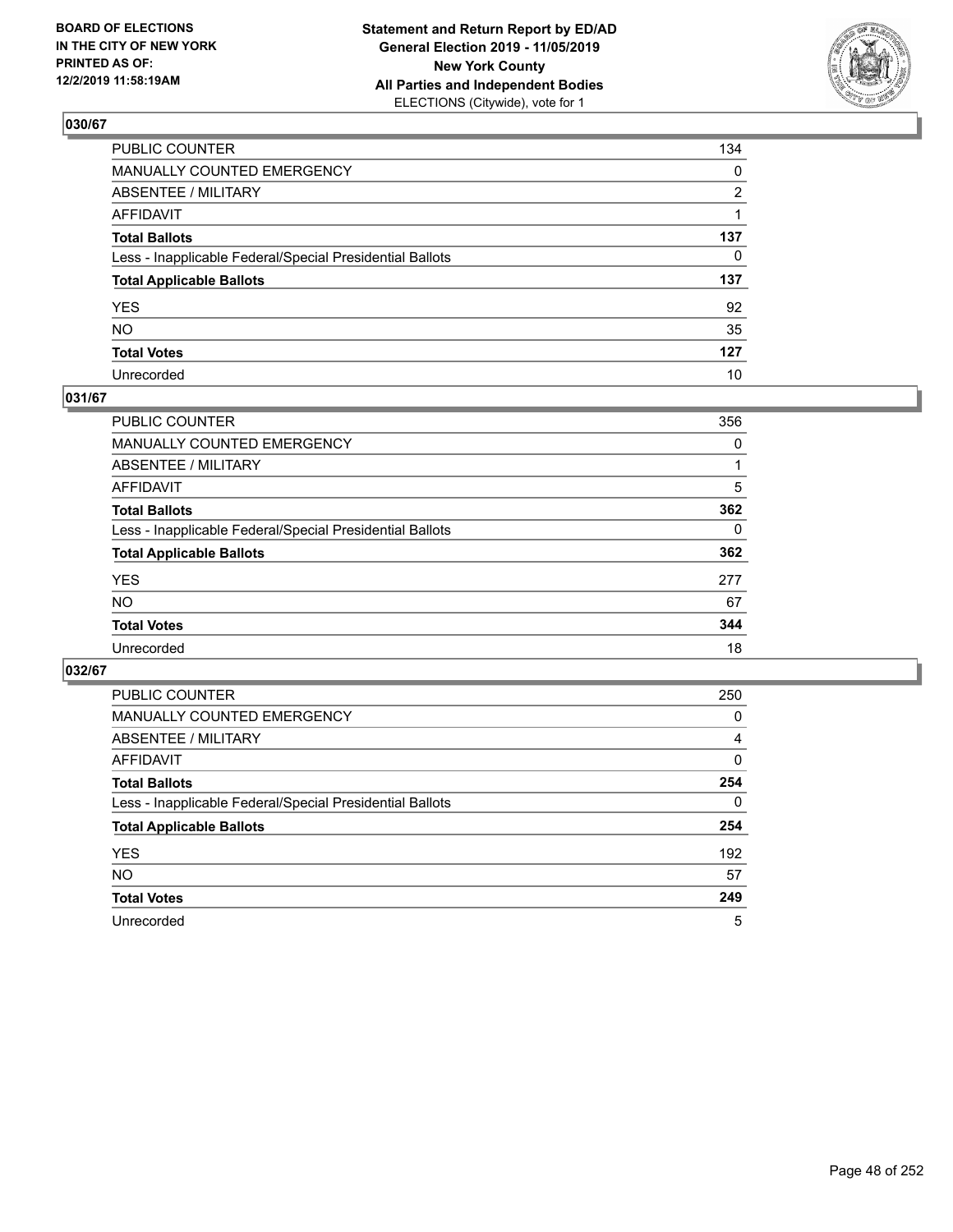

| PUBLIC COUNTER                                           | 265 |
|----------------------------------------------------------|-----|
| MANUALLY COUNTED EMERGENCY                               | 0   |
| ABSENTEE / MILITARY                                      | 6   |
| AFFIDAVIT                                                | 2   |
| Total Ballots                                            | 273 |
| Less - Inapplicable Federal/Special Presidential Ballots | 0   |
| <b>Total Applicable Ballots</b>                          | 273 |
| YES                                                      | 207 |
| NO.                                                      | 56  |
| <b>Total Votes</b>                                       | 263 |
| Unrecorded                                               | 10  |

#### **034/67**

| 228 |
|-----|
| 0   |
| 7   |
| 4   |
| 239 |
| 0   |
| 239 |
| 190 |
| 45  |
| 235 |
| 4   |
|     |

**035/67 COMBINED into: 034/67**

#### **036/67 COMBINED into: 033/67**

| PUBLIC COUNTER                                           | 202            |
|----------------------------------------------------------|----------------|
| <b>MANUALLY COUNTED EMERGENCY</b>                        | 0              |
| ABSENTEE / MILITARY                                      | 3              |
| <b>AFFIDAVIT</b>                                         | $\overline{2}$ |
| <b>Total Ballots</b>                                     | 207            |
| Less - Inapplicable Federal/Special Presidential Ballots | 0              |
| <b>Total Applicable Ballots</b>                          | 207            |
| <b>YES</b>                                               | 154            |
| <b>NO</b>                                                | 40             |
| <b>Total Votes</b>                                       | 194            |
| Unrecorded                                               | 13             |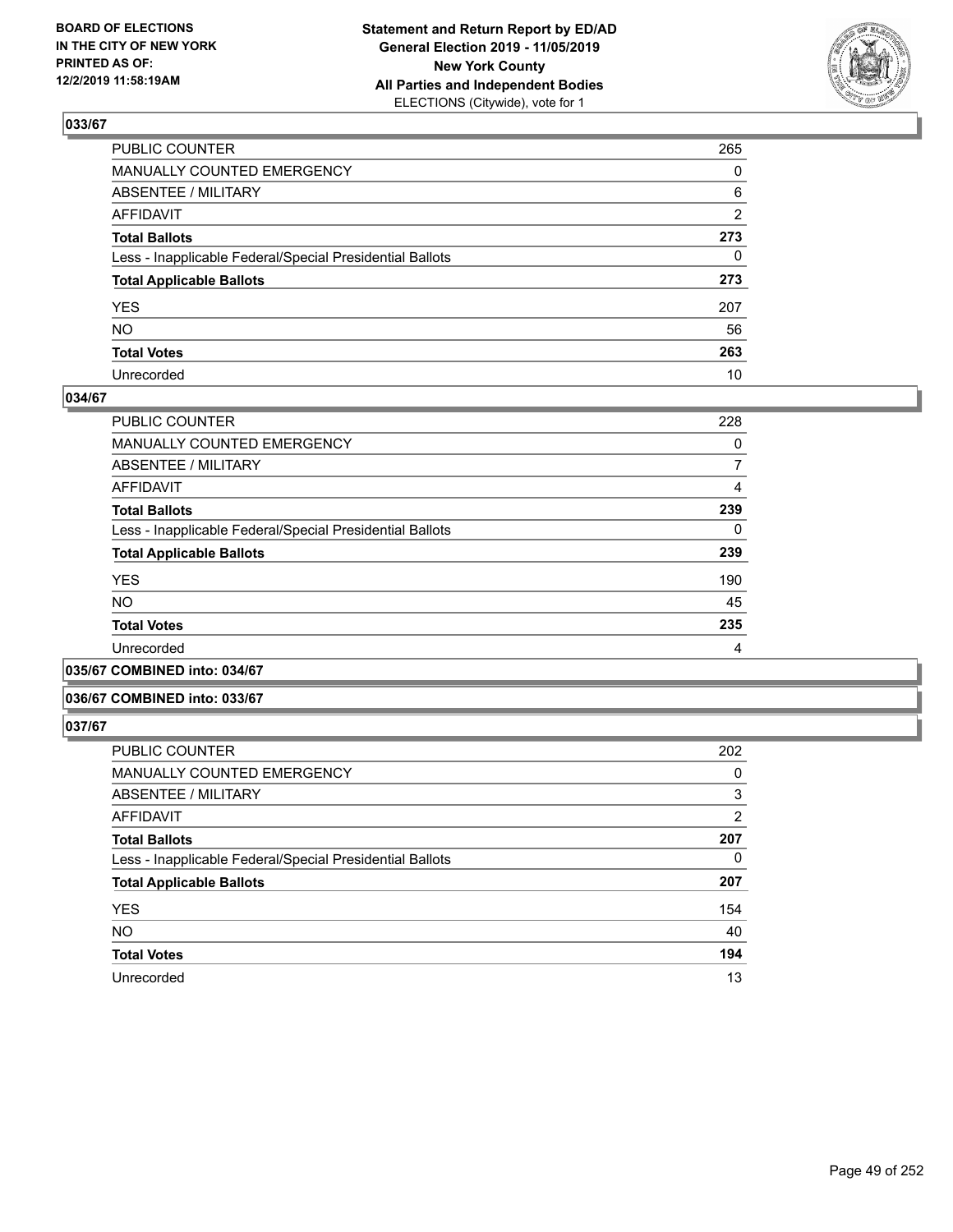

| PUBLIC COUNTER                                           | 272            |
|----------------------------------------------------------|----------------|
| MANUALLY COUNTED EMERGENCY                               | 0              |
| ABSENTEE / MILITARY                                      | 8              |
| AFFIDAVIT                                                | $\overline{2}$ |
| <b>Total Ballots</b>                                     | 282            |
| Less - Inapplicable Federal/Special Presidential Ballots | 0              |
| <b>Total Applicable Ballots</b>                          | 282            |
| <b>YES</b>                                               | 219            |
| <b>NO</b>                                                | 56             |
| <b>Total Votes</b>                                       | 275            |
| Unrecorded                                               |                |

## **039/67 COMBINED into: 038/67**

#### **040/67 COMBINED into: 041/67**

## **041/67**

| <b>PUBLIC COUNTER</b>                                    | 377      |
|----------------------------------------------------------|----------|
| <b>MANUALLY COUNTED EMERGENCY</b>                        | 0        |
| ABSENTEE / MILITARY                                      | 6        |
| AFFIDAVIT                                                | 6        |
| <b>Total Ballots</b>                                     | 389      |
| Less - Inapplicable Federal/Special Presidential Ballots | $\Omega$ |
| <b>Total Applicable Ballots</b>                          | 389      |
| <b>YES</b>                                               | 309      |
| NO.                                                      | 68       |
| <b>Total Votes</b>                                       | 377      |
| Unrecorded                                               | 12       |

| PUBLIC COUNTER                                           | 431 |
|----------------------------------------------------------|-----|
| <b>MANUALLY COUNTED EMERGENCY</b>                        | 0   |
| ABSENTEE / MILITARY                                      | 4   |
| AFFIDAVIT                                                | 2   |
| <b>Total Ballots</b>                                     | 437 |
| Less - Inapplicable Federal/Special Presidential Ballots | 0   |
| <b>Total Applicable Ballots</b>                          | 437 |
| <b>YES</b>                                               | 347 |
| <b>NO</b>                                                | 66  |
| <b>Total Votes</b>                                       | 413 |
| Unrecorded                                               | 24  |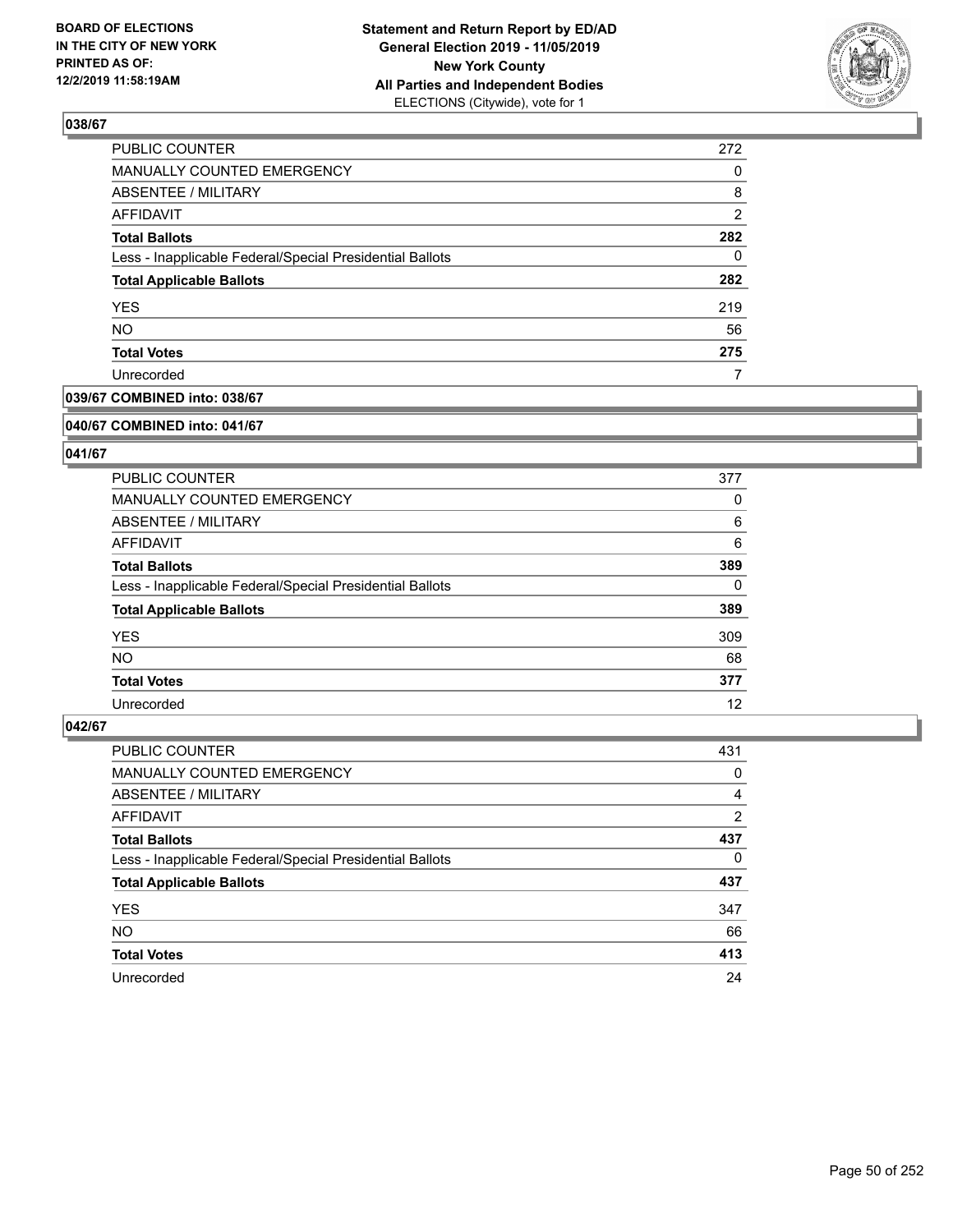

| PUBLIC COUNTER                                           | 779          |
|----------------------------------------------------------|--------------|
| MANUALLY COUNTED EMERGENCY                               | $\mathbf{0}$ |
| ABSENTEE / MILITARY                                      | 16           |
| AFFIDAVIT                                                | 2            |
| Total Ballots                                            | 797          |
| Less - Inapplicable Federal/Special Presidential Ballots | $\mathbf{0}$ |
| <b>Total Applicable Ballots</b>                          | 797          |
| YES                                                      | 609          |
| NO.                                                      | 164          |
| <b>Total Votes</b>                                       | 773          |
| Unrecorded                                               | 24           |

#### **044/67**

| PUBLIC COUNTER                                           | 246            |
|----------------------------------------------------------|----------------|
| <b>MANUALLY COUNTED EMERGENCY</b>                        | 0              |
| ABSENTEE / MILITARY                                      | 3              |
| <b>AFFIDAVIT</b>                                         | $\overline{2}$ |
| <b>Total Ballots</b>                                     | 251            |
| Less - Inapplicable Federal/Special Presidential Ballots | 0              |
| <b>Total Applicable Ballots</b>                          | 251            |
| <b>YES</b>                                               | 183            |
| <b>NO</b>                                                | 53             |
| <b>Total Votes</b>                                       | 236            |
|                                                          |                |
| Unrecorded                                               | 15             |

**045/67 COMBINED into: 030/67**

#### **046/67 COMBINED into: 043/67**

| <b>PUBLIC COUNTER</b>                                    | 256      |
|----------------------------------------------------------|----------|
| <b>MANUALLY COUNTED EMERGENCY</b>                        | 0        |
| ABSENTEE / MILITARY                                      | 5        |
| AFFIDAVIT                                                | 1        |
| <b>Total Ballots</b>                                     | 262      |
| Less - Inapplicable Federal/Special Presidential Ballots | $\Omega$ |
| <b>Total Applicable Ballots</b>                          | 262      |
| <b>YES</b>                                               | 195      |
| NO.                                                      | 53       |
| <b>Total Votes</b>                                       | 248      |
| Unrecorded                                               | 14       |
| 048/67 COMBINED into: 047/67                             |          |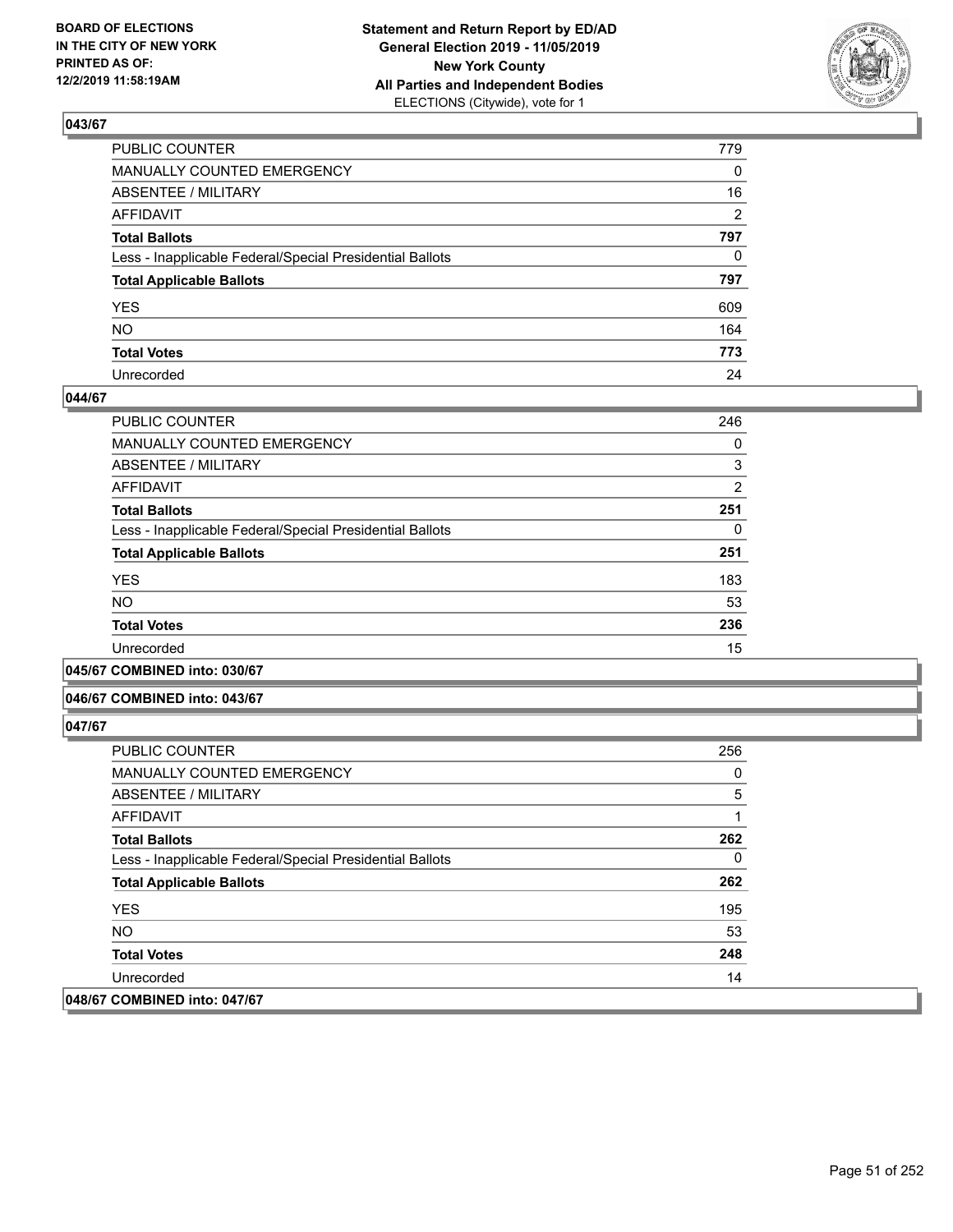

| PUBLIC COUNTER                                           | 430 |
|----------------------------------------------------------|-----|
| MANUALLY COUNTED EMERGENCY                               | 0   |
| ABSENTEE / MILITARY                                      | 8   |
| AFFIDAVIT                                                | 3   |
| Total Ballots                                            | 441 |
| Less - Inapplicable Federal/Special Presidential Ballots | 0   |
| <b>Total Applicable Ballots</b>                          | 441 |
| YES                                                      | 339 |
| NO.                                                      | 78  |
| <b>Total Votes</b>                                       | 417 |
| Unrecorded                                               | 24  |

## **050/67**

| <b>PUBLIC COUNTER</b>                                    | 286      |
|----------------------------------------------------------|----------|
| <b>MANUALLY COUNTED EMERGENCY</b>                        | $\Omega$ |
| ABSENTEE / MILITARY                                      | 4        |
| AFFIDAVIT                                                | 3        |
| <b>Total Ballots</b>                                     | 293      |
| Less - Inapplicable Federal/Special Presidential Ballots | 0        |
| <b>Total Applicable Ballots</b>                          | 293      |
| <b>YES</b>                                               | 220      |
| <b>NO</b>                                                | 61       |
| <b>Total Votes</b>                                       | 281      |
| Unrecorded                                               | 12       |

| <b>PUBLIC COUNTER</b>                                    | 155 |
|----------------------------------------------------------|-----|
| <b>MANUALLY COUNTED EMERGENCY</b>                        | 0   |
| ABSENTEE / MILITARY                                      | 3   |
| AFFIDAVIT                                                | 7   |
| <b>Total Ballots</b>                                     | 165 |
| Less - Inapplicable Federal/Special Presidential Ballots | 0   |
| <b>Total Applicable Ballots</b>                          | 165 |
| <b>YES</b>                                               | 125 |
| NO.                                                      | 29  |
| <b>Total Votes</b>                                       | 154 |
| Unrecorded                                               | 11  |
| 052/67 COMBINED into: 049/67                             |     |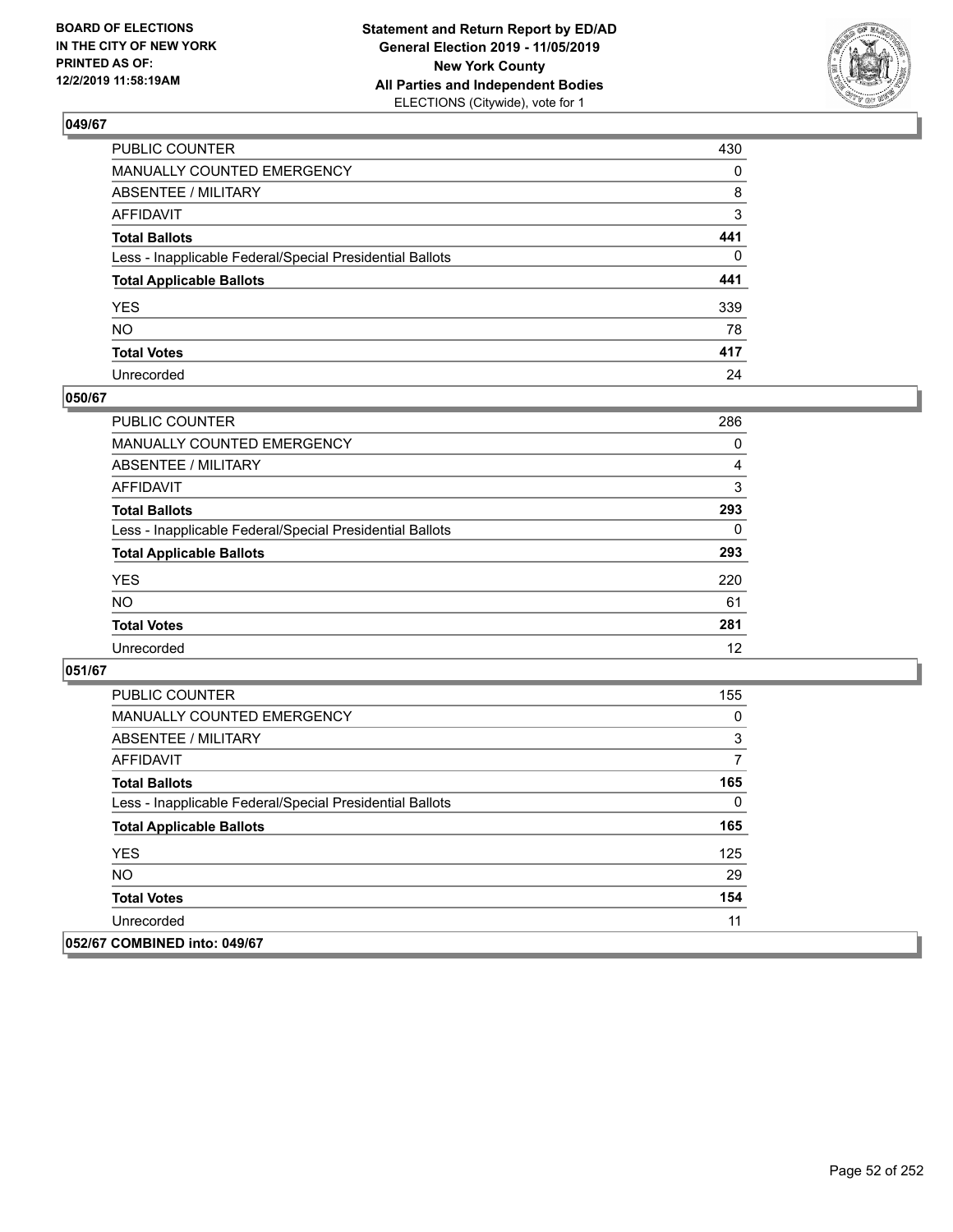

| PUBLIC COUNTER                                           | 291      |
|----------------------------------------------------------|----------|
| MANUALLY COUNTED EMERGENCY                               | $\Omega$ |
| ABSENTEE / MILITARY                                      | 3        |
| AFFIDAVIT                                                | 2        |
| Total Ballots                                            | 296      |
| Less - Inapplicable Federal/Special Presidential Ballots | 0        |
| <b>Total Applicable Ballots</b>                          | 296      |
| YES                                                      | 240      |
| NO.                                                      | 48       |
| <b>Total Votes</b>                                       | 288      |
| Unrecorded                                               | 8        |

#### **054/67**

| <b>PUBLIC COUNTER</b>                                    | 266      |
|----------------------------------------------------------|----------|
| <b>MANUALLY COUNTED EMERGENCY</b>                        | 0        |
| ABSENTEE / MILITARY                                      | 5        |
| <b>AFFIDAVIT</b>                                         | 2        |
| <b>Total Ballots</b>                                     | 273      |
| Less - Inapplicable Federal/Special Presidential Ballots | $\Omega$ |
| <b>Total Applicable Ballots</b>                          | 273      |
| <b>YES</b>                                               | 221      |
| <b>NO</b>                                                | 45       |
| <b>Total Votes</b>                                       | 266      |
| Unrecorded                                               | 7        |

## **055/67 COMBINED into: 054/67**

| <b>PUBLIC COUNTER</b>                                    | 206 |
|----------------------------------------------------------|-----|
| <b>MANUALLY COUNTED EMERGENCY</b>                        | 0   |
| ABSENTEE / MILITARY                                      | 3   |
| AFFIDAVIT                                                |     |
| <b>Total Ballots</b>                                     | 210 |
| Less - Inapplicable Federal/Special Presidential Ballots | 0   |
| <b>Total Applicable Ballots</b>                          | 210 |
| <b>YES</b>                                               | 179 |
| <b>NO</b>                                                | 24  |
| <b>Total Votes</b>                                       | 203 |
| Unrecorded                                               | 7   |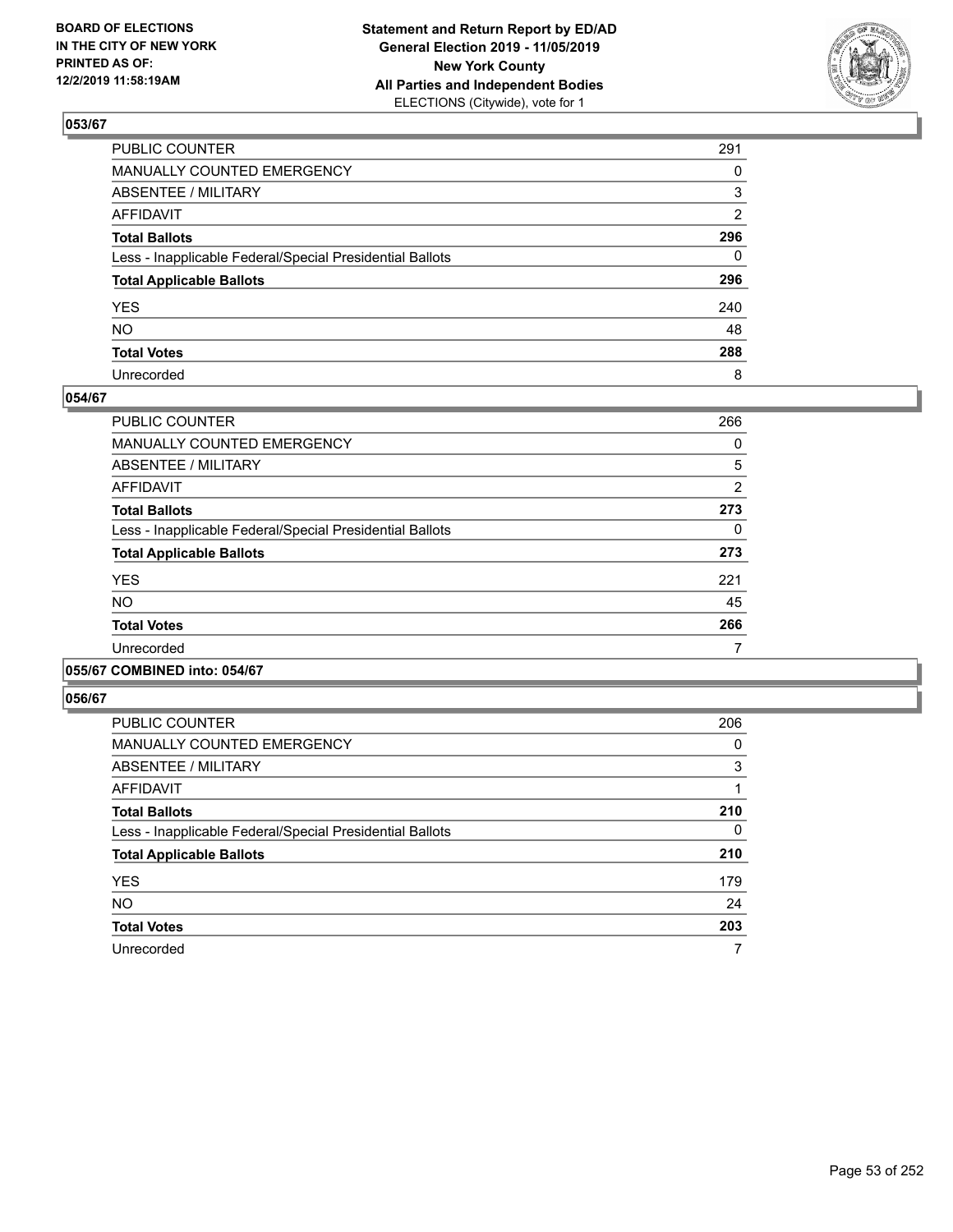

| <b>PUBLIC COUNTER</b>                                    | 211 |
|----------------------------------------------------------|-----|
| MANUALLY COUNTED EMERGENCY                               | 0   |
| ABSENTEE / MILITARY                                      | 0   |
| <b>AFFIDAVIT</b>                                         | 4   |
| <b>Total Ballots</b>                                     | 215 |
| Less - Inapplicable Federal/Special Presidential Ballots | 0   |
| <b>Total Applicable Ballots</b>                          | 215 |
| <b>YES</b>                                               | 173 |
| <b>NO</b>                                                | 36  |
| <b>Total Votes</b>                                       | 209 |
| Unrecorded                                               | 6   |

## **058/67 COMBINED into: 053/67**

#### **059/67**

| <b>PUBLIC COUNTER</b>                                    | 304      |
|----------------------------------------------------------|----------|
| <b>MANUALLY COUNTED EMERGENCY</b>                        | 0        |
| ABSENTEE / MILITARY                                      | 10       |
| AFFIDAVIT                                                |          |
| <b>Total Ballots</b>                                     | 315      |
| Less - Inapplicable Federal/Special Presidential Ballots | $\Omega$ |
| <b>Total Applicable Ballots</b>                          | 315      |
| <b>YES</b>                                               | 243      |
| <b>NO</b>                                                | 51       |
| <b>Total Votes</b>                                       | 294      |
| Unrecorded                                               | 21       |

| <b>PUBLIC COUNTER</b>                                    | 393      |
|----------------------------------------------------------|----------|
| MANUALLY COUNTED EMERGENCY                               | 0        |
| ABSENTEE / MILITARY                                      | 8        |
| AFFIDAVIT                                                |          |
| <b>Total Ballots</b>                                     | 402      |
| Less - Inapplicable Federal/Special Presidential Ballots | $\Omega$ |
| <b>Total Applicable Ballots</b>                          | 402      |
| <b>YES</b>                                               | 304      |
| <b>NO</b>                                                | 75       |
| <b>Total Votes</b>                                       | 379      |
| Unrecorded                                               | 23       |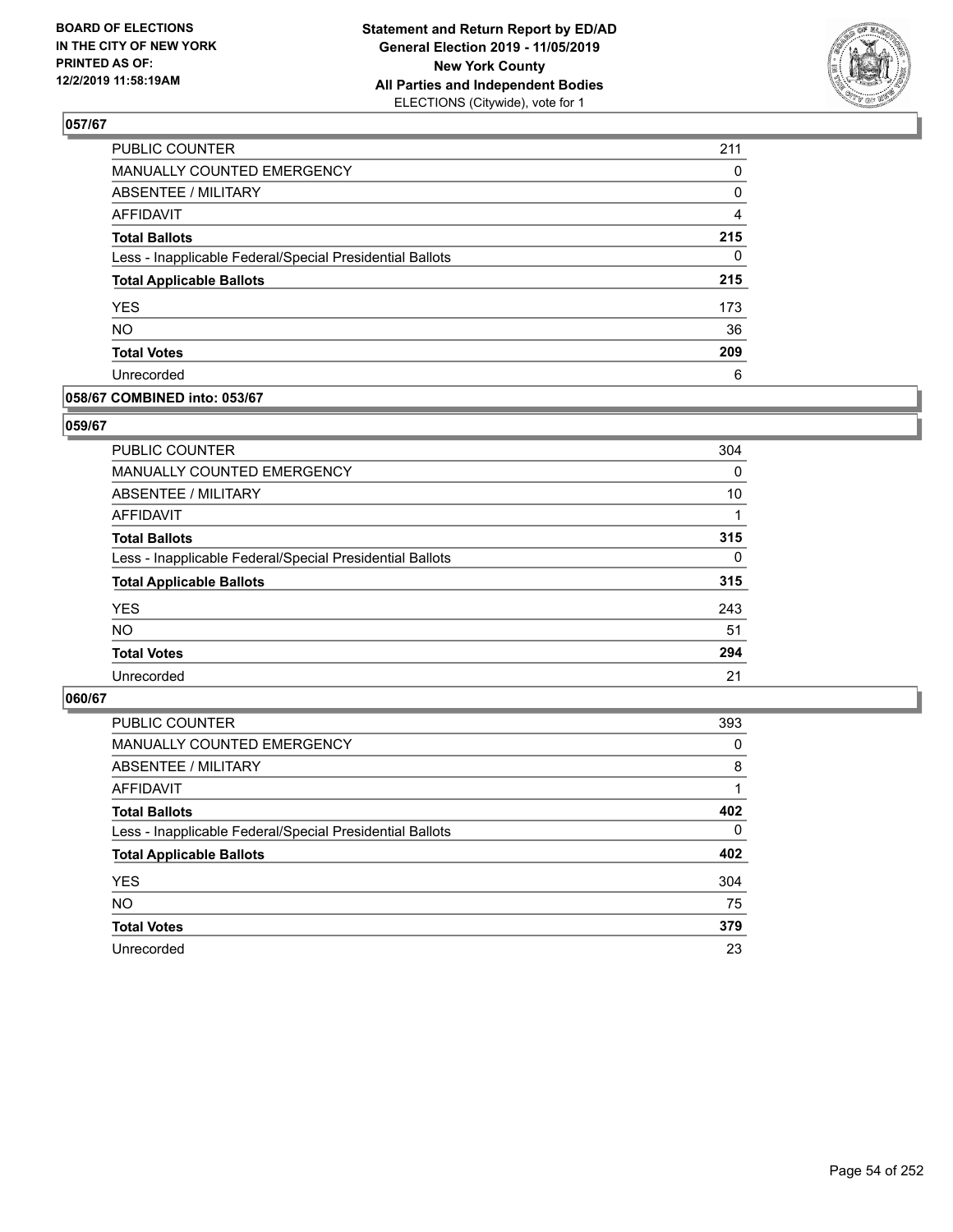

| PUBLIC COUNTER                                           | 406 |
|----------------------------------------------------------|-----|
| MANUALLY COUNTED EMERGENCY                               | 0   |
| <b>ABSENTEE / MILITARY</b>                               | 15  |
| AFFIDAVIT                                                | 6   |
| <b>Total Ballots</b>                                     | 427 |
| Less - Inapplicable Federal/Special Presidential Ballots | 0   |
| <b>Total Applicable Ballots</b>                          | 427 |
| <b>YES</b>                                               | 330 |
| <b>NO</b>                                                | 78  |
| <b>Total Votes</b>                                       | 408 |
| Unrecorded                                               | 19  |

## **062/67 COMBINED into: 061/67**

#### **063/67 COMBINED into: 067/67**

## **064/67**

| <b>PUBLIC COUNTER</b>                                    | 447      |
|----------------------------------------------------------|----------|
| <b>MANUALLY COUNTED EMERGENCY</b>                        | 0        |
| ABSENTEE / MILITARY                                      | 11       |
| AFFIDAVIT                                                | 6        |
| <b>Total Ballots</b>                                     | 464      |
| Less - Inapplicable Federal/Special Presidential Ballots | $\Omega$ |
| <b>Total Applicable Ballots</b>                          | 464      |
| <b>YES</b>                                               | 393      |
| <b>NO</b>                                                | 64       |
| <b>Total Votes</b>                                       | 457      |
| Unrecorded                                               |          |

#### **065/67 COMBINED into: 060/67**

| PUBLIC COUNTER                                           | 394 |
|----------------------------------------------------------|-----|
| MANUALLY COUNTED EMERGENCY                               | 0   |
| ABSENTEE / MILITARY                                      | 26  |
| AFFIDAVIT                                                | 2   |
| <b>Total Ballots</b>                                     | 422 |
| Less - Inapplicable Federal/Special Presidential Ballots | 0   |
| <b>Total Applicable Ballots</b>                          | 422 |
| <b>YES</b>                                               | 328 |
| <b>NO</b>                                                | 77  |
| <b>Total Votes</b>                                       | 405 |
| Unrecorded                                               | 17  |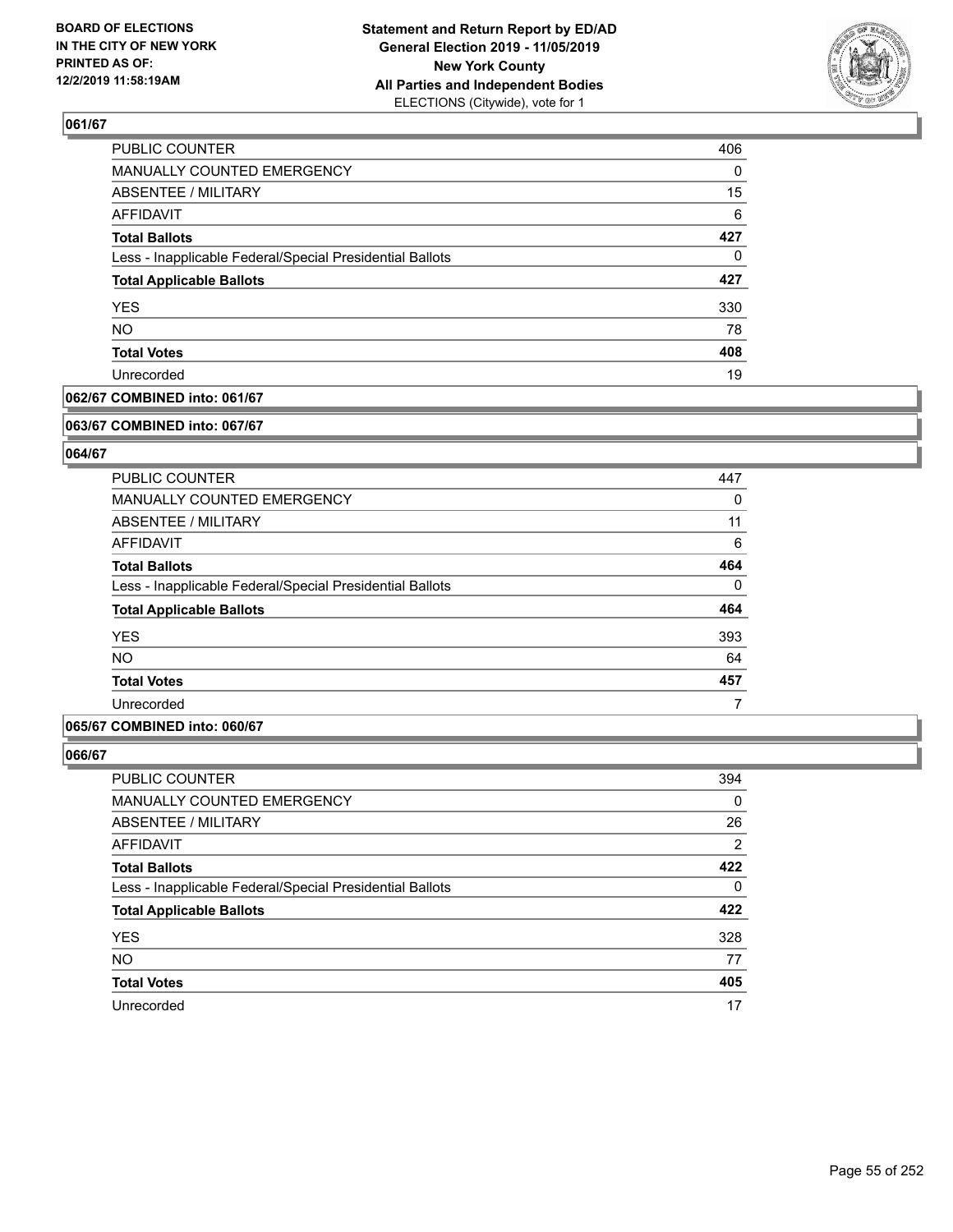

| PUBLIC COUNTER                                           | 380          |
|----------------------------------------------------------|--------------|
| MANUALLY COUNTED EMERGENCY                               | $\mathbf{0}$ |
| ABSENTEE / MILITARY                                      | 9            |
| AFFIDAVIT                                                | 3            |
| Total Ballots                                            | 392          |
| Less - Inapplicable Federal/Special Presidential Ballots | 0            |
| <b>Total Applicable Ballots</b>                          | 392          |
| YES                                                      | 340          |
| NO.                                                      | 45           |
| <b>Total Votes</b>                                       | 385          |
| Unrecorded                                               | 7            |

#### **068/67**

| <b>PUBLIC COUNTER</b>                                    | 385      |
|----------------------------------------------------------|----------|
| <b>MANUALLY COUNTED EMERGENCY</b>                        | $\Omega$ |
| ABSENTEE / MILITARY                                      | 10       |
| <b>AFFIDAVIT</b>                                         | 5        |
| <b>Total Ballots</b>                                     | 400      |
| Less - Inapplicable Federal/Special Presidential Ballots | $\Omega$ |
| <b>Total Applicable Ballots</b>                          | 400      |
| <b>YES</b>                                               | 311      |
| <b>NO</b>                                                | 75       |
| <b>Total Votes</b>                                       | 386      |
| Unrecorded                                               | 14       |
|                                                          |          |

**069/67 COMBINED into: 064/67**

#### **070/67 COMBINED into: 071/67**

| <b>PUBLIC COUNTER</b>                                    | 395      |
|----------------------------------------------------------|----------|
| <b>MANUALLY COUNTED EMERGENCY</b>                        | 0        |
| <b>ABSENTEE / MILITARY</b>                               | 7        |
| AFFIDAVIT                                                | 4        |
| <b>Total Ballots</b>                                     | 406      |
| Less - Inapplicable Federal/Special Presidential Ballots | $\Omega$ |
| <b>Total Applicable Ballots</b>                          | 406      |
| <b>YES</b>                                               | 331      |
| <b>NO</b>                                                | 61       |
| <b>Total Votes</b>                                       | 392      |
| Unrecorded                                               | 14       |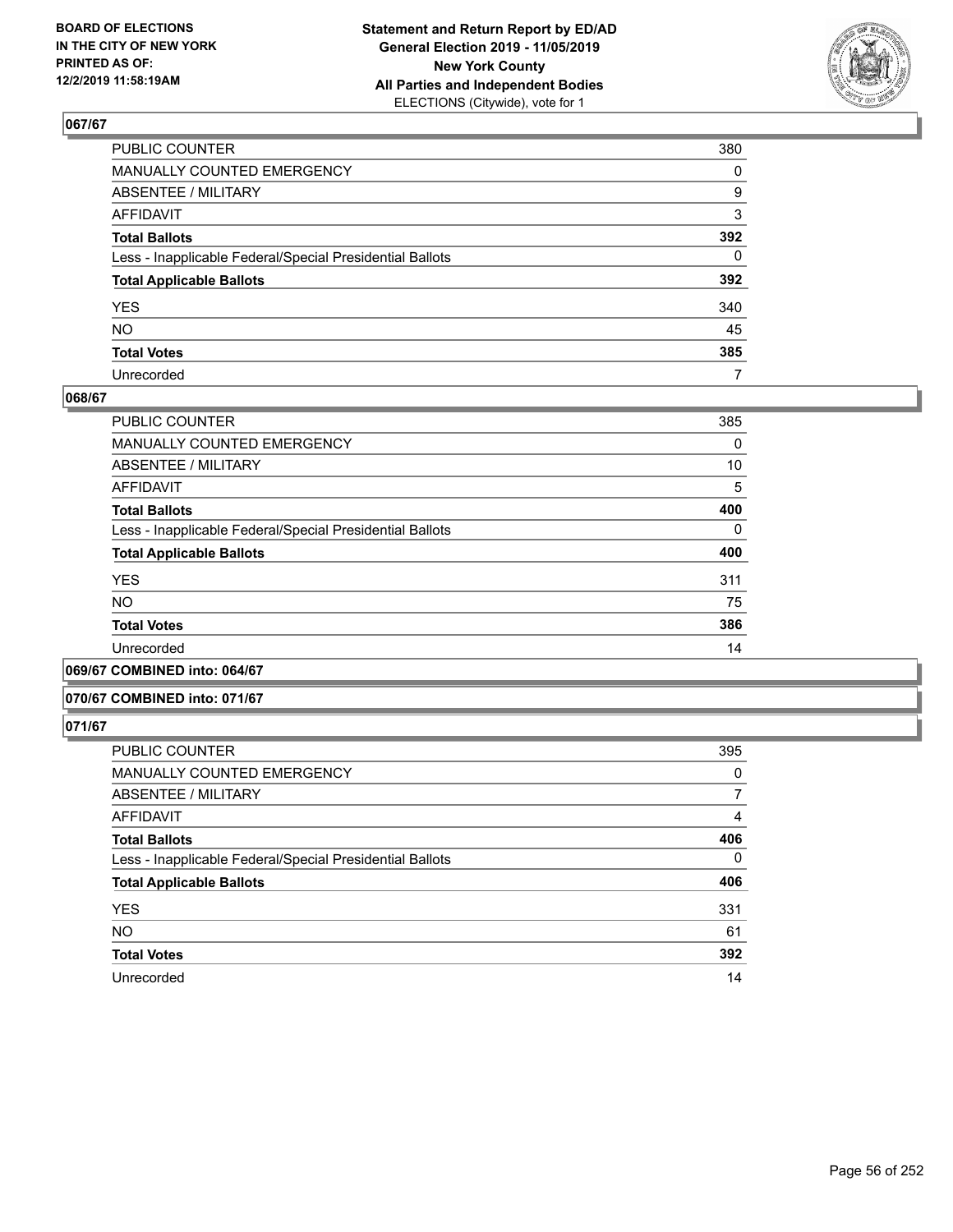

| <b>PUBLIC COUNTER</b>                                    | 379      |
|----------------------------------------------------------|----------|
| MANUALLY COUNTED EMERGENCY                               | 0        |
| ABSENTEE / MILITARY                                      | 16       |
| <b>AFFIDAVIT</b>                                         |          |
| <b>Total Ballots</b>                                     | 396      |
| Less - Inapplicable Federal/Special Presidential Ballots | $\Omega$ |
| <b>Total Applicable Ballots</b>                          | 396      |
| <b>YES</b>                                               | 306      |
| <b>NO</b>                                                | 77       |
| <b>Total Votes</b>                                       | 383      |
| Unrecorded                                               | 13       |

## **073/67 COMBINED into: 075/67**

#### **074/67**

| PUBLIC COUNTER                                           | 237            |
|----------------------------------------------------------|----------------|
| <b>MANUALLY COUNTED EMERGENCY</b>                        | $\Omega$       |
| ABSENTEE / MILITARY                                      | $\overline{2}$ |
| AFFIDAVIT                                                |                |
| <b>Total Ballots</b>                                     | 240            |
| Less - Inapplicable Federal/Special Presidential Ballots | $\Omega$       |
| <b>Total Applicable Ballots</b>                          | 240            |
| <b>YES</b>                                               | 187            |
| <b>NO</b>                                                | 49             |
| <b>Total Votes</b>                                       | 236            |
| Unrecorded                                               | $\overline{4}$ |

| <b>PUBLIC COUNTER</b>                                    | 397 |
|----------------------------------------------------------|-----|
| MANUALLY COUNTED EMERGENCY                               | 0   |
| ABSENTEE / MILITARY                                      | 14  |
| AFFIDAVIT                                                | 3   |
| <b>Total Ballots</b>                                     | 414 |
| Less - Inapplicable Federal/Special Presidential Ballots | 0   |
| <b>Total Applicable Ballots</b>                          | 414 |
| <b>YES</b>                                               | 335 |
| NO.                                                      | 65  |
| <b>Total Votes</b>                                       | 400 |
| Unrecorded                                               | 14  |
| 076/67 COMBINED into: 066/67                             |     |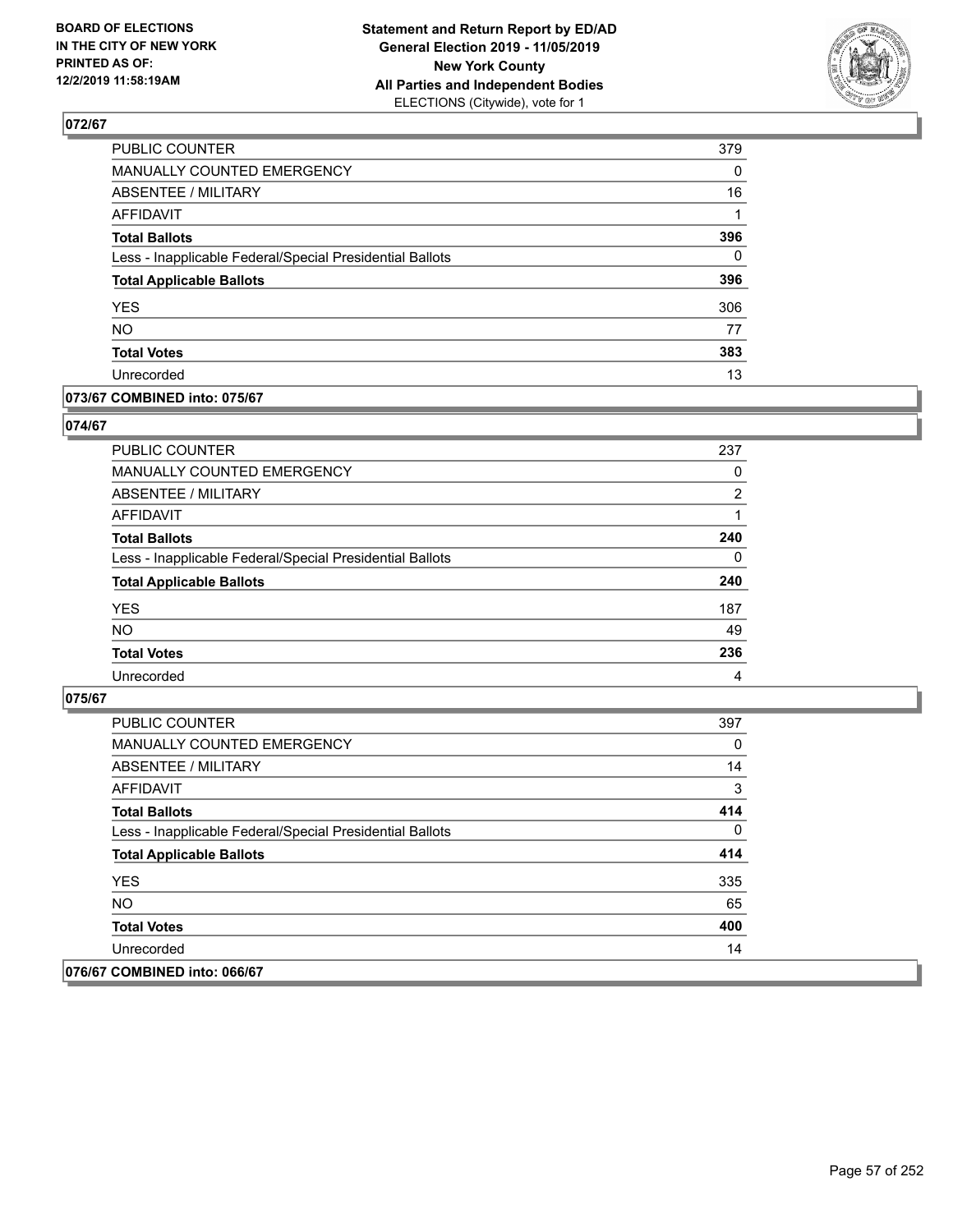

| <b>PUBLIC COUNTER</b>                                    | 424 |
|----------------------------------------------------------|-----|
| MANUALLY COUNTED EMERGENCY                               | 0   |
| <b>ABSENTEE / MILITARY</b>                               | 10  |
| AFFIDAVIT                                                | 5   |
| <b>Total Ballots</b>                                     | 439 |
| Less - Inapplicable Federal/Special Presidential Ballots | 0   |
| <b>Total Applicable Ballots</b>                          | 439 |
| <b>YES</b>                                               | 354 |
| <b>NO</b>                                                | 73  |
| <b>Total Votes</b>                                       | 427 |
| Unrecorded                                               | 12  |

## **078/67 COMBINED into: 077/67**

#### **079/67 COMBINED into: 068/67**

## **080/67**

| <b>PUBLIC COUNTER</b>                                    | 242      |
|----------------------------------------------------------|----------|
| MANUALLY COUNTED EMERGENCY                               | 0        |
| ABSENTEE / MILITARY                                      | 4        |
| AFFIDAVIT                                                | 0        |
| <b>Total Ballots</b>                                     | 246      |
| Less - Inapplicable Federal/Special Presidential Ballots | $\Omega$ |
| <b>Total Applicable Ballots</b>                          | 246      |
| <b>YES</b>                                               | 201      |
| <b>NO</b>                                                | 41       |
| <b>Total Votes</b>                                       | 242      |
| Unrecorded                                               | 4        |

#### **081/67**

| <b>MANUALLY COUNTED EMERGENCY</b><br>0<br>7<br>ABSENTEE / MILITARY<br>AFFIDAVIT<br>1<br>416<br><b>Total Ballots</b><br>0<br>Less - Inapplicable Federal/Special Presidential Ballots<br>416<br><b>Total Applicable Ballots</b><br><b>YES</b><br>318<br>NO.<br>81<br>399<br><b>Total Votes</b><br>Unrecorded<br>17 | <b>PUBLIC COUNTER</b> | 408 |
|-------------------------------------------------------------------------------------------------------------------------------------------------------------------------------------------------------------------------------------------------------------------------------------------------------------------|-----------------------|-----|
|                                                                                                                                                                                                                                                                                                                   |                       |     |
|                                                                                                                                                                                                                                                                                                                   |                       |     |
|                                                                                                                                                                                                                                                                                                                   |                       |     |
|                                                                                                                                                                                                                                                                                                                   |                       |     |
|                                                                                                                                                                                                                                                                                                                   |                       |     |
|                                                                                                                                                                                                                                                                                                                   |                       |     |
|                                                                                                                                                                                                                                                                                                                   |                       |     |
|                                                                                                                                                                                                                                                                                                                   |                       |     |
|                                                                                                                                                                                                                                                                                                                   |                       |     |
|                                                                                                                                                                                                                                                                                                                   |                       |     |
| 082/67 COMBINED into: 081/67                                                                                                                                                                                                                                                                                      |                       |     |

**083/67 COMBINED into: 072/67**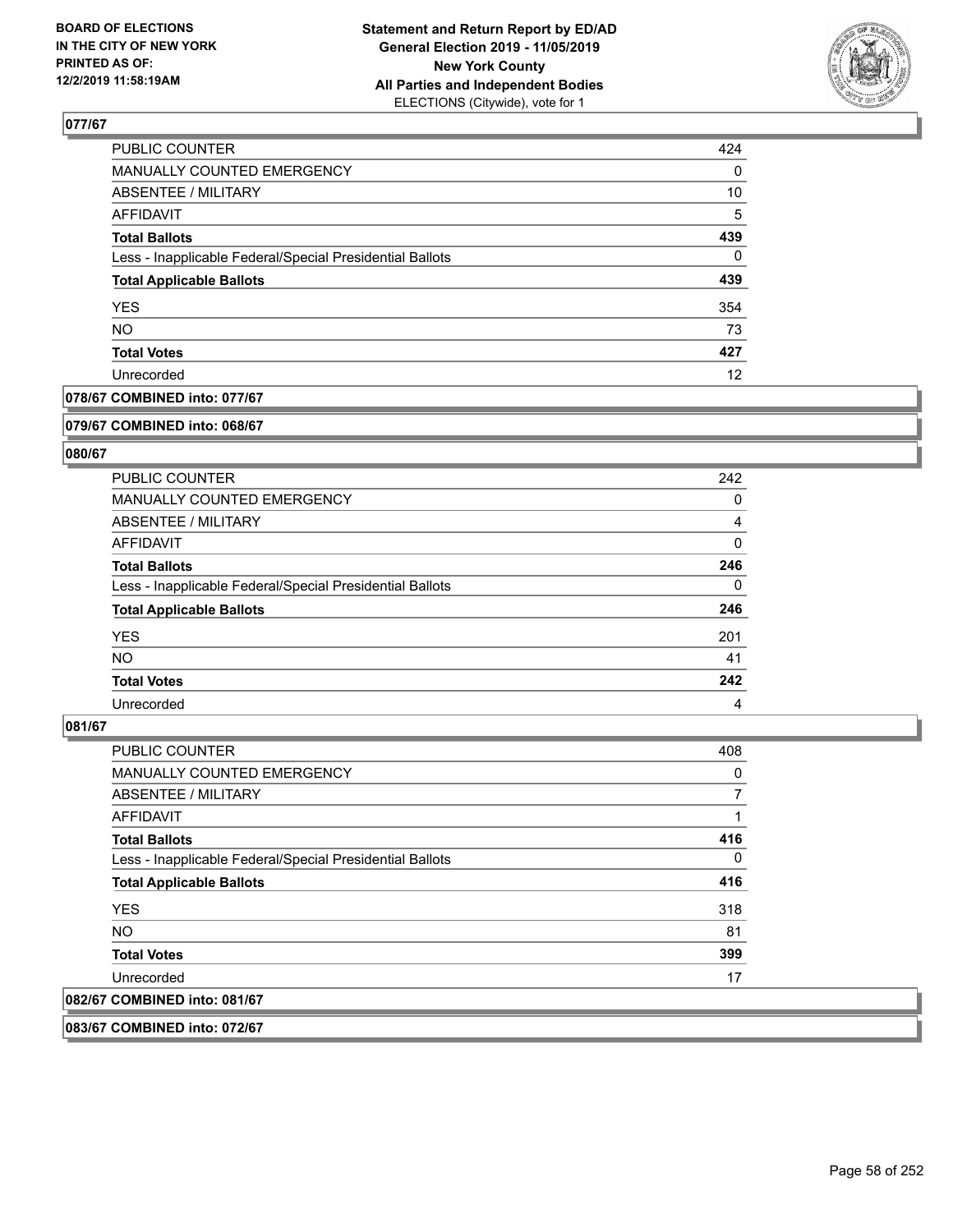

| PUBLIC COUNTER                                           | 302          |
|----------------------------------------------------------|--------------|
| MANUALLY COUNTED EMERGENCY                               | $\mathbf{0}$ |
| ABSENTEE / MILITARY                                      | 9            |
| AFFIDAVIT                                                | 3            |
| Total Ballots                                            | 314          |
| Less - Inapplicable Federal/Special Presidential Ballots | $\Omega$     |
| <b>Total Applicable Ballots</b>                          | 314          |
| YES                                                      | 249          |
| NO.                                                      | 53           |
| <b>Total Votes</b>                                       | 302          |
| Unrecorded                                               | 12           |

#### **085/67**

| <b>PUBLIC COUNTER</b>                                    | 429      |
|----------------------------------------------------------|----------|
| <b>MANUALLY COUNTED EMERGENCY</b>                        | 0        |
| ABSENTEE / MILITARY                                      | 10       |
| <b>AFFIDAVIT</b>                                         | 4        |
| <b>Total Ballots</b>                                     | 443      |
| Less - Inapplicable Federal/Special Presidential Ballots | $\Omega$ |
| <b>Total Applicable Ballots</b>                          | 443      |
| <b>YES</b>                                               | 355      |
| <b>NO</b>                                                | 68       |
| <b>Total Votes</b>                                       | 423      |
| Unrecorded                                               | 20       |
|                                                          |          |

#### **086/67 COMBINED into: 085/67**

| <b>PUBLIC COUNTER</b>                                    | 216 |
|----------------------------------------------------------|-----|
| <b>MANUALLY COUNTED EMERGENCY</b>                        | 0   |
| ABSENTEE / MILITARY                                      | 9   |
| AFFIDAVIT                                                | 0   |
| <b>Total Ballots</b>                                     | 225 |
| Less - Inapplicable Federal/Special Presidential Ballots | 0   |
| <b>Total Applicable Ballots</b>                          | 225 |
| <b>YES</b>                                               | 189 |
| <b>NO</b>                                                | 30  |
| <b>Total Votes</b>                                       | 219 |
| Unrecorded                                               | 6   |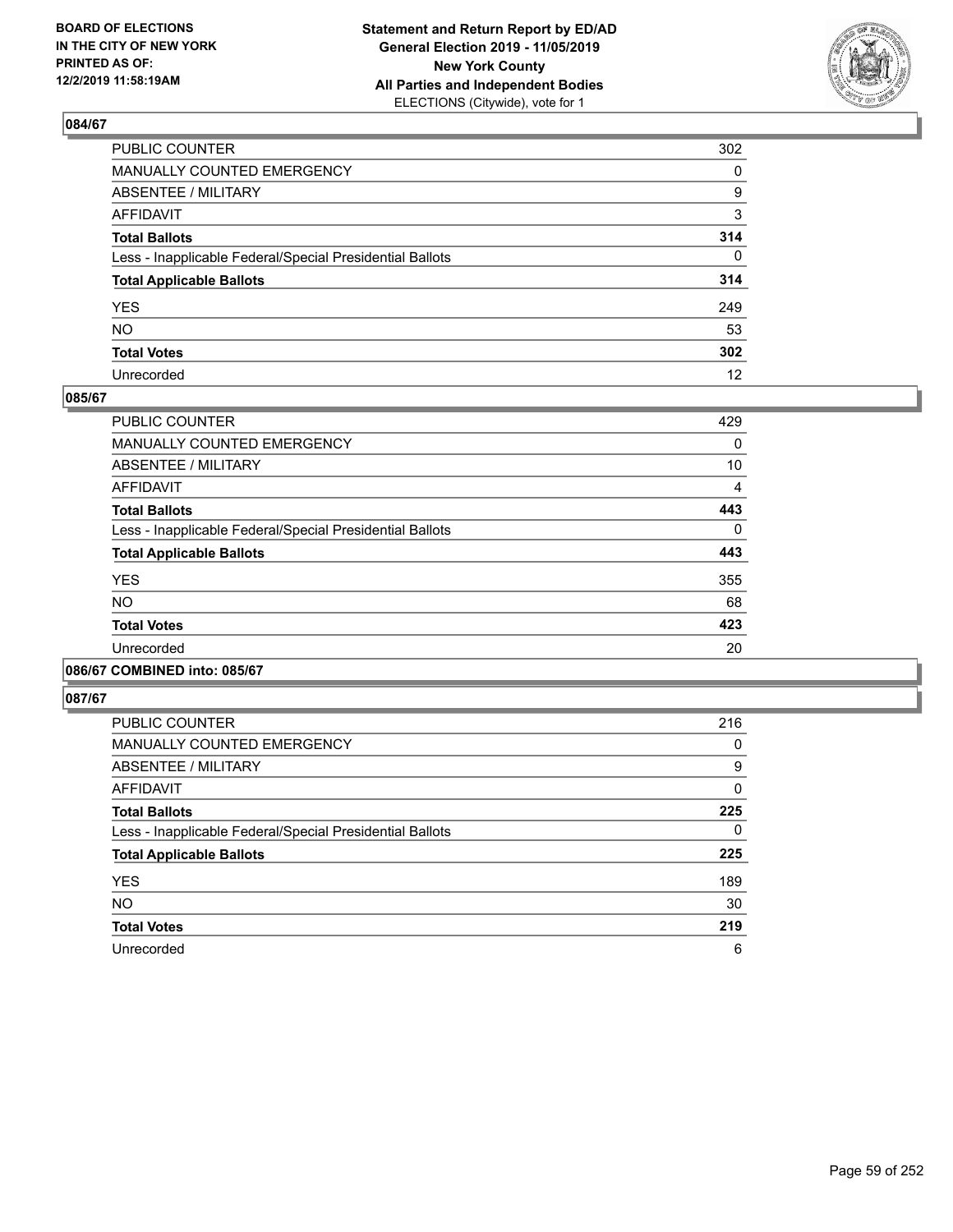

| PUBLIC COUNTER                                           | 379            |
|----------------------------------------------------------|----------------|
| MANUALLY COUNTED EMERGENCY                               | 0              |
| ABSENTEE / MILITARY                                      | 8              |
| AFFIDAVIT                                                | $\overline{2}$ |
| <b>Total Ballots</b>                                     | 389            |
| Less - Inapplicable Federal/Special Presidential Ballots | $\Omega$       |
| <b>Total Applicable Ballots</b>                          | 389            |
| <b>YES</b>                                               | 306            |
| <b>NO</b>                                                | 68             |
| <b>Total Votes</b>                                       | 374            |
| Unrecorded                                               | 15             |

## **089/67 COMBINED into: 088/67**

#### **090/67**

| PUBLIC COUNTER                                           | 207      |
|----------------------------------------------------------|----------|
| <b>MANUALLY COUNTED EMERGENCY</b>                        | 0        |
| ABSENTEE / MILITARY                                      | 1        |
| AFFIDAVIT                                                | 0        |
| <b>Total Ballots</b>                                     | 208      |
| Less - Inapplicable Federal/Special Presidential Ballots | $\Omega$ |
| <b>Total Applicable Ballots</b>                          | 208      |
| <b>YES</b>                                               | 172      |
| <b>NO</b>                                                | 31       |
| <b>Total Votes</b>                                       | 203      |
| Unrecorded                                               | 5        |

| <b>PUBLIC COUNTER</b>                                    | 530 |
|----------------------------------------------------------|-----|
| <b>MANUALLY COUNTED EMERGENCY</b>                        | 0   |
| ABSENTEE / MILITARY                                      | 5   |
| AFFIDAVIT                                                | 0   |
| <b>Total Ballots</b>                                     | 535 |
| Less - Inapplicable Federal/Special Presidential Ballots | 0   |
| <b>Total Applicable Ballots</b>                          | 535 |
| <b>YES</b>                                               | 425 |
| NO.                                                      | 87  |
| <b>Total Votes</b>                                       | 512 |
| Unrecorded                                               | 23  |
| 092/67 COMBINED into: 091/67                             |     |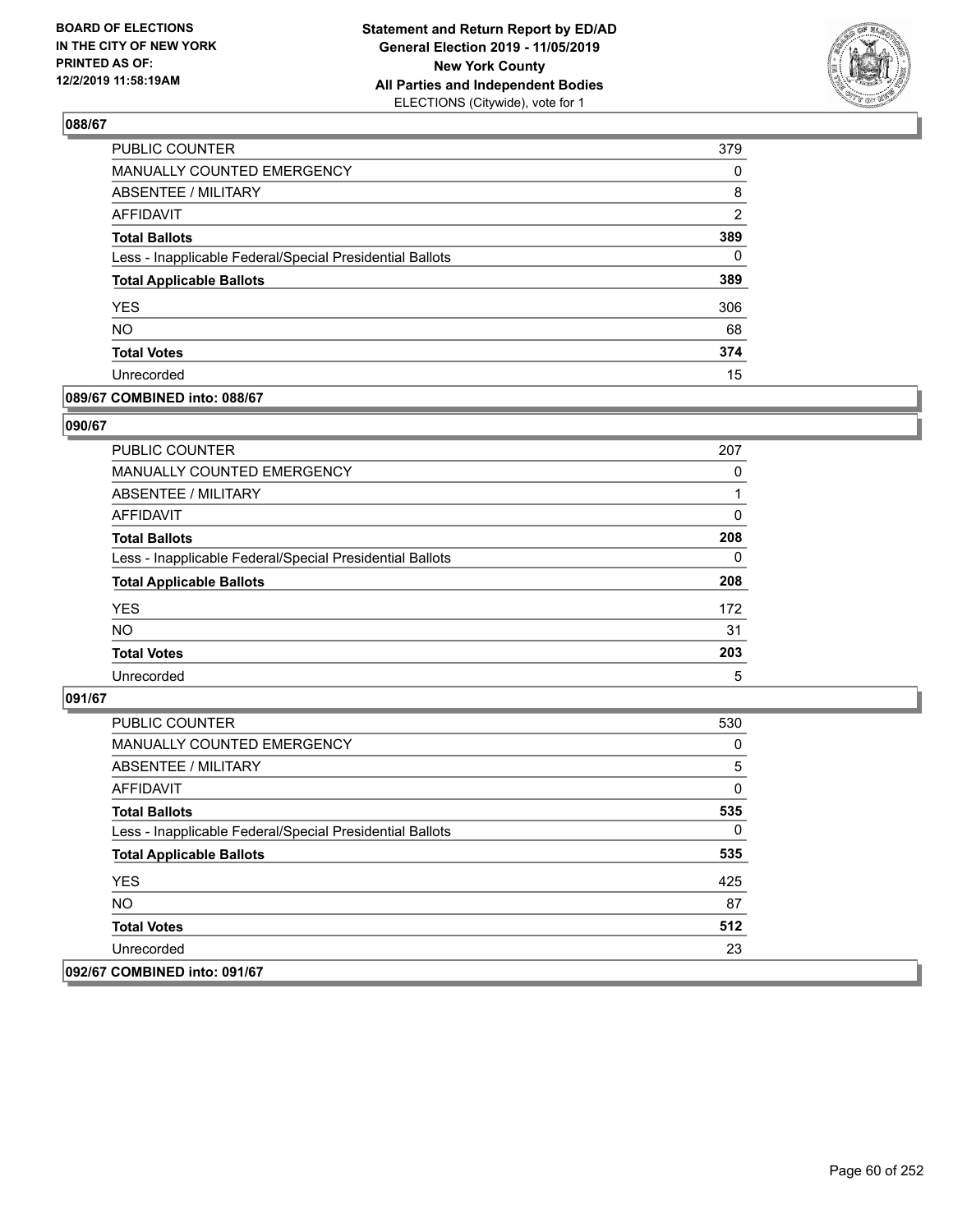

| PUBLIC COUNTER                                           | 448 |
|----------------------------------------------------------|-----|
| MANUALLY COUNTED EMERGENCY                               | 0   |
| ABSENTEE / MILITARY                                      |     |
| AFFIDAVIT                                                | 2   |
| <b>Total Ballots</b>                                     | 457 |
| Less - Inapplicable Federal/Special Presidential Ballots | 0   |
| <b>Total Applicable Ballots</b>                          | 457 |
| <b>YES</b>                                               | 372 |
| <b>NO</b>                                                | 63  |
| <b>Total Votes</b>                                       | 435 |
| Unrecorded                                               | 22  |

## **094/67 COMBINED into: 093/67**

#### **095/67 COMBINED into: 084/67**

## **096/67**

| <b>PUBLIC COUNTER</b>                                    | 355 |
|----------------------------------------------------------|-----|
| <b>MANUALLY COUNTED EMERGENCY</b>                        | 0   |
| ABSENTEE / MILITARY                                      | 11  |
| AFFIDAVIT                                                | 11  |
| <b>Total Ballots</b>                                     | 377 |
| Less - Inapplicable Federal/Special Presidential Ballots | 0   |
| <b>Total Applicable Ballots</b>                          | 377 |
| <b>YES</b>                                               | 293 |
| <b>NO</b>                                                | 53  |
| <b>Total Votes</b>                                       | 346 |
| Unrecorded                                               | 31  |

#### **097/67 COMBINED into: 096/67**

| <b>PUBLIC COUNTER</b>                                    | 394      |
|----------------------------------------------------------|----------|
| MANUALLY COUNTED EMERGENCY                               | 0        |
| ABSENTEE / MILITARY                                      | 6        |
| AFFIDAVIT                                                | 2        |
| <b>Total Ballots</b>                                     | 402      |
| Less - Inapplicable Federal/Special Presidential Ballots | $\Omega$ |
| <b>Total Applicable Ballots</b>                          | 402      |
| <b>YES</b>                                               | 324      |
| <b>NO</b>                                                | 67       |
| <b>Total Votes</b>                                       | 391      |
| Unrecorded                                               | 11       |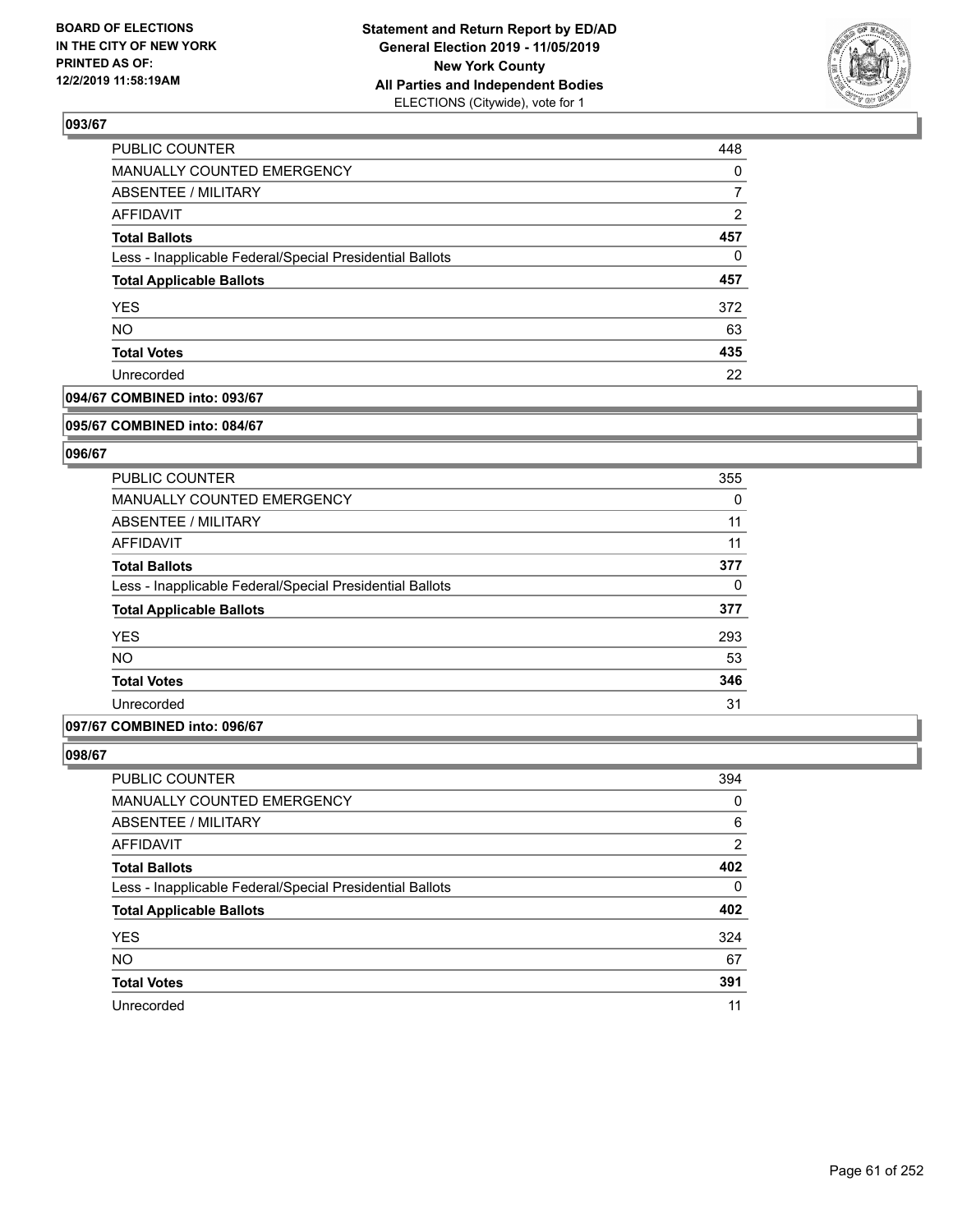

| <b>PUBLIC COUNTER</b>                                    | 502      |
|----------------------------------------------------------|----------|
| <b>MANUALLY COUNTED EMERGENCY</b>                        | $\Omega$ |
| <b>ABSENTEE / MILITARY</b>                               | 16       |
| <b>AFFIDAVIT</b>                                         |          |
| <b>Total Ballots</b>                                     | 519      |
| Less - Inapplicable Federal/Special Presidential Ballots | $\Omega$ |
| <b>Total Applicable Ballots</b>                          | 519      |
| <b>YES</b>                                               | 425      |
| <b>NO</b>                                                | 74       |
| <b>Total Votes</b>                                       | 499      |
| Unrecorded                                               | 20       |

## **100/67 COMBINED into: 024/67**

#### **101/67**

| <b>PUBLIC COUNTER</b>                                    | 152      |
|----------------------------------------------------------|----------|
| MANUALLY COUNTED EMERGENCY                               | 0        |
| ABSENTEE / MILITARY                                      | 5        |
| AFFIDAVIT                                                | 2        |
| <b>Total Ballots</b>                                     | 159      |
| Less - Inapplicable Federal/Special Presidential Ballots | $\Omega$ |
| <b>Total Applicable Ballots</b>                          | 159      |
| <b>YES</b>                                               | 113      |
| <b>NO</b>                                                | 30       |
| <b>Total Votes</b>                                       | 143      |
| Unrecorded                                               | 16       |
|                                                          |          |

## **102/67**

| <b>PUBLIC COUNTER</b>                                    | 0        |
|----------------------------------------------------------|----------|
| <b>MANUALLY COUNTED EMERGENCY</b>                        | $\Omega$ |
| ABSENTEE / MILITARY                                      | 0        |
| AFFIDAVIT                                                | 0        |
| <b>Total Ballots</b>                                     | 0        |
| Less - Inapplicable Federal/Special Presidential Ballots | $\Omega$ |
| <b>Total Applicable Ballots</b>                          | 0        |
| <b>YES</b>                                               | $\Omega$ |
| NO.                                                      | 0        |
| <b>Total Votes</b>                                       | 0        |
| 103/67 COMBINED into: 051/67                             |          |

**104/67 COMBINED into: 030/67**

**105/67 COMBINED into: 098/67**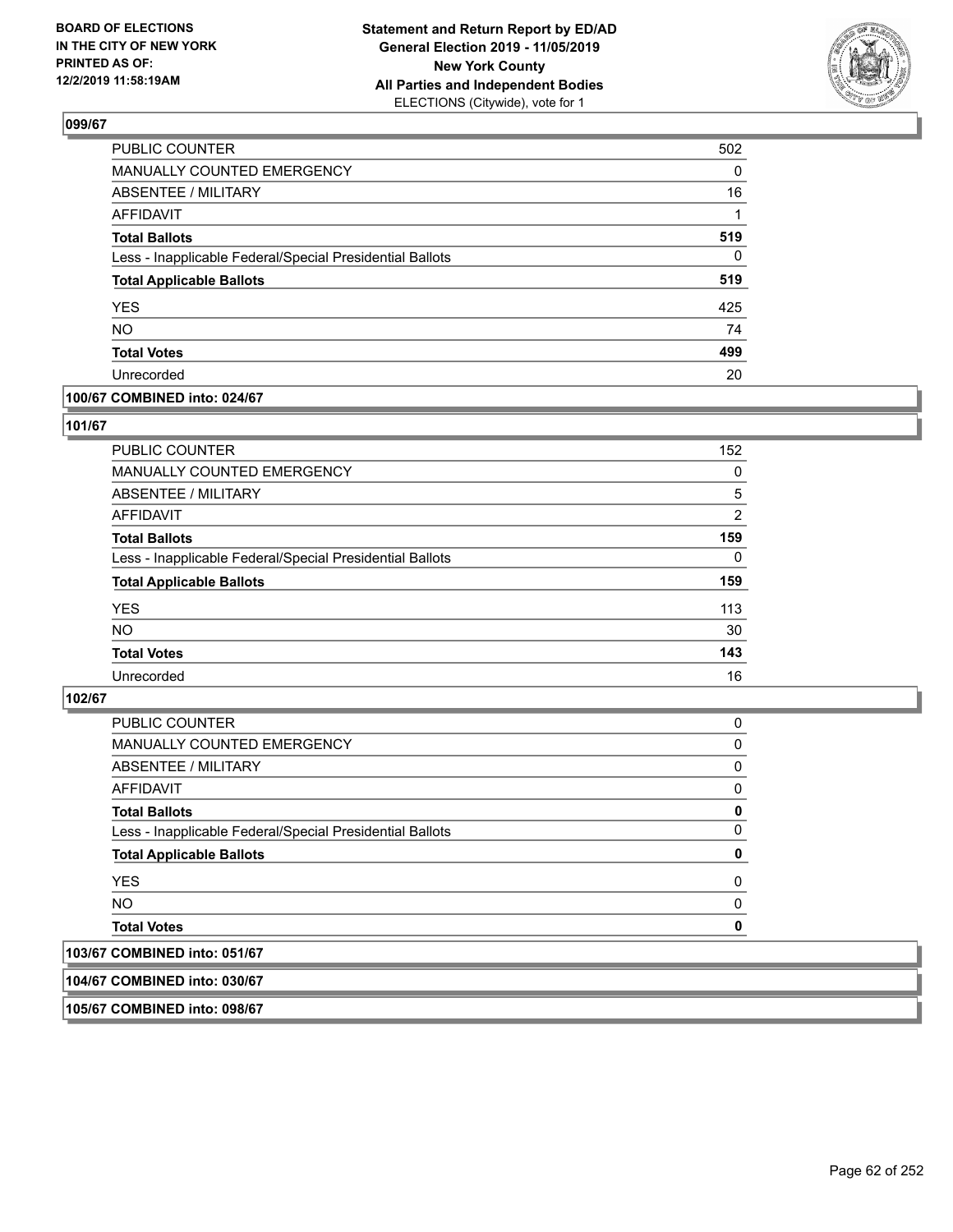

| PUBLIC COUNTER                                           | 296      |
|----------------------------------------------------------|----------|
| MANUALLY COUNTED EMERGENCY                               | 0        |
| ABSENTEE / MILITARY                                      | 3        |
| <b>AFFIDAVIT</b>                                         | 0        |
| <b>Total Ballots</b>                                     | 299      |
| Less - Inapplicable Federal/Special Presidential Ballots | $\Omega$ |
| <b>Total Applicable Ballots</b>                          | 299      |
| <b>YES</b>                                               | 216      |
| <b>NO</b>                                                | 50       |
| <b>Total Votes</b>                                       | 266      |
| Unrecorded                                               | 33       |

## **107/67 COMBINED into: 059/67**

#### **108/67**

| PUBLIC COUNTER                                           | 261      |
|----------------------------------------------------------|----------|
| MANUALLY COUNTED EMERGENCY                               | 0        |
| ABSENTEE / MILITARY                                      | 4        |
| AFFIDAVIT                                                |          |
| <b>Total Ballots</b>                                     | 266      |
| Less - Inapplicable Federal/Special Presidential Ballots | $\Omega$ |
| <b>Total Applicable Ballots</b>                          | 266      |
| <b>YES</b>                                               | 207      |
| <b>NO</b>                                                | 49       |
| <b>Total Votes</b>                                       | 256      |
| Unrecorded                                               | 10       |
|                                                          |          |

| <b>PUBLIC COUNTER</b>                                    | 214      |
|----------------------------------------------------------|----------|
| <b>MANUALLY COUNTED EMERGENCY</b>                        | 0        |
| ABSENTEE / MILITARY                                      | 4        |
| AFFIDAVIT                                                | 4        |
| <b>Total Ballots</b>                                     | 222      |
| Less - Inapplicable Federal/Special Presidential Ballots | $\Omega$ |
| <b>Total Applicable Ballots</b>                          | 222      |
| <b>YES</b>                                               | 182      |
| <b>NO</b>                                                | 32       |
| <b>Total Votes</b>                                       | 214      |
| Unrecorded                                               | 8        |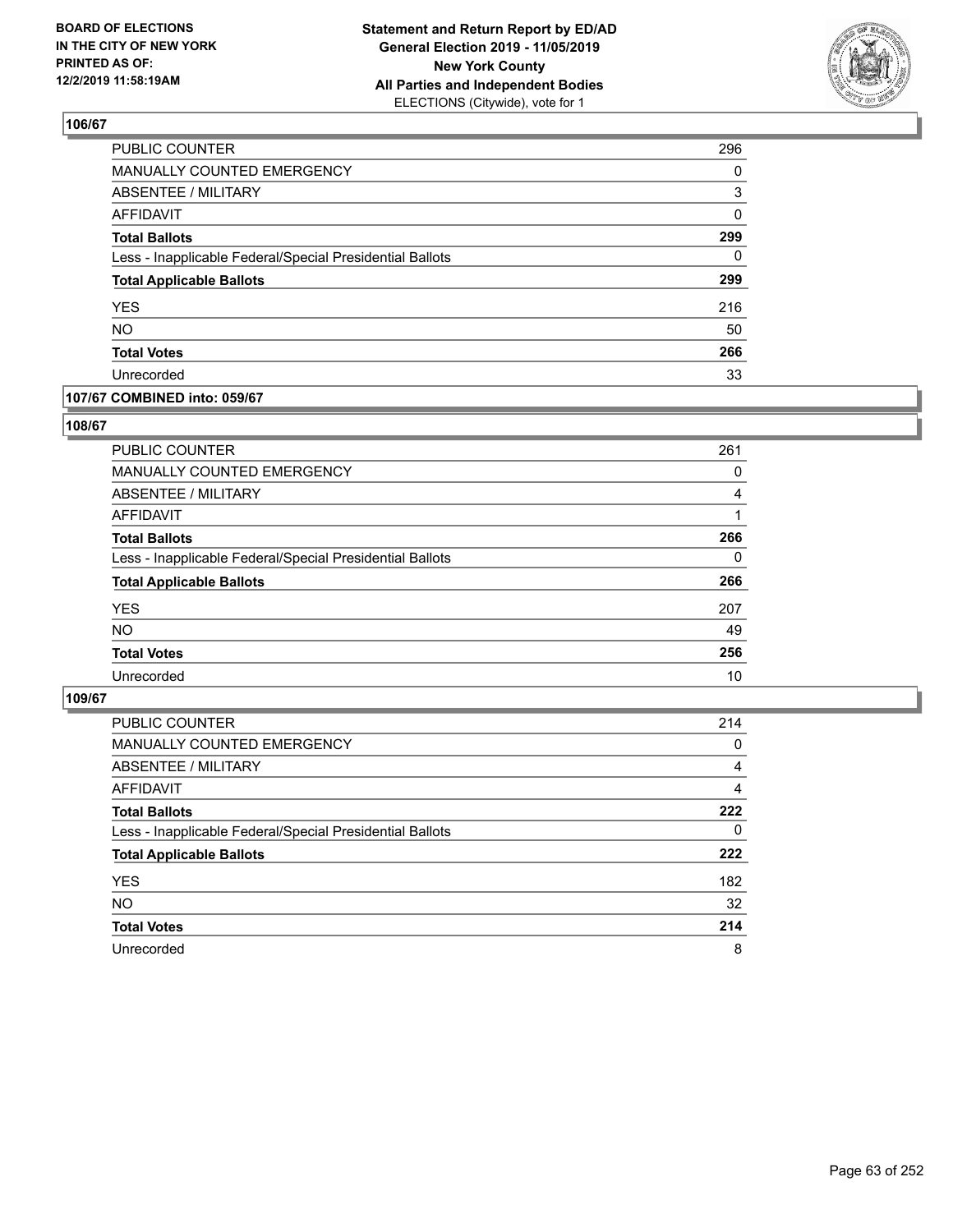

| <b>PUBLIC COUNTER</b>                                    | 118 |
|----------------------------------------------------------|-----|
| <b>MANUALLY COUNTED EMERGENCY</b>                        | 0   |
| ABSENTEE / MILITARY                                      | 15  |
| <b>AFFIDAVIT</b>                                         | 3   |
| <b>Total Ballots</b>                                     | 136 |
| Less - Inapplicable Federal/Special Presidential Ballots | 0   |
| <b>Total Applicable Ballots</b>                          | 136 |
| <b>YES</b>                                               | 102 |
| NO                                                       | 22  |
| <b>Total Votes</b>                                       | 124 |
| Unrecorded                                               | 12  |
| 111/67 COMBINED into: 051/67                             |     |
| 112/67 COMBINED into: 099/67                             |     |
| 113/67 COMBINED into: 108/67                             |     |
| 114/67 COMBINED into: 085/67                             |     |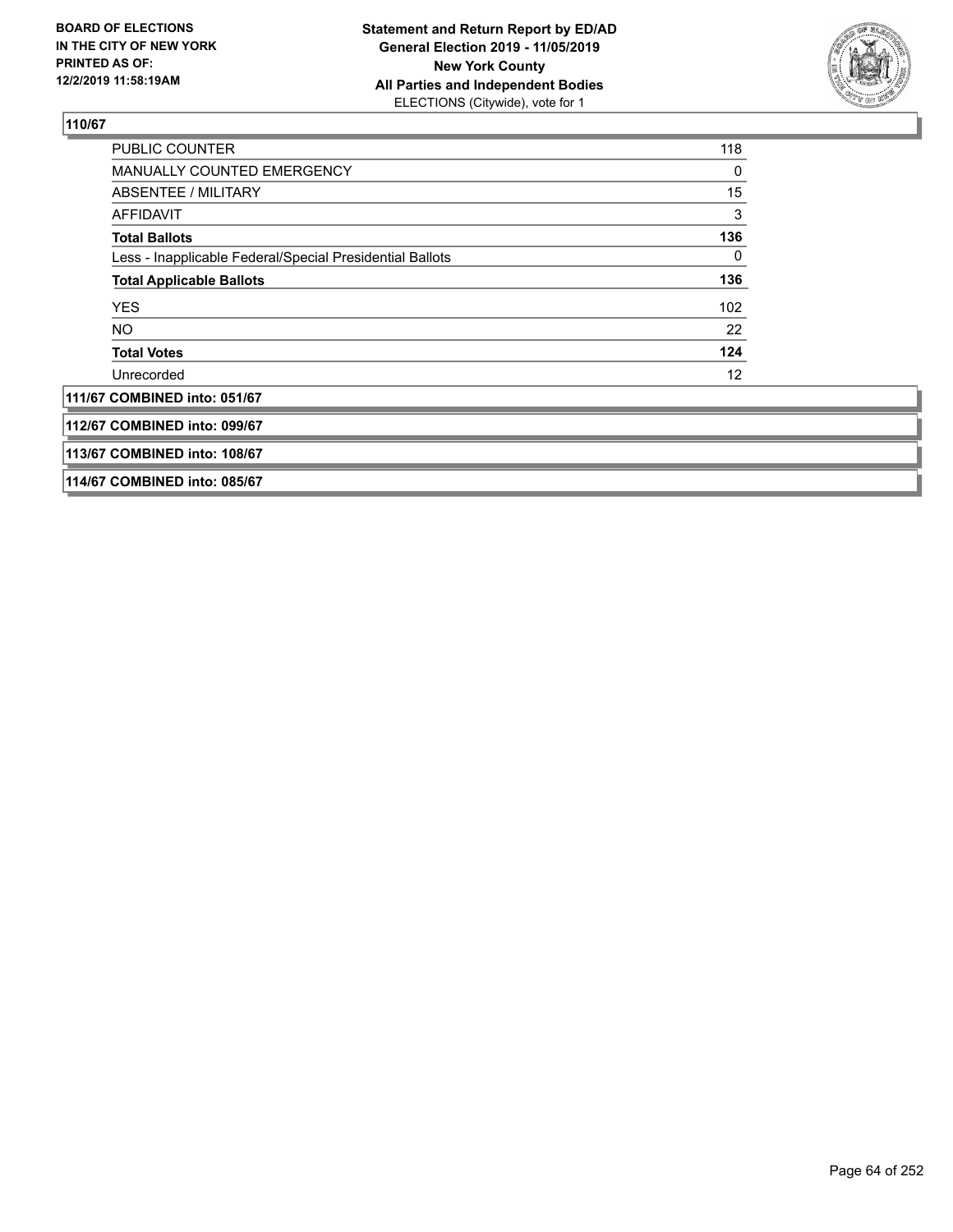

| PUBLIC COUNTER                                           | 294      |
|----------------------------------------------------------|----------|
| MANUALLY COUNTED EMERGENCY                               | 0        |
| ABSENTEE / MILITARY                                      | 11       |
| <b>AFFIDAVIT</b>                                         | 0        |
| <b>Total Ballots</b>                                     | 305      |
| Less - Inapplicable Federal/Special Presidential Ballots | $\Omega$ |
| <b>Total Applicable Ballots</b>                          | 305      |
| <b>YES</b>                                               | 171      |
| <b>NO</b>                                                | 55       |
| <b>Total Votes</b>                                       | 226      |
| Unrecorded                                               | 79       |

#### **002/68 COMBINED into: 001/68**

#### **003/68**

| <b>PUBLIC COUNTER</b>                                    | 266      |
|----------------------------------------------------------|----------|
| <b>MANUALLY COUNTED EMERGENCY</b>                        | 0        |
| ABSENTEE / MILITARY                                      | 14       |
| AFFIDAVIT                                                | 2        |
| <b>Total Ballots</b>                                     | 282      |
| Less - Inapplicable Federal/Special Presidential Ballots | $\Omega$ |
| <b>Total Applicable Ballots</b>                          | 282      |
| <b>YES</b>                                               | 210      |
| <b>NO</b>                                                | 51       |
| <b>Total Votes</b>                                       | 261      |
| Unrecorded                                               | 21       |

| <b>PUBLIC COUNTER</b>                                    | 193      |
|----------------------------------------------------------|----------|
| MANUALLY COUNTED EMERGENCY                               | 0        |
| ABSENTEE / MILITARY                                      | 2        |
| AFFIDAVIT                                                |          |
| <b>Total Ballots</b>                                     | 196      |
| Less - Inapplicable Federal/Special Presidential Ballots | $\Omega$ |
| <b>Total Applicable Ballots</b>                          | 196      |
| <b>YES</b>                                               | 141      |
| <b>NO</b>                                                | 49       |
| <b>Total Votes</b>                                       | 190      |
| Unrecorded                                               | 6        |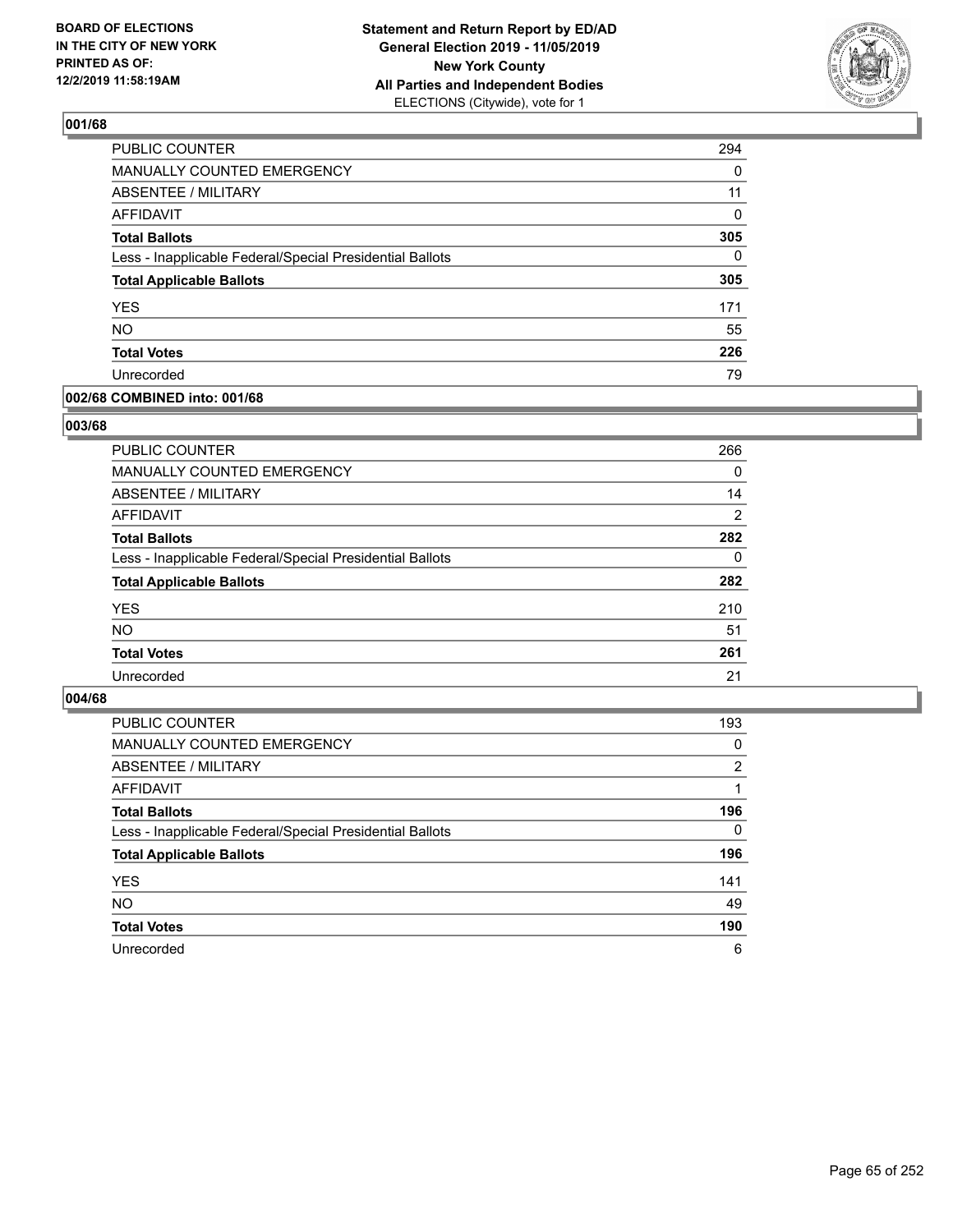

| <b>PUBLIC COUNTER</b>                                    | 208 |
|----------------------------------------------------------|-----|
| <b>MANUALLY COUNTED EMERGENCY</b>                        | 0   |
| <b>ABSENTEE / MILITARY</b>                               | 4   |
| AFFIDAVIT                                                | 4   |
| <b>Total Ballots</b>                                     | 216 |
| Less - Inapplicable Federal/Special Presidential Ballots | 0   |
| <b>Total Applicable Ballots</b>                          | 216 |
| <b>YES</b>                                               | 174 |
| <b>NO</b>                                                | 34  |
| <b>Total Votes</b>                                       | 208 |
| Unrecorded                                               | 8   |

## **006/68 COMBINED into: 003/68**

#### **007/68**

| PUBLIC COUNTER                                           | 389      |
|----------------------------------------------------------|----------|
| <b>MANUALLY COUNTED EMERGENCY</b>                        | $\Omega$ |
| ABSENTEE / MILITARY                                      | 13       |
| AFFIDAVIT                                                | 0        |
| <b>Total Ballots</b>                                     | 402      |
| Less - Inapplicable Federal/Special Presidential Ballots | $\Omega$ |
| <b>Total Applicable Ballots</b>                          | 402      |
| <b>YES</b>                                               | 306      |
| <b>NO</b>                                                | 87       |
| <b>Total Votes</b>                                       | 393      |
| Unrecorded                                               | 9        |

#### **008/68**

| PUBLIC COUNTER                                           | 303 |
|----------------------------------------------------------|-----|
| MANUALLY COUNTED EMERGENCY                               | 0   |
| ABSENTEE / MILITARY                                      |     |
| AFFIDAVIT                                                |     |
| <b>Total Ballots</b>                                     | 311 |
| Less - Inapplicable Federal/Special Presidential Ballots | 0   |
| <b>Total Applicable Ballots</b>                          | 311 |
| <b>YES</b>                                               | 230 |
| <b>NO</b>                                                | 64  |
| <b>Total Votes</b>                                       | 294 |
| Unrecorded                                               | 17  |
| 009/68 COMBINED into: 008/68                             |     |

**010/68 COMBINED into: 007/68**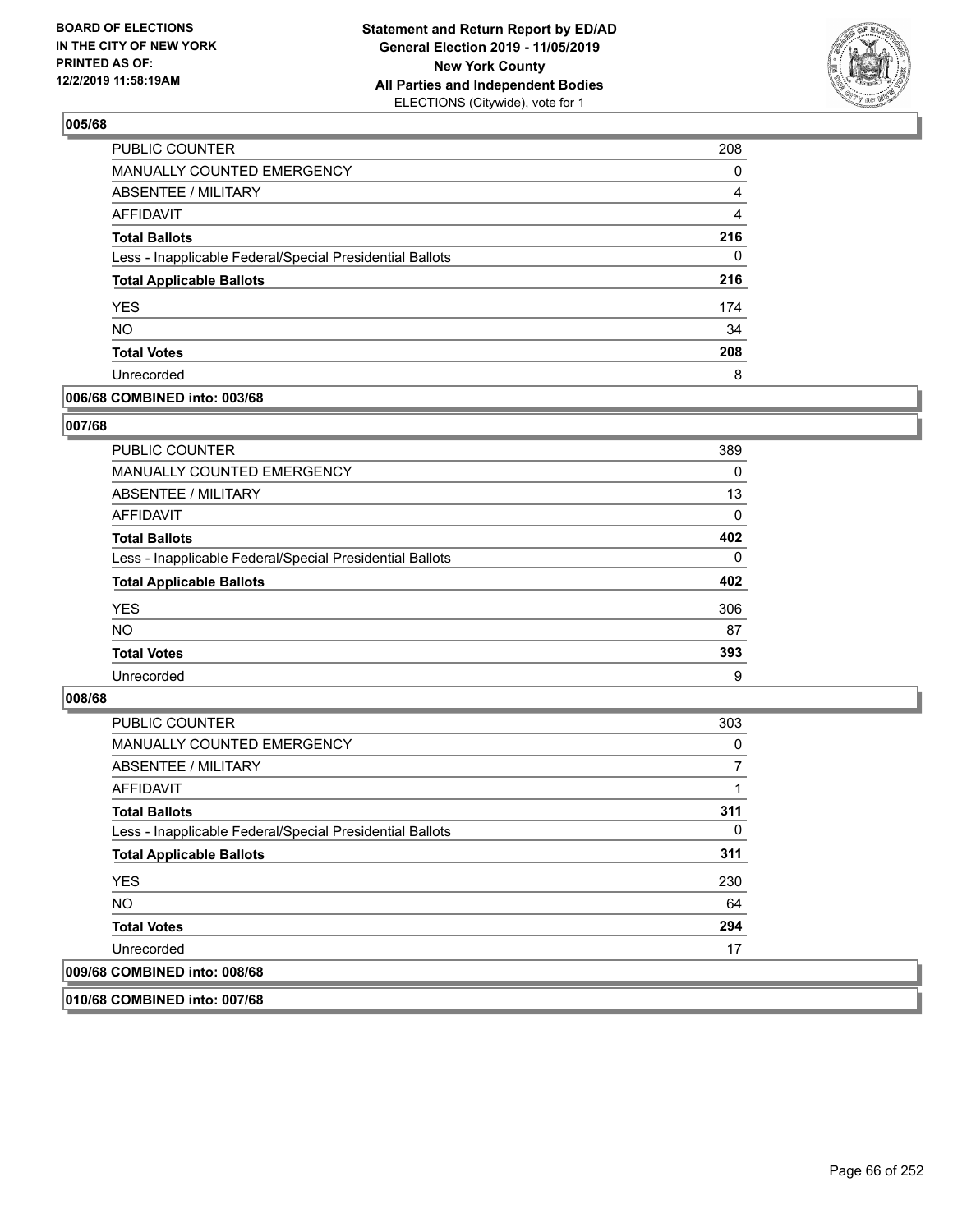

| PUBLIC COUNTER                                           | 183 |
|----------------------------------------------------------|-----|
| MANUALLY COUNTED EMERGENCY                               | 0   |
| ABSENTEE / MILITARY                                      | 5   |
| AFFIDAVIT                                                | 0   |
| <b>Total Ballots</b>                                     | 188 |
| Less - Inapplicable Federal/Special Presidential Ballots | 0   |
| <b>Total Applicable Ballots</b>                          | 188 |
| <b>YES</b>                                               | 133 |
| <b>NO</b>                                                | 47  |
| <b>Total Votes</b>                                       | 180 |
| Unrecorded                                               | 8   |

## **012/68 COMBINED into: 005/68**

#### **013/68 COMBINED into: 025/68**

## **014/68 COMBINED into: 015/68**

## **015/68**

| <b>PUBLIC COUNTER</b>                                    | 235 |
|----------------------------------------------------------|-----|
| <b>MANUALLY COUNTED EMERGENCY</b>                        | 0   |
| ABSENTEE / MILITARY                                      | 3   |
| AFFIDAVIT                                                | 6   |
| <b>Total Ballots</b>                                     | 244 |
| Less - Inapplicable Federal/Special Presidential Ballots | 0   |
| <b>Total Applicable Ballots</b>                          | 244 |
| <b>YES</b>                                               | 186 |
| NO.                                                      | 45  |
| <b>Total Votes</b>                                       | 231 |
| Unrecorded                                               | 13  |

| <b>PUBLIC COUNTER</b>                                    | 187      |
|----------------------------------------------------------|----------|
| MANUALLY COUNTED EMERGENCY                               | 0        |
| ABSENTEE / MILITARY                                      | 8        |
| AFFIDAVIT                                                |          |
| <b>Total Ballots</b>                                     | 196      |
| Less - Inapplicable Federal/Special Presidential Ballots | $\Omega$ |
| <b>Total Applicable Ballots</b>                          | 196      |
| <b>YES</b>                                               | 128      |
| <b>NO</b>                                                | 24       |
| <b>Total Votes</b>                                       | 152      |
| Unrecorded                                               | 44       |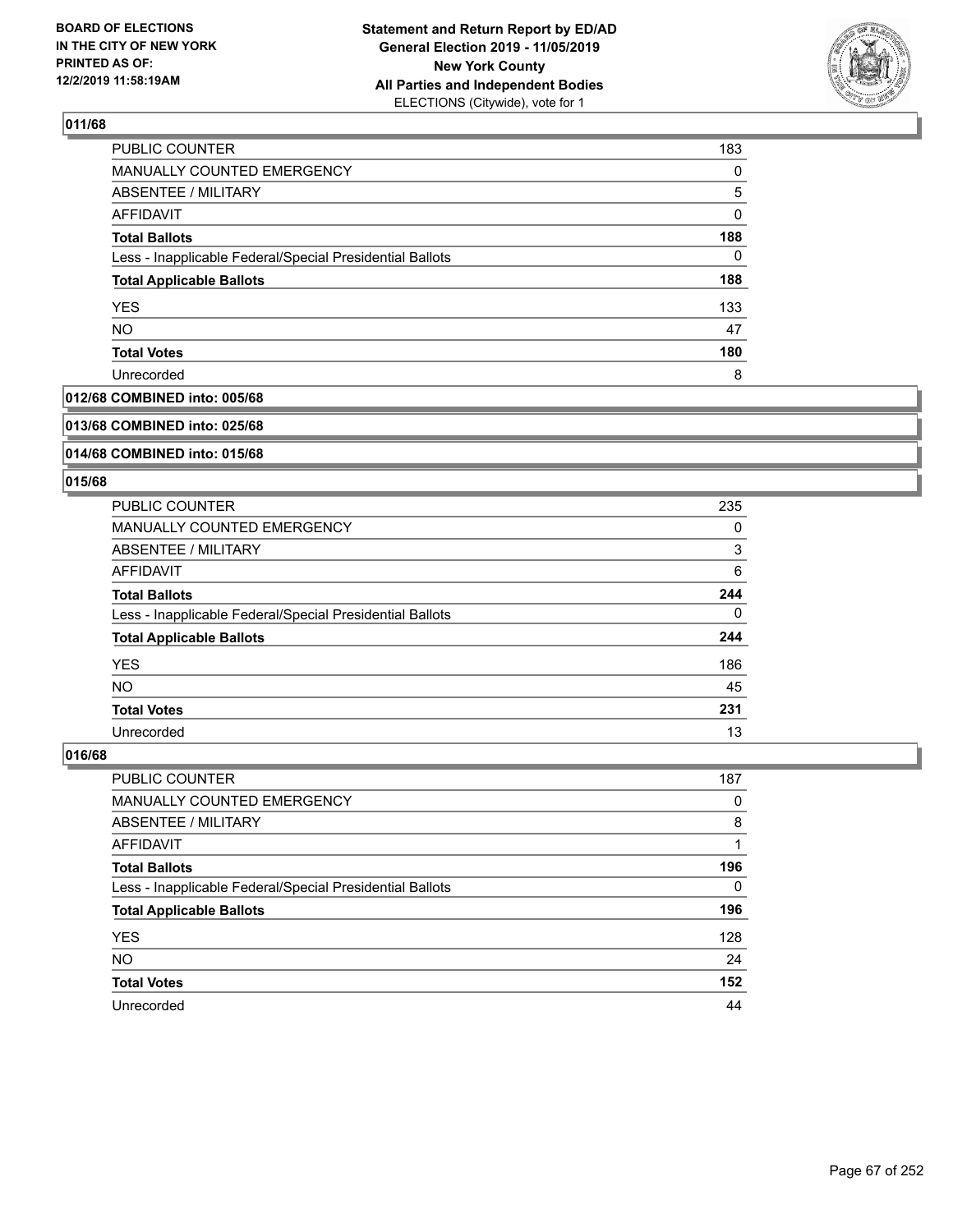

| PUBLIC COUNTER                                           | 130      |
|----------------------------------------------------------|----------|
| MANUALLY COUNTED EMERGENCY                               | $\Omega$ |
| ABSENTEE / MILITARY                                      | 3        |
| <b>AFFIDAVIT</b>                                         | 7        |
| <b>Total Ballots</b>                                     | 140      |
| Less - Inapplicable Federal/Special Presidential Ballots | 0        |
| <b>Total Applicable Ballots</b>                          | 140      |
| <b>YES</b>                                               | 86       |
| <b>NO</b>                                                | 27       |
| <b>Total Votes</b>                                       | 113      |
| Unrecorded                                               | 27       |

## **018/68 COMBINED into: 047/68**

#### **019/68 COMBINED into: 016/68**

## **020/68 COMBINED into: 112/68**

#### **021/68**

| PUBLIC COUNTER                                           | 108 |
|----------------------------------------------------------|-----|
| <b>MANUALLY COUNTED EMERGENCY</b>                        | 0   |
| ABSENTEE / MILITARY                                      | 0   |
| AFFIDAVIT                                                | 0   |
| <b>Total Ballots</b>                                     | 108 |
| Less - Inapplicable Federal/Special Presidential Ballots | 0   |
| <b>Total Applicable Ballots</b>                          | 108 |
| <b>YES</b>                                               | 54  |
| <b>NO</b>                                                | 13  |
| <b>Total Votes</b>                                       | 67  |
| Unrecorded                                               | 41  |

| <b>PUBLIC COUNTER</b>                                    | 139      |
|----------------------------------------------------------|----------|
| <b>MANUALLY COUNTED EMERGENCY</b>                        | 0        |
| ABSENTEE / MILITARY                                      |          |
| AFFIDAVIT                                                | 2        |
| <b>Total Ballots</b>                                     | 142      |
| Less - Inapplicable Federal/Special Presidential Ballots | $\Omega$ |
| <b>Total Applicable Ballots</b>                          | 142      |
| <b>YES</b>                                               | 104      |
| <b>NO</b>                                                | 24       |
| <b>Total Votes</b>                                       | 128      |
| Unrecorded                                               | 14       |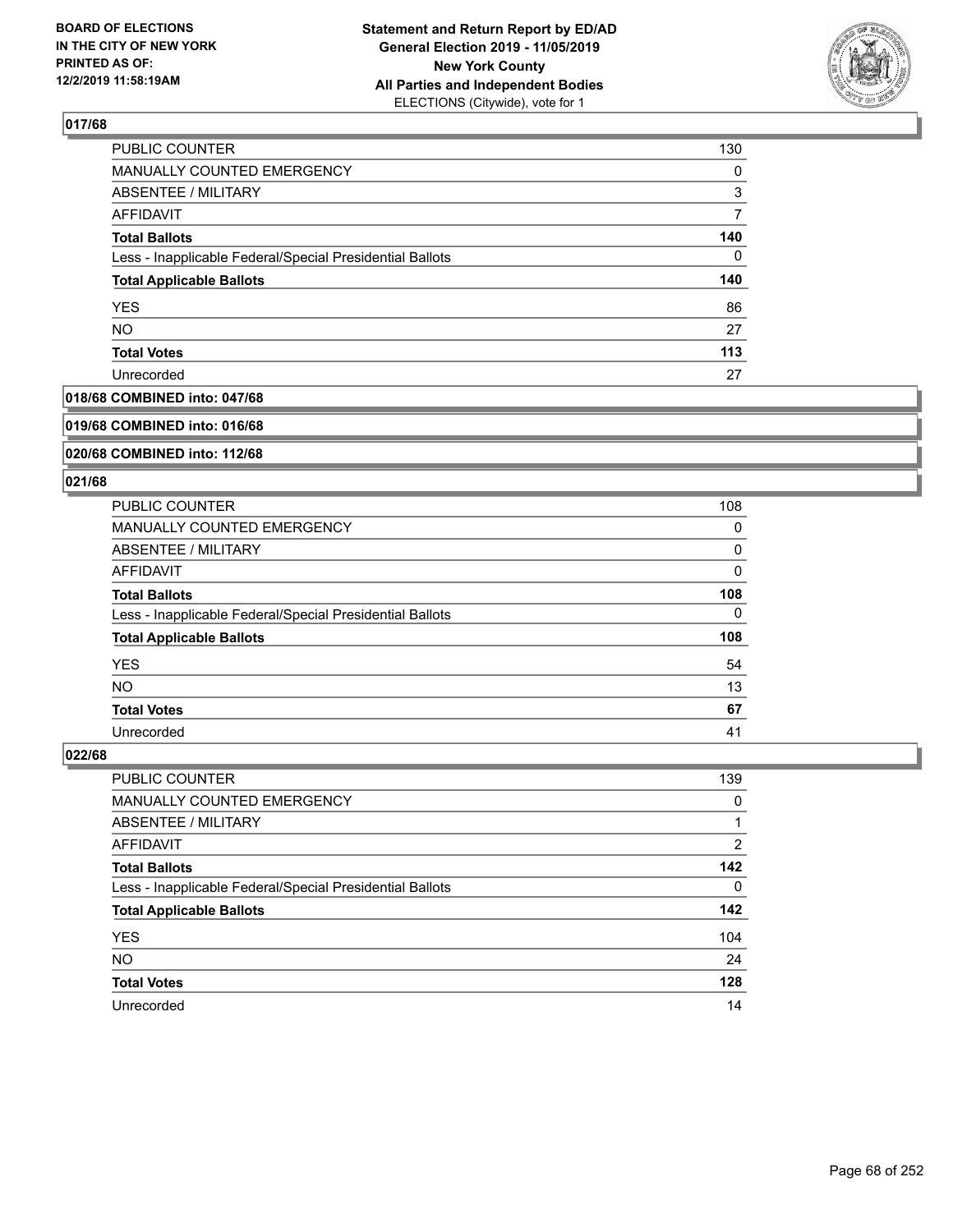

| PUBLIC COUNTER                                           | 202            |
|----------------------------------------------------------|----------------|
| <b>MANUALLY COUNTED EMERGENCY</b>                        | 0              |
| <b>ABSENTEE / MILITARY</b>                               | 3              |
| <b>AFFIDAVIT</b>                                         | $\overline{2}$ |
| <b>Total Ballots</b>                                     | 207            |
| Less - Inapplicable Federal/Special Presidential Ballots | 0              |
| <b>Total Applicable Ballots</b>                          | 207            |
| <b>YES</b>                                               | 149            |
| <b>NO</b>                                                | 25             |
| <b>Total Votes</b>                                       | 174            |
| Unrecorded                                               | 33             |

#### **024/68 COMBINED into: 023/68**

#### **025/68**

| PUBLIC COUNTER                                           | 202      |
|----------------------------------------------------------|----------|
| <b>MANUALLY COUNTED EMERGENCY</b>                        | $\Omega$ |
| ABSENTEE / MILITARY                                      | 12       |
| AFFIDAVIT                                                |          |
| <b>Total Ballots</b>                                     | 215      |
| Less - Inapplicable Federal/Special Presidential Ballots | $\Omega$ |
| <b>Total Applicable Ballots</b>                          | 215      |
| <b>YES</b>                                               | 160      |
| <b>NO</b>                                                | 29       |
| <b>Total Votes</b>                                       | 189      |
| Unrecorded                                               | 26       |
|                                                          |          |

| <b>PUBLIC COUNTER</b>                                    | 209 |
|----------------------------------------------------------|-----|
| <b>MANUALLY COUNTED EMERGENCY</b>                        | 0   |
| ABSENTEE / MILITARY                                      | 8   |
| AFFIDAVIT                                                |     |
| <b>Total Ballots</b>                                     | 218 |
| Less - Inapplicable Federal/Special Presidential Ballots | 0   |
| <b>Total Applicable Ballots</b>                          | 218 |
| <b>YES</b>                                               | 142 |
| NO.                                                      | 35  |
| <b>Total Votes</b>                                       | 177 |
| Unrecorded                                               | 41  |
| 027/68 COMBINED into: 026/68                             |     |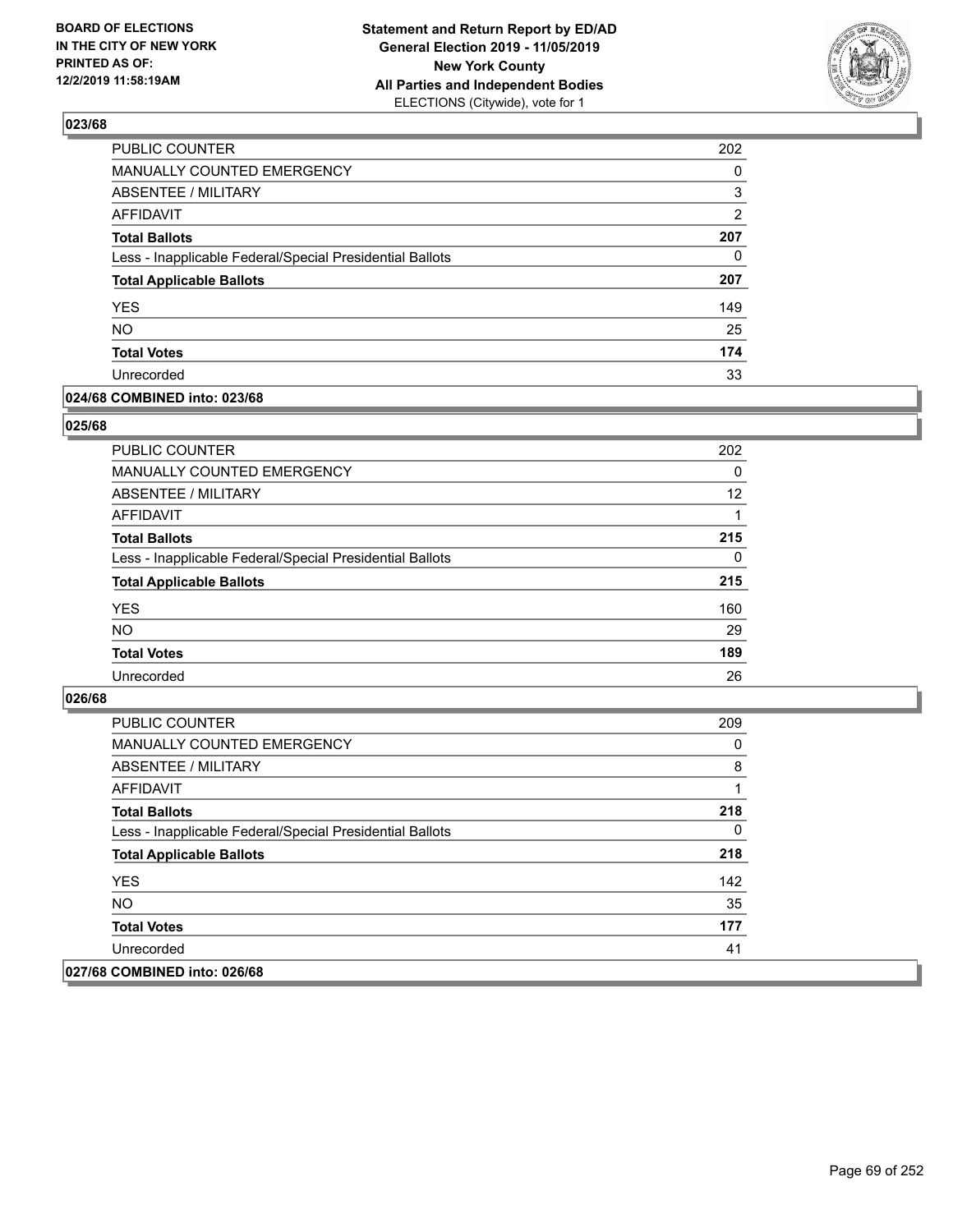

| PUBLIC COUNTER                                           | 192 |
|----------------------------------------------------------|-----|
| <b>MANUALLY COUNTED EMERGENCY</b>                        | 0   |
| <b>ABSENTEE / MILITARY</b>                               | 24  |
| <b>AFFIDAVIT</b>                                         |     |
| <b>Total Ballots</b>                                     | 217 |
| Less - Inapplicable Federal/Special Presidential Ballots | 0   |
| <b>Total Applicable Ballots</b>                          | 217 |
| <b>YES</b>                                               | 135 |
| <b>NO</b>                                                | 16  |
| <b>Total Votes</b>                                       | 151 |
| Unrecorded                                               | 66  |

## **029/68 COMBINED into: 038/68**

#### **030/68 COMBINED into: 028/68**

## **031/68**

| <b>PUBLIC COUNTER</b>                                    | 251            |
|----------------------------------------------------------|----------------|
| <b>MANUALLY COUNTED EMERGENCY</b>                        | 0              |
| ABSENTEE / MILITARY                                      | $\overline{2}$ |
| AFFIDAVIT                                                | $\overline{2}$ |
| <b>Total Ballots</b>                                     | 255            |
| Less - Inapplicable Federal/Special Presidential Ballots | $\Omega$       |
| <b>Total Applicable Ballots</b>                          | 255            |
| <b>YES</b>                                               | 153            |
| <b>NO</b>                                                | 39             |
| <b>Total Votes</b>                                       | 192            |
| Unrecorded                                               | 63             |

## **032/68 COMBINED into: 031/68**

| PUBLIC COUNTER                                           | 196      |
|----------------------------------------------------------|----------|
| MANUALLY COUNTED EMERGENCY                               | 0        |
| ABSENTEE / MILITARY                                      | 4        |
| AFFIDAVIT                                                | 3        |
| <b>Total Ballots</b>                                     | 203      |
| Less - Inapplicable Federal/Special Presidential Ballots | $\Omega$ |
| <b>Total Applicable Ballots</b>                          | 203      |
| <b>YES</b>                                               | 156      |
| <b>NO</b>                                                | 26       |
| <b>Total Votes</b>                                       | 182      |
| Unrecorded                                               | 21       |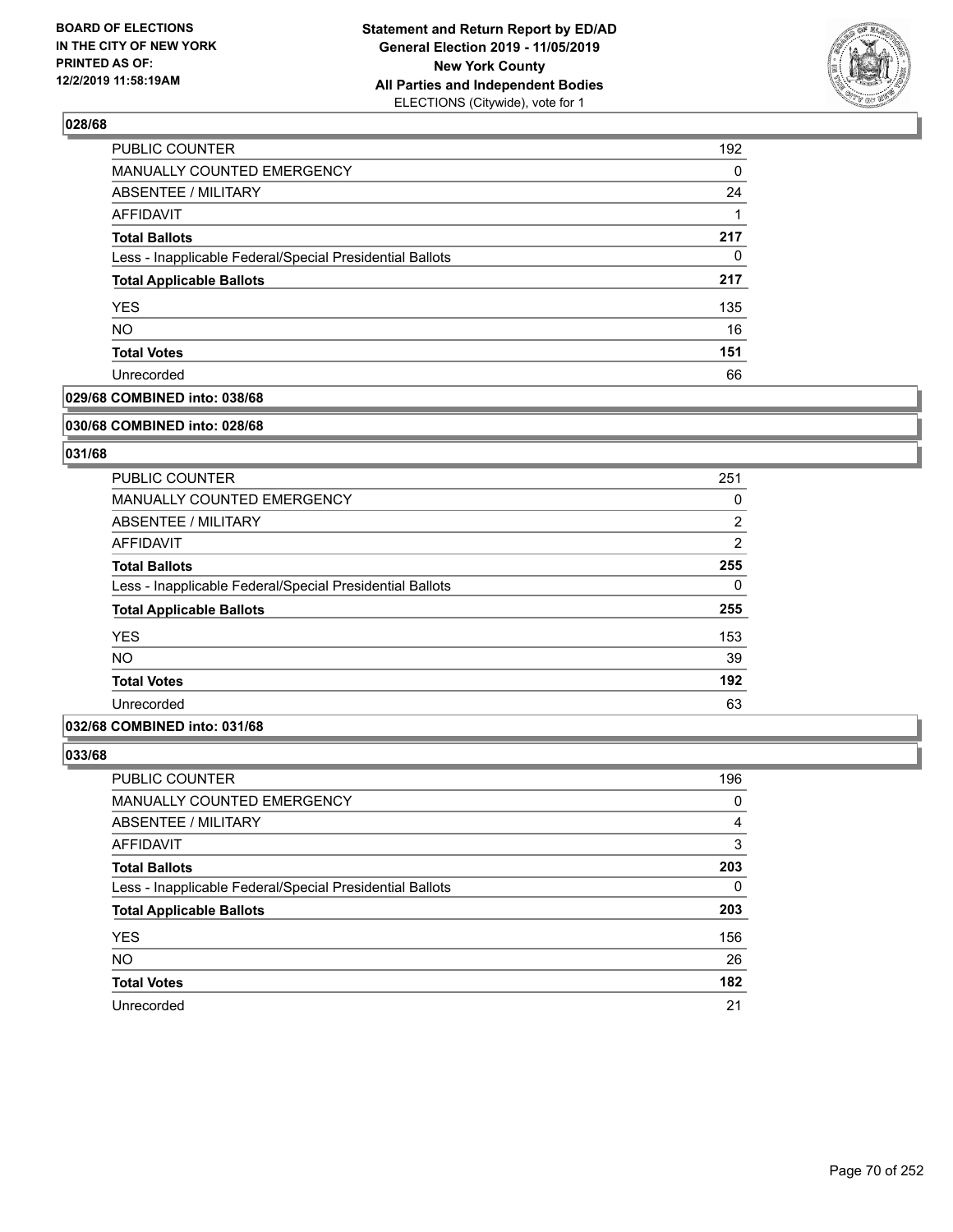

| PUBLIC COUNTER                                           | 269 |
|----------------------------------------------------------|-----|
| MANUALLY COUNTED EMERGENCY                               | 0   |
| ABSENTEE / MILITARY                                      | 8   |
| AFFIDAVIT                                                | 2   |
| Total Ballots                                            | 279 |
| Less - Inapplicable Federal/Special Presidential Ballots | 0   |
| <b>Total Applicable Ballots</b>                          | 279 |
| YES                                                      | 197 |
| NO.                                                      | 64  |
| <b>Total Votes</b>                                       | 261 |
| Unrecorded                                               | 18  |

## **035/68**

| <b>PUBLIC COUNTER</b>                                    | 251 |
|----------------------------------------------------------|-----|
| <b>MANUALLY COUNTED EMERGENCY</b>                        | 0   |
| ABSENTEE / MILITARY                                      | 4   |
| AFFIDAVIT                                                | 6   |
| <b>Total Ballots</b>                                     | 261 |
| Less - Inapplicable Federal/Special Presidential Ballots | 0   |
| <b>Total Applicable Ballots</b>                          | 261 |
| <b>YES</b>                                               | 188 |
| <b>NO</b>                                                | 39  |
| <b>Total Votes</b>                                       | 227 |
| Unrecorded                                               | 34  |

| <b>PUBLIC COUNTER</b>                                    | 146 |
|----------------------------------------------------------|-----|
| MANUALLY COUNTED EMERGENCY                               | 0   |
| ABSENTEE / MILITARY                                      | 4   |
| AFFIDAVIT                                                | 0   |
| <b>Total Ballots</b>                                     | 150 |
| Less - Inapplicable Federal/Special Presidential Ballots | 0   |
| <b>Total Applicable Ballots</b>                          | 150 |
| <b>YES</b>                                               | 107 |
| NO.                                                      | 16  |
| <b>Total Votes</b>                                       | 123 |
| Unrecorded                                               | 27  |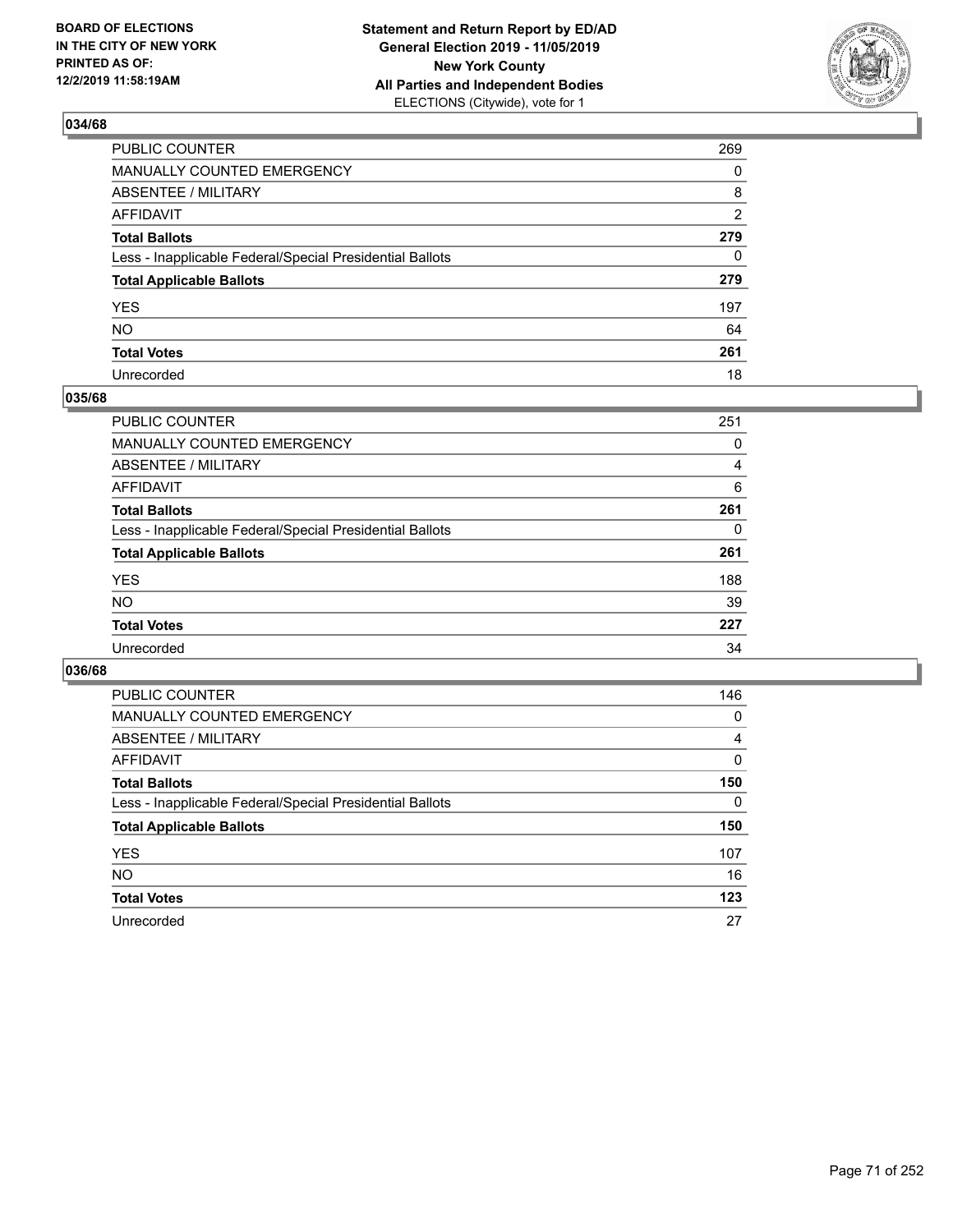

| PUBLIC COUNTER                                           | 238 |
|----------------------------------------------------------|-----|
| MANUALLY COUNTED EMERGENCY                               | 0   |
| ABSENTEE / MILITARY                                      | 5   |
| AFFIDAVIT                                                | 1   |
| Total Ballots                                            | 244 |
| Less - Inapplicable Federal/Special Presidential Ballots | 0   |
| <b>Total Applicable Ballots</b>                          | 244 |
| YES                                                      | 154 |
| NO.                                                      | 45  |
| <b>Total Votes</b>                                       | 199 |
| Unrecorded                                               | 45  |

## **038/68**

| <b>PUBLIC COUNTER</b>                                    | 156      |
|----------------------------------------------------------|----------|
| <b>MANUALLY COUNTED EMERGENCY</b>                        | $\Omega$ |
| ABSENTEE / MILITARY                                      | 0        |
| AFFIDAVIT                                                | 5        |
| <b>Total Ballots</b>                                     | 161      |
| Less - Inapplicable Federal/Special Presidential Ballots | 0        |
| <b>Total Applicable Ballots</b>                          | 161      |
| <b>YES</b>                                               | 110      |
| <b>NO</b>                                                | 13       |
| <b>Total Votes</b>                                       | 123      |
| Unrecorded                                               | 38       |

| <b>PUBLIC COUNTER</b>                                    | 261 |
|----------------------------------------------------------|-----|
| <b>MANUALLY COUNTED EMERGENCY</b>                        | 0   |
| ABSENTEE / MILITARY                                      | 3   |
| AFFIDAVIT                                                | 4   |
| <b>Total Ballots</b>                                     | 268 |
| Less - Inapplicable Federal/Special Presidential Ballots | 0   |
| <b>Total Applicable Ballots</b>                          | 268 |
| <b>YES</b>                                               | 158 |
| <b>NO</b>                                                | 39  |
| <b>Total Votes</b>                                       | 197 |
| Unrecorded                                               | 71  |
| 040/68 COMBINED into: 037/68                             |     |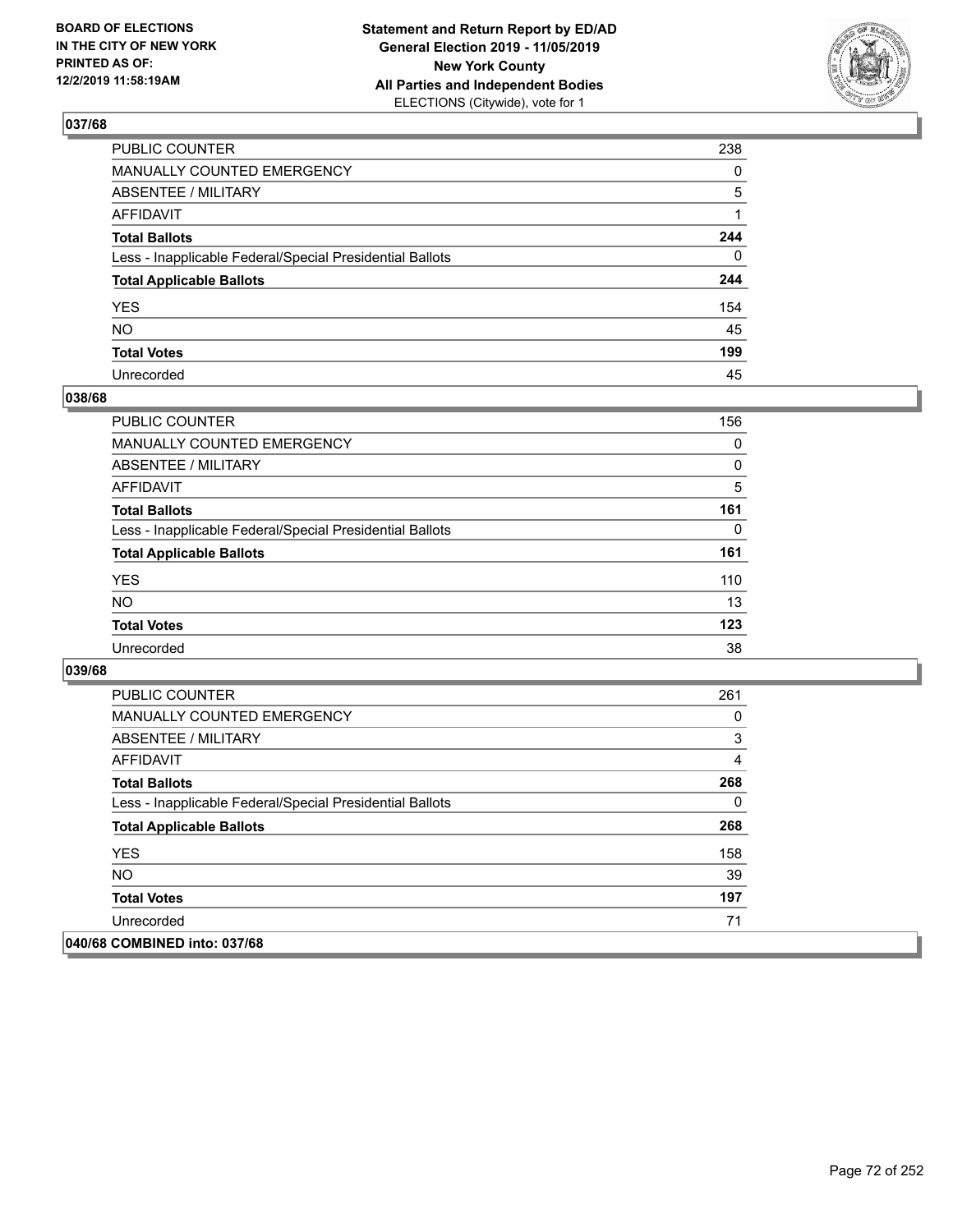

| PUBLIC COUNTER                                           | 243            |
|----------------------------------------------------------|----------------|
| MANUALLY COUNTED EMERGENCY                               | $\mathbf{0}$   |
| ABSENTEE / MILITARY                                      | 6              |
| AFFIDAVIT                                                | $\overline{2}$ |
| Total Ballots                                            | 251            |
| Less - Inapplicable Federal/Special Presidential Ballots | $\mathbf{0}$   |
| <b>Total Applicable Ballots</b>                          | 251            |
| YES                                                      | 160            |
| NO.                                                      | 36             |
| <b>Total Votes</b>                                       | 196            |
| Unrecorded                                               | 55             |

## **042/68**

| PUBLIC COUNTER                                           | 328 |
|----------------------------------------------------------|-----|
| <b>MANUALLY COUNTED EMERGENCY</b>                        | 0   |
| ABSENTEE / MILITARY                                      | 5   |
| <b>AFFIDAVIT</b>                                         | 3   |
| <b>Total Ballots</b>                                     | 336 |
| Less - Inapplicable Federal/Special Presidential Ballots | 0   |
| <b>Total Applicable Ballots</b>                          | 336 |
| <b>YES</b>                                               | 255 |
| <b>NO</b>                                                | 39  |
| <b>Total Votes</b>                                       | 294 |
| Unrecorded                                               | 42  |

**043/68 COMBINED into: 042/68**

#### **044/68 COMBINED into: 039/68**

#### **045/68 COMBINED into: 046/68**

| PUBLIC COUNTER                                           | 221 |
|----------------------------------------------------------|-----|
| MANUALLY COUNTED EMERGENCY                               | 0   |
| <b>ABSENTEE / MILITARY</b>                               | 3   |
| AFFIDAVIT                                                | 3   |
| <b>Total Ballots</b>                                     | 227 |
| Less - Inapplicable Federal/Special Presidential Ballots | 0   |
| <b>Total Applicable Ballots</b>                          | 227 |
| <b>YES</b>                                               | 138 |
| <b>NO</b>                                                | 33  |
| <b>Total Votes</b>                                       | 171 |
| Unrecorded                                               | 56  |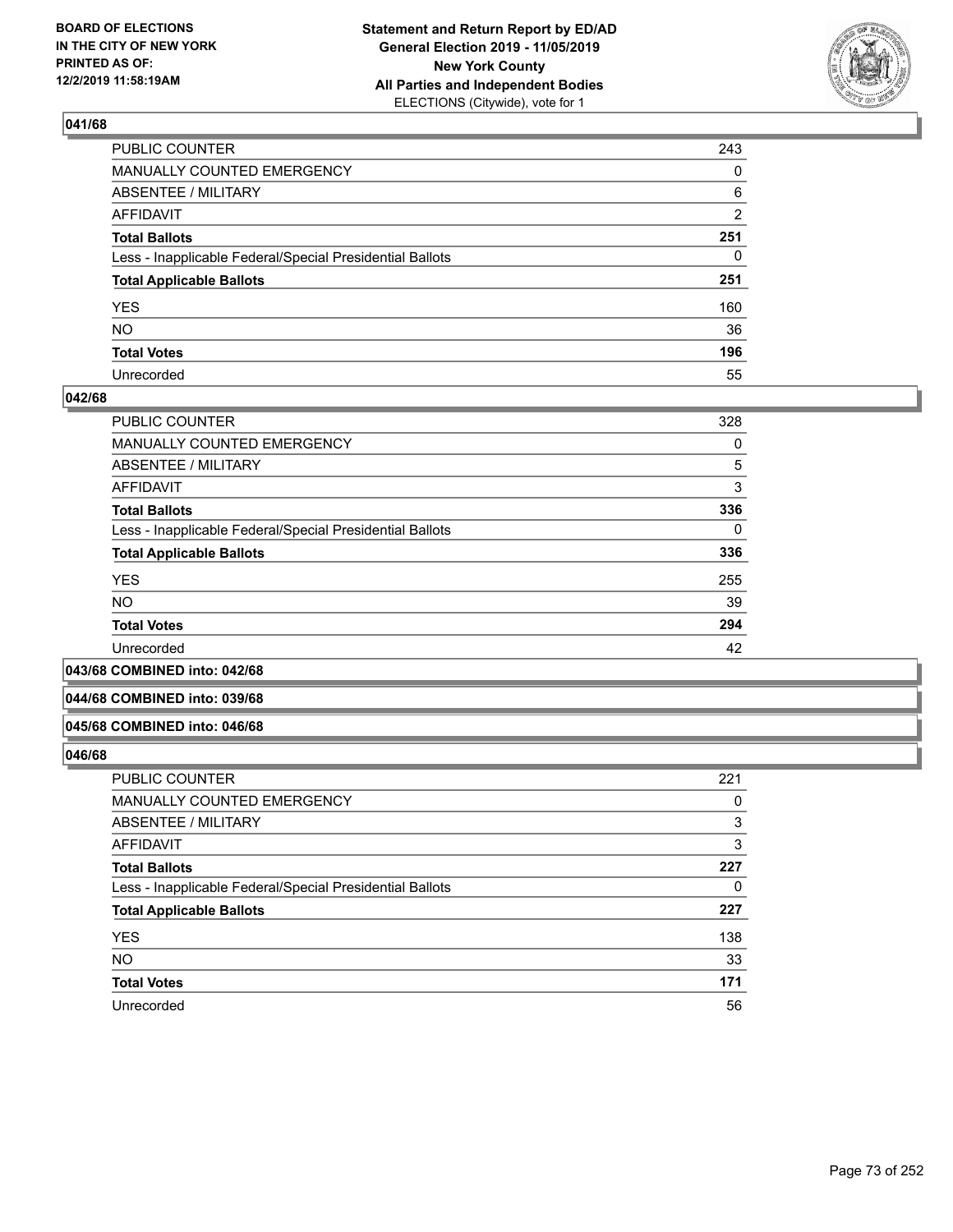

| PUBLIC COUNTER                                           | 193      |
|----------------------------------------------------------|----------|
| <b>MANUALLY COUNTED EMERGENCY</b>                        | $\Omega$ |
| <b>ABSENTEE / MILITARY</b>                               | 8        |
| <b>AFFIDAVIT</b>                                         | 1        |
| <b>Total Ballots</b>                                     | 202      |
| Less - Inapplicable Federal/Special Presidential Ballots | 0        |
| <b>Total Applicable Ballots</b>                          | 202      |
| <b>YES</b>                                               | 101      |
| <b>NO</b>                                                | 33       |
| <b>Total Votes</b>                                       | 134      |
| Unrecorded                                               | 68       |

## **048/68 COMBINED into: 041/68**

## **049/68**

| <b>PUBLIC COUNTER</b>                                    | 95       |
|----------------------------------------------------------|----------|
| <b>MANUALLY COUNTED EMERGENCY</b>                        | 0        |
| ABSENTEE / MILITARY                                      | 0        |
| AFFIDAVIT                                                | 2        |
| <b>Total Ballots</b>                                     | 97       |
| Less - Inapplicable Federal/Special Presidential Ballots | $\Omega$ |
| <b>Total Applicable Ballots</b>                          | 97       |
| <b>YES</b>                                               | 56       |
| <b>NO</b>                                                | 6        |
| <b>Total Votes</b>                                       | 62       |
| Unrecorded                                               | 35       |
|                                                          |          |

| <b>PUBLIC COUNTER</b>                                    | 293 |
|----------------------------------------------------------|-----|
| <b>MANUALLY COUNTED EMERGENCY</b>                        | 0   |
| ABSENTEE / MILITARY                                      | 3   |
| AFFIDAVIT                                                |     |
| <b>Total Ballots</b>                                     | 297 |
| Less - Inapplicable Federal/Special Presidential Ballots | 0   |
| <b>Total Applicable Ballots</b>                          | 297 |
| <b>YES</b>                                               | 208 |
| NO.                                                      | 55  |
| <b>Total Votes</b>                                       | 263 |
| Unrecorded                                               | 34  |
| 051/68 COMBINED into: 050/68                             |     |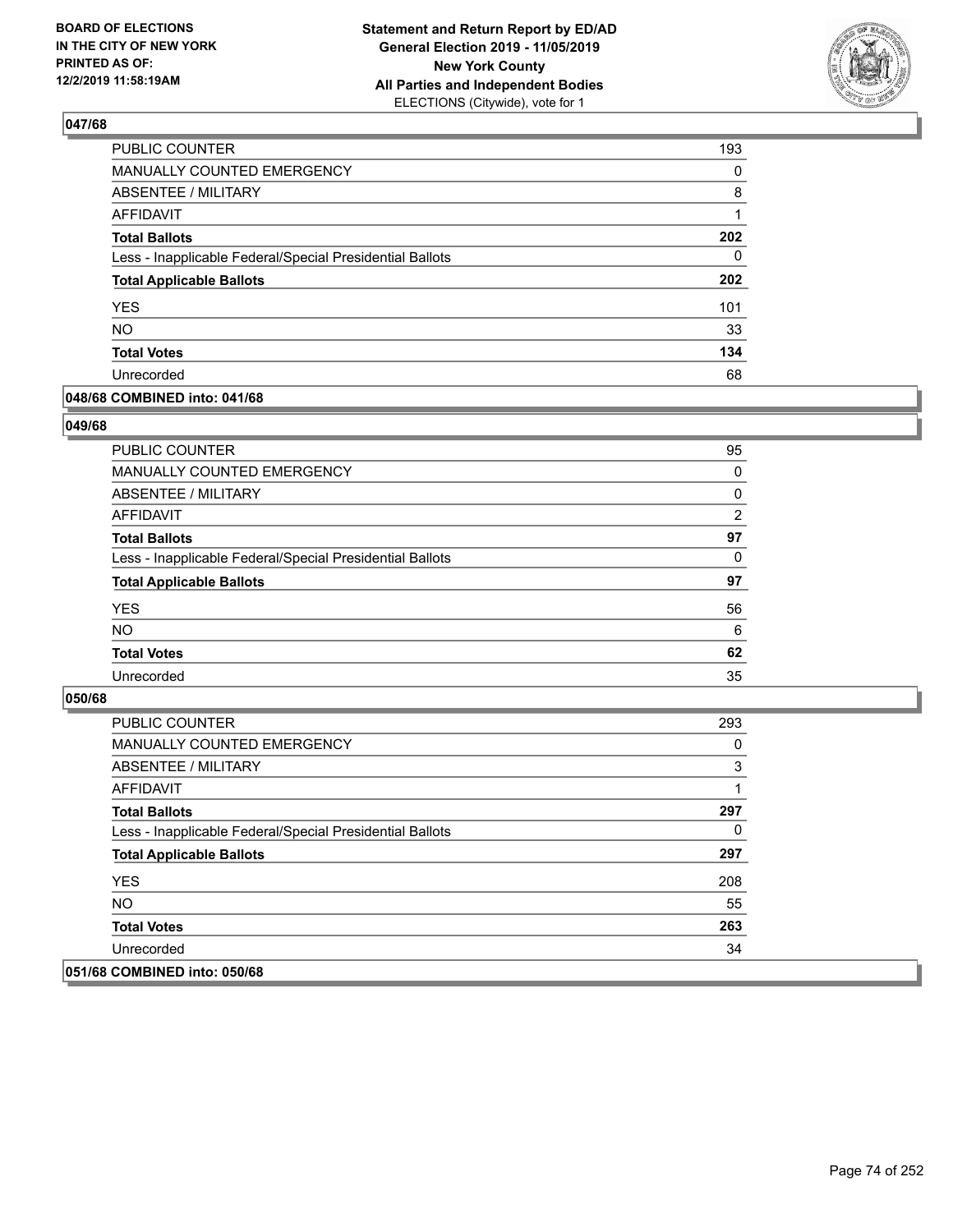

| <b>PUBLIC COUNTER</b>                                    | 297      |
|----------------------------------------------------------|----------|
| MANUALLY COUNTED EMERGENCY                               | 0        |
| ABSENTEE / MILITARY                                      | 7        |
| <b>AFFIDAVIT</b>                                         | 0        |
| <b>Total Ballots</b>                                     | 304      |
| Less - Inapplicable Federal/Special Presidential Ballots | $\Omega$ |
| <b>Total Applicable Ballots</b>                          | 304      |
| <b>YES</b>                                               | 196      |
| <b>NO</b>                                                | 65       |
| <b>Total Votes</b>                                       | 261      |
| Unrecorded                                               | 43       |

## **053/68 COMBINED into: 052/68**

## **054/68**

| PUBLIC COUNTER                                           | 170      |
|----------------------------------------------------------|----------|
| MANUALLY COUNTED EMERGENCY                               | 0        |
| ABSENTEE / MILITARY                                      | 5        |
| AFFIDAVIT                                                | 5        |
| <b>Total Ballots</b>                                     | 180      |
| Less - Inapplicable Federal/Special Presidential Ballots | $\Omega$ |
| <b>Total Applicable Ballots</b>                          | 180      |
| <b>YES</b>                                               | 129      |
| <b>NO</b>                                                | 30       |
| <b>Total Votes</b>                                       | 159      |
| Unrecorded                                               | 21       |
|                                                          |          |

| <b>PUBLIC COUNTER</b>                                    | 184      |
|----------------------------------------------------------|----------|
| <b>MANUALLY COUNTED EMERGENCY</b>                        | 0        |
| ABSENTEE / MILITARY                                      | 3        |
| AFFIDAVIT                                                | $\Omega$ |
| <b>Total Ballots</b>                                     | 187      |
| Less - Inapplicable Federal/Special Presidential Ballots | $\Omega$ |
| <b>Total Applicable Ballots</b>                          | 187      |
| <b>YES</b>                                               | 150      |
| <b>NO</b>                                                | 21       |
| <b>Total Votes</b>                                       | 171      |
| Unrecorded                                               | 16       |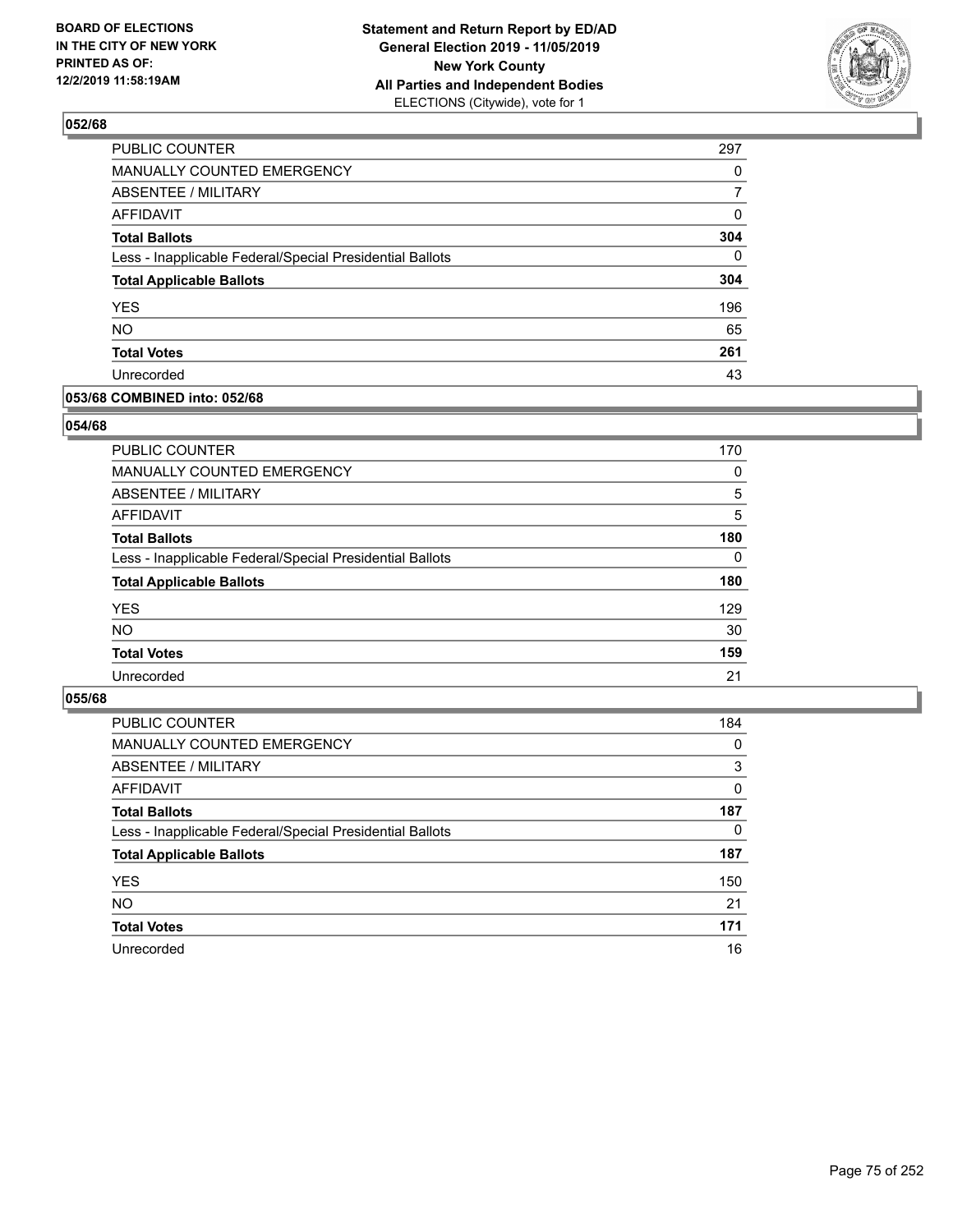

| PUBLIC COUNTER                                           | 164 |
|----------------------------------------------------------|-----|
| MANUALLY COUNTED EMERGENCY                               | 0   |
| ABSENTEE / MILITARY                                      | 2   |
| AFFIDAVIT                                                | 5   |
| <b>Total Ballots</b>                                     | 171 |
| Less - Inapplicable Federal/Special Presidential Ballots | 0   |
| <b>Total Applicable Ballots</b>                          | 171 |
| <b>YES</b>                                               | 112 |
| <b>NO</b>                                                | 20  |
| <b>Total Votes</b>                                       | 132 |
| Unrecorded                                               | 39  |

## **057/68 COMBINED into: 034/68**

## **058/68**

| <b>PUBLIC COUNTER</b>                                    | 212 |
|----------------------------------------------------------|-----|
| <b>MANUALLY COUNTED EMERGENCY</b>                        | 0   |
| ABSENTEE / MILITARY                                      | 8   |
| AFFIDAVIT                                                | 0   |
| <b>Total Ballots</b>                                     | 220 |
| Less - Inapplicable Federal/Special Presidential Ballots | 0   |
| <b>Total Applicable Ballots</b>                          | 220 |
| <b>YES</b>                                               | 138 |
| <b>NO</b>                                                | 37  |
| <b>Total Votes</b>                                       | 175 |
| Unrecorded                                               | 45  |
|                                                          |     |

# **059/68 COMBINED into: 061/68**

| <b>PUBLIC COUNTER</b>                                    | 121      |
|----------------------------------------------------------|----------|
| <b>MANUALLY COUNTED EMERGENCY</b>                        | 0        |
| <b>ABSENTEE / MILITARY</b>                               | 5        |
| AFFIDAVIT                                                | 0        |
| <b>Total Ballots</b>                                     | 126      |
| Less - Inapplicable Federal/Special Presidential Ballots | $\Omega$ |
| <b>Total Applicable Ballots</b>                          | 126      |
| <b>YES</b>                                               | 85       |
| <b>NO</b>                                                | 24       |
| <b>Total Votes</b>                                       | 109      |
| Unrecorded                                               | 17       |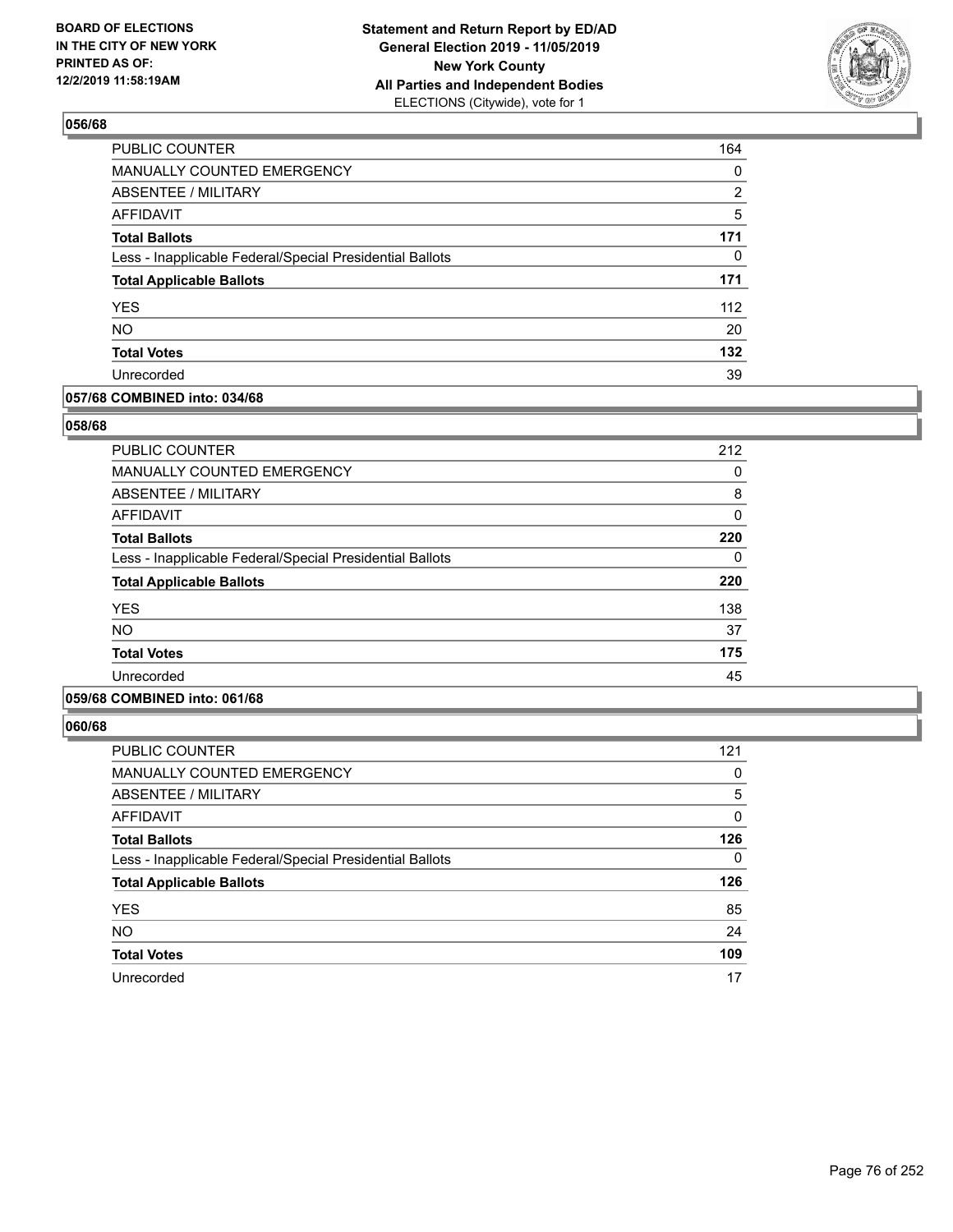

| PUBLIC COUNTER                                           | 208            |
|----------------------------------------------------------|----------------|
| MANUALLY COUNTED EMERGENCY                               | 0              |
| <b>ABSENTEE / MILITARY</b>                               | 15             |
| AFFIDAVIT                                                | $\overline{2}$ |
| <b>Total Ballots</b>                                     | 225            |
| Less - Inapplicable Federal/Special Presidential Ballots | 0              |
| <b>Total Applicable Ballots</b>                          | 225            |
| <b>YES</b>                                               | 145            |
| <b>NO</b>                                                | 27             |
| <b>Total Votes</b>                                       | 172            |
| Unrecorded                                               | 53             |

## **062/68 COMBINED into: 058/68**

## **063/68**

| <b>PUBLIC COUNTER</b>                                    | 273      |
|----------------------------------------------------------|----------|
| MANUALLY COUNTED EMERGENCY                               | 0        |
| ABSENTEE / MILITARY                                      | 8        |
| AFFIDAVIT                                                | 21       |
| <b>Total Ballots</b>                                     | 302      |
| Less - Inapplicable Federal/Special Presidential Ballots | $\Omega$ |
| <b>Total Applicable Ballots</b>                          | 302      |
| <b>YES</b>                                               | 205      |
| <b>NO</b>                                                | 34       |
| <b>Total Votes</b>                                       | 239      |
| Unrecorded                                               | 63       |
|                                                          |          |

# **064/68 COMBINED into: 056/68**

| <b>PUBLIC COUNTER</b>                                    | 153 |
|----------------------------------------------------------|-----|
| <b>MANUALLY COUNTED EMERGENCY</b>                        | 0   |
| ABSENTEE / MILITARY                                      | 2   |
| AFFIDAVIT                                                | 3   |
| <b>Total Ballots</b>                                     | 158 |
| Less - Inapplicable Federal/Special Presidential Ballots | 0   |
| <b>Total Applicable Ballots</b>                          | 158 |
| <b>YES</b>                                               | 102 |
| <b>NO</b>                                                | 22  |
| <b>Total Votes</b>                                       | 124 |
| Unrecorded                                               | 34  |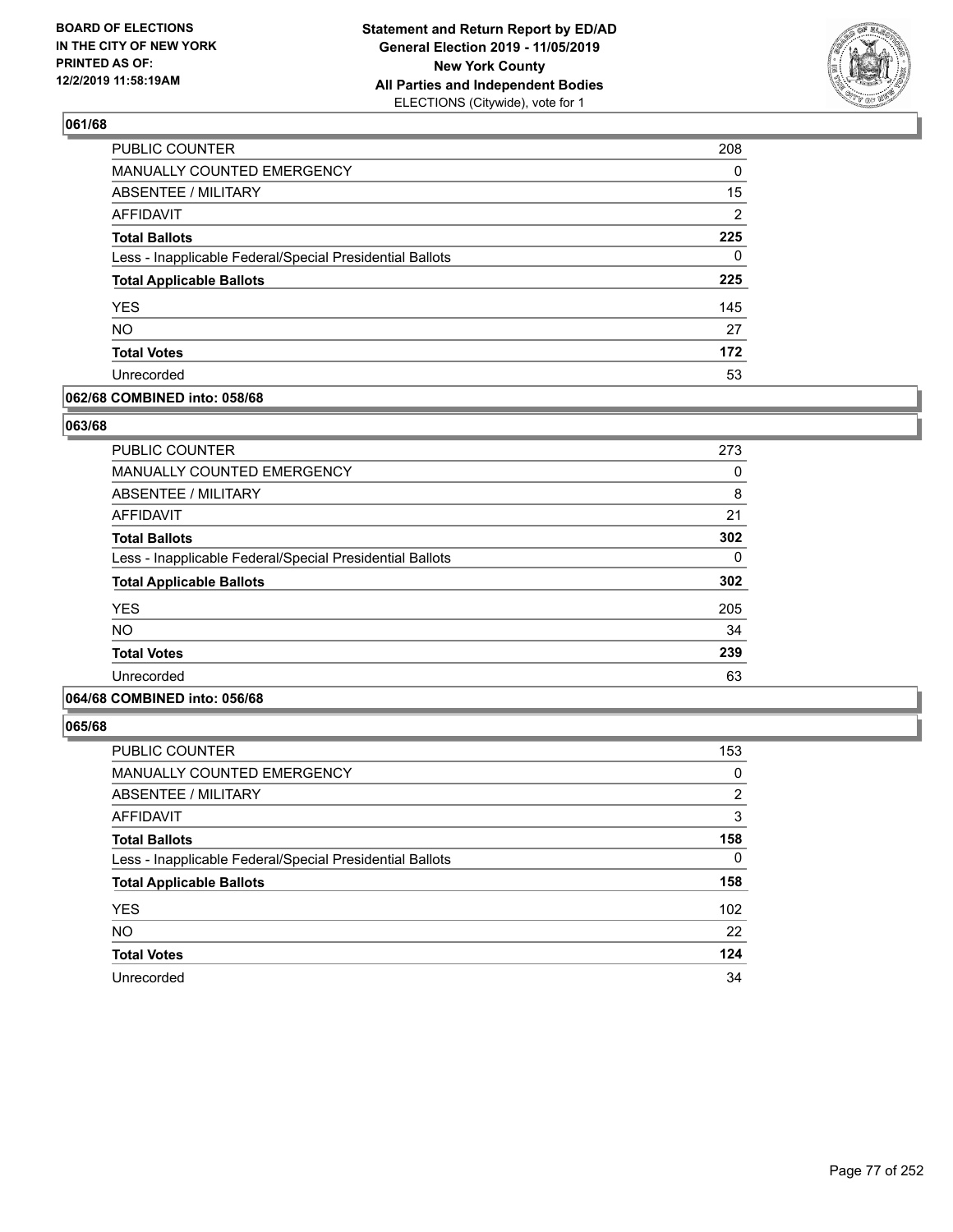

| 111 |
|-----|
| 0   |
| 3   |
|     |
| 115 |
| 0   |
| 115 |
| 65  |
| 17  |
| 82  |
| 33  |
|     |

## **067/68 COMBINED into: 054/68**

### **068/68**

| <b>PUBLIC COUNTER</b>                                    | 161          |
|----------------------------------------------------------|--------------|
| <b>MANUALLY COUNTED EMERGENCY</b>                        | 0            |
| ABSENTEE / MILITARY                                      | 0            |
| <b>AFFIDAVIT</b>                                         | $\mathbf{0}$ |
| <b>Total Ballots</b>                                     | 161          |
| Less - Inapplicable Federal/Special Presidential Ballots | 0            |
| <b>Total Applicable Ballots</b>                          | 161          |
| <b>YES</b>                                               | 102          |
| NO.                                                      | 24           |
| <b>Total Votes</b>                                       | 126          |
| Unrecorded                                               | 35           |
|                                                          |              |

# **069/68 COMBINED into: 068/68**

#### **070/68 COMBINED into: 071/68**

| <b>PUBLIC COUNTER</b>                                    | 197      |
|----------------------------------------------------------|----------|
| MANUALLY COUNTED EMERGENCY                               | 0        |
| <b>ABSENTEE / MILITARY</b>                               |          |
| AFFIDAVIT                                                | 4        |
| <b>Total Ballots</b>                                     | 208      |
| Less - Inapplicable Federal/Special Presidential Ballots | $\Omega$ |
| <b>Total Applicable Ballots</b>                          | 208      |
| <b>YES</b>                                               | 147      |
| <b>NO</b>                                                | 32       |
| <b>Total Votes</b>                                       | 179      |
| Unrecorded                                               | 29       |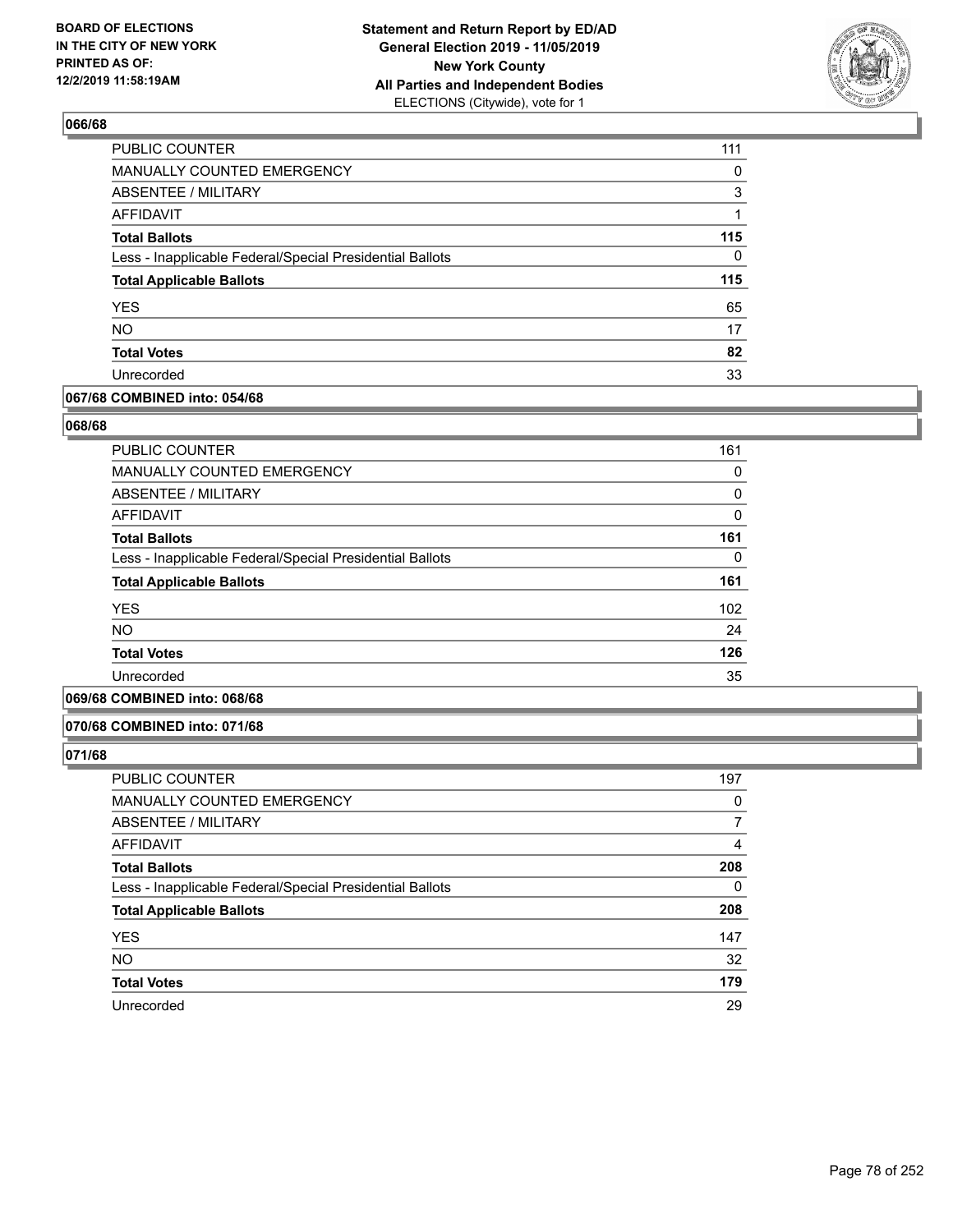

| PUBLIC COUNTER                                           | 247 |
|----------------------------------------------------------|-----|
| MANUALLY COUNTED EMERGENCY                               | 0   |
| ABSENTEE / MILITARY                                      | 3   |
| AFFIDAVIT                                                | 7   |
| <b>Total Ballots</b>                                     | 257 |
| Less - Inapplicable Federal/Special Presidential Ballots | 0   |
| <b>Total Applicable Ballots</b>                          | 257 |
| <b>YES</b>                                               | 185 |
| <b>NO</b>                                                | 36  |
| <b>Total Votes</b>                                       | 221 |
| Unrecorded                                               | 36  |

# **073/68 COMBINED into: 072/68**

#### **074/68 COMBINED into: 063/68**

# **075/68**

| PUBLIC COUNTER                                           | 209 |
|----------------------------------------------------------|-----|
| <b>MANUALLY COUNTED EMERGENCY</b>                        | 0   |
| ABSENTEE / MILITARY                                      | 6   |
| AFFIDAVIT                                                | 8   |
| <b>Total Ballots</b>                                     | 223 |
| Less - Inapplicable Federal/Special Presidential Ballots | 0   |
| <b>Total Applicable Ballots</b>                          | 223 |
| <b>YES</b>                                               | 146 |
| <b>NO</b>                                                | 38  |
| <b>Total Votes</b>                                       | 184 |
| Unrecorded                                               | 39  |

# **076/68 COMBINED into: 075/68**

### **077/68 COMBINED into: 092/68**

#### **078/68 COMBINED into: 093/68**

| <b>PUBLIC COUNTER</b>                                    | 161 |
|----------------------------------------------------------|-----|
| MANUALLY COUNTED EMERGENCY                               | 0   |
| <b>ABSENTEE / MILITARY</b>                               |     |
| AFFIDAVIT                                                |     |
| <b>Total Ballots</b>                                     | 169 |
| Less - Inapplicable Federal/Special Presidential Ballots | 0   |
| <b>Total Applicable Ballots</b>                          | 169 |
| <b>YES</b>                                               | 118 |
| <b>NO</b>                                                | 32  |
| <b>Total Votes</b>                                       | 150 |
| Unrecorded                                               | 19  |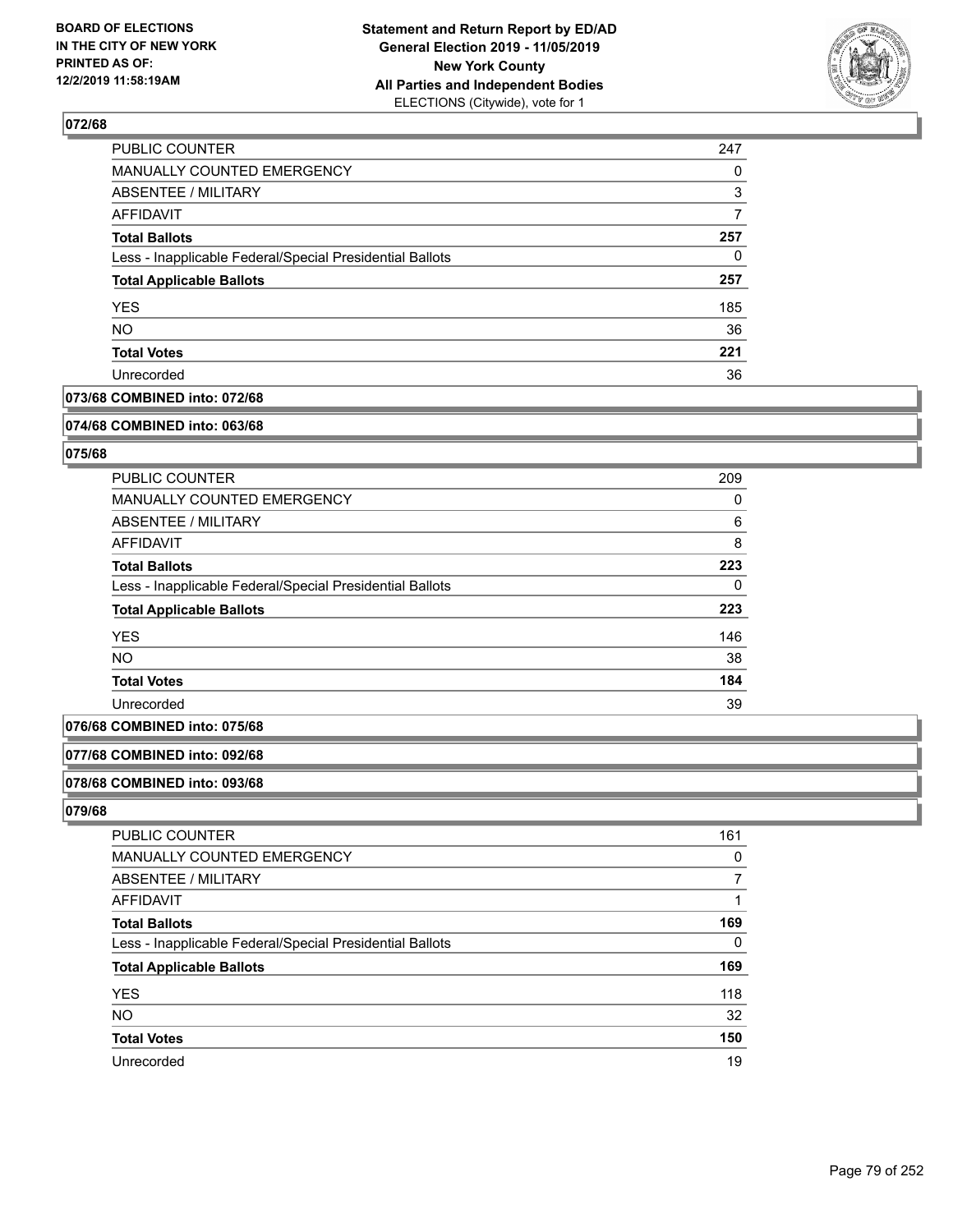

| PUBLIC COUNTER                                           | 266 |
|----------------------------------------------------------|-----|
| MANUALLY COUNTED EMERGENCY                               | 0   |
| ABSENTEE / MILITARY                                      | 5   |
| AFFIDAVIT                                                | 1   |
| Total Ballots                                            | 272 |
| Less - Inapplicable Federal/Special Presidential Ballots | 0   |
| <b>Total Applicable Ballots</b>                          | 272 |
| YES                                                      | 222 |
| NO.                                                      | 37  |
| <b>Total Votes</b>                                       | 259 |
| Unrecorded                                               | 13  |

# **081/68**

| 39<br>9<br>48 |
|---------------|
|               |
|               |
| 48            |
| 0             |
| 48            |
| 0             |
| $\Omega$      |
| 0             |
| 48            |
|               |

| <b>PUBLIC COUNTER</b>                                    | 249            |
|----------------------------------------------------------|----------------|
| <b>MANUALLY COUNTED EMERGENCY</b>                        | 0              |
| ABSENTEE / MILITARY                                      | 12             |
| AFFIDAVIT                                                | $\overline{2}$ |
| <b>Total Ballots</b>                                     | 263            |
| Less - Inapplicable Federal/Special Presidential Ballots | 0              |
| <b>Total Applicable Ballots</b>                          | 263            |
| <b>YES</b>                                               | 192            |
| <b>NO</b>                                                | 54             |
| <b>Total Votes</b>                                       | 246            |
| Unrecorded                                               | 17             |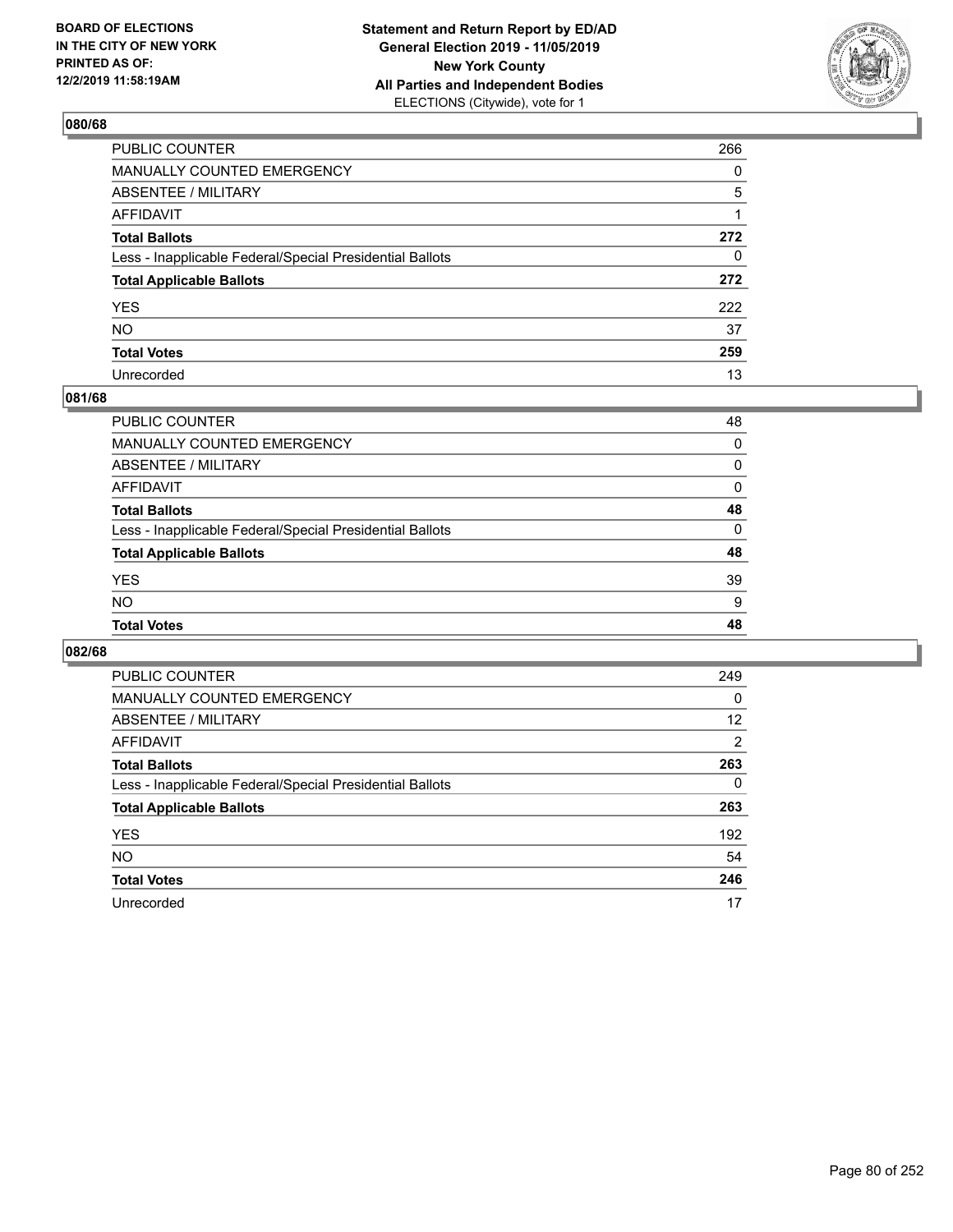

| PUBLIC COUNTER                                           | 180 |
|----------------------------------------------------------|-----|
| MANUALLY COUNTED EMERGENCY                               | 6   |
| ABSENTEE / MILITARY                                      | 5   |
| AFFIDAVIT                                                | 0   |
| Total Ballots                                            | 191 |
| Less - Inapplicable Federal/Special Presidential Ballots | 0   |
| <b>Total Applicable Ballots</b>                          | 191 |
| YES                                                      | 125 |
| NO.                                                      | 31  |
| <b>Total Votes</b>                                       | 156 |
| Unrecorded                                               | 35  |

## **084/68**

| <b>PUBLIC COUNTER</b>                                    | 186            |
|----------------------------------------------------------|----------------|
| MANUALLY COUNTED EMERGENCY                               | 0              |
| ABSENTEE / MILITARY                                      | 4              |
| AFFIDAVIT                                                | $\overline{4}$ |
| <b>Total Ballots</b>                                     | 194            |
| Less - Inapplicable Federal/Special Presidential Ballots | $\Omega$       |
| <b>Total Applicable Ballots</b>                          | 194            |
| <b>YES</b>                                               | 137            |
| <b>NO</b>                                                | 23             |
| <b>Total Votes</b>                                       | 160            |
| Unrecorded                                               | 34             |

| PUBLIC COUNTER                                           | 114      |
|----------------------------------------------------------|----------|
| <b>MANUALLY COUNTED EMERGENCY</b>                        | 0        |
| ABSENTEE / MILITARY                                      | 4        |
| AFFIDAVIT                                                | 0        |
| <b>Total Ballots</b>                                     | 118      |
| Less - Inapplicable Federal/Special Presidential Ballots | $\Omega$ |
| <b>Total Applicable Ballots</b>                          | 118      |
| <b>YES</b>                                               | 89       |
| <b>NO</b>                                                | 14       |
| <b>Total Votes</b>                                       | 103      |
| Unrecorded                                               | 15       |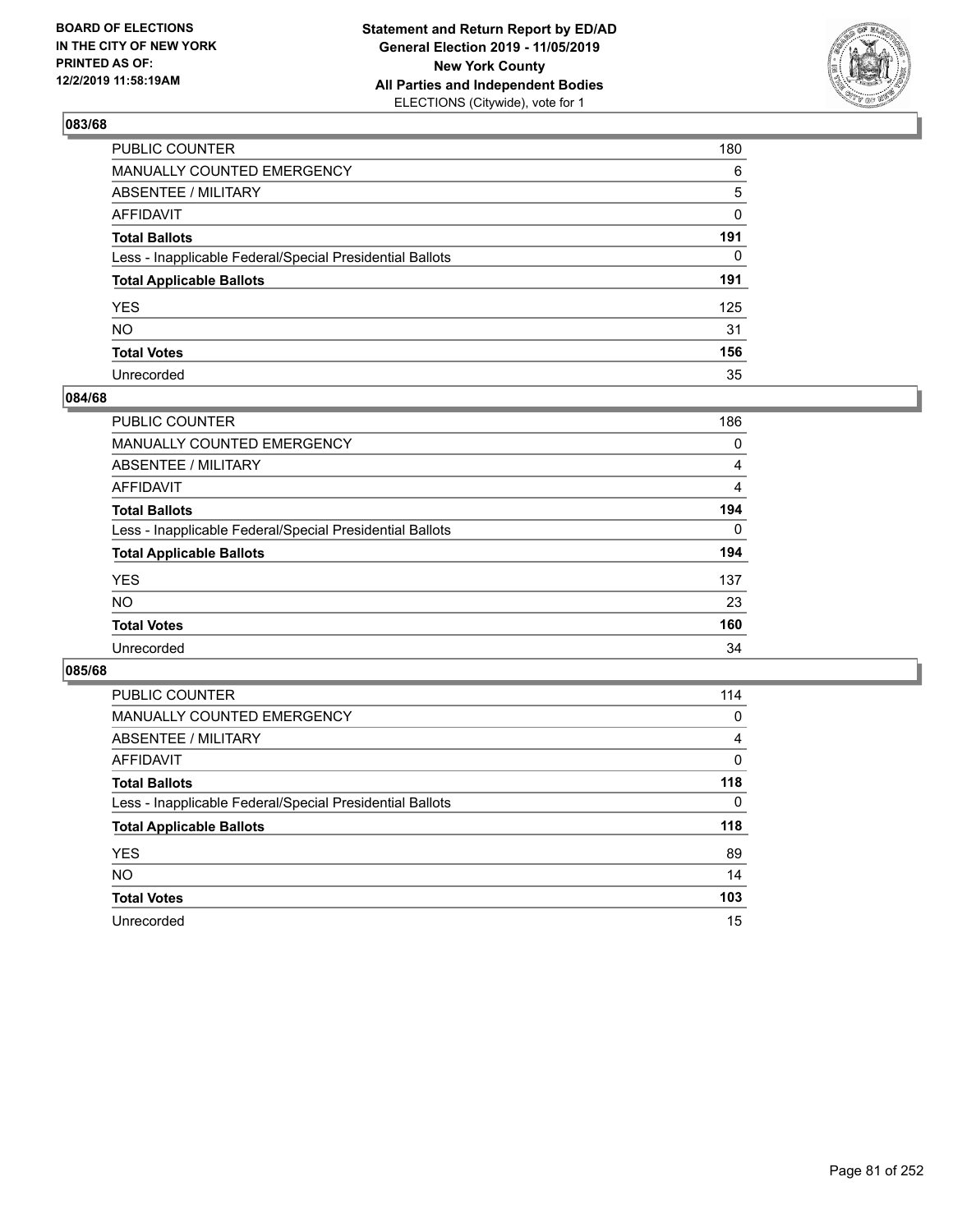

| PUBLIC COUNTER                                           | 85       |
|----------------------------------------------------------|----------|
| MANUALLY COUNTED EMERGENCY                               | $\Omega$ |
| ABSENTEE / MILITARY                                      | 5        |
| AFFIDAVIT                                                |          |
| <b>Total Ballots</b>                                     | 91       |
| Less - Inapplicable Federal/Special Presidential Ballots | 0        |
| <b>Total Applicable Ballots</b>                          | 91       |
| <b>YES</b>                                               | 64       |
| <b>NO</b>                                                | 16       |
| <b>Total Votes</b>                                       | 80       |
| Unrecorded                                               | 11       |

# **087/68 COMBINED into: 035/68**

#### **088/68 COMBINED into: 089/68**

# **089/68**

| <b>PUBLIC COUNTER</b>                                    | 190      |
|----------------------------------------------------------|----------|
| <b>MANUALLY COUNTED EMERGENCY</b>                        | 0        |
| ABSENTEE / MILITARY                                      | 4        |
| AFFIDAVIT                                                |          |
| <b>Total Ballots</b>                                     | 195      |
| Less - Inapplicable Federal/Special Presidential Ballots | $\Omega$ |
| <b>Total Applicable Ballots</b>                          | 195      |
| <b>YES</b>                                               | 113      |
| NO.                                                      | 29       |
| <b>Total Votes</b>                                       | 142      |
| Unrecorded                                               | 53       |

| <b>PUBLIC COUNTER</b>                                    | 157            |
|----------------------------------------------------------|----------------|
| <b>MANUALLY COUNTED EMERGENCY</b>                        | 0              |
| ABSENTEE / MILITARY                                      | 10             |
| AFFIDAVIT                                                | $\overline{2}$ |
| <b>Total Ballots</b>                                     | 169            |
| Less - Inapplicable Federal/Special Presidential Ballots | $\Omega$       |
| <b>Total Applicable Ballots</b>                          | 169            |
| <b>YES</b>                                               | 101            |
| NO.                                                      | 26             |
| <b>Total Votes</b>                                       | 127            |
| Unrecorded                                               | 42             |
| 091/68 COMBINED into: 090/68                             |                |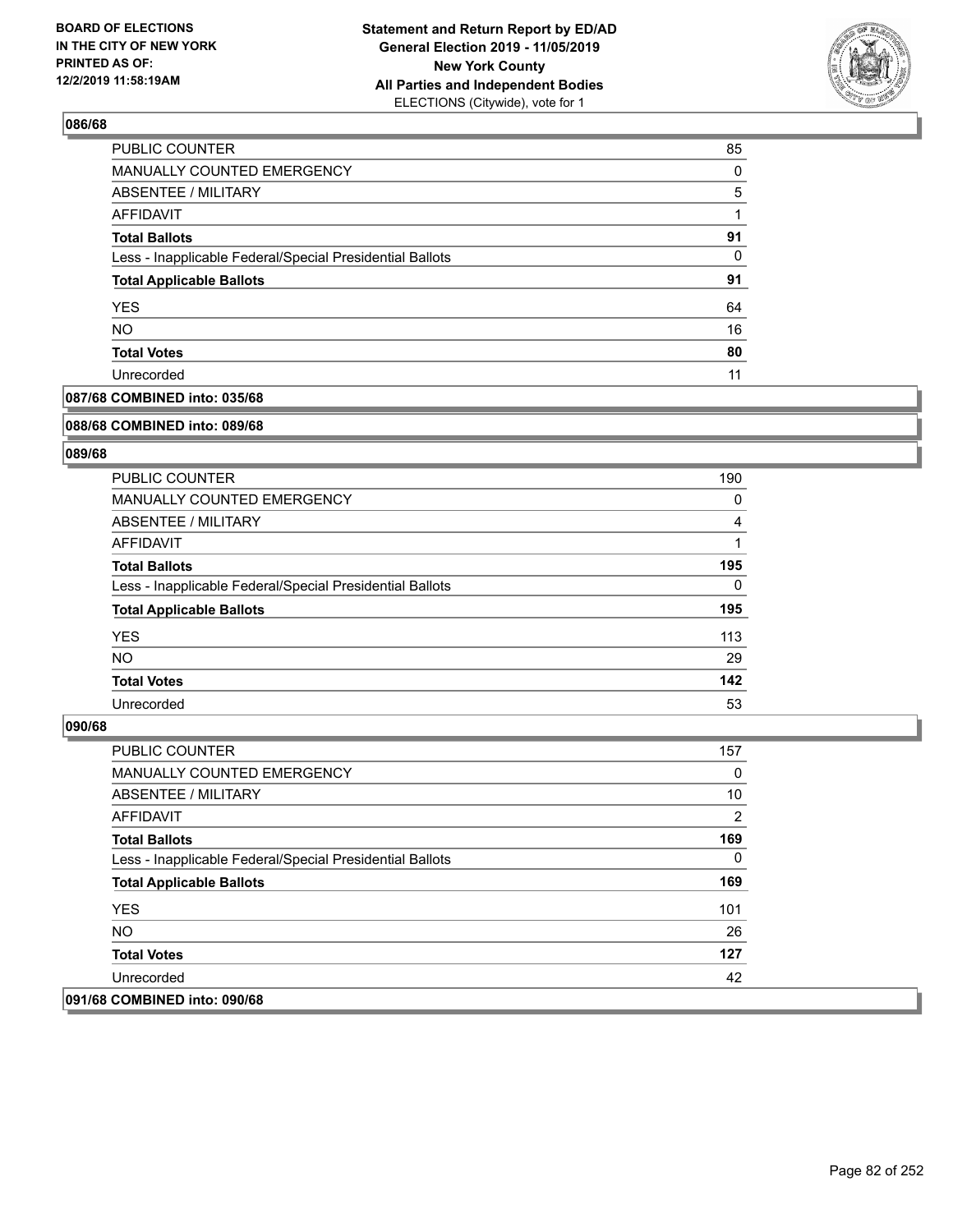

| PUBLIC COUNTER                                           | 187            |
|----------------------------------------------------------|----------------|
| MANUALLY COUNTED EMERGENCY                               | $\mathbf{0}$   |
| ABSENTEE / MILITARY                                      | 5              |
| AFFIDAVIT                                                | $\overline{2}$ |
| Total Ballots                                            | 194            |
| Less - Inapplicable Federal/Special Presidential Ballots | $\Omega$       |
| <b>Total Applicable Ballots</b>                          | 194            |
| YES                                                      | 119            |
| NΟ                                                       | 27             |
| <b>Total Votes</b>                                       | 146            |
| Unrecorded                                               | 48             |

## **093/68**

| <b>PUBLIC COUNTER</b>                                    | 256      |
|----------------------------------------------------------|----------|
| <b>MANUALLY COUNTED EMERGENCY</b>                        | 0        |
| ABSENTEE / MILITARY                                      | 8        |
| AFFIDAVIT                                                | 6        |
| <b>Total Ballots</b>                                     | 270      |
| Less - Inapplicable Federal/Special Presidential Ballots | $\Omega$ |
| <b>Total Applicable Ballots</b>                          | 270      |
| <b>YES</b>                                               | 193      |
| <b>NO</b>                                                | 47       |
| <b>Total Votes</b>                                       | 240      |
| Unrecorded                                               | 30       |

| <b>PUBLIC COUNTER</b>                                    | 19 |
|----------------------------------------------------------|----|
| <b>MANUALLY COUNTED EMERGENCY</b>                        | 0  |
| ABSENTEE / MILITARY                                      | 6  |
| AFFIDAVIT                                                | 1  |
| <b>Total Ballots</b>                                     | 26 |
| Less - Inapplicable Federal/Special Presidential Ballots | 0  |
| <b>Total Applicable Ballots</b>                          | 26 |
| <b>YES</b>                                               | 18 |
| <b>NO</b>                                                | 1  |
| <b>Total Votes</b>                                       | 19 |
| Unrecorded                                               |    |
| 095/68 COMBINED into: 098/68                             |    |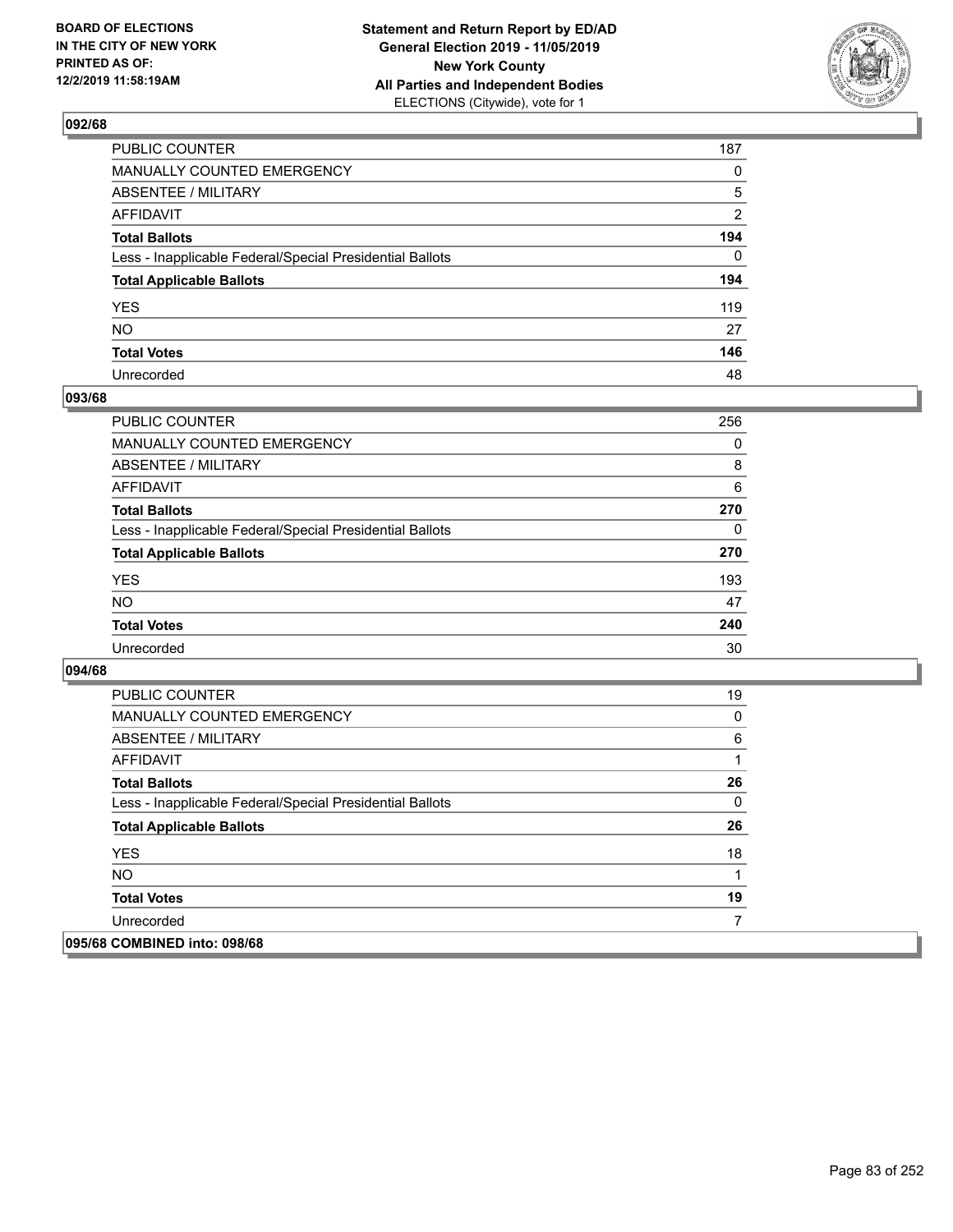

| PUBLIC COUNTER                                           | 256 |
|----------------------------------------------------------|-----|
| MANUALLY COUNTED EMERGENCY                               | 0   |
| ABSENTEE / MILITARY                                      | 4   |
| AFFIDAVIT                                                | 3   |
| Total Ballots                                            | 263 |
| Less - Inapplicable Federal/Special Presidential Ballots | 0   |
| <b>Total Applicable Ballots</b>                          | 263 |
| YES                                                      | 177 |
| NO.                                                      | 55  |
| <b>Total Votes</b>                                       | 232 |
| Unrecorded                                               | 31  |

## **097/68**

| 195      |
|----------|
| $\Omega$ |
| 10       |
|          |
| 206      |
| $\Omega$ |
| 206      |
| 149      |
| 27       |
| 176      |
| 30       |
|          |

| <b>PUBLIC COUNTER</b>                                    | 110      |
|----------------------------------------------------------|----------|
| <b>MANUALLY COUNTED EMERGENCY</b>                        | $\Omega$ |
| ABSENTEE / MILITARY                                      | 31       |
| AFFIDAVIT                                                | 2        |
| <b>Total Ballots</b>                                     | 143      |
| Less - Inapplicable Federal/Special Presidential Ballots | 0        |
| <b>Total Applicable Ballots</b>                          | 143      |
| <b>YES</b>                                               | 66       |
| NO.                                                      | 25       |
| <b>Total Votes</b>                                       | 91       |
|                                                          |          |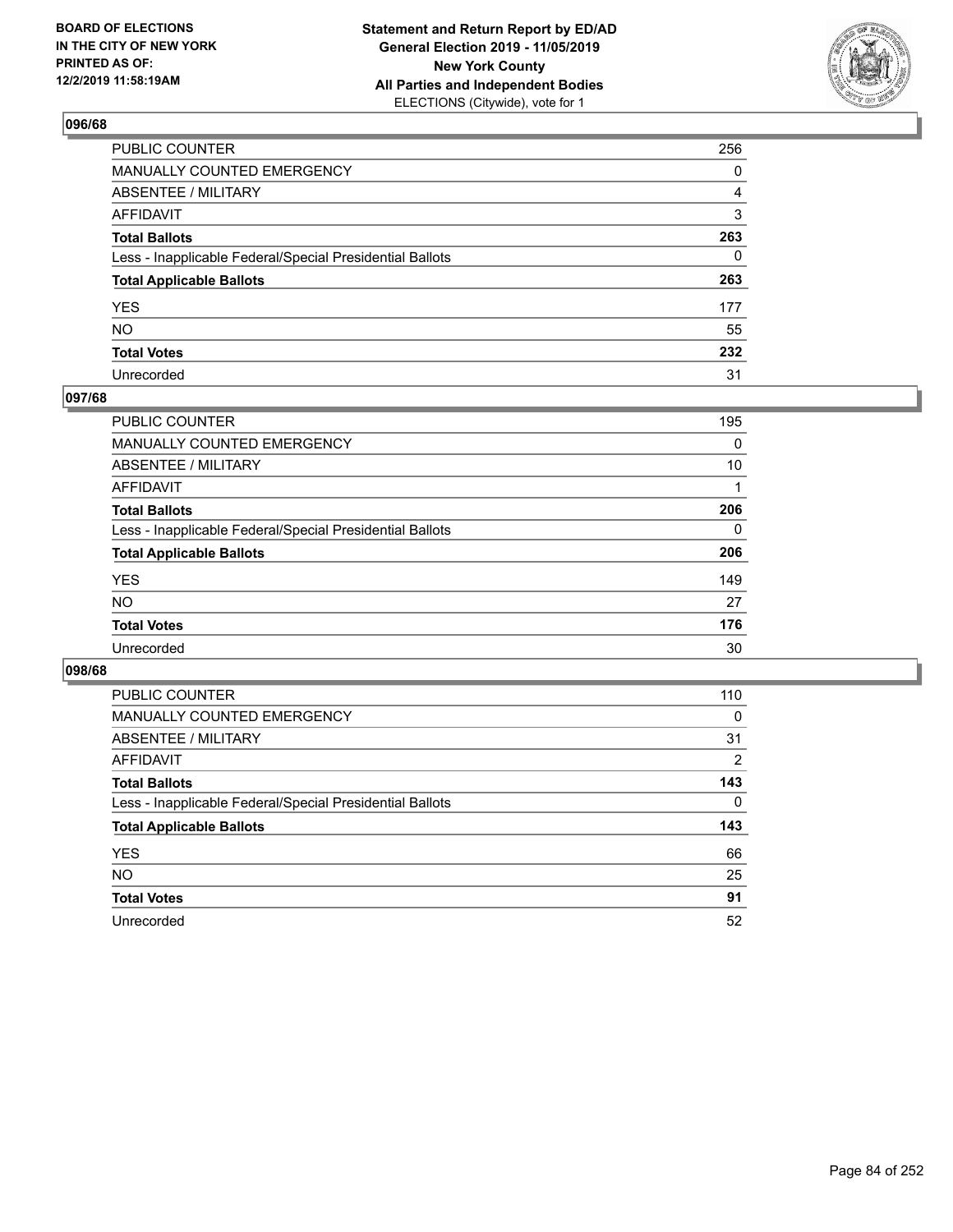

| <b>PUBLIC COUNTER</b>                                    |  |
|----------------------------------------------------------|--|
| MANUALLY COUNTED EMERGENCY                               |  |
| ABSENTEE / MILITARY                                      |  |
| AFFIDAVIT                                                |  |
| <b>Total Ballots</b>                                     |  |
| Less - Inapplicable Federal/Special Presidential Ballots |  |
| <b>Total Applicable Ballots</b>                          |  |
| <b>YES</b>                                               |  |
| <b>NO</b>                                                |  |
| <b>Total Votes</b>                                       |  |
|                                                          |  |

**100/68 COMBINED into: 081/68**

| 101/68 COMBINED into: 098/68 |  |
|------------------------------|--|
|                              |  |

**102/68 COMBINED into: 099/68**

**103/68 COMBINED into: 098/68**

**104/68 COMBINED into: 098/68**

**105/68 COMBINED into: 081/68**

**106/68 COMBINED into: 081/68 107/68 COMBINED into: 094/68**

**108/68 COMBINED into: 084/68**

**109/68 COMBINED into: 096/68**

**110/68 COMBINED into: 065/68**

**111/68 COMBINED into: 025/68**

# **112/68**

| <b>PUBLIC COUNTER</b>                                    | 239 |
|----------------------------------------------------------|-----|
| <b>MANUALLY COUNTED EMERGENCY</b>                        | 0   |
| ABSENTEE / MILITARY                                      | 4   |
| AFFIDAVIT                                                | 5   |
| <b>Total Ballots</b>                                     | 248 |
| Less - Inapplicable Federal/Special Presidential Ballots | 0   |
| <b>Total Applicable Ballots</b>                          | 248 |
| <b>YES</b>                                               | 193 |
| NO.                                                      | 38  |
| <b>Total Votes</b>                                       | 231 |
| Unrecorded                                               | 17  |
| 113/68 COMBINED into: 097/68                             |     |
| 114/68 COMBINED into: 098/68                             |     |

**115/68 COMBINED into: 036/68**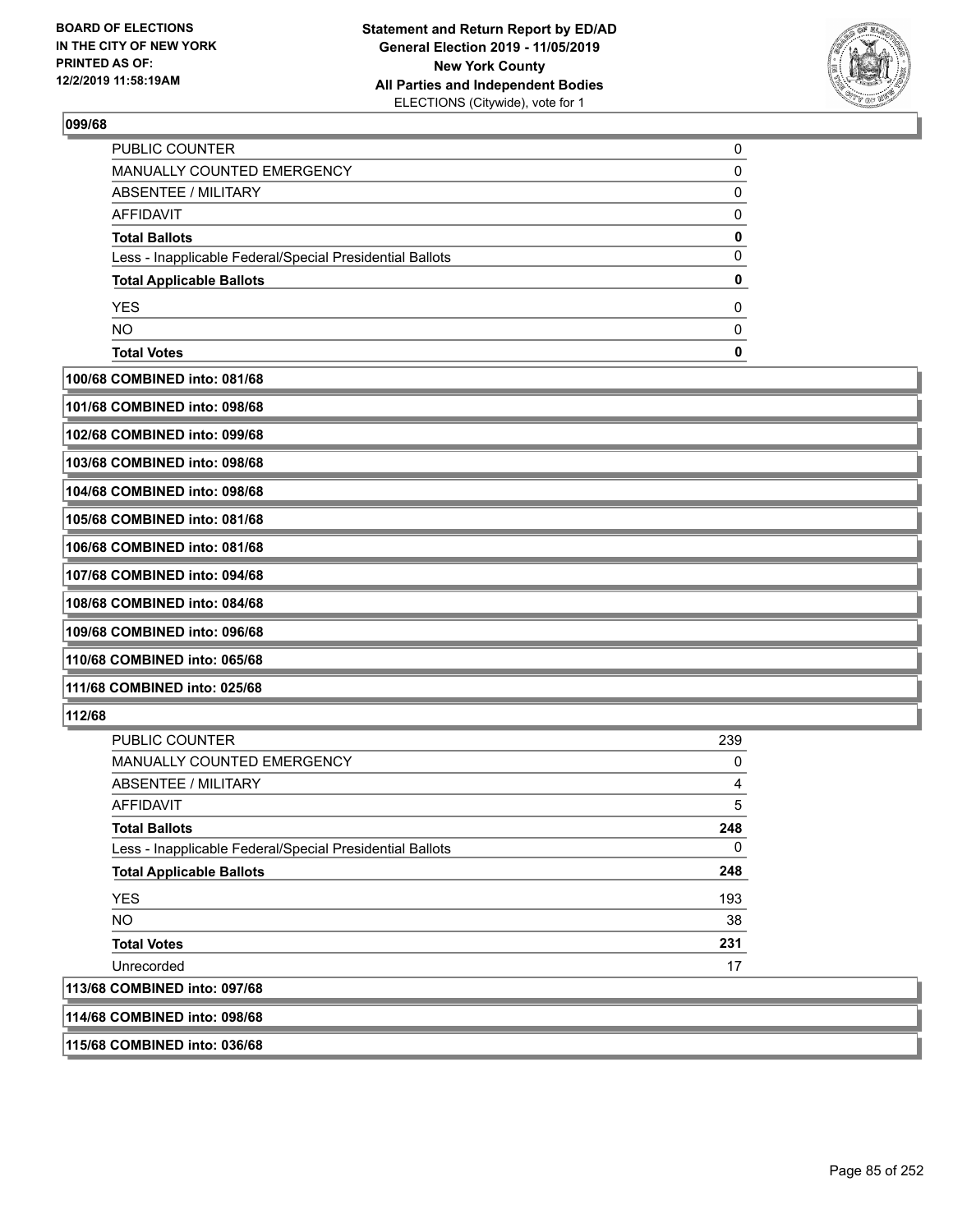

## **001/69 COMBINED into: 003/69**

## **002/69 COMBINED into: 010/69**

**003/69** 

| PUBLIC COUNTER                                           | 347      |
|----------------------------------------------------------|----------|
| <b>MANUALLY COUNTED EMERGENCY</b>                        | 0        |
| ABSENTEE / MILITARY                                      | 6        |
| AFFIDAVIT                                                | 2        |
| <b>Total Ballots</b>                                     | 355      |
| Less - Inapplicable Federal/Special Presidential Ballots | $\Omega$ |
| <b>Total Applicable Ballots</b>                          | 355      |
| <b>YES</b>                                               | 279      |
| <b>NO</b>                                                | 49       |
| <b>Total Votes</b>                                       | 328      |
| Unrecorded                                               | 27       |

# **004/69 COMBINED into: 009/69**

**005/69 COMBINED into: 007/69**

#### **006/69**

| <b>PUBLIC COUNTER</b>                                    | 248 |
|----------------------------------------------------------|-----|
| <b>MANUALLY COUNTED EMERGENCY</b>                        | 0   |
| ABSENTEE / MILITARY                                      |     |
| AFFIDAVIT                                                |     |
| <b>Total Ballots</b>                                     | 250 |
| Less - Inapplicable Federal/Special Presidential Ballots | 0   |
| <b>Total Applicable Ballots</b>                          | 250 |
| <b>YES</b>                                               | 197 |
| <b>NO</b>                                                | 40  |
| <b>Total Votes</b>                                       | 237 |
| Unrecorded                                               | 13  |

| <b>PUBLIC COUNTER</b>                                    | 331 |
|----------------------------------------------------------|-----|
| <b>MANUALLY COUNTED EMERGENCY</b>                        | 0   |
| ABSENTEE / MILITARY                                      | 10  |
| AFFIDAVIT                                                | 5   |
| <b>Total Ballots</b>                                     | 346 |
| Less - Inapplicable Federal/Special Presidential Ballots | 0   |
| <b>Total Applicable Ballots</b>                          | 346 |
| <b>YES</b>                                               | 279 |
| <b>NO</b>                                                | 57  |
| <b>Total Votes</b>                                       | 336 |
| Unrecorded                                               | 10  |
| 008/69 COMBINED into: 069/69                             |     |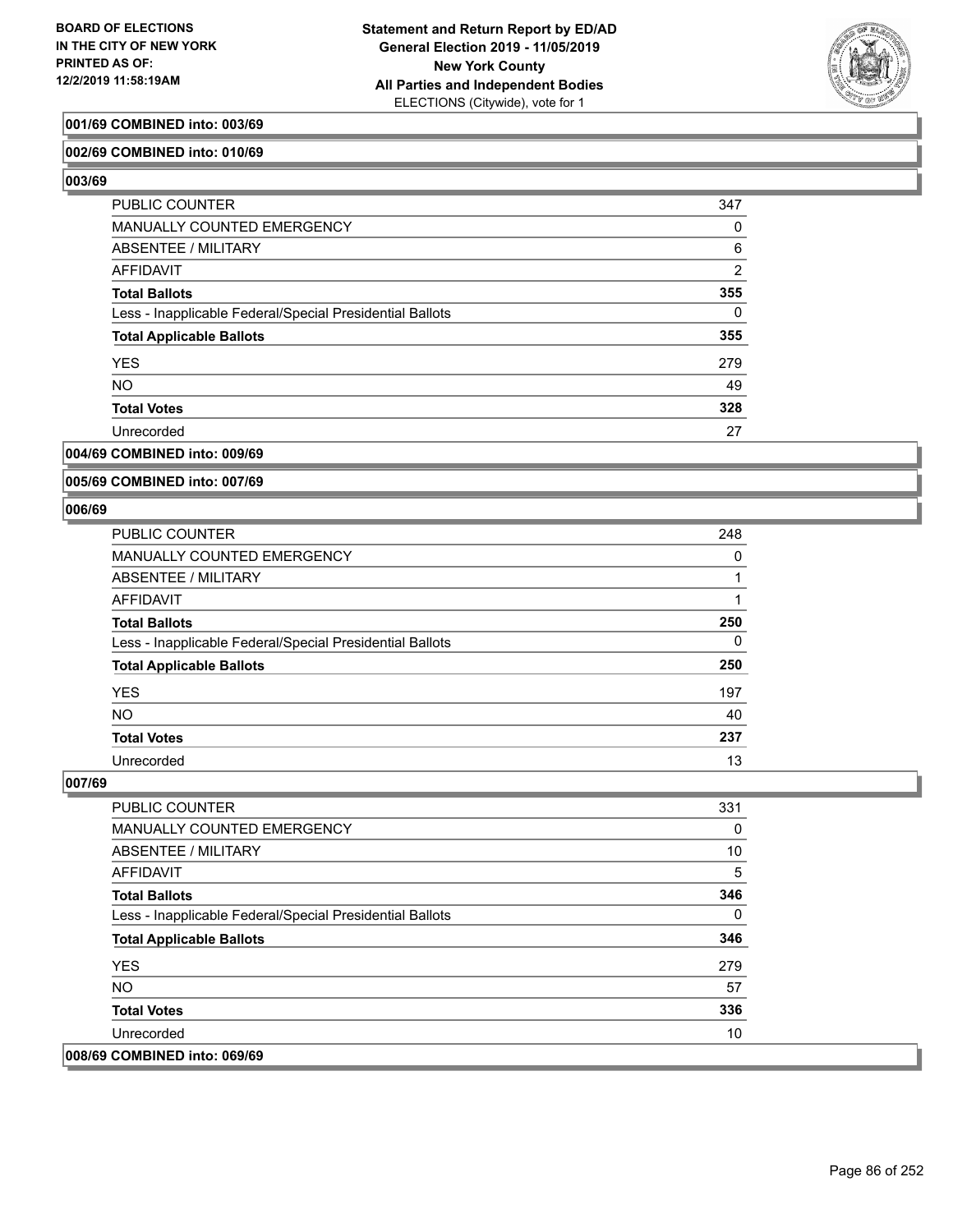

| PUBLIC COUNTER                                           | 365      |
|----------------------------------------------------------|----------|
| MANUALLY COUNTED EMERGENCY                               | $\Omega$ |
| ABSENTEE / MILITARY                                      | 13       |
| AFFIDAVIT                                                | 3        |
| Total Ballots                                            | 381      |
| Less - Inapplicable Federal/Special Presidential Ballots | 0        |
| <b>Total Applicable Ballots</b>                          | 381      |
| YES                                                      | 307      |
| NO.                                                      | 52       |
| <b>Total Votes</b>                                       | 359      |
| Unrecorded                                               | 22       |

# **010/69**

| <b>PUBLIC COUNTER</b>                                    | 356 |
|----------------------------------------------------------|-----|
| <b>MANUALLY COUNTED EMERGENCY</b>                        | 0   |
| ABSENTEE / MILITARY                                      | 7   |
| <b>AFFIDAVIT</b>                                         | 9   |
| <b>Total Ballots</b>                                     | 372 |
| Less - Inapplicable Federal/Special Presidential Ballots | 0   |
| <b>Total Applicable Ballots</b>                          | 372 |
| <b>YES</b>                                               | 296 |
| <b>NO</b>                                                | 52  |
| <b>Total Votes</b>                                       | 348 |
| Unrecorded                                               | 24  |
|                                                          |     |

## **011/69 COMBINED into: 115/69**

| PUBLIC COUNTER                                           | 100      |
|----------------------------------------------------------|----------|
| <b>MANUALLY COUNTED EMERGENCY</b>                        | 0        |
| ABSENTEE / MILITARY                                      | 4        |
| AFFIDAVIT                                                | 2        |
| <b>Total Ballots</b>                                     | 106      |
| Less - Inapplicable Federal/Special Presidential Ballots | $\Omega$ |
| <b>Total Applicable Ballots</b>                          | 106      |
| <b>YES</b>                                               | 78       |
| <b>NO</b>                                                | 19       |
| <b>Total Votes</b>                                       | 97       |
| Unrecorded                                               | 9        |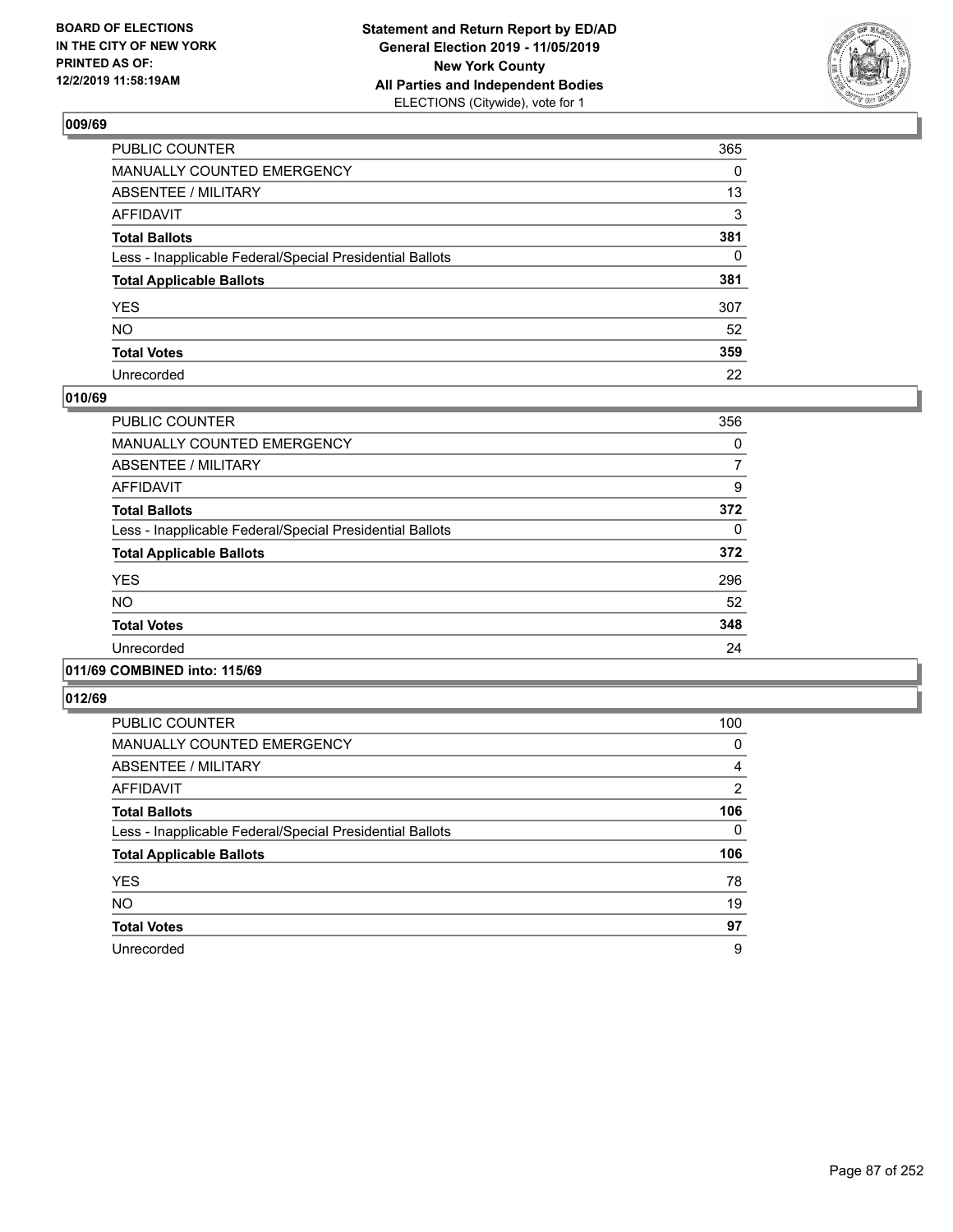

| <b>PUBLIC COUNTER</b>                                    | 278 |
|----------------------------------------------------------|-----|
| <b>MANUALLY COUNTED EMERGENCY</b>                        | 0   |
| <b>ABSENTEE / MILITARY</b>                               | 7   |
| <b>AFFIDAVIT</b>                                         | 1   |
| <b>Total Ballots</b>                                     | 286 |
| Less - Inapplicable Federal/Special Presidential Ballots | 0   |
| <b>Total Applicable Ballots</b>                          | 286 |
| <b>YES</b>                                               | 226 |
| <b>NO</b>                                                | 44  |
| <b>Total Votes</b>                                       | 270 |
| Unrecorded                                               | 16  |

## **014/69 COMBINED into: 013/69**

### **015/69**

| <b>PUBLIC COUNTER</b>                                    | 229 |
|----------------------------------------------------------|-----|
| <b>MANUALLY COUNTED EMERGENCY</b>                        | 0   |
| ABSENTEE / MILITARY                                      | 4   |
| AFFIDAVIT                                                | 4   |
| <b>Total Ballots</b>                                     | 237 |
| Less - Inapplicable Federal/Special Presidential Ballots | 0   |
| <b>Total Applicable Ballots</b>                          | 237 |
| <b>YES</b>                                               | 192 |
| <b>NO</b>                                                | 33  |
| <b>Total Votes</b>                                       | 225 |
| Unrecorded                                               | 12  |
|                                                          |     |

| <b>PUBLIC COUNTER</b>                                    | 171      |
|----------------------------------------------------------|----------|
| MANUALLY COUNTED EMERGENCY                               | 0        |
| ABSENTEE / MILITARY                                      | 4        |
| AFFIDAVIT                                                | $\Omega$ |
| <b>Total Ballots</b>                                     | 175      |
| Less - Inapplicable Federal/Special Presidential Ballots | $\Omega$ |
| <b>Total Applicable Ballots</b>                          | 175      |
| <b>YES</b>                                               | 127      |
| <b>NO</b>                                                | 31       |
| <b>Total Votes</b>                                       | 158      |
| Unrecorded                                               | 17       |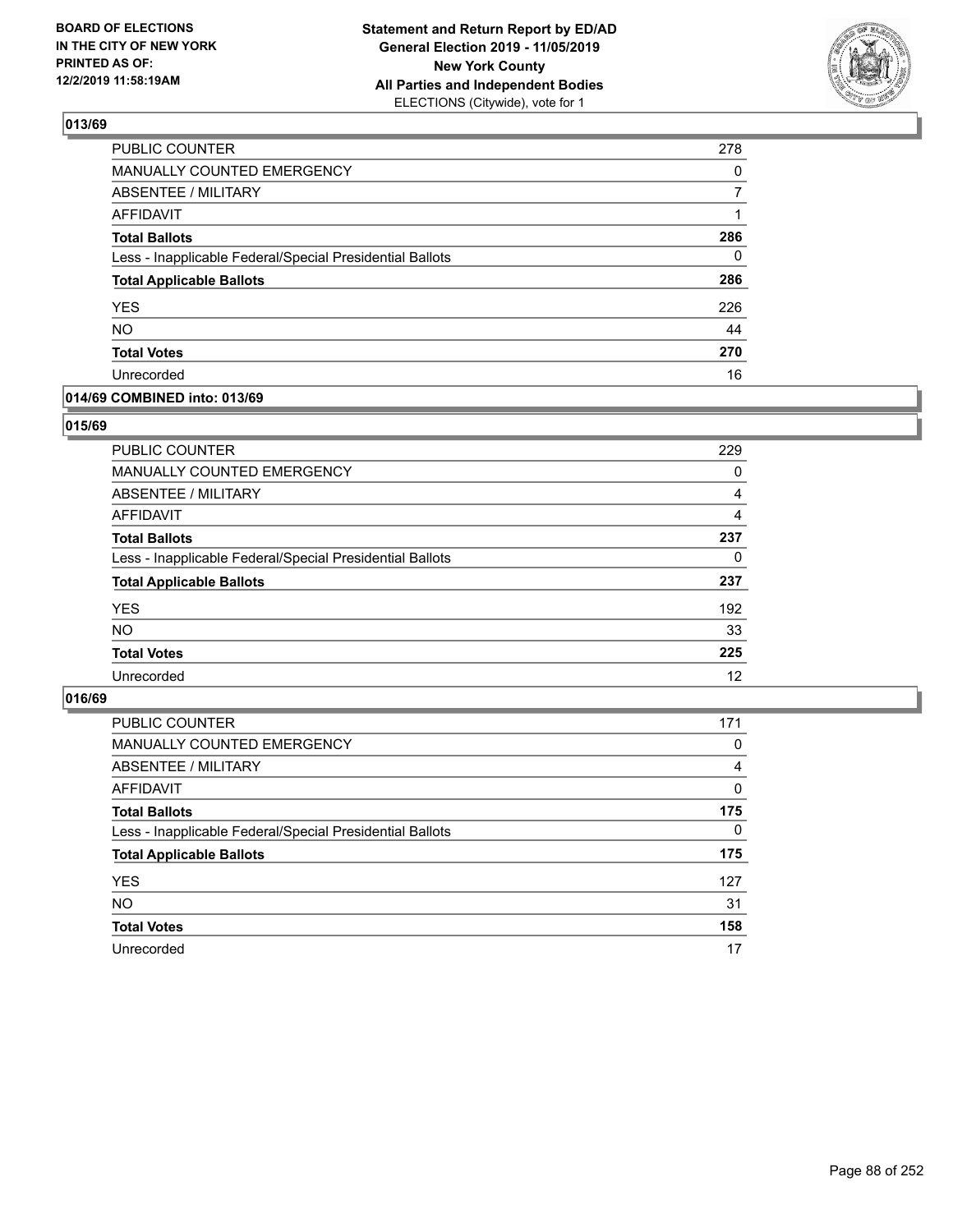

| PUBLIC COUNTER                                           | 227 |
|----------------------------------------------------------|-----|
| MANUALLY COUNTED EMERGENCY                               | 0   |
| ABSENTEE / MILITARY                                      | 10  |
| AFFIDAVIT                                                | 2   |
| Total Ballots                                            | 239 |
| Less - Inapplicable Federal/Special Presidential Ballots | 0   |
| <b>Total Applicable Ballots</b>                          | 239 |
| YES                                                      | 173 |
| NO.                                                      | 39  |
| <b>Total Votes</b>                                       | 212 |
| Unrecorded                                               | 27  |

## **018/69**

| <b>PUBLIC COUNTER</b>                                    | 258      |
|----------------------------------------------------------|----------|
| <b>MANUALLY COUNTED EMERGENCY</b>                        | 0        |
| ABSENTEE / MILITARY                                      | 8        |
| <b>AFFIDAVIT</b>                                         | $\Omega$ |
| <b>Total Ballots</b>                                     | 266      |
| Less - Inapplicable Federal/Special Presidential Ballots | 0        |
| <b>Total Applicable Ballots</b>                          | 266      |
| <b>YES</b>                                               | 219      |
| NO.                                                      | 36       |
| <b>Total Votes</b>                                       | 255      |
| Unrecorded                                               | 11       |
|                                                          |          |

# **019/69 COMBINED into: 020/69**

| <b>PUBLIC COUNTER</b>                                    | 387 |
|----------------------------------------------------------|-----|
| MANUALLY COUNTED EMERGENCY                               | 0   |
| ABSENTEE / MILITARY                                      | 7   |
| AFFIDAVIT                                                | 3   |
| <b>Total Ballots</b>                                     | 397 |
| Less - Inapplicable Federal/Special Presidential Ballots | 0   |
| <b>Total Applicable Ballots</b>                          | 397 |
| <b>YES</b>                                               | 301 |
| <b>NO</b>                                                | 78  |
| <b>Total Votes</b>                                       | 379 |
| Unrecorded                                               | 18  |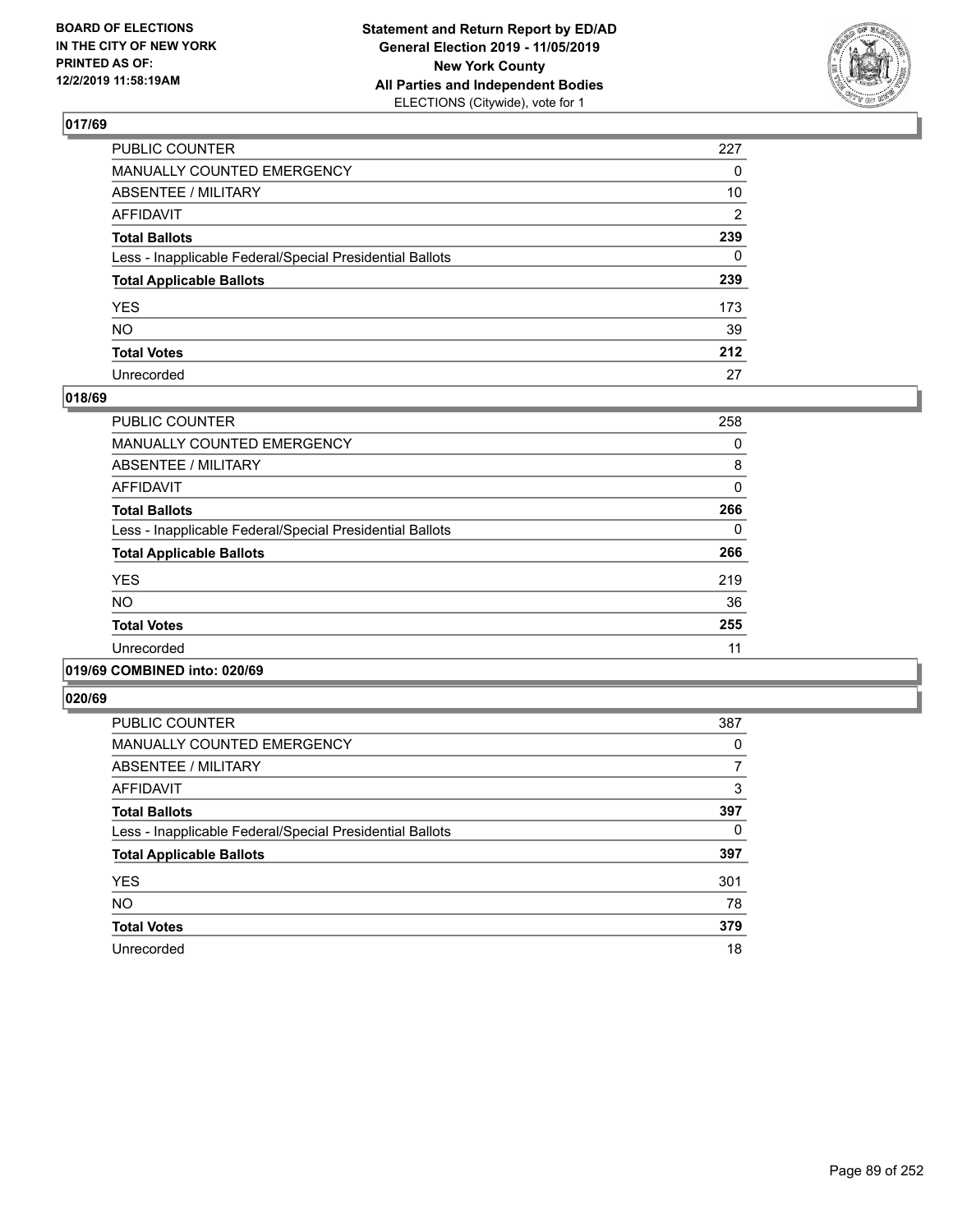

| PUBLIC COUNTER                                           | 397          |
|----------------------------------------------------------|--------------|
| MANUALLY COUNTED EMERGENCY                               | $\mathbf{0}$ |
| ABSENTEE / MILITARY                                      | 7            |
| AFFIDAVIT                                                |              |
| Total Ballots                                            | 405          |
| Less - Inapplicable Federal/Special Presidential Ballots | 0            |
| <b>Total Applicable Ballots</b>                          | 405          |
| YES                                                      | 318          |
| NO.                                                      | 59           |
| <b>Total Votes</b>                                       | 377          |
| Unrecorded                                               | 28           |

# **022/69**

| <b>PUBLIC COUNTER</b>                                    | 485      |
|----------------------------------------------------------|----------|
| <b>MANUALLY COUNTED EMERGENCY</b>                        | $\Omega$ |
| ABSENTEE / MILITARY                                      | 14       |
| AFFIDAVIT                                                | 5        |
| <b>Total Ballots</b>                                     | 504      |
| Less - Inapplicable Federal/Special Presidential Ballots | $\Omega$ |
| <b>Total Applicable Ballots</b>                          | 504      |
| <b>YES</b>                                               | 424      |
| <b>NO</b>                                                | 63       |
| <b>Total Votes</b>                                       | 487      |
| Unrecorded                                               | 17       |

| <b>PUBLIC COUNTER</b>                                    | 359      |
|----------------------------------------------------------|----------|
| <b>MANUALLY COUNTED EMERGENCY</b>                        | $\Omega$ |
| ABSENTEE / MILITARY                                      |          |
| AFFIDAVIT                                                |          |
| <b>Total Ballots</b>                                     | 361      |
| Less - Inapplicable Federal/Special Presidential Ballots | 0        |
| <b>Total Applicable Ballots</b>                          | 361      |
| <b>YES</b>                                               | 303      |
| <b>NO</b>                                                | 47       |
| <b>Total Votes</b>                                       | 350      |
| Unrecorded                                               | 11       |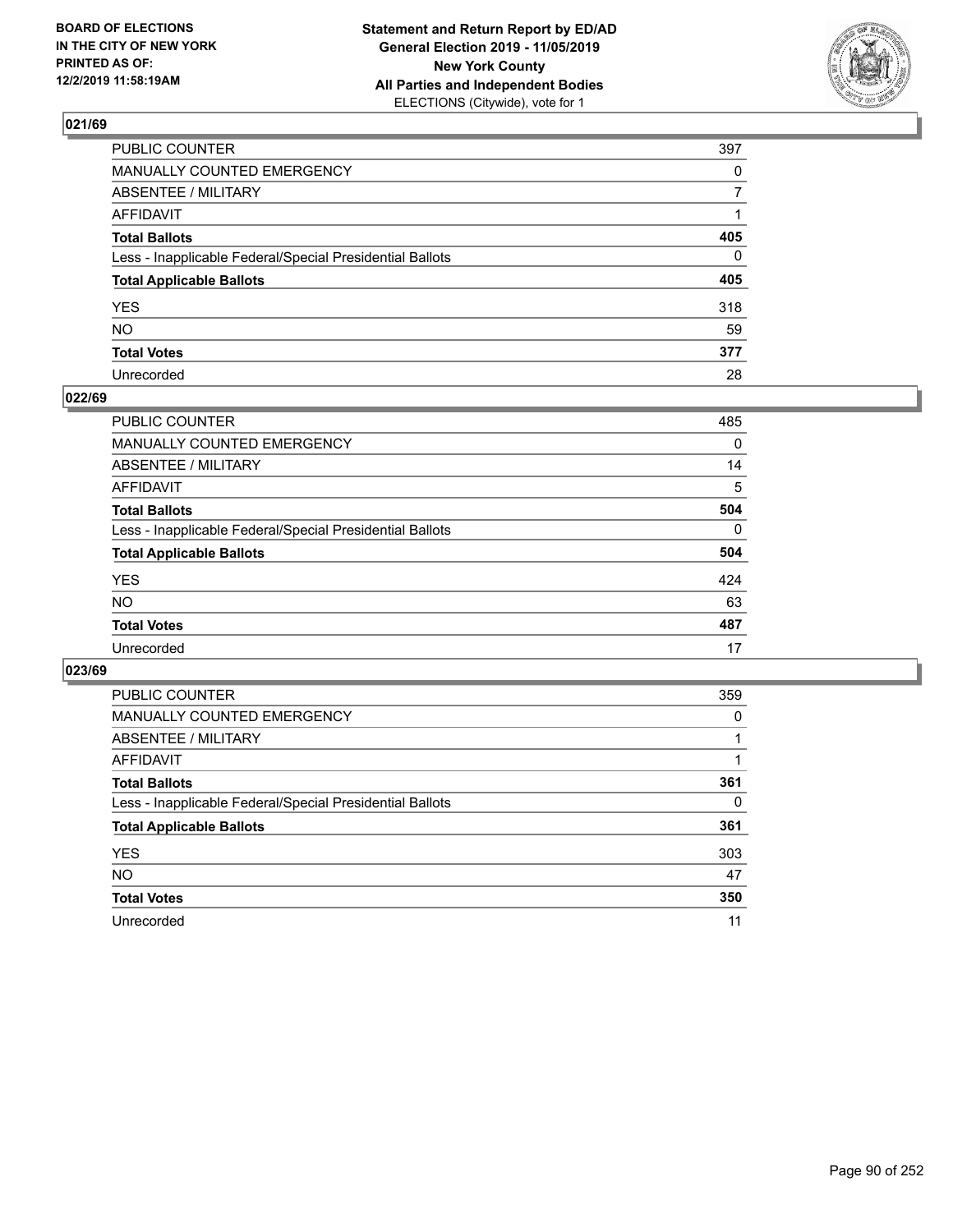

| <b>PUBLIC COUNTER</b>                                    | 221 |
|----------------------------------------------------------|-----|
| MANUALLY COUNTED EMERGENCY                               | 0   |
| <b>ABSENTEE / MILITARY</b>                               | 10  |
| <b>AFFIDAVIT</b>                                         | 0   |
| <b>Total Ballots</b>                                     | 231 |
| Less - Inapplicable Federal/Special Presidential Ballots | 0   |
| <b>Total Applicable Ballots</b>                          | 231 |
| <b>YES</b>                                               | 179 |
| <b>NO</b>                                                | 43  |
| <b>Total Votes</b>                                       | 222 |
| Unrecorded                                               | 9   |

#### **025/69 COMBINED into: 023/69**

**026/69 COMBINED into: 022/69**

**027/69 COMBINED into: 017/69**

**028/69 COMBINED into: 021/69**

## **029/69**

| PUBLIC COUNTER                                           | 528            |
|----------------------------------------------------------|----------------|
| MANUALLY COUNTED EMERGENCY                               | 0              |
| ABSENTEE / MILITARY                                      | 25             |
| <b>AFFIDAVIT</b>                                         | $\overline{4}$ |
| <b>Total Ballots</b>                                     | 557            |
| Less - Inapplicable Federal/Special Presidential Ballots | 0              |
| <b>Total Applicable Ballots</b>                          | 557            |
| <b>YES</b>                                               | 446            |
| NO.                                                      | 73             |
| <b>Total Votes</b>                                       | 519            |
| Unrecorded                                               | 38             |
|                                                          |                |

# **030/69 COMBINED into: 029/69**

**031/69 COMBINED into: 032/69**

| <b>PUBLIC COUNTER</b>                                    | 479 |
|----------------------------------------------------------|-----|
| MANUALLY COUNTED EMERGENCY                               | 0   |
| ABSENTEE / MILITARY                                      | 8   |
| AFFIDAVIT                                                |     |
| <b>Total Ballots</b>                                     | 488 |
| Less - Inapplicable Federal/Special Presidential Ballots | 0   |
| <b>Total Applicable Ballots</b>                          | 488 |
| <b>YES</b>                                               | 401 |
| <b>NO</b>                                                | 70  |
| <b>Total Votes</b>                                       | 471 |
| Unrecorded                                               | 17  |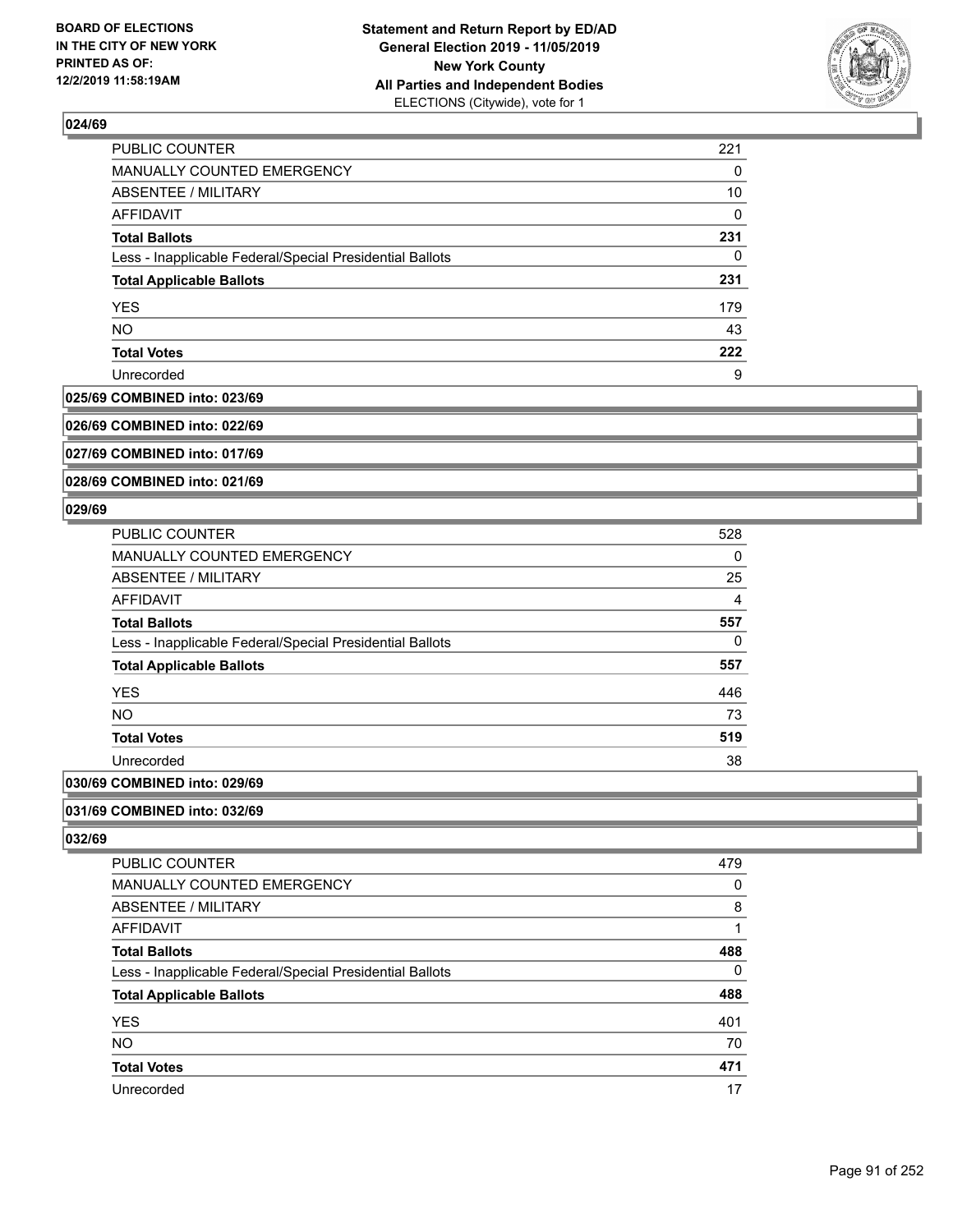

| PUBLIC COUNTER                                           | 297            |
|----------------------------------------------------------|----------------|
| MANUALLY COUNTED EMERGENCY                               | $\Omega$       |
| ABSENTEE / MILITARY                                      | 8              |
| AFFIDAVIT                                                | $\overline{2}$ |
| Total Ballots                                            | 307            |
| Less - Inapplicable Federal/Special Presidential Ballots | $\mathbf{0}$   |
| <b>Total Applicable Ballots</b>                          | 307            |
| YES                                                      | 238            |
| NO.                                                      | 54             |
| <b>Total Votes</b>                                       | 292            |
| Unrecorded                                               | 15             |

## **034/69**

| PUBLIC COUNTER                                           | 281 |
|----------------------------------------------------------|-----|
| <b>MANUALLY COUNTED EMERGENCY</b>                        | 0   |
| ABSENTEE / MILITARY                                      | 6   |
| <b>AFFIDAVIT</b>                                         | 3   |
| <b>Total Ballots</b>                                     | 290 |
| Less - Inapplicable Federal/Special Presidential Ballots | 0   |
| <b>Total Applicable Ballots</b>                          | 290 |
| <b>YES</b>                                               | 236 |
| <b>NO</b>                                                | 37  |
| <b>Total Votes</b>                                       | 273 |
| Unrecorded                                               | 17  |
|                                                          |     |

**035/69 COMBINED into: 037/69**

### **036/69 COMBINED into: 037/69**

| <b>PUBLIC COUNTER</b>                                    | 283 |
|----------------------------------------------------------|-----|
| <b>MANUALLY COUNTED EMERGENCY</b>                        | 0   |
| ABSENTEE / MILITARY                                      | 4   |
| AFFIDAVIT                                                | 5   |
| <b>Total Ballots</b>                                     | 292 |
| Less - Inapplicable Federal/Special Presidential Ballots | 0   |
| <b>Total Applicable Ballots</b>                          | 292 |
| <b>YES</b>                                               | 235 |
| NO.                                                      | 39  |
| <b>Total Votes</b>                                       | 274 |
| Unrecorded                                               | 18  |
| 038/69 COMBINED into: 039/69                             |     |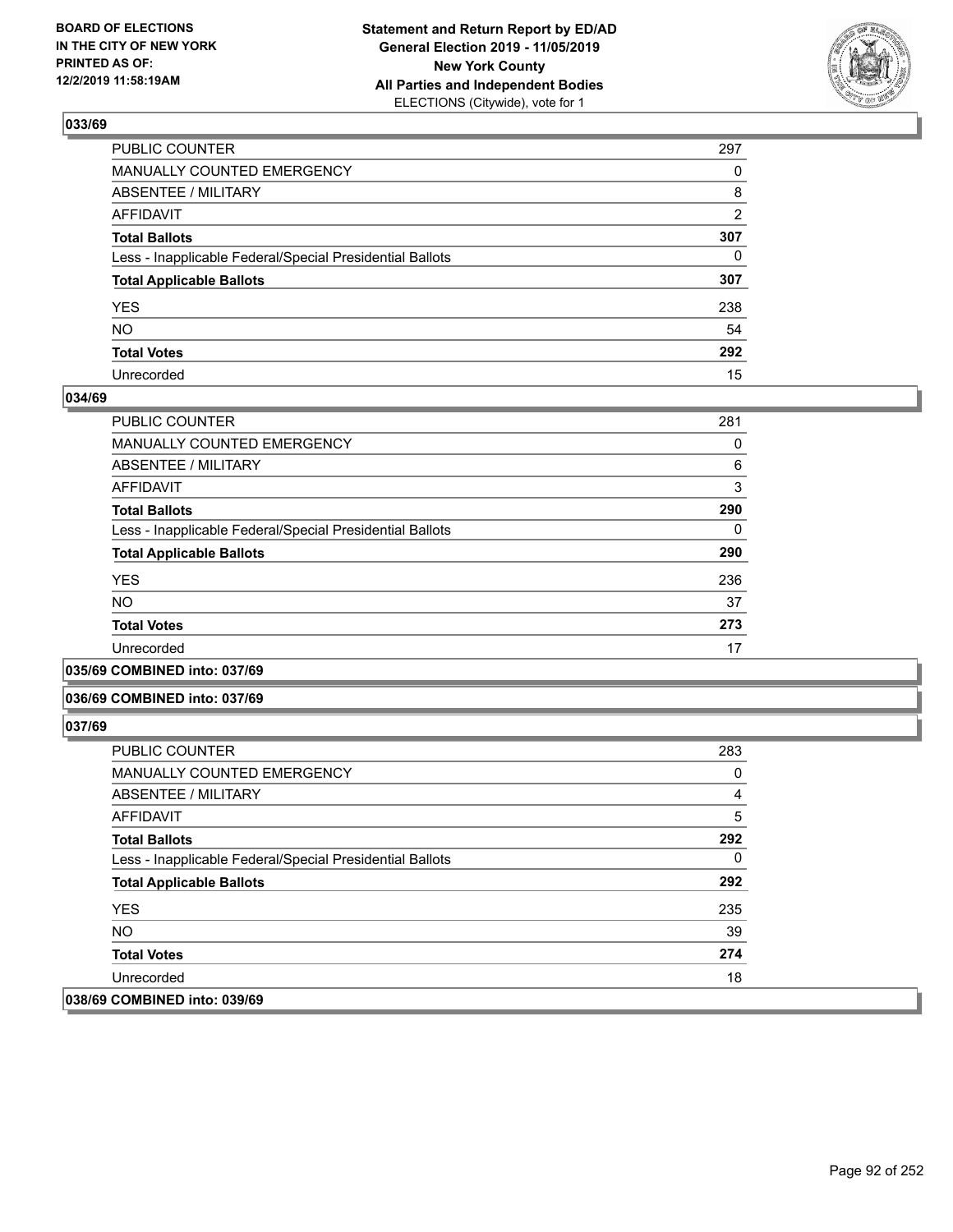

| PUBLIC COUNTER                                           | 433          |
|----------------------------------------------------------|--------------|
| MANUALLY COUNTED EMERGENCY                               | $\mathbf{0}$ |
| ABSENTEE / MILITARY                                      | 14           |
| AFFIDAVIT                                                |              |
| Total Ballots                                            | 448          |
| Less - Inapplicable Federal/Special Presidential Ballots | $\mathbf{0}$ |
| <b>Total Applicable Ballots</b>                          | 448          |
| YES                                                      | 359          |
| NO.                                                      | 67           |
| <b>Total Votes</b>                                       | 426          |
| Unrecorded                                               | 22           |

## **040/69**

| <b>PUBLIC COUNTER</b>                                    | 434 |
|----------------------------------------------------------|-----|
| <b>MANUALLY COUNTED EMERGENCY</b>                        | 0   |
| ABSENTEE / MILITARY                                      | 12  |
| <b>AFFIDAVIT</b>                                         |     |
| <b>Total Ballots</b>                                     | 447 |
| Less - Inapplicable Federal/Special Presidential Ballots | 0   |
| <b>Total Applicable Ballots</b>                          | 447 |
| <b>YES</b>                                               | 344 |
| <b>NO</b>                                                | 69  |
| <b>Total Votes</b>                                       | 413 |
| Unrecorded                                               | 34  |
|                                                          |     |

## **041/69 COMBINED into: 042/69**

| <b>PUBLIC COUNTER</b>                                    | 379      |
|----------------------------------------------------------|----------|
| <b>MANUALLY COUNTED EMERGENCY</b>                        | 0        |
| ABSENTEE / MILITARY                                      | 12       |
| <b>AFFIDAVIT</b>                                         | 4        |
| <b>Total Ballots</b>                                     | 395      |
| Less - Inapplicable Federal/Special Presidential Ballots | $\Omega$ |
| <b>Total Applicable Ballots</b>                          | 395      |
| <b>YES</b>                                               | 320      |
| <b>NO</b>                                                | 57       |
| <b>Total Votes</b>                                       | 377      |
| Unrecorded                                               | 18       |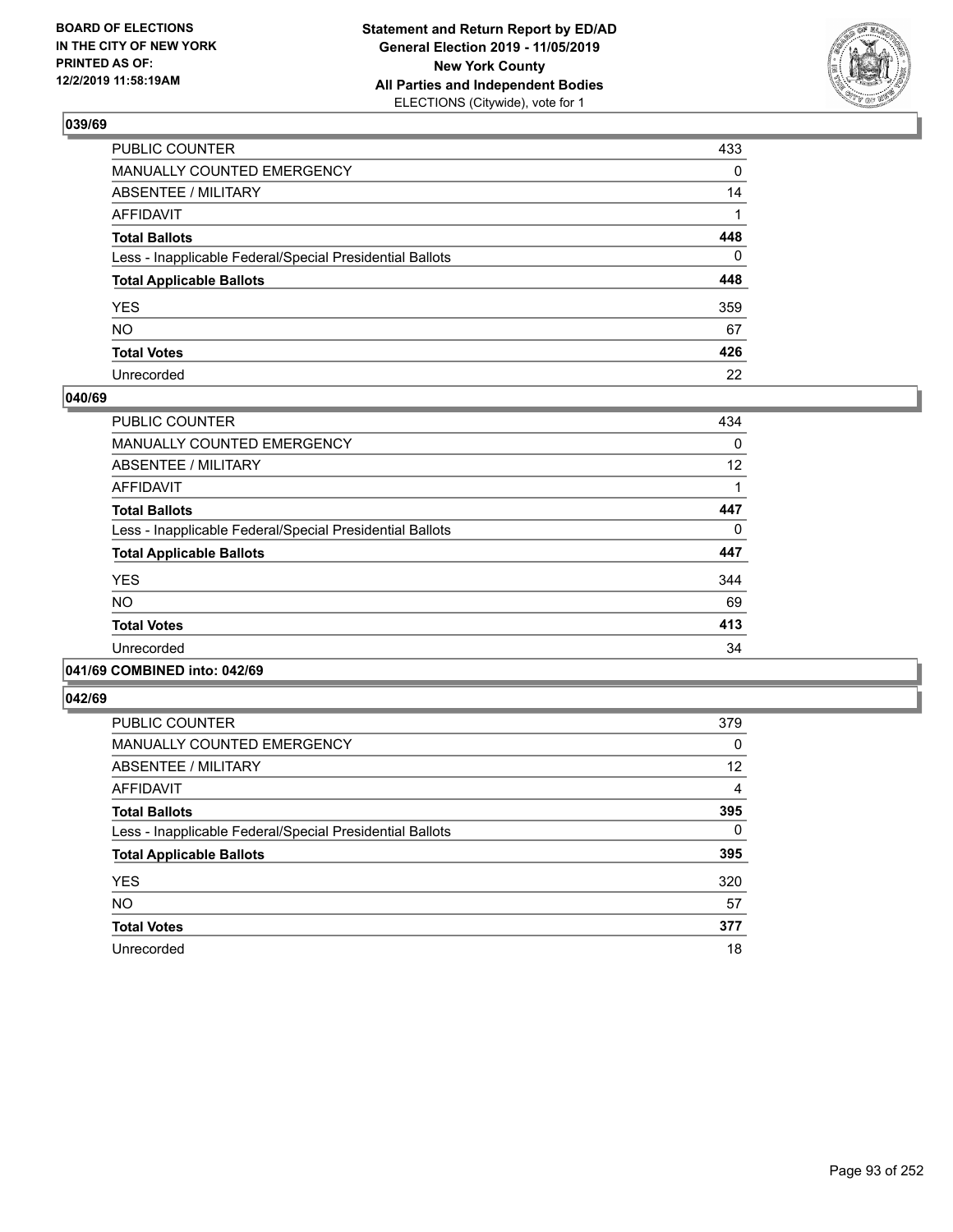

| PUBLIC COUNTER                                           | 255            |
|----------------------------------------------------------|----------------|
| MANUALLY COUNTED EMERGENCY                               | $\Omega$       |
| ABSENTEE / MILITARY                                      | 9              |
| AFFIDAVIT                                                | $\overline{2}$ |
| Total Ballots                                            | 266            |
| Less - Inapplicable Federal/Special Presidential Ballots | $\Omega$       |
| <b>Total Applicable Ballots</b>                          | 266            |
| YES                                                      | 197            |
| NO.                                                      | 43             |
| <b>Total Votes</b>                                       | 240            |
| Unrecorded                                               | 26             |

## **044/69**

| PUBLIC COUNTER                                           | 387      |
|----------------------------------------------------------|----------|
| MANUALLY COUNTED EMERGENCY                               | 0        |
| ABSENTEE / MILITARY                                      | 10       |
| AFFIDAVIT                                                | 5        |
| <b>Total Ballots</b>                                     | 402      |
| Less - Inapplicable Federal/Special Presidential Ballots | $\Omega$ |
| <b>Total Applicable Ballots</b>                          | 402      |
| <b>YES</b>                                               | 339      |
| <b>NO</b>                                                | 45       |
| <b>Total Votes</b>                                       | 384      |
| Unrecorded                                               | 18       |

| <b>PUBLIC COUNTER</b>                                    | 514            |
|----------------------------------------------------------|----------------|
| <b>MANUALLY COUNTED EMERGENCY</b>                        | 0              |
| ABSENTEE / MILITARY                                      | 25             |
| AFFIDAVIT                                                | $\overline{2}$ |
| <b>Total Ballots</b>                                     | 541            |
| Less - Inapplicable Federal/Special Presidential Ballots | $\Omega$       |
| <b>Total Applicable Ballots</b>                          | 541            |
| <b>YES</b>                                               | 441            |
| NO.                                                      | 78             |
| <b>Total Votes</b>                                       | 519            |
| Unrecorded                                               | 22             |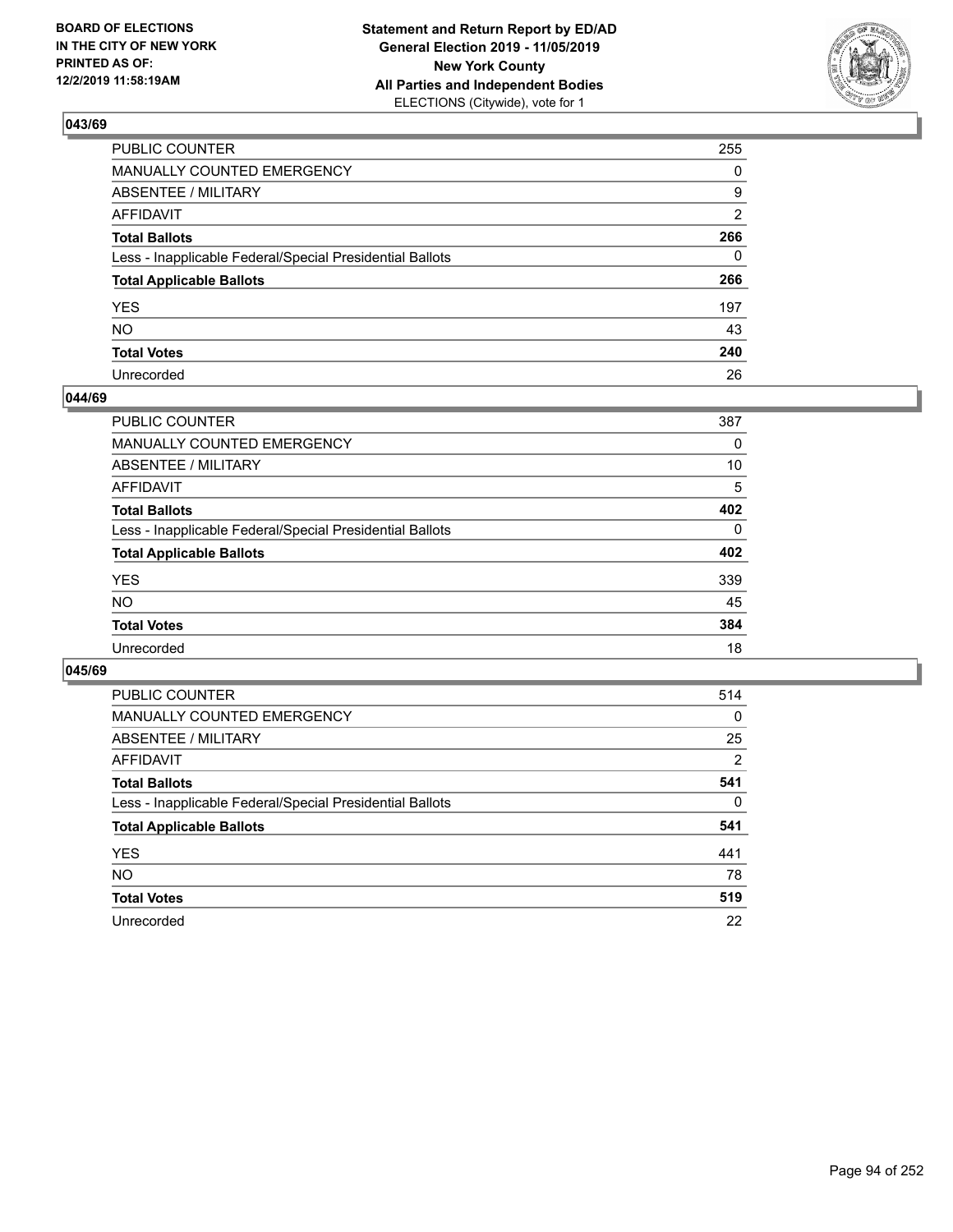

| PUBLIC COUNTER                                           | 415 |
|----------------------------------------------------------|-----|
| MANUALLY COUNTED EMERGENCY                               | 0   |
| <b>ABSENTEE / MILITARY</b>                               |     |
| AFFIDAVIT                                                | 5   |
| <b>Total Ballots</b>                                     | 427 |
| Less - Inapplicable Federal/Special Presidential Ballots | 0   |
| <b>Total Applicable Ballots</b>                          | 427 |
| <b>YES</b>                                               | 363 |
| <b>NO</b>                                                | 53  |
| <b>Total Votes</b>                                       | 416 |
| Unrecorded                                               | 11  |

# **047/69 COMBINED into: 044/69**

#### **048/69 COMBINED into: 045/69**

# **049/69**

| <b>PUBLIC COUNTER</b>                                    | 250      |
|----------------------------------------------------------|----------|
| <b>MANUALLY COUNTED EMERGENCY</b>                        | 0        |
| ABSENTEE / MILITARY                                      | 3        |
| AFFIDAVIT                                                | $\Omega$ |
| <b>Total Ballots</b>                                     | 253      |
| Less - Inapplicable Federal/Special Presidential Ballots | $\Omega$ |
| <b>Total Applicable Ballots</b>                          | 253      |
| <b>YES</b>                                               | 211      |
| <b>NO</b>                                                | 33       |
| <b>Total Votes</b>                                       | 244      |
| Unrecorded                                               | 9        |

| <b>PUBLIC COUNTER</b>                                    | 406      |
|----------------------------------------------------------|----------|
| <b>MANUALLY COUNTED EMERGENCY</b>                        | 0        |
| ABSENTEE / MILITARY                                      | 7        |
| AFFIDAVIT                                                | 3        |
| <b>Total Ballots</b>                                     | 416      |
| Less - Inapplicable Federal/Special Presidential Ballots | $\Omega$ |
| <b>Total Applicable Ballots</b>                          | 416      |
| <b>YES</b>                                               | 356      |
| NO.                                                      | 48       |
| <b>Total Votes</b>                                       | 404      |
| Unrecorded                                               | 12       |
| 051/69 COMBINED into: 050/69                             |          |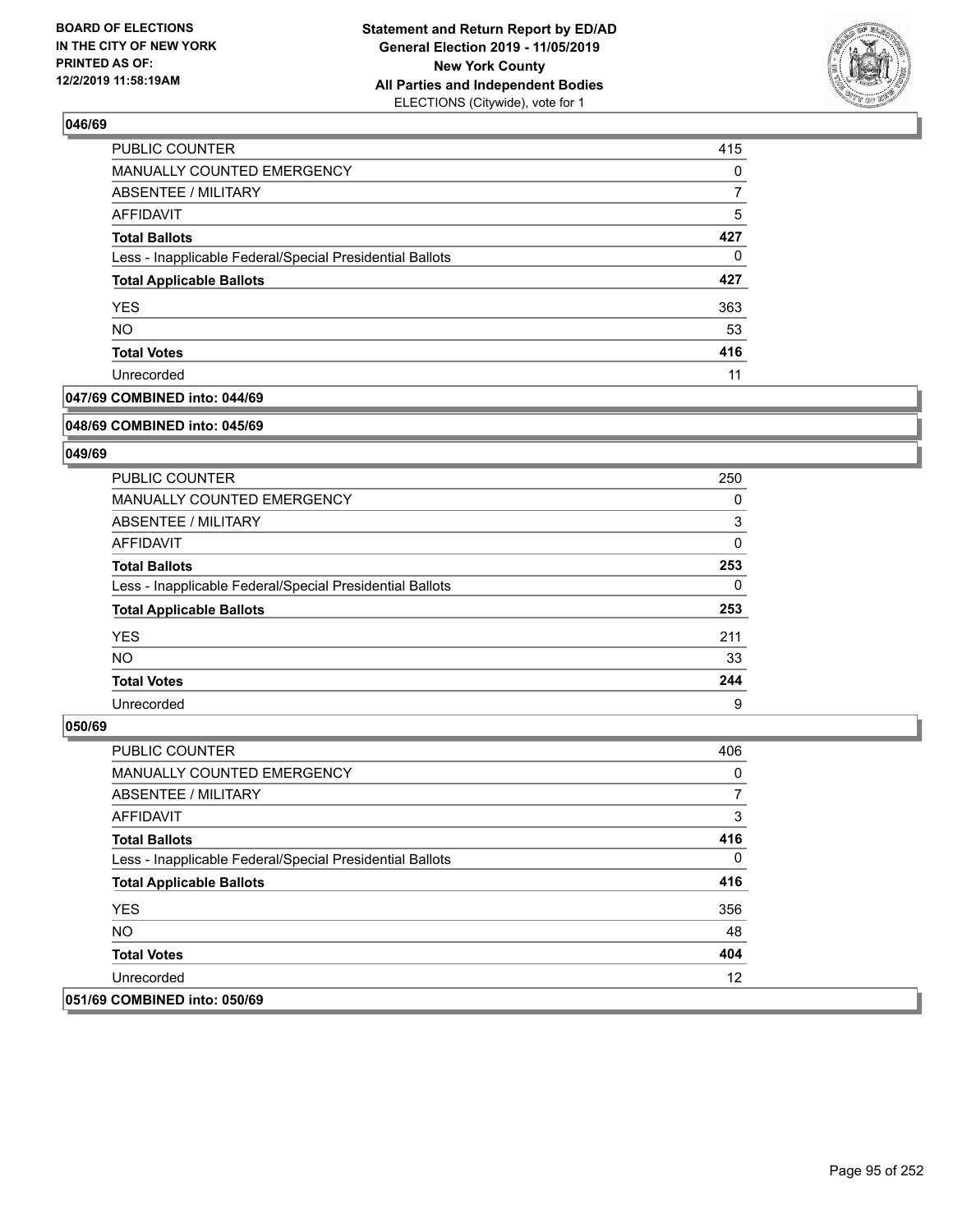

| PUBLIC COUNTER                                           | 278           |
|----------------------------------------------------------|---------------|
| MANUALLY COUNTED EMERGENCY                               | $\Omega$      |
| <b>ABSENTEE / MILITARY</b>                               | 6             |
| AFFIDAVIT                                                | $\mathcal{P}$ |
| <b>Total Ballots</b>                                     | 286           |
| Less - Inapplicable Federal/Special Presidential Ballots | 0             |
| <b>Total Applicable Ballots</b>                          | 286           |
| <b>YES</b>                                               | 200           |
| <b>NO</b>                                                | 28            |
| <b>Total Votes</b>                                       | 228           |
| Unrecorded                                               | 58            |

## **053/69 COMBINED into: 052/69**

## **054/69**

| PUBLIC COUNTER                                           | 299      |
|----------------------------------------------------------|----------|
| <b>MANUALLY COUNTED EMERGENCY</b>                        | 0        |
| ABSENTEE / MILITARY                                      | 8        |
| AFFIDAVIT                                                |          |
| <b>Total Ballots</b>                                     | 308      |
| Less - Inapplicable Federal/Special Presidential Ballots | $\Omega$ |
| <b>Total Applicable Ballots</b>                          | 308      |
| <b>YES</b>                                               | 233      |
| <b>NO</b>                                                | 46       |
| <b>Total Votes</b>                                       | 279      |
| Unrecorded                                               | 29       |

| PUBLIC COUNTER                                           | 359 |
|----------------------------------------------------------|-----|
| <b>MANUALLY COUNTED EMERGENCY</b>                        | 0   |
| ABSENTEE / MILITARY                                      | 3   |
| AFFIDAVIT                                                | 4   |
| <b>Total Ballots</b>                                     | 366 |
| Less - Inapplicable Federal/Special Presidential Ballots | 0   |
| <b>Total Applicable Ballots</b>                          | 366 |
| <b>YES</b>                                               | 255 |
| NO.                                                      | 44  |
| <b>Total Votes</b>                                       | 299 |
| Unrecorded                                               | 67  |
| 056/69 COMBINED into: 057/69                             |     |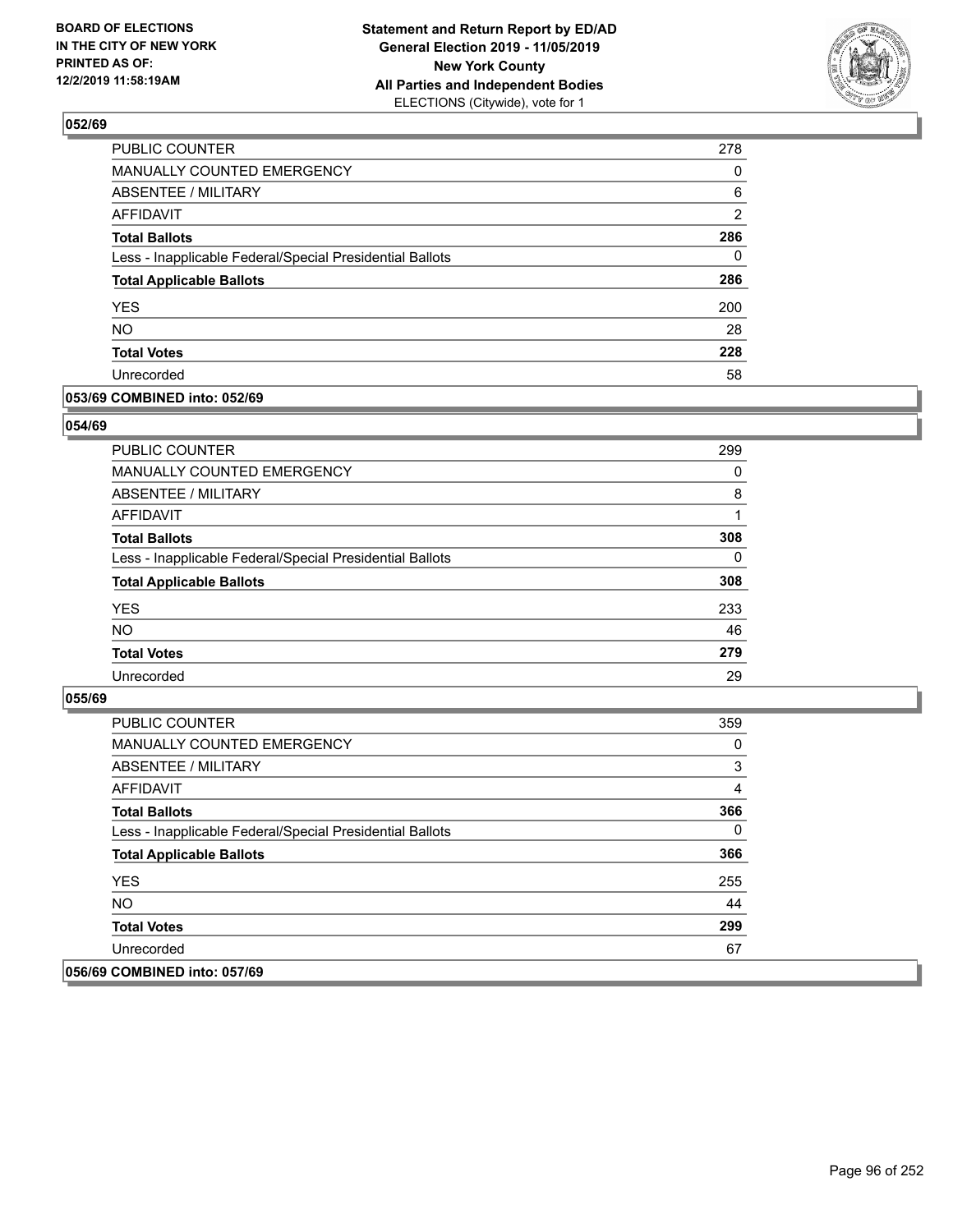

| <b>PUBLIC COUNTER</b>                                    | 211 |
|----------------------------------------------------------|-----|
| MANUALLY COUNTED EMERGENCY                               | 0   |
| ABSENTEE / MILITARY                                      | 6   |
| <b>AFFIDAVIT</b>                                         |     |
| <b>Total Ballots</b>                                     | 218 |
| Less - Inapplicable Federal/Special Presidential Ballots | 0   |
| <b>Total Applicable Ballots</b>                          | 218 |
| <b>YES</b>                                               | 115 |
| <b>NO</b>                                                | 31  |
| <b>Total Votes</b>                                       | 146 |
| Unrecorded                                               | 72  |

# **058/69 COMBINED into: 054/69**

#### **059/69 COMBINED into: 060/69**

# **060/69**

| <b>PUBLIC COUNTER</b>                                    | 338      |
|----------------------------------------------------------|----------|
| <b>MANUALLY COUNTED EMERGENCY</b>                        | 0        |
| ABSENTEE / MILITARY                                      | 7        |
| AFFIDAVIT                                                | 4        |
| <b>Total Ballots</b>                                     | 349      |
| Less - Inapplicable Federal/Special Presidential Ballots | $\Omega$ |
| <b>Total Applicable Ballots</b>                          | 349      |
| <b>YES</b>                                               | 301      |
| NO.                                                      | 37       |
| <b>Total Votes</b>                                       | 338      |
| Unrecorded                                               | 11       |

| <b>PUBLIC COUNTER</b>                                    | 439            |
|----------------------------------------------------------|----------------|
| <b>MANUALLY COUNTED EMERGENCY</b>                        | $\Omega$       |
| ABSENTEE / MILITARY                                      | 13             |
| AFFIDAVIT                                                | $\overline{2}$ |
| <b>Total Ballots</b>                                     | 454            |
| Less - Inapplicable Federal/Special Presidential Ballots | $\mathbf{0}$   |
| <b>Total Applicable Ballots</b>                          | 454            |
| <b>YES</b>                                               | 373            |
| <b>NO</b>                                                | 48             |
| <b>Total Votes</b>                                       | 421            |
| Unrecorded                                               | 33             |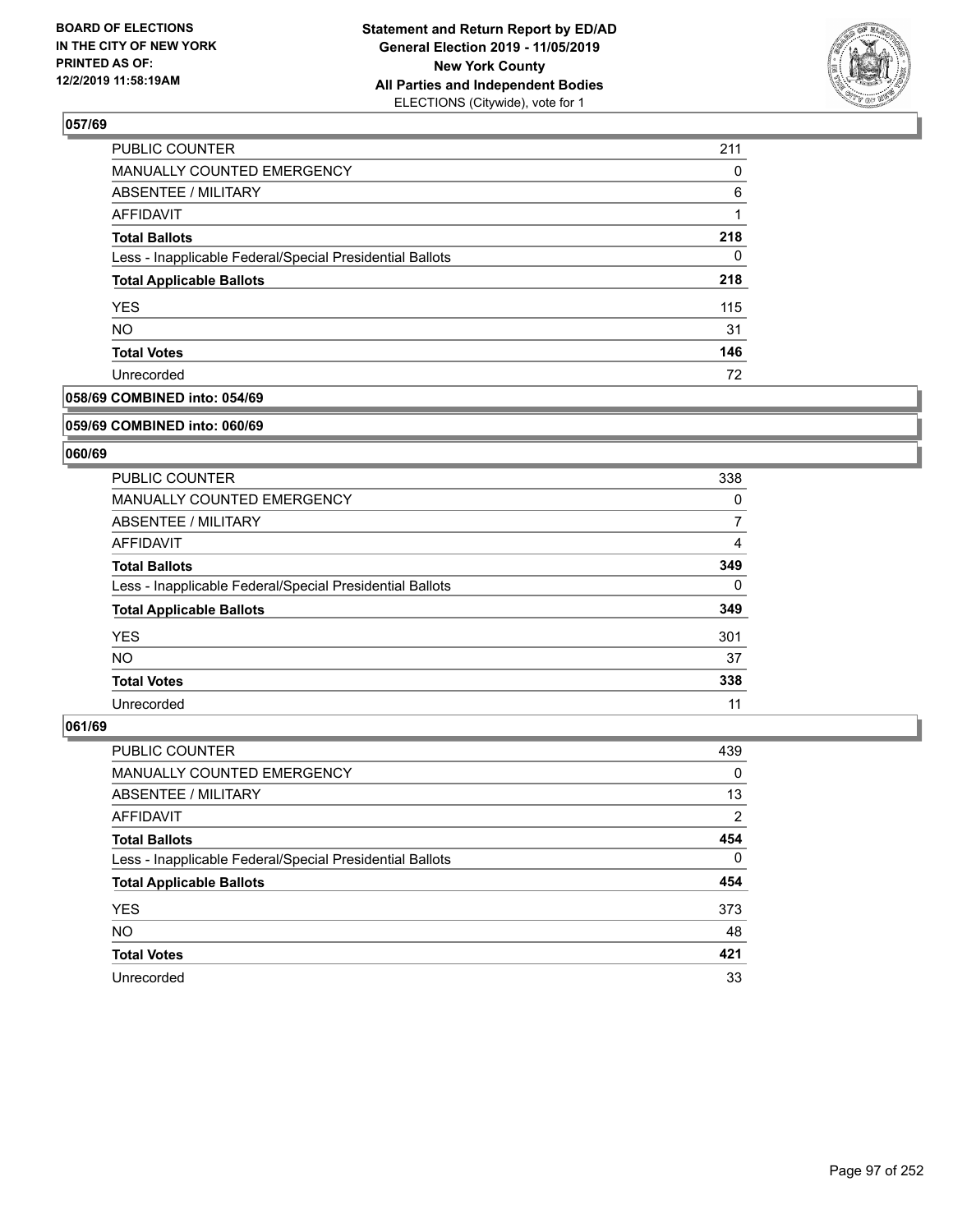

| PUBLIC COUNTER                                           | 451      |
|----------------------------------------------------------|----------|
| MANUALLY COUNTED EMERGENCY                               | $\Omega$ |
| ABSENTEE / MILITARY                                      | 8        |
| AFFIDAVIT                                                | 5        |
| Total Ballots                                            | 464      |
| Less - Inapplicable Federal/Special Presidential Ballots | $\Omega$ |
| <b>Total Applicable Ballots</b>                          | 464      |
| YES                                                      | 366      |
| NO.                                                      | 60       |
| <b>Total Votes</b>                                       | 426      |
| Unrecorded                                               | 38       |

## **063/69**

| <b>PUBLIC COUNTER</b>                                    | 420      |
|----------------------------------------------------------|----------|
| <b>MANUALLY COUNTED EMERGENCY</b>                        | $\Omega$ |
| ABSENTEE / MILITARY                                      | 11       |
| <b>AFFIDAVIT</b>                                         | 4        |
| <b>Total Ballots</b>                                     | 435      |
| Less - Inapplicable Federal/Special Presidential Ballots | $\Omega$ |
| <b>Total Applicable Ballots</b>                          | 435      |
| <b>YES</b>                                               | 380      |
| <b>NO</b>                                                | 48       |
| <b>Total Votes</b>                                       | 428      |
| Unrecorded                                               | 7        |

## **064/69**

| <b>PUBLIC COUNTER</b>                                    | 265 |
|----------------------------------------------------------|-----|
| <b>MANUALLY COUNTED EMERGENCY</b>                        | 0   |
| ABSENTEE / MILITARY                                      | 6   |
| AFFIDAVIT                                                | 2   |
| <b>Total Ballots</b>                                     | 273 |
| Less - Inapplicable Federal/Special Presidential Ballots | 0   |
| <b>Total Applicable Ballots</b>                          | 273 |
| <b>YES</b>                                               | 235 |
| <b>NO</b>                                                | 33  |
| <b>Total Votes</b>                                       | 268 |
| Unrecorded                                               | 5   |
| 065/69 COMBINED into: 063/69                             |     |

**066/69 COMBINED into: 067/69**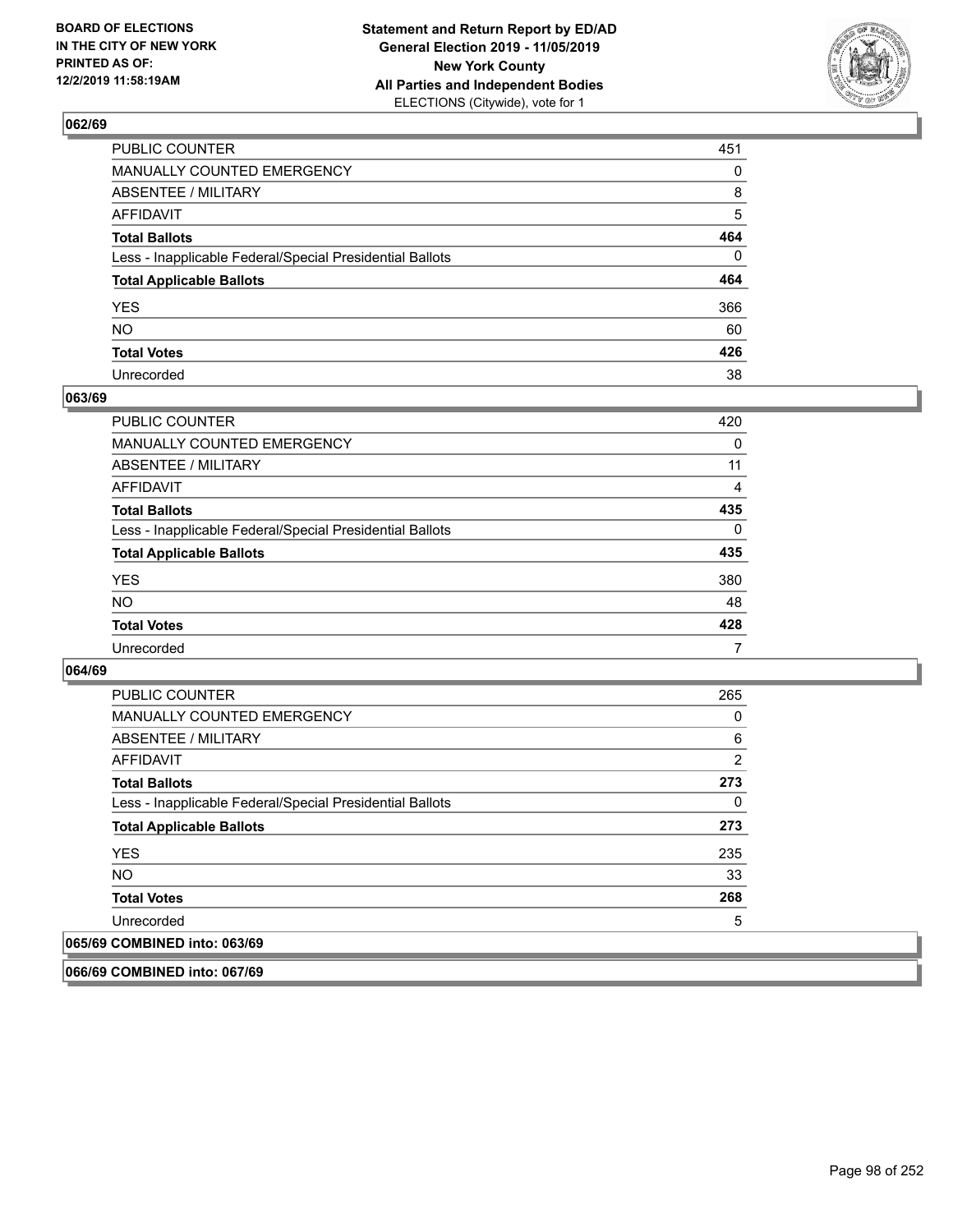

| PUBLIC COUNTER                                           | 311      |
|----------------------------------------------------------|----------|
| <b>MANUALLY COUNTED EMERGENCY</b>                        | $\Omega$ |
| <b>ABSENTEE / MILITARY</b>                               | 3        |
| <b>AFFIDAVIT</b>                                         | 8        |
| <b>Total Ballots</b>                                     | 322      |
| Less - Inapplicable Federal/Special Presidential Ballots | 0        |
| <b>Total Applicable Ballots</b>                          | 322      |
| <b>YES</b>                                               | 238      |
| <b>NO</b>                                                | 30       |
| <b>Total Votes</b>                                       | 268      |
| Unrecorded                                               | 54       |

## **068/69 COMBINED into: 055/69**

## **069/69**

| PUBLIC COUNTER                                           | 358      |
|----------------------------------------------------------|----------|
| <b>MANUALLY COUNTED EMERGENCY</b>                        | $\Omega$ |
| ABSENTEE / MILITARY                                      | 3        |
| AFFIDAVIT                                                |          |
| <b>Total Ballots</b>                                     | 362      |
| Less - Inapplicable Federal/Special Presidential Ballots | 0        |
| <b>Total Applicable Ballots</b>                          | 362      |
| <b>YES</b>                                               | 296      |
| <b>NO</b>                                                | 40       |
| <b>Total Votes</b>                                       | 336      |
| Unrecorded                                               | 26       |
|                                                          |          |

| <b>PUBLIC COUNTER</b>                                    | 238 |
|----------------------------------------------------------|-----|
| MANUALLY COUNTED EMERGENCY                               | 0   |
| ABSENTEE / MILITARY                                      | 65  |
| AFFIDAVIT                                                | 2   |
| <b>Total Ballots</b>                                     | 305 |
| Less - Inapplicable Federal/Special Presidential Ballots | 0   |
| <b>Total Applicable Ballots</b>                          | 305 |
| <b>YES</b>                                               | 170 |
| NO.                                                      | 20  |
| <b>Total Votes</b>                                       | 190 |
| Unrecorded                                               | 115 |
| 071/69 COMBINED into: 067/69                             |     |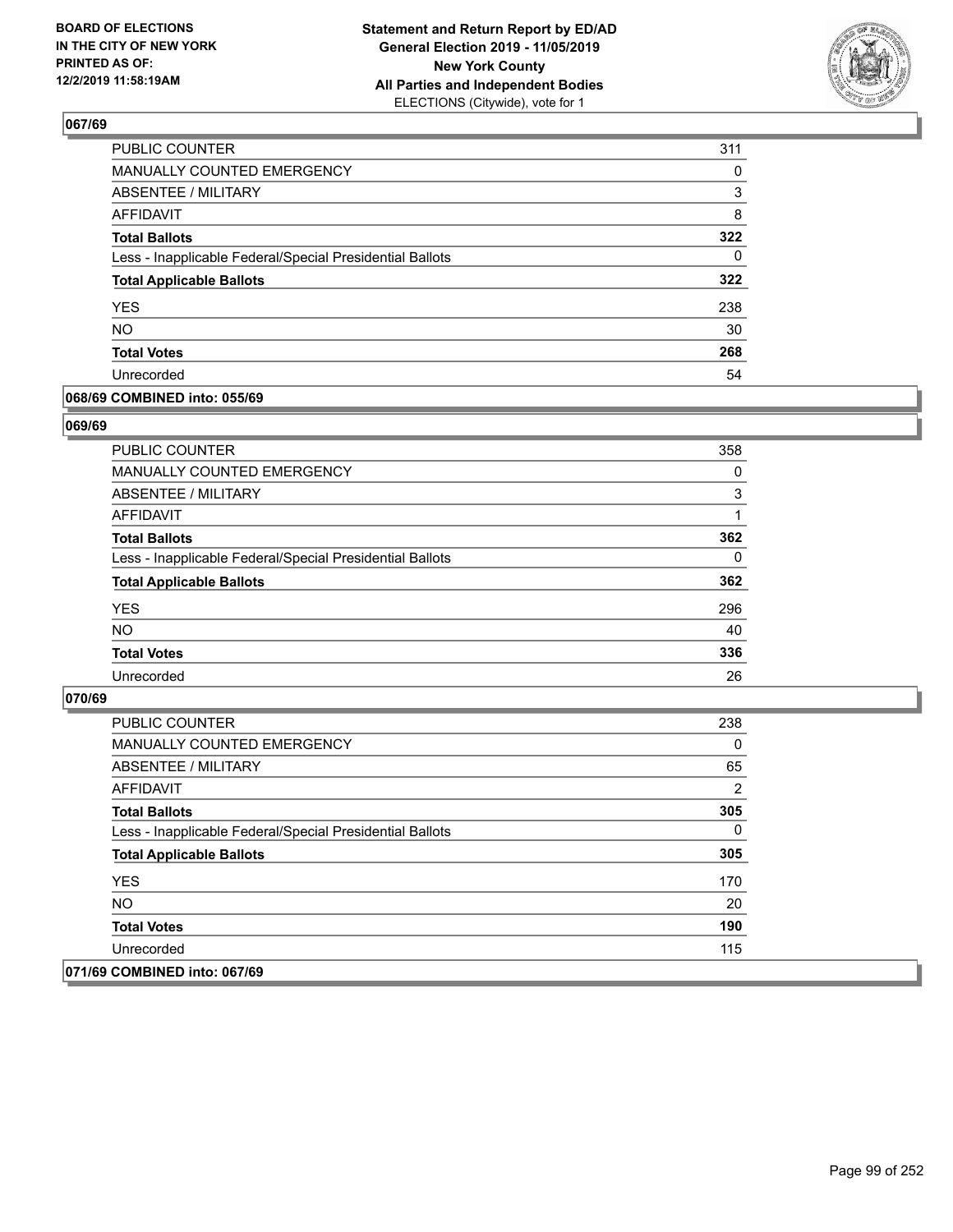

| PUBLIC COUNTER                                           | 602 |
|----------------------------------------------------------|-----|
| MANUALLY COUNTED EMERGENCY                               | 0   |
| ABSENTEE / MILITARY                                      | 14  |
| AFFIDAVIT                                                | 3   |
| Total Ballots                                            | 619 |
| Less - Inapplicable Federal/Special Presidential Ballots | 0   |
| <b>Total Applicable Ballots</b>                          | 619 |
| YES                                                      | 525 |
| NO.                                                      | 66  |
| <b>Total Votes</b>                                       | 591 |
| Unrecorded                                               | 28  |

## **073/69**

| PUBLIC COUNTER                                           | 540      |
|----------------------------------------------------------|----------|
| <b>MANUALLY COUNTED EMERGENCY</b>                        | 0        |
| ABSENTEE / MILITARY                                      | 4        |
| <b>AFFIDAVIT</b>                                         | 5        |
| <b>Total Ballots</b>                                     | 549      |
| Less - Inapplicable Federal/Special Presidential Ballots | $\Omega$ |
| <b>Total Applicable Ballots</b>                          | 549      |
| <b>YES</b>                                               | 472      |
| NO.                                                      | 64       |
| <b>Total Votes</b>                                       | 536      |
| Unrecorded                                               | 13       |

## **074/69 COMBINED into: 070/69**

**075/69** 

| <b>PUBLIC COUNTER</b>                                    | 265 |
|----------------------------------------------------------|-----|
| MANUALLY COUNTED EMERGENCY                               | 0   |
| ABSENTEE / MILITARY                                      | 4   |
| AFFIDAVIT                                                | 3   |
| <b>Total Ballots</b>                                     | 272 |
| Less - Inapplicable Federal/Special Presidential Ballots | 0   |
| <b>Total Applicable Ballots</b>                          | 272 |
| <b>YES</b>                                               | 192 |
| <b>NO</b>                                                | 33  |
| <b>Total Votes</b>                                       | 225 |
| Unrecorded                                               | 47  |
| 076/69 COMBINED into: 075/69                             |     |

**077/69 COMBINED into: 073/69**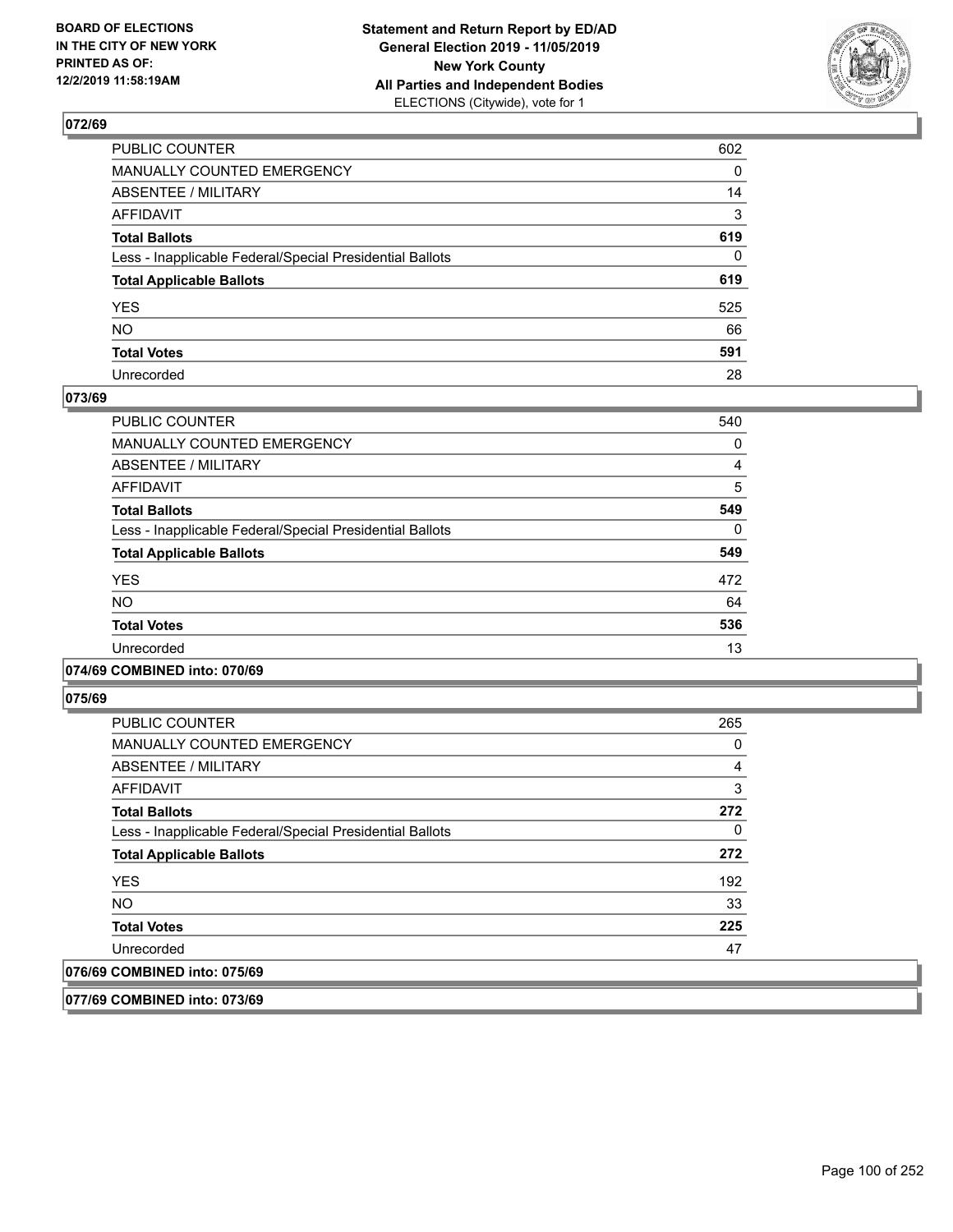

| PUBLIC COUNTER                                           | 415            |
|----------------------------------------------------------|----------------|
| MANUALLY COUNTED EMERGENCY                               | 0              |
| ABSENTEE / MILITARY                                      | 5              |
| <b>AFFIDAVIT</b>                                         | $\overline{2}$ |
| <b>Total Ballots</b>                                     | 422            |
| Less - Inapplicable Federal/Special Presidential Ballots | $\Omega$       |
| <b>Total Applicable Ballots</b>                          | 422            |
| <b>YES</b>                                               | 356            |
| <b>NO</b>                                                | 41             |
| <b>Total Votes</b>                                       | 397            |
| Unrecorded                                               | 25             |

## **079/69 COMBINED into: 078/69**

## **080/69**

| <b>PUBLIC COUNTER</b>                                    | 302      |
|----------------------------------------------------------|----------|
| MANUALLY COUNTED EMERGENCY                               | $\Omega$ |
| <b>ABSENTEE / MILITARY</b>                               | 5        |
| AFFIDAVIT                                                |          |
| <b>Total Ballots</b>                                     | 308      |
| Less - Inapplicable Federal/Special Presidential Ballots | $\Omega$ |
| <b>Total Applicable Ballots</b>                          | 308      |
| <b>YES</b>                                               | 206      |
| <b>NO</b>                                                | 37       |
| <b>Total Votes</b>                                       | 243      |
| Unrecorded                                               | 65       |
|                                                          |          |

| <b>PUBLIC COUNTER</b>                                    | 391      |
|----------------------------------------------------------|----------|
| MANUALLY COUNTED EMERGENCY                               | 0        |
| ABSENTEE / MILITARY                                      | 4        |
| AFFIDAVIT                                                | 5        |
| <b>Total Ballots</b>                                     | 400      |
| Less - Inapplicable Federal/Special Presidential Ballots | $\Omega$ |
| <b>Total Applicable Ballots</b>                          | 400      |
| <b>YES</b>                                               | 321      |
| <b>NO</b>                                                | 59       |
| <b>Total Votes</b>                                       | 380      |
| Unrecorded                                               | 20       |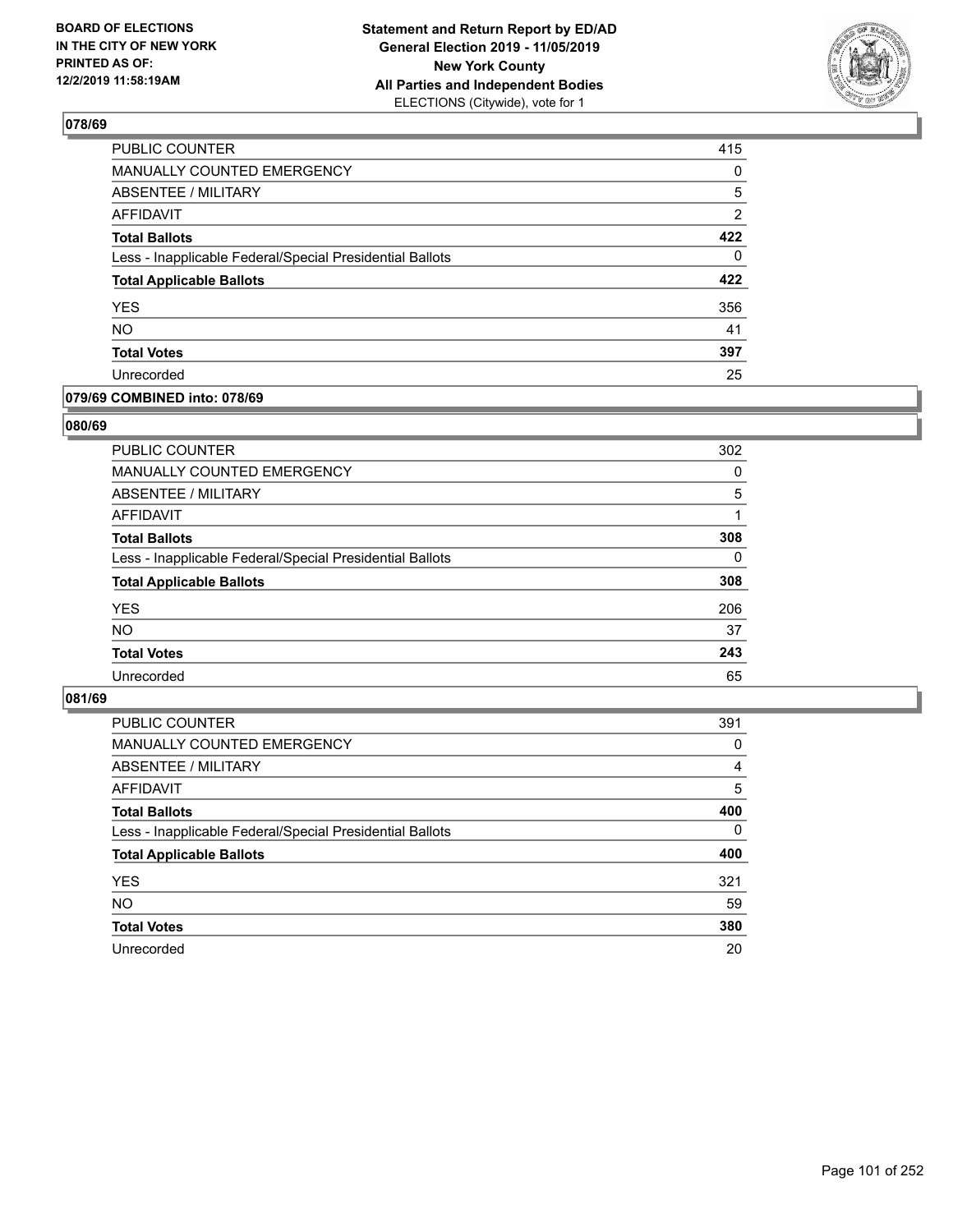

| <b>PUBLIC COUNTER</b>                                    | 176      |
|----------------------------------------------------------|----------|
| <b>MANUALLY COUNTED EMERGENCY</b>                        | 0        |
| <b>ABSENTEE / MILITARY</b>                               | 4        |
| <b>AFFIDAVIT</b>                                         | $\Omega$ |
| <b>Total Ballots</b>                                     | 180      |
| Less - Inapplicable Federal/Special Presidential Ballots | 0        |
| <b>Total Applicable Ballots</b>                          | 180      |
| <b>YES</b>                                               | 147      |
| <b>NO</b>                                                | 25       |
| <b>Total Votes</b>                                       | 172      |
| Unrecorded                                               | 8        |

## **083/69 COMBINED into: 080/69**

### **084/69**

| <b>PUBLIC COUNTER</b>                                    | 492 |
|----------------------------------------------------------|-----|
| MANUALLY COUNTED EMERGENCY                               | 0   |
| ABSENTEE / MILITARY                                      |     |
| AFFIDAVIT                                                | 4   |
| <b>Total Ballots</b>                                     | 503 |
| Less - Inapplicable Federal/Special Presidential Ballots | 0   |
| <b>Total Applicable Ballots</b>                          | 503 |
| <b>YES</b>                                               | 425 |
| <b>NO</b>                                                | 50  |
| <b>Total Votes</b>                                       | 475 |
| Unrecorded                                               | 28  |

#### **085/69 COMBINED into: 072/69**

## **086/69 COMBINED into: 084/69**

#### **087/69 COMBINED into: 072/69**

#### **088/69 COMBINED into: 092/69**

| <b>PUBLIC COUNTER</b>                                    | 267 |
|----------------------------------------------------------|-----|
| MANUALLY COUNTED EMERGENCY                               | 0   |
| ABSENTEE / MILITARY                                      | 4   |
| AFFIDAVIT                                                |     |
| <b>Total Ballots</b>                                     | 272 |
| Less - Inapplicable Federal/Special Presidential Ballots | 0   |
| <b>Total Applicable Ballots</b>                          | 272 |
| <b>YES</b>                                               | 199 |
| <b>NO</b>                                                | 31  |
| <b>Total Votes</b>                                       | 230 |
| Unrecorded                                               | 42  |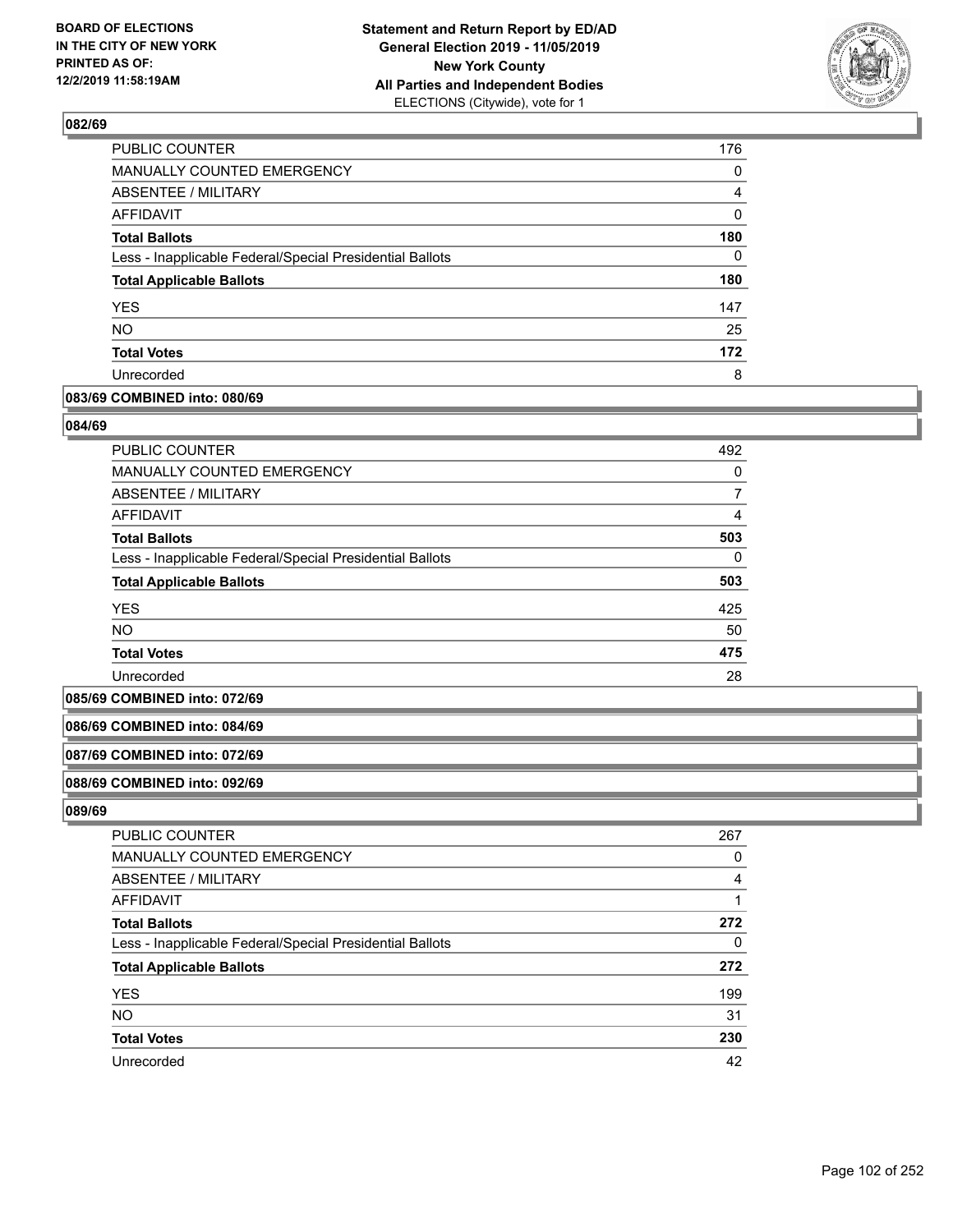

| PUBLIC COUNTER                                           | 440      |
|----------------------------------------------------------|----------|
| MANUALLY COUNTED EMERGENCY                               | 0        |
| ABSENTEE / MILITARY                                      | 31       |
| AFFIDAVIT                                                | 3        |
| <b>Total Ballots</b>                                     | 474      |
| Less - Inapplicable Federal/Special Presidential Ballots | $\Omega$ |
| <b>Total Applicable Ballots</b>                          | 474      |
| <b>YES</b>                                               | 370      |
| <b>NO</b>                                                | 54       |
| <b>Total Votes</b>                                       | 424      |
| Unrecorded                                               | 50       |

## **091/69 COMBINED into: 090/69**

### **092/69**

| <b>PUBLIC COUNTER</b>                                    | 409      |
|----------------------------------------------------------|----------|
| <b>MANUALLY COUNTED EMERGENCY</b>                        | $\Omega$ |
| ABSENTEE / MILITARY                                      | 5        |
| AFFIDAVIT                                                | 2        |
| <b>Total Ballots</b>                                     | 416      |
| Less - Inapplicable Federal/Special Presidential Ballots | 0        |
| <b>Total Applicable Ballots</b>                          | 416      |
| <b>YES</b>                                               | 356      |
| <b>NO</b>                                                | 50       |
| <b>Total Votes</b>                                       | 406      |
| Unrecorded                                               | 10       |
|                                                          |          |

| <b>PUBLIC COUNTER</b>                                    | 354      |
|----------------------------------------------------------|----------|
| <b>MANUALLY COUNTED EMERGENCY</b>                        | 0        |
| ABSENTEE / MILITARY                                      | 4        |
| AFFIDAVIT                                                |          |
| <b>Total Ballots</b>                                     | 359      |
| Less - Inapplicable Federal/Special Presidential Ballots | $\Omega$ |
| <b>Total Applicable Ballots</b>                          | 359      |
| <b>YES</b>                                               | 304      |
| <b>NO</b>                                                | 46       |
| <b>Total Votes</b>                                       | 350      |
| Unrecorded                                               | 9        |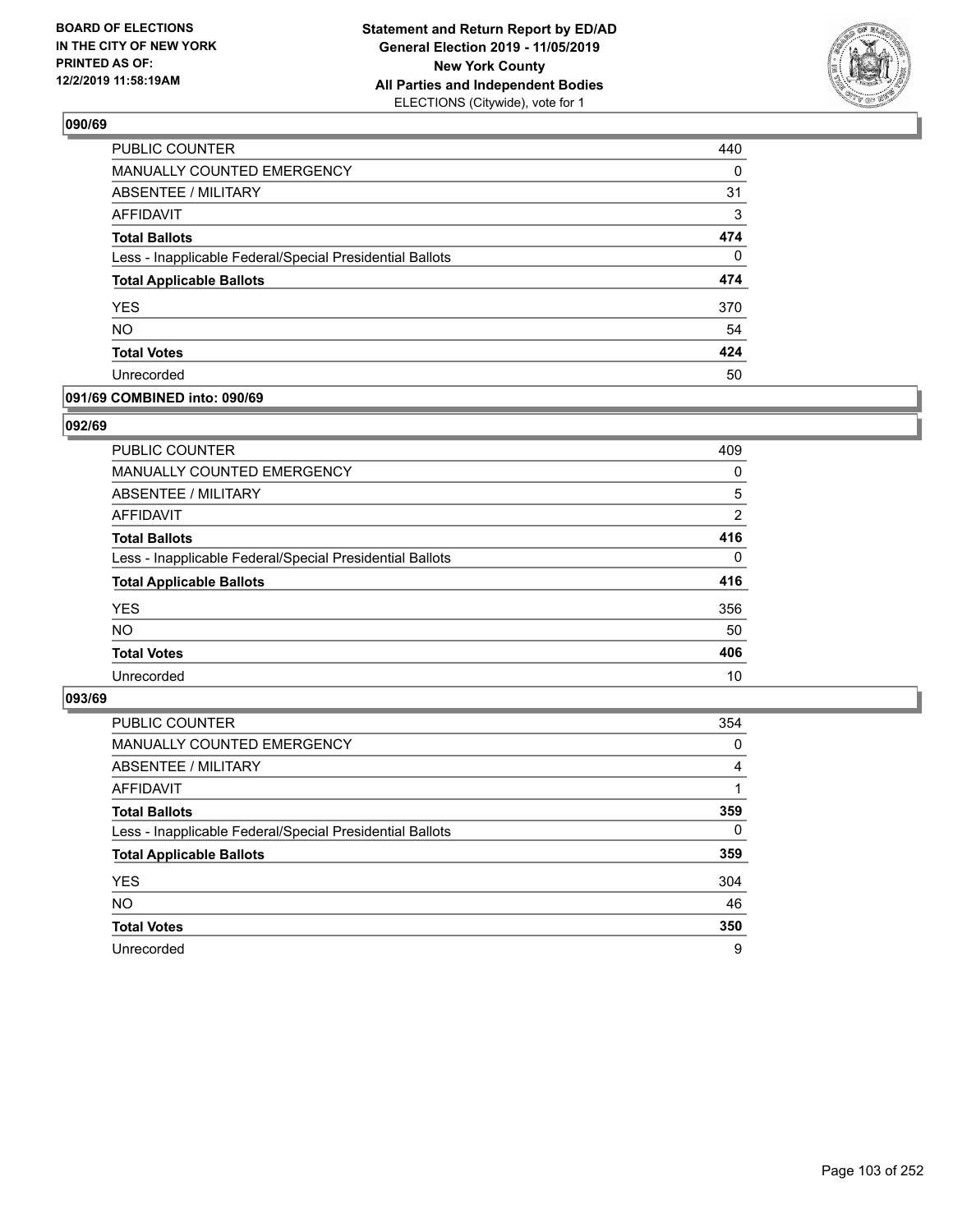

| PUBLIC COUNTER                                           | 294 |
|----------------------------------------------------------|-----|
| MANUALLY COUNTED EMERGENCY                               | 0   |
| ABSENTEE / MILITARY                                      | 6   |
| AFFIDAVIT                                                | 2   |
| Total Ballots                                            | 302 |
| Less - Inapplicable Federal/Special Presidential Ballots | 0   |
| <b>Total Applicable Ballots</b>                          | 302 |
| YES                                                      | 259 |
| NO.                                                      | 27  |
| <b>Total Votes</b>                                       | 286 |
| Unrecorded                                               | 16  |

## **095/69**

| <b>PUBLIC COUNTER</b>                                    | 244      |
|----------------------------------------------------------|----------|
| MANUALLY COUNTED EMERGENCY                               | $\Omega$ |
| ABSENTEE / MILITARY                                      | 7        |
| AFFIDAVIT                                                |          |
| <b>Total Ballots</b>                                     | 252      |
| Less - Inapplicable Federal/Special Presidential Ballots | $\Omega$ |
| <b>Total Applicable Ballots</b>                          | 252      |
| <b>YES</b>                                               | 217      |
| <b>NO</b>                                                | 25       |
| <b>Total Votes</b>                                       | 242      |
| Unrecorded                                               | 10       |

## **096/69**

| <b>PUBLIC COUNTER</b>                                    | 215 |
|----------------------------------------------------------|-----|
| <b>MANUALLY COUNTED EMERGENCY</b>                        | 0   |
| ABSENTEE / MILITARY                                      | 2   |
| AFFIDAVIT                                                | 3   |
| <b>Total Ballots</b>                                     | 220 |
| Less - Inapplicable Federal/Special Presidential Ballots | 0   |
| <b>Total Applicable Ballots</b>                          | 220 |
| <b>YES</b>                                               | 187 |
| <b>NO</b>                                                | 25  |
| <b>Total Votes</b>                                       | 212 |
| Unrecorded                                               | 8   |
| 097/69 COMBINED into: 094/69                             |     |

**098/69 COMBINED into: 096/69**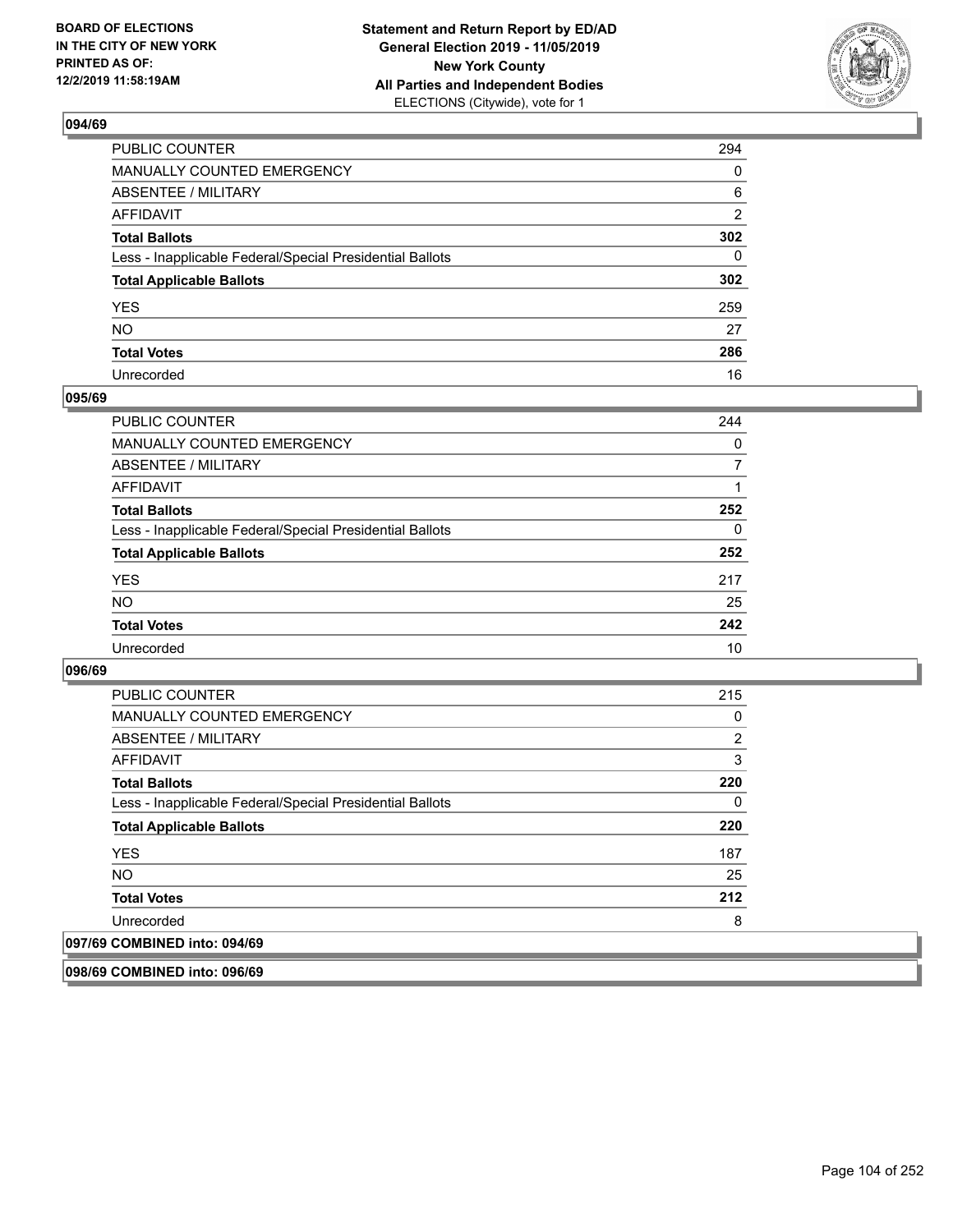

| PUBLIC COUNTER                                           | 395 |
|----------------------------------------------------------|-----|
| MANUALLY COUNTED EMERGENCY                               | 0   |
| ABSENTEE / MILITARY                                      | 10  |
| AFFIDAVIT                                                | 0   |
| Total Ballots                                            | 405 |
| Less - Inapplicable Federal/Special Presidential Ballots | 0   |
| <b>Total Applicable Ballots</b>                          | 405 |
| YES                                                      | 318 |
| NO.                                                      | 63  |
| <b>Total Votes</b>                                       | 381 |
| Unrecorded                                               | 24  |

# **100/69**

| <b>PUBLIC COUNTER</b>                                    | 372 |
|----------------------------------------------------------|-----|
| MANUALLY COUNTED EMERGENCY                               | 0   |
| ABSENTEE / MILITARY                                      | 12  |
| AFFIDAVIT                                                |     |
| <b>Total Ballots</b>                                     | 385 |
| Less - Inapplicable Federal/Special Presidential Ballots | 0   |
| <b>Total Applicable Ballots</b>                          | 385 |
| <b>YES</b>                                               | 263 |
| <b>NO</b>                                                | 37  |
| <b>Total Votes</b>                                       | 300 |
| Unrecorded                                               | 85  |

| <b>PUBLIC COUNTER</b>                                    | 147      |
|----------------------------------------------------------|----------|
| MANUALLY COUNTED EMERGENCY                               | 0        |
| ABSENTEE / MILITARY                                      | 5        |
| AFFIDAVIT                                                |          |
| <b>Total Ballots</b>                                     | 153      |
| Less - Inapplicable Federal/Special Presidential Ballots | $\Omega$ |
| <b>Total Applicable Ballots</b>                          | 153      |
| <b>YES</b>                                               | 80       |
| <b>NO</b>                                                | 29       |
| <b>Total Votes</b>                                       | 109      |
| Unrecorded                                               | 44       |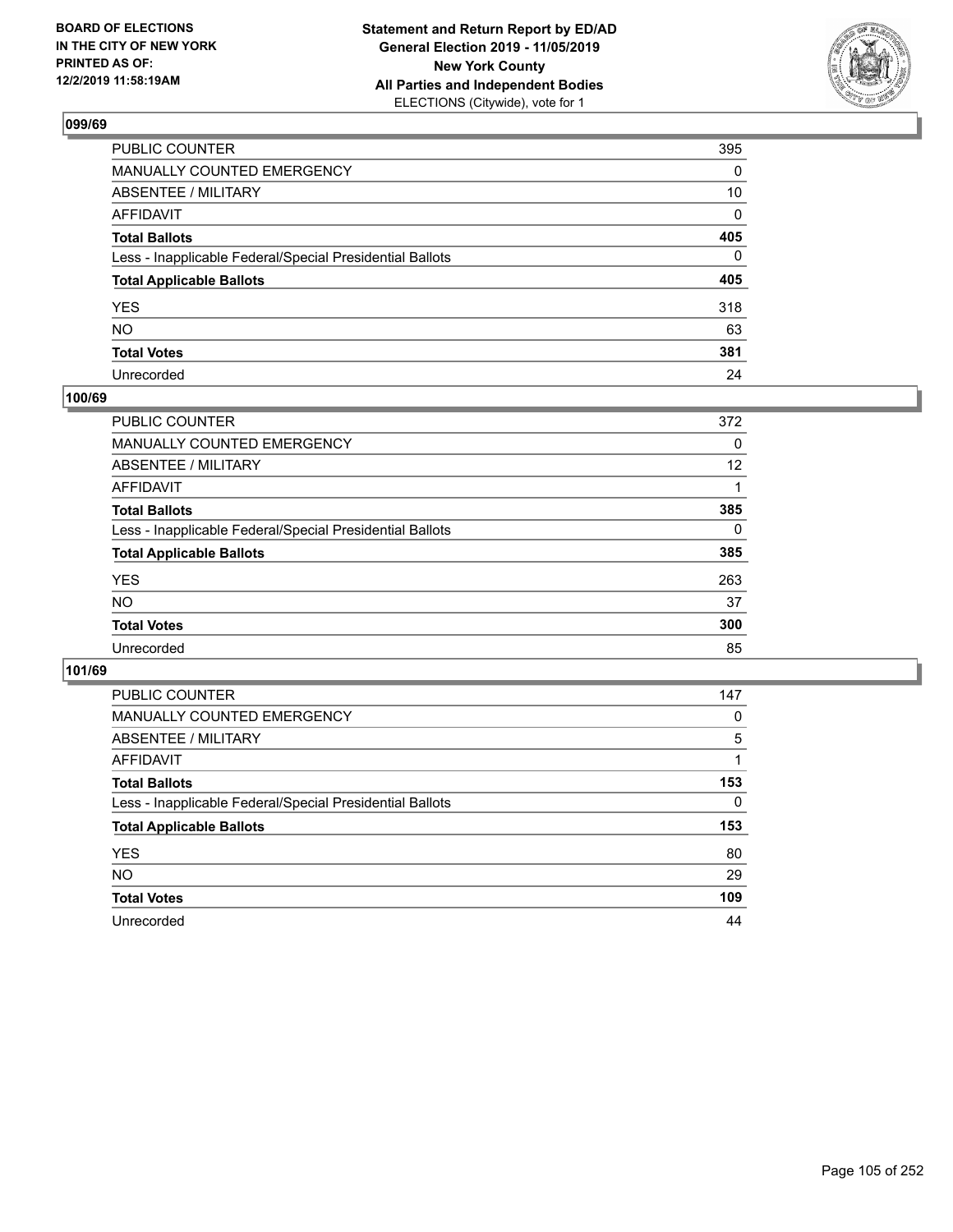

| PUBLIC COUNTER                                           | 240      |
|----------------------------------------------------------|----------|
| MANUALLY COUNTED EMERGENCY                               | 0        |
| ABSENTEE / MILITARY                                      | 6        |
| AFFIDAVIT                                                | 3        |
| <b>Total Ballots</b>                                     | 249      |
| Less - Inapplicable Federal/Special Presidential Ballots | $\Omega$ |
| <b>Total Applicable Ballots</b>                          | 249      |
| <b>YES</b>                                               | 174      |
| NO.                                                      | 30       |
| <b>Total Votes</b>                                       | 204      |
| Unrecorded                                               | 45       |

## **103/69 COMBINED into: 061/69**

## **104/69**

| PUBLIC COUNTER                                           | 0            |
|----------------------------------------------------------|--------------|
| <b>MANUALLY COUNTED EMERGENCY</b>                        | 0            |
| <b>ABSENTEE / MILITARY</b>                               | $\Omega$     |
| <b>AFFIDAVIT</b>                                         | 0            |
| <b>Total Ballots</b>                                     | 0            |
| Less - Inapplicable Federal/Special Presidential Ballots | $\Omega$     |
| <b>Total Applicable Ballots</b>                          | 0            |
| <b>YES</b>                                               | $\Omega$     |
| <b>NO</b>                                                | $\Omega$     |
| <b>Total Votes</b>                                       | $\mathbf{0}$ |
|                                                          |              |

| <b>Total Votes</b>                                       | 0        |
|----------------------------------------------------------|----------|
| NO.                                                      | $\Omega$ |
| <b>YES</b>                                               | $\Omega$ |
| <b>Total Applicable Ballots</b>                          | 0        |
| Less - Inapplicable Federal/Special Presidential Ballots | 0        |
| <b>Total Ballots</b>                                     | 0        |
| AFFIDAVIT                                                | $\Omega$ |
| ABSENTEE / MILITARY                                      | 0        |
| <b>MANUALLY COUNTED EMERGENCY</b>                        | 0        |
| PUBLIC COUNTER                                           | 0        |

| 106/69 COMBINED into: 061/69 |  |
|------------------------------|--|
|------------------------------|--|

| 107/69 COMBINED into: 096/69  |  |
|-------------------------------|--|
| 108/69 COMBINED into: 100/69  |  |
| 109/69 COMBINED into: 081/69  |  |
| 110/69 COMBINED into: 092/69  |  |
| 1111/69 COMBINED into: 062/69 |  |
| 112/69 COMBINED into: 061/69  |  |
| 113/69 COMBINED into: 046/69  |  |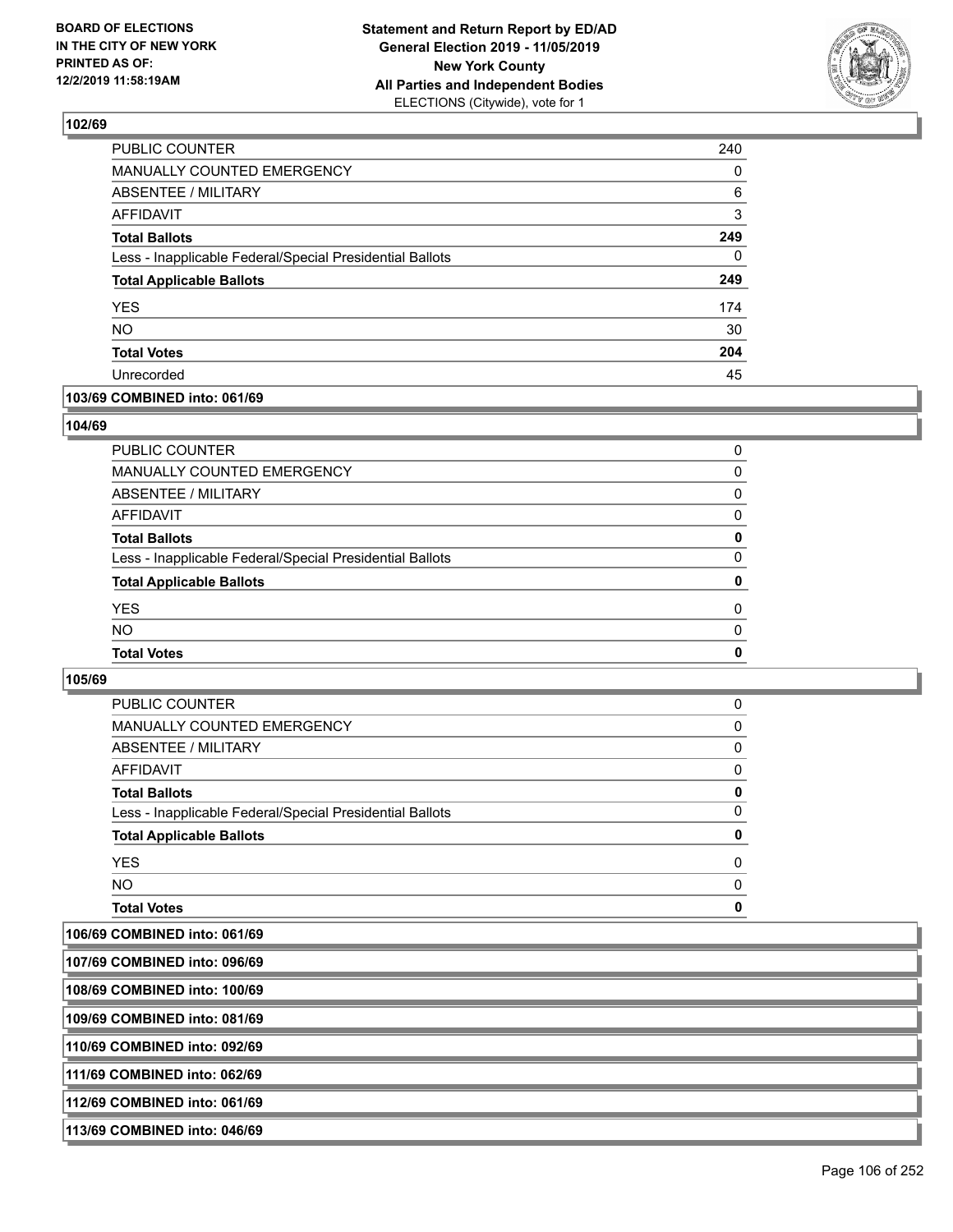

# **114/69 COMBINED into: 061/69**

| <b>PUBLIC COUNTER</b>                                    | 356      |
|----------------------------------------------------------|----------|
| <b>MANUALLY COUNTED EMERGENCY</b>                        | 0        |
| ABSENTEE / MILITARY                                      | 9        |
| AFFIDAVIT                                                |          |
| <b>Total Ballots</b>                                     | 366      |
| Less - Inapplicable Federal/Special Presidential Ballots | $\Omega$ |
| <b>Total Applicable Ballots</b>                          | 366      |
| <b>YES</b>                                               | 296      |
| <b>NO</b>                                                | 59       |
| <b>Total Votes</b>                                       | 355      |
| Unrecorded                                               | 11       |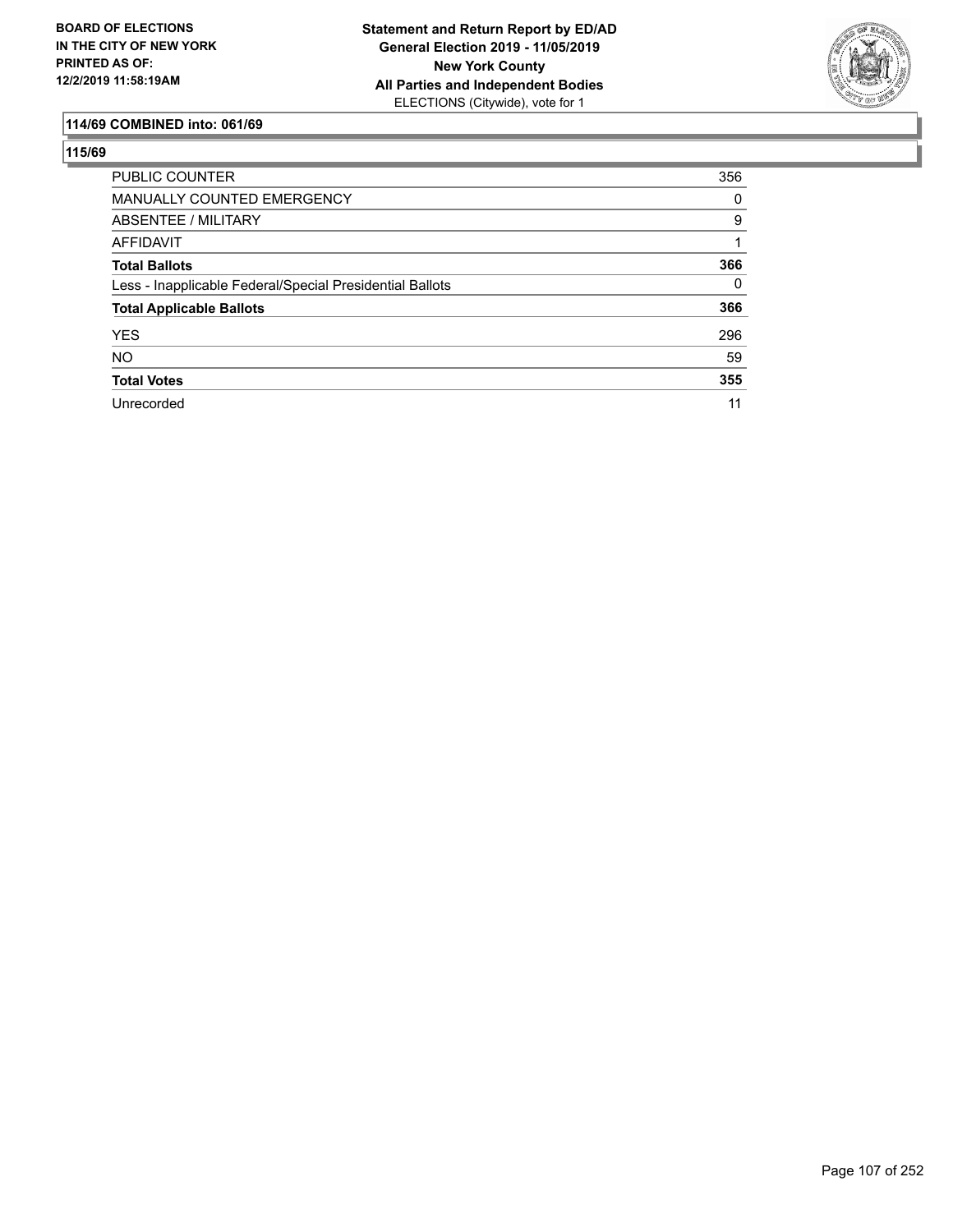

## **001/70 COMBINED into: 096/68**

# **002/70**

| PUBLIC COUNTER                                           | 314      |
|----------------------------------------------------------|----------|
| <b>MANUALLY COUNTED EMERGENCY</b>                        | 0        |
| ABSENTEE / MILITARY                                      | 5        |
| AFFIDAVIT                                                | 0        |
| <b>Total Ballots</b>                                     | 319      |
| Less - Inapplicable Federal/Special Presidential Ballots | $\Omega$ |
| <b>Total Applicable Ballots</b>                          | 319      |
| <b>YES</b>                                               | 214      |
| <b>NO</b>                                                | 37       |
| <b>Total Votes</b>                                       | 251      |
| Unrecorded                                               | 68       |
|                                                          |          |

## **003/70 COMBINED into: 002/70**

## **004/70**

| 266      |
|----------|
| 0        |
| 5        |
| 3        |
| 274      |
| $\Omega$ |
| 274      |
| 201      |
| 44       |
| 245      |
| 29       |
|          |

## **005/70 COMBINED into: 004/70**

## **006/70 COMBINED into: 007/70**

| <b>PUBLIC COUNTER</b>                                    | 398 |
|----------------------------------------------------------|-----|
| <b>MANUALLY COUNTED EMERGENCY</b>                        | 0   |
| ABSENTEE / MILITARY                                      | 5   |
| AFFIDAVIT                                                | 8   |
| <b>Total Ballots</b>                                     | 411 |
| Less - Inapplicable Federal/Special Presidential Ballots | 0   |
| <b>Total Applicable Ballots</b>                          | 411 |
| <b>YES</b>                                               | 314 |
| <b>NO</b>                                                | 65  |
| <b>Total Votes</b>                                       | 379 |
| Unrecorded                                               | 32  |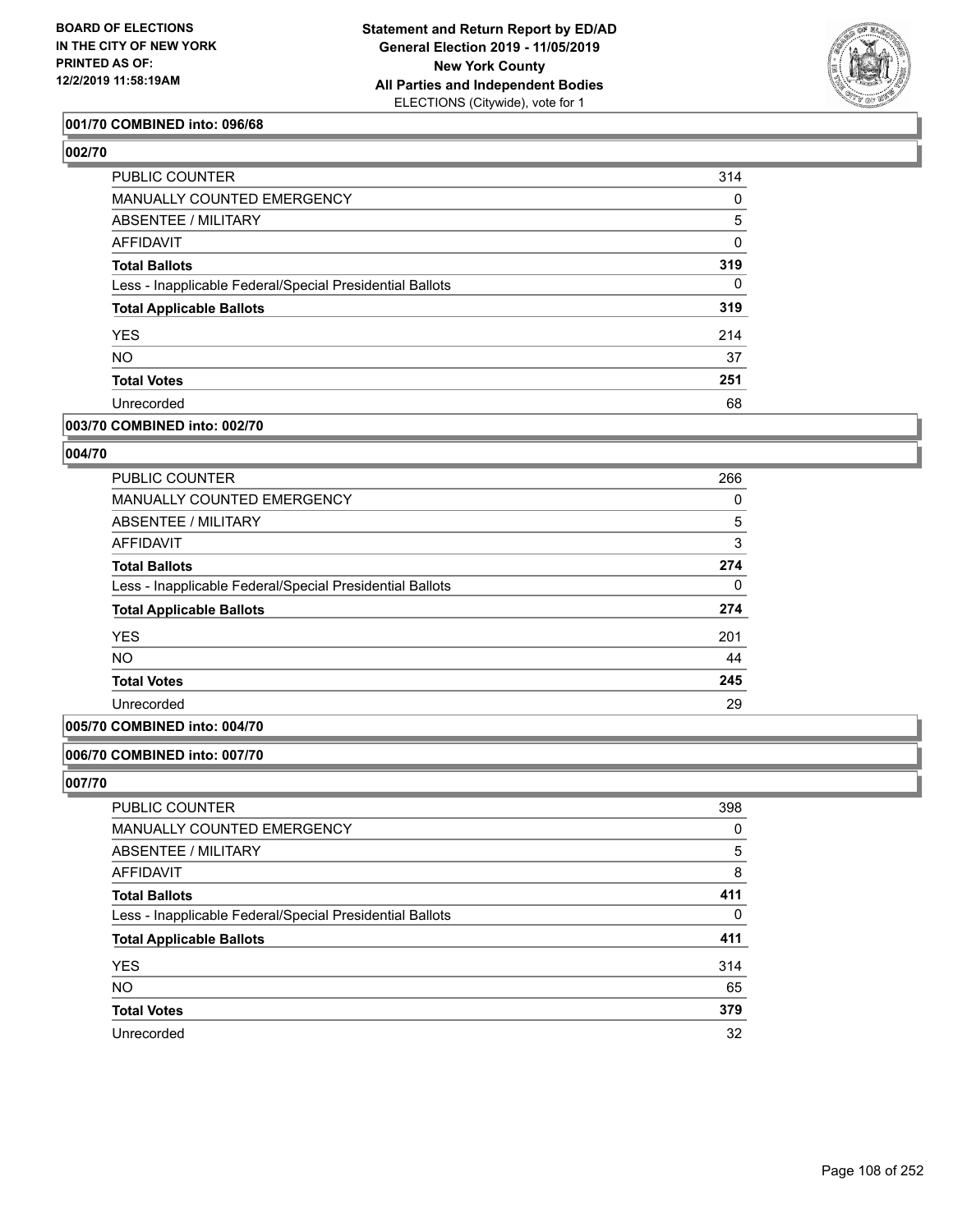

| PUBLIC COUNTER                                           | 334 |
|----------------------------------------------------------|-----|
| MANUALLY COUNTED EMERGENCY                               | 0   |
| ABSENTEE / MILITARY                                      | 9   |
| AFFIDAVIT                                                | 8   |
| Total Ballots                                            | 351 |
| Less - Inapplicable Federal/Special Presidential Ballots | 0   |
| <b>Total Applicable Ballots</b>                          | 351 |
| YES                                                      | 237 |
| NO.                                                      | 78  |
| <b>Total Votes</b>                                       | 315 |
| Unrecorded                                               | 36  |

## **009/70**

| <b>PUBLIC COUNTER</b>                                    | 408      |
|----------------------------------------------------------|----------|
| <b>MANUALLY COUNTED EMERGENCY</b>                        | 0        |
| ABSENTEE / MILITARY                                      | 4        |
| <b>AFFIDAVIT</b>                                         | 2        |
| <b>Total Ballots</b>                                     | 414      |
| Less - Inapplicable Federal/Special Presidential Ballots | $\Omega$ |
| <b>Total Applicable Ballots</b>                          | 414      |
| <b>YES</b>                                               | 320      |
| <b>NO</b>                                                | 81       |
| <b>Total Votes</b>                                       | 401      |
| Unrecorded                                               | 13       |
|                                                          |          |

# **010/70 COMBINED into: 008/70**

| <b>PUBLIC COUNTER</b>                                    | 217 |
|----------------------------------------------------------|-----|
| <b>MANUALLY COUNTED EMERGENCY</b>                        | 0   |
| ABSENTEE / MILITARY                                      | 7   |
| <b>AFFIDAVIT</b>                                         | 8   |
| <b>Total Ballots</b>                                     | 232 |
| Less - Inapplicable Federal/Special Presidential Ballots | 0   |
| <b>Total Applicable Ballots</b>                          | 232 |
| <b>YES</b>                                               | 178 |
| <b>NO</b>                                                | 32  |
| <b>Total Votes</b>                                       | 210 |
| Unrecorded                                               | 22  |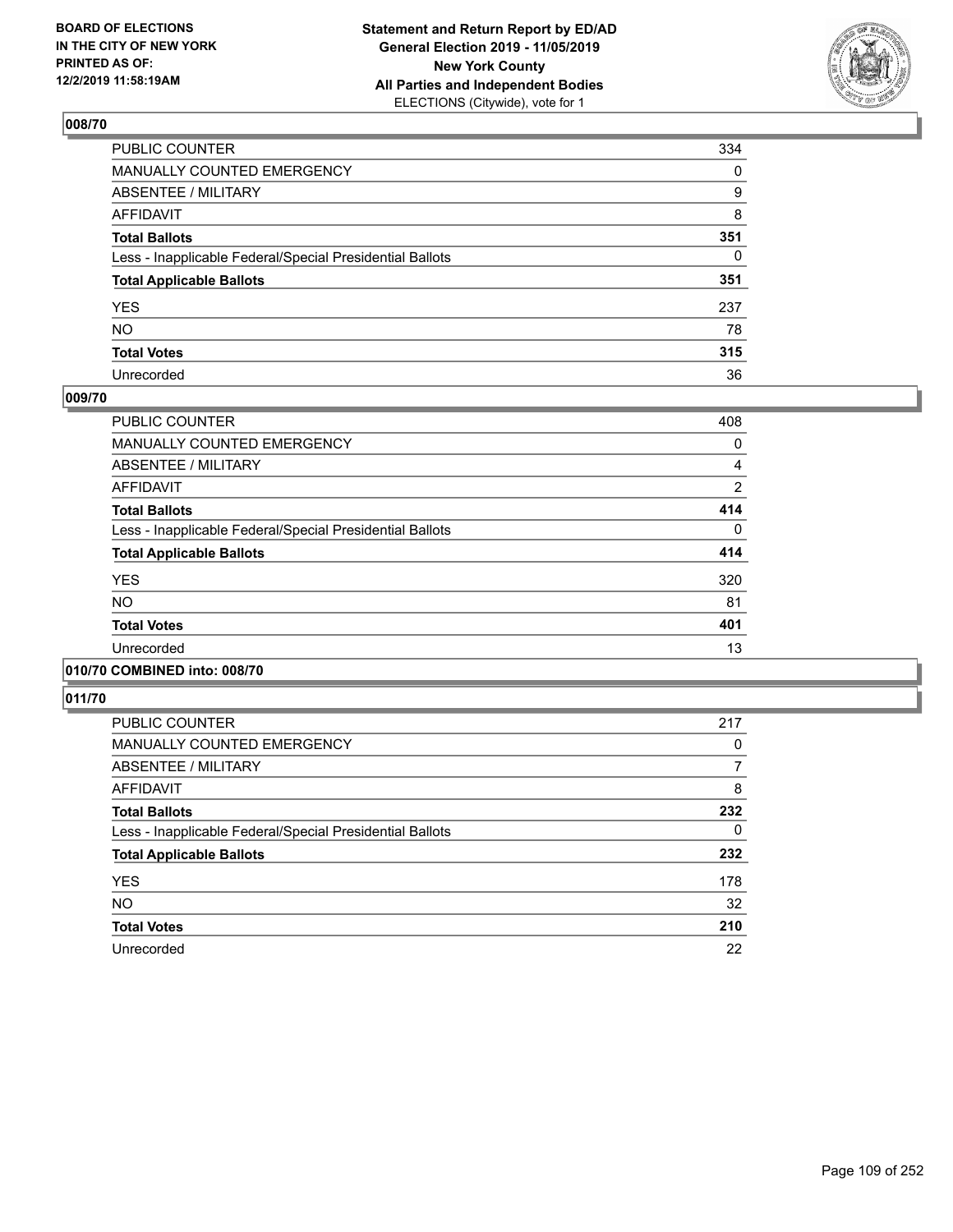

| PUBLIC COUNTER                                           | 193      |
|----------------------------------------------------------|----------|
| MANUALLY COUNTED EMERGENCY                               | $\Omega$ |
| <b>ABSENTEE / MILITARY</b>                               |          |
| <b>AFFIDAVIT</b>                                         | 7        |
| <b>Total Ballots</b>                                     | 207      |
| Less - Inapplicable Federal/Special Presidential Ballots | 0        |
| <b>Total Applicable Ballots</b>                          | 207      |
| <b>YES</b>                                               | 158      |
| <b>NO</b>                                                | 33       |
| <b>Total Votes</b>                                       | 191      |
| Unrecorded                                               | 16       |

# **013/70 COMBINED into: 019/70**

### **014/70**

| <b>PUBLIC COUNTER</b>                                    | 194 |
|----------------------------------------------------------|-----|
| <b>MANUALLY COUNTED EMERGENCY</b>                        | 0   |
| ABSENTEE / MILITARY                                      | 4   |
| <b>AFFIDAVIT</b>                                         | 0   |
| <b>Total Ballots</b>                                     | 198 |
| Less - Inapplicable Federal/Special Presidential Ballots | 0   |
| <b>Total Applicable Ballots</b>                          | 198 |
| <b>YES</b>                                               | 151 |
| NO.                                                      | 23  |
| <b>Total Votes</b>                                       | 174 |
| Unrecorded                                               | 24  |

# **015/70 COMBINED into: 020/70**

#### **016/70 COMBINED into: 009/70**

| <b>PUBLIC COUNTER</b>                                    | 274 |
|----------------------------------------------------------|-----|
| <b>MANUALLY COUNTED EMERGENCY</b>                        | 0   |
| ABSENTEE / MILITARY                                      | 10  |
| AFFIDAVIT                                                | 4   |
| <b>Total Ballots</b>                                     | 288 |
| Less - Inapplicable Federal/Special Presidential Ballots | 0   |
| <b>Total Applicable Ballots</b>                          | 288 |
| <b>YES</b>                                               | 232 |
| NO.                                                      | 37  |
| <b>Total Votes</b>                                       | 269 |
| Unrecorded                                               | 19  |
| 018/70 COMBINED into: 108/70                             |     |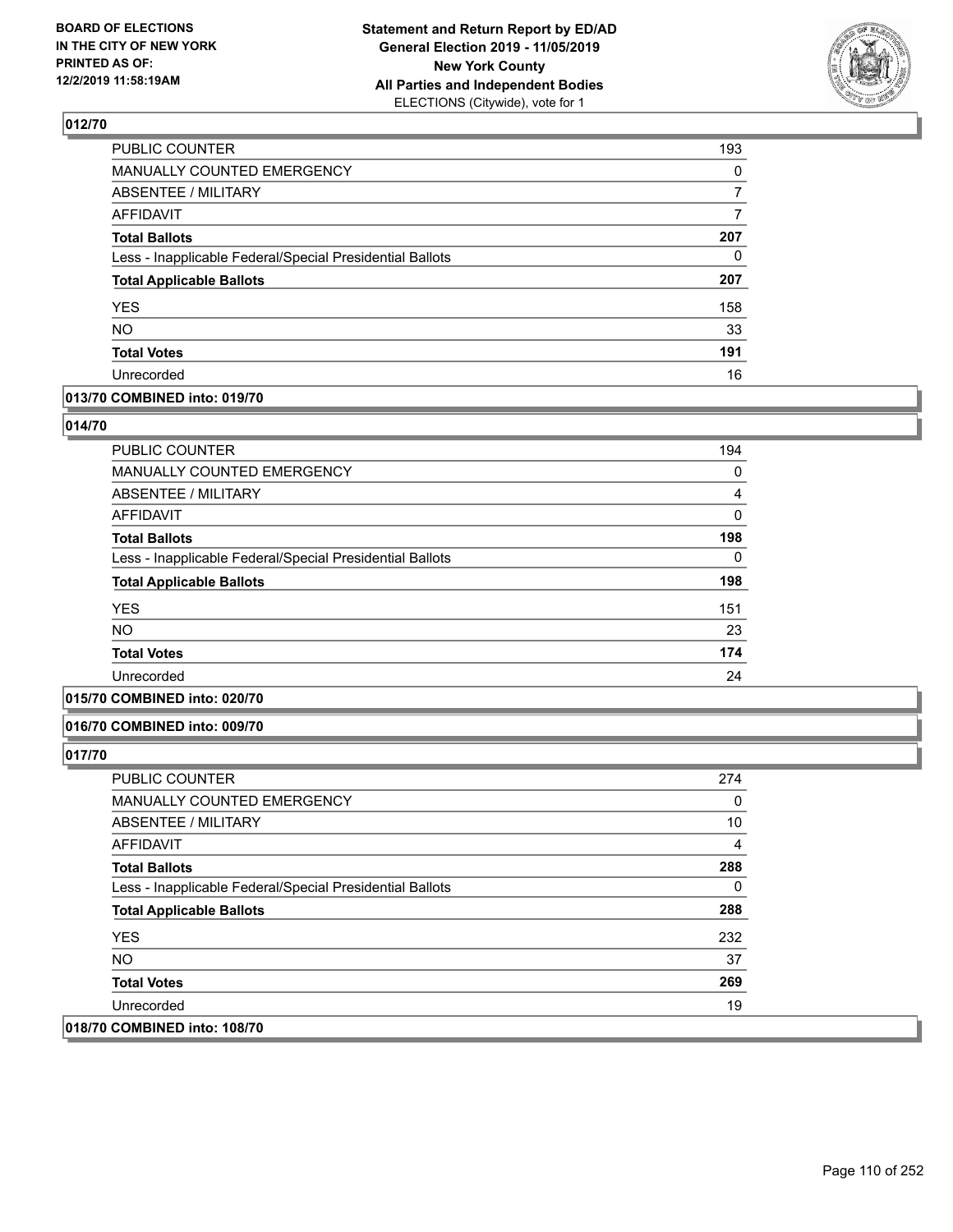

| PUBLIC COUNTER                                           | 437      |
|----------------------------------------------------------|----------|
| MANUALLY COUNTED EMERGENCY                               | 0        |
| ABSENTEE / MILITARY                                      | 6        |
| AFFIDAVIT                                                | 4        |
| Total Ballots                                            | 447      |
| Less - Inapplicable Federal/Special Presidential Ballots | $\Omega$ |
| <b>Total Applicable Ballots</b>                          | 447      |
| YES                                                      | 368      |
| NO.                                                      | 53       |
| <b>Total Votes</b>                                       | 421      |
| Unrecorded                                               | 26       |

# **020/70**

| <b>PUBLIC COUNTER</b>                                    | 319      |
|----------------------------------------------------------|----------|
| MANUALLY COUNTED EMERGENCY                               | 0        |
| ABSENTEE / MILITARY                                      |          |
| AFFIDAVIT                                                | 4        |
| <b>Total Ballots</b>                                     | 330      |
| Less - Inapplicable Federal/Special Presidential Ballots | $\Omega$ |
| <b>Total Applicable Ballots</b>                          | 330      |
| <b>YES</b>                                               | 260      |
| <b>NO</b>                                                | 48       |
| <b>Total Votes</b>                                       | 308      |
| Unrecorded                                               | 22       |

| <b>PUBLIC COUNTER</b>                                    | 245 |
|----------------------------------------------------------|-----|
| MANUALLY COUNTED EMERGENCY                               | 0   |
| ABSENTEE / MILITARY                                      | 2   |
| AFFIDAVIT                                                | 3   |
| <b>Total Ballots</b>                                     | 250 |
| Less - Inapplicable Federal/Special Presidential Ballots | 0   |
| <b>Total Applicable Ballots</b>                          | 250 |
| <b>YES</b>                                               | 199 |
| NO.                                                      | 32  |
| <b>Total Votes</b>                                       | 231 |
| Unrecorded                                               | 19  |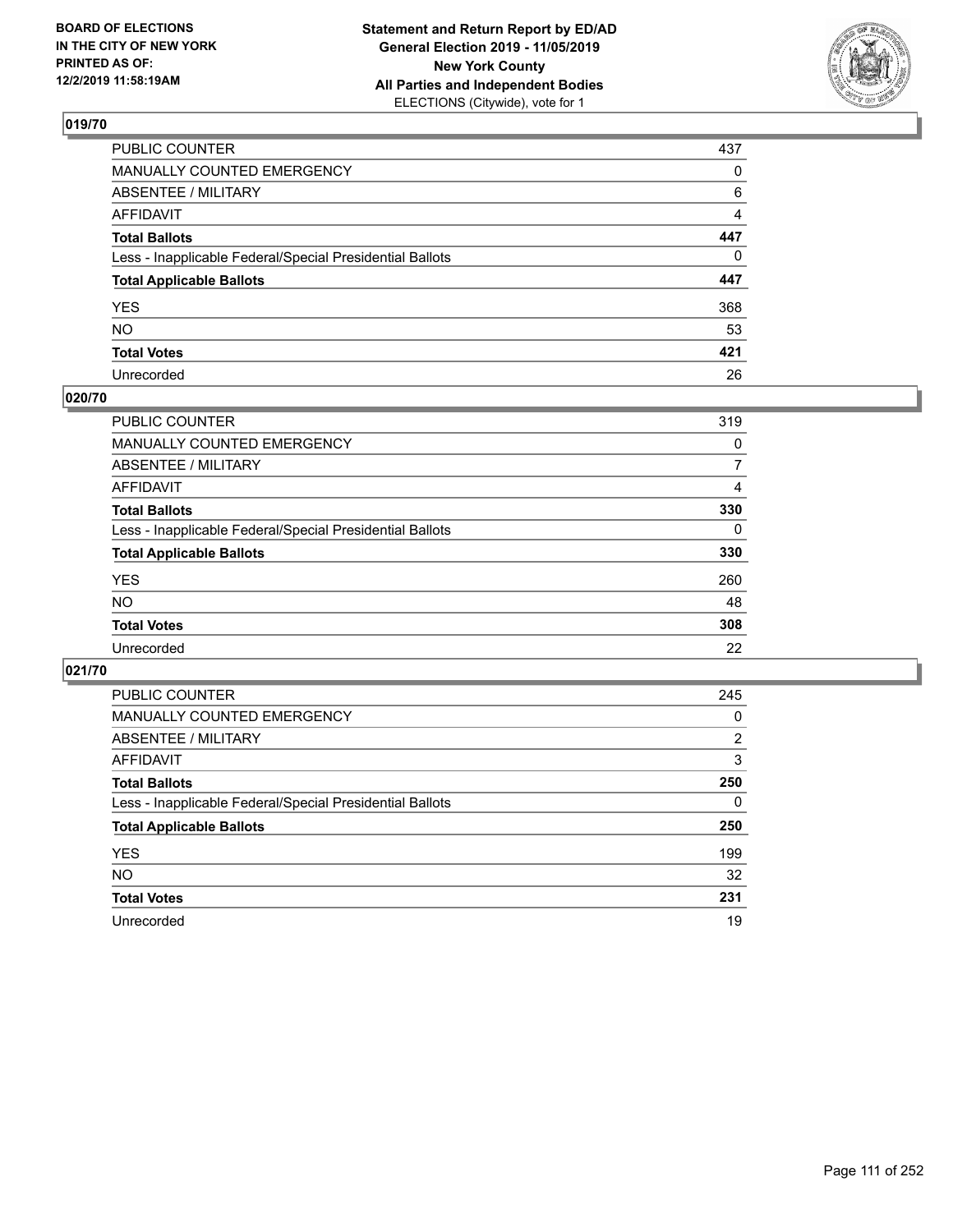

| PUBLIC COUNTER                                           | 376          |
|----------------------------------------------------------|--------------|
| MANUALLY COUNTED EMERGENCY                               | $\mathbf{0}$ |
| ABSENTEE / MILITARY                                      | 9            |
| AFFIDAVIT                                                | 3            |
| Total Ballots                                            | 388          |
| Less - Inapplicable Federal/Special Presidential Ballots | $\Omega$     |
| <b>Total Applicable Ballots</b>                          | 388          |
| YES                                                      | 292          |
| NO.                                                      | 66           |
| <b>Total Votes</b>                                       | 358          |
| Unrecorded                                               | 30           |

## **023/70**

| <b>PUBLIC COUNTER</b>                                    | 377      |
|----------------------------------------------------------|----------|
| MANUALLY COUNTED EMERGENCY                               | 0        |
| ABSENTEE / MILITARY                                      | 16       |
| AFFIDAVIT                                                | 2        |
| <b>Total Ballots</b>                                     | 395      |
| Less - Inapplicable Federal/Special Presidential Ballots | $\Omega$ |
| <b>Total Applicable Ballots</b>                          | 395      |
| <b>YES</b>                                               | 311      |
| <b>NO</b>                                                | 55       |
| <b>Total Votes</b>                                       | 366      |
| Unrecorded                                               | 29       |

| <b>PUBLIC COUNTER</b>                                    | 262 |
|----------------------------------------------------------|-----|
| MANUALLY COUNTED EMERGENCY                               | 0   |
| ABSENTEE / MILITARY                                      | 8   |
| AFFIDAVIT                                                | 3   |
| <b>Total Ballots</b>                                     | 273 |
| Less - Inapplicable Federal/Special Presidential Ballots | 0   |
| <b>Total Applicable Ballots</b>                          | 273 |
| <b>YES</b>                                               | 216 |
| <b>NO</b>                                                | 36  |
| <b>Total Votes</b>                                       | 252 |
| Unrecorded                                               | 21  |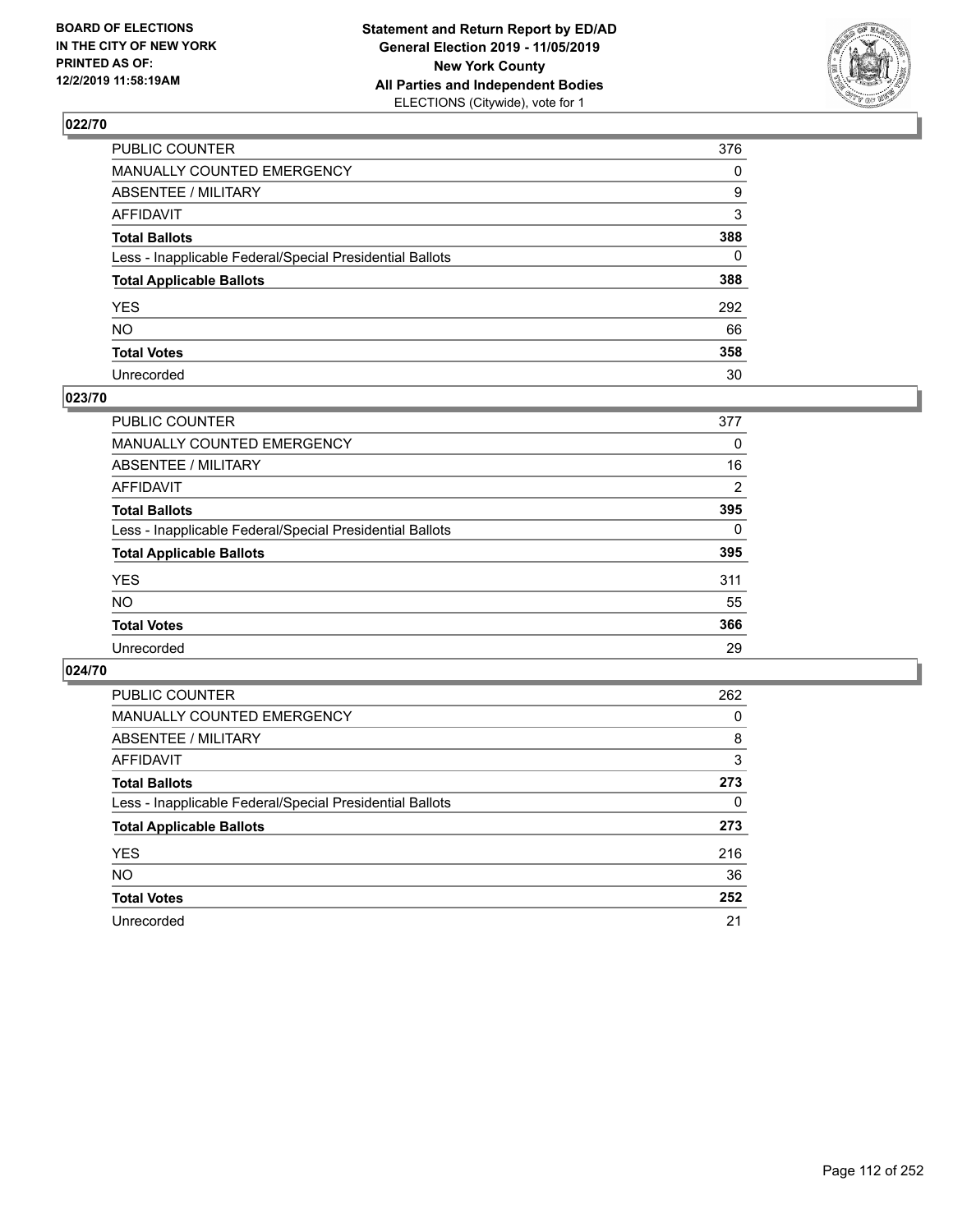

| PUBLIC COUNTER                                           | 121          |
|----------------------------------------------------------|--------------|
| MANUALLY COUNTED EMERGENCY                               | $\mathbf{0}$ |
| ABSENTEE / MILITARY                                      | 5            |
| AFFIDAVIT                                                | $\mathbf{0}$ |
| Total Ballots                                            | 126          |
| Less - Inapplicable Federal/Special Presidential Ballots | $\Omega$     |
| <b>Total Applicable Ballots</b>                          | 126          |
| YES                                                      | 86           |
| NO.                                                      | 31           |
| <b>Total Votes</b>                                       | 117          |
| Unrecorded                                               | 9            |

## **026/70**

| <b>PUBLIC COUNTER</b>                                    | 241      |
|----------------------------------------------------------|----------|
| MANUALLY COUNTED EMERGENCY                               | 0        |
| ABSENTEE / MILITARY                                      | 2        |
| AFFIDAVIT                                                | 2        |
| <b>Total Ballots</b>                                     | 245      |
| Less - Inapplicable Federal/Special Presidential Ballots | $\Omega$ |
| <b>Total Applicable Ballots</b>                          | 245      |
| <b>YES</b>                                               | 190      |
| <b>NO</b>                                                | 35       |
| <b>Total Votes</b>                                       | 225      |
| Unrecorded                                               | 20       |

| <b>PUBLIC COUNTER</b>                                    | 171      |
|----------------------------------------------------------|----------|
| <b>MANUALLY COUNTED EMERGENCY</b>                        | $\Omega$ |
| ABSENTEE / MILITARY                                      | 5        |
| AFFIDAVIT                                                | 4        |
| <b>Total Ballots</b>                                     | 180      |
| Less - Inapplicable Federal/Special Presidential Ballots | $\Omega$ |
| <b>Total Applicable Ballots</b>                          | 180      |
| <b>YES</b>                                               | 144      |
| <b>NO</b>                                                | 20       |
| <b>Total Votes</b>                                       | 164      |
| Unrecorded                                               | 16       |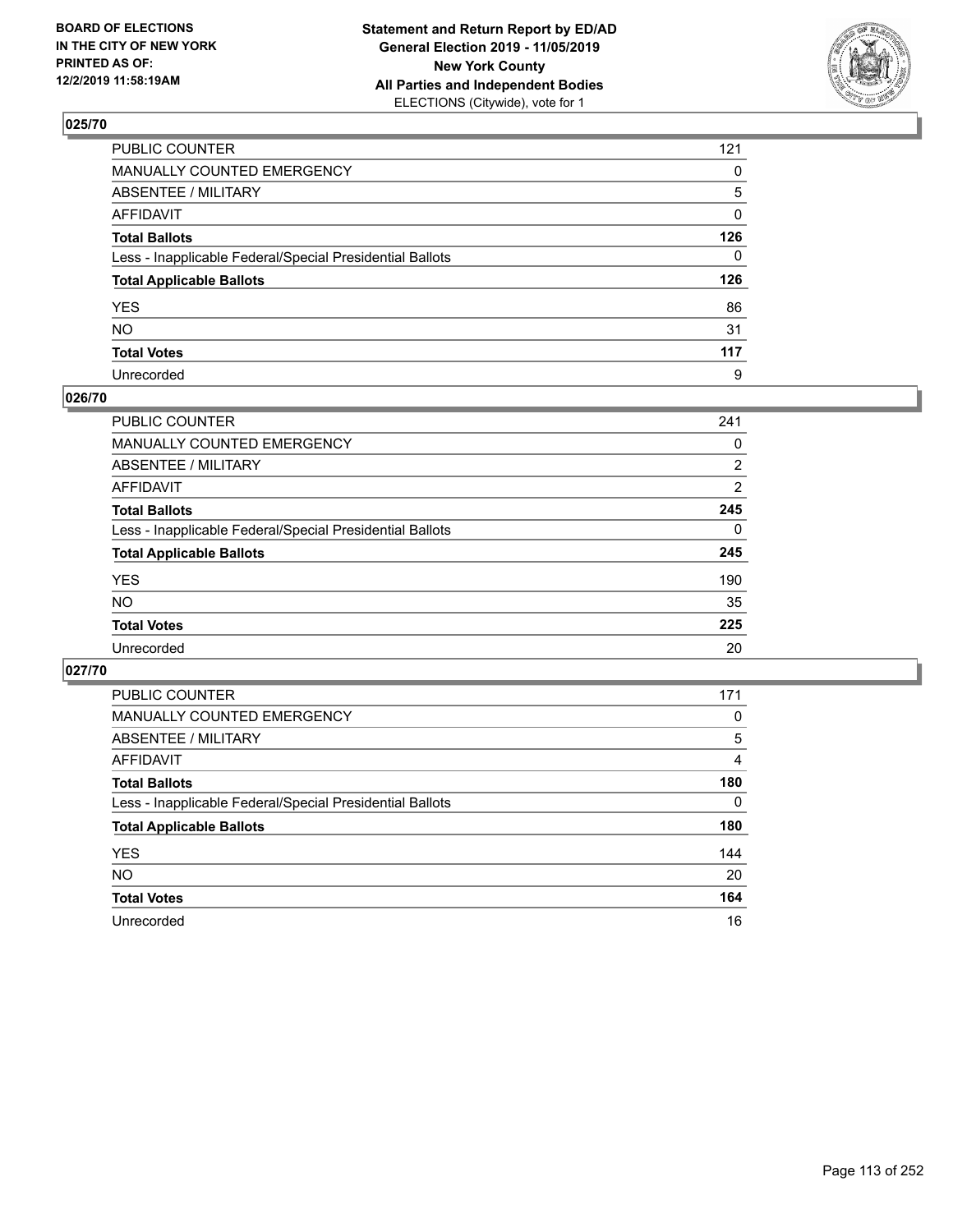

| PUBLIC COUNTER                                           | 304 |
|----------------------------------------------------------|-----|
| MANUALLY COUNTED EMERGENCY                               | 0   |
| <b>ABSENTEE / MILITARY</b>                               | 6   |
| <b>AFFIDAVIT</b>                                         | 2   |
| <b>Total Ballots</b>                                     | 312 |
| Less - Inapplicable Federal/Special Presidential Ballots | 0   |
| <b>Total Applicable Ballots</b>                          | 312 |
| <b>YES</b>                                               | 251 |
| <b>NO</b>                                                | 39  |
| <b>Total Votes</b>                                       | 290 |
| Unrecorded                                               | 22  |

## **029/70 COMBINED into: 028/70**

#### **030/70 COMBINED into: 024/70**

# **031/70**

| <b>PUBLIC COUNTER</b>                                    | 209      |
|----------------------------------------------------------|----------|
| <b>MANUALLY COUNTED EMERGENCY</b>                        | $\Omega$ |
| ABSENTEE / MILITARY                                      | 7        |
| AFFIDAVIT                                                |          |
| <b>Total Ballots</b>                                     | 217      |
| Less - Inapplicable Federal/Special Presidential Ballots | 0        |
| <b>Total Applicable Ballots</b>                          | 217      |
| <b>YES</b>                                               | 156      |
| NO.                                                      | 37       |
| <b>Total Votes</b>                                       | 193      |
| Unrecorded                                               | 24       |

## **032/70 COMBINED into: 031/70**

| <b>PUBLIC COUNTER</b>                                    | 157      |
|----------------------------------------------------------|----------|
| MANUALLY COUNTED EMERGENCY                               | 0        |
| <b>ABSENTEE / MILITARY</b>                               | 3        |
| AFFIDAVIT                                                | 4        |
| <b>Total Ballots</b>                                     | 164      |
| Less - Inapplicable Federal/Special Presidential Ballots | $\Omega$ |
| <b>Total Applicable Ballots</b>                          | 164      |
| <b>YES</b>                                               | 126      |
| <b>NO</b>                                                | 19       |
| <b>Total Votes</b>                                       | 145      |
| Unrecorded                                               | 19       |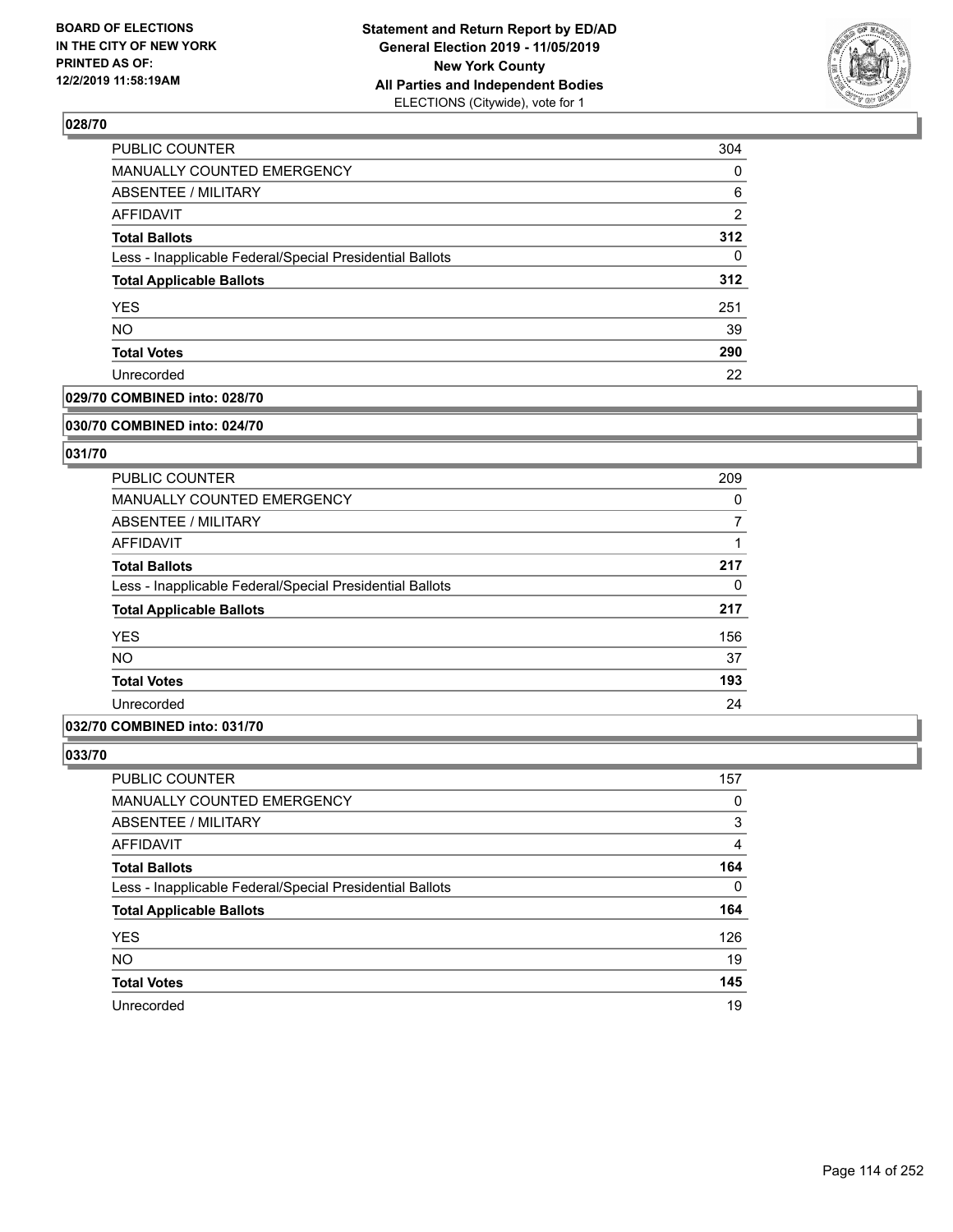

| PUBLIC COUNTER                                           | 191 |
|----------------------------------------------------------|-----|
| MANUALLY COUNTED EMERGENCY                               | 0   |
| ABSENTEE / MILITARY                                      | 10  |
| AFFIDAVIT                                                | 2   |
| Total Ballots                                            | 203 |
| Less - Inapplicable Federal/Special Presidential Ballots | 0   |
| <b>Total Applicable Ballots</b>                          | 203 |
| YES                                                      | 155 |
| NO.                                                      | 25  |
| <b>Total Votes</b>                                       | 180 |
| Unrecorded                                               | 23  |

## **035/70**

| <b>PUBLIC COUNTER</b>                                    | 223      |
|----------------------------------------------------------|----------|
| MANUALLY COUNTED EMERGENCY                               | $\Omega$ |
| ABSENTEE / MILITARY                                      |          |
| AFFIDAVIT                                                | 5        |
| <b>Total Ballots</b>                                     | 229      |
| Less - Inapplicable Federal/Special Presidential Ballots | 0        |
| <b>Total Applicable Ballots</b>                          | 229      |
| <b>YES</b>                                               | 194      |
| <b>NO</b>                                                | 28       |
| <b>Total Votes</b>                                       | 222      |
| Unrecorded                                               | 7        |

| <b>PUBLIC COUNTER</b>                                    | 194 |
|----------------------------------------------------------|-----|
| <b>MANUALLY COUNTED EMERGENCY</b>                        | 0   |
| ABSENTEE / MILITARY                                      | 8   |
| AFFIDAVIT                                                |     |
| <b>Total Ballots</b>                                     | 203 |
| Less - Inapplicable Federal/Special Presidential Ballots | 0   |
| <b>Total Applicable Ballots</b>                          | 203 |
| <b>YES</b>                                               | 143 |
| NO.                                                      | 42  |
| <b>Total Votes</b>                                       | 185 |
| Unrecorded                                               | 18  |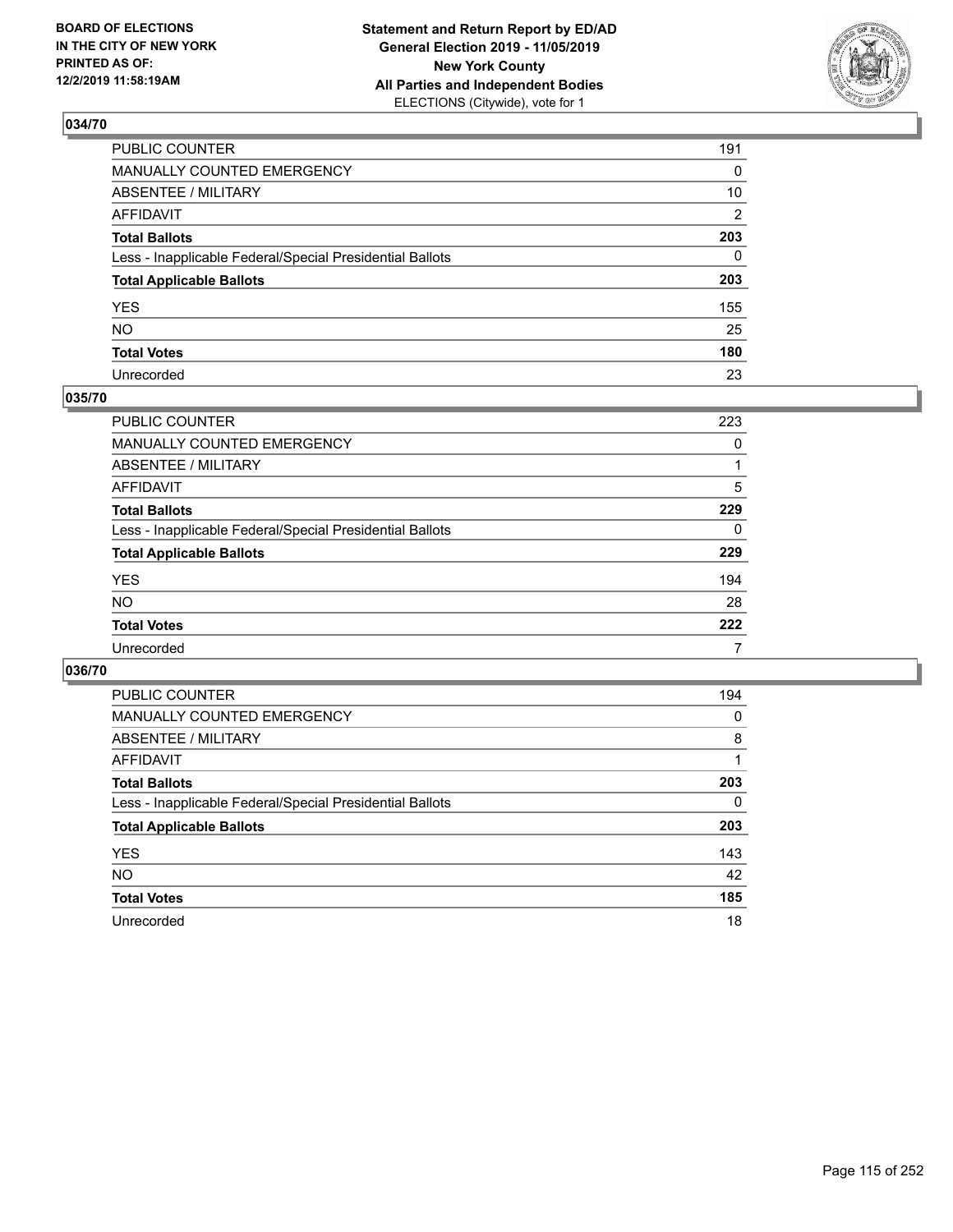

| PUBLIC COUNTER                                           | 185 |
|----------------------------------------------------------|-----|
| MANUALLY COUNTED EMERGENCY                               | 0   |
| ABSENTEE / MILITARY                                      | 2   |
| AFFIDAVIT                                                |     |
| Total Ballots                                            | 188 |
| Less - Inapplicable Federal/Special Presidential Ballots | 0   |
| <b>Total Applicable Ballots</b>                          | 188 |
| YES                                                      | 141 |
| NO.                                                      | 19  |
| <b>Total Votes</b>                                       | 160 |
| Unrecorded                                               | 28  |

## **038/70**

| <b>PUBLIC COUNTER</b>                                    | 184 |
|----------------------------------------------------------|-----|
| <b>MANUALLY COUNTED EMERGENCY</b>                        | 0   |
| ABSENTEE / MILITARY                                      | 6   |
| <b>AFFIDAVIT</b>                                         |     |
| <b>Total Ballots</b>                                     | 191 |
| Less - Inapplicable Federal/Special Presidential Ballots | 0   |
| <b>Total Applicable Ballots</b>                          | 191 |
| <b>YES</b>                                               | 136 |
| <b>NO</b>                                                | 28  |
| <b>Total Votes</b>                                       | 164 |
| Unrecorded                                               | 27  |
|                                                          |     |

## **039/70 COMBINED into: 037/70**

| <b>PUBLIC COUNTER</b>                                    | 274            |
|----------------------------------------------------------|----------------|
| <b>MANUALLY COUNTED EMERGENCY</b>                        | $\Omega$       |
| ABSENTEE / MILITARY                                      | 6              |
| <b>AFFIDAVIT</b>                                         | $\overline{2}$ |
| <b>Total Ballots</b>                                     | 282            |
| Less - Inapplicable Federal/Special Presidential Ballots | 0              |
| <b>Total Applicable Ballots</b>                          | 282            |
| <b>YES</b>                                               | 201            |
| <b>NO</b>                                                | 57             |
| <b>Total Votes</b>                                       | 258            |
| Unrecorded                                               | 24             |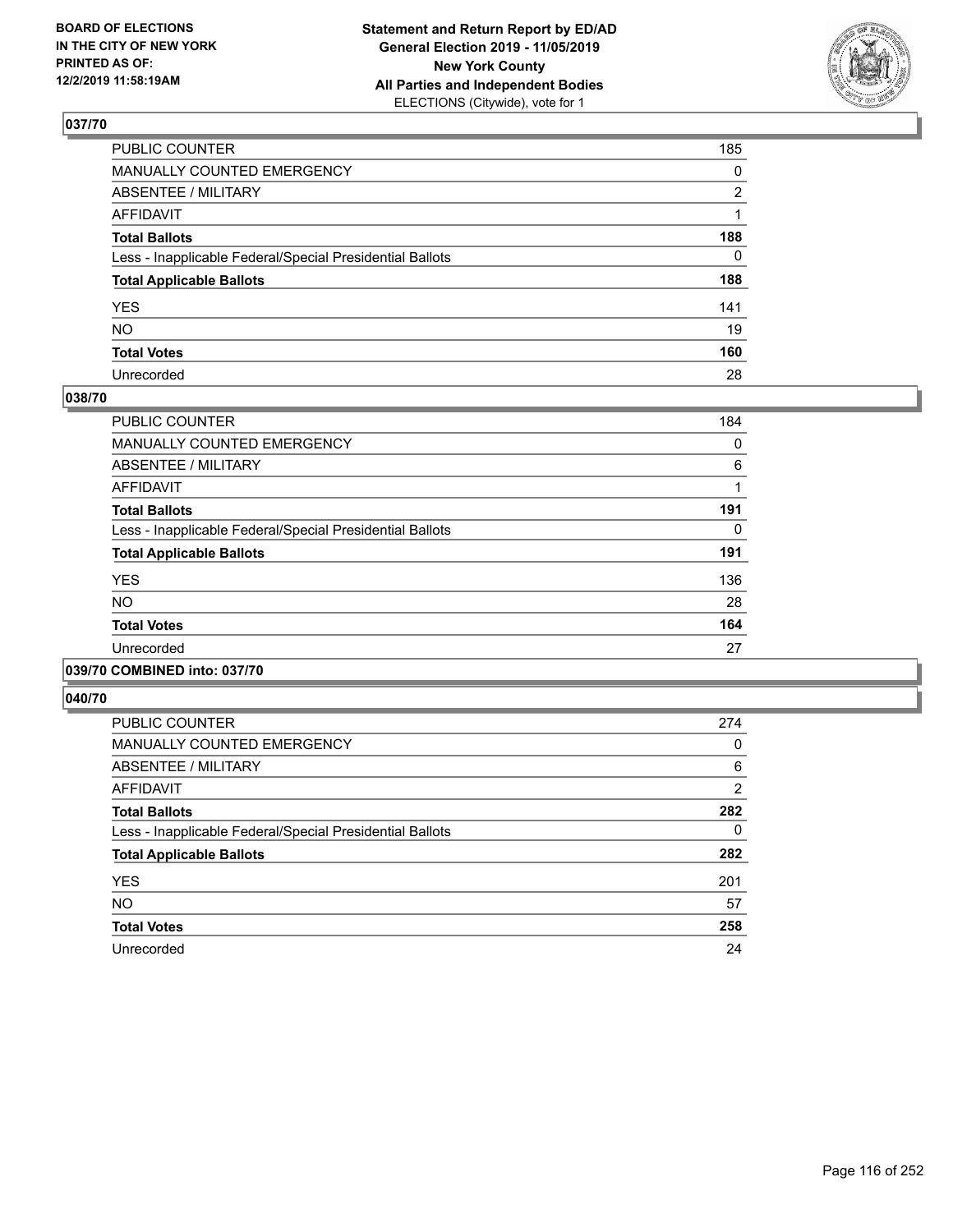

| PUBLIC COUNTER                                           | 283 |
|----------------------------------------------------------|-----|
| MANUALLY COUNTED EMERGENCY                               | 0   |
| ABSENTEE / MILITARY                                      | 8   |
| AFFIDAVIT                                                | 5   |
| Total Ballots                                            | 296 |
| Less - Inapplicable Federal/Special Presidential Ballots | 0   |
| <b>Total Applicable Ballots</b>                          | 296 |
| YES                                                      | 220 |
| NO.                                                      | 58  |
| <b>Total Votes</b>                                       | 278 |
| Unrecorded                                               | 18  |

## **042/70**

| <b>PUBLIC COUNTER</b>                                    | 262      |
|----------------------------------------------------------|----------|
| MANUALLY COUNTED EMERGENCY                               | 0        |
| ABSENTEE / MILITARY                                      | 6        |
| AFFIDAVIT                                                | 3        |
| <b>Total Ballots</b>                                     | 271      |
| Less - Inapplicable Federal/Special Presidential Ballots | $\Omega$ |
| <b>Total Applicable Ballots</b>                          | 271      |
| <b>YES</b>                                               | 202      |
| <b>NO</b>                                                | 42       |
| <b>Total Votes</b>                                       | 244      |
| Unrecorded                                               | 27       |

| <b>PUBLIC COUNTER</b>                                    | 216      |
|----------------------------------------------------------|----------|
| MANUALLY COUNTED EMERGENCY                               | 0        |
| ABSENTEE / MILITARY                                      | 3        |
| AFFIDAVIT                                                | $\Omega$ |
| <b>Total Ballots</b>                                     | 219      |
| Less - Inapplicable Federal/Special Presidential Ballots | 0        |
| <b>Total Applicable Ballots</b>                          | 219      |
| <b>YES</b>                                               | 162      |
| <b>NO</b>                                                | 42       |
| <b>Total Votes</b>                                       | 204      |
| Unrecorded                                               | 15       |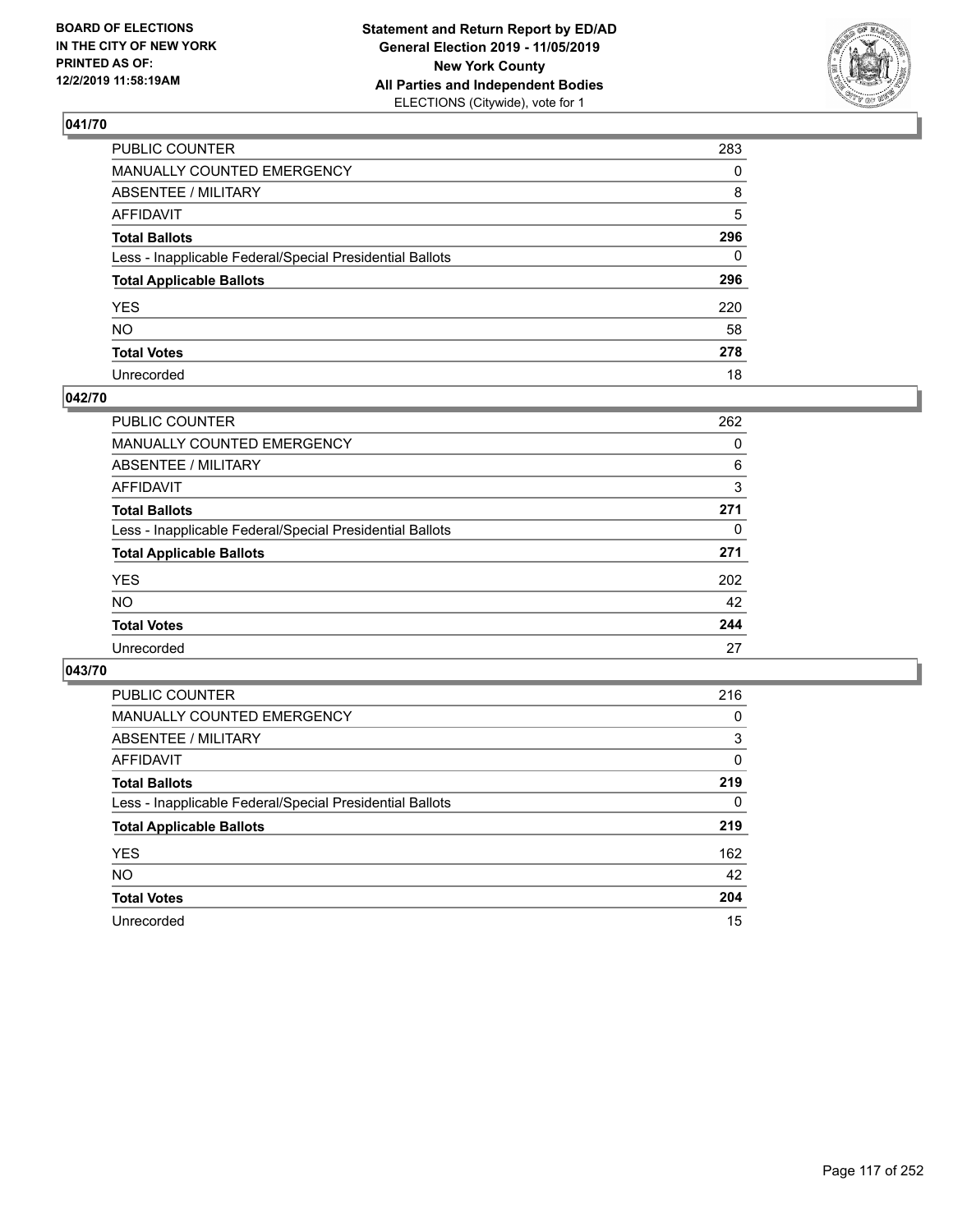

| PUBLIC COUNTER                                           | 250          |
|----------------------------------------------------------|--------------|
| MANUALLY COUNTED EMERGENCY                               | $\mathbf{0}$ |
| ABSENTEE / MILITARY                                      | 2            |
| AFFIDAVIT                                                | $\mathbf{0}$ |
| Total Ballots                                            | 252          |
| Less - Inapplicable Federal/Special Presidential Ballots | $\mathbf{0}$ |
| <b>Total Applicable Ballots</b>                          | 252          |
| YES                                                      | 187          |
| NO.                                                      | 46           |
| <b>Total Votes</b>                                       | 233          |
| Unrecorded                                               | 19           |

## **045/70**

| <b>PUBLIC COUNTER</b>                                    | 183 |
|----------------------------------------------------------|-----|
| <b>MANUALLY COUNTED EMERGENCY</b>                        | 0   |
| ABSENTEE / MILITARY                                      | 3   |
| AFFIDAVIT                                                |     |
| <b>Total Ballots</b>                                     | 187 |
| Less - Inapplicable Federal/Special Presidential Ballots | 0   |
| <b>Total Applicable Ballots</b>                          | 187 |
| <b>YES</b>                                               | 136 |
| <b>NO</b>                                                | 29  |
| <b>Total Votes</b>                                       | 165 |
| Unrecorded                                               | 22  |

| <b>PUBLIC COUNTER</b>                                    | 460 |
|----------------------------------------------------------|-----|
| <b>MANUALLY COUNTED EMERGENCY</b>                        | 0   |
| ABSENTEE / MILITARY                                      | 10  |
| AFFIDAVIT                                                | 5   |
| <b>Total Ballots</b>                                     | 475 |
| Less - Inapplicable Federal/Special Presidential Ballots | 0   |
| <b>Total Applicable Ballots</b>                          | 475 |
| <b>YES</b>                                               | 356 |
| NO.                                                      | 95  |
| <b>Total Votes</b>                                       | 451 |
| Unrecorded                                               | 24  |
| 047/70 COMBINED into: 046/70                             |     |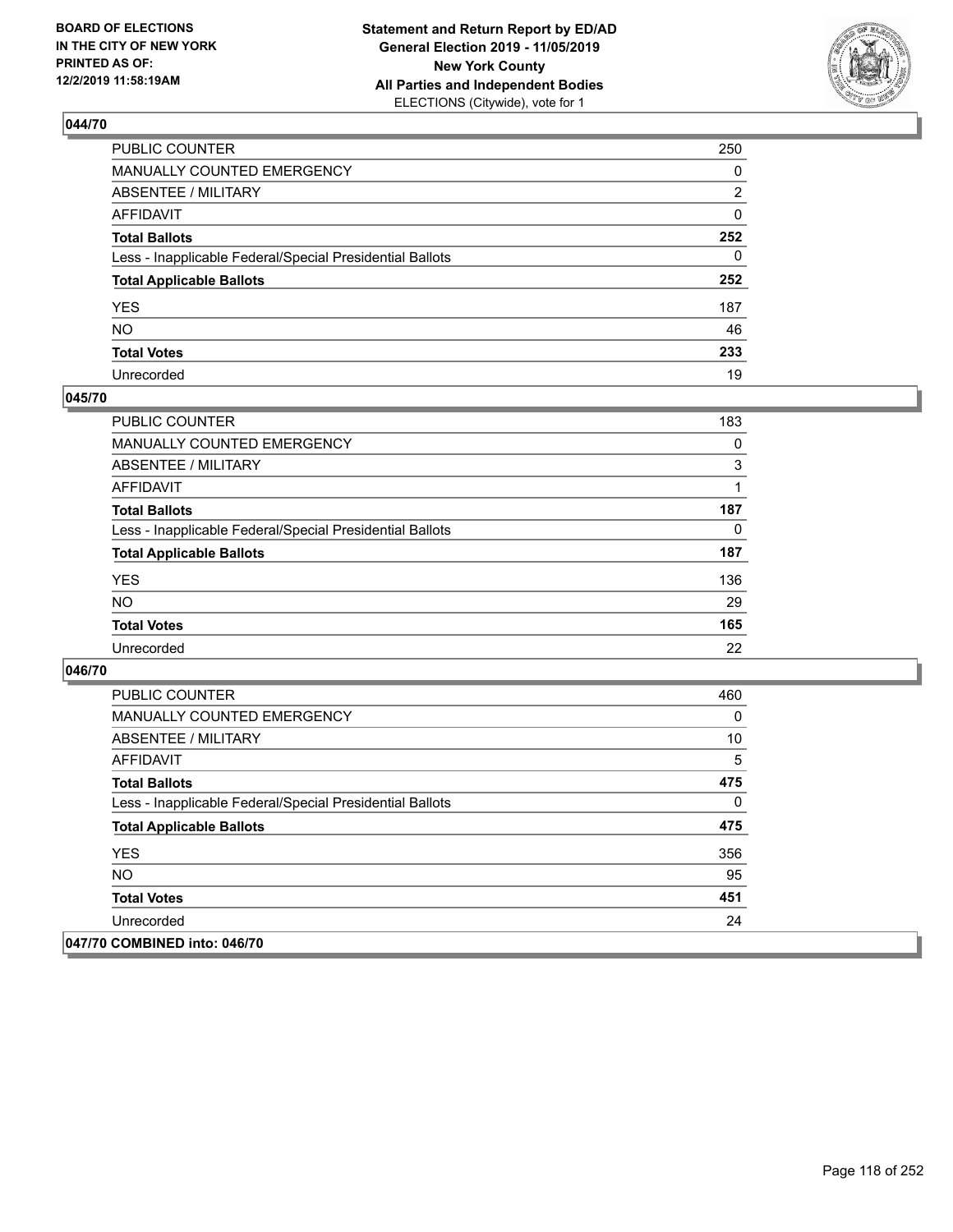

| <b>PUBLIC COUNTER</b>                                    | 270 |
|----------------------------------------------------------|-----|
| MANUALLY COUNTED EMERGENCY                               | 0   |
| <b>ABSENTEE / MILITARY</b>                               | 18  |
| <b>AFFIDAVIT</b>                                         | 3   |
| <b>Total Ballots</b>                                     | 291 |
| Less - Inapplicable Federal/Special Presidential Ballots | 0   |
| <b>Total Applicable Ballots</b>                          | 291 |
| <b>YES</b>                                               | 189 |
| <b>NO</b>                                                | 55  |
| <b>Total Votes</b>                                       | 244 |
| Unrecorded                                               | 47  |

## **049/70 COMBINED into: 048/70**

### **050/70**

| <b>PUBLIC COUNTER</b>                                    | 385 |
|----------------------------------------------------------|-----|
| <b>MANUALLY COUNTED EMERGENCY</b>                        | 0   |
| <b>ABSENTEE / MILITARY</b>                               | 10  |
| <b>AFFIDAVIT</b>                                         | 10  |
| <b>Total Ballots</b>                                     | 405 |
| Less - Inapplicable Federal/Special Presidential Ballots | 0   |
| <b>Total Applicable Ballots</b>                          | 405 |
| <b>YES</b>                                               | 311 |
| <b>NO</b>                                                | 63  |
| <b>Total Votes</b>                                       | 374 |
| Unrecorded                                               | 31  |
|                                                          |     |

# **051/70 COMBINED into: 050/70**

| <b>PUBLIC COUNTER</b>                                    | 274      |
|----------------------------------------------------------|----------|
| <b>MANUALLY COUNTED EMERGENCY</b>                        | 0        |
| ABSENTEE / MILITARY                                      | 12       |
| <b>AFFIDAVIT</b>                                         | 3        |
| <b>Total Ballots</b>                                     | 289      |
| Less - Inapplicable Federal/Special Presidential Ballots | $\Omega$ |
| <b>Total Applicable Ballots</b>                          | 289      |
| <b>YES</b>                                               | 211      |
| <b>NO</b>                                                | 45       |
| <b>Total Votes</b>                                       | 256      |
| Unrecorded                                               | 33       |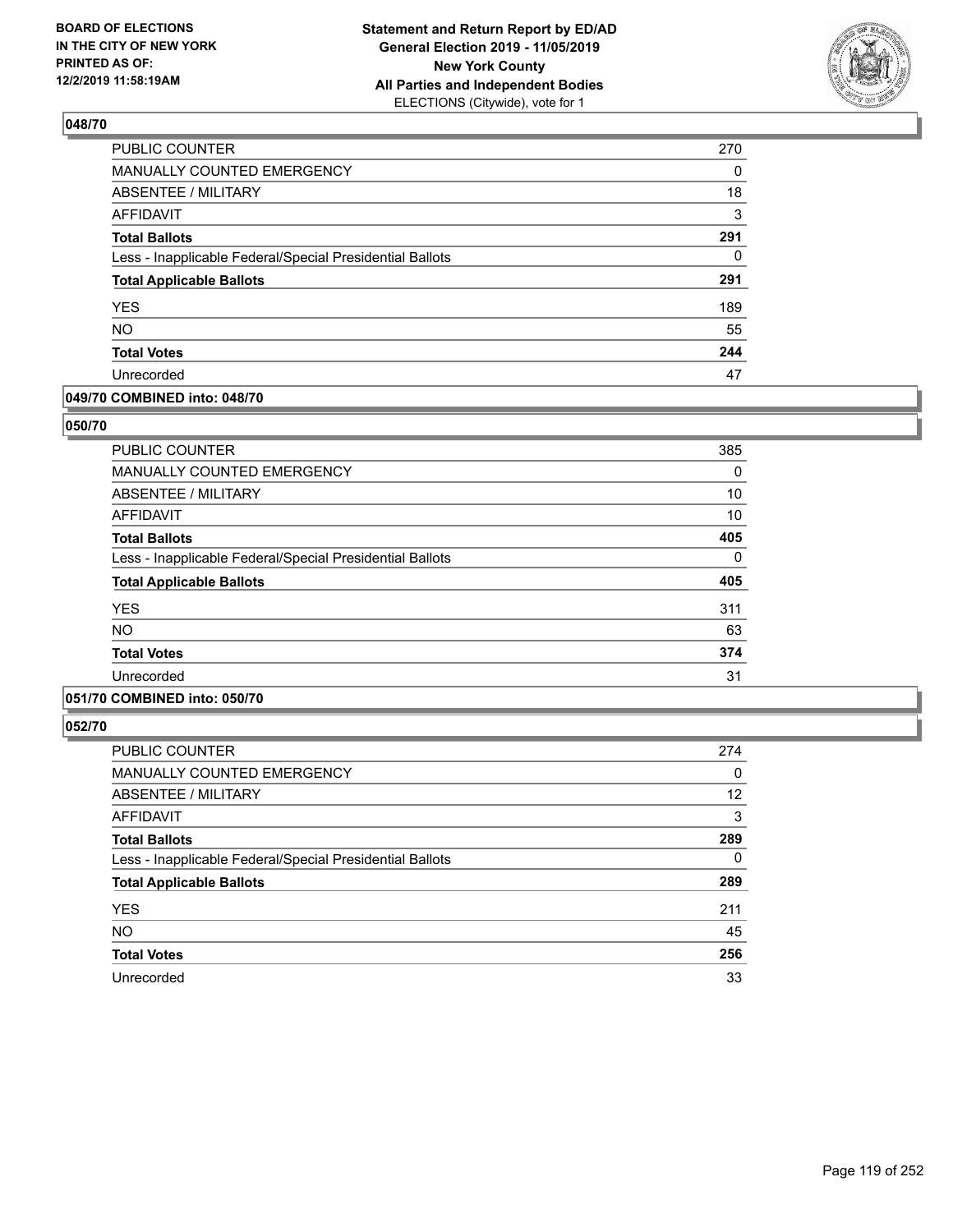

| <b>PUBLIC COUNTER</b>                                    | 509      |
|----------------------------------------------------------|----------|
| <b>MANUALLY COUNTED EMERGENCY</b>                        | $\Omega$ |
| <b>ABSENTEE / MILITARY</b>                               | 11       |
| <b>AFFIDAVIT</b>                                         |          |
| <b>Total Ballots</b>                                     | 521      |
| Less - Inapplicable Federal/Special Presidential Ballots | 0        |
| <b>Total Applicable Ballots</b>                          | 521      |
| <b>YES</b>                                               | 386      |
| <b>NO</b>                                                | 90       |
| <b>Total Votes</b>                                       | 476      |
| Unrecorded                                               | 45       |

## **054/70 COMBINED into: 053/70**

## **055/70**

| <b>PUBLIC COUNTER</b>                                    | 358 |
|----------------------------------------------------------|-----|
| <b>MANUALLY COUNTED EMERGENCY</b>                        | 0   |
| ABSENTEE / MILITARY                                      | 10  |
| <b>AFFIDAVIT</b>                                         |     |
| <b>Total Ballots</b>                                     | 369 |
| Less - Inapplicable Federal/Special Presidential Ballots | 0   |
| <b>Total Applicable Ballots</b>                          | 369 |
| <b>YES</b>                                               | 274 |
| <b>NO</b>                                                | 67  |
| <b>Total Votes</b>                                       | 341 |
| Unrecorded                                               | 28  |

## **056/70 COMBINED into: 055/70**

#### **057/70 COMBINED into: 058/70**

| <b>PUBLIC COUNTER</b>                                    | 277 |
|----------------------------------------------------------|-----|
| <b>MANUALLY COUNTED EMERGENCY</b>                        | 0   |
| ABSENTEE / MILITARY                                      | 11  |
| AFFIDAVIT                                                | 4   |
| <b>Total Ballots</b>                                     | 292 |
| Less - Inapplicable Federal/Special Presidential Ballots | 0   |
| <b>Total Applicable Ballots</b>                          | 292 |
| <b>YES</b>                                               | 214 |
| NO.                                                      | 43  |
| <b>Total Votes</b>                                       | 257 |
| Unrecorded                                               | 35  |
| 059/70 COMBINED into: 052/70                             |     |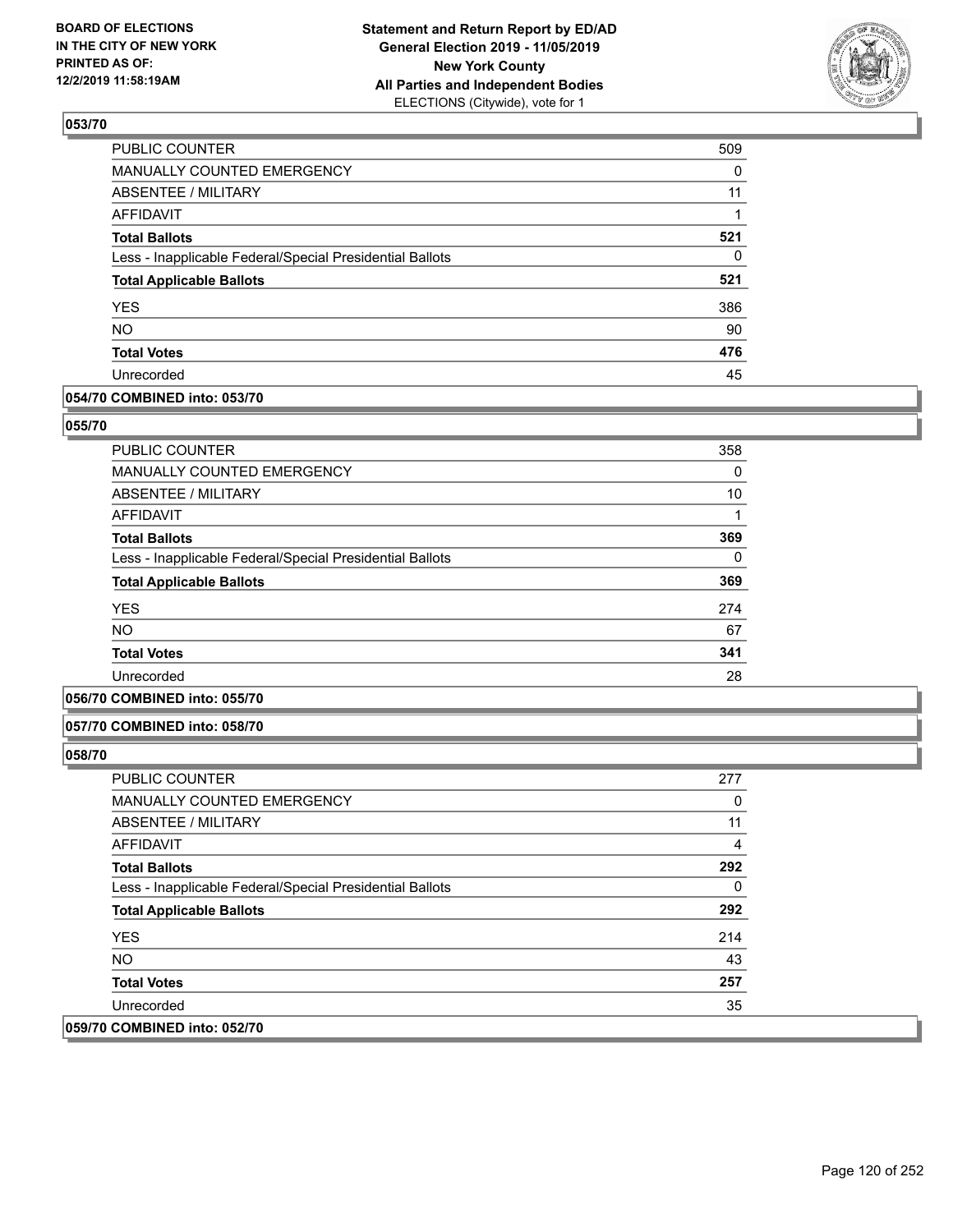

| <b>PUBLIC COUNTER</b>                                    | 195 |
|----------------------------------------------------------|-----|
| MANUALLY COUNTED EMERGENCY                               | 0   |
| <b>ABSENTEE / MILITARY</b>                               | 13  |
| <b>AFFIDAVIT</b>                                         | 0   |
| <b>Total Ballots</b>                                     | 208 |
| Less - Inapplicable Federal/Special Presidential Ballots | 0   |
| <b>Total Applicable Ballots</b>                          | 208 |
| <b>YES</b>                                               | 137 |
| <b>NO</b>                                                | 23  |
| <b>Total Votes</b>                                       | 160 |
| Unrecorded                                               | 48  |

## **061/70 COMBINED into: 060/70**

## **062/70**

| PUBLIC COUNTER                                           | 280 |
|----------------------------------------------------------|-----|
| <b>MANUALLY COUNTED EMERGENCY</b>                        | 0   |
| <b>ABSENTEE / MILITARY</b>                               | 15  |
| AFFIDAVIT                                                |     |
| <b>Total Ballots</b>                                     | 296 |
| Less - Inapplicable Federal/Special Presidential Ballots | 0   |
| <b>Total Applicable Ballots</b>                          | 296 |
| <b>YES</b>                                               | 224 |
| <b>NO</b>                                                | 49  |
| <b>Total Votes</b>                                       | 273 |
| Unrecorded                                               | 23  |

| <b>PUBLIC COUNTER</b>                                    | 177 |
|----------------------------------------------------------|-----|
| <b>MANUALLY COUNTED EMERGENCY</b>                        | 0   |
| ABSENTEE / MILITARY                                      | 10  |
| AFFIDAVIT                                                | 0   |
| <b>Total Ballots</b>                                     | 187 |
| Less - Inapplicable Federal/Special Presidential Ballots | 0   |
| <b>Total Applicable Ballots</b>                          | 187 |
| <b>YES</b>                                               | 149 |
| NO.                                                      | 14  |
| <b>Total Votes</b>                                       | 163 |
| Unrecorded                                               | 24  |
| 064/70 COMBINED into: 065/70                             |     |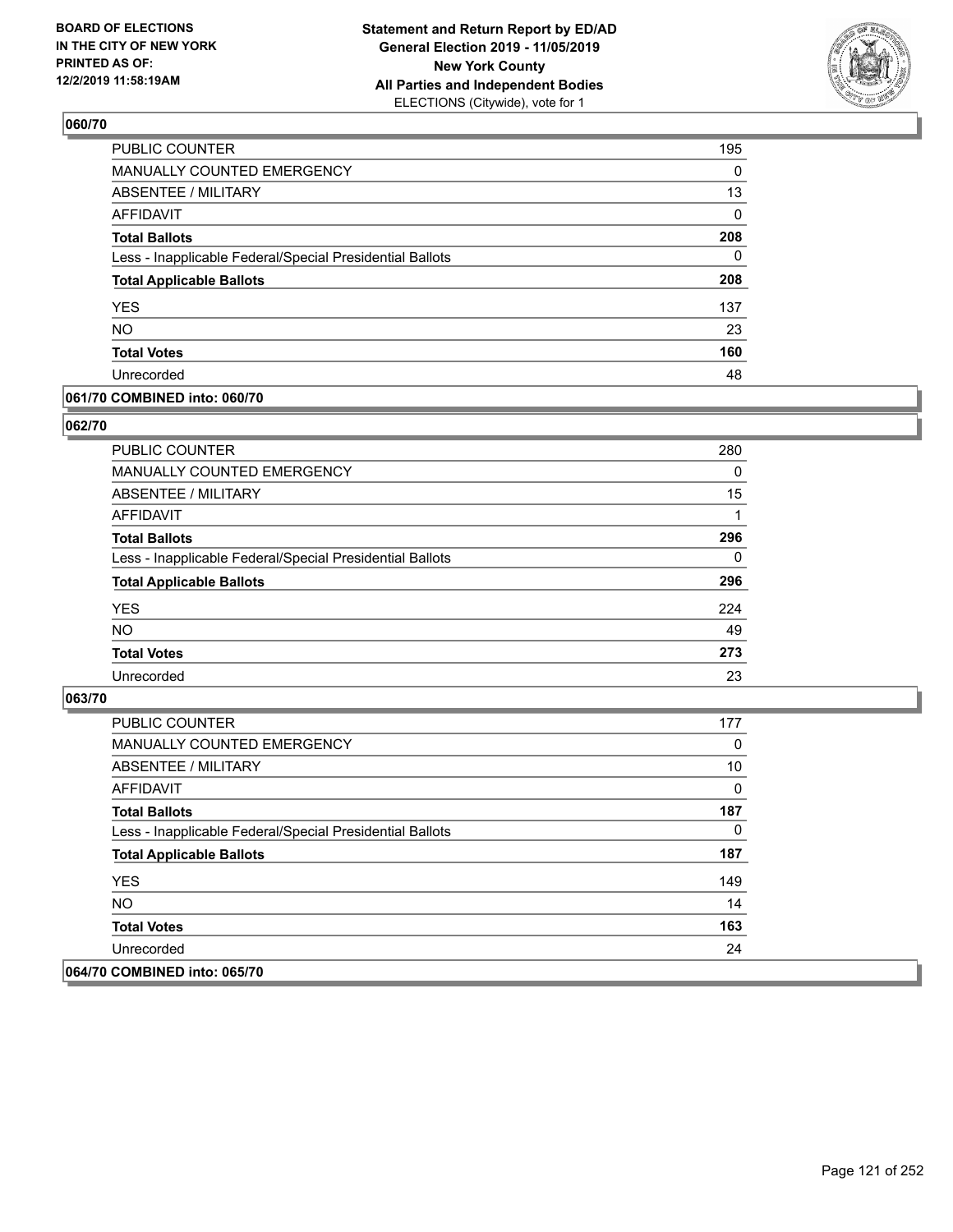

| PUBLIC COUNTER                                           | 238 |
|----------------------------------------------------------|-----|
| MANUALLY COUNTED EMERGENCY                               | 0   |
| ABSENTEE / MILITARY                                      | 10  |
| AFFIDAVIT                                                | 3   |
| Total Ballots                                            | 251 |
| Less - Inapplicable Federal/Special Presidential Ballots | 0   |
| <b>Total Applicable Ballots</b>                          | 251 |
| YES                                                      | 225 |
| NO.                                                      | 18  |
| <b>Total Votes</b>                                       | 243 |
| Unrecorded                                               | 8   |

## **066/70**

| <b>PUBLIC COUNTER</b>                                    | 170 |
|----------------------------------------------------------|-----|
| MANUALLY COUNTED EMERGENCY                               | 0   |
| ABSENTEE / MILITARY                                      | 3   |
| <b>AFFIDAVIT</b>                                         |     |
| <b>Total Ballots</b>                                     | 174 |
| Less - Inapplicable Federal/Special Presidential Ballots | 0   |
| <b>Total Applicable Ballots</b>                          | 174 |
| <b>YES</b>                                               | 135 |
| NO.                                                      | 29  |
| <b>Total Votes</b>                                       | 164 |
| Unrecorded                                               | 10  |
|                                                          |     |

## **067/70 COMBINED into: 089/69**

| <b>PUBLIC COUNTER</b>                                    | 180           |
|----------------------------------------------------------|---------------|
| <b>MANUALLY COUNTED EMERGENCY</b>                        | 0             |
| ABSENTEE / MILITARY                                      | 8             |
| <b>AFFIDAVIT</b>                                         | $\mathcal{P}$ |
| <b>Total Ballots</b>                                     | 190           |
| Less - Inapplicable Federal/Special Presidential Ballots | $\Omega$      |
| <b>Total Applicable Ballots</b>                          | 190           |
| <b>YES</b>                                               | 162           |
| <b>NO</b>                                                | 22            |
| <b>Total Votes</b>                                       | 184           |
| Unrecorded                                               | 6             |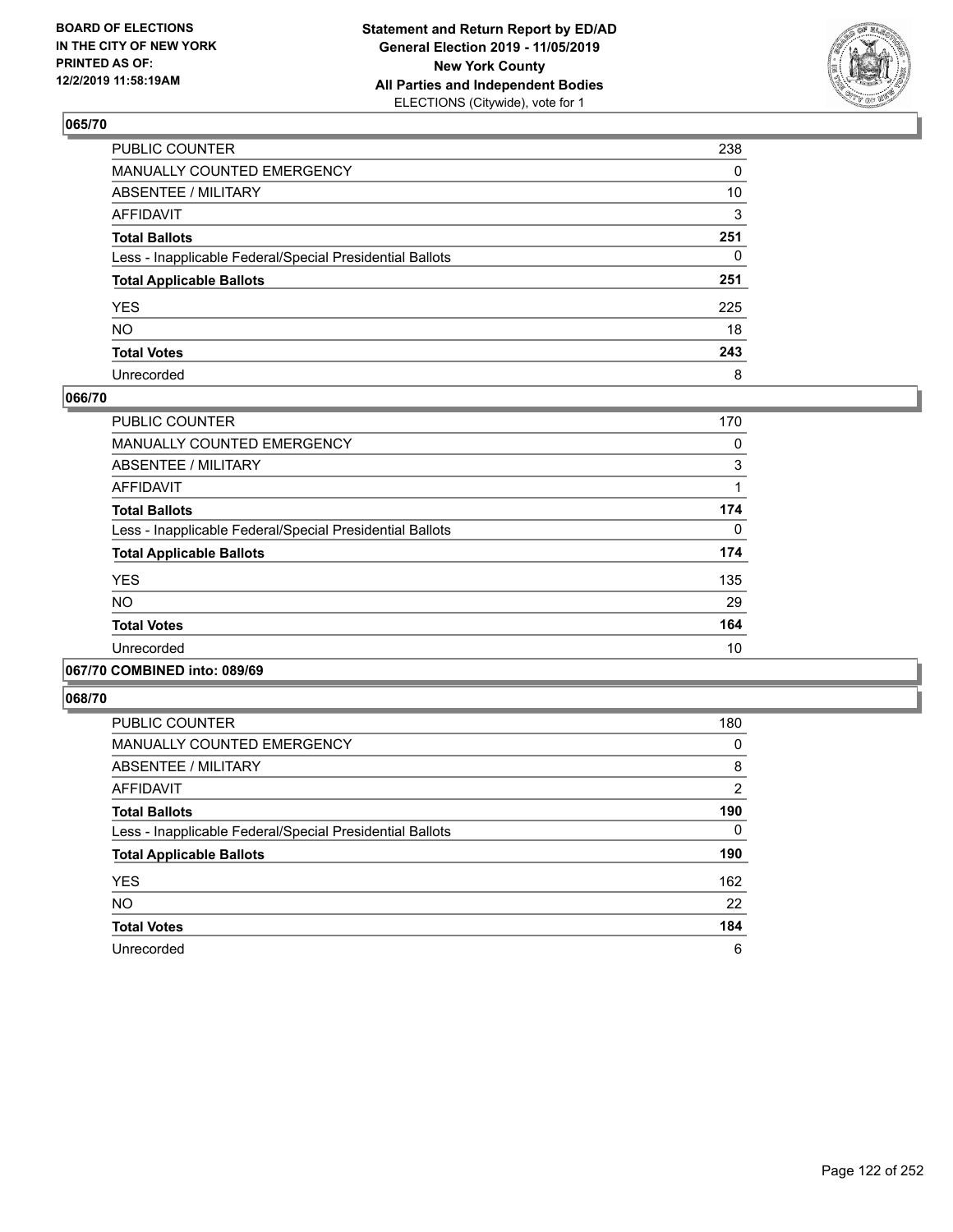

| <b>PUBLIC COUNTER</b>                                    | 148      |
|----------------------------------------------------------|----------|
| MANUALLY COUNTED EMERGENCY                               | 0        |
| ABSENTEE / MILITARY                                      | 0        |
| <b>AFFIDAVIT</b>                                         | 0        |
| <b>Total Ballots</b>                                     | 148      |
| Less - Inapplicable Federal/Special Presidential Ballots | $\Omega$ |
| <b>Total Applicable Ballots</b>                          | 148      |
| <b>YES</b>                                               | 109      |
| <b>NO</b>                                                | 19       |
| <b>Total Votes</b>                                       | 128      |
| Unrecorded                                               | 20       |

# **070/70 COMBINED into: 073/70**

## **071/70**

| <b>PUBLIC COUNTER</b>                                    | 302 |
|----------------------------------------------------------|-----|
| MANUALLY COUNTED EMERGENCY                               | 0   |
| ABSENTEE / MILITARY                                      | 8   |
| AFFIDAVIT                                                |     |
| <b>Total Ballots</b>                                     | 311 |
| Less - Inapplicable Federal/Special Presidential Ballots | 0   |
| <b>Total Applicable Ballots</b>                          | 311 |
| <b>YES</b>                                               | 239 |
| <b>NO</b>                                                | 39  |
| <b>Total Votes</b>                                       | 278 |
| Unrecorded                                               | 33  |
|                                                          |     |

# **072/70 COMBINED into: 071/70**

| <b>PUBLIC COUNTER</b>                                    | 199      |
|----------------------------------------------------------|----------|
| MANUALLY COUNTED EMERGENCY                               | 0        |
| ABSENTEE / MILITARY                                      | 8        |
| <b>AFFIDAVIT</b>                                         | 4        |
| <b>Total Ballots</b>                                     | 211      |
| Less - Inapplicable Federal/Special Presidential Ballots | $\Omega$ |
| <b>Total Applicable Ballots</b>                          | 211      |
| <b>YES</b>                                               | 170      |
| <b>NO</b>                                                | 24       |
| <b>Total Votes</b>                                       | 194      |
| Unrecorded                                               | 17       |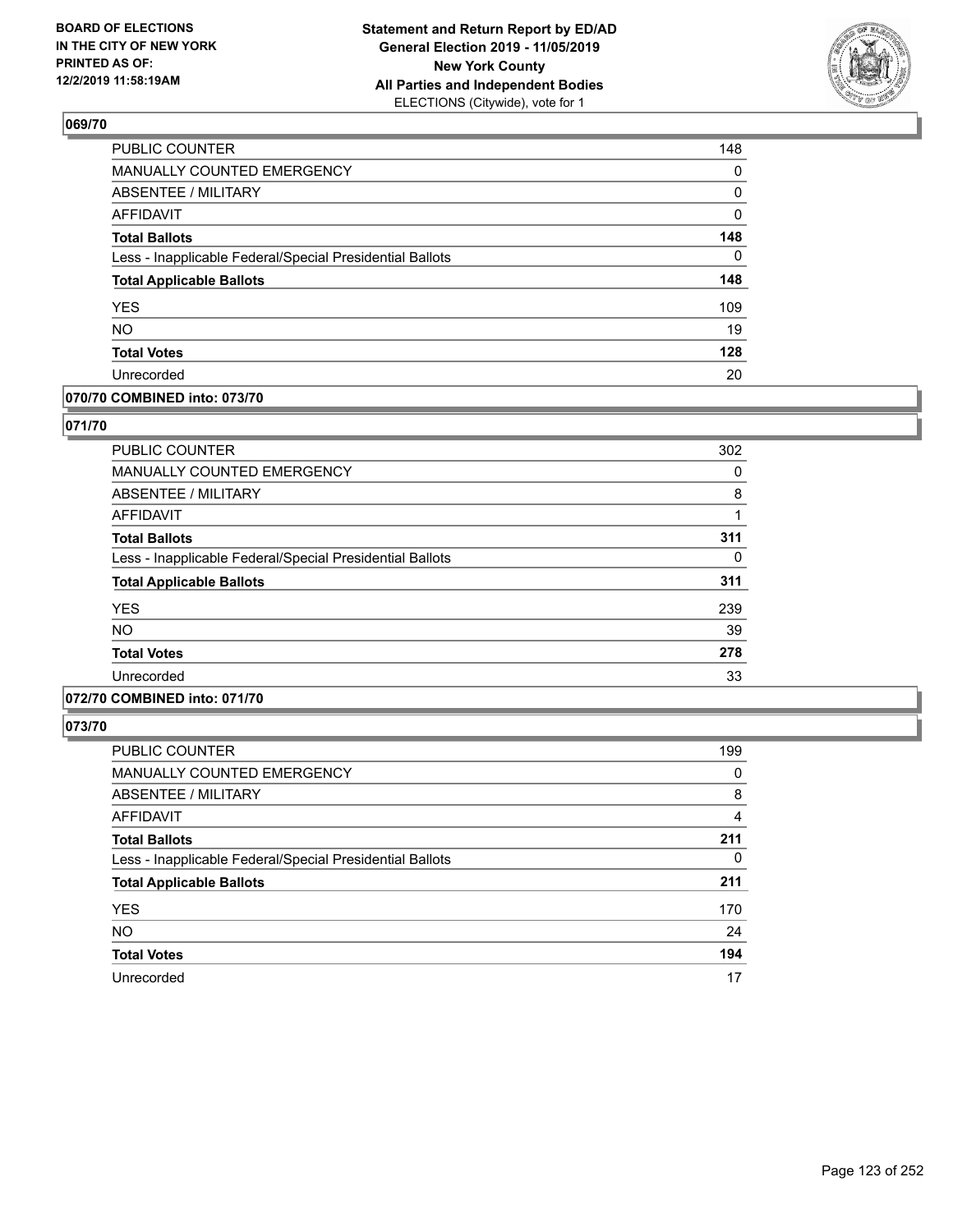

| PUBLIC COUNTER                                           | 445 |
|----------------------------------------------------------|-----|
| MANUALLY COUNTED EMERGENCY                               | 0   |
| <b>ABSENTEE / MILITARY</b>                               | 4   |
| <b>AFFIDAVIT</b>                                         | 8   |
| <b>Total Ballots</b>                                     | 457 |
| Less - Inapplicable Federal/Special Presidential Ballots | 0   |
| <b>Total Applicable Ballots</b>                          | 457 |
| <b>YES</b>                                               | 358 |
| <b>NO</b>                                                | 54  |
| <b>Total Votes</b>                                       | 412 |
| Unrecorded                                               | 45  |

## **075/70 COMBINED into: 076/70**

## **076/70**

| <b>PUBLIC COUNTER</b>                                    | 327      |
|----------------------------------------------------------|----------|
| MANUALLY COUNTED EMERGENCY                               | 0        |
| <b>ABSENTEE / MILITARY</b>                               | 19       |
| AFFIDAVIT                                                | 6        |
| <b>Total Ballots</b>                                     | 352      |
| Less - Inapplicable Federal/Special Presidential Ballots | $\Omega$ |
| <b>Total Applicable Ballots</b>                          | 352      |
| <b>YES</b>                                               | 278      |
| <b>NO</b>                                                | 62       |
| <b>Total Votes</b>                                       | 340      |
| Unrecorded                                               | 12       |
|                                                          |          |

## **077/70**

| <b>PUBLIC COUNTER</b>                                    | 210 |
|----------------------------------------------------------|-----|
| <b>MANUALLY COUNTED EMERGENCY</b>                        | 0   |
| ABSENTEE / MILITARY                                      |     |
| AFFIDAVIT                                                |     |
| <b>Total Ballots</b>                                     | 218 |
| Less - Inapplicable Federal/Special Presidential Ballots | 0   |
| <b>Total Applicable Ballots</b>                          | 218 |
| <b>YES</b>                                               | 153 |
| NO.                                                      | 34  |
| <b>Total Votes</b>                                       | 187 |
| Unrecorded                                               | 31  |
| 078/70 COMBINED into: 077/70                             |     |
|                                                          |     |

**079/70 COMBINED into: 081/70**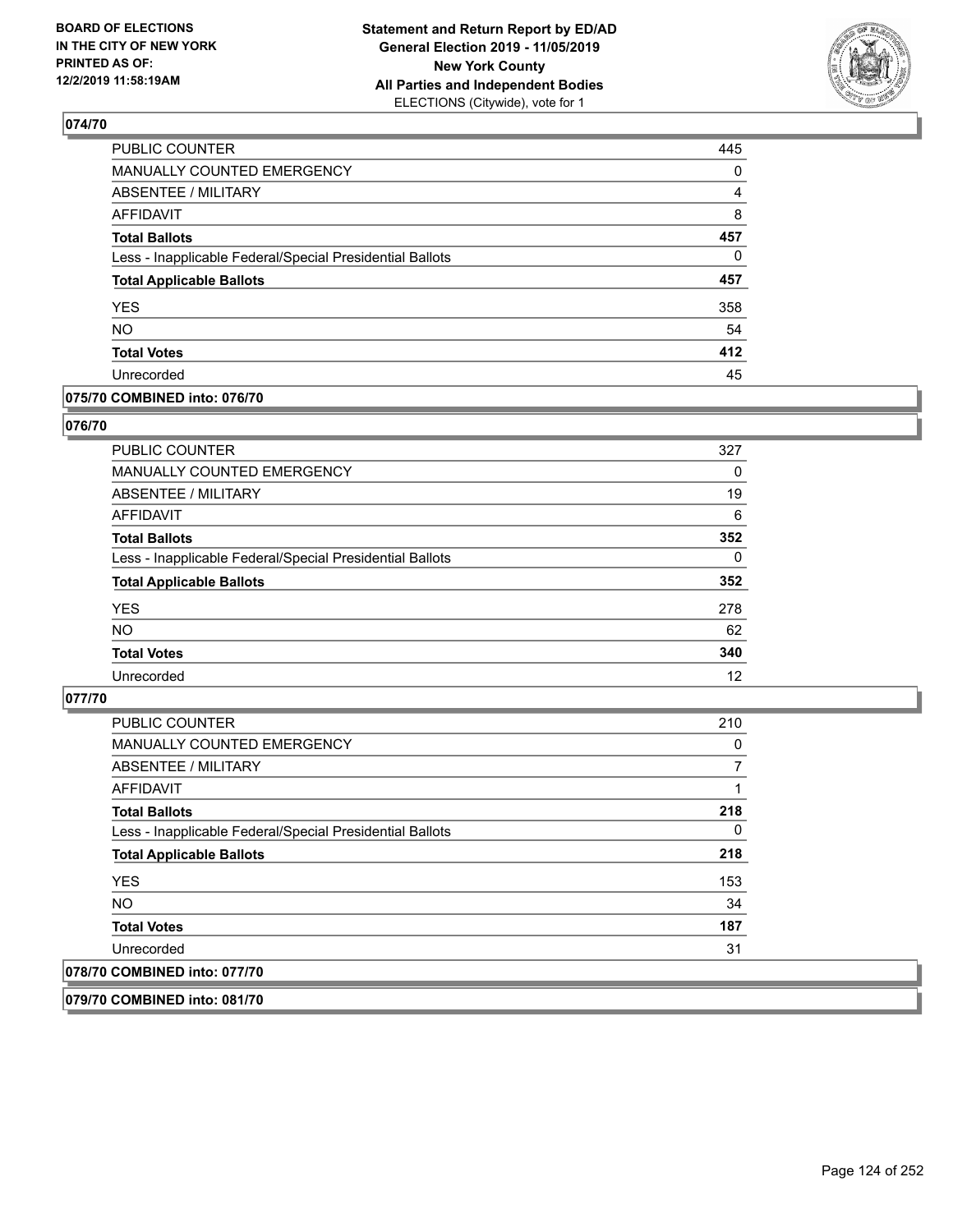

| PUBLIC COUNTER                                           | 117          |
|----------------------------------------------------------|--------------|
| MANUALLY COUNTED EMERGENCY                               | $\mathbf{0}$ |
| ABSENTEE / MILITARY                                      |              |
| AFFIDAVIT                                                |              |
| Total Ballots                                            | 119          |
| Less - Inapplicable Federal/Special Presidential Ballots | 0            |
| <b>Total Applicable Ballots</b>                          | 119          |
| YES                                                      | 74           |
| NO.                                                      | 10           |
| <b>Total Votes</b>                                       | 84           |
| Unrecorded                                               | 35           |

## **081/70**

| <b>PUBLIC COUNTER</b>                                    | 176 |
|----------------------------------------------------------|-----|
| <b>MANUALLY COUNTED EMERGENCY</b>                        | 0   |
| ABSENTEE / MILITARY                                      |     |
| <b>AFFIDAVIT</b>                                         | 0   |
| <b>Total Ballots</b>                                     | 183 |
| Less - Inapplicable Federal/Special Presidential Ballots | 0   |
| <b>Total Applicable Ballots</b>                          | 183 |
| <b>YES</b>                                               | 140 |
| <b>NO</b>                                                | 13  |
| <b>Total Votes</b>                                       | 153 |
| Unrecorded                                               | 30  |
|                                                          |     |

# **082/70 COMBINED into: 069/70**

| <b>PUBLIC COUNTER</b>                                    | 262 |
|----------------------------------------------------------|-----|
| <b>MANUALLY COUNTED EMERGENCY</b>                        | 0   |
| ABSENTEE / MILITARY                                      | 3   |
| AFFIDAVIT                                                |     |
| <b>Total Ballots</b>                                     | 266 |
| Less - Inapplicable Federal/Special Presidential Ballots | 0   |
| <b>Total Applicable Ballots</b>                          | 266 |
| <b>YES</b>                                               | 185 |
| NO.                                                      | 36  |
| <b>Total Votes</b>                                       | 221 |
| Unrecorded                                               | 45  |
| 084/70 COMBINED into: 085/70                             |     |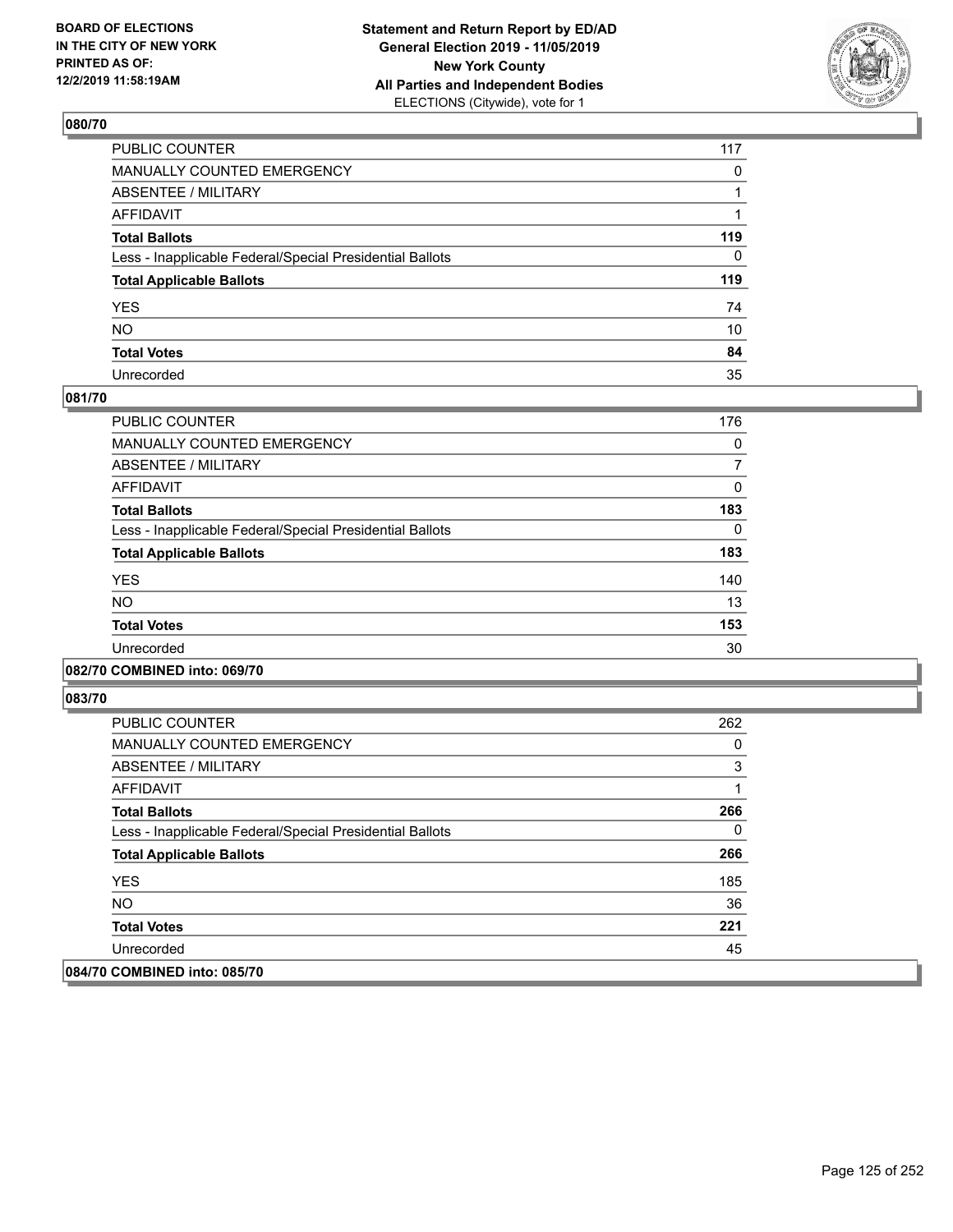

| <b>PUBLIC COUNTER</b>                                    | 413 |
|----------------------------------------------------------|-----|
| MANUALLY COUNTED EMERGENCY                               | 0   |
| ABSENTEE / MILITARY                                      | 9   |
| AFFIDAVIT                                                | 2   |
| <b>Total Ballots</b>                                     | 424 |
| Less - Inapplicable Federal/Special Presidential Ballots | 0   |
| <b>Total Applicable Ballots</b>                          | 424 |
| <b>YES</b>                                               | 304 |
| <b>NO</b>                                                | 59  |
| <b>Total Votes</b>                                       | 363 |
| Unrecorded                                               | 61  |

# **086/70 COMBINED into: 083/70**

#### **087/70 COMBINED into: 099/70**

# **088/70**

| <b>PUBLIC COUNTER</b>                                    | 225      |
|----------------------------------------------------------|----------|
| <b>MANUALLY COUNTED EMERGENCY</b>                        | 0        |
| ABSENTEE / MILITARY                                      | 5        |
| AFFIDAVIT                                                | 0        |
| <b>Total Ballots</b>                                     | 230      |
| Less - Inapplicable Federal/Special Presidential Ballots | $\Omega$ |
| <b>Total Applicable Ballots</b>                          | 230      |
| <b>YES</b>                                               | 186      |
| NO.                                                      | 35       |
| <b>Total Votes</b>                                       | 221      |
| Unrecorded                                               | 9        |

## **089/70 COMBINED into: 062/70**

## **090/70 COMBINED into: 088/70**

| PUBLIC COUNTER                                           | 362 |
|----------------------------------------------------------|-----|
| <b>MANUALLY COUNTED EMERGENCY</b>                        | 0   |
| ABSENTEE / MILITARY                                      |     |
| AFFIDAVIT                                                | 4   |
| <b>Total Ballots</b>                                     | 373 |
| Less - Inapplicable Federal/Special Presidential Ballots | 0   |
| <b>Total Applicable Ballots</b>                          | 373 |
| <b>YES</b>                                               | 288 |
| <b>NO</b>                                                | 66  |
| <b>Total Votes</b>                                       | 354 |
| Unrecorded                                               | 19  |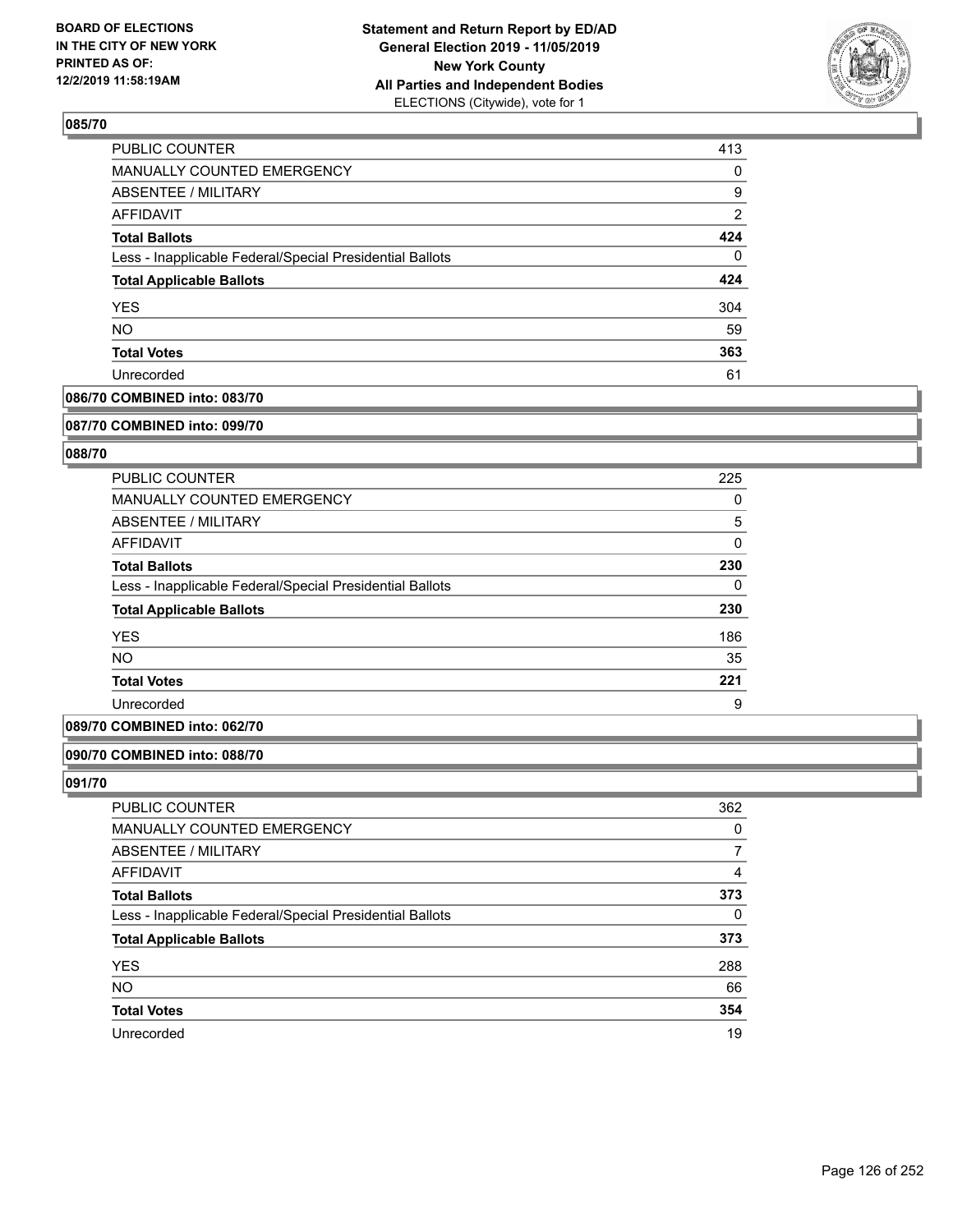

| PUBLIC COUNTER                                           | 368      |
|----------------------------------------------------------|----------|
| MANUALLY COUNTED EMERGENCY                               | $\Omega$ |
| <b>ABSENTEE / MILITARY</b>                               | 9        |
| <b>AFFIDAVIT</b>                                         | 5        |
| <b>Total Ballots</b>                                     | 382      |
| Less - Inapplicable Federal/Special Presidential Ballots | 0        |
| <b>Total Applicable Ballots</b>                          | 382      |
| <b>YES</b>                                               | 303      |
| <b>NO</b>                                                | 50       |
| <b>Total Votes</b>                                       | 353      |
| Unrecorded                                               | 29       |

## **093/70 COMBINED into: 017/70**

**094/70 COMBINED into: 099/70**

**095/70 COMBINED into: 088/70**

**096/70 COMBINED into: 088/70**

### **097/70 COMBINED into: 088/70**

## **098/70**

| <b>PUBLIC COUNTER</b>                                    | 194      |
|----------------------------------------------------------|----------|
| <b>MANUALLY COUNTED EMERGENCY</b>                        | 0        |
| ABSENTEE / MILITARY                                      | 10       |
| <b>AFFIDAVIT</b>                                         |          |
| <b>Total Ballots</b>                                     | 205      |
| Less - Inapplicable Federal/Special Presidential Ballots | $\Omega$ |
| <b>Total Applicable Ballots</b>                          | 205      |
| <b>YES</b>                                               | 154      |
| NO.                                                      | 27       |
| <b>Total Votes</b>                                       | 181      |
| Unrecorded                                               | 24       |

| <b>PUBLIC COUNTER</b>                                    | 257           |
|----------------------------------------------------------|---------------|
| <b>MANUALLY COUNTED EMERGENCY</b>                        | 0             |
| ABSENTEE / MILITARY                                      | $\mathcal{P}$ |
| AFFIDAVIT                                                | 3             |
| <b>Total Ballots</b>                                     | 262           |
| Less - Inapplicable Federal/Special Presidential Ballots | 0             |
| <b>Total Applicable Ballots</b>                          | 262           |
| <b>YES</b>                                               | 173           |
| <b>NO</b>                                                | 28            |
| <b>Total Votes</b>                                       | 201           |
| Unrecorded                                               | 61            |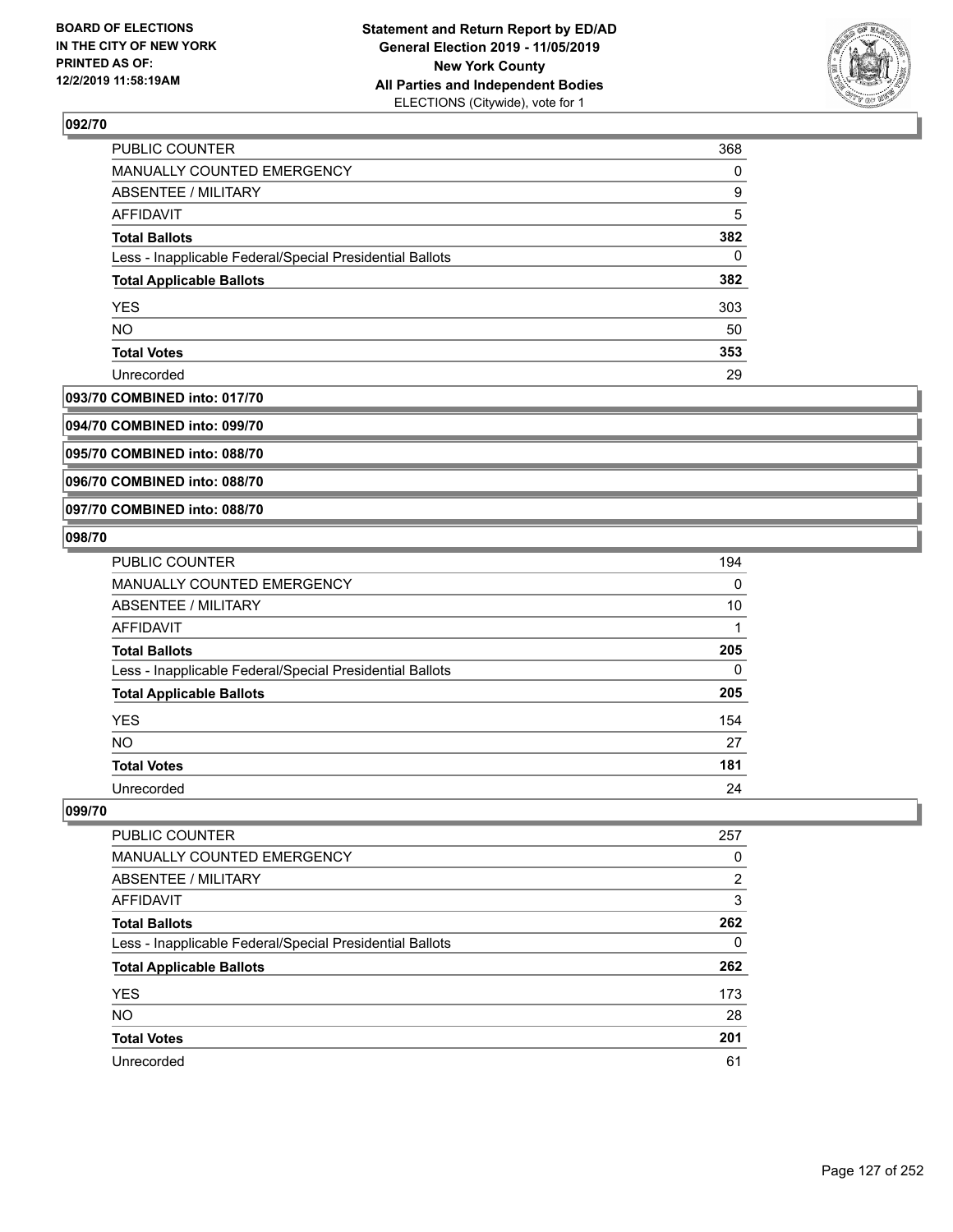

| <b>PUBLIC COUNTER</b>                                    | 312 |
|----------------------------------------------------------|-----|
| <b>MANUALLY COUNTED EMERGENCY</b>                        | 0   |
| ABSENTEE / MILITARY                                      | 5   |
| AFFIDAVIT                                                | 3   |
| <b>Total Ballots</b>                                     | 320 |
| Less - Inapplicable Federal/Special Presidential Ballots | 0   |
| <b>Total Applicable Ballots</b>                          | 320 |
| <b>YES</b>                                               | 248 |
| <b>NO</b>                                                | 49  |
| <b>Total Votes</b>                                       | 297 |
| Unrecorded                                               | 23  |

#### **101/70 COMBINED into: 100/70**

**102/70 COMBINED into: 074/70**

**103/70 COMBINED into: 023/70**

**104/70 COMBINED into: 102/69**

**105/70 COMBINED into: 092/70**

**106/70 COMBINED into: 091/70**

**107/70 COMBINED into: 091/70**

**111/70 COMBINED into: 038/70**

| PUBLIC COUNTER                                           | 270      |
|----------------------------------------------------------|----------|
| <b>MANUALLY COUNTED EMERGENCY</b>                        | 0        |
| ABSENTEE / MILITARY                                      | 11       |
| AFFIDAVIT                                                | 9        |
| <b>Total Ballots</b>                                     | 290      |
| Less - Inapplicable Federal/Special Presidential Ballots | $\Omega$ |
| <b>Total Applicable Ballots</b>                          | 290      |
| <b>YES</b>                                               | 214      |
| NO.                                                      | 52       |
| <b>Total Votes</b>                                       | 266      |
| Unrecorded                                               | 24       |
| 109/70 COMBINED into: 099/70                             |          |
| 110/70 COMBINED into: 022/70                             |          |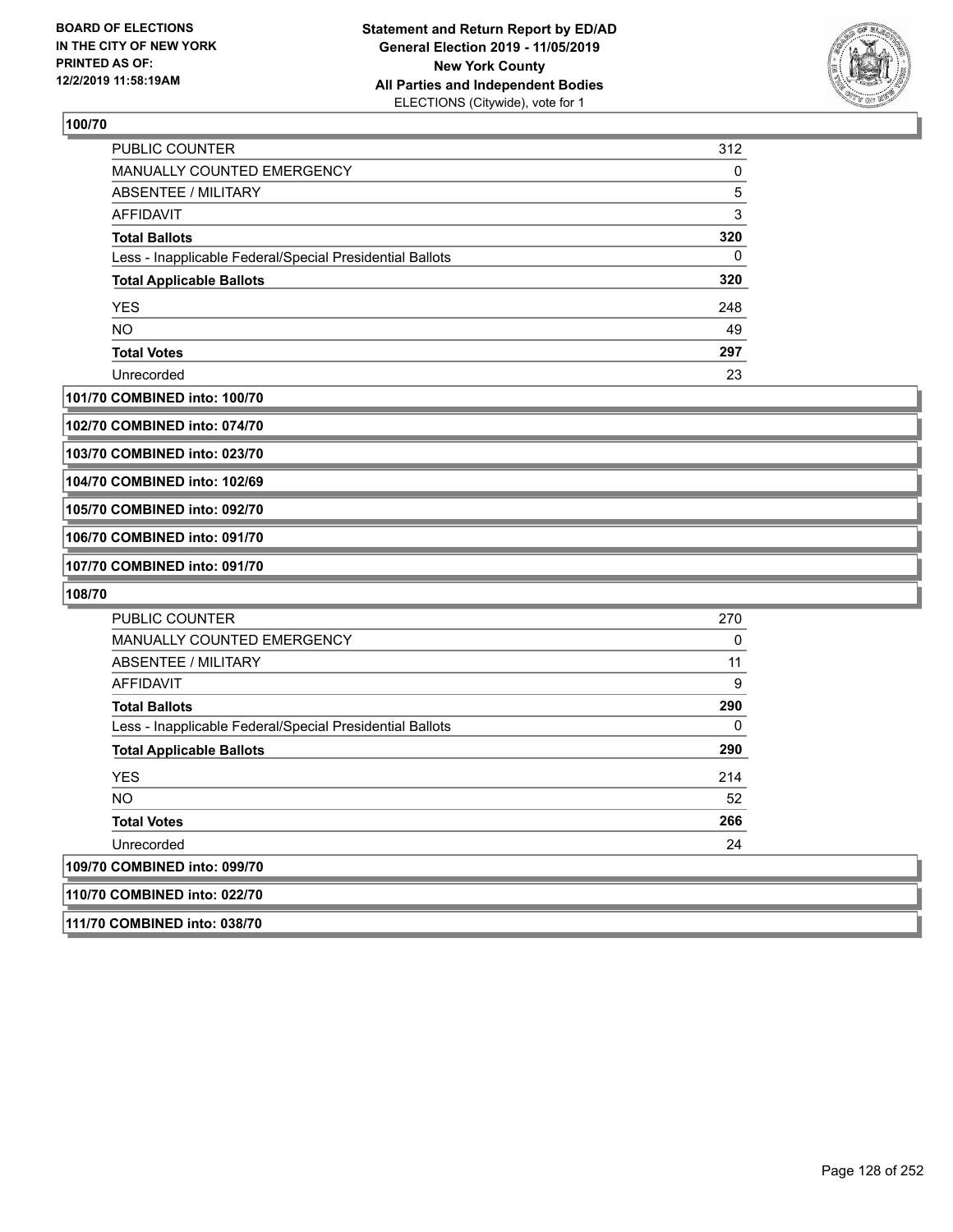

| PUBLIC COUNTER                                           | 166          |
|----------------------------------------------------------|--------------|
| MANUALLY COUNTED EMERGENCY                               | 0            |
| ABSENTEE / MILITARY                                      | 0            |
| AFFIDAVIT                                                | 3            |
| Total Ballots                                            | 169          |
| Less - Inapplicable Federal/Special Presidential Ballots | $\mathbf{0}$ |
| <b>Total Applicable Ballots</b>                          | 169          |
| YES                                                      | 132          |
| NO.                                                      | 21           |
| <b>Total Votes</b>                                       | 153          |
| Unrecorded                                               | 16           |

## **002/71**

| <b>PUBLIC COUNTER</b>                                    | 113 |
|----------------------------------------------------------|-----|
| <b>MANUALLY COUNTED EMERGENCY</b>                        | 0   |
| ABSENTEE / MILITARY                                      | 2   |
| <b>AFFIDAVIT</b>                                         | 0   |
| <b>Total Ballots</b>                                     | 115 |
| Less - Inapplicable Federal/Special Presidential Ballots | 0   |
| <b>Total Applicable Ballots</b>                          | 115 |
| <b>YES</b>                                               | 87  |
| <b>NO</b>                                                | 19  |
| <b>Total Votes</b>                                       | 106 |
| Unrecorded                                               | 9   |
|                                                          |     |

# **003/71 COMBINED into: 004/71**

| PUBLIC COUNTER                                           | 185 |
|----------------------------------------------------------|-----|
| <b>MANUALLY COUNTED EMERGENCY</b>                        | 0   |
| ABSENTEE / MILITARY                                      | 4   |
| <b>AFFIDAVIT</b>                                         | 3   |
| <b>Total Ballots</b>                                     | 192 |
| Less - Inapplicable Federal/Special Presidential Ballots | 0   |
| <b>Total Applicable Ballots</b>                          | 192 |
| <b>YES</b>                                               | 149 |
| <b>NO</b>                                                | 32  |
| <b>Total Votes</b>                                       | 181 |
| Unrecorded                                               | 11  |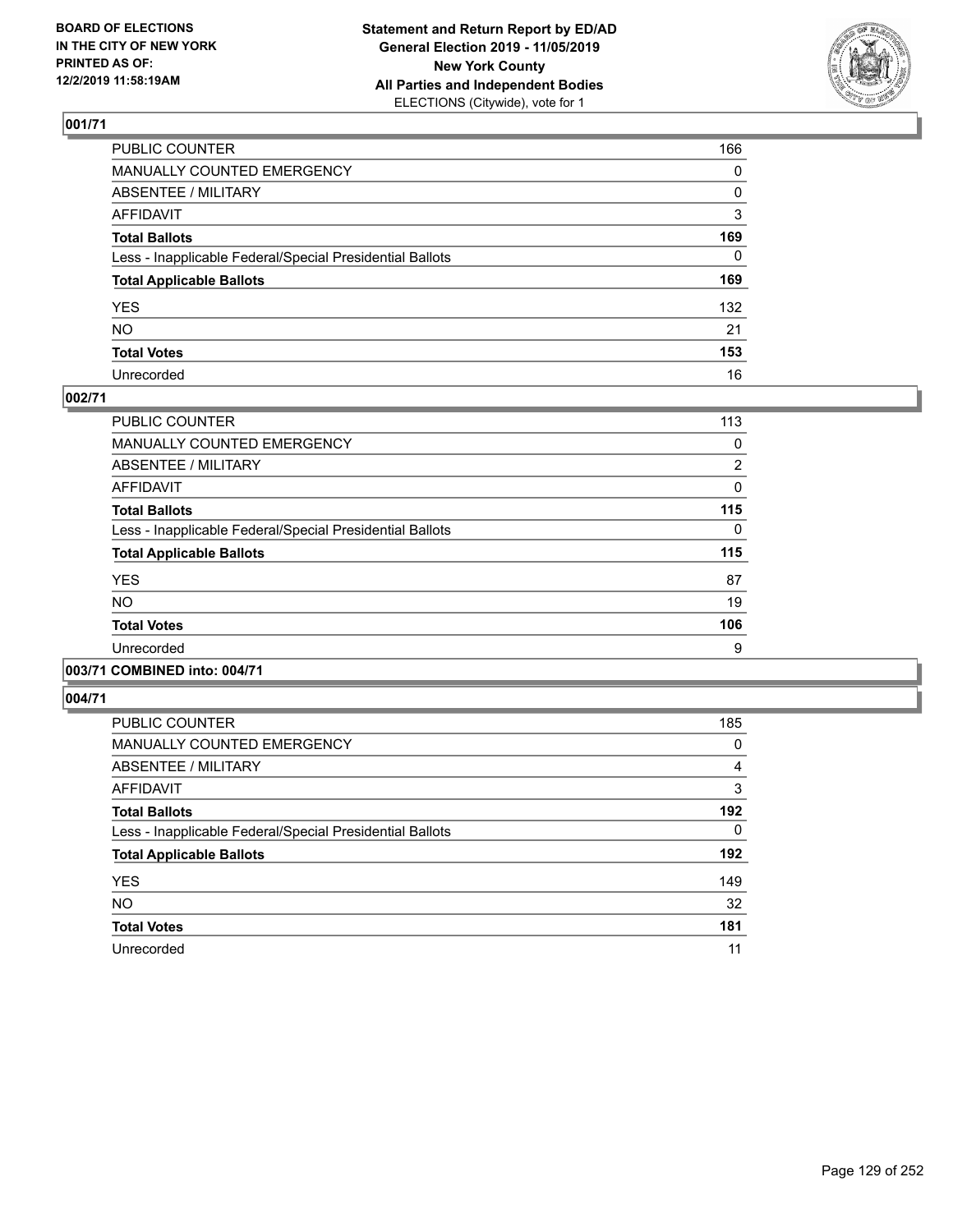

| PUBLIC COUNTER                                           | 226          |
|----------------------------------------------------------|--------------|
| MANUALLY COUNTED EMERGENCY                               | $\mathbf{0}$ |
| ABSENTEE / MILITARY                                      | 6            |
| AFFIDAVIT                                                | 3            |
| Total Ballots                                            | 235          |
| Less - Inapplicable Federal/Special Presidential Ballots | 0            |
| <b>Total Applicable Ballots</b>                          | 235          |
| YES                                                      | 174          |
| NO.                                                      | 35           |
| <b>Total Votes</b>                                       | 209          |
| Unrecorded                                               | 26           |

# **006/71**

| <b>PUBLIC COUNTER</b>                                    | 158      |
|----------------------------------------------------------|----------|
| <b>MANUALLY COUNTED EMERGENCY</b>                        | 0        |
| ABSENTEE / MILITARY                                      | 2        |
| <b>AFFIDAVIT</b>                                         | 3        |
| <b>Total Ballots</b>                                     | 163      |
| Less - Inapplicable Federal/Special Presidential Ballots | $\Omega$ |
| <b>Total Applicable Ballots</b>                          | 163      |
| <b>YES</b>                                               | 128      |
| <b>NO</b>                                                | 19       |
| <b>Total Votes</b>                                       | 147      |
| Unrecorded                                               | 16       |
|                                                          |          |

## **007/71 COMBINED into: 005/71**

| PUBLIC COUNTER                                           | 311 |
|----------------------------------------------------------|-----|
| <b>MANUALLY COUNTED EMERGENCY</b>                        | 0   |
| ABSENTEE / MILITARY                                      | 3   |
| AFFIDAVIT                                                | 6   |
| <b>Total Ballots</b>                                     | 320 |
| Less - Inapplicable Federal/Special Presidential Ballots | 0   |
| <b>Total Applicable Ballots</b>                          | 320 |
| <b>YES</b>                                               | 253 |
| NO.                                                      | 51  |
| <b>Total Votes</b>                                       | 304 |
| Unrecorded                                               | 16  |
| 009/71 COMBINED into: 032/71                             |     |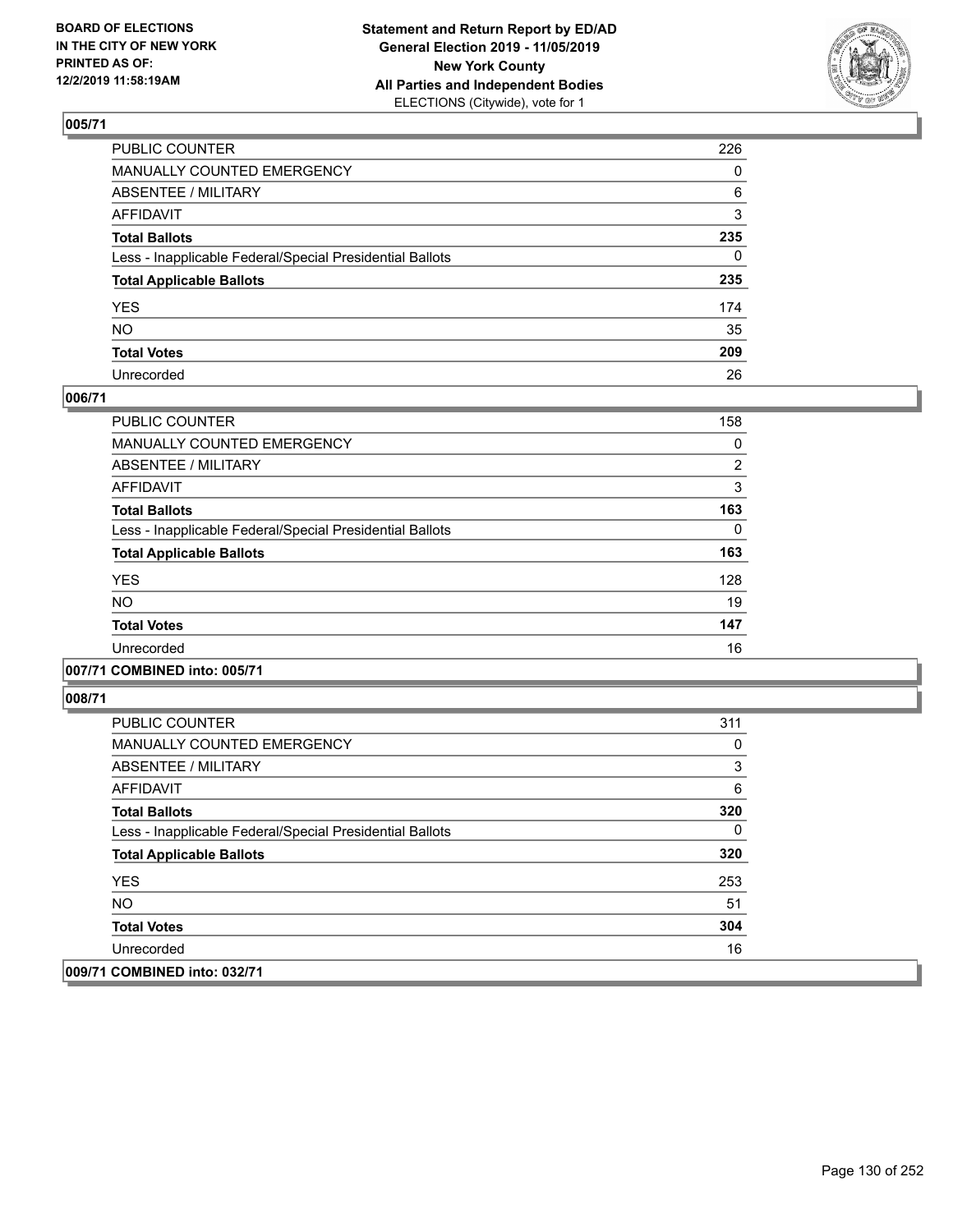

| PUBLIC COUNTER                                           | 242          |
|----------------------------------------------------------|--------------|
| MANUALLY COUNTED EMERGENCY                               | $\mathbf{0}$ |
| ABSENTEE / MILITARY                                      | 8            |
| AFFIDAVIT                                                | 2            |
| Total Ballots                                            | 252          |
| Less - Inapplicable Federal/Special Presidential Ballots | 0            |
| <b>Total Applicable Ballots</b>                          | 252          |
| YES                                                      | 193          |
| NO.                                                      | 46           |
| <b>Total Votes</b>                                       | 239          |
| Unrecorded                                               | 13           |

# **011/71**

| PUBLIC COUNTER                                           | 122      |
|----------------------------------------------------------|----------|
| MANUALLY COUNTED EMERGENCY                               | 0        |
| <b>ABSENTEE / MILITARY</b>                               | 0        |
| AFFIDAVIT                                                | 0        |
| <b>Total Ballots</b>                                     | 122      |
| Less - Inapplicable Federal/Special Presidential Ballots | $\Omega$ |
| <b>Total Applicable Ballots</b>                          | 122      |
| <b>YES</b>                                               | 92       |
| <b>NO</b>                                                | 21       |
| <b>Total Votes</b>                                       | 113      |
| Unrecorded                                               | 9        |

| <b>PUBLIC COUNTER</b>                                    | 278 |
|----------------------------------------------------------|-----|
| <b>MANUALLY COUNTED EMERGENCY</b>                        | 0   |
| <b>ABSENTEE / MILITARY</b>                               | 7   |
| <b>AFFIDAVIT</b>                                         | 5   |
| <b>Total Ballots</b>                                     | 290 |
| Less - Inapplicable Federal/Special Presidential Ballots | 0   |
| <b>Total Applicable Ballots</b>                          | 290 |
| <b>YES</b>                                               | 215 |
| <b>NO</b>                                                | 48  |
| <b>Total Votes</b>                                       | 263 |
| Unrecorded                                               | 27  |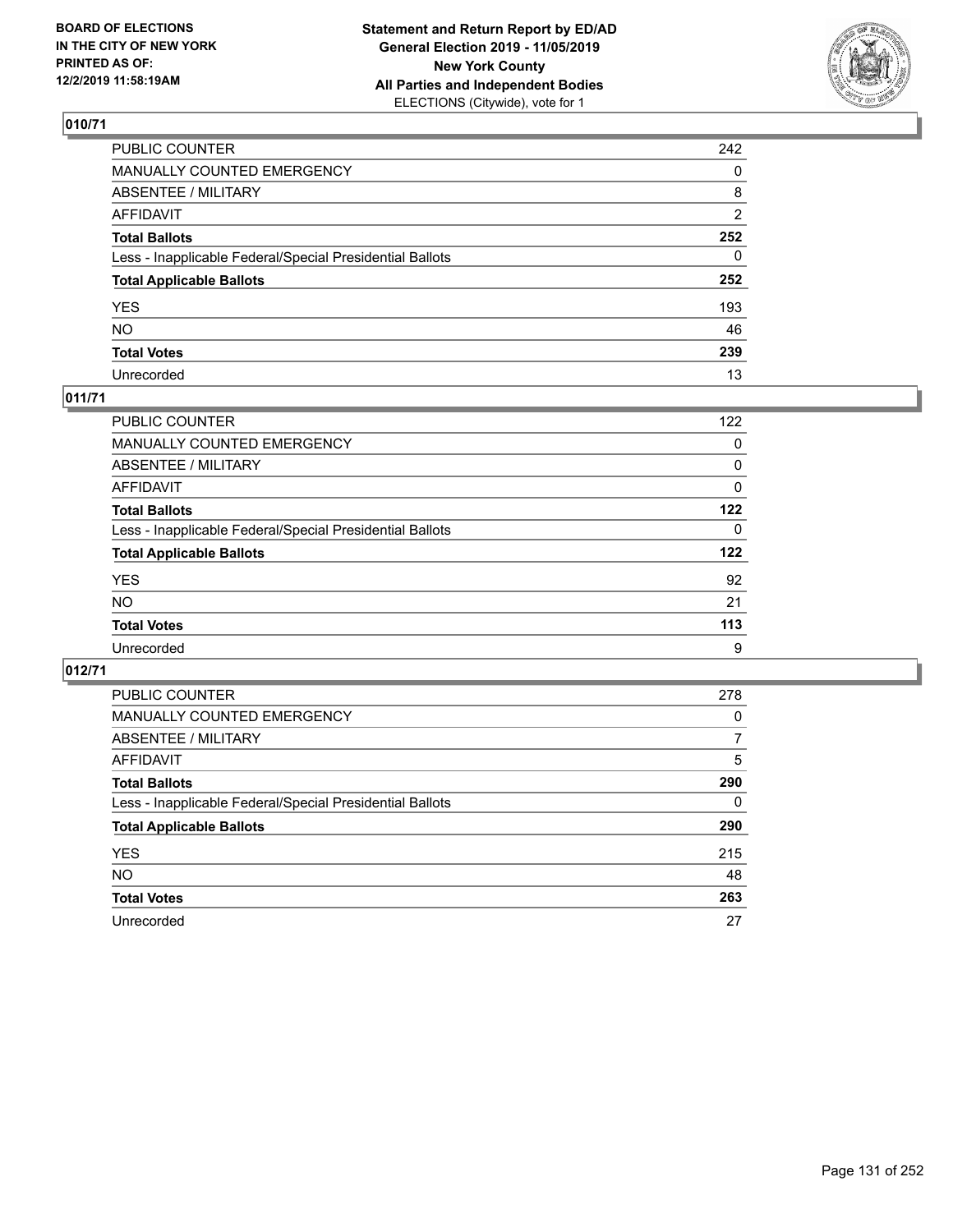

| PUBLIC COUNTER                                           | 261 |
|----------------------------------------------------------|-----|
| <b>MANUALLY COUNTED EMERGENCY</b>                        | 0   |
| <b>ABSENTEE / MILITARY</b>                               | 11  |
| <b>AFFIDAVIT</b>                                         | 4   |
| <b>Total Ballots</b>                                     | 276 |
| Less - Inapplicable Federal/Special Presidential Ballots | 0   |
| <b>Total Applicable Ballots</b>                          | 276 |
| <b>YES</b>                                               | 213 |
| <b>NO</b>                                                | 30  |
| <b>Total Votes</b>                                       | 243 |
| Unrecorded                                               | 33  |

# **014/71 COMBINED into: 013/71**

#### **015/71 COMBINED into: 012/71**

# **016/71**

| PUBLIC COUNTER                                           | 123      |
|----------------------------------------------------------|----------|
| <b>MANUALLY COUNTED EMERGENCY</b>                        | 0        |
| ABSENTEE / MILITARY                                      | 4        |
| AFFIDAVIT                                                | 3        |
| <b>Total Ballots</b>                                     | 130      |
| Less - Inapplicable Federal/Special Presidential Ballots | $\Omega$ |
| <b>Total Applicable Ballots</b>                          | 130      |
| <b>YES</b>                                               | 85       |
| <b>NO</b>                                                | 27       |
| <b>Total Votes</b>                                       | $112$    |
| Unrecorded                                               | 18       |

## **017/71 COMBINED into: 109/71**

| PUBLIC COUNTER                                           | 276 |
|----------------------------------------------------------|-----|
| <b>MANUALLY COUNTED EMERGENCY</b>                        | 0   |
| ABSENTEE / MILITARY                                      | 8   |
| AFFIDAVIT                                                | 2   |
| <b>Total Ballots</b>                                     | 286 |
| Less - Inapplicable Federal/Special Presidential Ballots | 0   |
| <b>Total Applicable Ballots</b>                          | 286 |
| <b>YES</b>                                               | 198 |
| <b>NO</b>                                                | 65  |
| <b>Total Votes</b>                                       | 263 |
| Unrecorded                                               | 23  |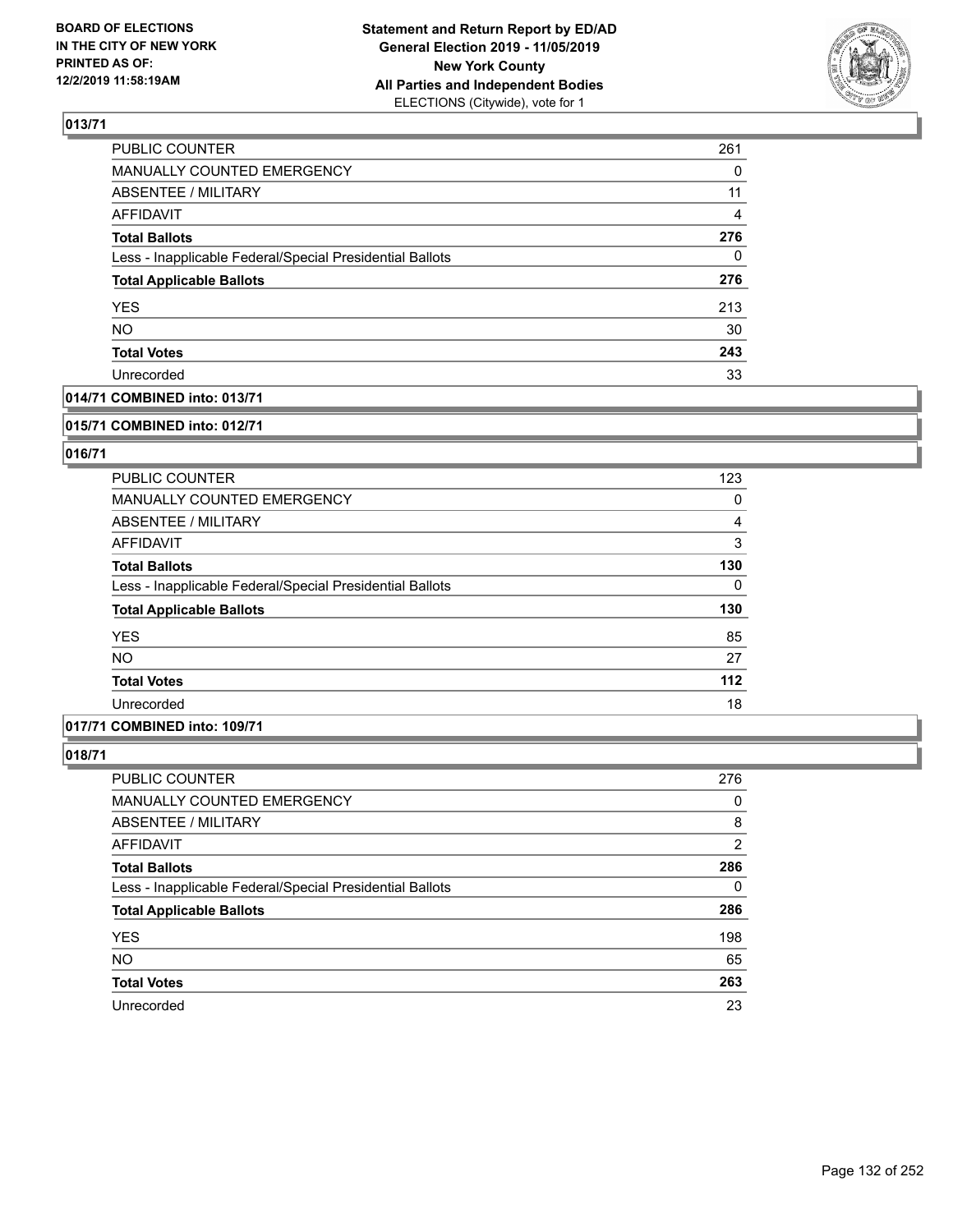

| PUBLIC COUNTER                                           | 337          |
|----------------------------------------------------------|--------------|
| MANUALLY COUNTED EMERGENCY                               | $\mathbf{0}$ |
| ABSENTEE / MILITARY                                      | 7            |
| AFFIDAVIT                                                |              |
| Total Ballots                                            | 345          |
| Less - Inapplicable Federal/Special Presidential Ballots | 0            |
| <b>Total Applicable Ballots</b>                          | 345          |
| YES                                                      | 245          |
| NO.                                                      | 66           |
| <b>Total Votes</b>                                       | 311          |
| Unrecorded                                               | 34           |

## **020/71**

| PUBLIC COUNTER                                           | 306      |
|----------------------------------------------------------|----------|
| <b>MANUALLY COUNTED EMERGENCY</b>                        | 0        |
| ABSENTEE / MILITARY                                      | 7        |
| <b>AFFIDAVIT</b>                                         |          |
| <b>Total Ballots</b>                                     | 314      |
| Less - Inapplicable Federal/Special Presidential Ballots | $\Omega$ |
| <b>Total Applicable Ballots</b>                          | 314      |
| <b>YES</b>                                               | 230      |
| NO.                                                      | 53       |
| <b>Total Votes</b>                                       | 283      |
| Unrecorded                                               | 31       |
|                                                          |          |

# **021/71 COMBINED into: 022/71**

| PUBLIC COUNTER                                           | 331 |
|----------------------------------------------------------|-----|
| MANUALLY COUNTED EMERGENCY                               | 0   |
| ABSENTEE / MILITARY                                      | 10  |
| AFFIDAVIT                                                | 3   |
| <b>Total Ballots</b>                                     | 344 |
| Less - Inapplicable Federal/Special Presidential Ballots | 0   |
| <b>Total Applicable Ballots</b>                          | 344 |
| <b>YES</b>                                               | 238 |
| <b>NO</b>                                                | 51  |
| <b>Total Votes</b>                                       | 289 |
| Unrecorded                                               | 55  |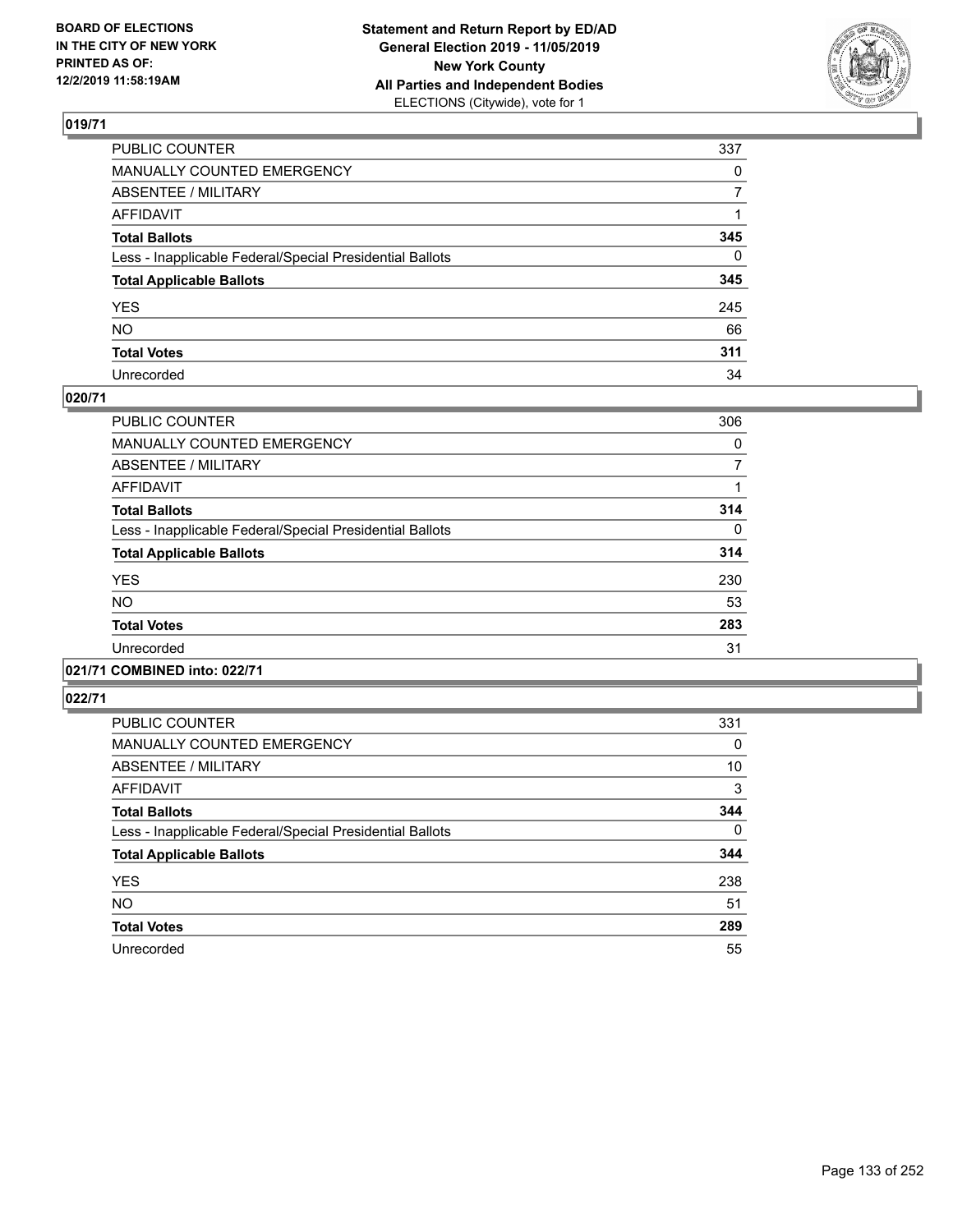

| PUBLIC COUNTER                                           | 185          |
|----------------------------------------------------------|--------------|
| MANUALLY COUNTED EMERGENCY                               | $\mathbf{0}$ |
| ABSENTEE / MILITARY                                      | 3            |
| AFFIDAVIT                                                |              |
| Total Ballots                                            | 189          |
| Less - Inapplicable Federal/Special Presidential Ballots | 0            |
| <b>Total Applicable Ballots</b>                          | 189          |
| YES                                                      | 130          |
| NO.                                                      | 27           |
| <b>Total Votes</b>                                       | 157          |
| Unrecorded                                               | 32           |

## **024/71**

| <b>PUBLIC COUNTER</b>                                    | 345      |
|----------------------------------------------------------|----------|
| <b>MANUALLY COUNTED EMERGENCY</b>                        | 0        |
| ABSENTEE / MILITARY                                      | 11       |
| AFFIDAVIT                                                | 5        |
| <b>Total Ballots</b>                                     | 361      |
| Less - Inapplicable Federal/Special Presidential Ballots | $\Omega$ |
| <b>Total Applicable Ballots</b>                          | 361      |
| <b>YES</b>                                               | 272      |
| <b>NO</b>                                                | 68       |
| <b>Total Votes</b>                                       | 340      |
| Unrecorded                                               | 21       |

| PUBLIC COUNTER                                           | 130      |
|----------------------------------------------------------|----------|
| <b>MANUALLY COUNTED EMERGENCY</b>                        | $\Omega$ |
| ABSENTEE / MILITARY                                      | 7        |
| AFFIDAVIT                                                | 3        |
| <b>Total Ballots</b>                                     | 140      |
| Less - Inapplicable Federal/Special Presidential Ballots | $\Omega$ |
| <b>Total Applicable Ballots</b>                          | 140      |
| <b>YES</b>                                               | 103      |
| <b>NO</b>                                                | 24       |
| <b>Total Votes</b>                                       | 127      |
| Unrecorded                                               | 13       |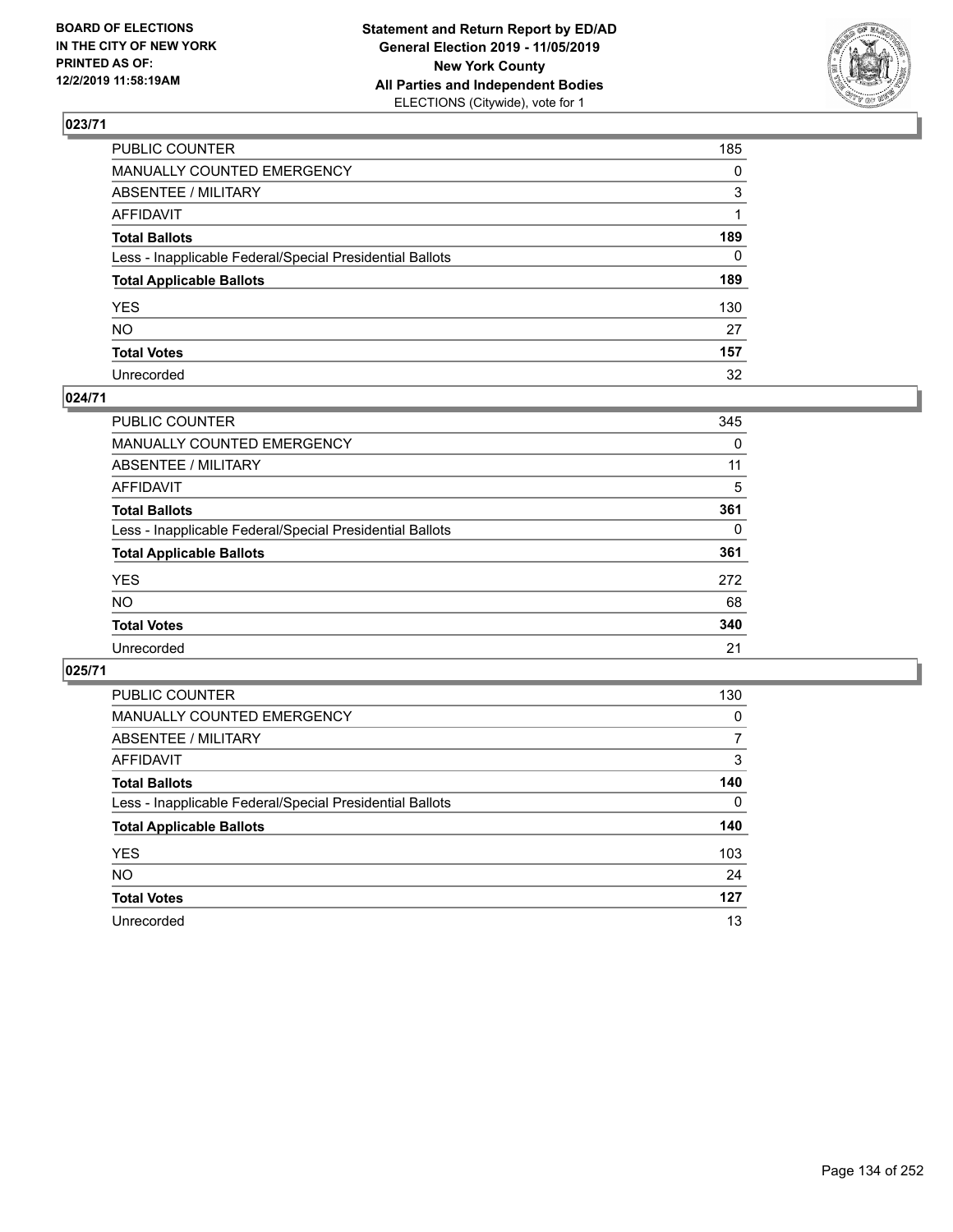

| <b>PUBLIC COUNTER</b>                                    | 343      |
|----------------------------------------------------------|----------|
| MANUALLY COUNTED EMERGENCY                               | 0        |
| <b>ABSENTEE / MILITARY</b>                               | 11       |
| <b>AFFIDAVIT</b>                                         |          |
| <b>Total Ballots</b>                                     | 355      |
| Less - Inapplicable Federal/Special Presidential Ballots | $\Omega$ |
| <b>Total Applicable Ballots</b>                          | 355      |
| <b>YES</b>                                               | 260      |
| <b>NO</b>                                                | 35       |
| <b>Total Votes</b>                                       | 295      |
| Unrecorded                                               | 60       |

## **027/71 COMBINED into: 008/71**

## **028/71**

| <b>PUBLIC COUNTER</b>                                    | 137 |
|----------------------------------------------------------|-----|
| <b>MANUALLY COUNTED EMERGENCY</b>                        | 0   |
| ABSENTEE / MILITARY                                      | 0   |
| AFFIDAVIT                                                | 10  |
| <b>Total Ballots</b>                                     | 147 |
| Less - Inapplicable Federal/Special Presidential Ballots | 0   |
| <b>Total Applicable Ballots</b>                          | 147 |
| <b>YES</b>                                               | 99  |
| <b>NO</b>                                                | 22  |
| <b>Total Votes</b>                                       | 121 |
| Unrecorded                                               | 26  |
|                                                          |     |

# **029/71 COMBINED into: 030/71**

| PUBLIC COUNTER                                           | 306      |
|----------------------------------------------------------|----------|
| <b>MANUALLY COUNTED EMERGENCY</b>                        | 0        |
| <b>ABSENTEE / MILITARY</b>                               |          |
| AFFIDAVIT                                                | 3        |
| <b>Total Ballots</b>                                     | 310      |
| Less - Inapplicable Federal/Special Presidential Ballots | $\Omega$ |
| <b>Total Applicable Ballots</b>                          | 310      |
| <b>YES</b>                                               | 249      |
| <b>NO</b>                                                | 36       |
| <b>Total Votes</b>                                       | 285      |
| Unrecorded                                               | 25       |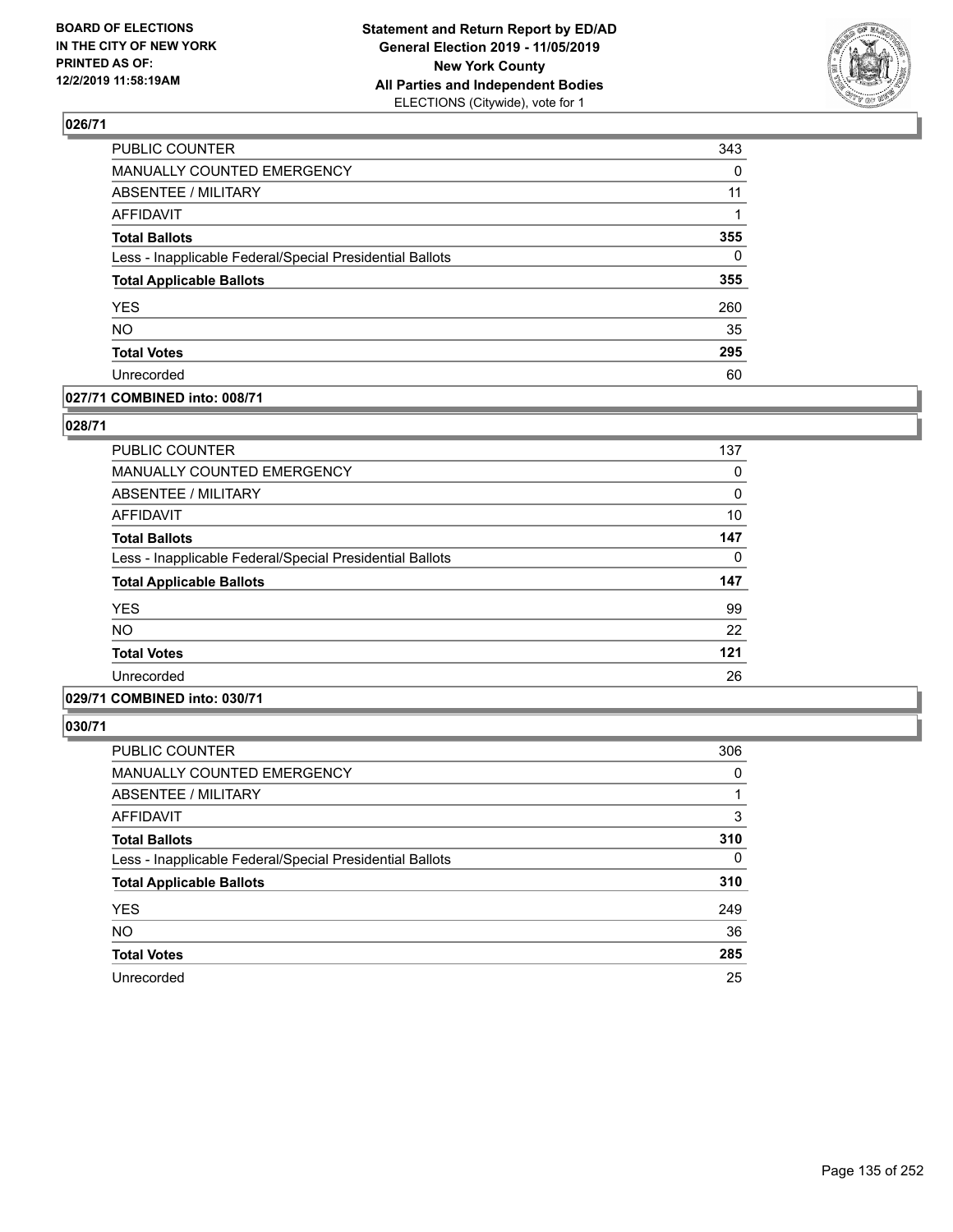

| PUBLIC COUNTER                                           | 380      |
|----------------------------------------------------------|----------|
| MANUALLY COUNTED EMERGENCY                               | $\Omega$ |
| ABSENTEE / MILITARY                                      | 11       |
| AFFIDAVIT                                                | 7        |
| Total Ballots                                            | 398      |
| Less - Inapplicable Federal/Special Presidential Ballots | 0        |
| <b>Total Applicable Ballots</b>                          | 398      |
| YES                                                      | 320      |
| NO.                                                      | 46       |
| <b>Total Votes</b>                                       | 366      |
| Unrecorded                                               | 32       |

## **032/71**

| <b>PUBLIC COUNTER</b>                                    | 384      |
|----------------------------------------------------------|----------|
| <b>MANUALLY COUNTED EMERGENCY</b>                        | 0        |
| ABSENTEE / MILITARY                                      | 3        |
| AFFIDAVIT                                                | 2        |
| <b>Total Ballots</b>                                     | 389      |
| Less - Inapplicable Federal/Special Presidential Ballots | $\Omega$ |
| <b>Total Applicable Ballots</b>                          | 389      |
| <b>YES</b>                                               | 311      |
| <b>NO</b>                                                | 50       |
| <b>Total Votes</b>                                       | 361      |
| Unrecorded                                               | 28       |

**033/71** 

| PUBLIC COUNTER                                           | 194 |
|----------------------------------------------------------|-----|
| MANUALLY COUNTED EMERGENCY                               | 0   |
| ABSENTEE / MILITARY                                      | 10  |
| AFFIDAVIT                                                | 3   |
| <b>Total Ballots</b>                                     | 207 |
| Less - Inapplicable Federal/Special Presidential Ballots | 0   |
| <b>Total Applicable Ballots</b>                          | 207 |
| <b>YES</b>                                               | 154 |
| NO.                                                      | 33  |
| <b>Total Votes</b>                                       | 187 |
| Unrecorded                                               | 20  |
| 034/71 COMBINED into: 026/71                             |     |

**035/71 COMBINED into: 036/71**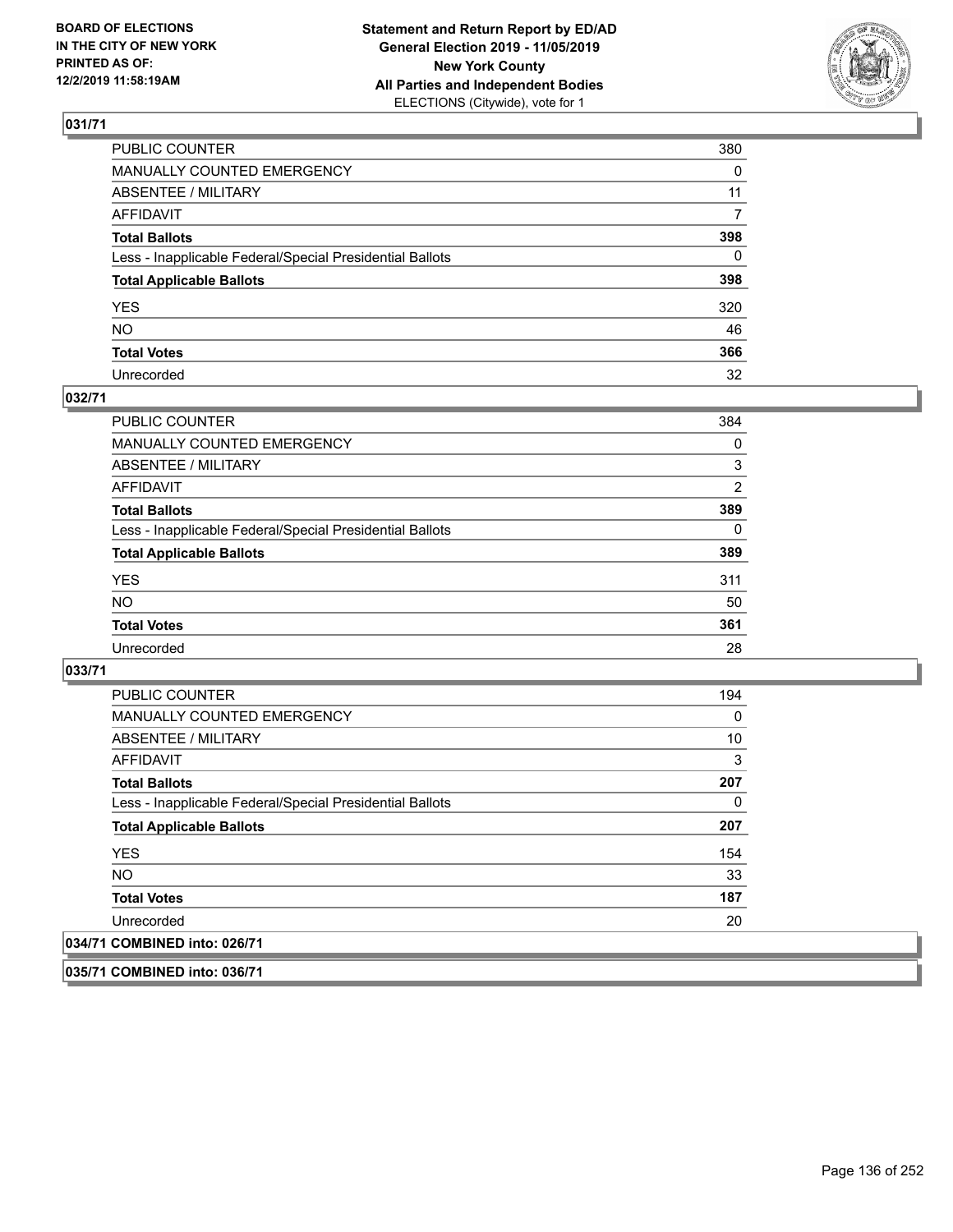

| PUBLIC COUNTER                                           | 294 |
|----------------------------------------------------------|-----|
| MANUALLY COUNTED EMERGENCY                               | 0   |
| <b>ABSENTEE / MILITARY</b>                               | 3   |
| <b>AFFIDAVIT</b>                                         |     |
| <b>Total Ballots</b>                                     | 298 |
| Less - Inapplicable Federal/Special Presidential Ballots | 0   |
| <b>Total Applicable Ballots</b>                          | 298 |
| <b>YES</b>                                               | 227 |
| <b>NO</b>                                                | 53  |
| <b>Total Votes</b>                                       | 280 |
| Unrecorded                                               | 18  |

# **037/71 COMBINED into: 105/71**

## **038/71**

| PUBLIC COUNTER                                           | 168 |
|----------------------------------------------------------|-----|
| <b>MANUALLY COUNTED EMERGENCY</b>                        | 0   |
| ABSENTEE / MILITARY                                      | 7   |
| <b>AFFIDAVIT</b>                                         | 3   |
| <b>Total Ballots</b>                                     | 178 |
| Less - Inapplicable Federal/Special Presidential Ballots | 0   |
| <b>Total Applicable Ballots</b>                          | 178 |
| <b>YES</b>                                               | 91  |
| NO.                                                      | 21  |
| <b>Total Votes</b>                                       | 112 |
| Unrecorded                                               | 66  |
|                                                          |     |

# **039/71 COMBINED into: 042/71**

#### **040/71 COMBINED into: 041/71**

| <b>PUBLIC COUNTER</b>                                    | 455 |
|----------------------------------------------------------|-----|
| MANUALLY COUNTED EMERGENCY                               | 0   |
| ABSENTEE / MILITARY                                      | 7   |
| AFFIDAVIT                                                | 5   |
| <b>Total Ballots</b>                                     | 467 |
| Less - Inapplicable Federal/Special Presidential Ballots | 0   |
| <b>Total Applicable Ballots</b>                          | 467 |
| <b>YES</b>                                               | 370 |
| <b>NO</b>                                                | 54  |
| <b>Total Votes</b>                                       | 424 |
| Unrecorded                                               | 43  |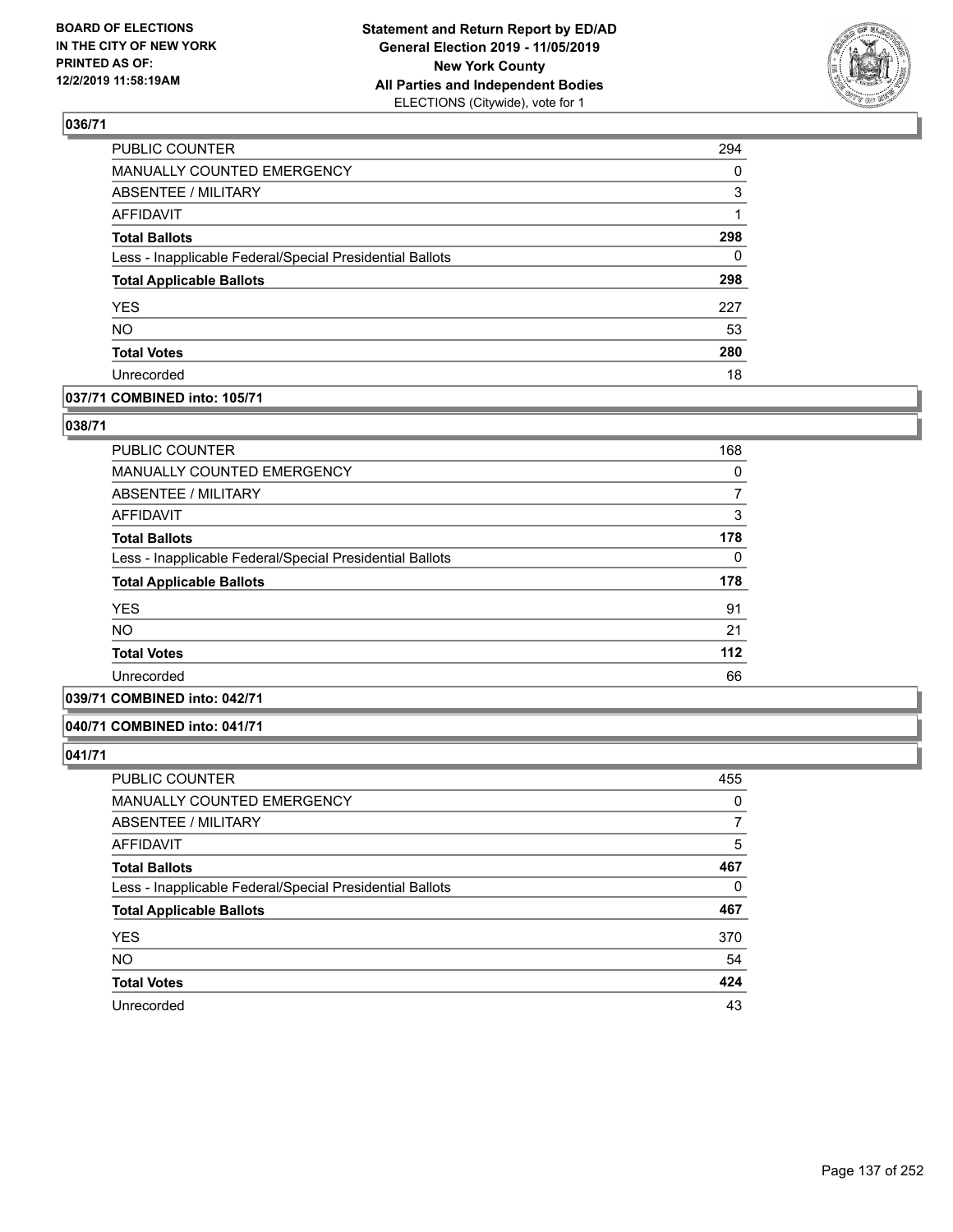

| PUBLIC COUNTER                                           | 320 |
|----------------------------------------------------------|-----|
| MANUALLY COUNTED EMERGENCY                               | 0   |
| ABSENTEE / MILITARY                                      | 10  |
| AFFIDAVIT                                                | 6   |
| Total Ballots                                            | 336 |
| Less - Inapplicable Federal/Special Presidential Ballots | 0   |
| <b>Total Applicable Ballots</b>                          | 336 |
| YES                                                      | 219 |
| NO.                                                      | 86  |
| <b>Total Votes</b>                                       | 305 |
| Unrecorded                                               | 31  |

## **043/71**

| PUBLIC COUNTER                                           | 200      |
|----------------------------------------------------------|----------|
| <b>MANUALLY COUNTED EMERGENCY</b>                        | 0        |
| ABSENTEE / MILITARY                                      | 2        |
| <b>AFFIDAVIT</b>                                         | 3        |
| <b>Total Ballots</b>                                     | 205      |
| Less - Inapplicable Federal/Special Presidential Ballots | $\Omega$ |
| <b>Total Applicable Ballots</b>                          | 205      |
| <b>YES</b>                                               | 149      |
| <b>NO</b>                                                | 32       |
| <b>Total Votes</b>                                       | 181      |
| Unrecorded                                               | 24       |
|                                                          |          |

# **044/71 COMBINED into: 024/71**

| <b>PUBLIC COUNTER</b>                                    | 242      |
|----------------------------------------------------------|----------|
| MANUALLY COUNTED EMERGENCY                               | 0        |
| ABSENTEE / MILITARY                                      | 2        |
| AFFIDAVIT                                                | 2        |
| <b>Total Ballots</b>                                     | 246      |
| Less - Inapplicable Federal/Special Presidential Ballots | $\Omega$ |
| <b>Total Applicable Ballots</b>                          | 246      |
| <b>YES</b>                                               | 198      |
| NO.                                                      | 28       |
| <b>Total Votes</b>                                       | 226      |
| Unrecorded                                               | 20       |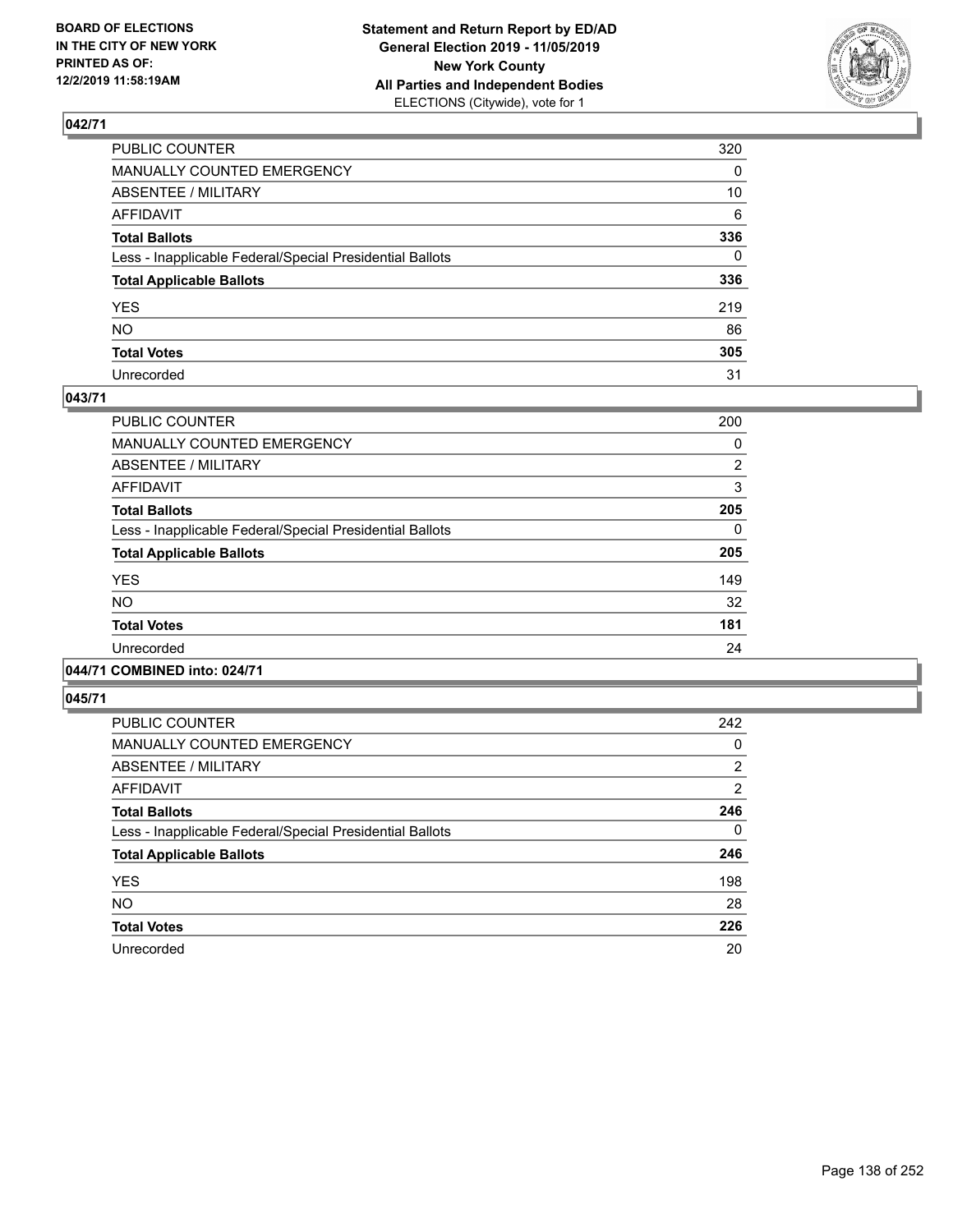

| PUBLIC COUNTER                                           | 143 |
|----------------------------------------------------------|-----|
| MANUALLY COUNTED EMERGENCY                               | 0   |
| ABSENTEE / MILITARY                                      | 4   |
| AFFIDAVIT                                                | 4   |
| Total Ballots                                            | 151 |
| Less - Inapplicable Federal/Special Presidential Ballots | 0   |
| <b>Total Applicable Ballots</b>                          | 151 |
| YES                                                      | 107 |
| NO.                                                      | 21  |
| <b>Total Votes</b>                                       | 128 |
| Unrecorded                                               | 23  |

## **047/71**

| <b>PUBLIC COUNTER</b>                                    | 424      |
|----------------------------------------------------------|----------|
| <b>MANUALLY COUNTED EMERGENCY</b>                        | 0        |
| ABSENTEE / MILITARY                                      | 10       |
| AFFIDAVIT                                                | 6        |
| <b>Total Ballots</b>                                     | 440      |
| Less - Inapplicable Federal/Special Presidential Ballots | $\Omega$ |
| <b>Total Applicable Ballots</b>                          | 440      |
| <b>YES</b>                                               | 297      |
| <b>NO</b>                                                | 82       |
| <b>Total Votes</b>                                       | 379      |
| Unrecorded                                               | 61       |

| PUBLIC COUNTER                                           | 251 |
|----------------------------------------------------------|-----|
| MANUALLY COUNTED EMERGENCY                               | 0   |
| ABSENTEE / MILITARY                                      | 3   |
| AFFIDAVIT                                                | 5   |
| <b>Total Ballots</b>                                     | 259 |
| Less - Inapplicable Federal/Special Presidential Ballots | 0   |
| <b>Total Applicable Ballots</b>                          | 259 |
| <b>YES</b>                                               | 143 |
| NO.                                                      | 28  |
| <b>Total Votes</b>                                       | 171 |
| Unrecorded                                               | 88  |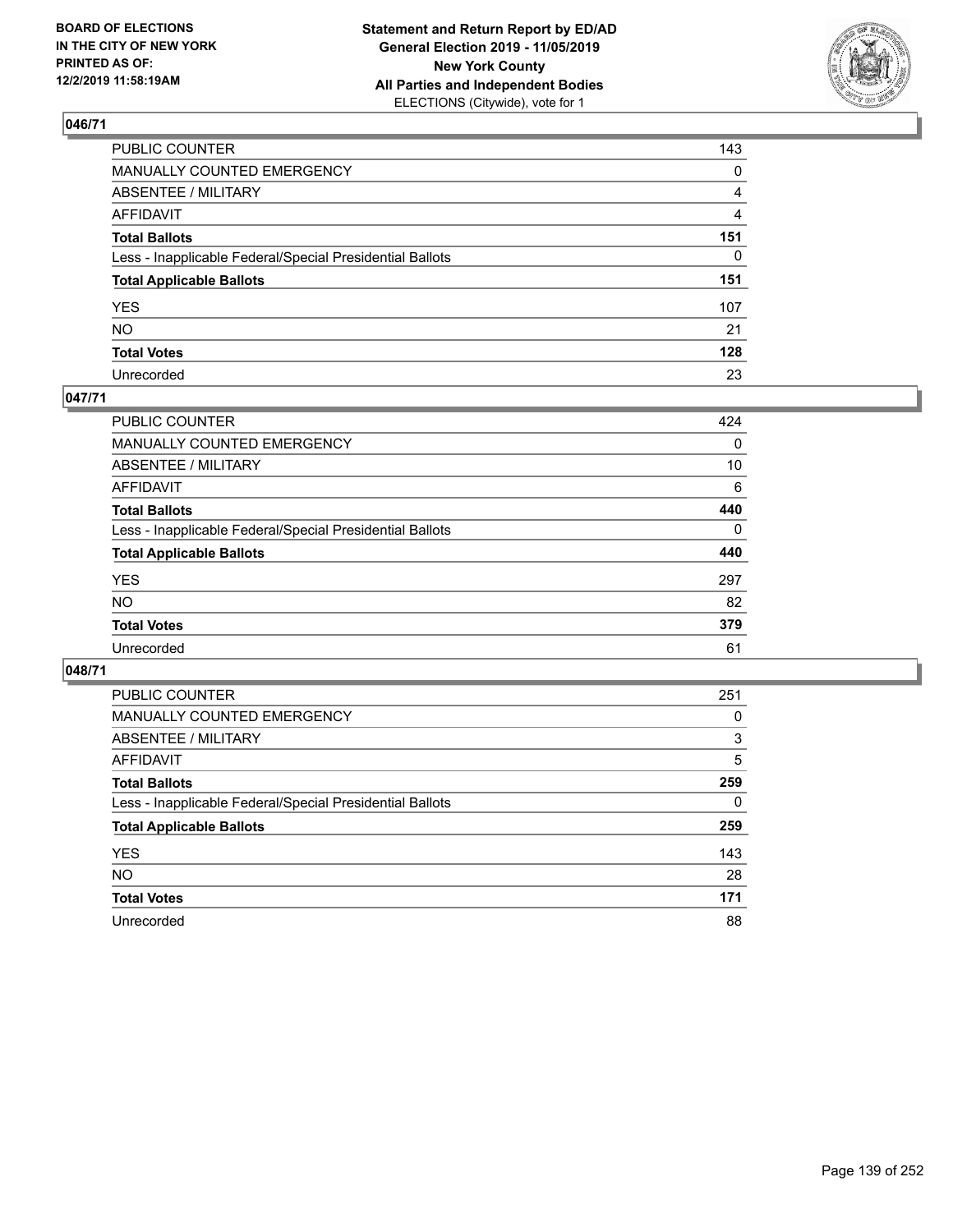

| PUBLIC COUNTER                                           | 123      |
|----------------------------------------------------------|----------|
| MANUALLY COUNTED EMERGENCY                               | $\Omega$ |
| <b>ABSENTEE / MILITARY</b>                               | 0        |
| AFFIDAVIT                                                | $\Omega$ |
| <b>Total Ballots</b>                                     | 123      |
| Less - Inapplicable Federal/Special Presidential Ballots | 0        |
| <b>Total Applicable Ballots</b>                          | 123      |
| <b>YES</b>                                               | 77       |
| <b>NO</b>                                                | 9        |
| <b>Total Votes</b>                                       | 86       |
| Unrecorded                                               | 37       |

# **050/71 COMBINED into: 045/71**

#### **051/71 COMBINED into: 024/71**

# **052/71**

| <b>PUBLIC COUNTER</b>                                    | 124 |
|----------------------------------------------------------|-----|
| <b>MANUALLY COUNTED EMERGENCY</b>                        | 0   |
| ABSENTEE / MILITARY                                      | 3   |
| AFFIDAVIT                                                | 0   |
| <b>Total Ballots</b>                                     | 127 |
| Less - Inapplicable Federal/Special Presidential Ballots | 0   |
| <b>Total Applicable Ballots</b>                          | 127 |
| <b>YES</b>                                               | 105 |
| <b>NO</b>                                                | 14  |
| <b>Total Votes</b>                                       | 119 |
| Unrecorded                                               | 8   |

# **053/71 COMBINED into: 043/71**

# **054/71 COMBINED into: 048/71**

| PUBLIC COUNTER                                           | 152            |
|----------------------------------------------------------|----------------|
| <b>MANUALLY COUNTED EMERGENCY</b>                        | 0              |
| ABSENTEE / MILITARY                                      | $\overline{2}$ |
| AFFIDAVIT                                                | 3              |
| <b>Total Ballots</b>                                     | 157            |
| Less - Inapplicable Federal/Special Presidential Ballots | 0              |
| <b>Total Applicable Ballots</b>                          | 157            |
| <b>YES</b>                                               | 113            |
| NO.                                                      | 14             |
| <b>Total Votes</b>                                       | 127            |
| Unrecorded                                               | 30             |
| 056/71 COMBINED into: 055/71                             |                |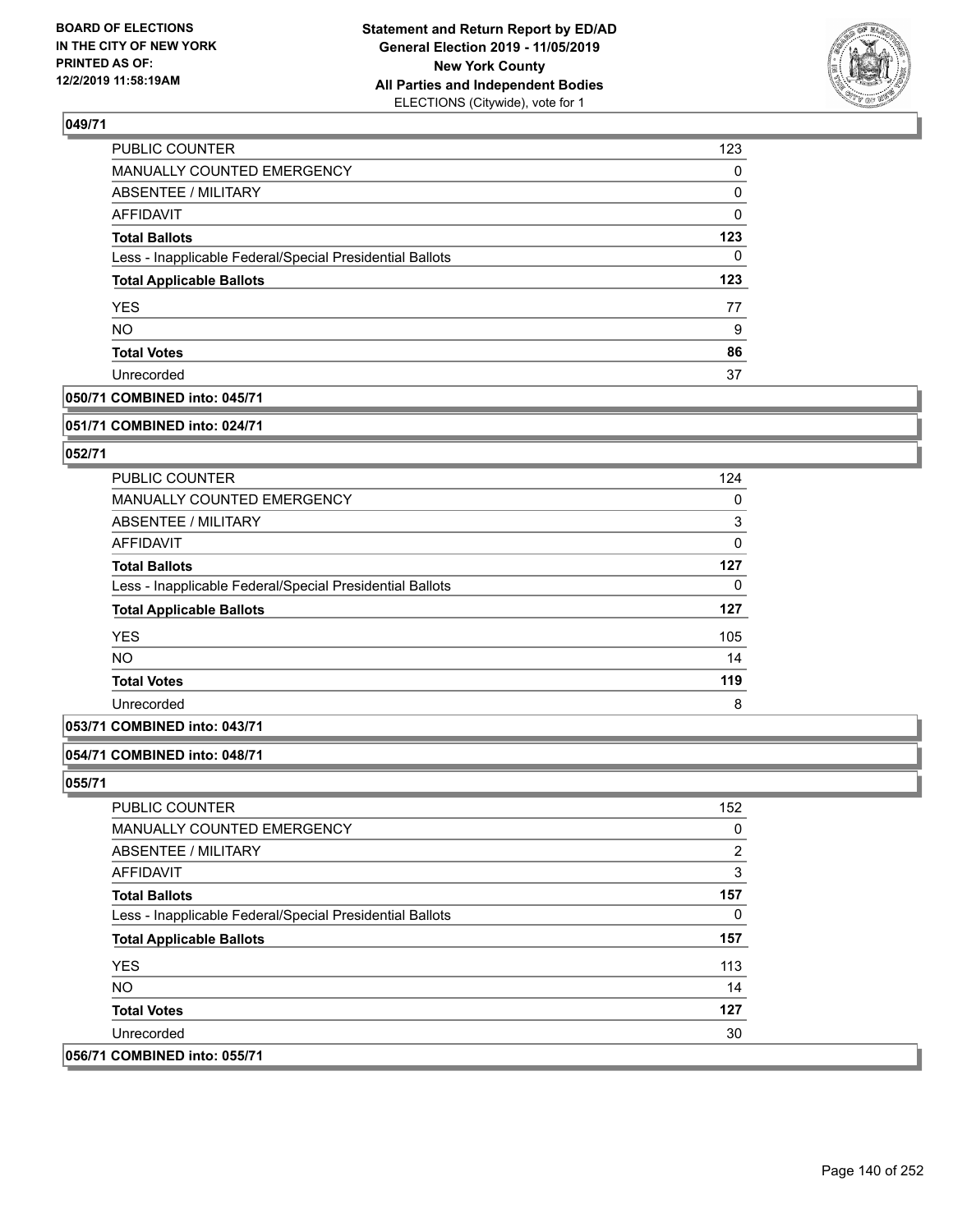

| PUBLIC COUNTER                                           | 264          |
|----------------------------------------------------------|--------------|
| MANUALLY COUNTED EMERGENCY                               | $\mathbf{0}$ |
| ABSENTEE / MILITARY                                      | 5            |
| AFFIDAVIT                                                | 5            |
| Total Ballots                                            | 274          |
| Less - Inapplicable Federal/Special Presidential Ballots | 0            |
| <b>Total Applicable Ballots</b>                          | 274          |
| YES                                                      | 205          |
| NO.                                                      | 36           |
| <b>Total Votes</b>                                       | 241          |
| Unrecorded                                               | 33           |

# **058/71**

| 82             |
|----------------|
| 0              |
| 0              |
| $\overline{2}$ |
| 84             |
| $\Omega$       |
| 84             |
| 46             |
| 12             |
| 58             |
| 26             |
|                |

| PUBLIC COUNTER                                           | 187      |
|----------------------------------------------------------|----------|
| <b>MANUALLY COUNTED EMERGENCY</b>                        | 0        |
| ABSENTEE / MILITARY                                      | 2        |
| AFFIDAVIT                                                |          |
| <b>Total Ballots</b>                                     | 190      |
| Less - Inapplicable Federal/Special Presidential Ballots | $\Omega$ |
| <b>Total Applicable Ballots</b>                          | 190      |
| <b>YES</b>                                               | 133      |
| <b>NO</b>                                                | 14       |
| <b>Total Votes</b>                                       | 147      |
| Unrecorded                                               | 43       |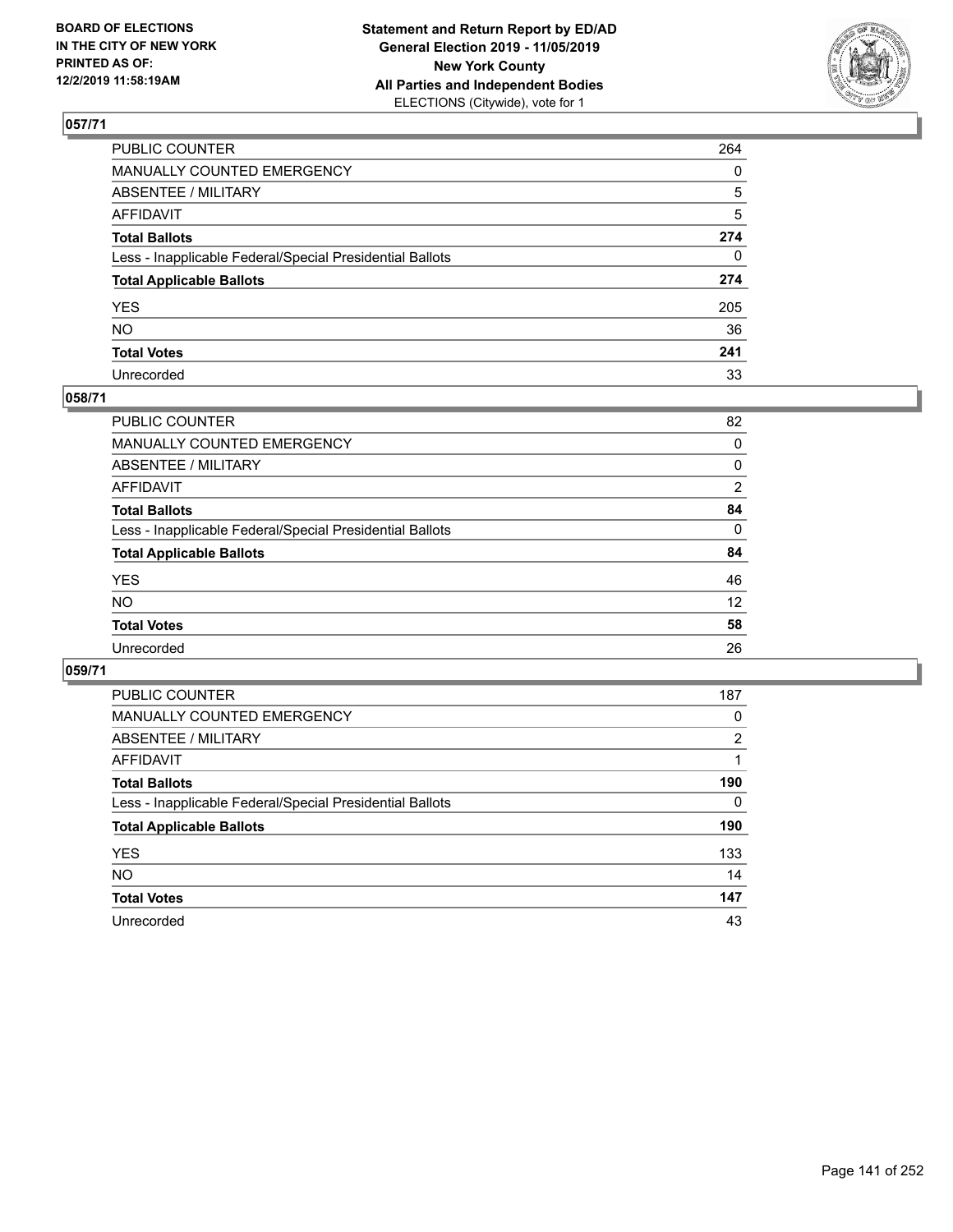

| <b>PUBLIC COUNTER</b>                                    | 190      |
|----------------------------------------------------------|----------|
| MANUALLY COUNTED EMERGENCY                               | $\Omega$ |
| <b>ABSENTEE / MILITARY</b>                               |          |
| <b>AFFIDAVIT</b>                                         | 3        |
| <b>Total Ballots</b>                                     | 200      |
| Less - Inapplicable Federal/Special Presidential Ballots | 0        |
| <b>Total Applicable Ballots</b>                          | 200      |
| <b>YES</b>                                               | 127      |
| <b>NO</b>                                                | 27       |
| <b>Total Votes</b>                                       | 154      |
| Unrecorded                                               | 46       |

## **061/71 COMBINED into: 059/71**

## **062/71**

| PUBLIC COUNTER                                           | 142      |
|----------------------------------------------------------|----------|
| MANUALLY COUNTED EMERGENCY                               | $\Omega$ |
| <b>ABSENTEE / MILITARY</b>                               | 4        |
| AFFIDAVIT                                                | 6        |
| <b>Total Ballots</b>                                     | 152      |
| Less - Inapplicable Federal/Special Presidential Ballots | $\Omega$ |
| <b>Total Applicable Ballots</b>                          | 152      |
| <b>YES</b>                                               | 119      |
| <b>NO</b>                                                | 13       |
| <b>Total Votes</b>                                       | 132      |
| Unrecorded                                               | 20       |

| PUBLIC COUNTER                                           | 228 |
|----------------------------------------------------------|-----|
| MANUALLY COUNTED EMERGENCY                               | 0   |
| ABSENTEE / MILITARY                                      |     |
| AFFIDAVIT                                                | 3   |
| <b>Total Ballots</b>                                     | 232 |
| Less - Inapplicable Federal/Special Presidential Ballots | 0   |
| <b>Total Applicable Ballots</b>                          | 232 |
| <b>YES</b>                                               | 191 |
| NO.                                                      | 17  |
| <b>Total Votes</b>                                       | 208 |
| Unrecorded                                               | 24  |
| 064/71 COMBINED into: 063/71                             |     |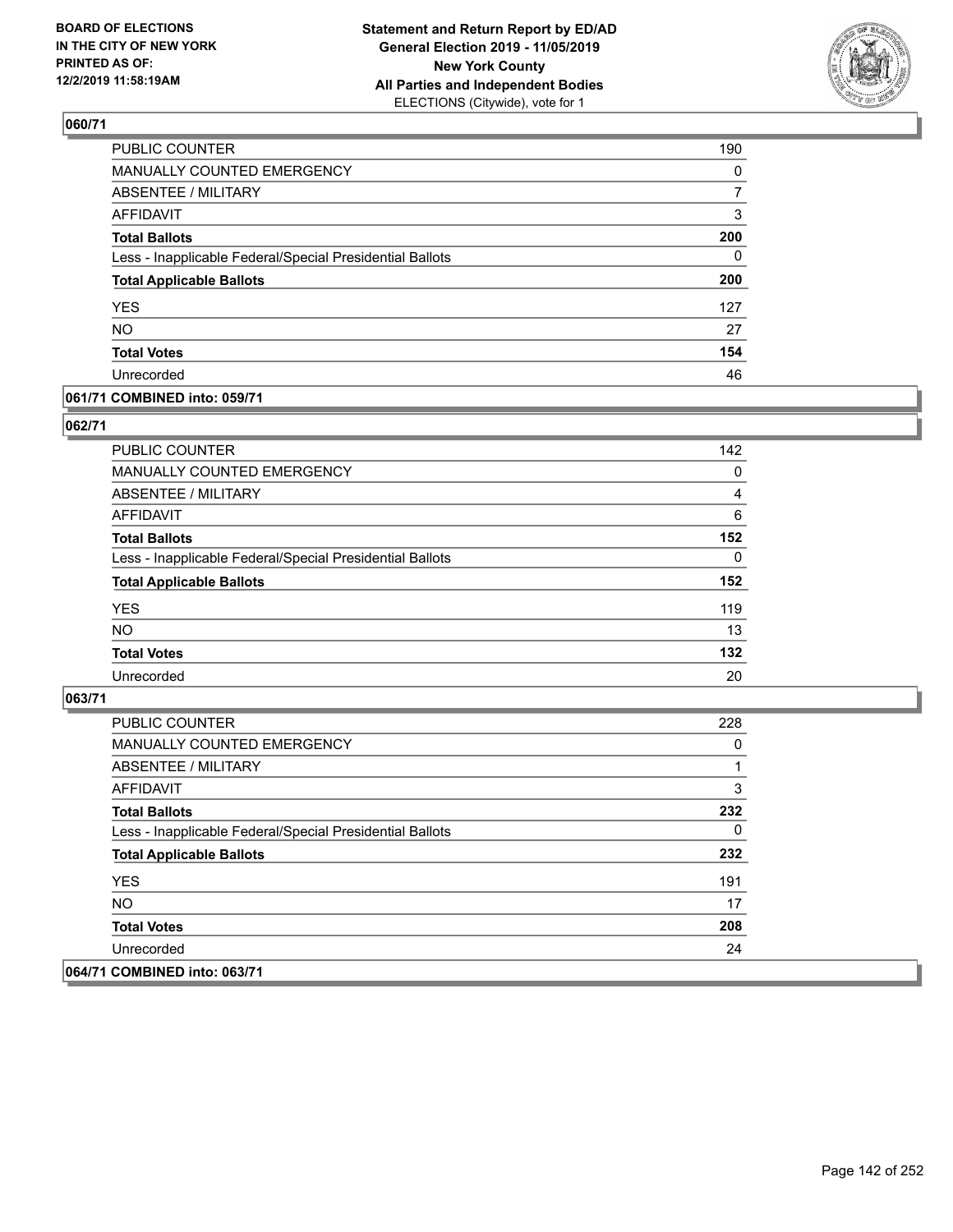

| PUBLIC COUNTER                                           | 180 |
|----------------------------------------------------------|-----|
| MANUALLY COUNTED EMERGENCY                               | 0   |
| ABSENTEE / MILITARY                                      | 4   |
| AFFIDAVIT                                                | 0   |
| Total Ballots                                            | 184 |
| Less - Inapplicable Federal/Special Presidential Ballots | 0   |
| <b>Total Applicable Ballots</b>                          | 184 |
| YES                                                      | 143 |
| NO.                                                      | 24  |
| <b>Total Votes</b>                                       | 167 |
| Unrecorded                                               | 17  |

## **066/71**

| <b>PUBLIC COUNTER</b>                                    | 252      |
|----------------------------------------------------------|----------|
| MANUALLY COUNTED EMERGENCY                               | 0        |
| ABSENTEE / MILITARY                                      | 0        |
| AFFIDAVIT                                                | 2        |
| <b>Total Ballots</b>                                     | 254      |
| Less - Inapplicable Federal/Special Presidential Ballots | $\Omega$ |
| <b>Total Applicable Ballots</b>                          | 254      |
| <b>YES</b>                                               | 171      |
| <b>NO</b>                                                | 26       |
| <b>Total Votes</b>                                       | 197      |
| Unrecorded                                               | 57       |

| PUBLIC COUNTER                                           | 210      |
|----------------------------------------------------------|----------|
| <b>MANUALLY COUNTED EMERGENCY</b>                        | $\Omega$ |
| ABSENTEE / MILITARY                                      | 3        |
| AFFIDAVIT                                                | 4        |
| <b>Total Ballots</b>                                     | 217      |
| Less - Inapplicable Federal/Special Presidential Ballots | 0        |
| <b>Total Applicable Ballots</b>                          | 217      |
| <b>YES</b>                                               | 135      |
| <b>NO</b>                                                | 29       |
| <b>Total Votes</b>                                       | 164      |
| Unrecorded                                               | 53       |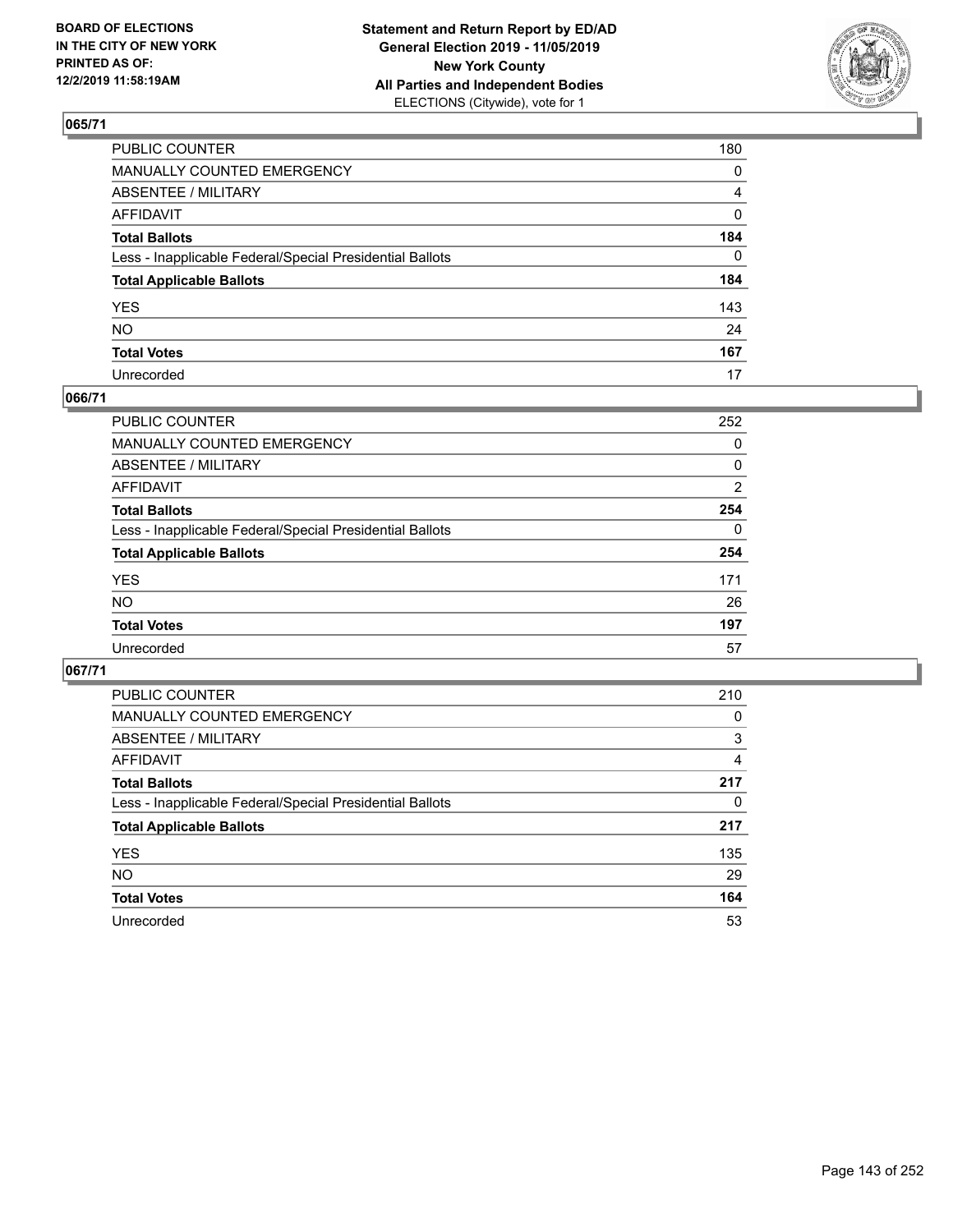

| PUBLIC COUNTER                                           | 159            |
|----------------------------------------------------------|----------------|
| MANUALLY COUNTED EMERGENCY                               | 0              |
| <b>ABSENTEE / MILITARY</b>                               | 5              |
| <b>AFFIDAVIT</b>                                         | $\overline{2}$ |
| <b>Total Ballots</b>                                     | 166            |
| Less - Inapplicable Federal/Special Presidential Ballots | $\Omega$       |
| <b>Total Applicable Ballots</b>                          | 166            |
| <b>YES</b>                                               | 126            |
| <b>NO</b>                                                | 25             |
| <b>Total Votes</b>                                       | 151            |
| Unrecorded                                               | 15             |

# **069/71 COMBINED into: 067/71**

## **070/71**

| PUBLIC COUNTER                                           | 268 |
|----------------------------------------------------------|-----|
| <b>MANUALLY COUNTED EMERGENCY</b>                        | 0   |
| ABSENTEE / MILITARY                                      |     |
| AFFIDAVIT                                                | 4   |
| <b>Total Ballots</b>                                     | 273 |
| Less - Inapplicable Federal/Special Presidential Ballots | 0   |
| <b>Total Applicable Ballots</b>                          | 273 |
| <b>YES</b>                                               | 201 |
| <b>NO</b>                                                | 30  |
| <b>Total Votes</b>                                       | 231 |
| Unrecorded                                               | 42  |

# **071/71 COMBINED into: 031/71**

| <b>PUBLIC COUNTER</b>                                    | 318 |
|----------------------------------------------------------|-----|
| <b>MANUALLY COUNTED EMERGENCY</b>                        | 0   |
| ABSENTEE / MILITARY                                      |     |
| AFFIDAVIT                                                | 4   |
| <b>Total Ballots</b>                                     | 323 |
| Less - Inapplicable Federal/Special Presidential Ballots | 0   |
| <b>Total Applicable Ballots</b>                          | 323 |
| <b>YES</b>                                               | 247 |
| NO.                                                      | 46  |
| <b>Total Votes</b>                                       | 293 |
| Unrecorded                                               | 30  |
| 073/71 COMBINED into: 072/71                             |     |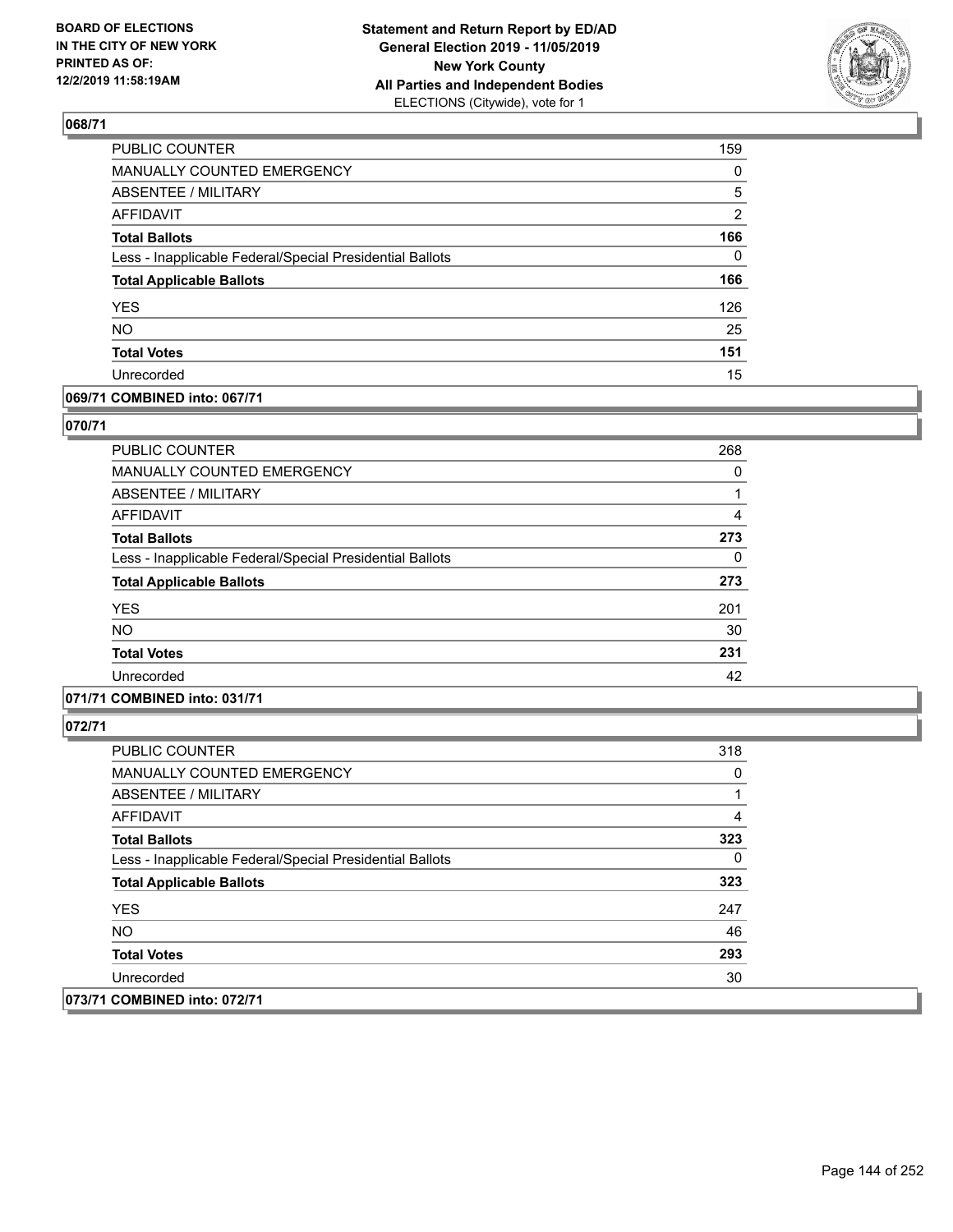

| PUBLIC COUNTER                                           | 345          |
|----------------------------------------------------------|--------------|
| MANUALLY COUNTED EMERGENCY                               | $\mathbf{0}$ |
| ABSENTEE / MILITARY                                      | 3            |
| AFFIDAVIT                                                | 2            |
| Total Ballots                                            | 350          |
| Less - Inapplicable Federal/Special Presidential Ballots | 0            |
| <b>Total Applicable Ballots</b>                          | 350          |
| YES                                                      | 292          |
| NO.                                                      | 29           |
| <b>Total Votes</b>                                       | 321          |
| Unrecorded                                               | 29           |

## **075/71**

| PUBLIC COUNTER                                           | 355      |
|----------------------------------------------------------|----------|
| <b>MANUALLY COUNTED EMERGENCY</b>                        | 0        |
| ABSENTEE / MILITARY                                      | 3        |
| <b>AFFIDAVIT</b>                                         | 7        |
| <b>Total Ballots</b>                                     | 365      |
| Less - Inapplicable Federal/Special Presidential Ballots | $\Omega$ |
| <b>Total Applicable Ballots</b>                          | 365      |
| <b>YES</b>                                               | 295      |
| <b>NO</b>                                                | 47       |
| <b>Total Votes</b>                                       | 342      |
| Unrecorded                                               | 23       |

## **076/71 COMBINED into: 075/71**

| PUBLIC COUNTER                                           | 587 |
|----------------------------------------------------------|-----|
| <b>MANUALLY COUNTED EMERGENCY</b>                        | 0   |
| ABSENTEE / MILITARY                                      | 8   |
| AFFIDAVIT                                                | 4   |
| <b>Total Ballots</b>                                     | 599 |
| Less - Inapplicable Federal/Special Presidential Ballots | 0   |
| <b>Total Applicable Ballots</b>                          | 599 |
| <b>YES</b>                                               | 516 |
| NO.                                                      | 66  |
| <b>Total Votes</b>                                       | 582 |
| Unrecorded                                               | 17  |
| 078/71 COMBINED into: 077/71                             |     |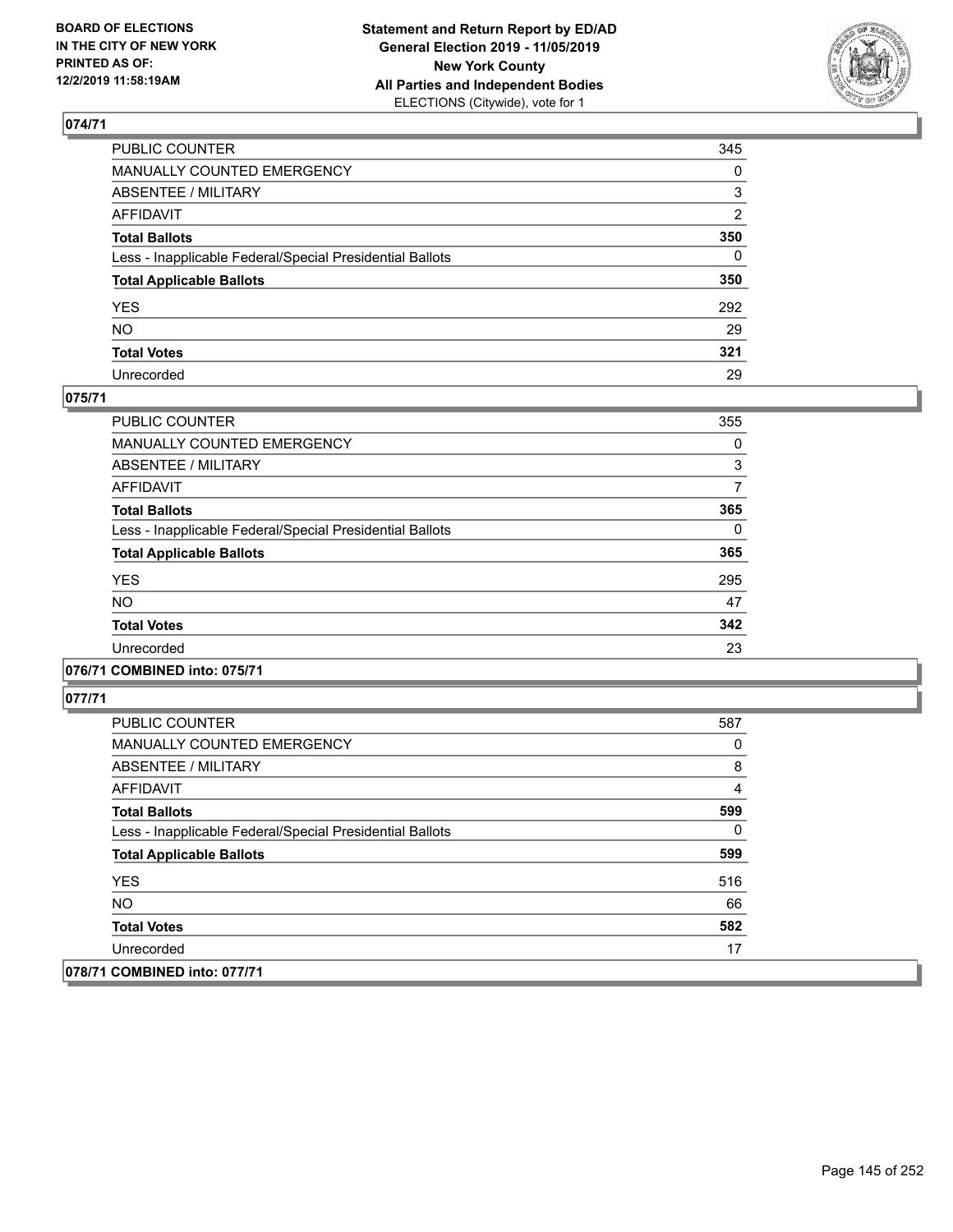

| <b>PUBLIC COUNTER</b>                                    | 504      |
|----------------------------------------------------------|----------|
| MANUALLY COUNTED EMERGENCY                               | 0        |
| ABSENTEE / MILITARY                                      | 13       |
| <b>AFFIDAVIT</b>                                         | 15       |
| <b>Total Ballots</b>                                     | 532      |
| Less - Inapplicable Federal/Special Presidential Ballots | $\Omega$ |
| <b>Total Applicable Ballots</b>                          | 532      |
| <b>YES</b>                                               | 448      |
| <b>NO</b>                                                | 75       |
| <b>Total Votes</b>                                       | 523      |
| Unrecorded                                               | 9        |

## **080/71 COMBINED into: 079/71**

### **081/71**

| <b>PUBLIC COUNTER</b>                                    | 437 |
|----------------------------------------------------------|-----|
| <b>MANUALLY COUNTED EMERGENCY</b>                        | 0   |
| <b>ABSENTEE / MILITARY</b>                               |     |
| <b>AFFIDAVIT</b>                                         |     |
| <b>Total Ballots</b>                                     | 445 |
| Less - Inapplicable Federal/Special Presidential Ballots | 0   |
| <b>Total Applicable Ballots</b>                          | 445 |
| <b>YES</b>                                               | 360 |
| <b>NO</b>                                                | 69  |
| <b>Total Votes</b>                                       | 429 |
| Unrecorded                                               | 16  |
|                                                          |     |

# **082/71 COMBINED into: 081/71**

| <b>PUBLIC COUNTER</b>                                    | 395 |
|----------------------------------------------------------|-----|
| <b>MANUALLY COUNTED EMERGENCY</b>                        | 0   |
| ABSENTEE / MILITARY                                      | 5   |
| AFFIDAVIT                                                | 5   |
| <b>Total Ballots</b>                                     | 405 |
| Less - Inapplicable Federal/Special Presidential Ballots | 0   |
| <b>Total Applicable Ballots</b>                          | 405 |
| <b>YES</b>                                               | 343 |
| NO.                                                      | 47  |
| <b>Total Votes</b>                                       | 390 |
| Unrecorded                                               | 15  |
| 084/71 COMBINED into: 085/71                             |     |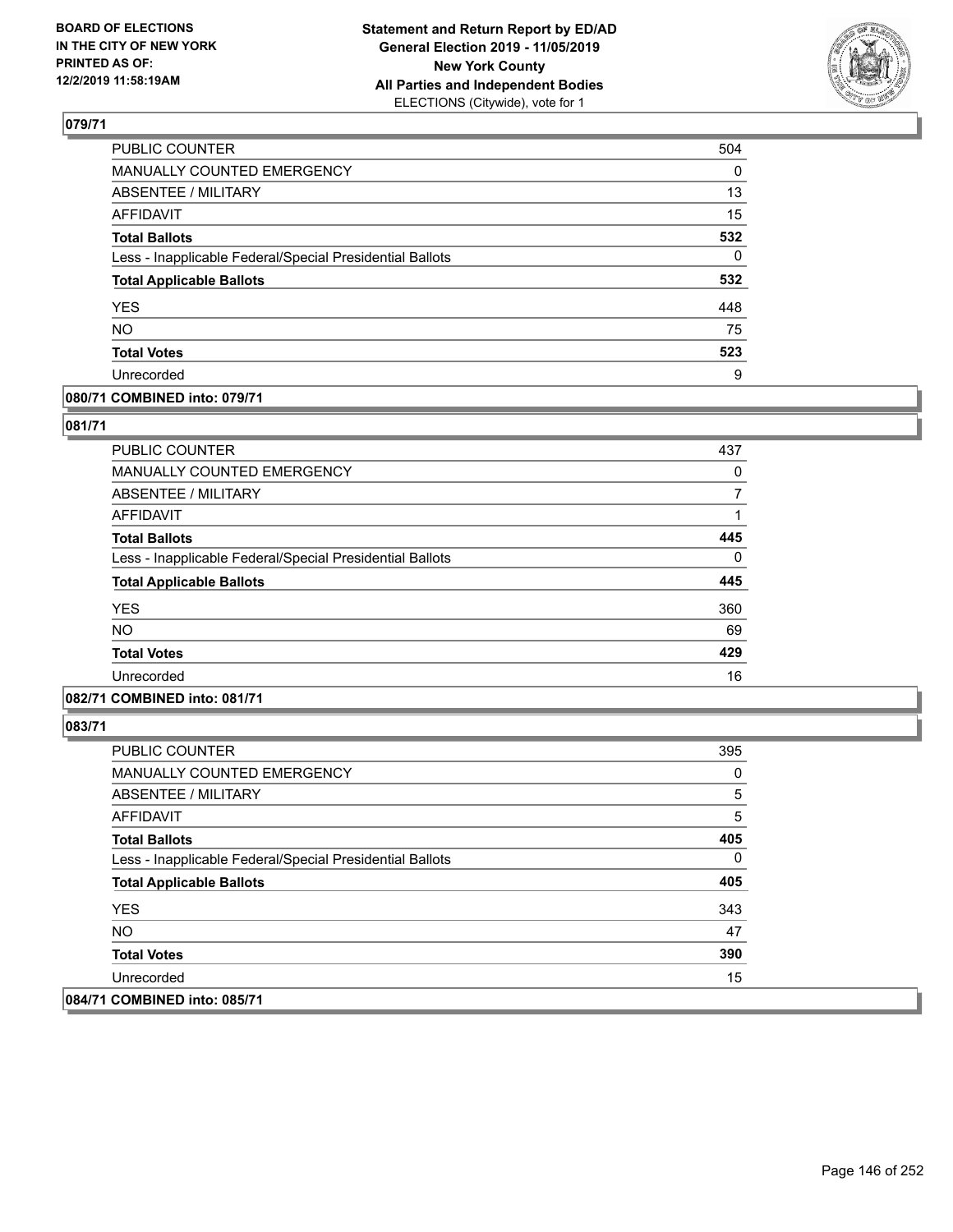

| PUBLIC COUNTER                                           | 458      |
|----------------------------------------------------------|----------|
| MANUALLY COUNTED EMERGENCY                               | 0        |
| <b>ABSENTEE / MILITARY</b>                               |          |
| <b>AFFIDAVIT</b>                                         | 6        |
| <b>Total Ballots</b>                                     | 465      |
| Less - Inapplicable Federal/Special Presidential Ballots | $\Omega$ |
| <b>Total Applicable Ballots</b>                          | 465      |
| <b>YES</b>                                               | 383      |
| <b>NO</b>                                                | 64       |
| <b>Total Votes</b>                                       | 447      |
| Unrecorded                                               | 18       |

## **086/71 COMBINED into: 060/72**

### **087/71**

| <b>PUBLIC COUNTER</b>                                    | 210 |
|----------------------------------------------------------|-----|
| <b>MANUALLY COUNTED EMERGENCY</b>                        | 0   |
| ABSENTEE / MILITARY                                      | 6   |
| AFFIDAVIT                                                |     |
| <b>Total Ballots</b>                                     | 217 |
| Less - Inapplicable Federal/Special Presidential Ballots | 0   |
| <b>Total Applicable Ballots</b>                          | 217 |
| <b>YES</b>                                               | 133 |
| <b>NO</b>                                                | 32  |
| <b>Total Votes</b>                                       | 165 |
| Unrecorded                                               | 52  |
|                                                          |     |

# **088/71 COMBINED into: 087/71**

| <b>PUBLIC COUNTER</b>                                    | 199      |
|----------------------------------------------------------|----------|
| <b>MANUALLY COUNTED EMERGENCY</b>                        | 0        |
| ABSENTEE / MILITARY                                      | 10       |
| AFFIDAVIT                                                | 0        |
| <b>Total Ballots</b>                                     | 209      |
| Less - Inapplicable Federal/Special Presidential Ballots | $\Omega$ |
| <b>Total Applicable Ballots</b>                          | 209      |
| <b>YES</b>                                               | 170      |
| <b>NO</b>                                                | 21       |
| <b>Total Votes</b>                                       | 191      |
| Unrecorded                                               | 18       |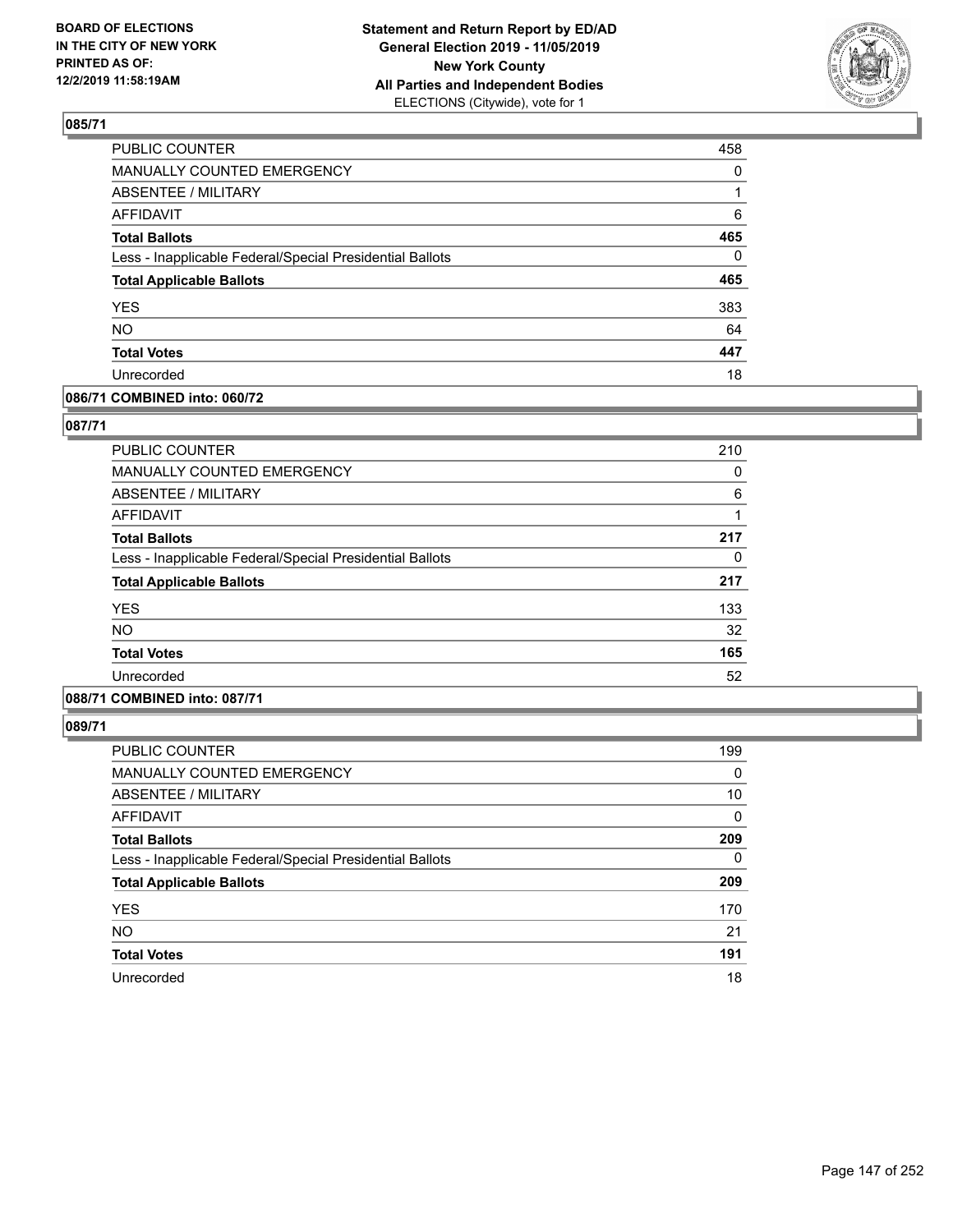

| <b>PUBLIC COUNTER</b>                                    | 134            |
|----------------------------------------------------------|----------------|
| MANUALLY COUNTED EMERGENCY                               | 0              |
| ABSENTEE / MILITARY                                      | 8              |
| <b>AFFIDAVIT</b>                                         | $\overline{2}$ |
| <b>Total Ballots</b>                                     | 144            |
| Less - Inapplicable Federal/Special Presidential Ballots | 0              |
| <b>Total Applicable Ballots</b>                          | 144            |
| <b>YES</b>                                               | 84             |
| <b>NO</b>                                                | 18             |
| <b>Total Votes</b>                                       | 102            |
| Unrecorded                                               | 42             |

## **091/71 COMBINED into: 089/71**

| 092/71 COMBINED into: 047/71 |  |
|------------------------------|--|
| 093/71 COMBINED into: 057/71 |  |
| 094/71 COMBINED into: 011/71 |  |
| 095/71 COMBINED into: 105/71 |  |
| 096/71 COMBINED into: 057/71 |  |
| 097/71 COMBINED into: 074/71 |  |
| 098/71 COMBINED into: 070/71 |  |
| 099/71 COMBINED into: 066/71 |  |
| 100/71 COMBINED into: 060/71 |  |
| 101/71 COMBINED into: 105/71 |  |
| 102/71 COMBINED into: 107/71 |  |

| <b>PUBLIC COUNTER</b>                                    | 255 |
|----------------------------------------------------------|-----|
| <b>MANUALLY COUNTED EMERGENCY</b>                        | 0   |
| ABSENTEE / MILITARY                                      |     |
| AFFIDAVIT                                                | 5   |
| <b>Total Ballots</b>                                     | 267 |
| Less - Inapplicable Federal/Special Presidential Ballots | 0   |
| <b>Total Applicable Ballots</b>                          | 267 |
| <b>YES</b>                                               | 198 |
| NO.                                                      | 37  |
| <b>Total Votes</b>                                       | 235 |
| Unrecorded                                               | 32  |
| 104/71 COMBINED into: 103/71                             |     |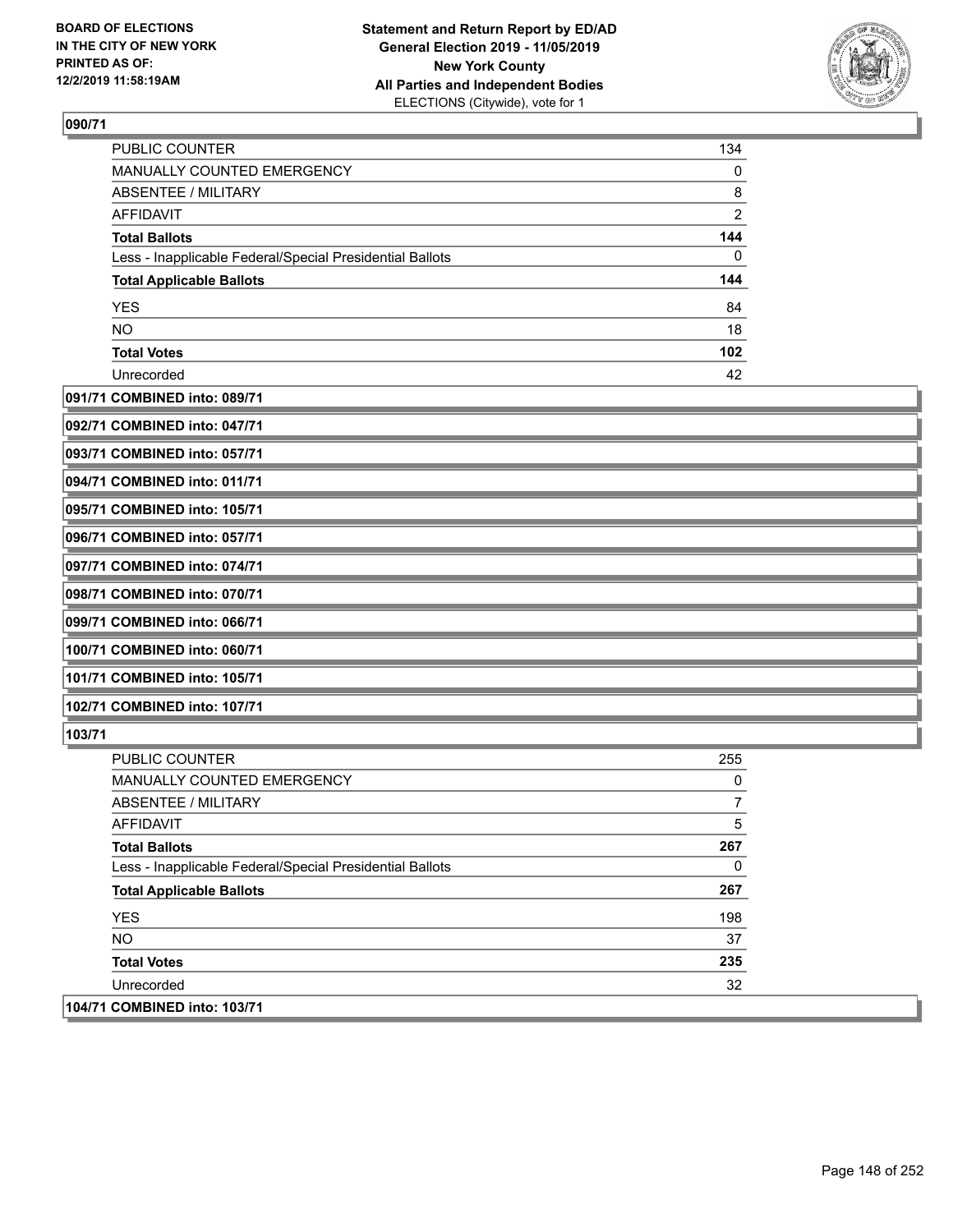

| PUBLIC COUNTER                                           | 279      |
|----------------------------------------------------------|----------|
| <b>MANUALLY COUNTED EMERGENCY</b>                        | $\Omega$ |
| <b>ABSENTEE / MILITARY</b>                               | 9        |
| <b>AFFIDAVIT</b>                                         | 8        |
| <b>Total Ballots</b>                                     | 296      |
| Less - Inapplicable Federal/Special Presidential Ballots | 0        |
| <b>Total Applicable Ballots</b>                          | 296      |
| <b>YES</b>                                               | 204      |
| <b>NO</b>                                                | 47       |
| <b>Total Votes</b>                                       | 251      |
| Unrecorded                                               | 45       |

## **106/71 COMBINED into: 103/71**

### **107/71**

| <b>PUBLIC COUNTER</b>                                    | 334 |
|----------------------------------------------------------|-----|
| MANUALLY COUNTED EMERGENCY                               | 0   |
| ABSENTEE / MILITARY                                      | 9   |
| AFFIDAVIT                                                | 5   |
| <b>Total Ballots</b>                                     | 348 |
| Less - Inapplicable Federal/Special Presidential Ballots | 0   |
| <b>Total Applicable Ballots</b>                          | 348 |
| <b>YES</b>                                               | 249 |
| <b>NO</b>                                                | 54  |
| <b>Total Votes</b>                                       | 303 |
| Unrecorded                                               | 45  |
|                                                          |     |

# **108/71 COMBINED into: 057/71**

| <b>PUBLIC COUNTER</b>                                    | 247 |
|----------------------------------------------------------|-----|
| <b>MANUALLY COUNTED EMERGENCY</b>                        | 0   |
| <b>ABSENTEE / MILITARY</b>                               | 6   |
| AFFIDAVIT                                                | 0   |
| <b>Total Ballots</b>                                     | 253 |
| Less - Inapplicable Federal/Special Presidential Ballots | 0   |
| <b>Total Applicable Ballots</b>                          | 253 |
| <b>YES</b>                                               | 164 |
| <b>NO</b>                                                | 38  |
| <b>Total Votes</b>                                       | 202 |
| Unrecorded                                               | 51  |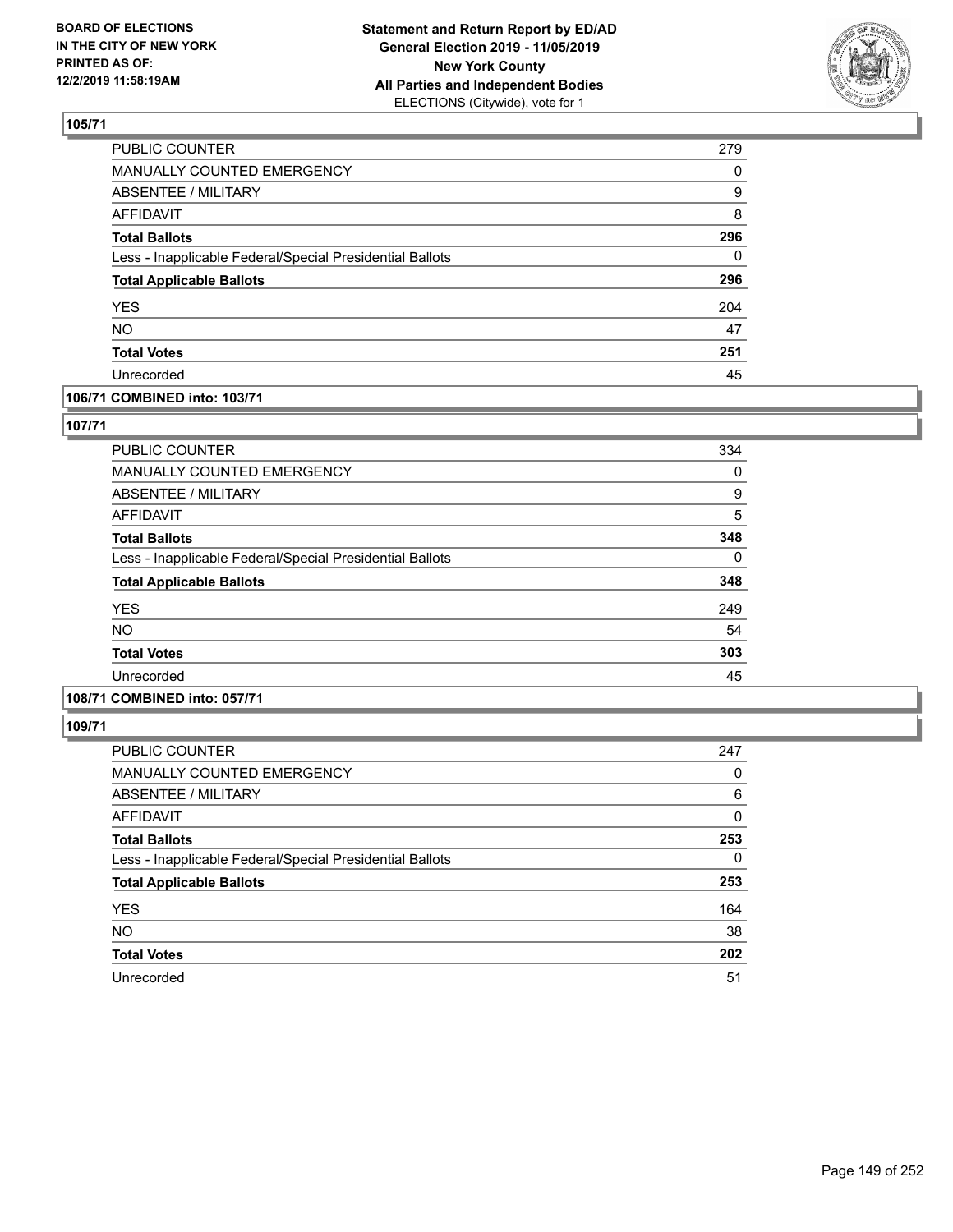

| PUBLIC COUNTER                                           | 115 |
|----------------------------------------------------------|-----|
| MANUALLY COUNTED EMERGENCY                               | 0   |
| ABSENTEE / MILITARY                                      | 0   |
| AFFIDAVIT                                                | 3   |
| Total Ballots                                            | 118 |
| Less - Inapplicable Federal/Special Presidential Ballots | 0   |
| <b>Total Applicable Ballots</b>                          | 118 |
| YES                                                      | 87  |
| NO.                                                      | 24  |
| <b>Total Votes</b>                                       | 111 |
| Unrecorded                                               | 7   |

## **002/72**

| <b>PUBLIC COUNTER</b>                                    | 243      |
|----------------------------------------------------------|----------|
| <b>MANUALLY COUNTED EMERGENCY</b>                        | 0        |
| ABSENTEE / MILITARY                                      | 6        |
| AFFIDAVIT                                                | 4        |
| <b>Total Ballots</b>                                     | 253      |
| Less - Inapplicable Federal/Special Presidential Ballots | $\Omega$ |
| <b>Total Applicable Ballots</b>                          | 253      |
| <b>YES</b>                                               | 152      |
| <b>NO</b>                                                | 19       |
| <b>Total Votes</b>                                       | 171      |
| Unrecorded                                               | 82       |

| PUBLIC COUNTER                                           | 84       |
|----------------------------------------------------------|----------|
| MANUALLY COUNTED EMERGENCY                               | $\Omega$ |
| ABSENTEE / MILITARY                                      | 2        |
| AFFIDAVIT                                                |          |
| <b>Total Ballots</b>                                     | 87       |
| Less - Inapplicable Federal/Special Presidential Ballots | 0        |
| <b>Total Applicable Ballots</b>                          | 87       |
| <b>YES</b>                                               | 61       |
| <b>NO</b>                                                | 10       |
| <b>Total Votes</b>                                       | 71       |
| Unrecorded                                               | 16       |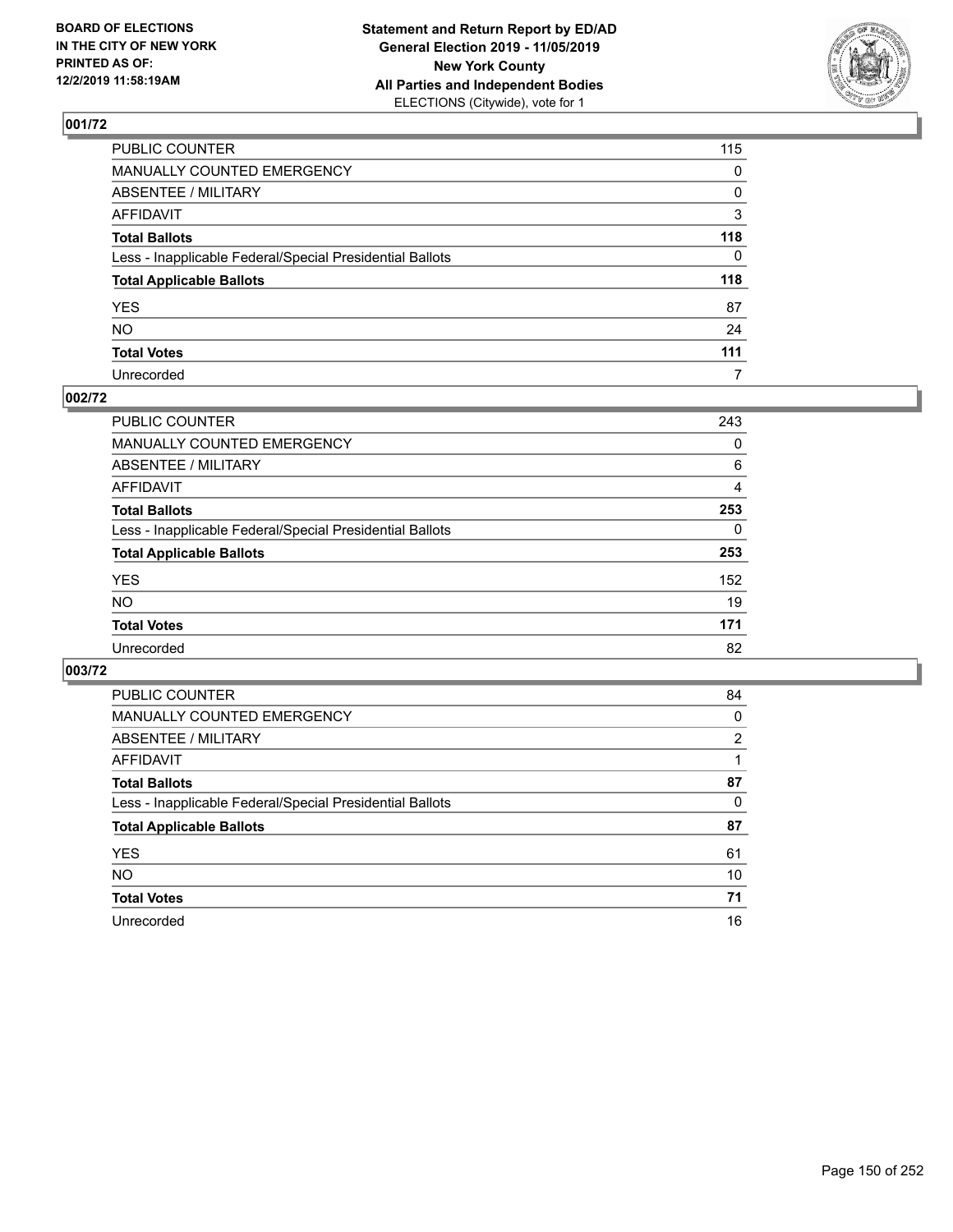

| 156      |
|----------|
| 0        |
| 0        |
| $\Omega$ |
| 156      |
| $\Omega$ |
| 156      |
| 114      |
| 9        |
| 123      |
| 33       |
|          |

## **005/72 COMBINED into: 062/71**

#### **006/72 COMBINED into: 004/72**

## **007/72**

| <b>PUBLIC COUNTER</b>                                    | 99             |
|----------------------------------------------------------|----------------|
| MANUALLY COUNTED EMERGENCY                               | 0              |
| ABSENTEE / MILITARY                                      | $\overline{2}$ |
| AFFIDAVIT                                                |                |
| <b>Total Ballots</b>                                     | 102            |
| Less - Inapplicable Federal/Special Presidential Ballots | $\Omega$       |
| <b>Total Applicable Ballots</b>                          | 102            |
| <b>YES</b>                                               | 65             |
| <b>NO</b>                                                | 16             |
| <b>Total Votes</b>                                       | 81             |
| Unrecorded                                               | 21             |

### **008/72 COMBINED into: 010/72**

| PUBLIC COUNTER                                           | 106 |
|----------------------------------------------------------|-----|
| MANUALLY COUNTED EMERGENCY                               | 0   |
| <b>ABSENTEE / MILITARY</b>                               |     |
| AFFIDAVIT                                                |     |
| <b>Total Ballots</b>                                     | 108 |
| Less - Inapplicable Federal/Special Presidential Ballots | 0   |
| <b>Total Applicable Ballots</b>                          | 108 |
| <b>YES</b>                                               | 54  |
| <b>NO</b>                                                | 15  |
| <b>Total Votes</b>                                       | 69  |
| Unrecorded                                               | 39  |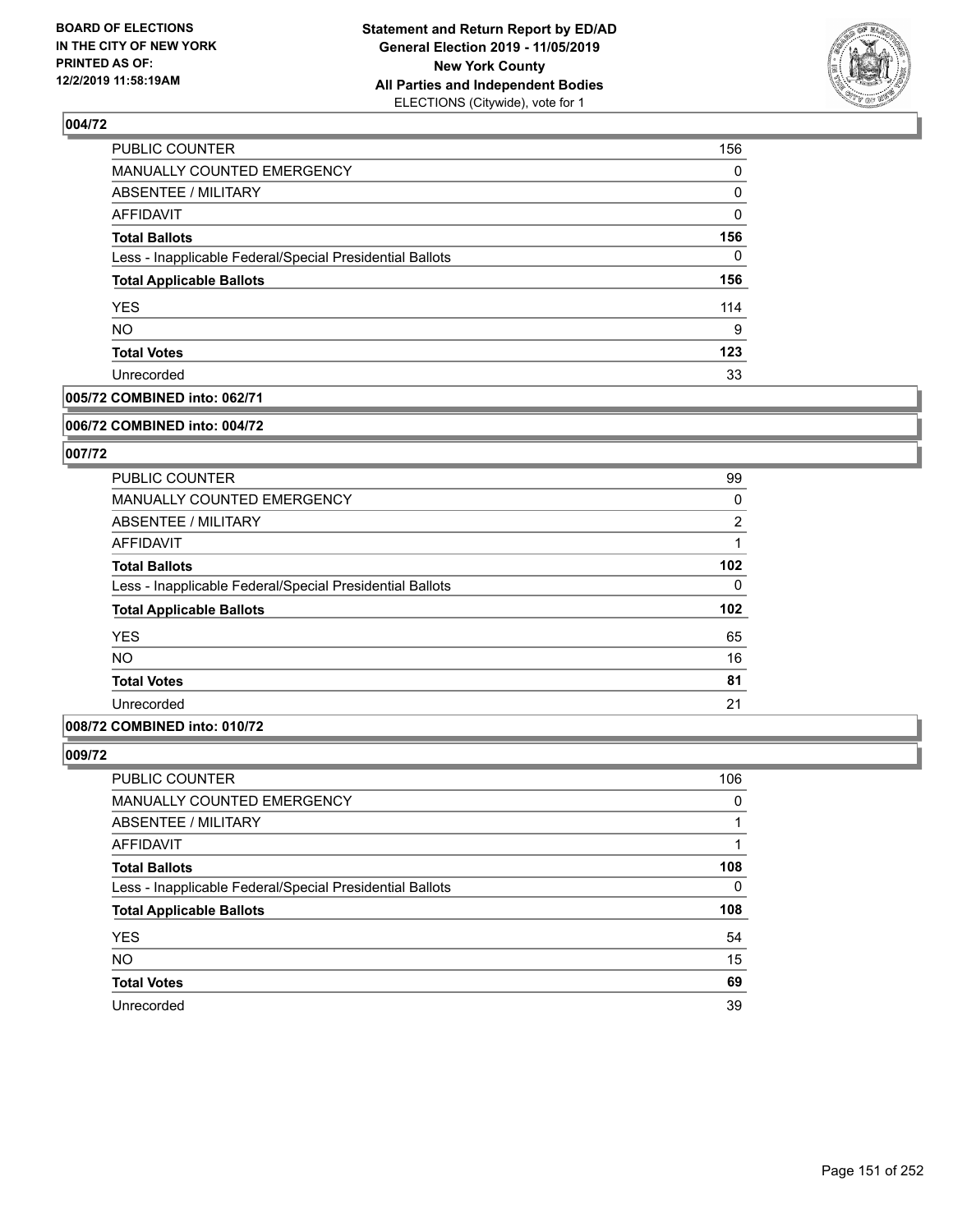

| PUBLIC COUNTER                                           | 182 |
|----------------------------------------------------------|-----|
| MANUALLY COUNTED EMERGENCY                               | 0   |
| <b>ABSENTEE / MILITARY</b>                               | 4   |
| <b>AFFIDAVIT</b>                                         | 1   |
| <b>Total Ballots</b>                                     | 187 |
| Less - Inapplicable Federal/Special Presidential Ballots | 0   |
| <b>Total Applicable Ballots</b>                          | 187 |
| <b>YES</b>                                               | 127 |
| <b>NO</b>                                                | 24  |
| <b>Total Votes</b>                                       | 151 |
| Unrecorded                                               | 36  |

### **011/72 COMBINED into: 007/72**

### **012/72**

| <b>PUBLIC COUNTER</b>                                    | 74       |
|----------------------------------------------------------|----------|
| MANUALLY COUNTED EMERGENCY                               | 0        |
| ABSENTEE / MILITARY                                      |          |
| AFFIDAVIT                                                | 3        |
| <b>Total Ballots</b>                                     | 78       |
| Less - Inapplicable Federal/Special Presidential Ballots | $\Omega$ |
| <b>Total Applicable Ballots</b>                          | 78       |
| <b>YES</b>                                               | 50       |
| <b>NO</b>                                                | 11       |
| <b>Total Votes</b>                                       | 61       |
| Unrecorded                                               | 17       |

| <b>PUBLIC COUNTER</b>                                    | 138 |
|----------------------------------------------------------|-----|
| MANUALLY COUNTED EMERGENCY                               | 0   |
| ABSENTEE / MILITARY                                      | 3   |
| AFFIDAVIT                                                | 0   |
| <b>Total Ballots</b>                                     | 141 |
| Less - Inapplicable Federal/Special Presidential Ballots | 0   |
| <b>Total Applicable Ballots</b>                          | 141 |
| <b>YES</b>                                               | 111 |
| NO.                                                      | 14  |
| <b>Total Votes</b>                                       | 125 |
| Unrecorded                                               | 16  |
| 014/72 COMBINED into: 013/72                             |     |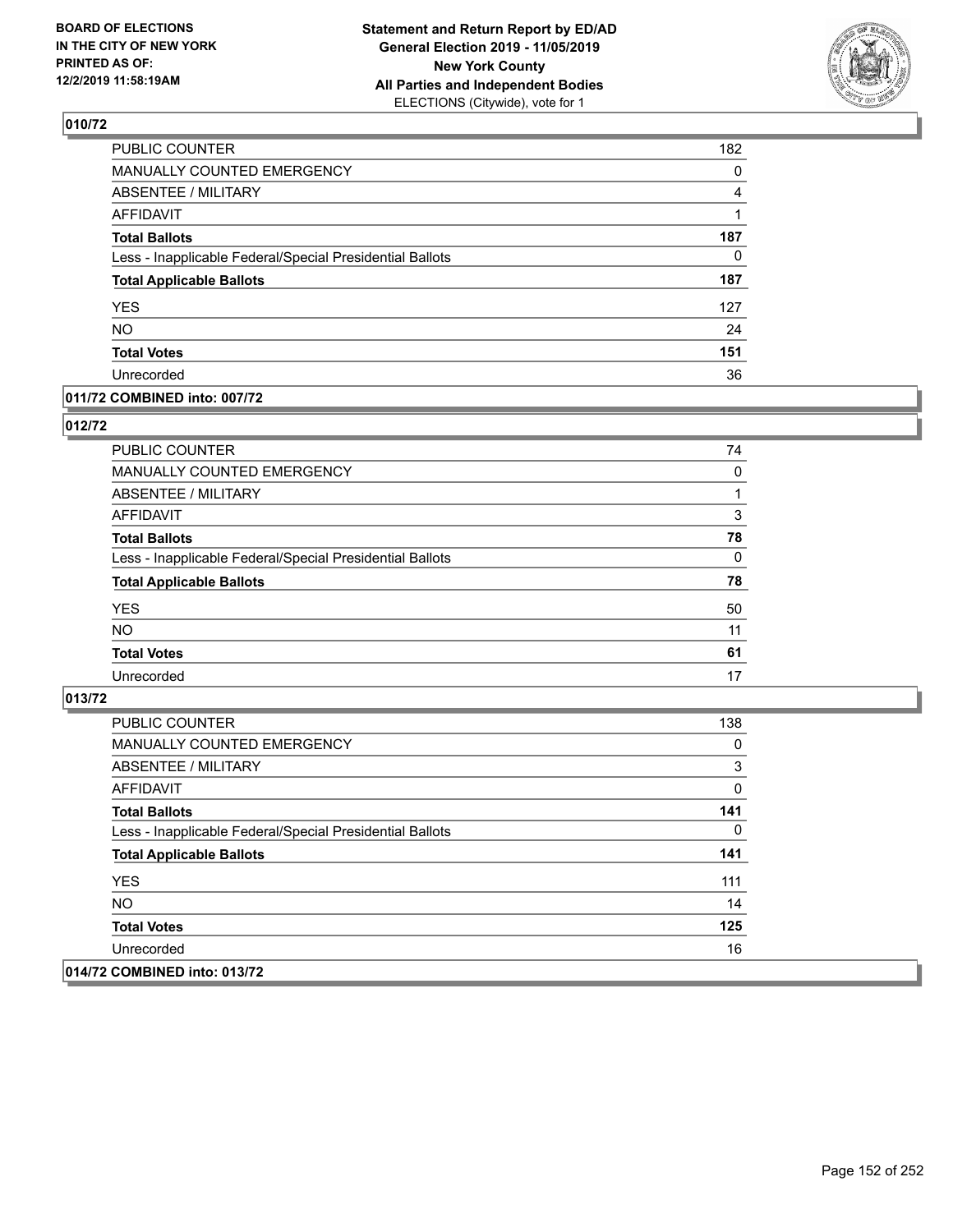

| PUBLIC COUNTER                                           | 187 |
|----------------------------------------------------------|-----|
| <b>MANUALLY COUNTED EMERGENCY</b>                        | 0   |
| <b>ABSENTEE / MILITARY</b>                               | 2   |
| <b>AFFIDAVIT</b>                                         | 0   |
| <b>Total Ballots</b>                                     | 189 |
| Less - Inapplicable Federal/Special Presidential Ballots | 0   |
| <b>Total Applicable Ballots</b>                          | 189 |
| <b>YES</b>                                               | 133 |
| <b>NO</b>                                                | 28  |
| <b>Total Votes</b>                                       | 161 |
| Unrecorded                                               | 28  |

## **016/72 COMBINED into: 015/72**

### **017/72**

| <b>PUBLIC COUNTER</b>                                    | 272 |
|----------------------------------------------------------|-----|
| <b>MANUALLY COUNTED EMERGENCY</b>                        | 0   |
| ABSENTEE / MILITARY                                      | 5   |
| AFFIDAVIT                                                | 3   |
| <b>Total Ballots</b>                                     | 280 |
| Less - Inapplicable Federal/Special Presidential Ballots | 0   |
| <b>Total Applicable Ballots</b>                          | 280 |
| <b>YES</b>                                               | 209 |
| <b>NO</b>                                                | 53  |
| <b>Total Votes</b>                                       | 262 |
| Unrecorded                                               | 18  |
|                                                          |     |

# **018/72 COMBINED into: 017/72**

| <b>PUBLIC COUNTER</b>                                    | 333      |
|----------------------------------------------------------|----------|
| MANUALLY COUNTED EMERGENCY                               | 0        |
| ABSENTEE / MILITARY                                      | 3        |
| AFFIDAVIT                                                |          |
| <b>Total Ballots</b>                                     | 337      |
| Less - Inapplicable Federal/Special Presidential Ballots | $\Omega$ |
| <b>Total Applicable Ballots</b>                          | 337      |
| <b>YES</b>                                               | 267      |
| <b>NO</b>                                                | 49       |
| <b>Total Votes</b>                                       | 316      |
| Unrecorded                                               | 21       |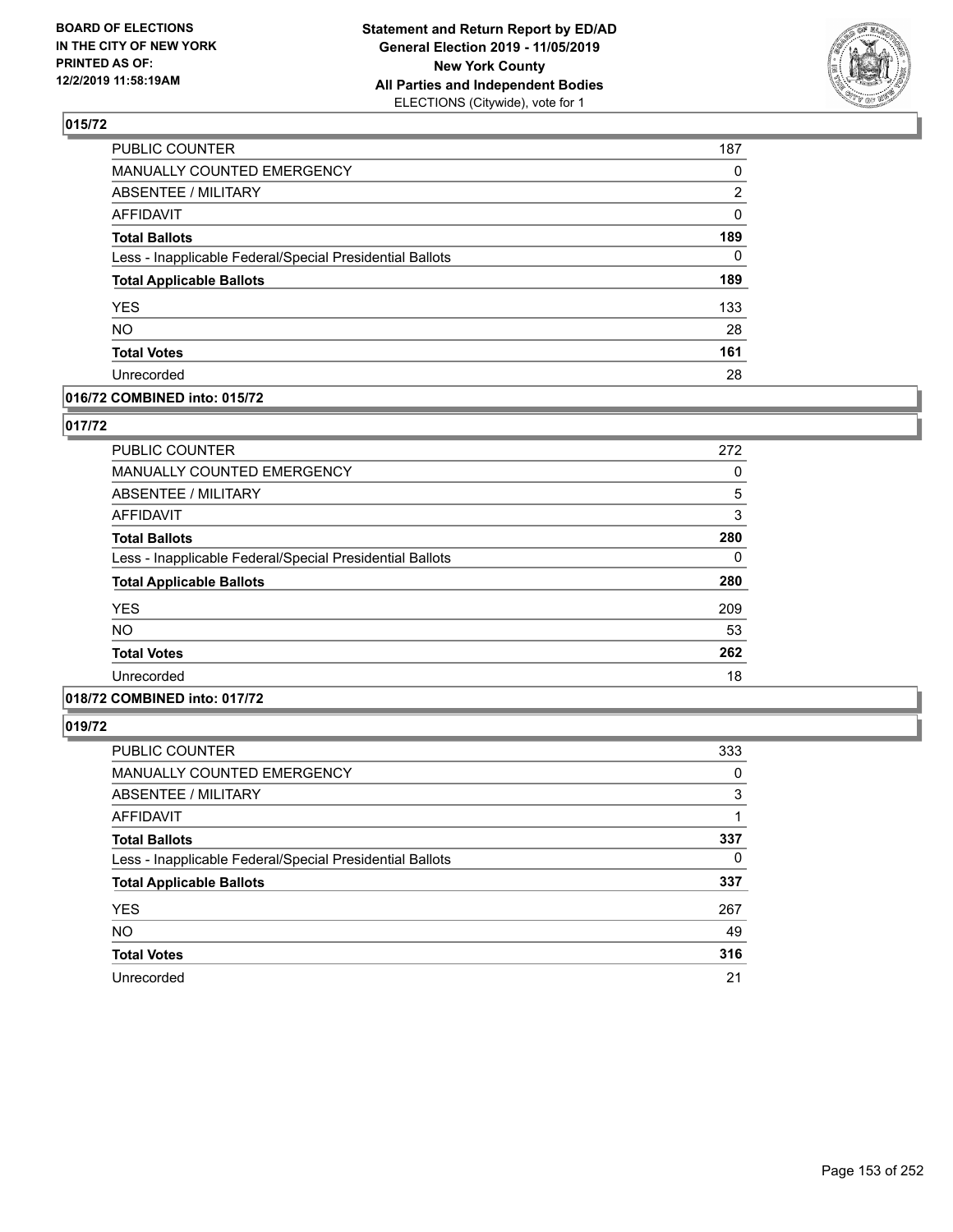

| PUBLIC COUNTER                                           | 202          |
|----------------------------------------------------------|--------------|
| MANUALLY COUNTED EMERGENCY                               | $\mathbf{0}$ |
| ABSENTEE / MILITARY                                      |              |
| AFFIDAVIT                                                | 2            |
| Total Ballots                                            | 205          |
| Less - Inapplicable Federal/Special Presidential Ballots | $\Omega$     |
| <b>Total Applicable Ballots</b>                          | 205          |
| YES                                                      | 142          |
| NO.                                                      | 31           |
| <b>Total Votes</b>                                       | 173          |
| Unrecorded                                               | 32           |

### **021/72**

| <b>PUBLIC COUNTER</b>                                    | 148      |
|----------------------------------------------------------|----------|
| <b>MANUALLY COUNTED EMERGENCY</b>                        | 0        |
| ABSENTEE / MILITARY                                      | $\Omega$ |
| AFFIDAVIT                                                |          |
| <b>Total Ballots</b>                                     | 149      |
| Less - Inapplicable Federal/Special Presidential Ballots | $\Omega$ |
| <b>Total Applicable Ballots</b>                          | 149      |
| <b>YES</b>                                               | 116      |
| <b>NO</b>                                                | 12       |
| <b>Total Votes</b>                                       | 128      |
| Unrecorded                                               | 21       |

| PUBLIC COUNTER                                           | 105      |
|----------------------------------------------------------|----------|
| <b>MANUALLY COUNTED EMERGENCY</b>                        | $\Omega$ |
| ABSENTEE / MILITARY                                      | 0        |
| <b>AFFIDAVIT</b>                                         | 2        |
| <b>Total Ballots</b>                                     | 107      |
| Less - Inapplicable Federal/Special Presidential Ballots | 0        |
| <b>Total Applicable Ballots</b>                          | 107      |
| <b>YES</b>                                               | 69       |
| <b>NO</b>                                                | 16       |
| <b>Total Votes</b>                                       | 85       |
| Unrecorded                                               | 22       |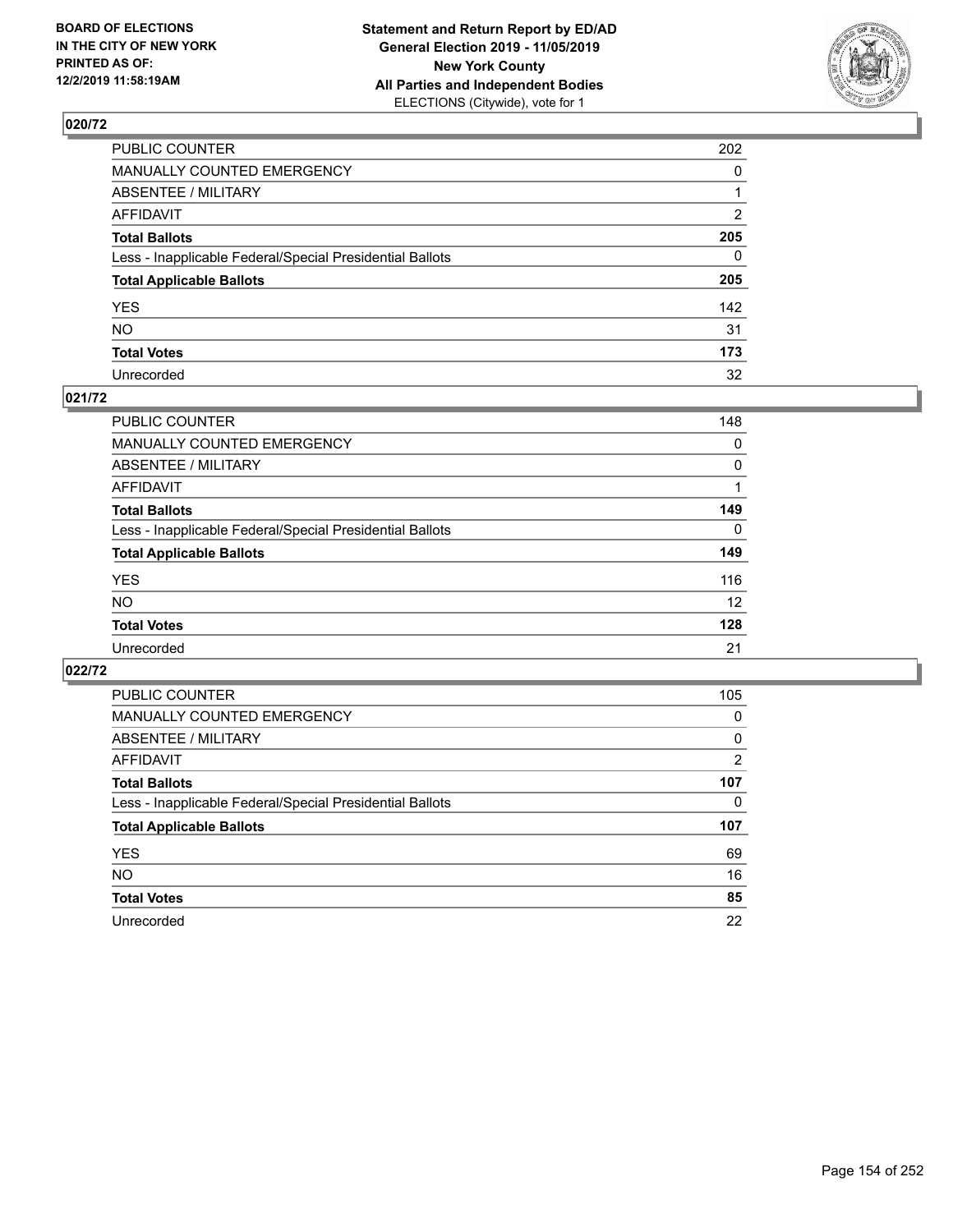

| PUBLIC COUNTER                                           | 177          |
|----------------------------------------------------------|--------------|
| MANUALLY COUNTED EMERGENCY                               | 0            |
| ABSENTEE / MILITARY                                      | 4            |
| AFFIDAVIT                                                | 0            |
| Total Ballots                                            | 181          |
| Less - Inapplicable Federal/Special Presidential Ballots | $\mathbf{0}$ |
| <b>Total Applicable Ballots</b>                          | 181          |
| YES                                                      | 134          |
| NO.                                                      | 26           |
| <b>Total Votes</b>                                       | 160          |
| Unrecorded                                               | 21           |

### **024/72**

| PUBLIC COUNTER                                           | 129 |
|----------------------------------------------------------|-----|
| <b>MANUALLY COUNTED EMERGENCY</b>                        | 0   |
| <b>ABSENTEE / MILITARY</b>                               |     |
| <b>AFFIDAVIT</b>                                         | 0   |
| <b>Total Ballots</b>                                     | 130 |
| Less - Inapplicable Federal/Special Presidential Ballots | 0   |
| <b>Total Applicable Ballots</b>                          | 130 |
| <b>YES</b>                                               | 75  |
| <b>NO</b>                                                | 7   |
| <b>Total Votes</b>                                       | 82  |
| Unrecorded                                               | 48  |
|                                                          |     |

#### **025/72 COMBINED into: 024/72**

**026/72** 

| <b>PUBLIC COUNTER</b>                                    | 160 |
|----------------------------------------------------------|-----|
| MANUALLY COUNTED EMERGENCY                               | 0   |
| <b>ABSENTEE / MILITARY</b>                               |     |
| AFFIDAVIT                                                |     |
| <b>Total Ballots</b>                                     | 162 |
| Less - Inapplicable Federal/Special Presidential Ballots | 0   |
| <b>Total Applicable Ballots</b>                          | 162 |
| <b>YES</b>                                               | 107 |
| <b>NO</b>                                                | 29  |
| <b>Total Votes</b>                                       | 136 |
| Unrecorded                                               | 26  |
| 027/72 COMBINED into: 030/72                             |     |

**028/72 COMBINED into: 023/72**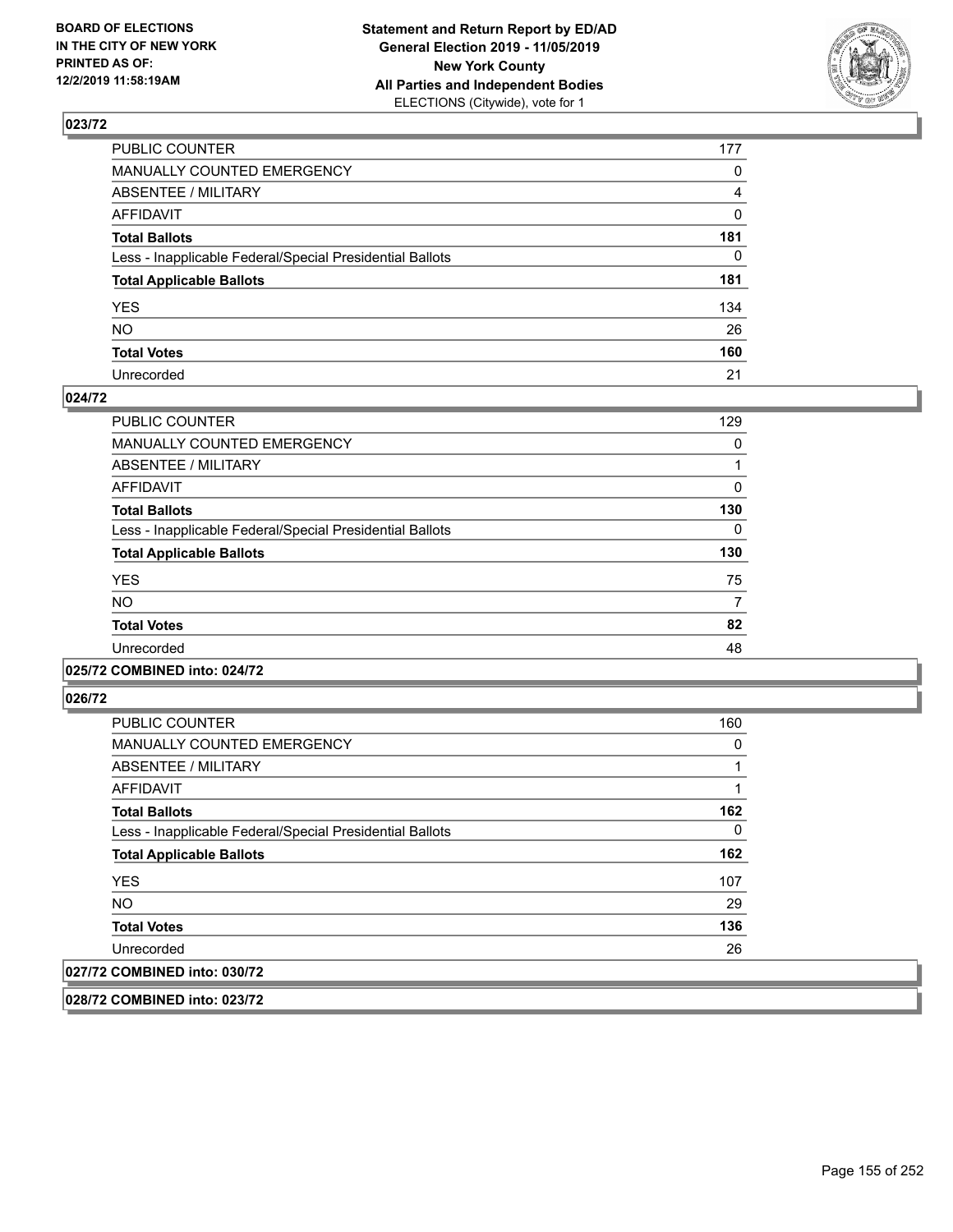

| PUBLIC COUNTER                                           | 201          |
|----------------------------------------------------------|--------------|
| MANUALLY COUNTED EMERGENCY                               | $\mathbf{0}$ |
| ABSENTEE / MILITARY                                      |              |
| AFFIDAVIT                                                | 2            |
| Total Ballots                                            | 204          |
| Less - Inapplicable Federal/Special Presidential Ballots | $\Omega$     |
| <b>Total Applicable Ballots</b>                          | 204          |
| YES                                                      | 168          |
| NO.                                                      | 25           |
| <b>Total Votes</b>                                       | 193          |
| Unrecorded                                               | 11           |

## **030/72**

| <b>PUBLIC COUNTER</b>                                    | 164      |
|----------------------------------------------------------|----------|
| <b>MANUALLY COUNTED EMERGENCY</b>                        | 0        |
| ABSENTEE / MILITARY                                      | 6        |
| AFFIDAVIT                                                | 3        |
| <b>Total Ballots</b>                                     | 173      |
| Less - Inapplicable Federal/Special Presidential Ballots | $\Omega$ |
| <b>Total Applicable Ballots</b>                          | 173      |
| <b>YES</b>                                               | 116      |
| <b>NO</b>                                                | 19       |
| <b>Total Votes</b>                                       | 135      |
| Unrecorded                                               | 38       |

| <b>PUBLIC COUNTER</b>                                    | 126            |
|----------------------------------------------------------|----------------|
| <b>MANUALLY COUNTED EMERGENCY</b>                        | 0              |
| <b>ABSENTEE / MILITARY</b>                               | 4              |
| AFFIDAVIT                                                | $\overline{4}$ |
| <b>Total Ballots</b>                                     | 134            |
| Less - Inapplicable Federal/Special Presidential Ballots | $\Omega$       |
| <b>Total Applicable Ballots</b>                          | 134            |
|                                                          |                |
| <b>YES</b>                                               | 81             |
| <b>NO</b>                                                | 14             |
| <b>Total Votes</b>                                       | 95             |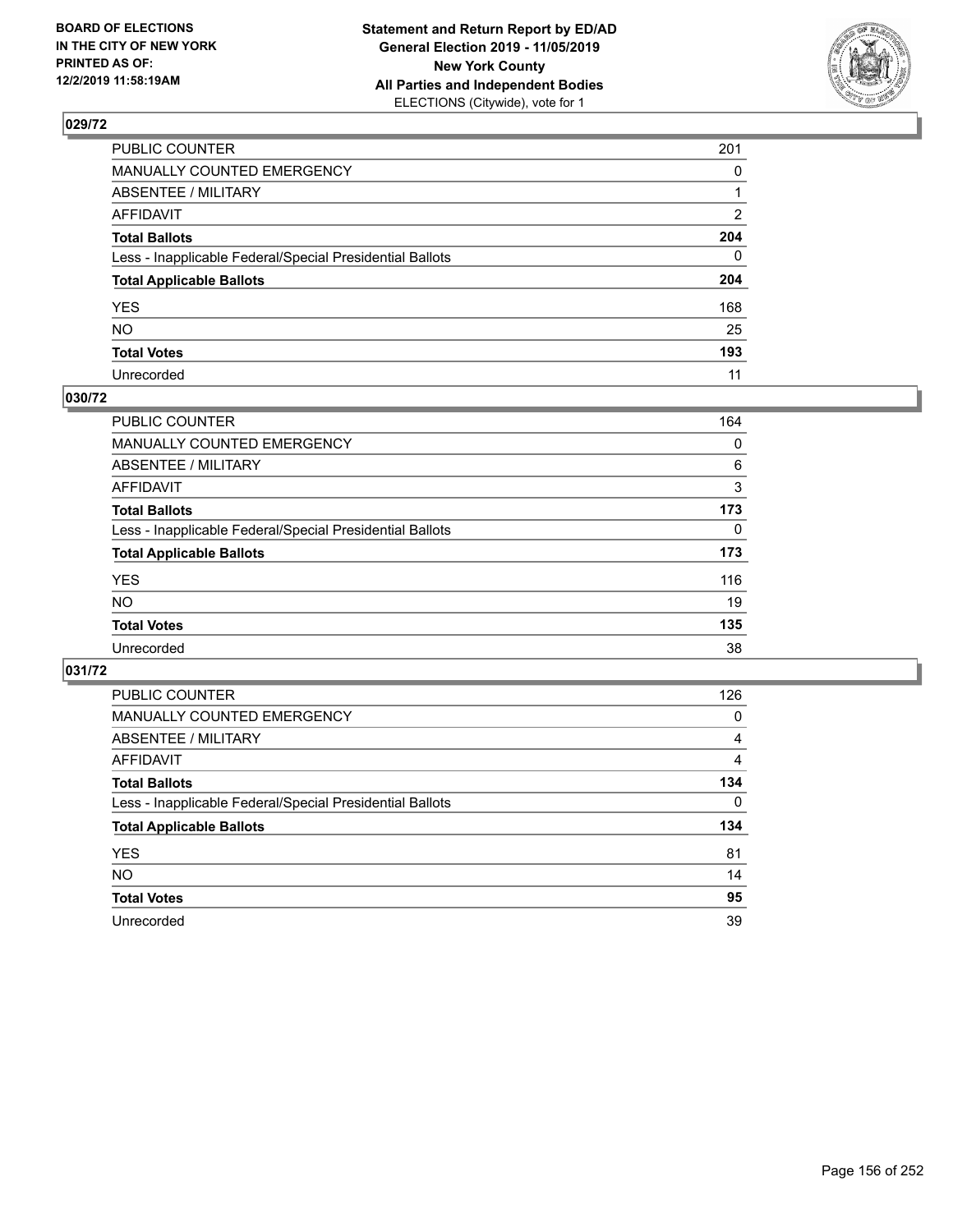

| PUBLIC COUNTER                                           | 318 |
|----------------------------------------------------------|-----|
| MANUALLY COUNTED EMERGENCY                               | 0   |
| ABSENTEE / MILITARY                                      | 4   |
| AFFIDAVIT                                                | 5   |
| <b>Total Ballots</b>                                     | 327 |
| Less - Inapplicable Federal/Special Presidential Ballots | 0   |
| <b>Total Applicable Ballots</b>                          | 327 |
| <b>YES</b>                                               | 217 |
| <b>NO</b>                                                | 45  |
| <b>Total Votes</b>                                       | 262 |
| Unrecorded                                               | 65  |

## **033/72 COMBINED into: 031/72**

#### **034/72 COMBINED into: 035/72**

## **035/72**

| 120 |
|-----|
| 0   |
| 0   |
| 0   |
| 120 |
| 0   |
| 120 |
| 81  |
| 15  |
| 96  |
| 24  |
|     |

## **036/72 COMBINED into: 032/72**

#### **037/72 COMBINED into: 019/72**

| <b>PUBLIC COUNTER</b>                                    | 212 |
|----------------------------------------------------------|-----|
| MANUALLY COUNTED EMERGENCY                               | 0   |
| ABSENTEE / MILITARY                                      |     |
| AFFIDAVIT                                                | 0   |
| <b>Total Ballots</b>                                     | 213 |
| Less - Inapplicable Federal/Special Presidential Ballots | 0   |
| <b>Total Applicable Ballots</b>                          | 213 |
| <b>YES</b>                                               | 169 |
| NO.                                                      | 33  |
| <b>Total Votes</b>                                       | 202 |
| Unrecorded                                               | 11  |
| 039/72 COMBINED into: 040/72                             |     |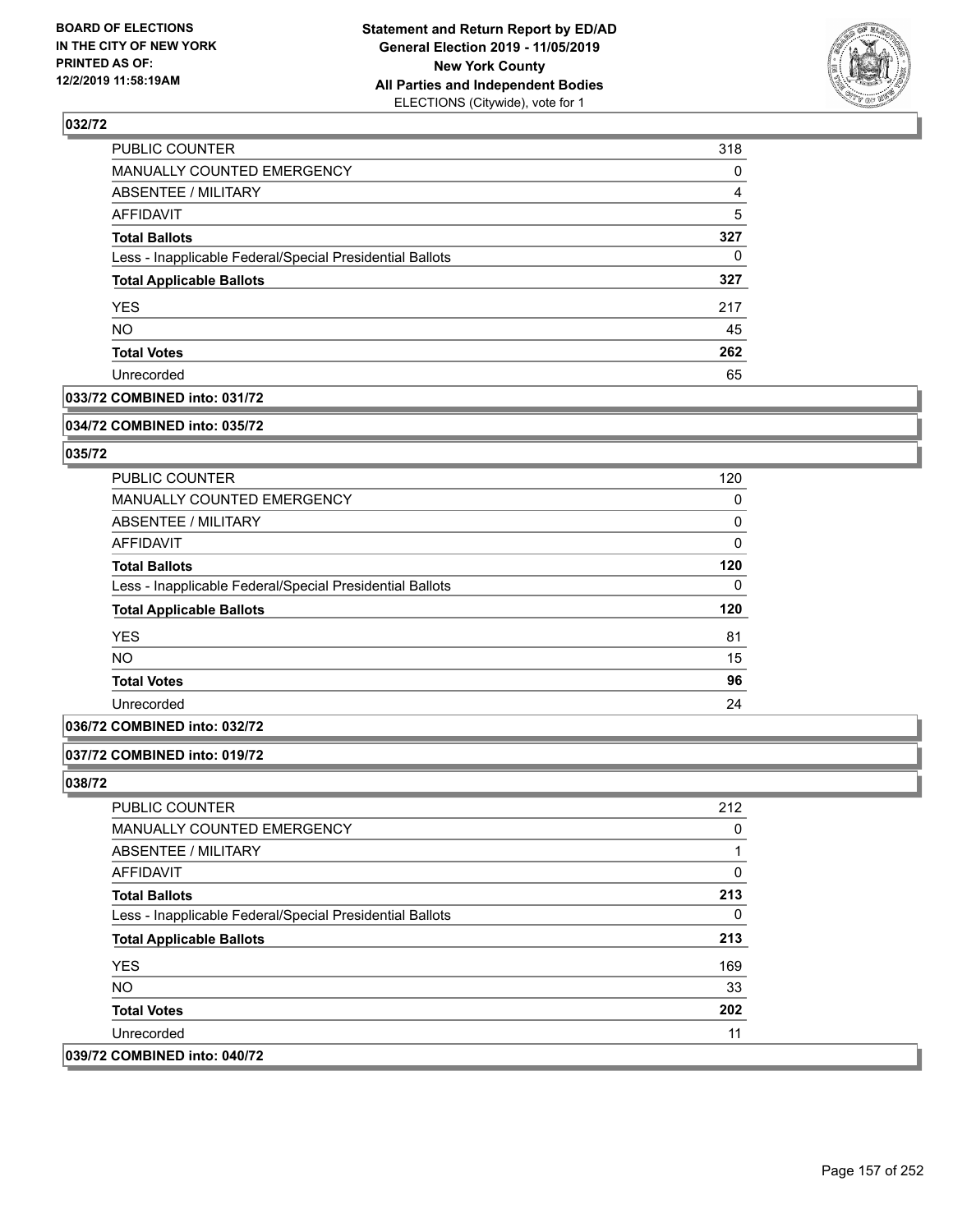

| PUBLIC COUNTER                                           | 310          |
|----------------------------------------------------------|--------------|
| MANUALLY COUNTED EMERGENCY                               | 0            |
| ABSENTEE / MILITARY                                      | 3            |
| AFFIDAVIT                                                | 2            |
| Total Ballots                                            | 315          |
| Less - Inapplicable Federal/Special Presidential Ballots | $\mathbf{0}$ |
| <b>Total Applicable Ballots</b>                          | 315          |
| YES                                                      | 237          |
| NO.                                                      | 33           |
| <b>Total Votes</b>                                       | 270          |
| Unrecorded                                               | 45           |

### **041/72**

| <b>PUBLIC COUNTER</b>                                    | 366      |
|----------------------------------------------------------|----------|
| MANUALLY COUNTED EMERGENCY                               | 0        |
| ABSENTEE / MILITARY                                      | 5        |
| AFFIDAVIT                                                | 3        |
| <b>Total Ballots</b>                                     | 374      |
| Less - Inapplicable Federal/Special Presidential Ballots | $\Omega$ |
| <b>Total Applicable Ballots</b>                          | 374      |
| <b>YES</b>                                               | 282      |
| <b>NO</b>                                                | 54       |
| <b>Total Votes</b>                                       | 336      |
| Unrecorded                                               | 38       |

| <b>PUBLIC COUNTER</b>                                    | 178            |
|----------------------------------------------------------|----------------|
| MANUALLY COUNTED EMERGENCY                               | 0              |
| ABSENTEE / MILITARY                                      | 5              |
| AFFIDAVIT                                                | $\overline{2}$ |
| <b>Total Ballots</b>                                     | 185            |
| Less - Inapplicable Federal/Special Presidential Ballots | 0              |
| <b>Total Applicable Ballots</b>                          | 185            |
| <b>YES</b>                                               | 144            |
| NO.                                                      | 25             |
| <b>Total Votes</b>                                       | 169            |
| Unrecorded                                               | 16             |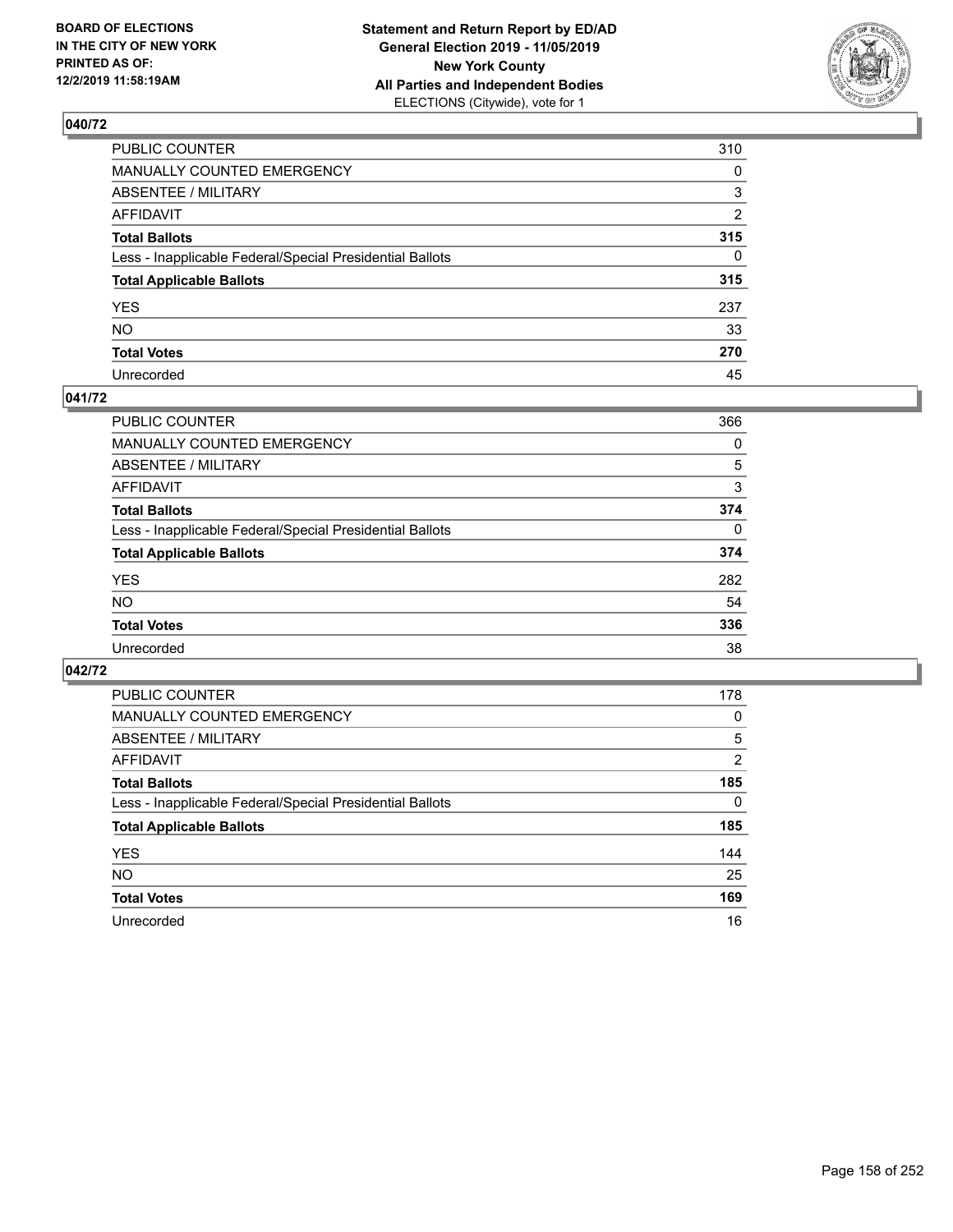

| PUBLIC COUNTER                                           | 167          |
|----------------------------------------------------------|--------------|
| MANUALLY COUNTED EMERGENCY                               | $\mathbf{0}$ |
| ABSENTEE / MILITARY                                      | 0            |
| AFFIDAVIT                                                | $\mathbf{0}$ |
| Total Ballots                                            | 167          |
| Less - Inapplicable Federal/Special Presidential Ballots | $\mathbf{0}$ |
| <b>Total Applicable Ballots</b>                          | 167          |
| YES                                                      | 117          |
| NΟ                                                       | 18           |
| <b>Total Votes</b>                                       | 135          |
| Unrecorded                                               | 32           |

### **044/72**

| PUBLIC COUNTER                                           | 210            |
|----------------------------------------------------------|----------------|
| <b>MANUALLY COUNTED EMERGENCY</b>                        | 0              |
| ABSENTEE / MILITARY                                      | 4              |
| <b>AFFIDAVIT</b>                                         | $\overline{2}$ |
| <b>Total Ballots</b>                                     | 216            |
| Less - Inapplicable Federal/Special Presidential Ballots | $\Omega$       |
| <b>Total Applicable Ballots</b>                          | 216            |
| <b>YES</b>                                               | 146            |
| NO.                                                      | 27             |
| <b>Total Votes</b>                                       | 173            |
| Unrecorded                                               | 43             |
|                                                          |                |

### **045/72 COMBINED into: 044/72**

| <b>PUBLIC COUNTER</b>                                    | 259 |
|----------------------------------------------------------|-----|
| MANUALLY COUNTED EMERGENCY                               | 0   |
| ABSENTEE / MILITARY                                      | 4   |
| AFFIDAVIT                                                | 3   |
| <b>Total Ballots</b>                                     | 266 |
| Less - Inapplicable Federal/Special Presidential Ballots | 0   |
| <b>Total Applicable Ballots</b>                          | 266 |
| <b>YES</b>                                               | 215 |
| <b>NO</b>                                                | 28  |
| <b>Total Votes</b>                                       | 243 |
| Unrecorded                                               | 23  |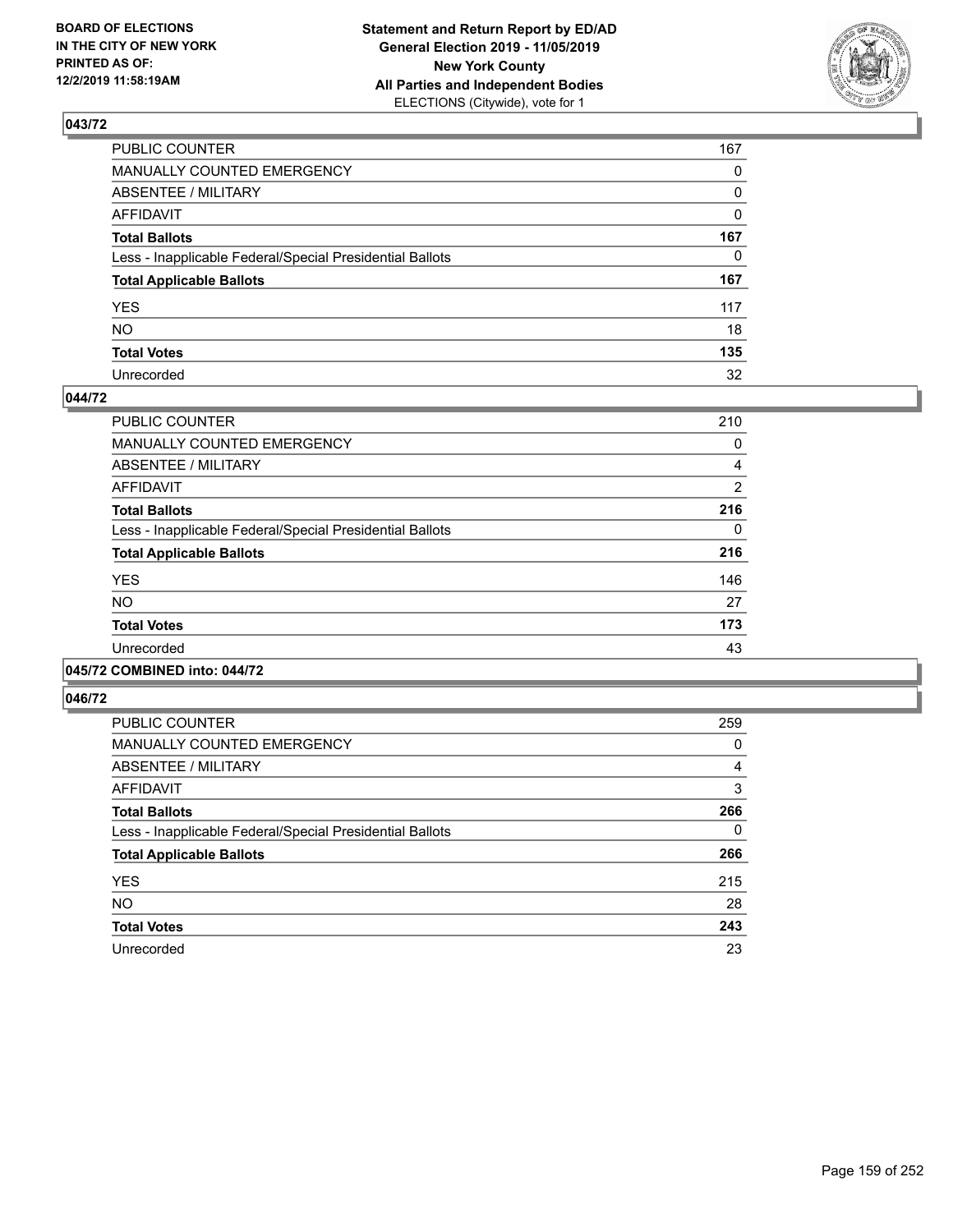

| PUBLIC COUNTER                                           | 326          |
|----------------------------------------------------------|--------------|
| MANUALLY COUNTED EMERGENCY                               | $\mathbf{0}$ |
| ABSENTEE / MILITARY                                      | 4            |
| AFFIDAVIT                                                | 3            |
| Total Ballots                                            | 333          |
| Less - Inapplicable Federal/Special Presidential Ballots | $\mathbf{0}$ |
| <b>Total Applicable Ballots</b>                          | 333          |
| YES                                                      | 256          |
| NO.                                                      | 40           |
| <b>Total Votes</b>                                       | 296          |
| Unrecorded                                               | 37           |

### **048/72**

| <b>PUBLIC COUNTER</b>                                    | 98             |
|----------------------------------------------------------|----------------|
| <b>MANUALLY COUNTED EMERGENCY</b>                        | 0              |
| ABSENTEE / MILITARY                                      | $\overline{2}$ |
| AFFIDAVIT                                                |                |
| <b>Total Ballots</b>                                     | 101            |
| Less - Inapplicable Federal/Special Presidential Ballots | $\Omega$       |
| <b>Total Applicable Ballots</b>                          | 101            |
| <b>YES</b>                                               | 77             |
| <b>NO</b>                                                | 6              |
| <b>Total Votes</b>                                       | 83             |
| Unrecorded                                               | 18             |
|                                                          |                |

| PUBLIC COUNTER                                           | 212      |
|----------------------------------------------------------|----------|
| <b>MANUALLY COUNTED EMERGENCY</b>                        | $\Omega$ |
| ABSENTEE / MILITARY                                      |          |
| AFFIDAVIT                                                | 2        |
| <b>Total Ballots</b>                                     | 215      |
| Less - Inapplicable Federal/Special Presidential Ballots | $\Omega$ |
| <b>Total Applicable Ballots</b>                          | 215      |
| <b>YES</b>                                               | 144      |
| <b>NO</b>                                                | 24       |
| <b>Total Votes</b>                                       | 168      |
| Unrecorded                                               | 47       |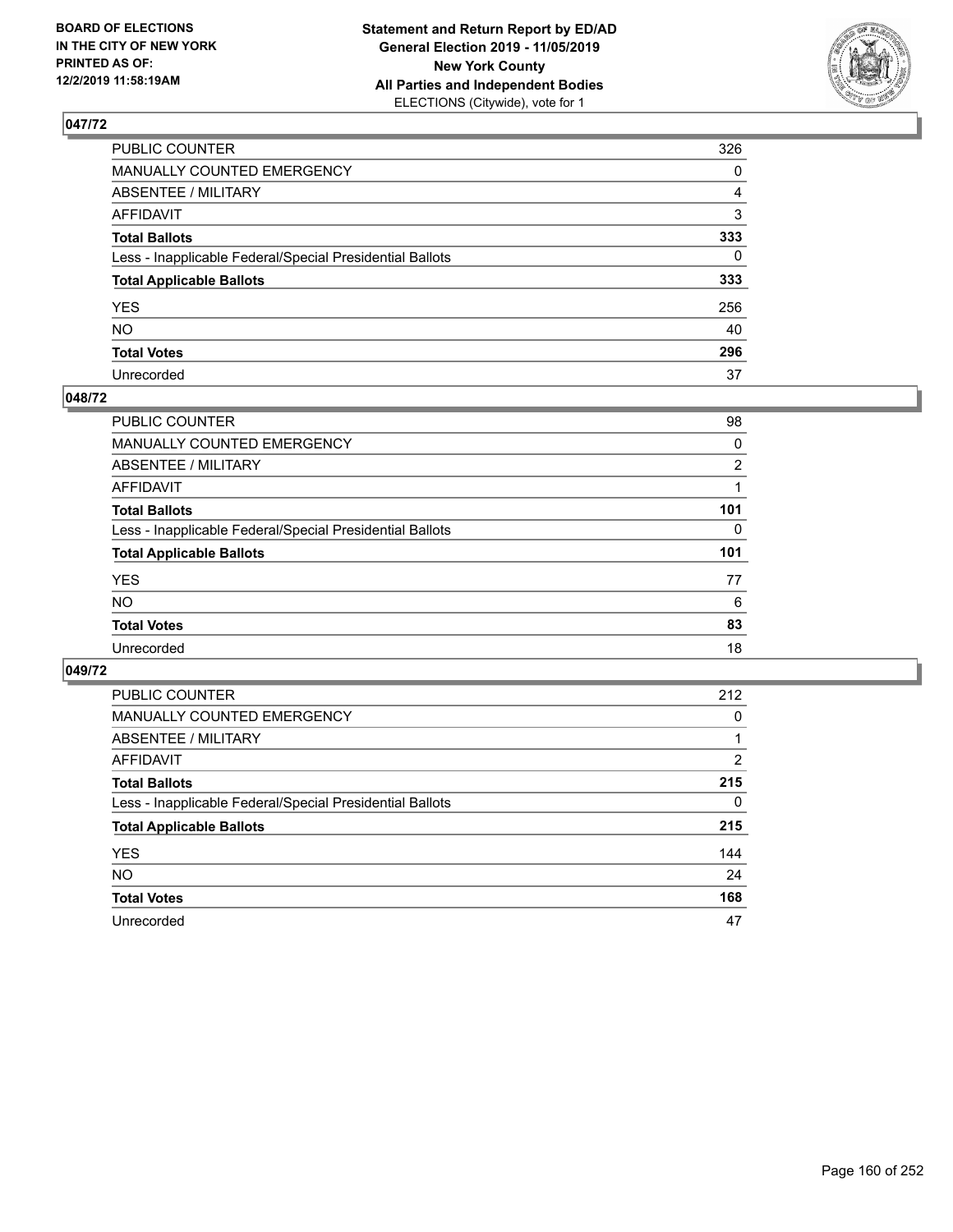

| PUBLIC COUNTER                                           | 172      |
|----------------------------------------------------------|----------|
| MANUALLY COUNTED EMERGENCY                               | 0        |
| <b>ABSENTEE / MILITARY</b>                               | 8        |
| <b>AFFIDAVIT</b>                                         | 3        |
| <b>Total Ballots</b>                                     | 183      |
| Less - Inapplicable Federal/Special Presidential Ballots | $\Omega$ |
| <b>Total Applicable Ballots</b>                          | 183      |
| <b>YES</b>                                               | 98       |
| <b>NO</b>                                                | 21       |
| <b>Total Votes</b>                                       | 119      |
| Unrecorded                                               | 64       |

### **051/72 COMBINED into: 050/72**

#### **052/72**

| <b>PUBLIC COUNTER</b>                                    | 127      |
|----------------------------------------------------------|----------|
| <b>MANUALLY COUNTED EMERGENCY</b>                        | $\Omega$ |
| ABSENTEE / MILITARY                                      | 5        |
| AFFIDAVIT                                                |          |
| <b>Total Ballots</b>                                     | 133      |
| Less - Inapplicable Federal/Special Presidential Ballots | $\Omega$ |
| <b>Total Applicable Ballots</b>                          | 133      |
| <b>YES</b>                                               | 64       |
| <b>NO</b>                                                | 23       |
| <b>Total Votes</b>                                       | 87       |
| Unrecorded                                               | 46       |

| <b>PUBLIC COUNTER</b>                                    | 197 |
|----------------------------------------------------------|-----|
| <b>MANUALLY COUNTED EMERGENCY</b>                        | 0   |
| ABSENTEE / MILITARY                                      |     |
| AFFIDAVIT                                                |     |
| <b>Total Ballots</b>                                     | 199 |
| Less - Inapplicable Federal/Special Presidential Ballots | 0   |
| <b>Total Applicable Ballots</b>                          | 199 |
| <b>YES</b>                                               | 127 |
| NO.                                                      | 26  |
| <b>Total Votes</b>                                       | 153 |
| Unrecorded                                               | 46  |
| 054/72 COMBINED into: 053/72                             |     |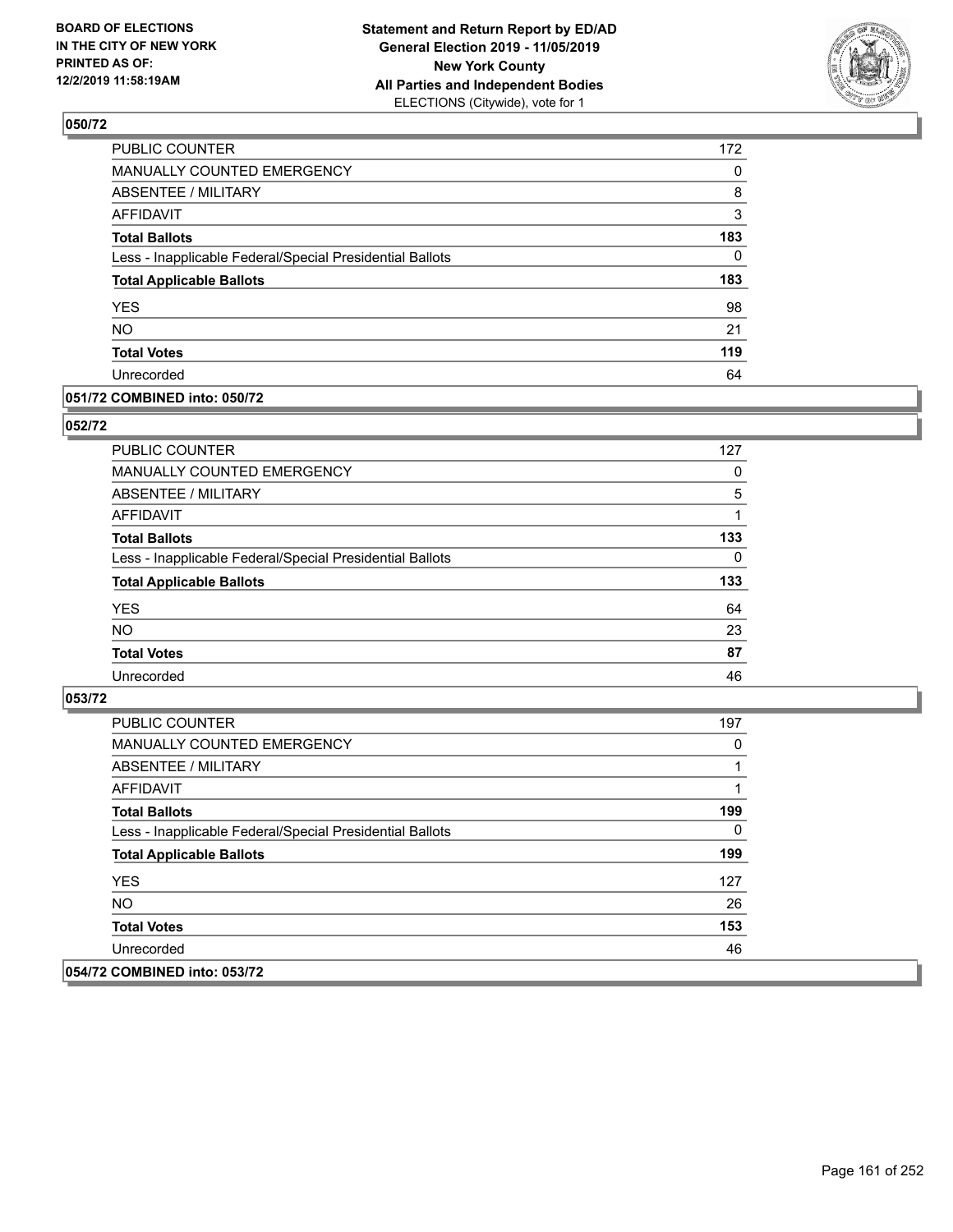

| PUBLIC COUNTER                                           | 142 |
|----------------------------------------------------------|-----|
| MANUALLY COUNTED EMERGENCY                               | 0   |
| ABSENTEE / MILITARY                                      | 0   |
| AFFIDAVIT                                                | 0   |
| Total Ballots                                            | 142 |
| Less - Inapplicable Federal/Special Presidential Ballots | 0   |
| <b>Total Applicable Ballots</b>                          | 142 |
| YES                                                      | 95  |
| NO.                                                      | 20  |
| <b>Total Votes</b>                                       | 115 |
| Unrecorded                                               | 27  |

### **056/72**

| PUBLIC COUNTER                                           | 206 |
|----------------------------------------------------------|-----|
| <b>MANUALLY COUNTED EMERGENCY</b>                        | 0   |
| ABSENTEE / MILITARY                                      | 4   |
| <b>AFFIDAVIT</b>                                         | 0   |
| <b>Total Ballots</b>                                     | 210 |
| Less - Inapplicable Federal/Special Presidential Ballots | 0   |
| <b>Total Applicable Ballots</b>                          | 210 |
| <b>YES</b>                                               | 127 |
| NO.                                                      | 29  |
| <b>Total Votes</b>                                       | 156 |
| Unrecorded                                               | 54  |
|                                                          |     |

## **057/72 COMBINED into: 047/72**

| <b>PUBLIC COUNTER</b>                                    | 475 |
|----------------------------------------------------------|-----|
| <b>MANUALLY COUNTED EMERGENCY</b>                        | 0   |
| ABSENTEE / MILITARY                                      | 5   |
| AFFIDAVIT                                                | 2   |
| <b>Total Ballots</b>                                     | 482 |
| Less - Inapplicable Federal/Special Presidential Ballots | 0   |
| <b>Total Applicable Ballots</b>                          | 482 |
| <b>YES</b>                                               | 400 |
| NO.                                                      | 56  |
| <b>Total Votes</b>                                       | 456 |
| Unrecorded                                               | 26  |
| 059/72 COMBINED into: 058/72                             |     |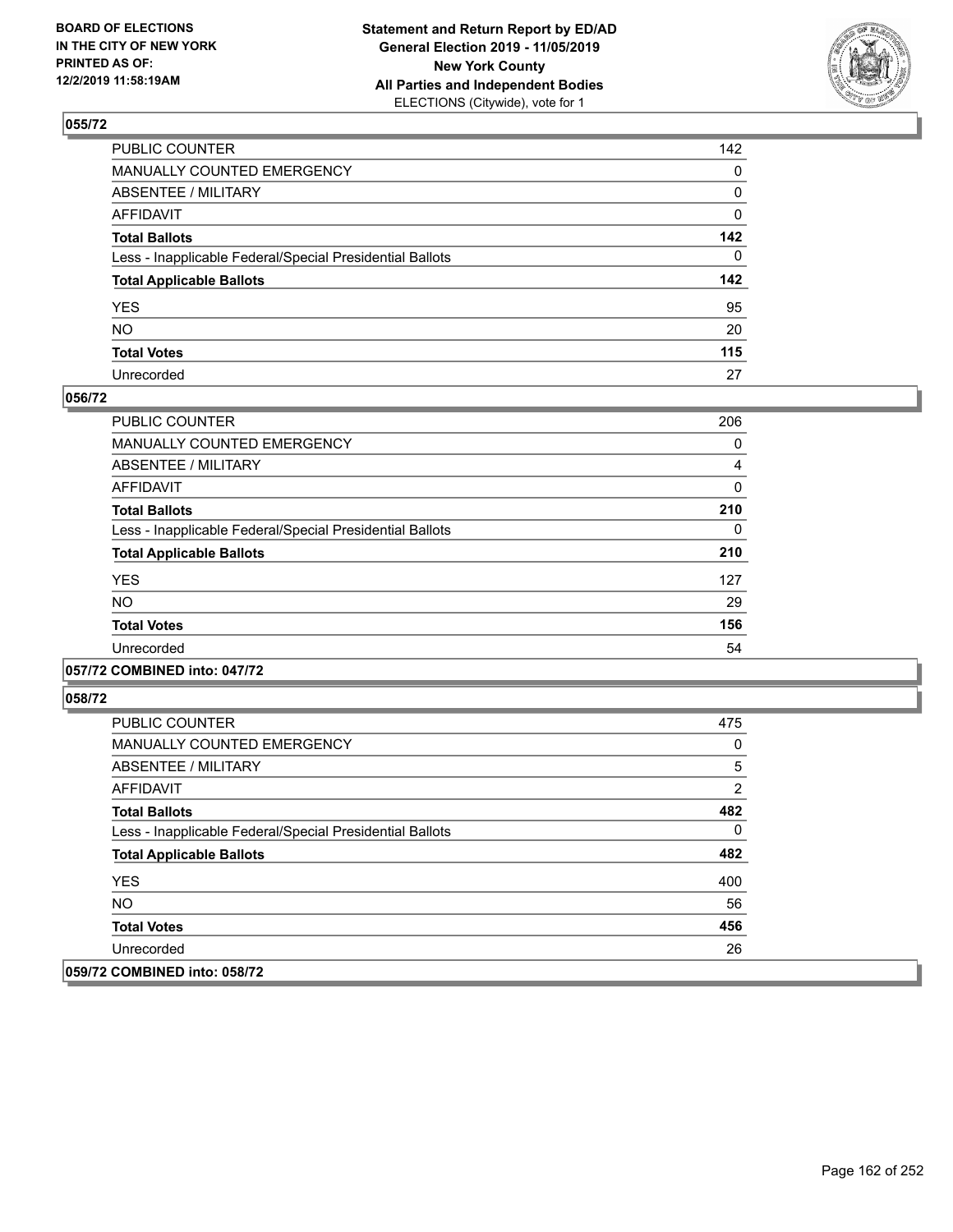

| PUBLIC COUNTER                                           | 269 |
|----------------------------------------------------------|-----|
| MANUALLY COUNTED EMERGENCY                               | 0   |
| ABSENTEE / MILITARY                                      | 4   |
| <b>AFFIDAVIT</b>                                         | 6   |
| <b>Total Ballots</b>                                     | 279 |
| Less - Inapplicable Federal/Special Presidential Ballots | 0   |
| <b>Total Applicable Ballots</b>                          | 279 |
| <b>YES</b>                                               | 218 |
| <b>NO</b>                                                | 42  |
| <b>Total Votes</b>                                       | 260 |
| Unrecorded                                               | 19  |

## **061/72 COMBINED into: 049/72**

#### **062/72 COMBINED into: 056/72**

## **063/72**

| <b>PUBLIC COUNTER</b>                                    | 197            |
|----------------------------------------------------------|----------------|
| MANUALLY COUNTED EMERGENCY                               | 0              |
| ABSENTEE / MILITARY                                      | $\overline{2}$ |
| AFFIDAVIT                                                | $\overline{2}$ |
| <b>Total Ballots</b>                                     | 201            |
| Less - Inapplicable Federal/Special Presidential Ballots | 0              |
| <b>Total Applicable Ballots</b>                          | 201            |
| <b>YES</b>                                               | 144            |
| NO.                                                      | 24             |
| <b>Total Votes</b>                                       | 168            |
| Unrecorded                                               | 33             |

| PUBLIC COUNTER                                           | 341      |
|----------------------------------------------------------|----------|
| MANUALLY COUNTED EMERGENCY                               | 0        |
| ABSENTEE / MILITARY                                      | 9        |
| AFFIDAVIT                                                | 6        |
| <b>Total Ballots</b>                                     | 356      |
| Less - Inapplicable Federal/Special Presidential Ballots | $\Omega$ |
| <b>Total Applicable Ballots</b>                          | 356      |
| <b>YES</b>                                               | 287      |
| <b>NO</b>                                                | 57       |
| <b>Total Votes</b>                                       | 344      |
| Unrecorded                                               | 12       |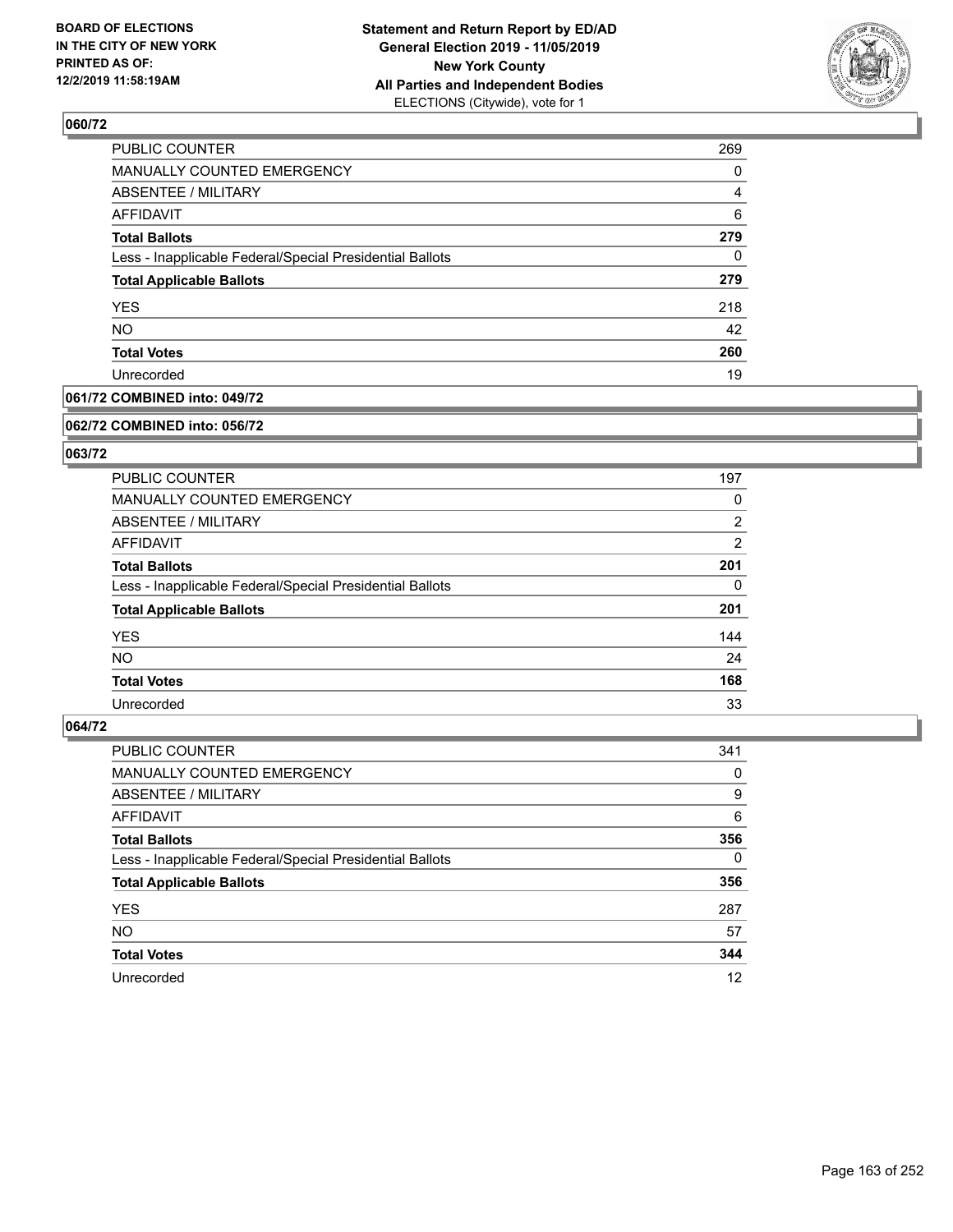

| PUBLIC COUNTER                                           | 149          |
|----------------------------------------------------------|--------------|
| MANUALLY COUNTED EMERGENCY                               | $\mathbf{0}$ |
| ABSENTEE / MILITARY                                      |              |
| AFFIDAVIT                                                | 0            |
| Total Ballots                                            | 150          |
| Less - Inapplicable Federal/Special Presidential Ballots | $\Omega$     |
| <b>Total Applicable Ballots</b>                          | 150          |
| YES                                                      | 107          |
| NO.                                                      | 17           |
| <b>Total Votes</b>                                       | 124          |
| Unrecorded                                               | 26           |

### **066/72**

| <b>PUBLIC COUNTER</b>                                    | 498 |
|----------------------------------------------------------|-----|
| <b>MANUALLY COUNTED EMERGENCY</b>                        | 0   |
| ABSENTEE / MILITARY                                      | 6   |
| <b>AFFIDAVIT</b>                                         | 3   |
| <b>Total Ballots</b>                                     | 507 |
| Less - Inapplicable Federal/Special Presidential Ballots | 0   |
| <b>Total Applicable Ballots</b>                          | 507 |
| <b>YES</b>                                               | 412 |
| <b>NO</b>                                                | 70  |
| <b>Total Votes</b>                                       | 482 |
| Unrecorded                                               | 25  |
|                                                          |     |

## **067/72 COMBINED into: 066/72**

| <b>PUBLIC COUNTER</b>                                    | 367 |
|----------------------------------------------------------|-----|
| <b>MANUALLY COUNTED EMERGENCY</b>                        | 0   |
| ABSENTEE / MILITARY                                      | 9   |
| AFFIDAVIT                                                | 0   |
| <b>Total Ballots</b>                                     | 376 |
| Less - Inapplicable Federal/Special Presidential Ballots | 0   |
| <b>Total Applicable Ballots</b>                          | 376 |
| <b>YES</b>                                               | 312 |
| <b>NO</b>                                                | 52  |
| <b>Total Votes</b>                                       | 364 |
| Unrecorded                                               | 12  |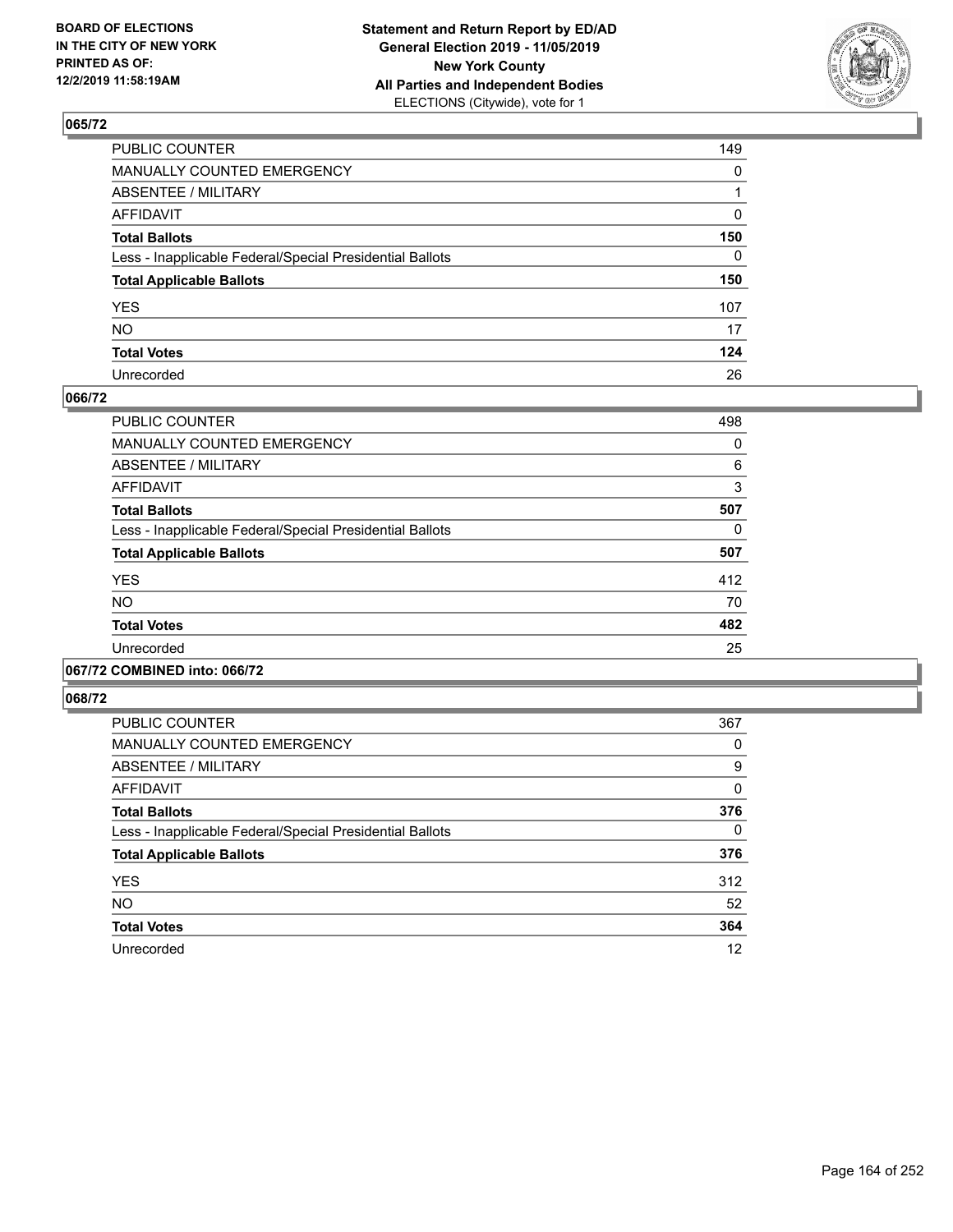

| PUBLIC COUNTER                                           | 248          |
|----------------------------------------------------------|--------------|
| MANUALLY COUNTED EMERGENCY                               | $\mathbf{0}$ |
| ABSENTEE / MILITARY                                      | 10           |
| AFFIDAVIT                                                | 4            |
| Total Ballots                                            | 262          |
| Less - Inapplicable Federal/Special Presidential Ballots | $\mathbf{0}$ |
| <b>Total Applicable Ballots</b>                          | 262          |
| YES                                                      | 195          |
| NO.                                                      | 56           |
| <b>Total Votes</b>                                       | 251          |
| Unrecorded                                               | 11           |

### **070/72**

| <b>PUBLIC COUNTER</b>                                    | 203      |
|----------------------------------------------------------|----------|
| <b>MANUALLY COUNTED EMERGENCY</b>                        | 0        |
| ABSENTEE / MILITARY                                      | 4        |
| AFFIDAVIT                                                | 3        |
| <b>Total Ballots</b>                                     | 210      |
| Less - Inapplicable Federal/Special Presidential Ballots | $\Omega$ |
| <b>Total Applicable Ballots</b>                          | 210      |
| <b>YES</b>                                               | 163      |
| <b>NO</b>                                                | 27       |
| <b>Total Votes</b>                                       | 190      |
| Unrecorded                                               | 20       |

### **071/72**

**073/72 COMBINED into: 064/72**

| <b>PUBLIC COUNTER</b>                                    | 154 |
|----------------------------------------------------------|-----|
| <b>MANUALLY COUNTED EMERGENCY</b>                        | 0   |
| ABSENTEE / MILITARY                                      | 2   |
| <b>AFFIDAVIT</b>                                         | 0   |
| <b>Total Ballots</b>                                     | 156 |
| Less - Inapplicable Federal/Special Presidential Ballots | 0   |
| <b>Total Applicable Ballots</b>                          | 156 |
| <b>YES</b>                                               | 84  |
| NO.                                                      | 26  |
| <b>Total Votes</b>                                       | 110 |
| Unrecorded                                               | 46  |
| 072/72 COMBINED into: 071/72                             |     |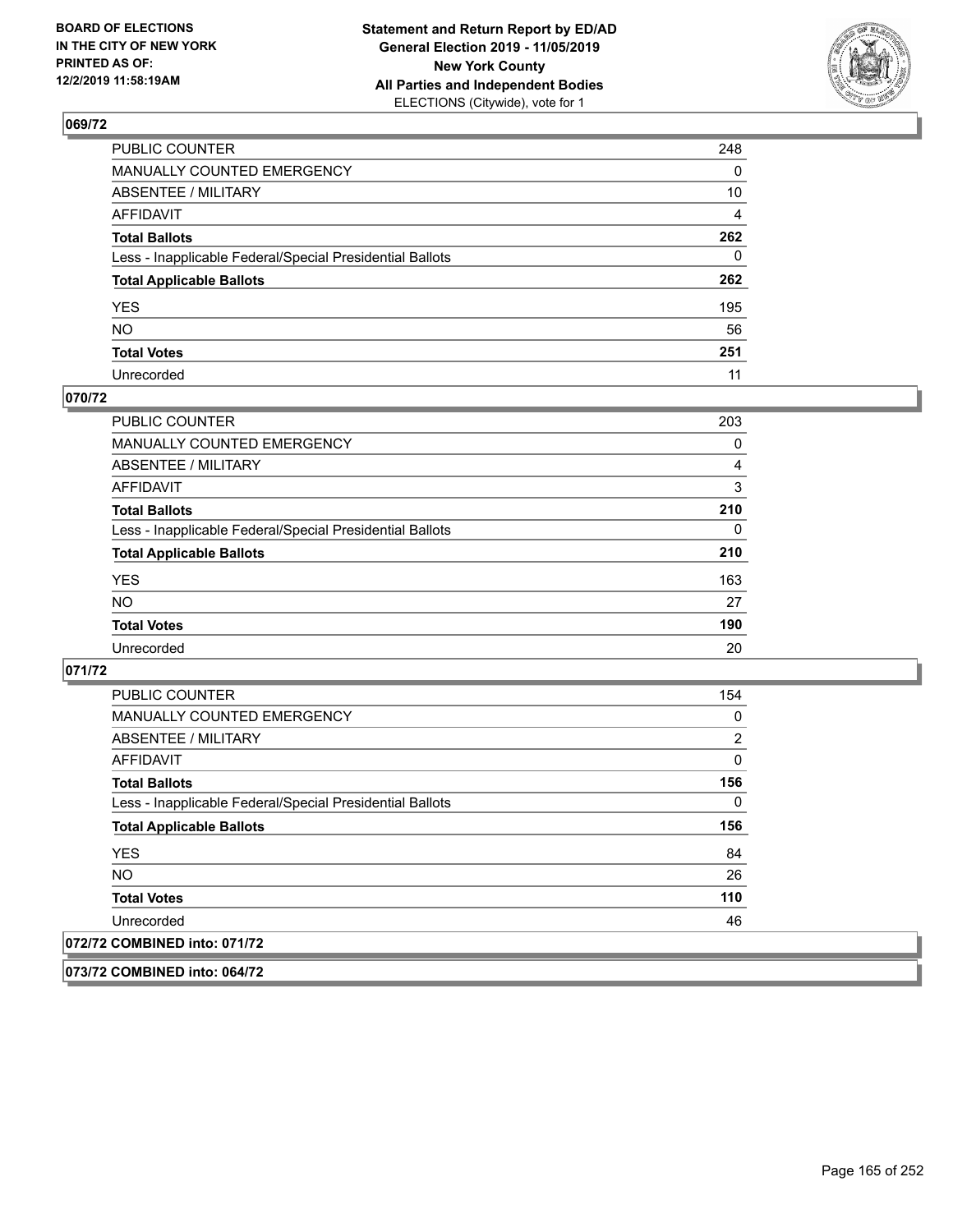

| PUBLIC COUNTER                                           | 128          |
|----------------------------------------------------------|--------------|
| MANUALLY COUNTED EMERGENCY                               | $\mathbf{0}$ |
| ABSENTEE / MILITARY                                      |              |
| AFFIDAVIT                                                | 3            |
| Total Ballots                                            | 132          |
| Less - Inapplicable Federal/Special Presidential Ballots | $\mathbf{0}$ |
| <b>Total Applicable Ballots</b>                          | 132          |
| YES                                                      | 97           |
| NO.                                                      | 22           |
| <b>Total Votes</b>                                       | 119          |
| Unrecorded                                               | 13           |

### **075/72**

| <b>PUBLIC COUNTER</b>                                    | 140 |
|----------------------------------------------------------|-----|
| <b>MANUALLY COUNTED EMERGENCY</b>                        | 0   |
| ABSENTEE / MILITARY                                      | 4   |
| <b>AFFIDAVIT</b>                                         | 3   |
| <b>Total Ballots</b>                                     | 147 |
| Less - Inapplicable Federal/Special Presidential Ballots | 0   |
| <b>Total Applicable Ballots</b>                          | 147 |
| <b>YES</b>                                               | 98  |
| N <sub>O</sub>                                           | 37  |
| <b>Total Votes</b>                                       | 135 |
| Unrecorded                                               | 12  |
|                                                          |     |

#### **076/72 COMBINED into: 046/72**

**077/72** 

| <b>PUBLIC COUNTER</b>                                    | 155            |
|----------------------------------------------------------|----------------|
| <b>MANUALLY COUNTED EMERGENCY</b>                        | 0              |
| ABSENTEE / MILITARY                                      | $\overline{4}$ |
| <b>AFFIDAVIT</b>                                         | $\mathbf{0}$   |
| <b>Total Ballots</b>                                     | 159            |
| Less - Inapplicable Federal/Special Presidential Ballots | 0              |
| <b>Total Applicable Ballots</b>                          | 159            |
| <b>YES</b>                                               | 90             |
| NO.                                                      | 14             |
| <b>Total Votes</b>                                       | 104            |
| Unrecorded                                               | 55             |

**078/72 COMBINED into: 077/72**

**079/72 COMBINED into: 093/72**

**080/72 COMBINED into: 005/71**

**081/72 COMBINED into: 064/72**

**082/72 COMBINED into: 005/71**

**083/72 COMBINED into: 005/71**

**084/72 COMBINED into: 064/72**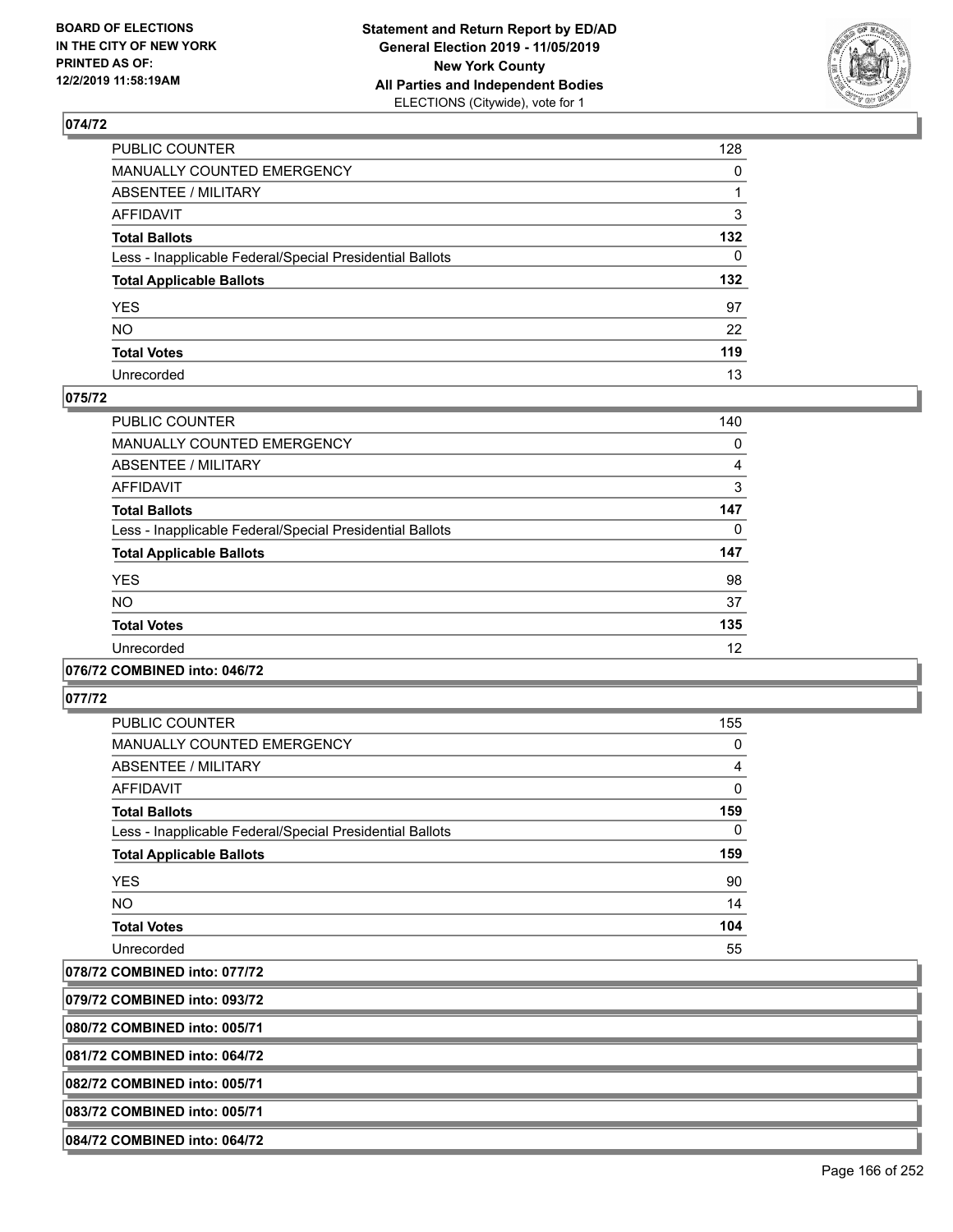

#### **085/72 COMBINED into: 005/71**

### **086/72**

| PUBLIC COUNTER                                           | 105          |
|----------------------------------------------------------|--------------|
| MANUALLY COUNTED EMERGENCY                               | 0            |
| ABSENTEE / MILITARY                                      | 0            |
| AFFIDAVIT                                                |              |
| Total Ballots                                            | 106          |
| Less - Inapplicable Federal/Special Presidential Ballots | $\mathbf{0}$ |
| <b>Total Applicable Ballots</b>                          | 106          |
| YES                                                      | 55           |
| NO.                                                      | 14           |
| <b>Total Votes</b>                                       | 69           |
| Unrecorded                                               | 37           |

#### **087/72**

| PUBLIC COUNTER                                           | 121 |
|----------------------------------------------------------|-----|
| <b>MANUALLY COUNTED EMERGENCY</b>                        | 0   |
| ABSENTEE / MILITARY                                      | 0   |
| AFFIDAVIT                                                | 0   |
| <b>Total Ballots</b>                                     | 121 |
| Less - Inapplicable Federal/Special Presidential Ballots | 0   |
| <b>Total Applicable Ballots</b>                          | 121 |
| <b>YES</b>                                               | 71  |
| <b>NO</b>                                                | 8   |
| <b>Total Votes</b>                                       | 79  |
| Unrecorded                                               | 42  |

**088/72 COMBINED into: 087/72**

#### **089/72 COMBINED into: 029/72**

**090/72 COMBINED into: 020/72**

## **091/72 COMBINED into: 041/72**

**092/72 COMBINED into: 002/72**

| <b>PUBLIC COUNTER</b>                                    | 216 |
|----------------------------------------------------------|-----|
| MANUALLY COUNTED EMERGENCY                               | 0   |
| ABSENTEE / MILITARY                                      | 6   |
| AFFIDAVIT                                                | 0   |
| <b>Total Ballots</b>                                     | 222 |
| Less - Inapplicable Federal/Special Presidential Ballots | 0   |
| <b>Total Applicable Ballots</b>                          | 222 |
| <b>YES</b>                                               | 171 |
| NO.                                                      | 22  |
| <b>Total Votes</b>                                       | 193 |
| Unrecorded                                               | 29  |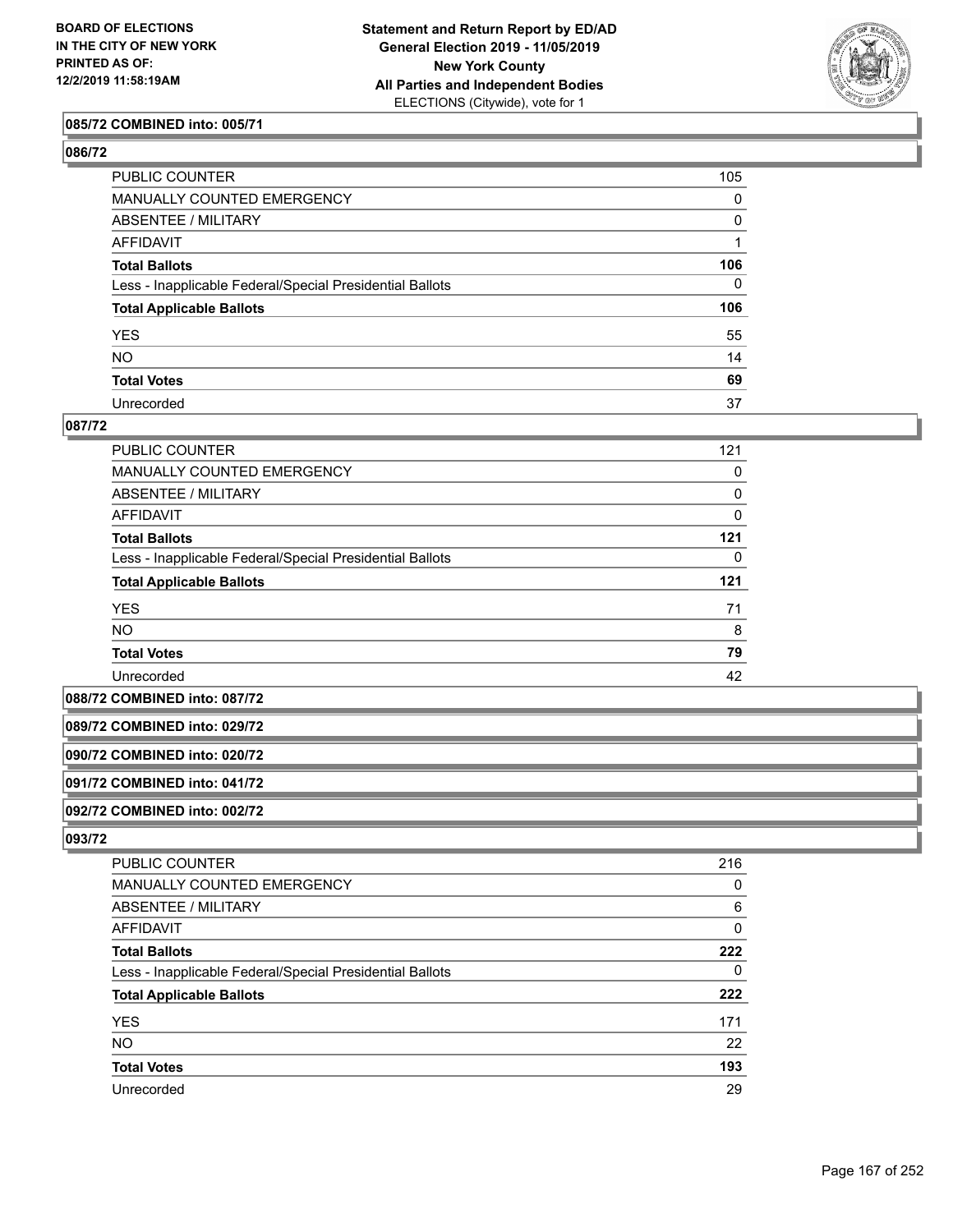

| <b>PUBLIC COUNTER</b>                                    | 180      |
|----------------------------------------------------------|----------|
| MANUALLY COUNTED EMERGENCY                               | $\Omega$ |
| <b>ABSENTEE / MILITARY</b>                               | 4        |
| AFFIDAVIT                                                | 4        |
| <b>Total Ballots</b>                                     | 188      |
| Less - Inapplicable Federal/Special Presidential Ballots | 0        |
| <b>Total Applicable Ballots</b>                          | 188      |
| <b>YES</b>                                               | 141      |
| <b>NO</b>                                                | 13       |
| <b>Total Votes</b>                                       | 154      |
| Unrecorded                                               | 34       |

## **095/72 COMBINED into: 094/72**

#### **096/72 COMBINED into: 063/72**

| PUBLIC COUNTER                                           | 48 |
|----------------------------------------------------------|----|
| <b>MANUALLY COUNTED EMERGENCY</b>                        | 0  |
| ABSENTEE / MILITARY                                      | 3  |
| <b>AFFIDAVIT</b>                                         | 0  |
| <b>Total Ballots</b>                                     | 51 |
| Less - Inapplicable Federal/Special Presidential Ballots | 0  |
| <b>Total Applicable Ballots</b>                          | 51 |
| <b>YES</b>                                               | 29 |
| <b>NO</b>                                                | 4  |
| <b>Total Votes</b>                                       | 33 |
| Unrecorded                                               | 18 |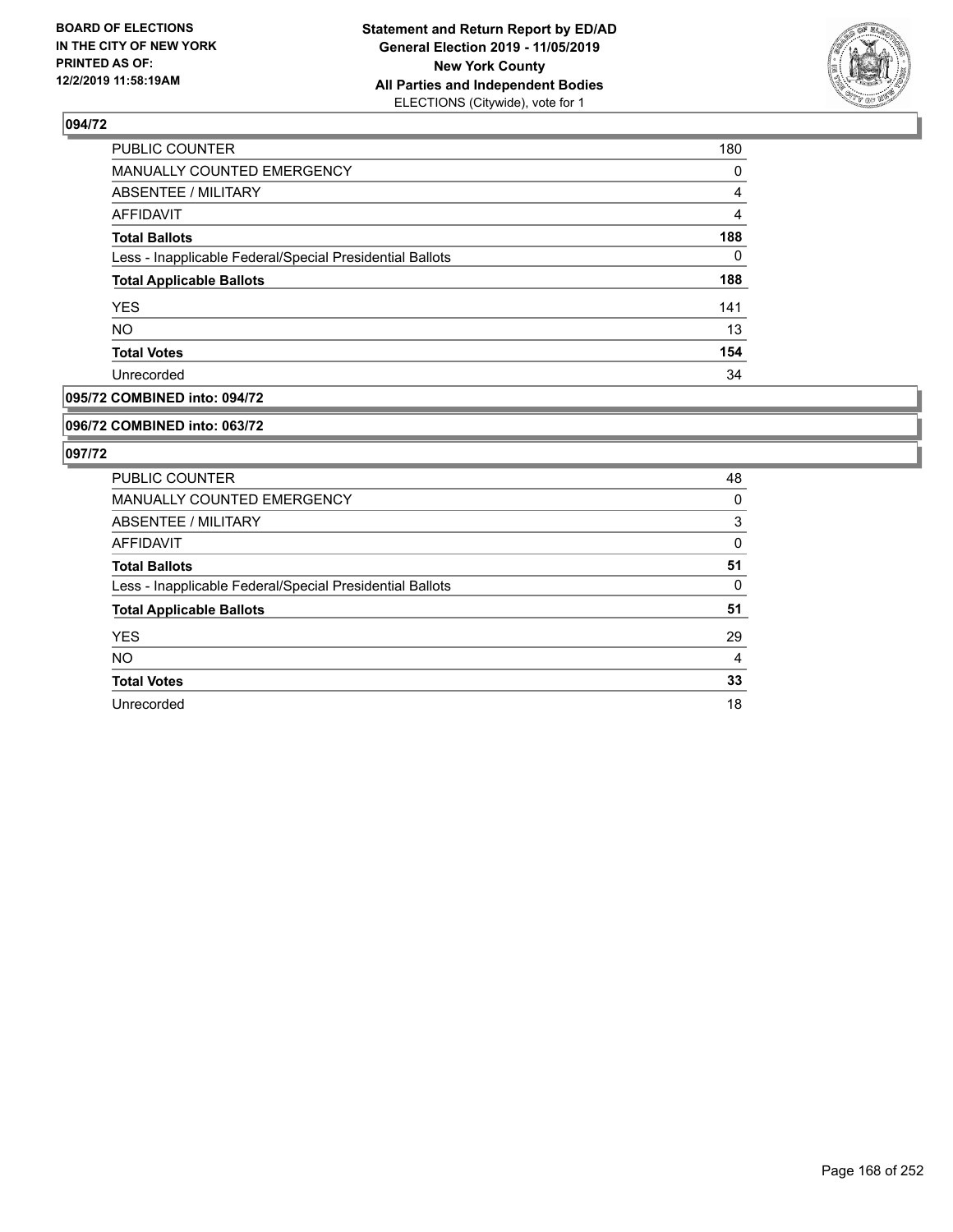

| PUBLIC COUNTER                                           | 212            |
|----------------------------------------------------------|----------------|
| <b>MANUALLY COUNTED EMERGENCY</b>                        | 0              |
| <b>ABSENTEE / MILITARY</b>                               | 10             |
| <b>AFFIDAVIT</b>                                         | $\overline{2}$ |
| <b>Total Ballots</b>                                     | 224            |
| Less - Inapplicable Federal/Special Presidential Ballots | 0              |
| <b>Total Applicable Ballots</b>                          | 224            |
| <b>YES</b>                                               | 159            |
| <b>NO</b>                                                | 53             |
| <b>Total Votes</b>                                       | 212            |
| Unrecorded                                               | 12             |

### **002/73 COMBINED into: 001/73**

### **003/73**

| PUBLIC COUNTER                                           | 203      |
|----------------------------------------------------------|----------|
| <b>MANUALLY COUNTED EMERGENCY</b>                        | 0        |
| ABSENTEE / MILITARY                                      | 5        |
| AFFIDAVIT                                                |          |
| <b>Total Ballots</b>                                     | 209      |
| Less - Inapplicable Federal/Special Presidential Ballots | $\Omega$ |
| <b>Total Applicable Ballots</b>                          | 209      |
| <b>YES</b>                                               | 164      |
| <b>NO</b>                                                | 35       |
| <b>Total Votes</b>                                       | 199      |
| Unrecorded                                               | 10       |

| <b>PUBLIC COUNTER</b>                                    | 272 |
|----------------------------------------------------------|-----|
| <b>MANUALLY COUNTED EMERGENCY</b>                        | 0   |
| ABSENTEE / MILITARY                                      | 8   |
| AFFIDAVIT                                                | 4   |
| <b>Total Ballots</b>                                     | 284 |
| Less - Inapplicable Federal/Special Presidential Ballots | 0   |
| <b>Total Applicable Ballots</b>                          | 284 |
| <b>YES</b>                                               | 202 |
| NO.                                                      | 66  |
| <b>Total Votes</b>                                       | 268 |
| Unrecorded                                               | 16  |
| 005/73 COMBINED into: 004/73                             |     |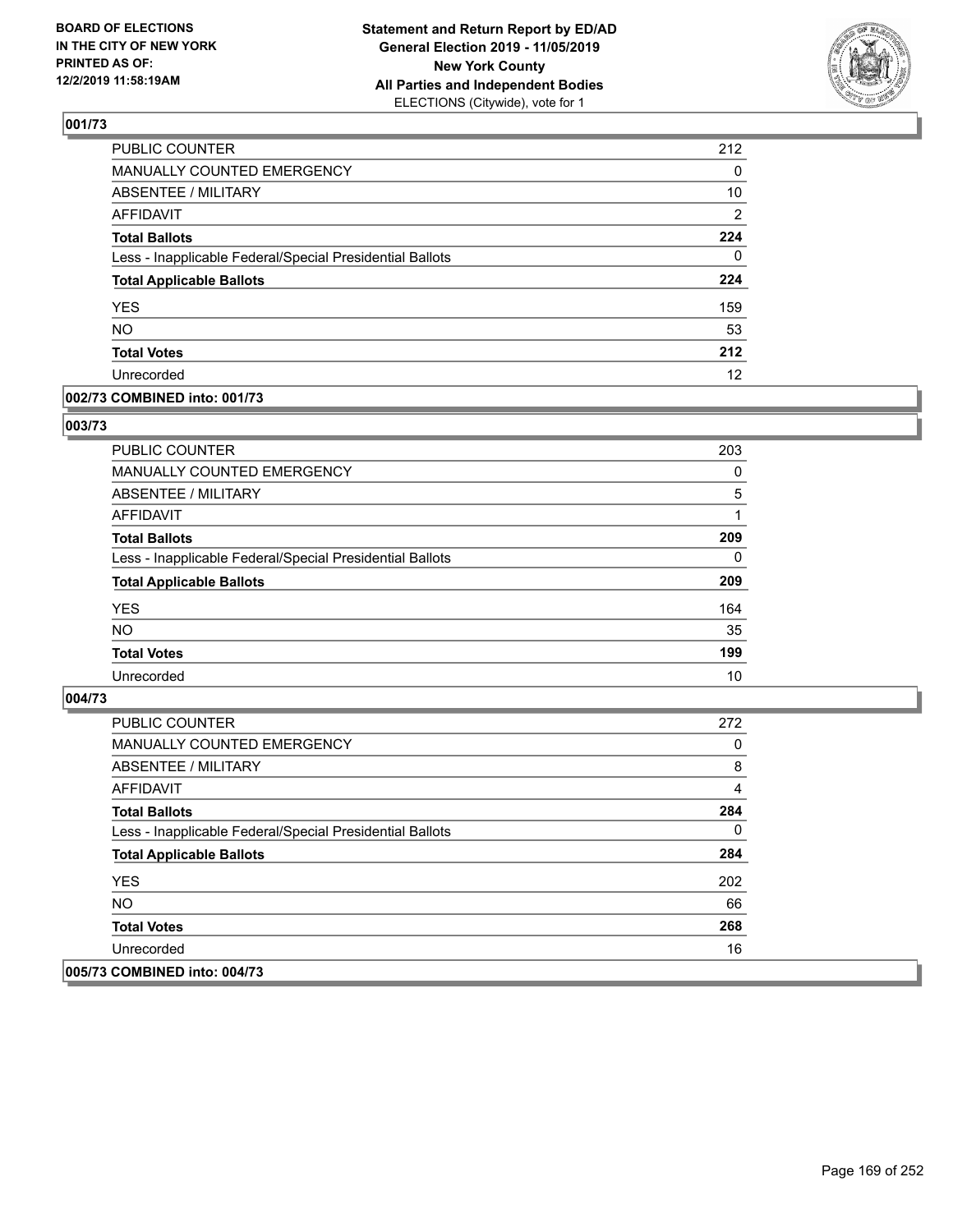

| PUBLIC COUNTER                                           | 130 |
|----------------------------------------------------------|-----|
| MANUALLY COUNTED EMERGENCY                               | 0   |
| ABSENTEE / MILITARY                                      | 6   |
| AFFIDAVIT                                                | 0   |
| Total Ballots                                            | 136 |
| Less - Inapplicable Federal/Special Presidential Ballots | 0   |
| <b>Total Applicable Ballots</b>                          | 136 |
| YES                                                      | 97  |
| NO.                                                      | 35  |
| <b>Total Votes</b>                                       | 132 |
| Unrecorded                                               | 4   |

### **007/73**

| <b>PUBLIC COUNTER</b>                                    | 270 |
|----------------------------------------------------------|-----|
| <b>MANUALLY COUNTED EMERGENCY</b>                        | 0   |
| ABSENTEE / MILITARY                                      | 10  |
| <b>AFFIDAVIT</b>                                         |     |
| <b>Total Ballots</b>                                     | 281 |
| Less - Inapplicable Federal/Special Presidential Ballots | 0   |
| <b>Total Applicable Ballots</b>                          | 281 |
| <b>YES</b>                                               | 200 |
| NO                                                       | 67  |
| <b>Total Votes</b>                                       | 267 |
| Unrecorded                                               | 14  |
|                                                          |     |

## **008/73 COMBINED into: 007/73**

| <b>PUBLIC COUNTER</b>                                    | 189      |
|----------------------------------------------------------|----------|
| <b>MANUALLY COUNTED EMERGENCY</b>                        | $\Omega$ |
| ABSENTEE / MILITARY                                      | 7        |
| AFFIDAVIT                                                | $\Omega$ |
| <b>Total Ballots</b>                                     | 196      |
| Less - Inapplicable Federal/Special Presidential Ballots | $\Omega$ |
| <b>Total Applicable Ballots</b>                          | 196      |
| <b>YES</b>                                               | 141      |
| <b>NO</b>                                                | 41       |
| <b>Total Votes</b>                                       | 182      |
| Unrecorded                                               | 14       |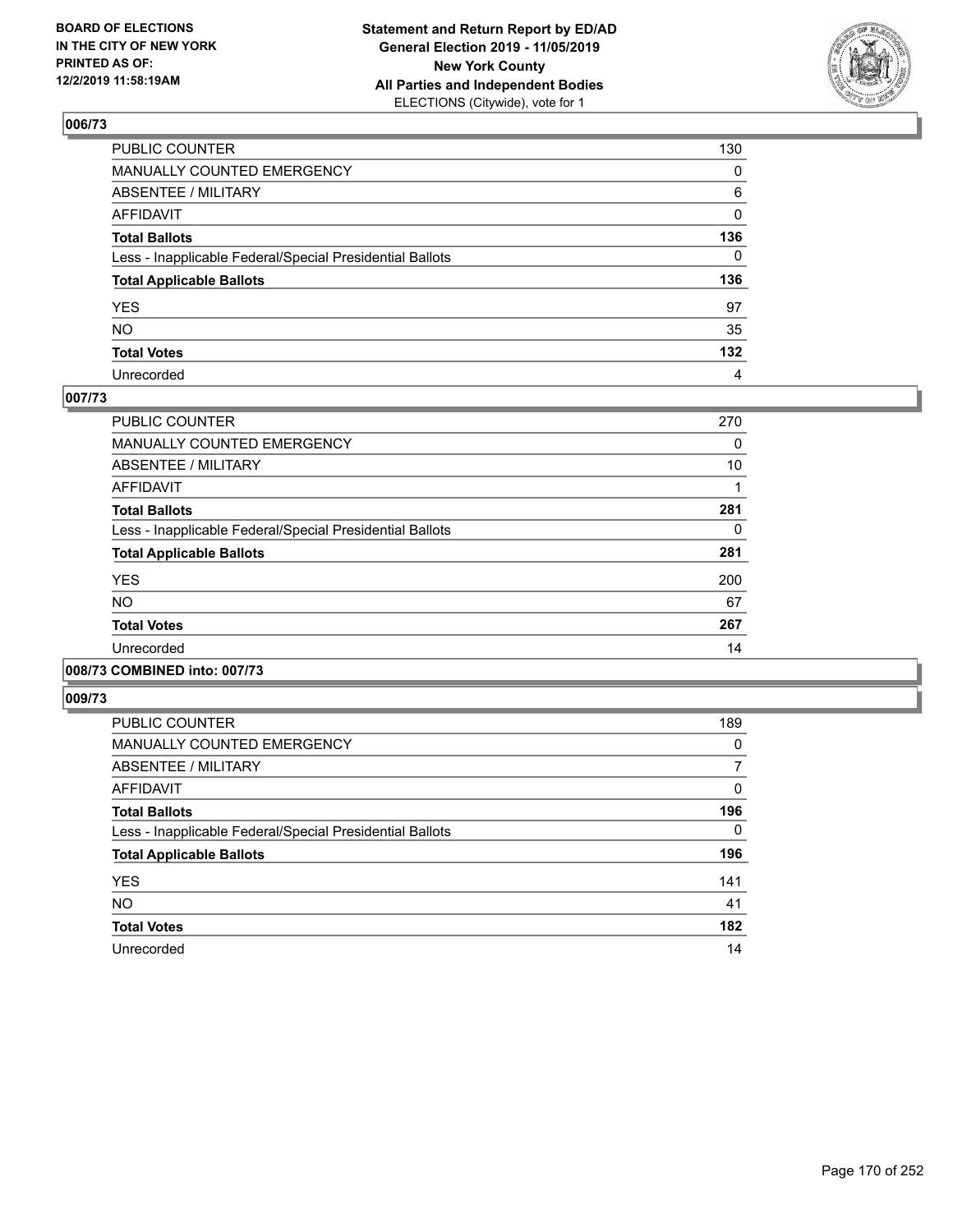

| PUBLIC COUNTER                                           | 218          |
|----------------------------------------------------------|--------------|
| MANUALLY COUNTED EMERGENCY                               | $\mathbf{0}$ |
| ABSENTEE / MILITARY                                      | 9            |
| AFFIDAVIT                                                | 3            |
| Total Ballots                                            | 230          |
| Less - Inapplicable Federal/Special Presidential Ballots | 0            |
| <b>Total Applicable Ballots</b>                          | 230          |
| YES                                                      | 181          |
| NO.                                                      | 39           |
| <b>Total Votes</b>                                       | 220          |
| Unrecorded                                               | 10           |

## **011/73**

| <b>PUBLIC COUNTER</b>                                    | 267 |
|----------------------------------------------------------|-----|
| MANUALLY COUNTED EMERGENCY                               | 0   |
| ABSENTEE / MILITARY                                      | 8   |
| AFFIDAVIT                                                | 3   |
| <b>Total Ballots</b>                                     | 278 |
| Less - Inapplicable Federal/Special Presidential Ballots | 0   |
| <b>Total Applicable Ballots</b>                          | 278 |
| <b>YES</b>                                               | 214 |
| <b>NO</b>                                                | 49  |
| <b>Total Votes</b>                                       | 263 |
| Unrecorded                                               | 15  |

| <b>PUBLIC COUNTER</b>                                    | 204      |
|----------------------------------------------------------|----------|
| <b>MANUALLY COUNTED EMERGENCY</b>                        | $\Omega$ |
| <b>ABSENTEE / MILITARY</b>                               | 5        |
| <b>AFFIDAVIT</b>                                         |          |
| <b>Total Ballots</b>                                     | 210      |
| Less - Inapplicable Federal/Special Presidential Ballots | $\Omega$ |
| <b>Total Applicable Ballots</b>                          | 210      |
| <b>YES</b>                                               | 147      |
| <b>NO</b>                                                | 49       |
| <b>Total Votes</b>                                       | 196      |
| Unrecorded                                               | 14       |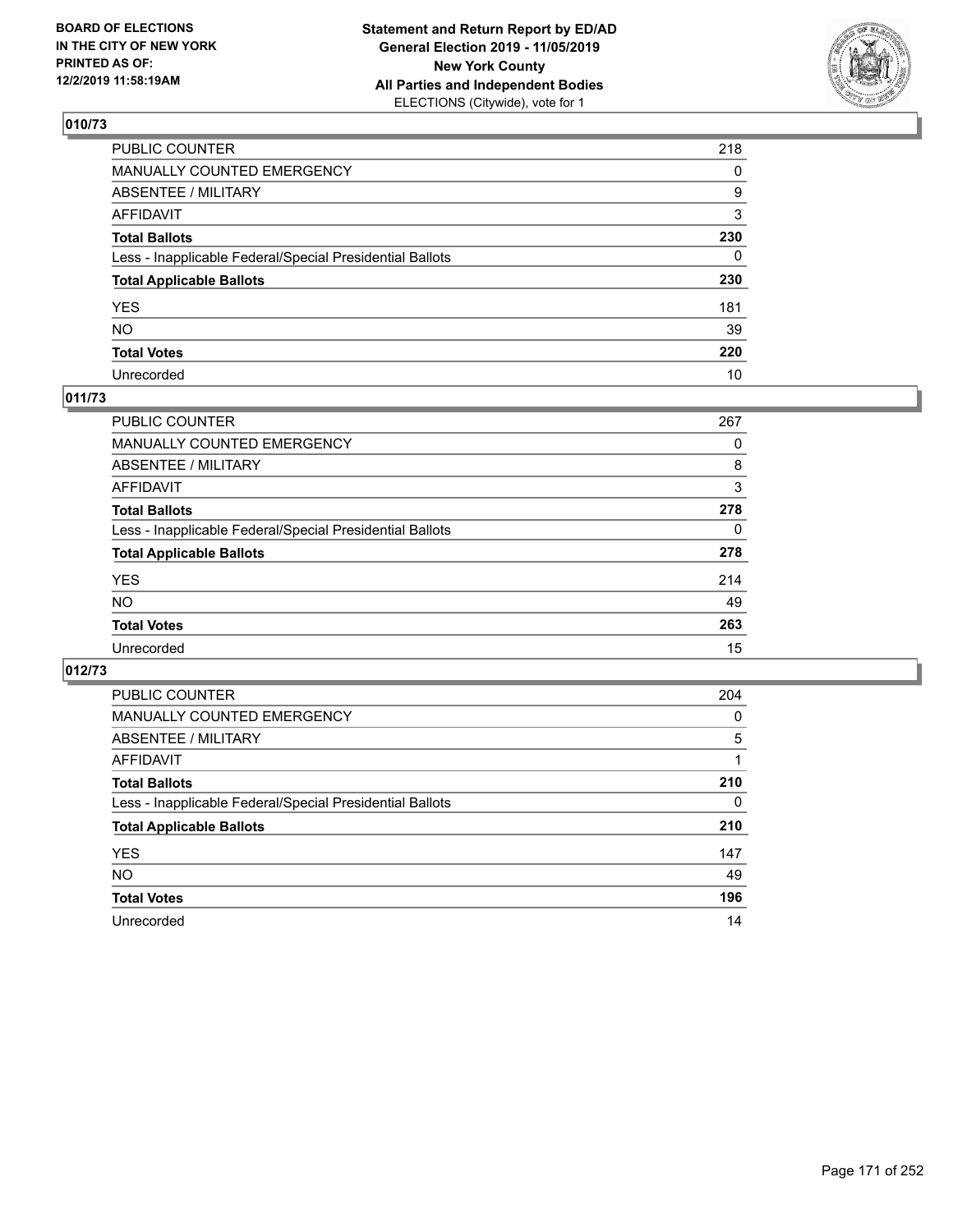

| PUBLIC COUNTER                                           | 282          |
|----------------------------------------------------------|--------------|
| MANUALLY COUNTED EMERGENCY                               | 0            |
| ABSENTEE / MILITARY                                      | 8            |
| AFFIDAVIT                                                | $\mathbf{0}$ |
| Total Ballots                                            | 290          |
| Less - Inapplicable Federal/Special Presidential Ballots | 0            |
| <b>Total Applicable Ballots</b>                          | 290          |
| YES                                                      | 215          |
| NO.                                                      | 65           |
| <b>Total Votes</b>                                       | 280          |
| Unrecorded                                               | 10           |

### **014/73**

| <b>PUBLIC COUNTER</b>                                    | 225 |
|----------------------------------------------------------|-----|
| MANUALLY COUNTED EMERGENCY                               | 0   |
| ABSENTEE / MILITARY                                      | 4   |
| <b>AFFIDAVIT</b>                                         | 3   |
| <b>Total Ballots</b>                                     | 232 |
| Less - Inapplicable Federal/Special Presidential Ballots | 0   |
| <b>Total Applicable Ballots</b>                          | 232 |
| <b>YES</b>                                               | 180 |
| NO.                                                      | 42  |
| <b>Total Votes</b>                                       | 222 |
| Unrecorded                                               | 10  |
|                                                          |     |

## **015/73 COMBINED into: 014/73**

**016/73** 

| <b>PUBLIC COUNTER</b>                                    | 213            |
|----------------------------------------------------------|----------------|
| <b>MANUALLY COUNTED EMERGENCY</b>                        | 0              |
| ABSENTEE / MILITARY                                      | $\overline{5}$ |
| AFFIDAVIT                                                | 3              |
| <b>Total Ballots</b>                                     | 221            |
| Less - Inapplicable Federal/Special Presidential Ballots | 0              |
| <b>Total Applicable Ballots</b>                          | 221            |
| <b>YES</b>                                               | 157            |
| <b>NO</b>                                                | 52             |
| <b>Total Votes</b>                                       | 209            |
| Unrecorded                                               | 12             |
| 017/73 COMBINED into: 093/73                             |                |

**018/73 COMBINED into: 016/73**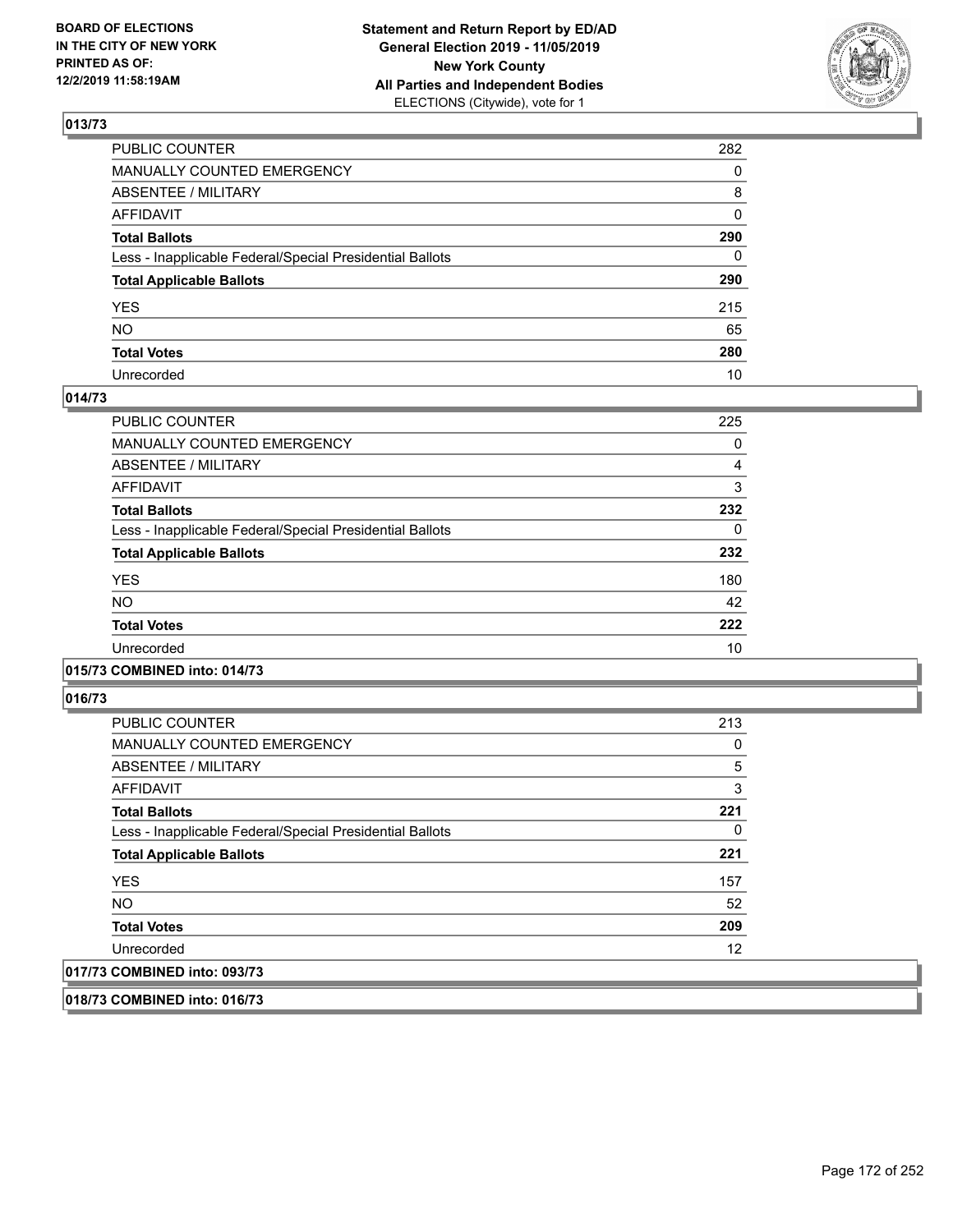

| PUBLIC COUNTER                                           | 106 |
|----------------------------------------------------------|-----|
| <b>MANUALLY COUNTED EMERGENCY</b>                        | 0   |
| <b>ABSENTEE / MILITARY</b>                               | 4   |
| <b>AFFIDAVIT</b>                                         |     |
| <b>Total Ballots</b>                                     | 111 |
| Less - Inapplicable Federal/Special Presidential Ballots | 0   |
| <b>Total Applicable Ballots</b>                          | 111 |
| <b>YES</b>                                               | 82  |
| <b>NO</b>                                                | 23  |
| <b>Total Votes</b>                                       | 105 |
| Unrecorded                                               | 6   |

### **020/73 COMBINED into: 019/73**

### **021/73**

| <b>PUBLIC COUNTER</b>                                    | 245 |
|----------------------------------------------------------|-----|
| <b>MANUALLY COUNTED EMERGENCY</b>                        | 0   |
| <b>ABSENTEE / MILITARY</b>                               | 16  |
| <b>AFFIDAVIT</b>                                         | 3   |
| <b>Total Ballots</b>                                     | 264 |
| Less - Inapplicable Federal/Special Presidential Ballots | 0   |
| <b>Total Applicable Ballots</b>                          | 264 |
| <b>YES</b>                                               | 175 |
| <b>NO</b>                                                | 81  |
| <b>Total Votes</b>                                       | 256 |
| Unrecorded                                               | 8   |
|                                                          |     |

## **022/73 COMBINED into: 021/73**

| <b>PUBLIC COUNTER</b>                                    | 302      |
|----------------------------------------------------------|----------|
| <b>MANUALLY COUNTED EMERGENCY</b>                        | 0        |
| <b>ABSENTEE / MILITARY</b>                               | 20       |
| AFFIDAVIT                                                |          |
| <b>Total Ballots</b>                                     | 323      |
| Less - Inapplicable Federal/Special Presidential Ballots | $\Omega$ |
| <b>Total Applicable Ballots</b>                          | 323      |
| <b>YES</b>                                               | 243      |
| <b>NO</b>                                                | 68       |
| <b>Total Votes</b>                                       | 311      |
| Unrecorded                                               | 12       |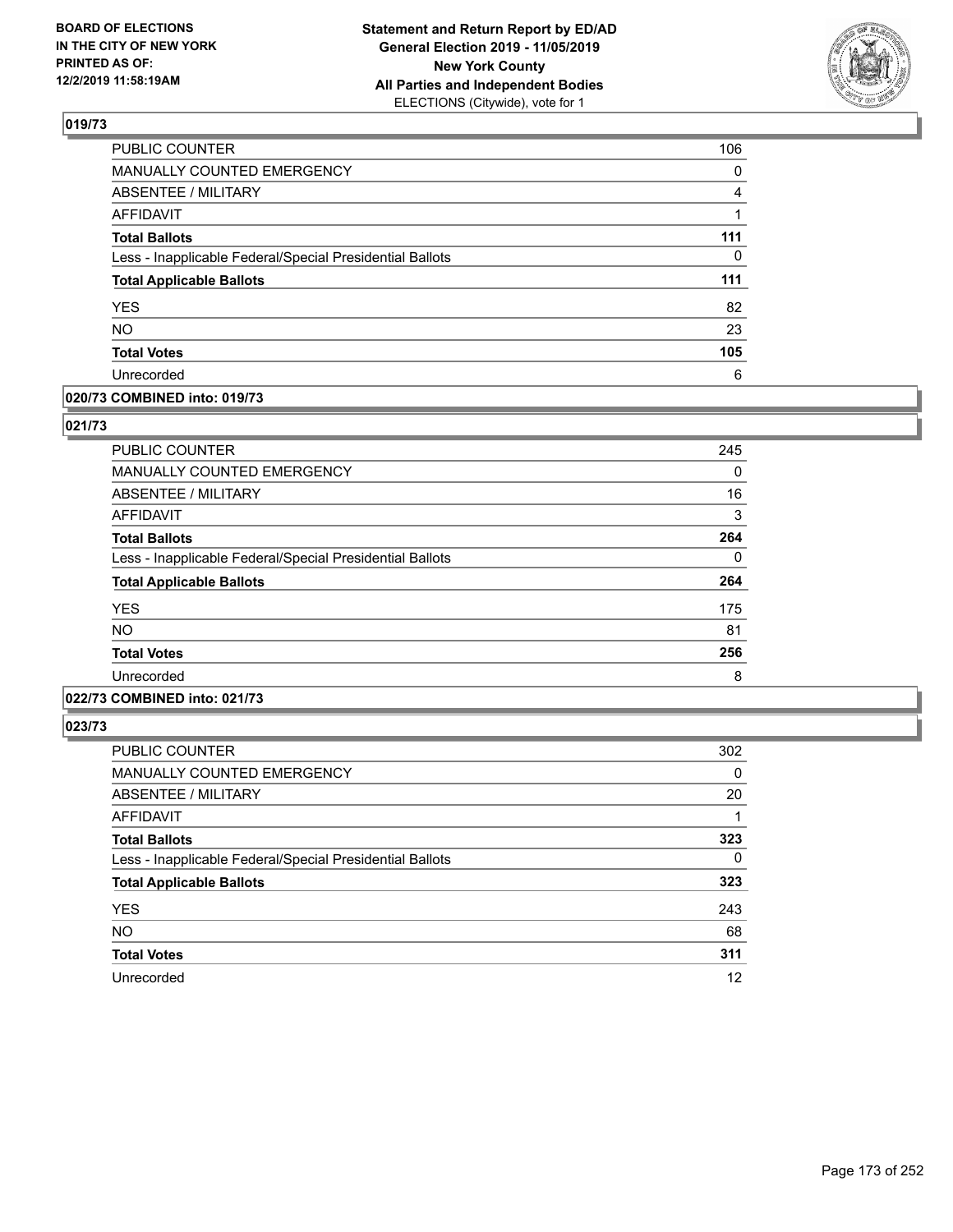

| PUBLIC COUNTER                                           | 439      |
|----------------------------------------------------------|----------|
| <b>MANUALLY COUNTED EMERGENCY</b>                        | $\Omega$ |
| <b>ABSENTEE / MILITARY</b>                               | 9        |
| <b>AFFIDAVIT</b>                                         | 7        |
| <b>Total Ballots</b>                                     | 455      |
| Less - Inapplicable Federal/Special Presidential Ballots | $\Omega$ |
| <b>Total Applicable Ballots</b>                          | 455      |
| <b>YES</b>                                               | 289      |
| <b>NO</b>                                                | 97       |
| <b>Total Votes</b>                                       | 386      |
| Unrecorded                                               | 69       |

### **025/73 COMBINED into: 023/73**

### **026/73**

| <b>PUBLIC COUNTER</b>                                    | 285 |
|----------------------------------------------------------|-----|
| <b>MANUALLY COUNTED EMERGENCY</b>                        | 0   |
| ABSENTEE / MILITARY                                      | 18  |
| AFFIDAVIT                                                | 3   |
| <b>Total Ballots</b>                                     | 306 |
| Less - Inapplicable Federal/Special Presidential Ballots | 0   |
| <b>Total Applicable Ballots</b>                          | 306 |
| <b>YES</b>                                               | 202 |
| <b>NO</b>                                                | 88  |
| <b>Total Votes</b>                                       | 290 |
| Unrecorded                                               | 16  |

# **027/73 COMBINED into: 029/73**

| <b>PUBLIC COUNTER</b>                                    | 213      |
|----------------------------------------------------------|----------|
| <b>MANUALLY COUNTED EMERGENCY</b>                        | 0        |
| ABSENTEE / MILITARY                                      | 7        |
| AFFIDAVIT                                                | 0        |
| <b>Total Ballots</b>                                     | 220      |
| Less - Inapplicable Federal/Special Presidential Ballots | $\Omega$ |
| <b>Total Applicable Ballots</b>                          | 220      |
| <b>YES</b>                                               | 158      |
| <b>NO</b>                                                | 58       |
| <b>Total Votes</b>                                       | 216      |
| Unrecorded                                               | 4        |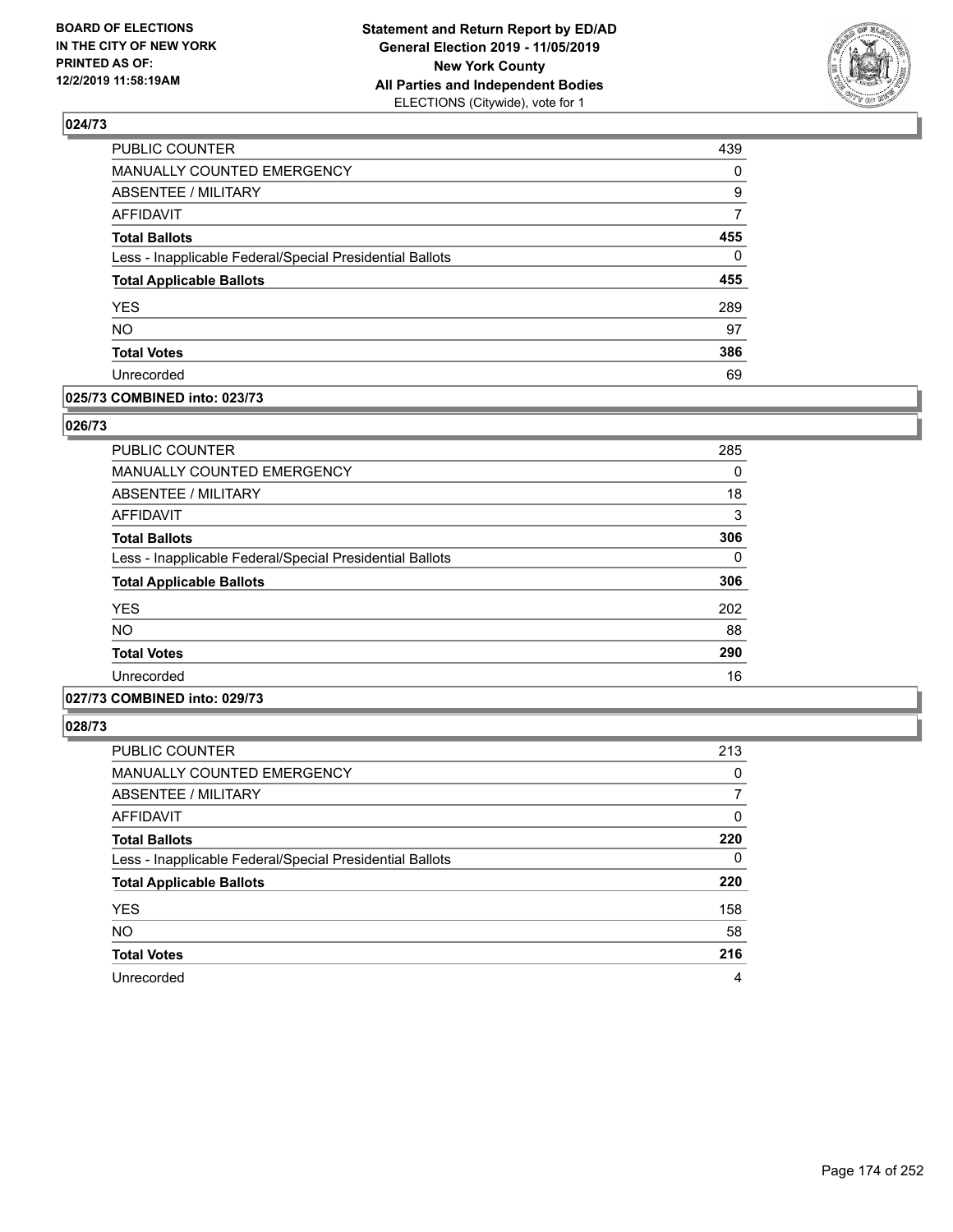

| PUBLIC COUNTER                                           | 305 |
|----------------------------------------------------------|-----|
| MANUALLY COUNTED EMERGENCY                               | 0   |
| ABSENTEE / MILITARY                                      | 13  |
| AFFIDAVIT                                                | 1   |
| Total Ballots                                            | 319 |
| Less - Inapplicable Federal/Special Presidential Ballots | 0   |
| <b>Total Applicable Ballots</b>                          | 319 |
| YES                                                      | 226 |
| NO.                                                      | 72  |
| <b>Total Votes</b>                                       | 298 |
| Unrecorded                                               | 21  |

### **030/73**

| <b>PUBLIC COUNTER</b>                                    | 280 |
|----------------------------------------------------------|-----|
| <b>MANUALLY COUNTED EMERGENCY</b>                        | 0   |
| ABSENTEE / MILITARY                                      | 8   |
| AFFIDAVIT                                                | 3   |
| <b>Total Ballots</b>                                     | 291 |
| Less - Inapplicable Federal/Special Presidential Ballots | 0   |
| <b>Total Applicable Ballots</b>                          | 291 |
| <b>YES</b>                                               | 211 |
| <b>NO</b>                                                | 61  |
| <b>Total Votes</b>                                       | 272 |
| Unrecorded                                               | 19  |
|                                                          |     |

### **031/73 COMBINED into: 007/68**

#### **032/73 COMBINED into: 014/73**

| <b>PUBLIC COUNTER</b>                                    | 191      |
|----------------------------------------------------------|----------|
| <b>MANUALLY COUNTED EMERGENCY</b>                        | $\Omega$ |
| ABSENTEE / MILITARY                                      | 6        |
| AFFIDAVIT                                                |          |
| <b>Total Ballots</b>                                     | 198      |
| Less - Inapplicable Federal/Special Presidential Ballots | 0        |
| <b>Total Applicable Ballots</b>                          | 198      |
| <b>YES</b>                                               | 135      |
| NO.                                                      | 53       |
| <b>Total Votes</b>                                       | 188      |
| Unrecorded                                               | 10       |
| 034/73 COMBINED into: 035/73                             |          |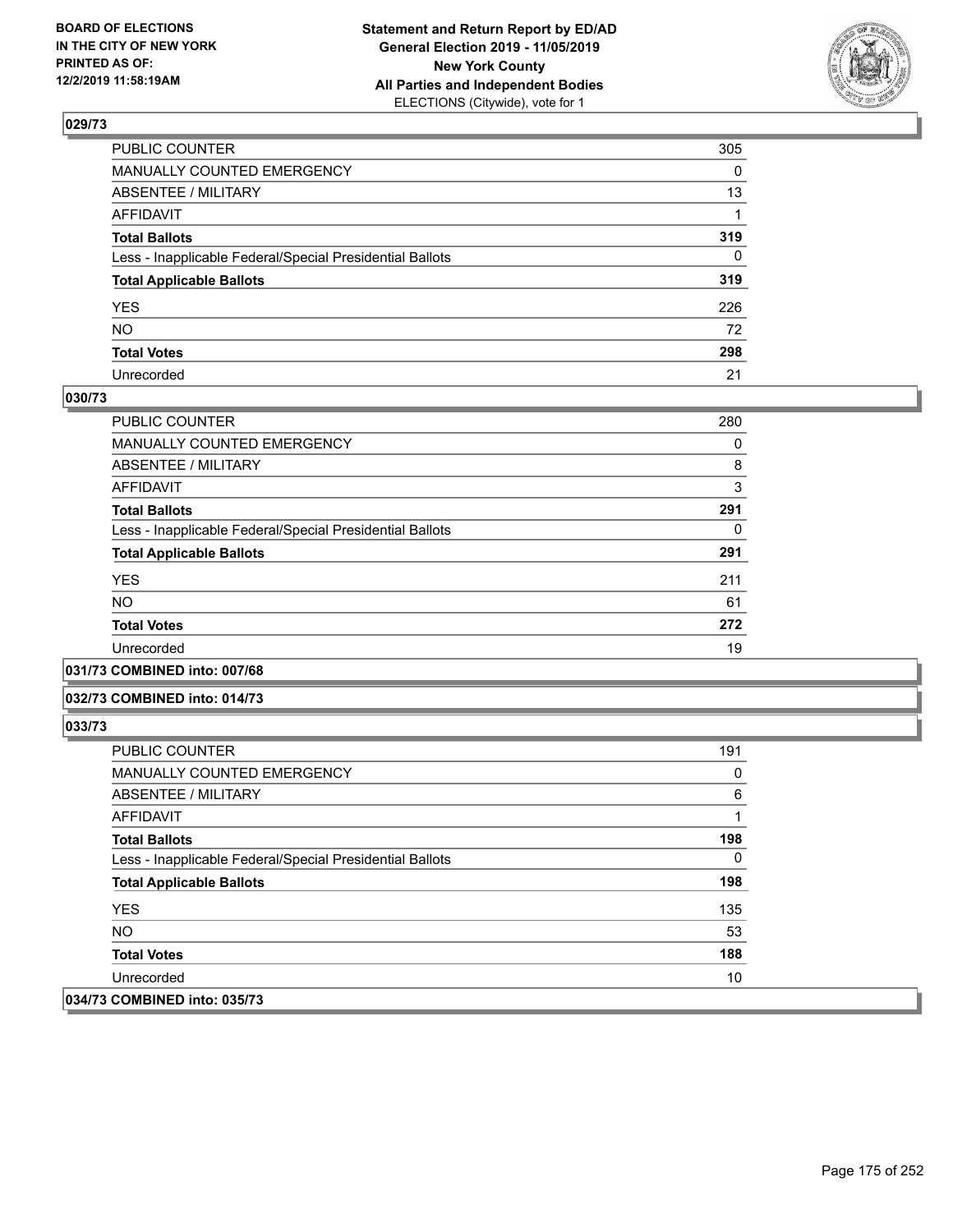

| PUBLIC COUNTER                                           | 356          |
|----------------------------------------------------------|--------------|
| MANUALLY COUNTED EMERGENCY                               | $\mathbf{0}$ |
| ABSENTEE / MILITARY                                      | 28           |
| AFFIDAVIT                                                | 2            |
| Total Ballots                                            | 386          |
| Less - Inapplicable Federal/Special Presidential Ballots | $\Omega$     |
| <b>Total Applicable Ballots</b>                          | 386          |
| YES                                                      | 244          |
| NO.                                                      | 132          |
| <b>Total Votes</b>                                       | 376          |
| Unrecorded                                               | 10           |

### **036/73**

| <b>PUBLIC COUNTER</b>                                    | 328            |
|----------------------------------------------------------|----------------|
| <b>MANUALLY COUNTED EMERGENCY</b>                        | 0              |
| ABSENTEE / MILITARY                                      | 8              |
| <b>AFFIDAVIT</b>                                         | $\overline{2}$ |
| <b>Total Ballots</b>                                     | 338            |
| Less - Inapplicable Federal/Special Presidential Ballots | 0              |
| <b>Total Applicable Ballots</b>                          | 338            |
| <b>YES</b>                                               | 240            |
| NO                                                       | 82             |
| <b>Total Votes</b>                                       | 322            |
| Unrecorded                                               | 16             |
|                                                          |                |

#### **037/73 COMBINED into: 036/73**

| <b>PUBLIC COUNTER</b>                                    | 148      |
|----------------------------------------------------------|----------|
| MANUALLY COUNTED EMERGENCY                               | 0        |
| ABSENTEE / MILITARY                                      | 6        |
| AFFIDAVIT                                                |          |
| <b>Total Ballots</b>                                     | 155      |
| Less - Inapplicable Federal/Special Presidential Ballots | $\Omega$ |
| <b>Total Applicable Ballots</b>                          | 155      |
| <b>YES</b>                                               | 112      |
| <b>NO</b>                                                | 34       |
| <b>Total Votes</b>                                       | 146      |
| Unrecorded                                               | 9        |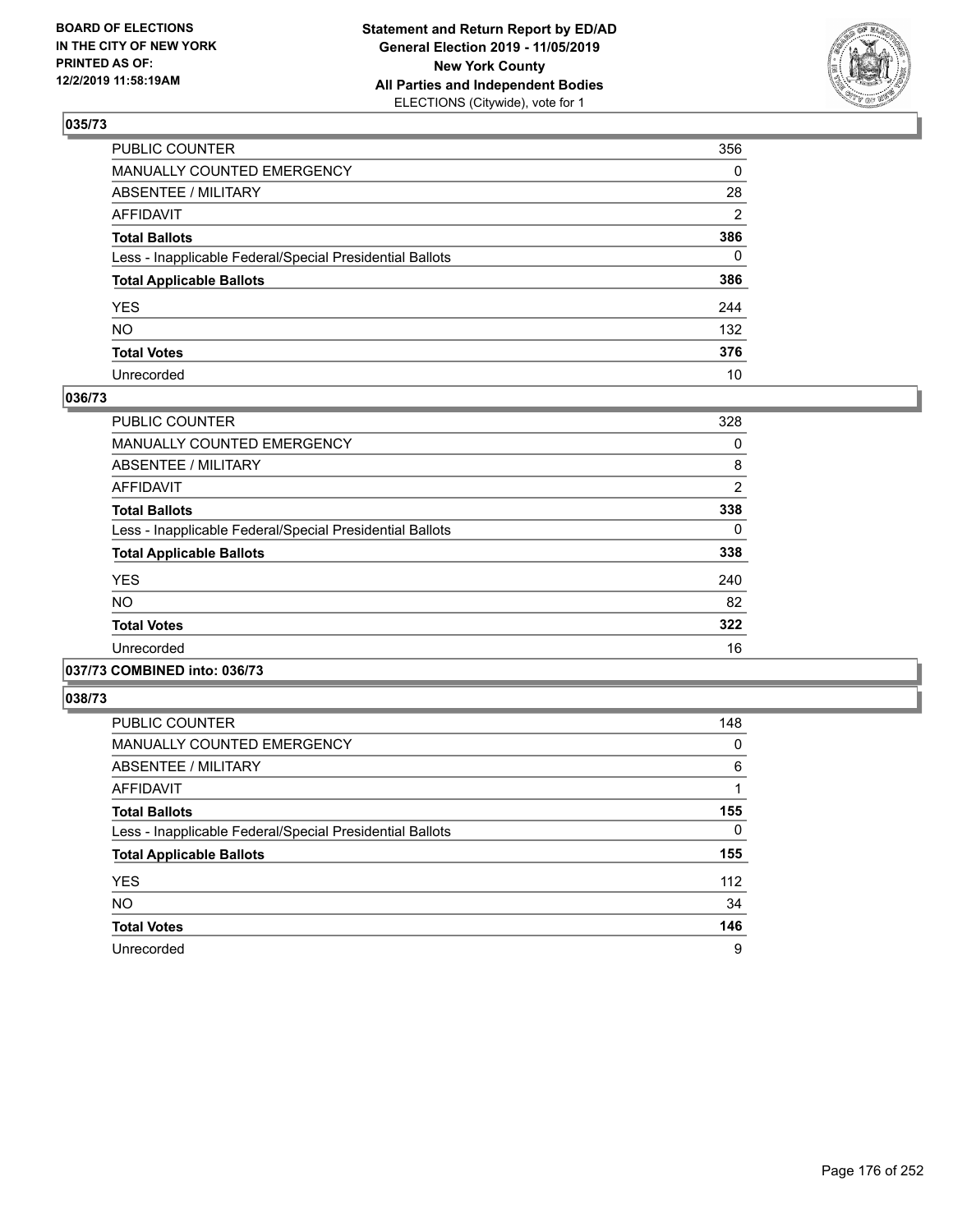

| <b>PUBLIC COUNTER</b>                                    | 176      |
|----------------------------------------------------------|----------|
| <b>MANUALLY COUNTED EMERGENCY</b>                        | $\Omega$ |
| <b>ABSENTEE / MILITARY</b>                               | 6        |
| <b>AFFIDAVIT</b>                                         |          |
| <b>Total Ballots</b>                                     | 183      |
| Less - Inapplicable Federal/Special Presidential Ballots | 0        |
| <b>Total Applicable Ballots</b>                          | 183      |
| <b>YES</b>                                               | 133      |
| <b>NO</b>                                                | 39       |
| <b>Total Votes</b>                                       | 172      |
| Unrecorded                                               | 11       |

## **040/73 COMBINED into: 041/73**

### **041/73**

| <b>PUBLIC COUNTER</b>                                    | 357            |
|----------------------------------------------------------|----------------|
| <b>MANUALLY COUNTED EMERGENCY</b>                        | 0              |
| ABSENTEE / MILITARY                                      | 11             |
| AFFIDAVIT                                                | $\overline{2}$ |
| <b>Total Ballots</b>                                     | 370            |
| Less - Inapplicable Federal/Special Presidential Ballots | 0              |
| <b>Total Applicable Ballots</b>                          | 370            |
| <b>YES</b>                                               | 265            |
| <b>NO</b>                                                | 93             |
| <b>Total Votes</b>                                       | 358            |
| Unrecorded                                               | 12             |

## **042/73 COMBINED into: 026/73**

| <b>PUBLIC COUNTER</b>                                    | 167               |
|----------------------------------------------------------|-------------------|
| <b>MANUALLY COUNTED EMERGENCY</b>                        | 0                 |
| ABSENTEE / MILITARY                                      | 6                 |
| AFFIDAVIT                                                | 2                 |
| <b>Total Ballots</b>                                     | 175               |
| Less - Inapplicable Federal/Special Presidential Ballots | 0                 |
| <b>Total Applicable Ballots</b>                          | 175               |
| <b>YES</b>                                               | 128               |
| NO.                                                      | 35                |
| <b>Total Votes</b>                                       | 163               |
| Unrecorded                                               | $12 \overline{ }$ |
| 044/73 COMBINED into: 030/73                             |                   |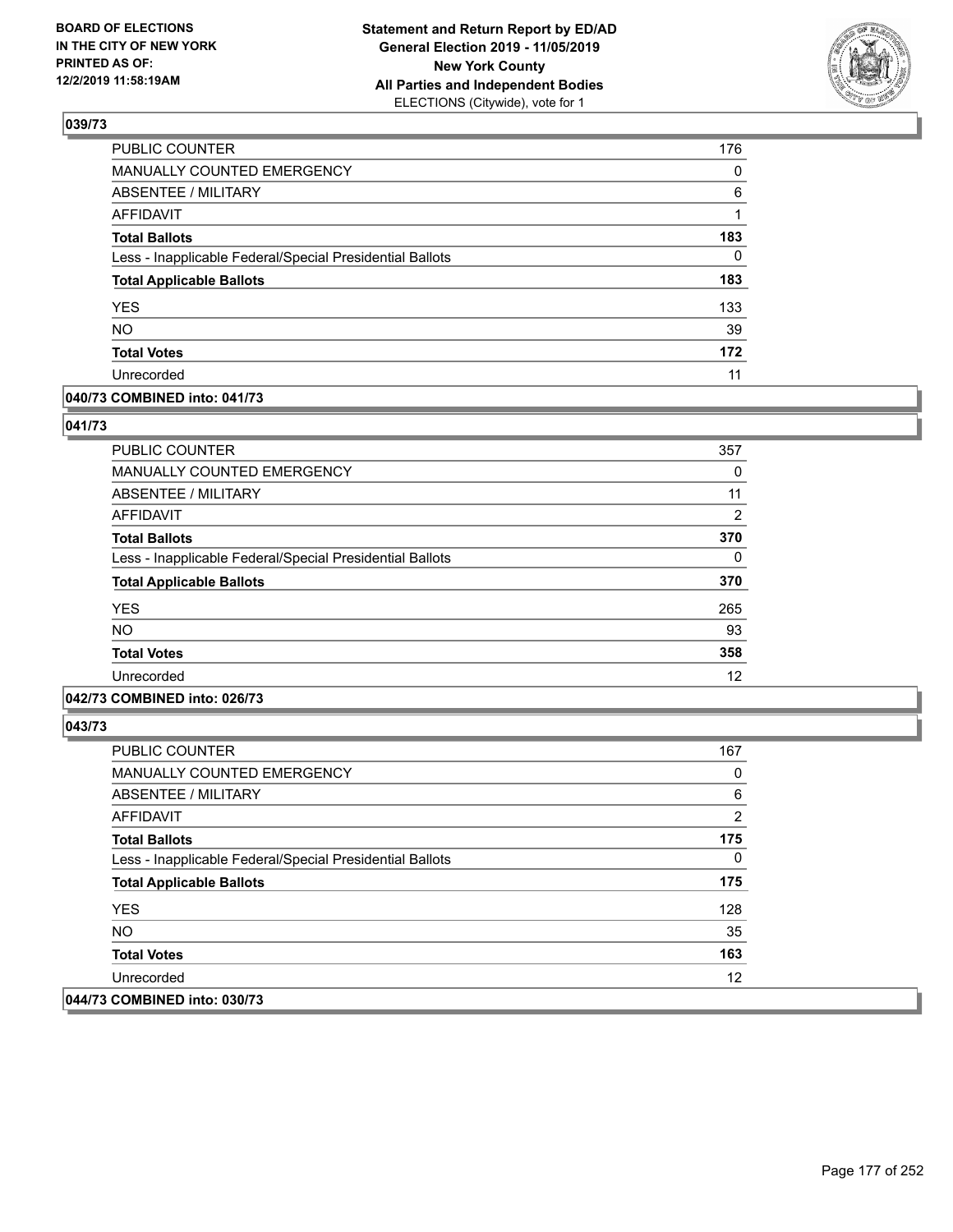

| PUBLIC COUNTER                                           | 78             |
|----------------------------------------------------------|----------------|
| MANUALLY COUNTED EMERGENCY                               | $\mathbf{0}$   |
| ABSENTEE / MILITARY                                      | $\overline{4}$ |
| AFFIDAVIT                                                | 0              |
| Total Ballots                                            | 82             |
| Less - Inapplicable Federal/Special Presidential Ballots | $\mathbf{0}$   |
| <b>Total Applicable Ballots</b>                          | 82             |
| YES                                                      | 53             |
| NO.                                                      | 25             |
| <b>Total Votes</b>                                       | 78             |
| Unrecorded                                               | 4              |

### **046/73**

| <b>PUBLIC COUNTER</b>                                    | 50 |
|----------------------------------------------------------|----|
| <b>MANUALLY COUNTED EMERGENCY</b>                        | 0  |
| ABSENTEE / MILITARY                                      | 11 |
| AFFIDAVIT                                                | 0  |
| <b>Total Ballots</b>                                     | 61 |
| Less - Inapplicable Federal/Special Presidential Ballots | 0  |
| <b>Total Applicable Ballots</b>                          | 61 |
| <b>YES</b>                                               | 35 |
| <b>NO</b>                                                | 21 |
| <b>Total Votes</b>                                       | 56 |
| Unrecorded                                               | 5  |

| <b>PUBLIC COUNTER</b>                                    | 191 |
|----------------------------------------------------------|-----|
| <b>MANUALLY COUNTED EMERGENCY</b>                        | 0   |
| ABSENTEE / MILITARY                                      | 6   |
| AFFIDAVIT                                                | 2   |
| <b>Total Ballots</b>                                     | 199 |
| Less - Inapplicable Federal/Special Presidential Ballots | 0   |
| <b>Total Applicable Ballots</b>                          | 199 |
| <b>YES</b>                                               | 139 |
| NO.                                                      | 48  |
| <b>Total Votes</b>                                       | 187 |
| Unrecorded                                               | 12  |
| 048/73 COMBINED into: 047/73                             |     |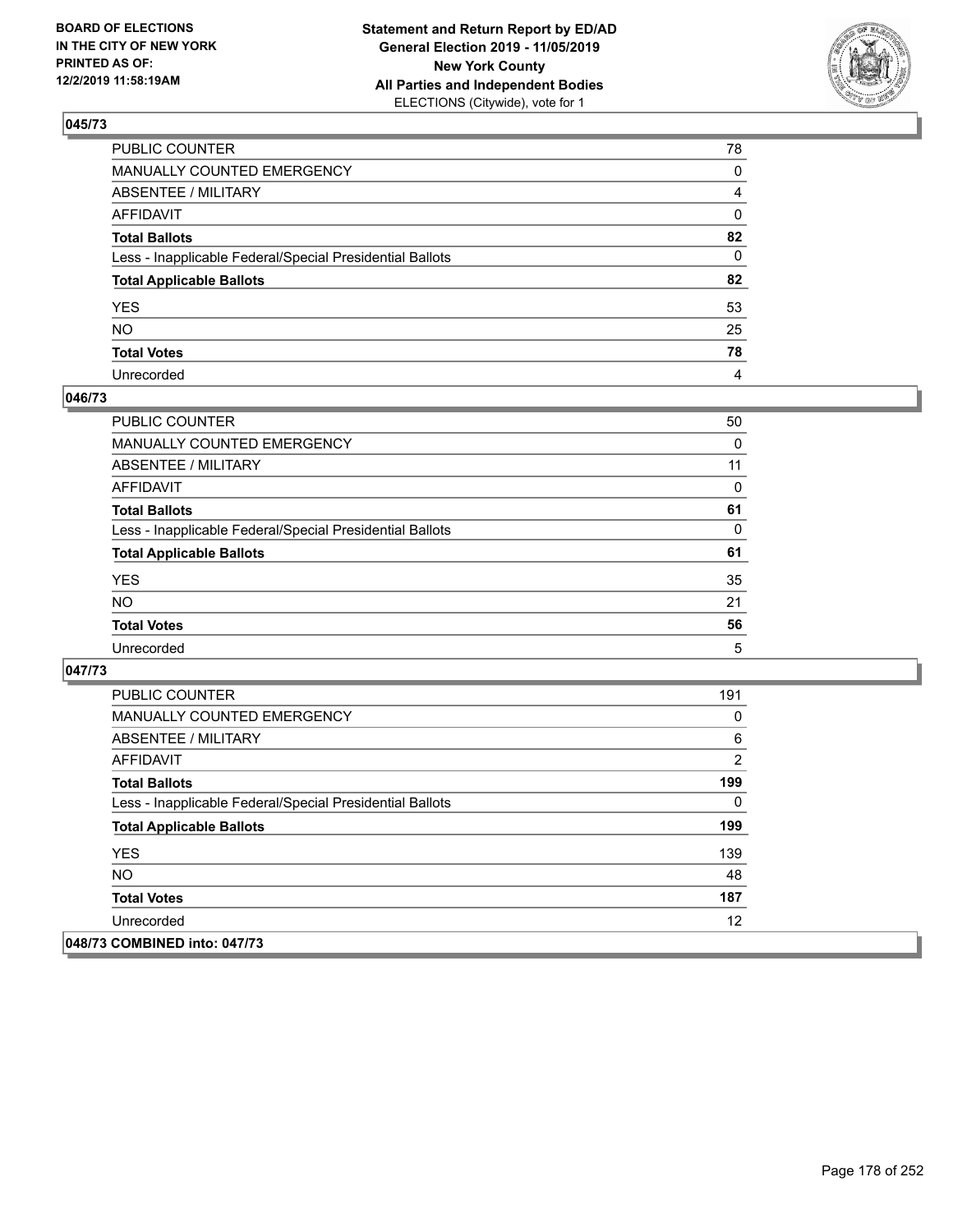

| PUBLIC COUNTER                                           | 187          |
|----------------------------------------------------------|--------------|
| MANUALLY COUNTED EMERGENCY                               | $\mathbf{0}$ |
| ABSENTEE / MILITARY                                      | 2            |
| AFFIDAVIT                                                | 7            |
| Total Ballots                                            | 196          |
| Less - Inapplicable Federal/Special Presidential Ballots | $\Omega$     |
| <b>Total Applicable Ballots</b>                          | 196          |
| YES                                                      | 143          |
| NO.                                                      | 42           |
| <b>Total Votes</b>                                       | 185          |
| Unrecorded                                               | 11           |

### **050/73**

| <b>PUBLIC COUNTER</b>                                    | 221      |
|----------------------------------------------------------|----------|
| <b>MANUALLY COUNTED EMERGENCY</b>                        | 0        |
| ABSENTEE / MILITARY                                      | 11       |
| AFFIDAVIT                                                |          |
| <b>Total Ballots</b>                                     | 233      |
| Less - Inapplicable Federal/Special Presidential Ballots | $\Omega$ |
| <b>Total Applicable Ballots</b>                          | 233      |
| <b>YES</b>                                               | 168      |
| <b>NO</b>                                                | 59       |
| <b>Total Votes</b>                                       | 227      |
| Unrecorded                                               | 6        |

| <b>PUBLIC COUNTER</b>                                    | 133 |
|----------------------------------------------------------|-----|
| <b>MANUALLY COUNTED EMERGENCY</b>                        | 0   |
| ABSENTEE / MILITARY                                      | 9   |
| AFFIDAVIT                                                |     |
| <b>Total Ballots</b>                                     | 143 |
| Less - Inapplicable Federal/Special Presidential Ballots | 0   |
| <b>Total Applicable Ballots</b>                          | 143 |
| <b>YES</b>                                               | 90  |
| <b>NO</b>                                                | 47  |
| <b>Total Votes</b>                                       | 137 |
| Unrecorded                                               | 6   |
| 052/73 COMBINED into: 051/73                             |     |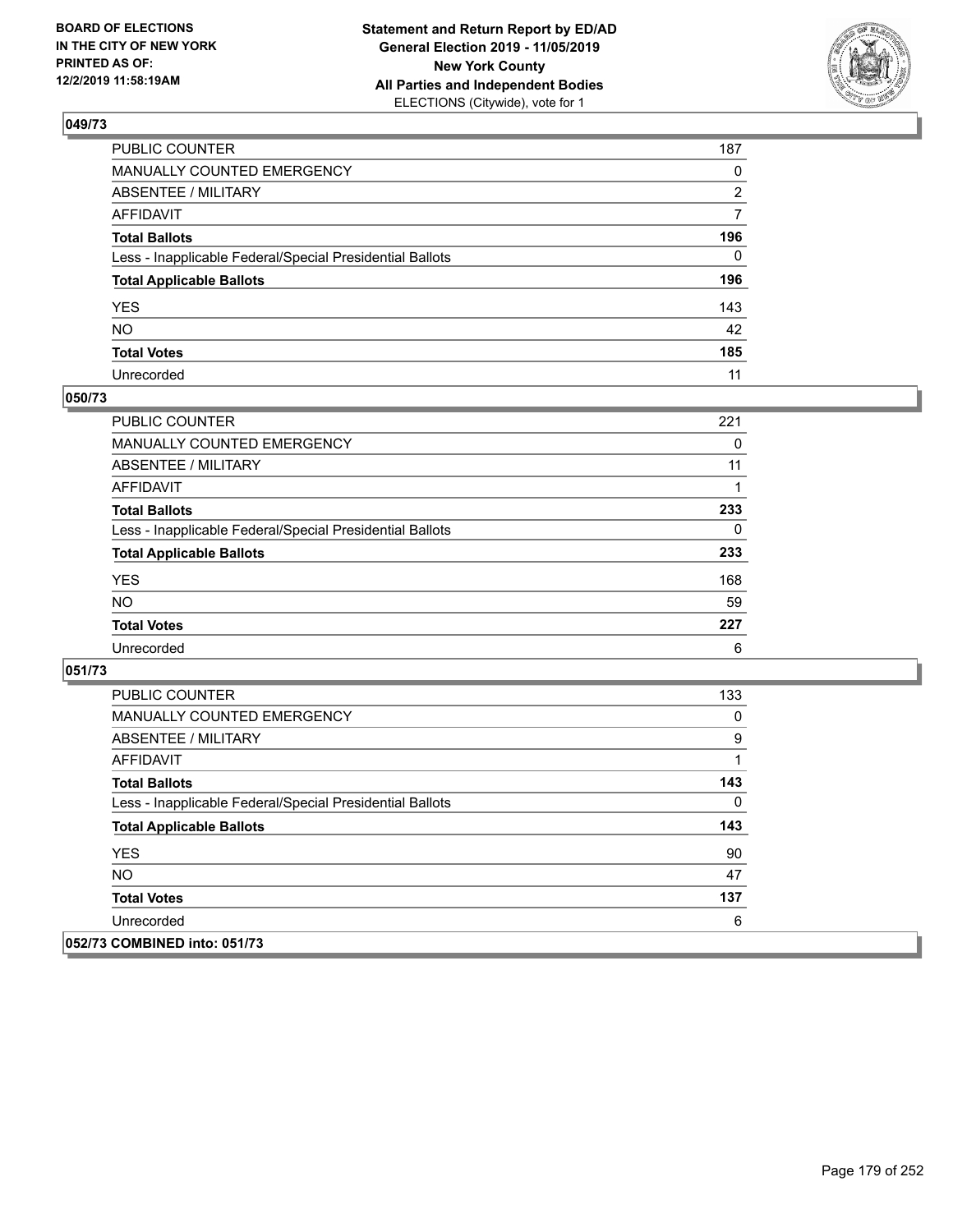

| PUBLIC COUNTER                                           | 227          |
|----------------------------------------------------------|--------------|
| MANUALLY COUNTED EMERGENCY                               | $\mathbf{0}$ |
| ABSENTEE / MILITARY                                      | 11           |
| AFFIDAVIT                                                | 4            |
| Total Ballots                                            | 242          |
| Less - Inapplicable Federal/Special Presidential Ballots | $\mathbf{0}$ |
| <b>Total Applicable Ballots</b>                          | 242          |
| YES                                                      | 151          |
| NO.                                                      | 76           |
| <b>Total Votes</b>                                       | 227          |
| Unrecorded                                               | 15           |

### **054/73**

| PUBLIC COUNTER                                           | 263 |
|----------------------------------------------------------|-----|
| <b>MANUALLY COUNTED EMERGENCY</b>                        | 0   |
| ABSENTEE / MILITARY                                      | 13  |
| AFFIDAVIT                                                |     |
| <b>Total Ballots</b>                                     | 277 |
| Less - Inapplicable Federal/Special Presidential Ballots | 0   |
| <b>Total Applicable Ballots</b>                          | 277 |
| <b>YES</b>                                               | 190 |
| NO.                                                      | 79  |
| <b>Total Votes</b>                                       | 269 |
| Unrecorded                                               | 8   |
|                                                          |     |

#### **055/73 COMBINED into: 054/73**

| PUBLIC COUNTER                                           | 141      |
|----------------------------------------------------------|----------|
| MANUALLY COUNTED EMERGENCY                               | 0        |
| ABSENTEE / MILITARY                                      | 12       |
| AFFIDAVIT                                                | 2        |
| <b>Total Ballots</b>                                     | 155      |
| Less - Inapplicable Federal/Special Presidential Ballots | $\Omega$ |
| <b>Total Applicable Ballots</b>                          | 155      |
| <b>YES</b>                                               | 91       |
| <b>NO</b>                                                | 53       |
| <b>Total Votes</b>                                       | 144      |
| Unrecorded                                               | 11       |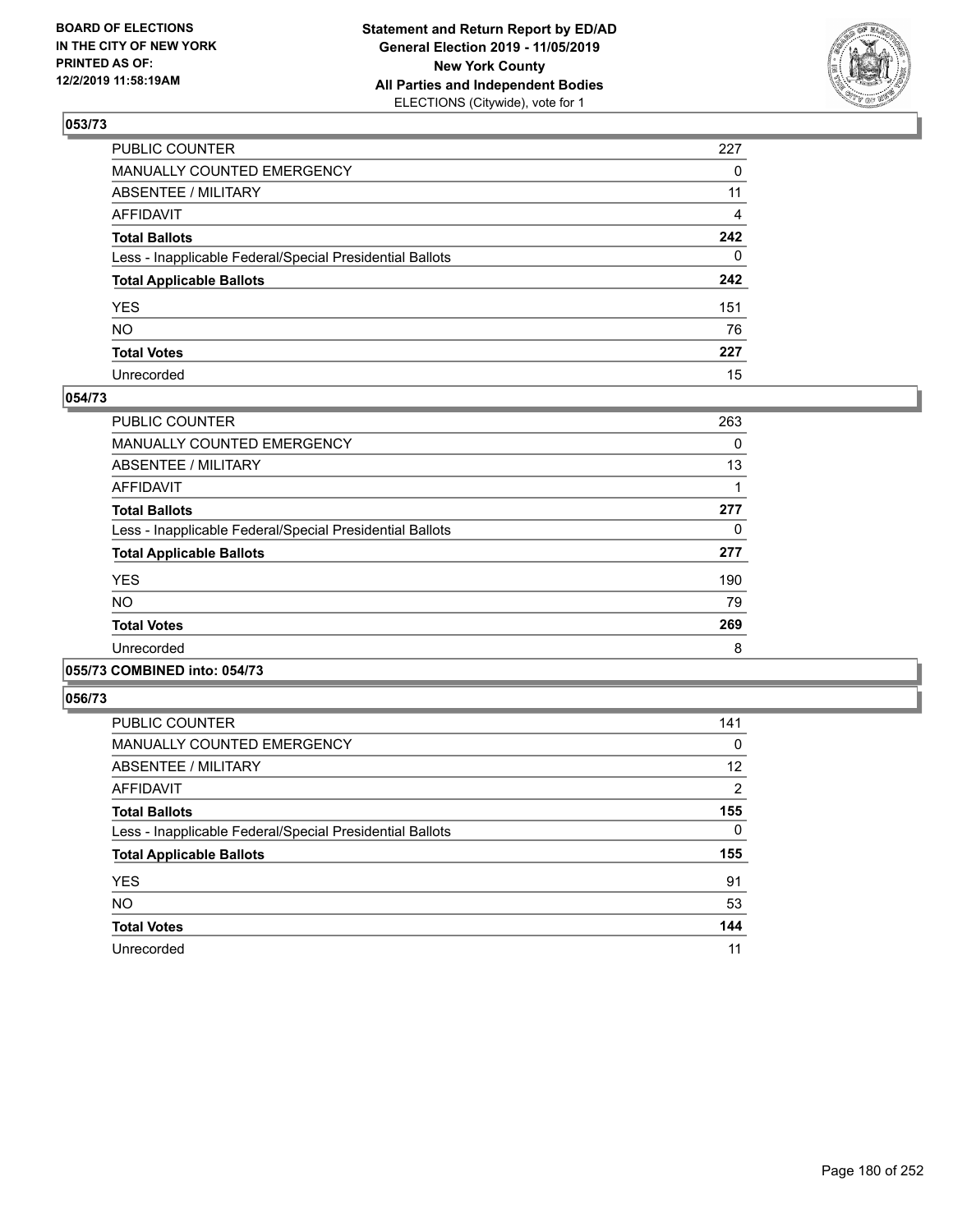

| <b>PUBLIC COUNTER</b>                                    | 258      |
|----------------------------------------------------------|----------|
| MANUALLY COUNTED EMERGENCY                               | 0        |
| ABSENTEE / MILITARY                                      | 15       |
| AFFIDAVIT                                                | $\Omega$ |
| <b>Total Ballots</b>                                     | 273      |
| Less - Inapplicable Federal/Special Presidential Ballots | 0        |
| <b>Total Applicable Ballots</b>                          | 273      |
| <b>YES</b>                                               | 199      |
| <b>NO</b>                                                | 70       |
| <b>Total Votes</b>                                       | 269      |
| Unrecorded                                               | 4        |

## **058/73 COMBINED into: 053/73**

#### **059/73 COMBINED into: 057/73**

## **060/73 COMBINED into: 061/73**

#### **061/73**

| <b>PUBLIC COUNTER</b>                                    | 215 |
|----------------------------------------------------------|-----|
| MANUALLY COUNTED EMERGENCY                               | 0   |
| ABSENTEE / MILITARY                                      | 14  |
| AFFIDAVIT                                                |     |
| <b>Total Ballots</b>                                     | 230 |
| Less - Inapplicable Federal/Special Presidential Ballots | 0   |
| <b>Total Applicable Ballots</b>                          | 230 |
| <b>YES</b>                                               | 158 |
| NO.                                                      | 60  |
| <b>Total Votes</b>                                       | 218 |
| Unrecorded                                               | 12  |

| <b>PUBLIC COUNTER</b>                                    | 230 |
|----------------------------------------------------------|-----|
| MANUALLY COUNTED EMERGENCY                               | 0   |
| ABSENTEE / MILITARY                                      | 22  |
| AFFIDAVIT                                                |     |
| <b>Total Ballots</b>                                     | 253 |
| Less - Inapplicable Federal/Special Presidential Ballots | 0   |
| <b>Total Applicable Ballots</b>                          | 253 |
| <b>YES</b>                                               | 180 |
| <b>NO</b>                                                | 57  |
| <b>Total Votes</b>                                       | 237 |
| Unrecorded                                               | 16  |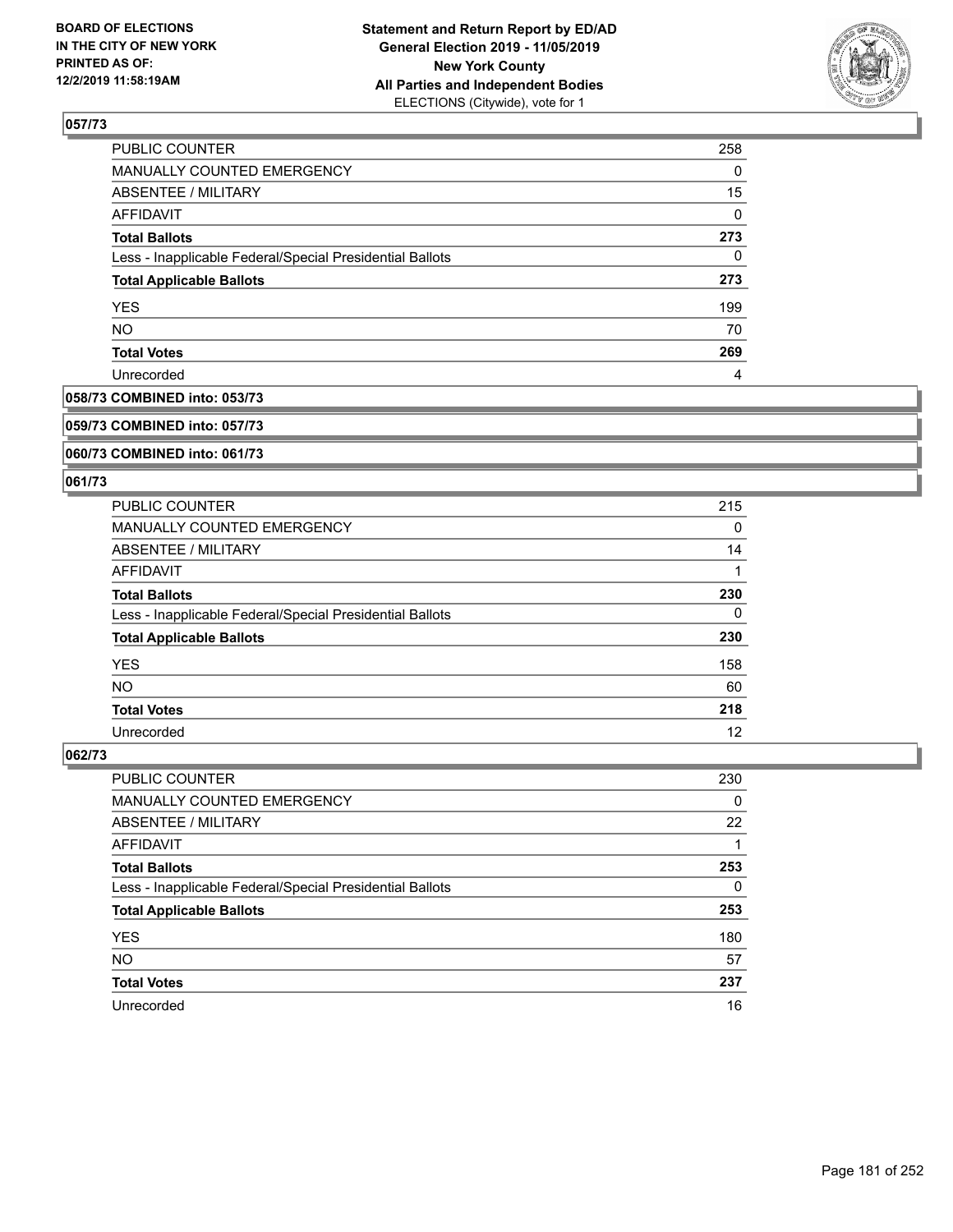

| 140      |
|----------|
| $\Omega$ |
| 2        |
|          |
| 143      |
| $\Omega$ |
| 143      |
| 97       |
| 42       |
| 139      |
| 4        |
|          |

### **064/73 COMBINED into: 104/73**

#### **065/73**

| <b>PUBLIC COUNTER</b>                                    | 340 |
|----------------------------------------------------------|-----|
| <b>MANUALLY COUNTED EMERGENCY</b>                        | 0   |
| <b>ABSENTEE / MILITARY</b>                               | 16  |
| <b>AFFIDAVIT</b>                                         | 0   |
| <b>Total Ballots</b>                                     | 356 |
| Less - Inapplicable Federal/Special Presidential Ballots | 0   |
| <b>Total Applicable Ballots</b>                          | 356 |
| <b>YES</b>                                               | 251 |
| NO.                                                      | 92  |
| <b>Total Votes</b>                                       | 343 |
| Unrecorded                                               | 13  |

# **066/73 COMBINED into: 062/73**

| <b>PUBLIC COUNTER</b>                                    | 235      |
|----------------------------------------------------------|----------|
| <b>MANUALLY COUNTED EMERGENCY</b>                        | $\Omega$ |
| ABSENTEE / MILITARY                                      | 28       |
| AFFIDAVIT                                                | 3        |
| <b>Total Ballots</b>                                     | 266      |
| Less - Inapplicable Federal/Special Presidential Ballots | $\Omega$ |
| <b>Total Applicable Ballots</b>                          | 266      |
| <b>YES</b>                                               | 170      |
| <b>NO</b>                                                | 81       |
| <b>Total Votes</b>                                       | 251      |
| Unrecorded                                               | 15       |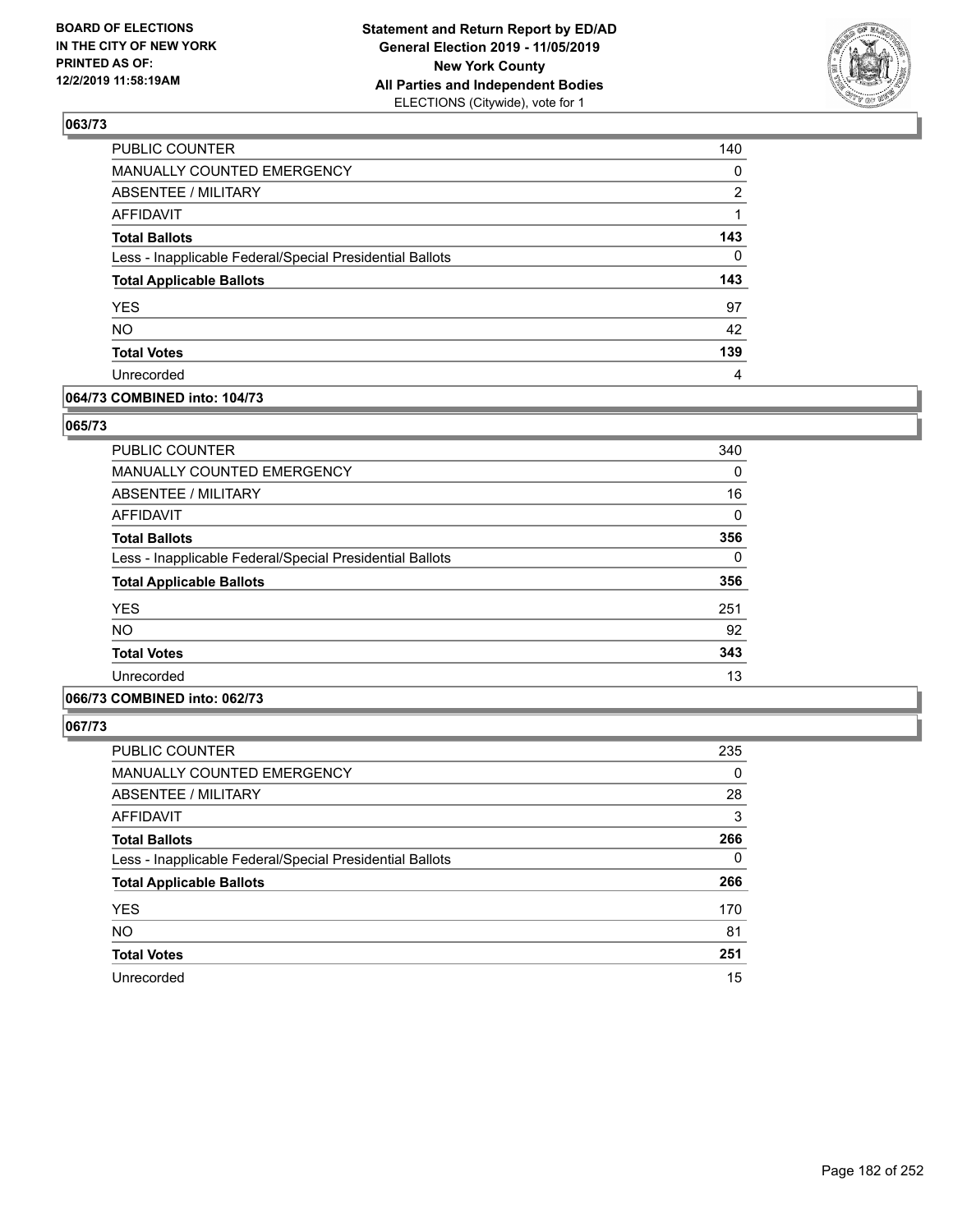

| PUBLIC COUNTER                                           | 207      |
|----------------------------------------------------------|----------|
| MANUALLY COUNTED EMERGENCY                               | $\Omega$ |
| ABSENTEE / MILITARY                                      | 6        |
| AFFIDAVIT                                                |          |
| Total Ballots                                            | 214      |
| Less - Inapplicable Federal/Special Presidential Ballots | 0        |
| <b>Total Applicable Ballots</b>                          | 214      |
| YES                                                      | 162      |
| NO.                                                      | 48       |
| <b>Total Votes</b>                                       | 210      |
| Unrecorded                                               | 4        |

### **069/73**

| PUBLIC COUNTER                                           | 192      |
|----------------------------------------------------------|----------|
| <b>MANUALLY COUNTED EMERGENCY</b>                        | 0        |
| ABSENTEE / MILITARY                                      | 27       |
| AFFIDAVIT                                                | 0        |
| <b>Total Ballots</b>                                     | 219      |
| Less - Inapplicable Federal/Special Presidential Ballots | $\Omega$ |
| <b>Total Applicable Ballots</b>                          | 219      |
| <b>YES</b>                                               | 125      |
| <b>NO</b>                                                | 67       |
| <b>Total Votes</b>                                       | 192      |
| Unrecorded                                               | 27       |
|                                                          |          |

## **070/73 COMBINED into: 065/73**

**071/73** 

| <b>PUBLIC COUNTER</b>                                    | 207 |
|----------------------------------------------------------|-----|
| MANUALLY COUNTED EMERGENCY                               | 0   |
| ABSENTEE / MILITARY                                      | 10  |
| AFFIDAVIT                                                | 3   |
| <b>Total Ballots</b>                                     | 220 |
| Less - Inapplicable Federal/Special Presidential Ballots | 0   |
| <b>Total Applicable Ballots</b>                          | 220 |
| <b>YES</b>                                               | 140 |
| <b>NO</b>                                                | 68  |
| <b>Total Votes</b>                                       | 208 |
| Unrecorded                                               | 12  |
| 072/73 COMBINED into: 071/73                             |     |

**073/73 COMBINED into: 074/73**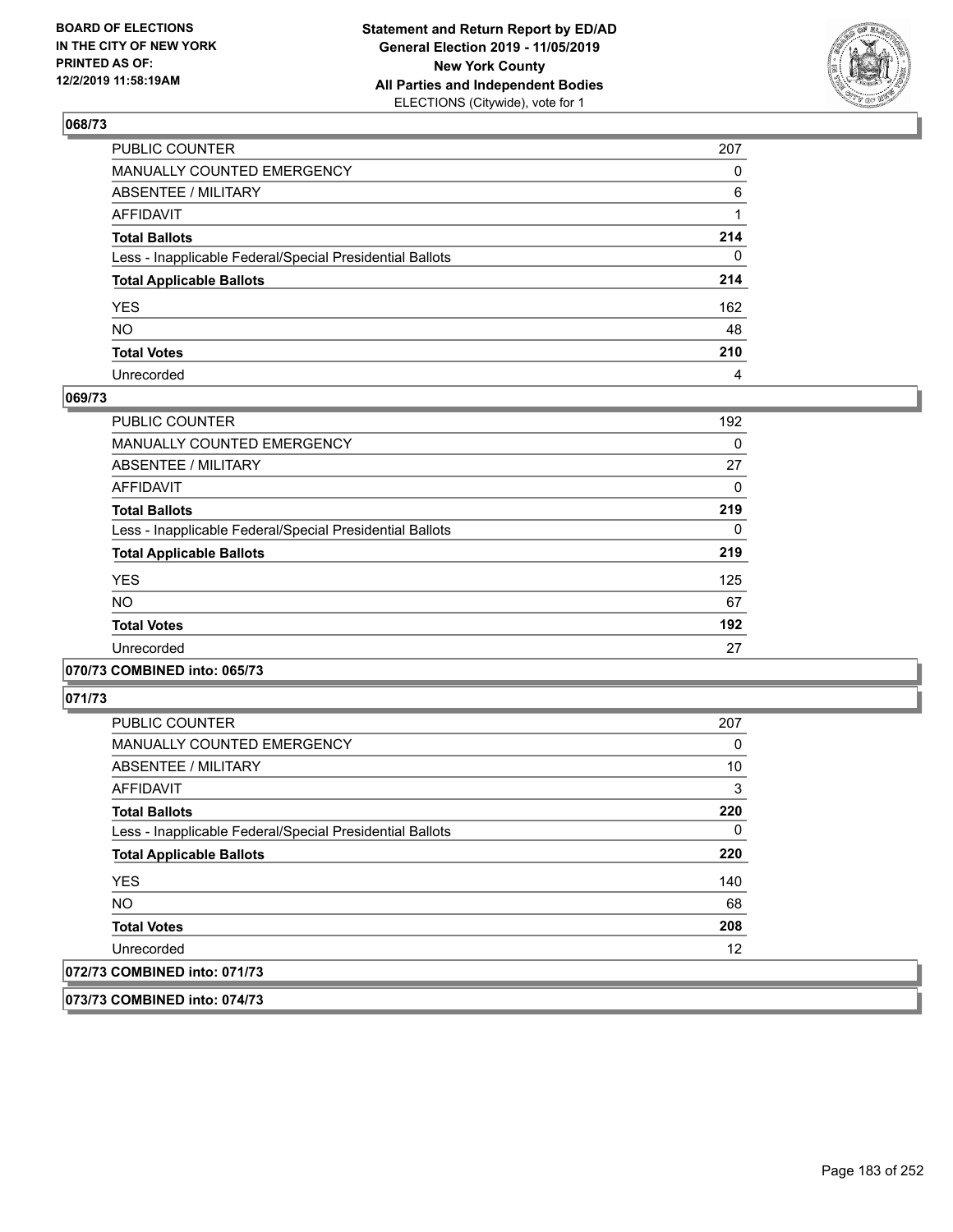

| PUBLIC COUNTER                                           | 358            |
|----------------------------------------------------------|----------------|
| MANUALLY COUNTED EMERGENCY                               | $\Omega$       |
| ABSENTEE / MILITARY                                      | 15             |
| AFFIDAVIT                                                | $\overline{4}$ |
| Total Ballots                                            | 377            |
| Less - Inapplicable Federal/Special Presidential Ballots | $\mathbf{0}$   |
| <b>Total Applicable Ballots</b>                          | 377            |
| YES                                                      | 259            |
| NO.                                                      | 95             |
| <b>Total Votes</b>                                       | 354            |
| Unrecorded                                               | 23             |

### **075/73**

| <b>PUBLIC COUNTER</b>                                    | 229      |
|----------------------------------------------------------|----------|
| MANUALLY COUNTED EMERGENCY                               | 0        |
| ABSENTEE / MILITARY                                      | 8        |
| AFFIDAVIT                                                | 3        |
| <b>Total Ballots</b>                                     | 240      |
| Less - Inapplicable Federal/Special Presidential Ballots | $\Omega$ |
| <b>Total Applicable Ballots</b>                          | 240      |
| <b>YES</b>                                               | 172      |
| <b>NO</b>                                                | 58       |
| <b>Total Votes</b>                                       | 230      |
| Unrecorded                                               | 10       |

| <b>PUBLIC COUNTER</b>                                    | 304 |
|----------------------------------------------------------|-----|
| <b>MANUALLY COUNTED EMERGENCY</b>                        | 0   |
| ABSENTEE / MILITARY                                      | 10  |
| AFFIDAVIT                                                | 3   |
| <b>Total Ballots</b>                                     | 317 |
| Less - Inapplicable Federal/Special Presidential Ballots | 0   |
| <b>Total Applicable Ballots</b>                          | 317 |
| <b>YES</b>                                               | 228 |
| NO.                                                      | 74  |
| <b>Total Votes</b>                                       | 302 |
| Unrecorded                                               | 15  |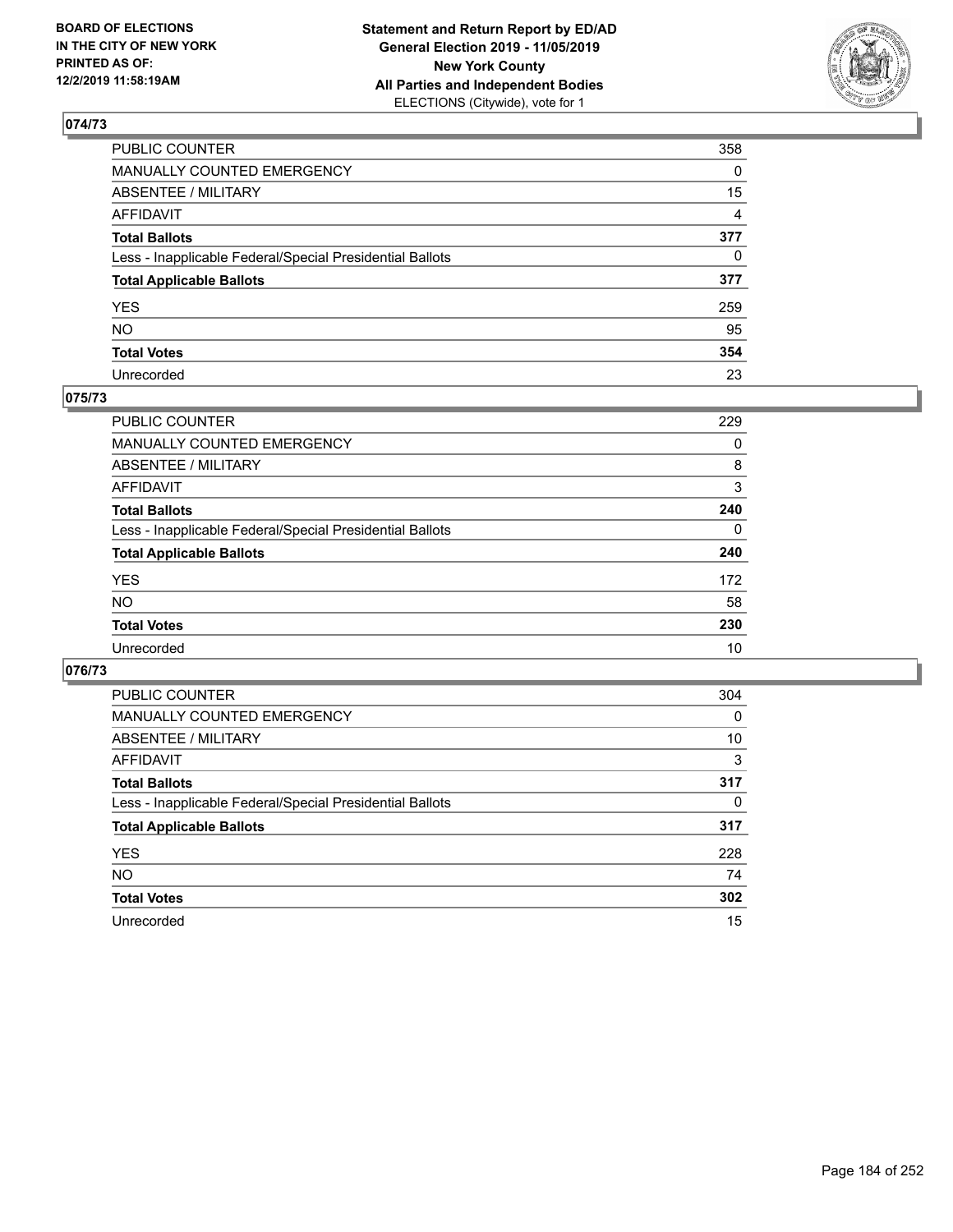

| PUBLIC COUNTER                                           | 255      |
|----------------------------------------------------------|----------|
| MANUALLY COUNTED EMERGENCY                               | $\Omega$ |
| ABSENTEE / MILITARY                                      | 8        |
| AFFIDAVIT                                                |          |
| Total Ballots                                            | 264      |
| Less - Inapplicable Federal/Special Presidential Ballots | 0        |
| <b>Total Applicable Ballots</b>                          | 264      |
| YES                                                      | 188      |
| NO.                                                      | 68       |
| <b>Total Votes</b>                                       | 256      |
| Unrecorded                                               | 8        |

# **078/73**

| <b>PUBLIC COUNTER</b>                                    | 308          |
|----------------------------------------------------------|--------------|
| <b>MANUALLY COUNTED EMERGENCY</b>                        | 0            |
| ABSENTEE / MILITARY                                      | 17           |
| AFFIDAVIT                                                | $\Omega$     |
| <b>Total Ballots</b>                                     | 325          |
| Less - Inapplicable Federal/Special Presidential Ballots | $\mathbf{0}$ |
| <b>Total Applicable Ballots</b>                          | 325          |
| <b>YES</b>                                               | 225          |
| <b>NO</b>                                                | 82           |
| <b>Total Votes</b>                                       | 307          |
| Unrecorded                                               | 18           |

### **079/73**

| <b>PUBLIC COUNTER</b>                                    | 300      |
|----------------------------------------------------------|----------|
| <b>MANUALLY COUNTED EMERGENCY</b>                        | $\Omega$ |
| <b>ABSENTEE / MILITARY</b>                               | 17       |
| AFFIDAVIT                                                | 0        |
| <b>Total Ballots</b>                                     | 317      |
| Less - Inapplicable Federal/Special Presidential Ballots | $\Omega$ |
| <b>Total Applicable Ballots</b>                          | 317      |
| <b>YES</b>                                               | 210      |
| <b>NO</b>                                                | 102      |
| <b>Total Votes</b>                                       | 312      |
| Unrecorded                                               | 5        |

## **080/73 COMBINED into: 078/73**

| 081/73 COMBINED into: 079/73 |  |
|------------------------------|--|
|                              |  |
| 082/73 COMBINED into: 086/73 |  |
|                              |  |
| 083/73 COMBINED into: 076/73 |  |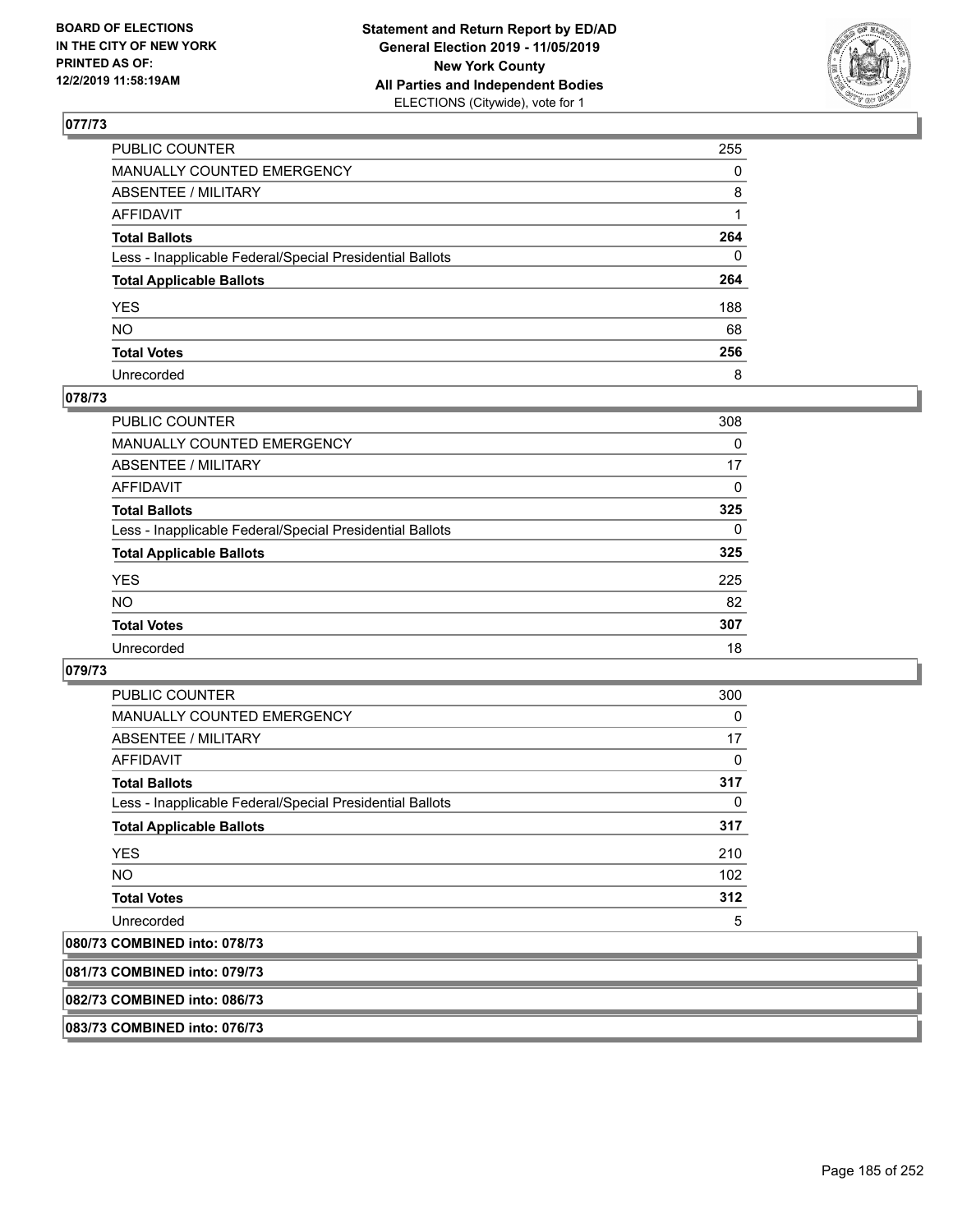

| PUBLIC COUNTER                                           | 341 |
|----------------------------------------------------------|-----|
| MANUALLY COUNTED EMERGENCY                               | 0   |
| ABSENTEE / MILITARY                                      | 19  |
| AFFIDAVIT                                                | 2   |
| Total Ballots                                            | 362 |
| Less - Inapplicable Federal/Special Presidential Ballots | 0   |
| <b>Total Applicable Ballots</b>                          | 362 |
| YES                                                      | 260 |
| NO.                                                      | 80  |
| <b>Total Votes</b>                                       | 340 |
| Unrecorded                                               | 22  |

### **085/73**

| <b>PUBLIC COUNTER</b>                                    | 229 |
|----------------------------------------------------------|-----|
| MANUALLY COUNTED EMERGENCY                               | 0   |
| ABSENTEE / MILITARY                                      | 5   |
| AFFIDAVIT                                                | 0   |
| <b>Total Ballots</b>                                     | 234 |
| Less - Inapplicable Federal/Special Presidential Ballots | 0   |
| <b>Total Applicable Ballots</b>                          | 234 |
| <b>YES</b>                                               | 177 |
| <b>NO</b>                                                | 50  |
| <b>Total Votes</b>                                       | 227 |
| Unrecorded                                               |     |

| <b>PUBLIC COUNTER</b>                                    | 293          |
|----------------------------------------------------------|--------------|
| MANUALLY COUNTED EMERGENCY                               | 0            |
| ABSENTEE / MILITARY                                      | 11           |
| AFFIDAVIT                                                | $\Omega$     |
| <b>Total Ballots</b>                                     | 304          |
| Less - Inapplicable Federal/Special Presidential Ballots | $\mathbf{0}$ |
| <b>Total Applicable Ballots</b>                          | 304          |
| <b>YES</b>                                               | 209          |
| NO.                                                      | 73           |
| <b>Total Votes</b>                                       | 282          |
| Unrecorded                                               | 22           |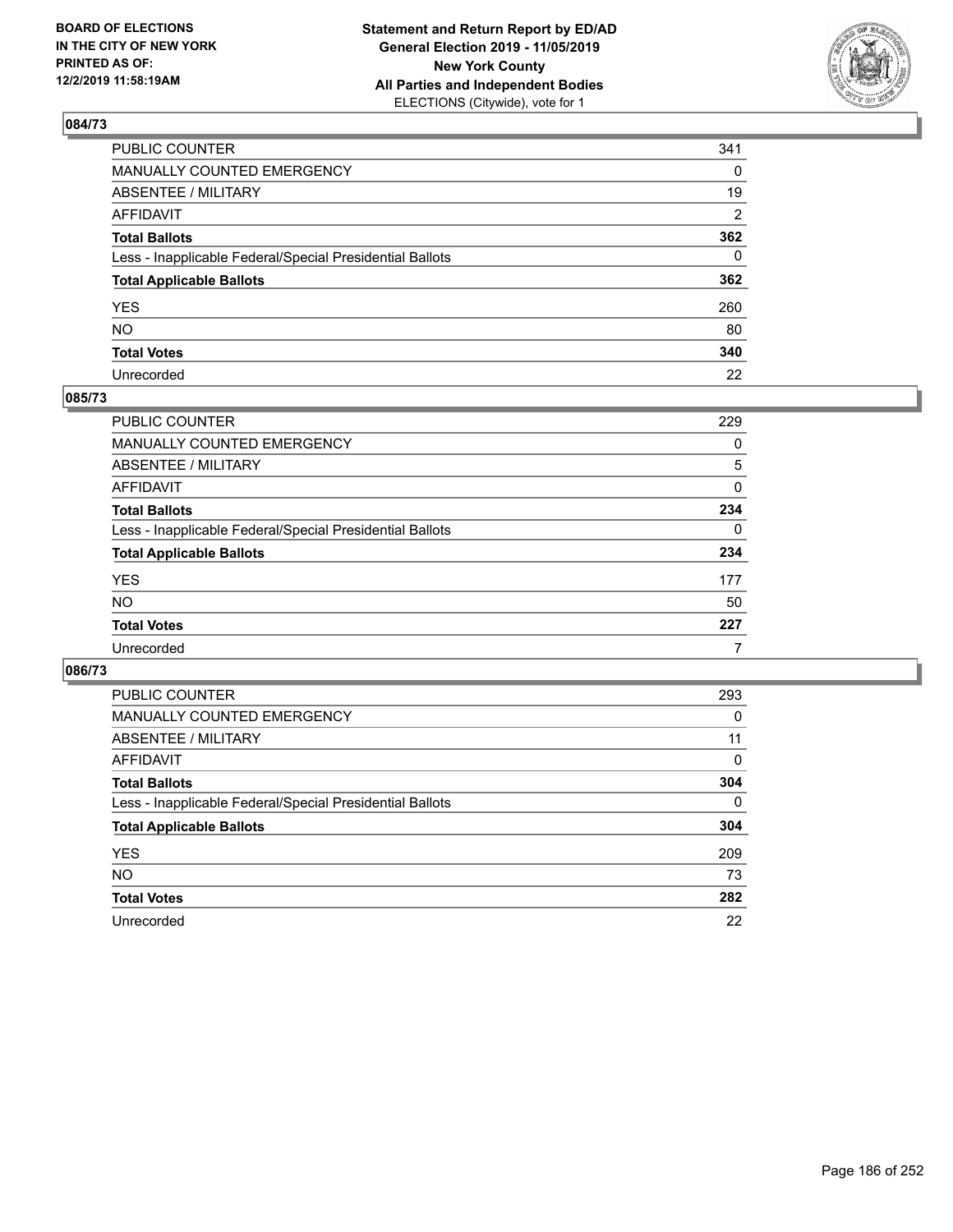

| PUBLIC COUNTER                                           | 319          |
|----------------------------------------------------------|--------------|
| MANUALLY COUNTED EMERGENCY                               | 0            |
| ABSENTEE / MILITARY                                      | 10           |
| AFFIDAVIT                                                | 2            |
| Total Ballots                                            | 331          |
| Less - Inapplicable Federal/Special Presidential Ballots | $\mathbf{0}$ |
| <b>Total Applicable Ballots</b>                          | 331          |
| YES                                                      | 217          |
| NO.                                                      | 103          |
| <b>Total Votes</b>                                       | 320          |
| Unrecorded                                               | 11           |

### **088/73**

| PUBLIC COUNTER                                           | 246 |
|----------------------------------------------------------|-----|
|                                                          |     |
| <b>MANUALLY COUNTED EMERGENCY</b>                        | 0   |
| ABSENTEE / MILITARY                                      | 4   |
| <b>AFFIDAVIT</b>                                         | 3   |
| <b>Total Ballots</b>                                     | 253 |
| Less - Inapplicable Federal/Special Presidential Ballots | 0   |
| <b>Total Applicable Ballots</b>                          | 253 |
| <b>YES</b>                                               | 187 |
| NO.                                                      | 55  |
| <b>Total Votes</b>                                       | 242 |
| Unrecorded                                               | 11  |
|                                                          |     |

## **089/73 COMBINED into: 013/73**

**090/73** 

| <b>PUBLIC COUNTER</b>                                    | 509 |
|----------------------------------------------------------|-----|
| <b>MANUALLY COUNTED EMERGENCY</b>                        | 0   |
| ABSENTEE / MILITARY                                      |     |
| AFFIDAVIT                                                |     |
| <b>Total Ballots</b>                                     | 517 |
| Less - Inapplicable Federal/Special Presidential Ballots | 0   |
| <b>Total Applicable Ballots</b>                          | 517 |
| <b>YES</b>                                               | 341 |
| <b>NO</b>                                                | 149 |
| <b>Total Votes</b>                                       | 490 |
| Unrecorded                                               | 27  |
| 091/73 COMBINED into: 090/73                             |     |

**092/73 COMBINED into: 024/73**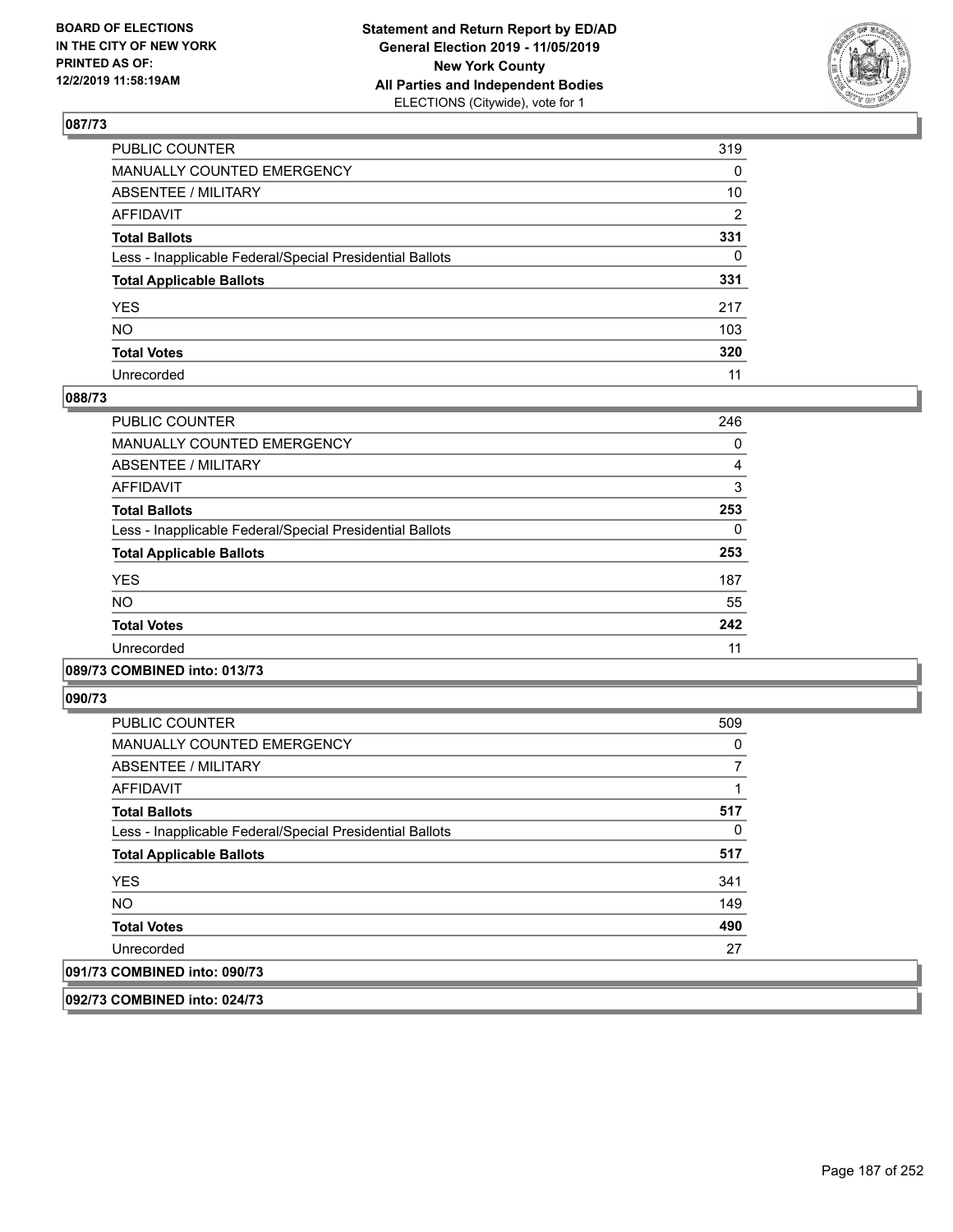

| 376      |
|----------|
| 0        |
| 8        |
| $\Omega$ |
| 384      |
| $\Omega$ |
| 384      |
| 288      |
| 87       |
| 375      |
| 9        |
|          |

## **094/73 COMBINED into: 088/73**

#### **095/73**

| <b>PUBLIC COUNTER</b>                                    | 187 |
|----------------------------------------------------------|-----|
| <b>MANUALLY COUNTED EMERGENCY</b>                        | 0   |
| ABSENTEE / MILITARY                                      | 2   |
| AFFIDAVIT                                                | 3   |
| <b>Total Ballots</b>                                     | 192 |
| Less - Inapplicable Federal/Special Presidential Ballots | 0   |
| <b>Total Applicable Ballots</b>                          | 192 |
| <b>YES</b>                                               | 149 |
| <b>NO</b>                                                | 42  |
| <b>Total Votes</b>                                       | 191 |
| Unrecorded                                               |     |

#### **096/73 COMBINED into: 077/73**

## **097/73 COMBINED into: 087/73**

#### **098/73 COMBINED into: 085/73**

### **099/73 COMBINED into: 075/73**

| <b>PUBLIC COUNTER</b>                                    | 235 |
|----------------------------------------------------------|-----|
| <b>MANUALLY COUNTED EMERGENCY</b>                        | 0   |
| ABSENTEE / MILITARY                                      | 6   |
| AFFIDAVIT                                                | 0   |
| <b>Total Ballots</b>                                     | 241 |
| Less - Inapplicable Federal/Special Presidential Ballots | 0   |
| <b>Total Applicable Ballots</b>                          | 241 |
| <b>YES</b>                                               | 158 |
| NO.                                                      | 67  |
| <b>Total Votes</b>                                       | 225 |
| Unrecorded                                               | 16  |
| 101/73 COMBINED into: 100/73                             |     |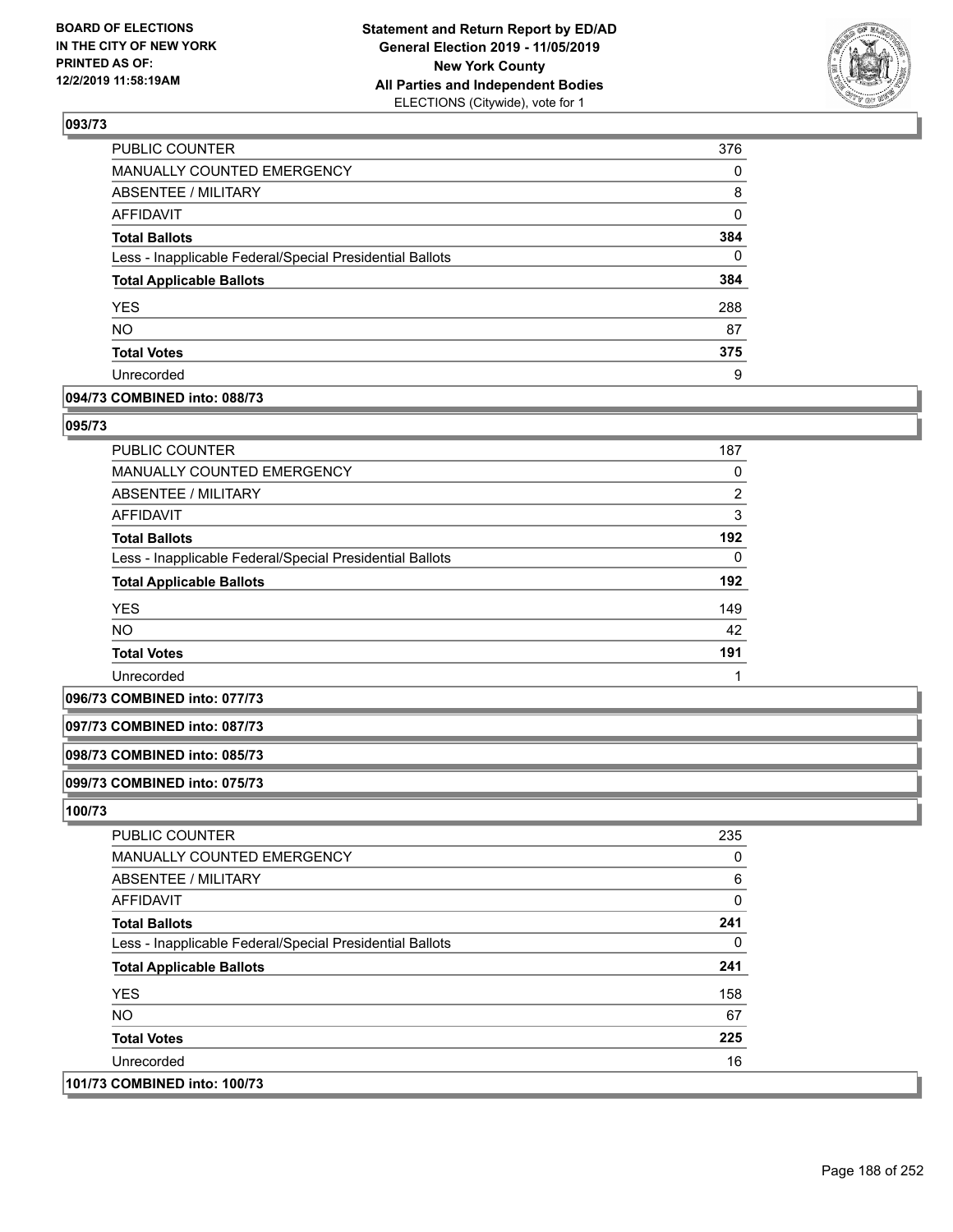

| PUBLIC COUNTER                                           | 228 |
|----------------------------------------------------------|-----|
| MANUALLY COUNTED EMERGENCY                               | 0   |
| ABSENTEE / MILITARY                                      | 18  |
| <b>AFFIDAVIT</b>                                         |     |
| <b>Total Ballots</b>                                     | 247 |
| Less - Inapplicable Federal/Special Presidential Ballots | 0   |
| <b>Total Applicable Ballots</b>                          | 247 |
| <b>YES</b>                                               | 178 |
| NO.                                                      | 63  |
| <b>Total Votes</b>                                       | 241 |
| Unrecorded                                               | 6   |

### **103/73 COMBINED into: 102/73**

### **104/73**

| <b>PUBLIC COUNTER</b>                                    | 335 |
|----------------------------------------------------------|-----|
| MANUALLY COUNTED EMERGENCY                               | 0   |
| ABSENTEE / MILITARY                                      | 4   |
| AFFIDAVIT                                                | 3   |
| <b>Total Ballots</b>                                     | 342 |
| Less - Inapplicable Federal/Special Presidential Ballots | 0   |
| <b>Total Applicable Ballots</b>                          | 342 |
| <b>YES</b>                                               | 241 |
| <b>NO</b>                                                | 90  |
| <b>Total Votes</b>                                       | 331 |
| Unrecorded                                               | 11  |

# **105/73 COMBINED into: 067/73**

| <b>PUBLIC COUNTER</b>                                    | 146      |
|----------------------------------------------------------|----------|
| <b>MANUALLY COUNTED EMERGENCY</b>                        | 0        |
| ABSENTEE / MILITARY                                      | 2        |
| AFFIDAVIT                                                |          |
| <b>Total Ballots</b>                                     | 149      |
| Less - Inapplicable Federal/Special Presidential Ballots | $\Omega$ |
| <b>Total Applicable Ballots</b>                          | 149      |
| <b>YES</b>                                               | 119      |
| <b>NO</b>                                                | 28       |
| <b>Total Votes</b>                                       | 147      |
| Unrecorded                                               | 2        |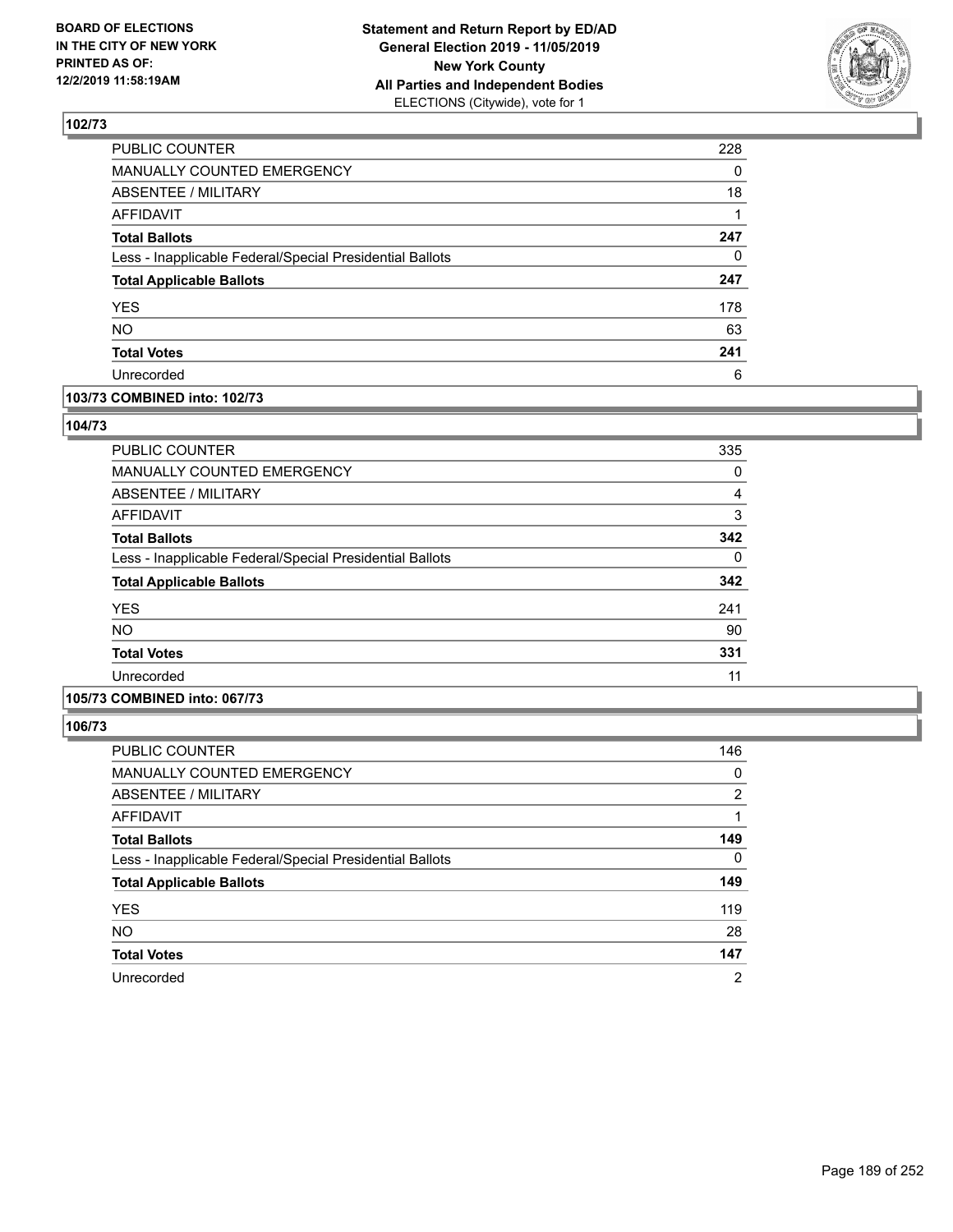

| <b>PUBLIC COUNTER</b>                                    | 126 |
|----------------------------------------------------------|-----|
| <b>MANUALLY COUNTED EMERGENCY</b>                        | 0   |
| ABSENTEE / MILITARY                                      |     |
| AFFIDAVIT                                                |     |
| <b>Total Ballots</b>                                     | 128 |
| Less - Inapplicable Federal/Special Presidential Ballots | 0   |
| <b>Total Applicable Ballots</b>                          | 128 |
| <b>YES</b>                                               | 103 |
| <b>NO</b>                                                | 18  |
| <b>Total Votes</b>                                       | 121 |
| Unrecorded                                               | 7   |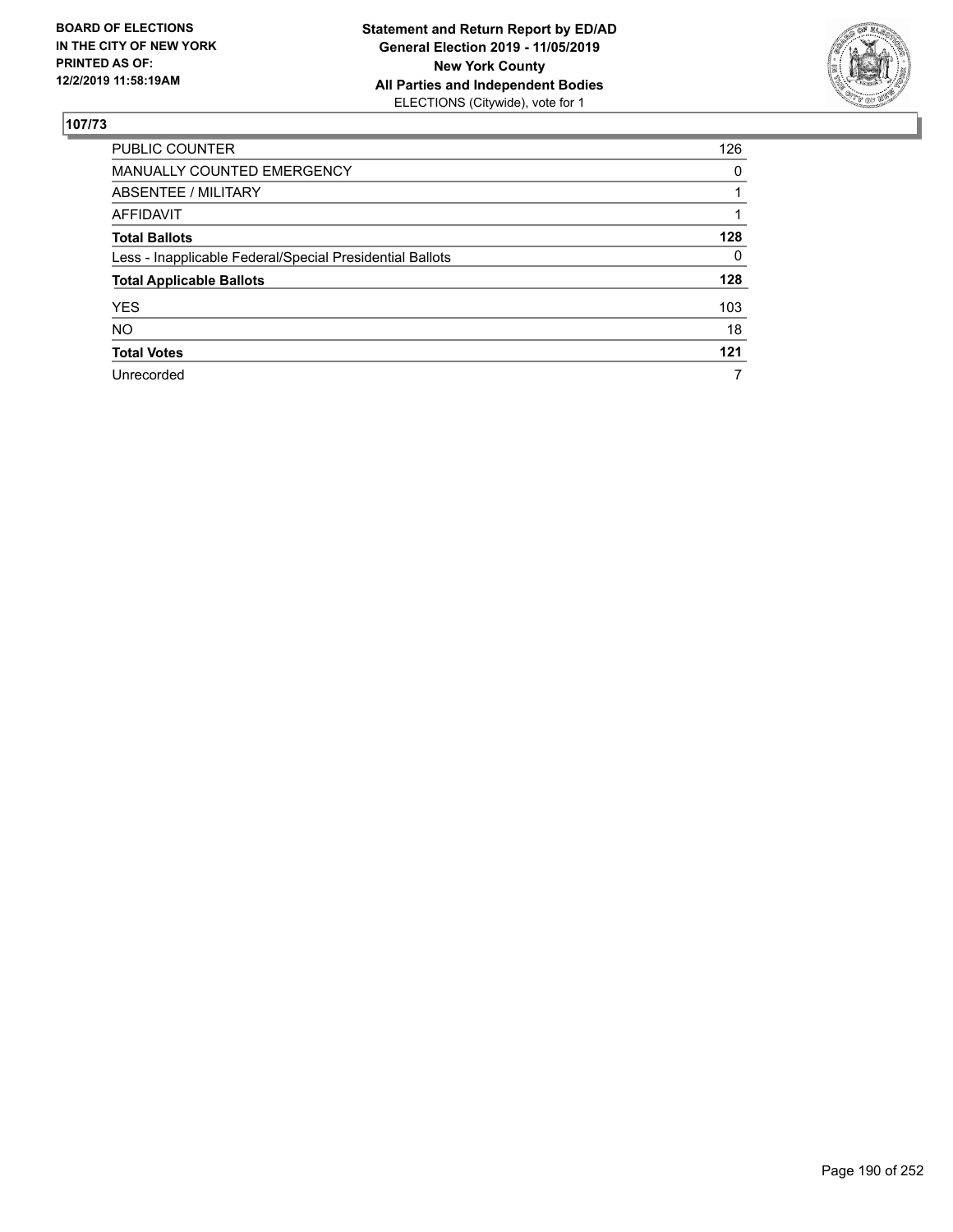

| PUBLIC COUNTER                                           | 78              |
|----------------------------------------------------------|-----------------|
| MANUALLY COUNTED EMERGENCY                               | 0               |
| ABSENTEE / MILITARY                                      | 2               |
| AFFIDAVIT                                                | 0               |
| Total Ballots                                            | 80              |
| Less - Inapplicable Federal/Special Presidential Ballots | $\mathbf{0}$    |
| <b>Total Applicable Ballots</b>                          | 80              |
| YES                                                      | 30              |
| NO.                                                      | 12 <sup>2</sup> |
| <b>Total Votes</b>                                       | 42              |
| Unrecorded                                               | 38              |

### **002/74**

| PUBLIC COUNTER                                           | 177 |
|----------------------------------------------------------|-----|
| <b>MANUALLY COUNTED EMERGENCY</b>                        | 0   |
| ABSENTEE / MILITARY                                      | 6   |
| AFFIDAVIT                                                | 0   |
| <b>Total Ballots</b>                                     | 183 |
| Less - Inapplicable Federal/Special Presidential Ballots | 0   |
| <b>Total Applicable Ballots</b>                          | 183 |
| <b>YES</b>                                               | 111 |
| <b>NO</b>                                                | 28  |
| <b>Total Votes</b>                                       | 139 |
| Unrecorded                                               | 44  |
|                                                          |     |

**003/74 COMBINED into: 002/74**

#### **004/74 COMBINED into: 005/74**

| <b>PUBLIC COUNTER</b>                                    | 158            |
|----------------------------------------------------------|----------------|
| <b>MANUALLY COUNTED EMERGENCY</b>                        | $\Omega$       |
| ABSENTEE / MILITARY                                      | $\overline{2}$ |
| AFFIDAVIT                                                |                |
| <b>Total Ballots</b>                                     | 161            |
| Less - Inapplicable Federal/Special Presidential Ballots | $\Omega$       |
| <b>Total Applicable Ballots</b>                          | 161            |
| <b>YES</b>                                               | 98             |
| NO.                                                      | 25             |
| <b>Total Votes</b>                                       | 123            |
| Unrecorded                                               | 38             |
| 006/74 COMBINED into: 080/65                             |                |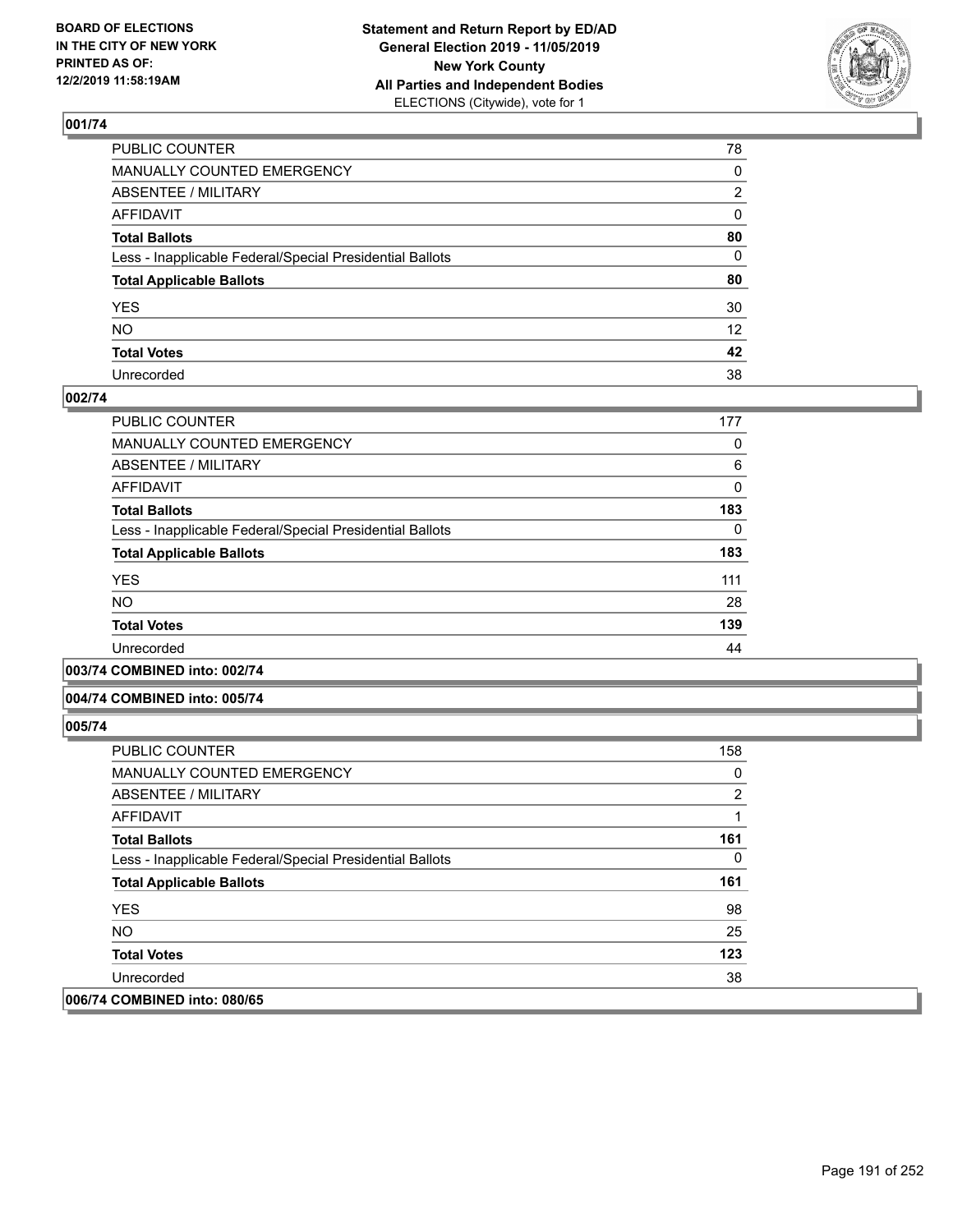

| PUBLIC COUNTER                                           | 241          |
|----------------------------------------------------------|--------------|
| MANUALLY COUNTED EMERGENCY                               | $\mathbf{0}$ |
| ABSENTEE / MILITARY                                      |              |
| AFFIDAVIT                                                | 3            |
| Total Ballots                                            | 245          |
| Less - Inapplicable Federal/Special Presidential Ballots | $\mathbf{0}$ |
| <b>Total Applicable Ballots</b>                          | 245          |
| YES                                                      | 193          |
| NO.                                                      | 31           |
| <b>Total Votes</b>                                       | 224          |
| Unrecorded                                               | 21           |

### **008/74**

| PUBLIC COUNTER                                           | 196            |
|----------------------------------------------------------|----------------|
| <b>MANUALLY COUNTED EMERGENCY</b>                        | 0              |
| ABSENTEE / MILITARY                                      | 2              |
| <b>AFFIDAVIT</b>                                         | $\overline{2}$ |
| <b>Total Ballots</b>                                     | 200            |
| Less - Inapplicable Federal/Special Presidential Ballots | 0              |
| <b>Total Applicable Ballots</b>                          | 200            |
| <b>YES</b>                                               | 150            |
| <b>NO</b>                                                | 25             |
| <b>Total Votes</b>                                       | 175            |
| Unrecorded                                               | 25             |
|                                                          |                |

## **009/74 COMBINED into: 008/74**

| <b>PUBLIC COUNTER</b>                                    | 263      |
|----------------------------------------------------------|----------|
| <b>MANUALLY COUNTED EMERGENCY</b>                        | 0        |
| ABSENTEE / MILITARY                                      | 4        |
| AFFIDAVIT                                                | 6        |
| <b>Total Ballots</b>                                     | 273      |
| Less - Inapplicable Federal/Special Presidential Ballots | $\Omega$ |
| <b>Total Applicable Ballots</b>                          | 273      |
| <b>YES</b>                                               | 211      |
| <b>NO</b>                                                | 22       |
| <b>Total Votes</b>                                       | 233      |
| Unrecorded                                               | 40       |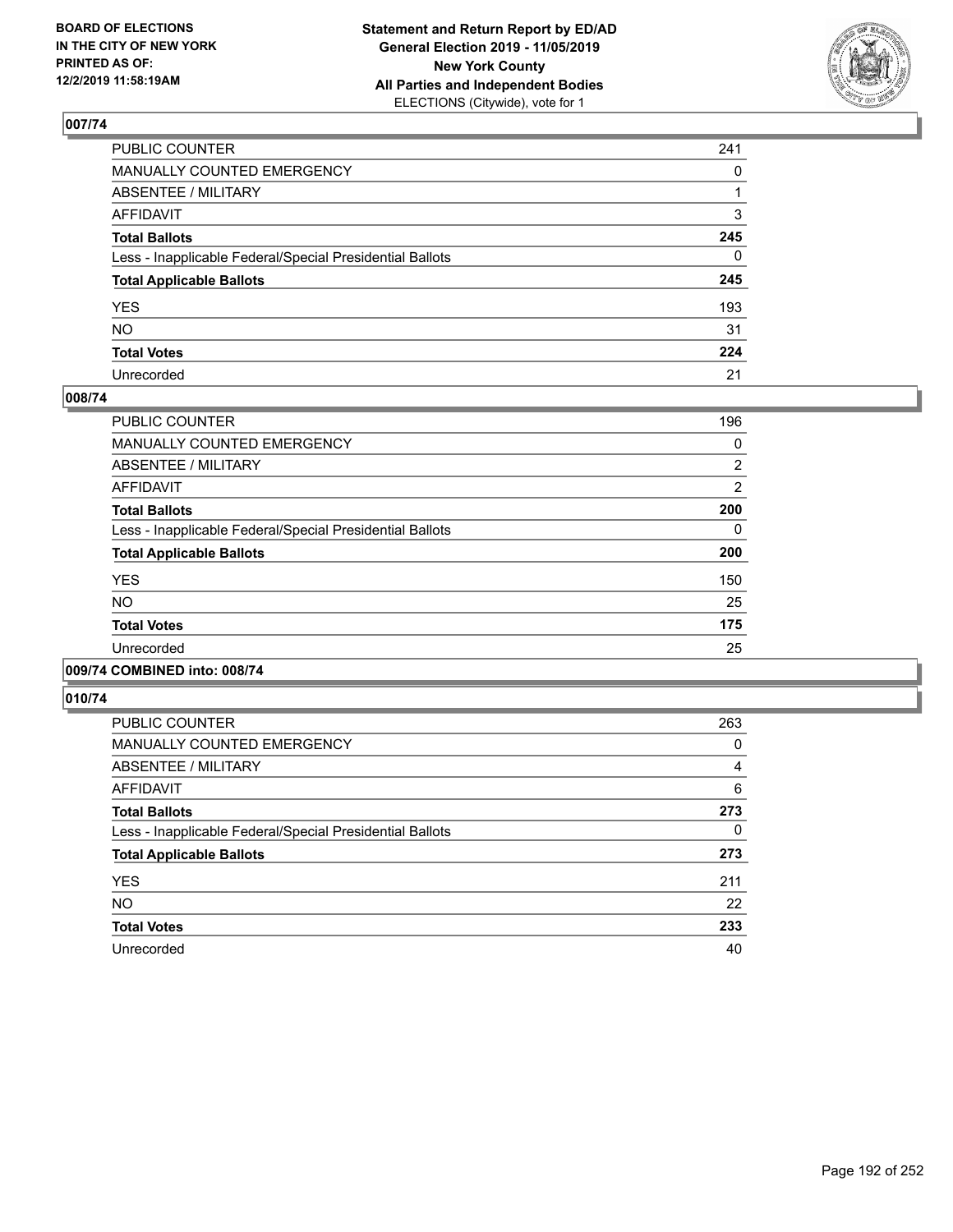

| PUBLIC COUNTER                                           | 201      |
|----------------------------------------------------------|----------|
| MANUALLY COUNTED EMERGENCY                               | $\Omega$ |
| <b>ABSENTEE / MILITARY</b>                               | 2        |
| <b>AFFIDAVIT</b>                                         | 0        |
| <b>Total Ballots</b>                                     | 203      |
| Less - Inapplicable Federal/Special Presidential Ballots | 0        |
| <b>Total Applicable Ballots</b>                          | 203      |
| <b>YES</b>                                               | 95       |
| <b>NO</b>                                                | 18       |
| <b>Total Votes</b>                                       | 113      |
| Unrecorded                                               | 90       |

### **012/74 COMBINED into: 011/74**

### **013/74**

| <b>PUBLIC COUNTER</b>                                    | 205      |
|----------------------------------------------------------|----------|
| <b>MANUALLY COUNTED EMERGENCY</b>                        | $\Omega$ |
| ABSENTEE / MILITARY                                      |          |
| AFFIDAVIT                                                |          |
| <b>Total Ballots</b>                                     | 207      |
| Less - Inapplicable Federal/Special Presidential Ballots | $\Omega$ |
| <b>Total Applicable Ballots</b>                          | 207      |
| <b>YES</b>                                               | 124      |
| <b>NO</b>                                                | 19       |
| <b>Total Votes</b>                                       | 143      |
| Unrecorded                                               | 64       |

## **014/74**

| 015/74 COMBINED into: 013/74                             |     |
|----------------------------------------------------------|-----|
| Unrecorded                                               | 85  |
| <b>Total Votes</b>                                       | 123 |
| NO.                                                      | 16  |
| <b>YES</b>                                               | 107 |
| <b>Total Applicable Ballots</b>                          | 208 |
| Less - Inapplicable Federal/Special Presidential Ballots | 0   |
| <b>Total Ballots</b>                                     | 208 |
| <b>AFFIDAVIT</b>                                         |     |
| ABSENTEE / MILITARY                                      | 4   |
| <b>MANUALLY COUNTED EMERGENCY</b>                        | 0   |
| <b>PUBLIC COUNTER</b>                                    | 203 |

**016/74 COMBINED into: 010/74**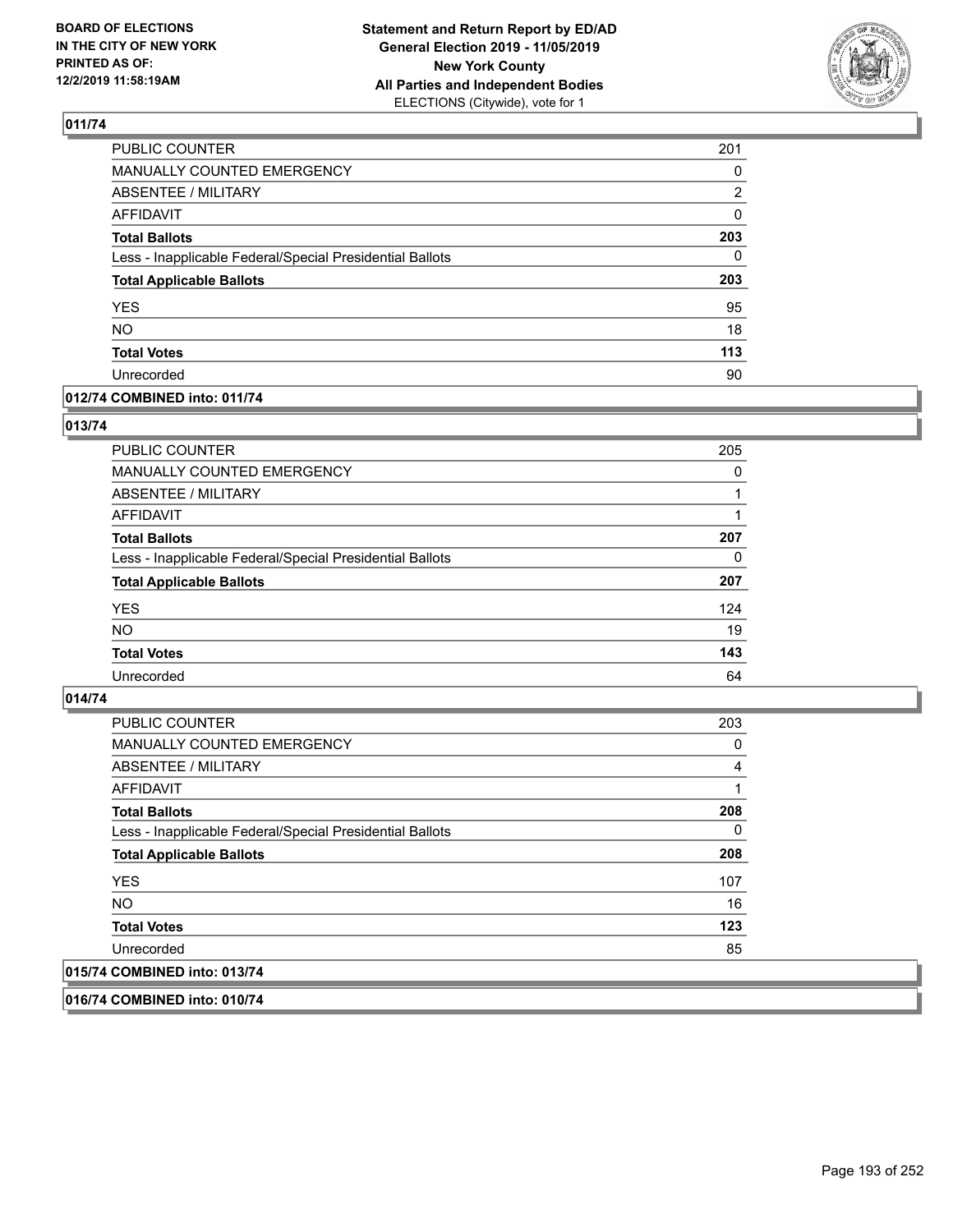

| PUBLIC COUNTER                                           | 112 |
|----------------------------------------------------------|-----|
| MANUALLY COUNTED EMERGENCY                               | 0   |
| <b>ABSENTEE / MILITARY</b>                               | 2   |
| <b>AFFIDAVIT</b>                                         | 0   |
| <b>Total Ballots</b>                                     | 114 |
| Less - Inapplicable Federal/Special Presidential Ballots | 0   |
| <b>Total Applicable Ballots</b>                          | 114 |
| <b>YES</b>                                               | 82  |
| <b>NO</b>                                                | 9   |
| <b>Total Votes</b>                                       | 91  |
| Unrecorded                                               | 23  |

### **018/74 COMBINED into: 079/65**

### **019/74**

| <b>PUBLIC COUNTER</b>                                    | 388 |
|----------------------------------------------------------|-----|
| MANUALLY COUNTED EMERGENCY                               | 0   |
| ABSENTEE / MILITARY                                      | 9   |
| AFFIDAVIT                                                | 0   |
| <b>Total Ballots</b>                                     | 397 |
| Less - Inapplicable Federal/Special Presidential Ballots | 0   |
| <b>Total Applicable Ballots</b>                          | 397 |
| <b>YES</b>                                               | 292 |
| <b>NO</b>                                                | 80  |
| <b>Total Votes</b>                                       | 372 |
| Unrecorded                                               | 25  |
|                                                          |     |

# **020/74 COMBINED into: 019/74**

| <b>PUBLIC COUNTER</b>                                    | 185      |
|----------------------------------------------------------|----------|
| <b>MANUALLY COUNTED EMERGENCY</b>                        | 0        |
| ABSENTEE / MILITARY                                      | 3        |
| AFFIDAVIT                                                | 4        |
| <b>Total Ballots</b>                                     | 192      |
| Less - Inapplicable Federal/Special Presidential Ballots | $\Omega$ |
| <b>Total Applicable Ballots</b>                          | 192      |
| <b>YES</b>                                               | 166      |
| <b>NO</b>                                                | 23       |
| <b>Total Votes</b>                                       | 189      |
| Unrecorded                                               | 3        |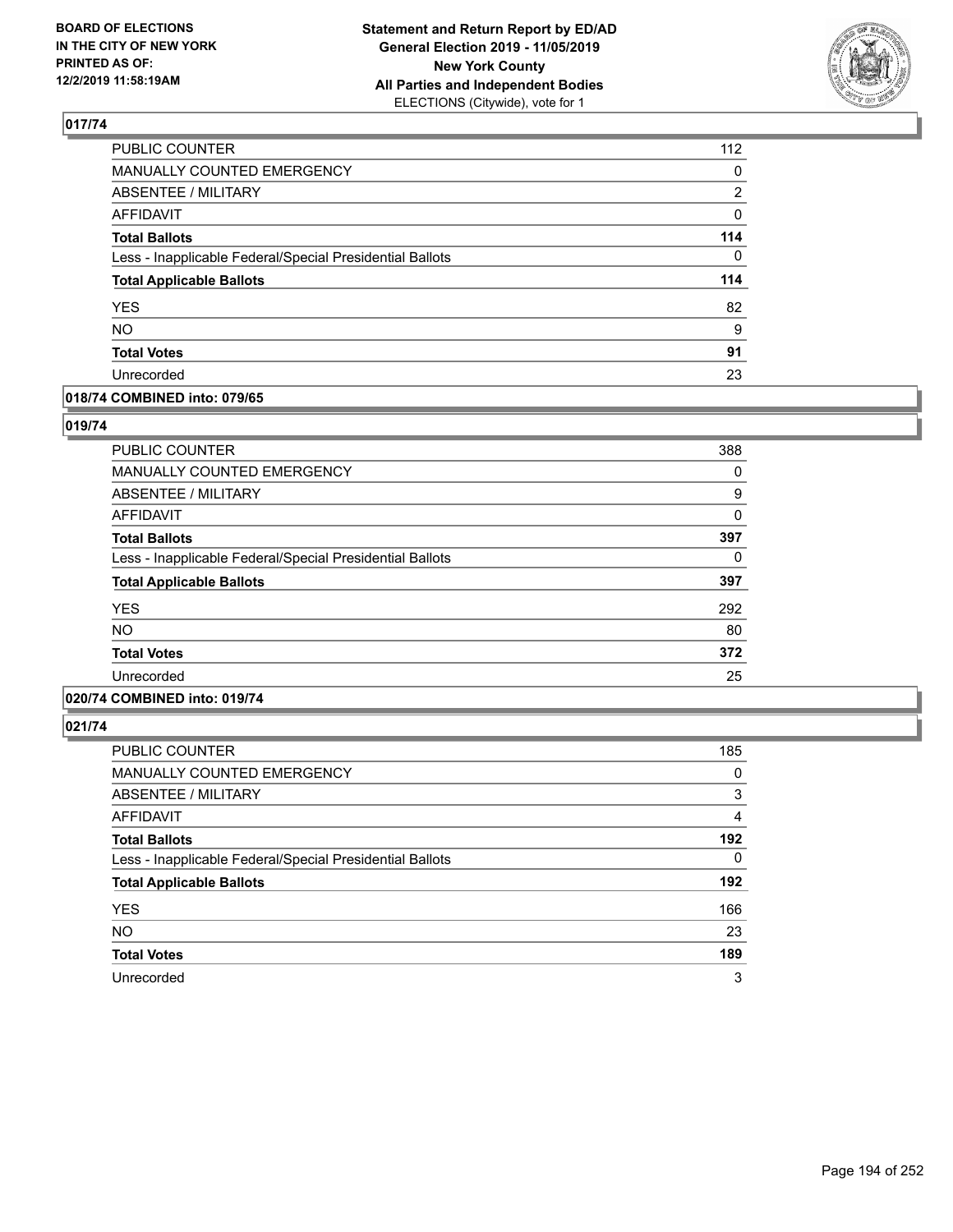

| PUBLIC COUNTER                                           | 321          |
|----------------------------------------------------------|--------------|
| MANUALLY COUNTED EMERGENCY                               | $\mathbf{0}$ |
| ABSENTEE / MILITARY                                      | 2            |
| AFFIDAVIT                                                | 3            |
| Total Ballots                                            | 326          |
| Less - Inapplicable Federal/Special Presidential Ballots | $\Omega$     |
| <b>Total Applicable Ballots</b>                          | 326          |
| YES                                                      | 274          |
| NO.                                                      | 33           |
| <b>Total Votes</b>                                       | 307          |
| Unrecorded                                               | 19           |

### **023/74**

| <b>PUBLIC COUNTER</b>                                    | 183            |
|----------------------------------------------------------|----------------|
| <b>MANUALLY COUNTED EMERGENCY</b>                        | 0              |
| ABSENTEE / MILITARY                                      | 3              |
| <b>AFFIDAVIT</b>                                         | $\overline{2}$ |
| <b>Total Ballots</b>                                     | 188            |
| Less - Inapplicable Federal/Special Presidential Ballots | 0              |
| <b>Total Applicable Ballots</b>                          | 188            |
| <b>YES</b>                                               | 150            |
| <b>NO</b>                                                | 29             |
| <b>Total Votes</b>                                       | 179            |
| Unrecorded                                               | 9              |
|                                                          |                |

## **024/74 COMBINED into: 022/74**

| <b>PUBLIC COUNTER</b>                                    | 98  |
|----------------------------------------------------------|-----|
| <b>MANUALLY COUNTED EMERGENCY</b>                        | 0   |
| ABSENTEE / MILITARY                                      |     |
| AFFIDAVIT                                                | 3   |
| <b>Total Ballots</b>                                     | 102 |
| Less - Inapplicable Federal/Special Presidential Ballots | 0   |
| <b>Total Applicable Ballots</b>                          | 102 |
| <b>YES</b>                                               | 79  |
| NO.                                                      | 12  |
| <b>Total Votes</b>                                       | 91  |
| Unrecorded                                               | 11  |
| 026/74 COMBINED into: 014/74                             |     |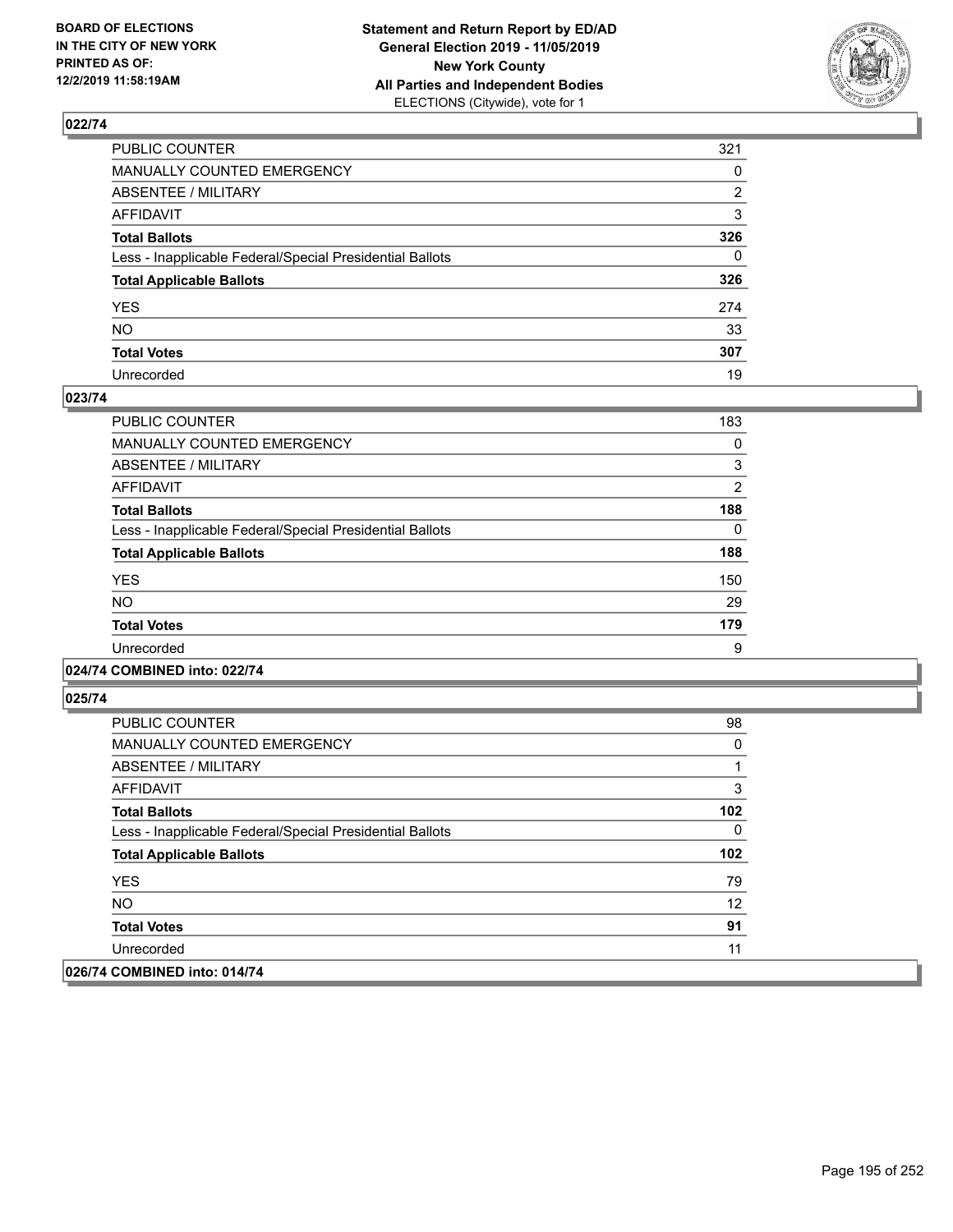

| PUBLIC COUNTER                                           | 171 |
|----------------------------------------------------------|-----|
| <b>MANUALLY COUNTED EMERGENCY</b>                        | 0   |
| <b>ABSENTEE / MILITARY</b>                               | 2   |
| <b>AFFIDAVIT</b>                                         |     |
| <b>Total Ballots</b>                                     | 174 |
| Less - Inapplicable Federal/Special Presidential Ballots | 0   |
| <b>Total Applicable Ballots</b>                          | 174 |
| <b>YES</b>                                               | 97  |
| <b>NO</b>                                                | 31  |
| <b>Total Votes</b>                                       | 128 |
| Unrecorded                                               | 46  |

## **028/74 COMBINED into: 027/74**

### **029/74**

| <b>PUBLIC COUNTER</b>                                    | 141           |
|----------------------------------------------------------|---------------|
| MANUALLY COUNTED EMERGENCY                               | 0             |
| ABSENTEE / MILITARY                                      | 0             |
| AFFIDAVIT                                                | $\mathcal{P}$ |
| <b>Total Ballots</b>                                     | 143           |
| Less - Inapplicable Federal/Special Presidential Ballots | 0             |
| <b>Total Applicable Ballots</b>                          | 143           |
| <b>YES</b>                                               | 93            |
| <b>NO</b>                                                | 21            |
| <b>Total Votes</b>                                       | 114           |
| Unrecorded                                               | 29            |
|                                                          |               |

## **030/74 COMBINED into: 029/74**

| <b>PUBLIC COUNTER</b>                                    | 234 |
|----------------------------------------------------------|-----|
| <b>MANUALLY COUNTED EMERGENCY</b>                        | 0   |
| <b>ABSENTEE / MILITARY</b>                               | 2   |
| AFFIDAVIT                                                | 2   |
| <b>Total Ballots</b>                                     | 238 |
| Less - Inapplicable Federal/Special Presidential Ballots | 0   |
| <b>Total Applicable Ballots</b>                          | 238 |
| <b>YES</b>                                               | 143 |
| <b>NO</b>                                                | 77  |
| <b>Total Votes</b>                                       | 220 |
| Unrecorded                                               | 18  |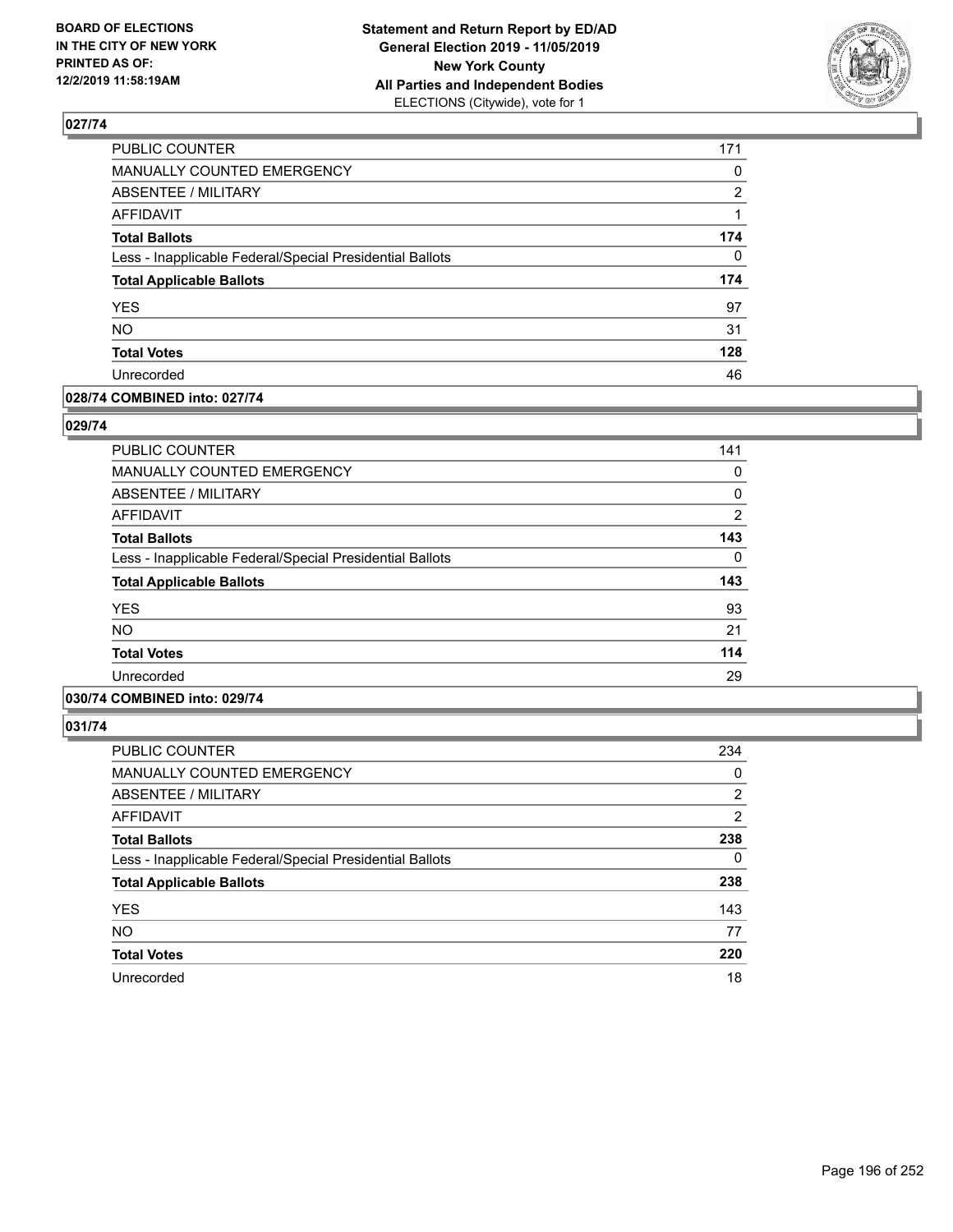

| PUBLIC COUNTER                                           | 344          |
|----------------------------------------------------------|--------------|
| MANUALLY COUNTED EMERGENCY                               | $\mathbf{0}$ |
| ABSENTEE / MILITARY                                      |              |
| AFFIDAVIT                                                | 3            |
| Total Ballots                                            | 348          |
| Less - Inapplicable Federal/Special Presidential Ballots | $\mathbf{0}$ |
| <b>Total Applicable Ballots</b>                          | 348          |
| YES                                                      | 289          |
| NO.                                                      | 44           |
| <b>Total Votes</b>                                       | 333          |
| Unrecorded                                               | 15           |

### **033/74**

| PUBLIC COUNTER                                           | 227 |
|----------------------------------------------------------|-----|
| <b>MANUALLY COUNTED EMERGENCY</b>                        | 0   |
| ABSENTEE / MILITARY                                      | 2   |
| AFFIDAVIT                                                |     |
| <b>Total Ballots</b>                                     | 230 |
| Less - Inapplicable Federal/Special Presidential Ballots | 0   |
| <b>Total Applicable Ballots</b>                          | 230 |
| <b>YES</b>                                               | 183 |
| <b>NO</b>                                                | 28  |
| <b>Total Votes</b>                                       | 211 |
| Unrecorded                                               | 19  |

| <b>PUBLIC COUNTER</b>                                    | 196      |
|----------------------------------------------------------|----------|
| <b>MANUALLY COUNTED EMERGENCY</b>                        | $\Omega$ |
| ABSENTEE / MILITARY                                      | 6        |
| AFFIDAVIT                                                |          |
| <b>Total Ballots</b>                                     | 203      |
| Less - Inapplicable Federal/Special Presidential Ballots | $\Omega$ |
| <b>Total Applicable Ballots</b>                          | 203      |
| <b>YES</b>                                               | 161      |
| <b>NO</b>                                                | 33       |
| <b>Total Votes</b>                                       | 194      |
| Unrecorded                                               | 9        |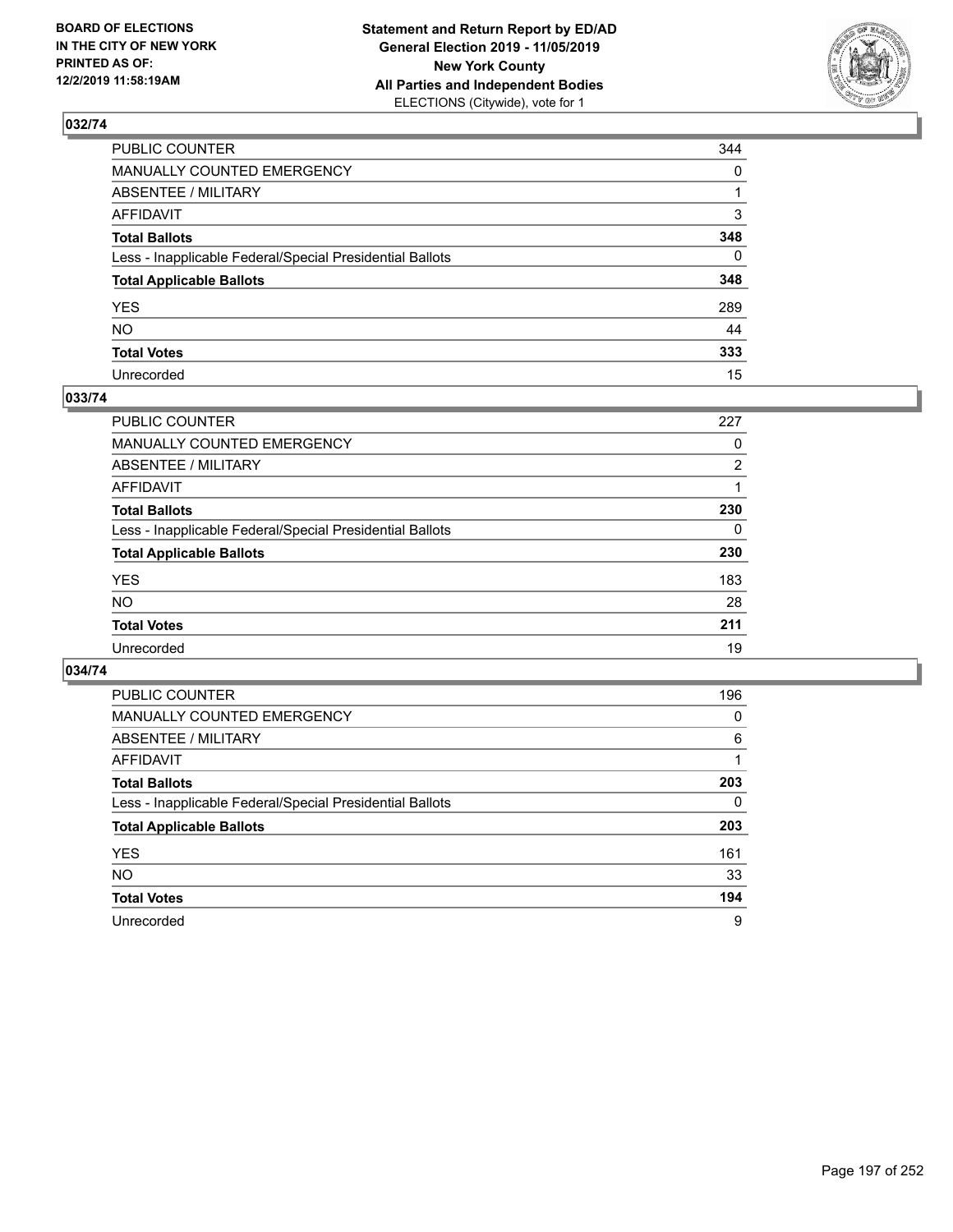

| PUBLIC COUNTER                                           | 214            |
|----------------------------------------------------------|----------------|
| MANUALLY COUNTED EMERGENCY                               | $\mathbf{0}$   |
| ABSENTEE / MILITARY                                      | $\overline{7}$ |
| AFFIDAVIT                                                | 0              |
| Total Ballots                                            | 221            |
| Less - Inapplicable Federal/Special Presidential Ballots | $\mathbf{0}$   |
| <b>Total Applicable Ballots</b>                          | 221            |
| YES                                                      | 138            |
| NO.                                                      | 29             |
| <b>Total Votes</b>                                       | 167            |
| Unrecorded                                               | 54             |

### **036/74**

| PUBLIC COUNTER                                           | 84 |
|----------------------------------------------------------|----|
| <b>MANUALLY COUNTED EMERGENCY</b>                        | 0  |
| ABSENTEE / MILITARY                                      | 3  |
| AFFIDAVIT                                                |    |
| <b>Total Ballots</b>                                     | 88 |
| Less - Inapplicable Federal/Special Presidential Ballots | 0  |
| <b>Total Applicable Ballots</b>                          | 88 |
| <b>YES</b>                                               | 77 |
| <b>NO</b>                                                | 10 |
| <b>Total Votes</b>                                       | 87 |
| Unrecorded                                               |    |
| A                                                        |    |

# **037/74 COMBINED into: 035/74**

### **038/74 COMBINED into: 105/74**

| <b>PUBLIC COUNTER</b>                                    | 389            |
|----------------------------------------------------------|----------------|
| <b>MANUALLY COUNTED EMERGENCY</b>                        | 0              |
| ABSENTEE / MILITARY                                      | 10             |
| <b>AFFIDAVIT</b>                                         | $\overline{2}$ |
| <b>Total Ballots</b>                                     | 401            |
| Less - Inapplicable Federal/Special Presidential Ballots | 0              |
| <b>Total Applicable Ballots</b>                          | 401            |
| <b>YES</b>                                               | 286            |
| <b>NO</b>                                                | 100            |
| <b>Total Votes</b>                                       | 386            |
| Unrecorded                                               | 15             |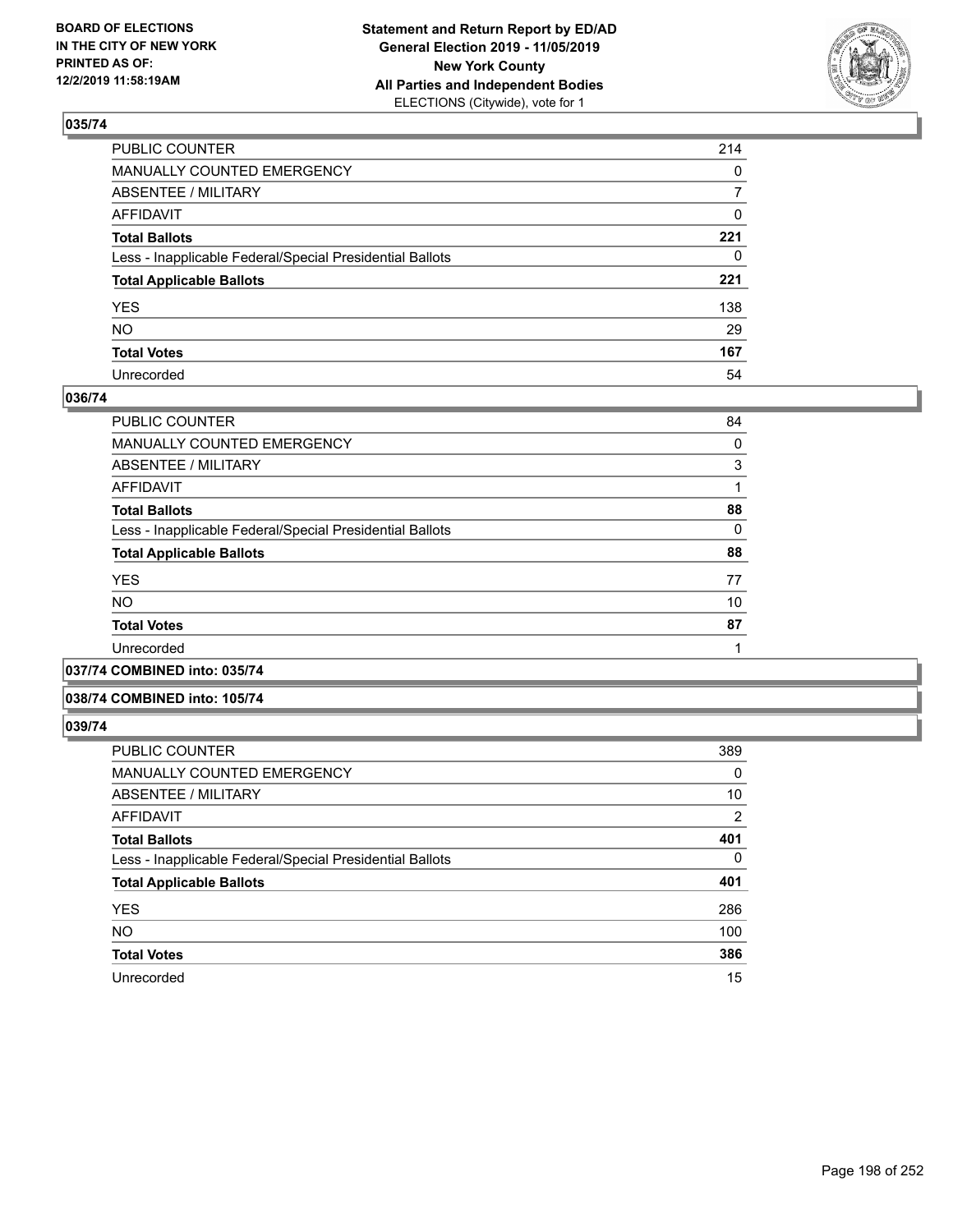

| PUBLIC COUNTER                                           | 253          |
|----------------------------------------------------------|--------------|
| MANUALLY COUNTED EMERGENCY                               | 0            |
| ABSENTEE / MILITARY                                      | 11           |
| AFFIDAVIT                                                | 2            |
| Total Ballots                                            | 266          |
| Less - Inapplicable Federal/Special Presidential Ballots | $\mathbf{0}$ |
| <b>Total Applicable Ballots</b>                          | 266          |
| YES                                                      | 198          |
| NO.                                                      | 58           |
| <b>Total Votes</b>                                       | 256          |
| Unrecorded                                               | 10           |

### **041/74**

| <b>PUBLIC COUNTER</b>                                    | 234      |
|----------------------------------------------------------|----------|
| <b>MANUALLY COUNTED EMERGENCY</b>                        | $\Omega$ |
| ABSENTEE / MILITARY                                      |          |
| <b>AFFIDAVIT</b>                                         | 3        |
| <b>Total Ballots</b>                                     | 244      |
| Less - Inapplicable Federal/Special Presidential Ballots | $\Omega$ |
| <b>Total Applicable Ballots</b>                          | 244      |
| <b>YES</b>                                               | 189      |
| <b>NO</b>                                                | 51       |
| <b>Total Votes</b>                                       | 240      |
| Unrecorded                                               | 4        |
|                                                          |          |

## **042/74 COMBINED into: 043/74**

| <b>PUBLIC COUNTER</b>                                    | 535 |
|----------------------------------------------------------|-----|
| <b>MANUALLY COUNTED EMERGENCY</b>                        | 0   |
| ABSENTEE / MILITARY                                      |     |
| AFFIDAVIT                                                | 0   |
| <b>Total Ballots</b>                                     | 542 |
| Less - Inapplicable Federal/Special Presidential Ballots | 0   |
| <b>Total Applicable Ballots</b>                          | 542 |
| <b>YES</b>                                               | 401 |
| NO.                                                      | 118 |
| <b>Total Votes</b>                                       | 519 |
| Unrecorded                                               | 23  |
| 044/74 COMBINED into: 039/74                             |     |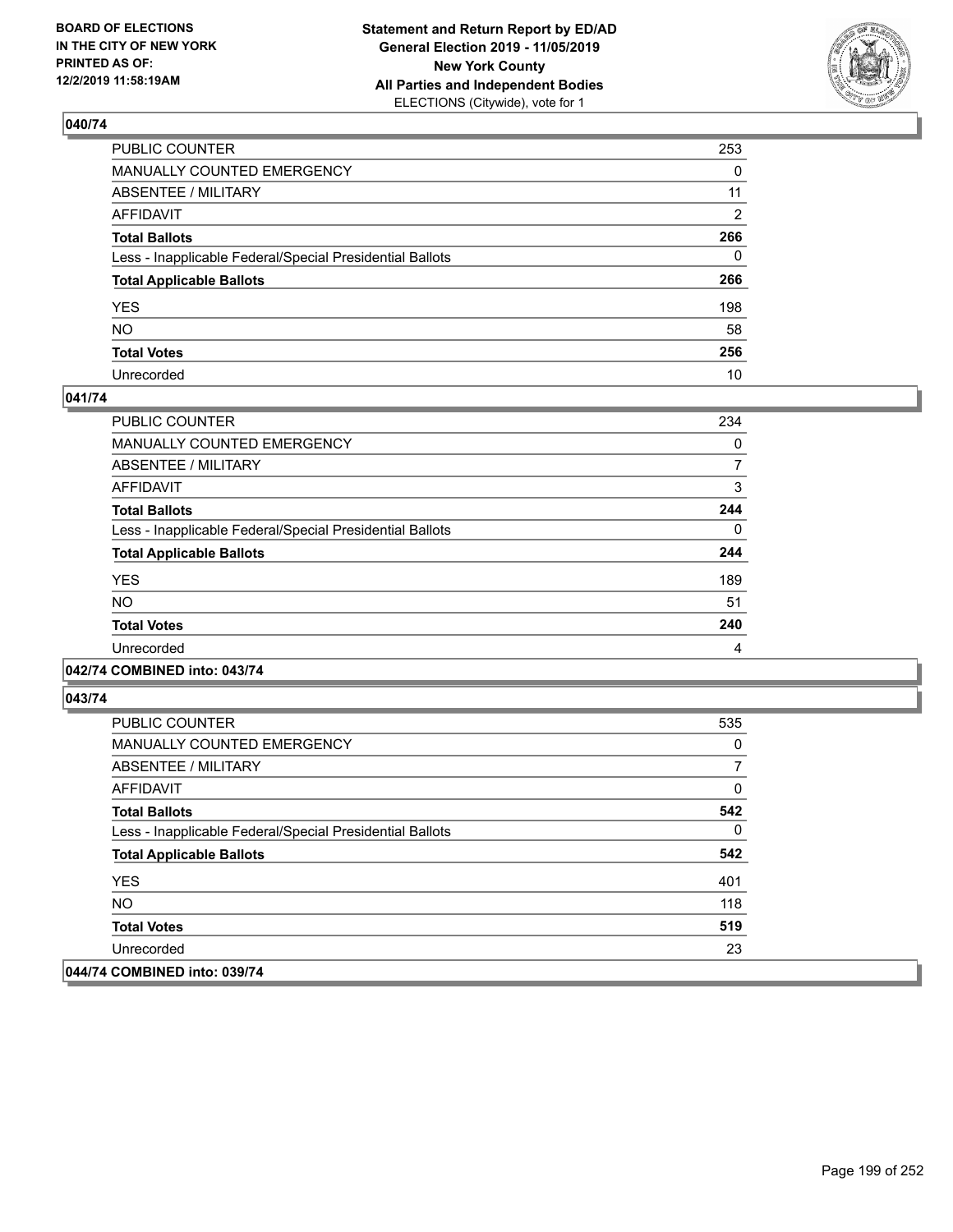

| PUBLIC COUNTER                                           | 261               |
|----------------------------------------------------------|-------------------|
| MANUALLY COUNTED EMERGENCY                               | 0                 |
| ABSENTEE / MILITARY                                      | $12 \overline{ }$ |
| AFFIDAVIT                                                | 3                 |
| Total Ballots                                            | 276               |
| Less - Inapplicable Federal/Special Presidential Ballots | 0                 |
| <b>Total Applicable Ballots</b>                          | 276               |
| YES                                                      | 212               |
| NO.                                                      | 55                |
| <b>Total Votes</b>                                       | 267               |
| Unrecorded                                               | 9                 |

### **046/74**

| <b>PUBLIC COUNTER</b>                                    | 395            |
|----------------------------------------------------------|----------------|
| <b>MANUALLY COUNTED EMERGENCY</b>                        | $\Omega$       |
| ABSENTEE / MILITARY                                      | 17             |
| <b>AFFIDAVIT</b>                                         | $\overline{2}$ |
| <b>Total Ballots</b>                                     | 414            |
| Less - Inapplicable Federal/Special Presidential Ballots | $\Omega$       |
| <b>Total Applicable Ballots</b>                          | 414            |
| <b>YES</b>                                               | 318            |
| <b>NO</b>                                                | 81             |
| <b>Total Votes</b>                                       | 399            |
| Unrecorded                                               | 15             |

| <b>PUBLIC COUNTER</b>                                    | 256            |
|----------------------------------------------------------|----------------|
| <b>MANUALLY COUNTED EMERGENCY</b>                        | 0              |
| ABSENTEE / MILITARY                                      | $\overline{4}$ |
| <b>AFFIDAVIT</b>                                         | 10             |
| <b>Total Ballots</b>                                     | 270            |
| Less - Inapplicable Federal/Special Presidential Ballots | 0              |
| <b>Total Applicable Ballots</b>                          | 270            |
| <b>YES</b>                                               | 201            |
| NO.                                                      | 59             |
| <b>Total Votes</b>                                       | 260            |
| Unrecorded                                               | 10             |
| 048/74 COMBINED into: 046/74                             |                |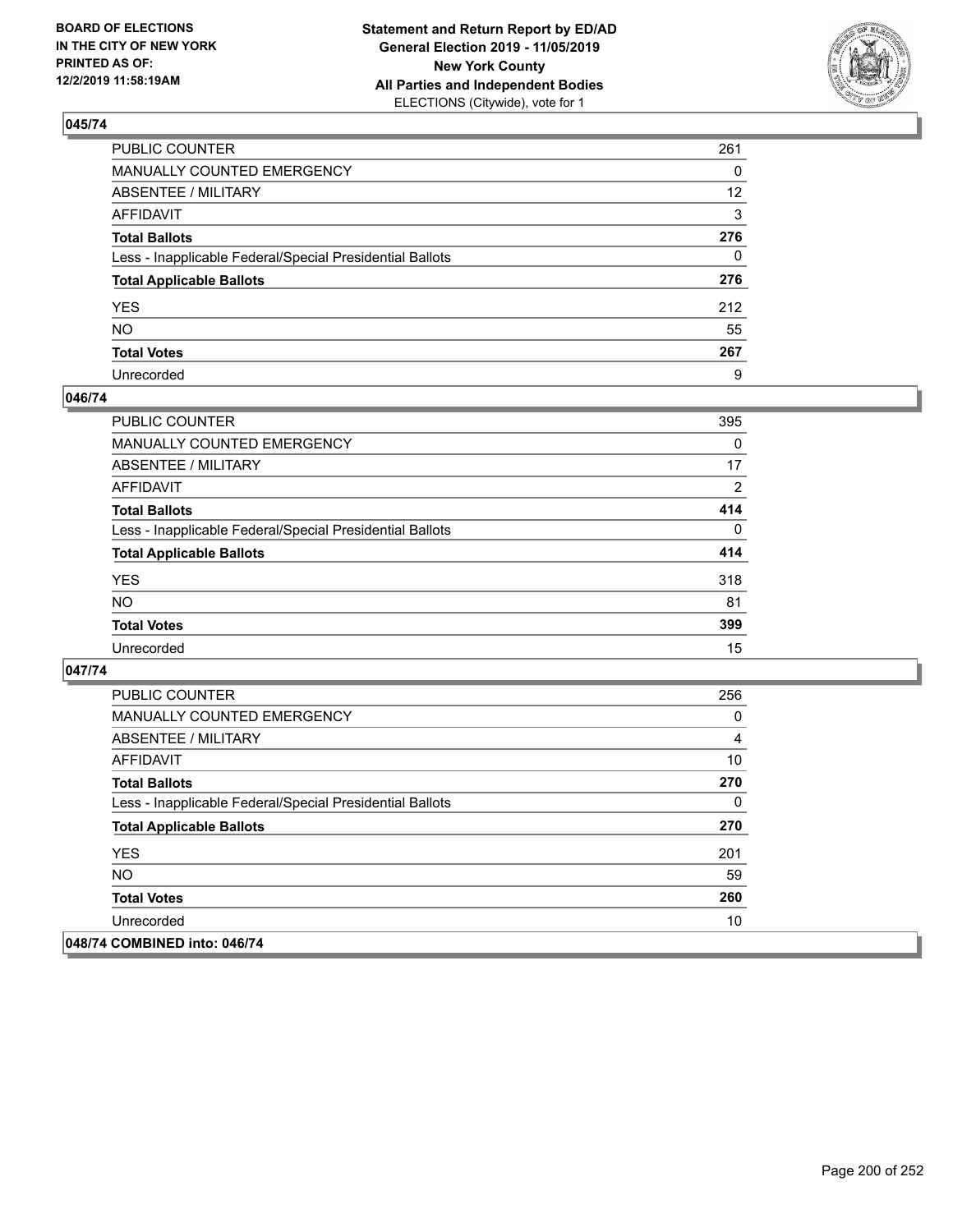

| PUBLIC COUNTER                                           | 425      |
|----------------------------------------------------------|----------|
| <b>MANUALLY COUNTED EMERGENCY</b>                        | $\Omega$ |
| <b>ABSENTEE / MILITARY</b>                               | 17       |
| <b>AFFIDAVIT</b>                                         | 2        |
| <b>Total Ballots</b>                                     | 444      |
| Less - Inapplicable Federal/Special Presidential Ballots | $\Omega$ |
| <b>Total Applicable Ballots</b>                          | 444      |
| <b>YES</b>                                               | 323      |
| <b>NO</b>                                                | 107      |
| <b>Total Votes</b>                                       | 430      |
| Unrecorded                                               | 14       |

### **050/74 COMBINED into: 051/74**

### **051/74**

| <b>PUBLIC COUNTER</b>                                    | 436 |
|----------------------------------------------------------|-----|
| <b>MANUALLY COUNTED EMERGENCY</b>                        | 0   |
| ABSENTEE / MILITARY                                      | 15  |
| <b>AFFIDAVIT</b>                                         | 4   |
| <b>Total Ballots</b>                                     | 455 |
| Less - Inapplicable Federal/Special Presidential Ballots | 0   |
| <b>Total Applicable Ballots</b>                          | 455 |
| <b>YES</b>                                               | 315 |
| <b>NO</b>                                                | 115 |
| <b>Total Votes</b>                                       | 430 |
| Unrecorded                                               | 25  |
|                                                          |     |

## **052/74 COMBINED into: 049/74**

| <b>PUBLIC COUNTER</b>                                    | 131 |
|----------------------------------------------------------|-----|
| <b>MANUALLY COUNTED EMERGENCY</b>                        | 0   |
| ABSENTEE / MILITARY                                      | 3   |
| AFFIDAVIT                                                | 0   |
| <b>Total Ballots</b>                                     | 134 |
| Less - Inapplicable Federal/Special Presidential Ballots | 0   |
| <b>Total Applicable Ballots</b>                          | 134 |
| <b>YES</b>                                               | 110 |
| <b>NO</b>                                                | 20  |
| <b>Total Votes</b>                                       | 130 |
| Unrecorded                                               | 4   |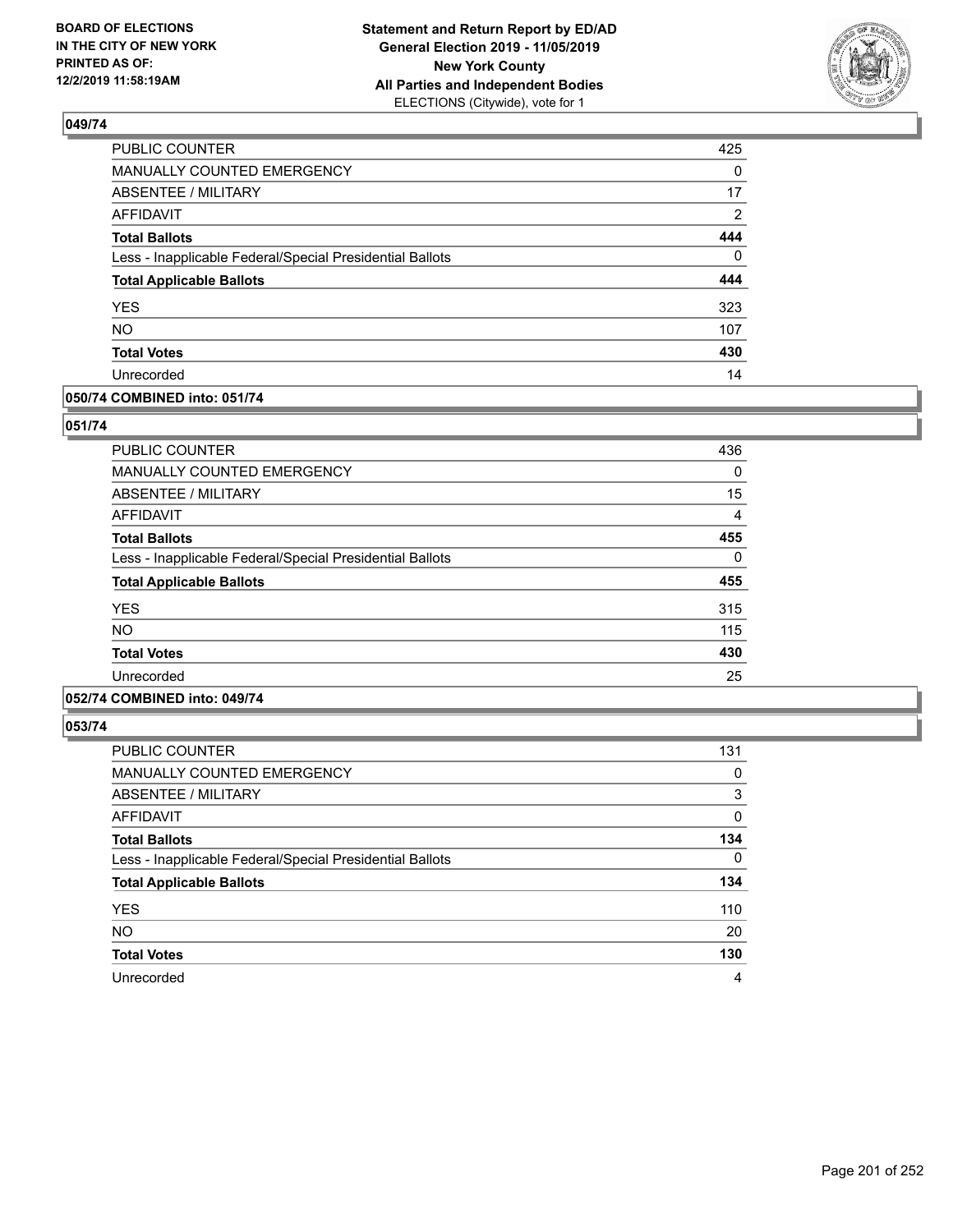

| PUBLIC COUNTER                                           | 366 |
|----------------------------------------------------------|-----|
| MANUALLY COUNTED EMERGENCY                               | 0   |
| ABSENTEE / MILITARY                                      |     |
| AFFIDAVIT                                                | 5   |
| Total Ballots                                            | 378 |
| Less - Inapplicable Federal/Special Presidential Ballots | 0   |
| <b>Total Applicable Ballots</b>                          | 378 |
| YES                                                      | 302 |
| NO.                                                      | 70  |
| <b>Total Votes</b>                                       | 372 |
| Unrecorded                                               | 6   |

### **055/74**

| PUBLIC COUNTER                                           | 64       |
|----------------------------------------------------------|----------|
| MANUALLY COUNTED EMERGENCY                               | 0        |
| ABSENTEE / MILITARY                                      | 2        |
| AFFIDAVIT                                                | $\Omega$ |
| <b>Total Ballots</b>                                     | 66       |
| Less - Inapplicable Federal/Special Presidential Ballots | $\Omega$ |
| <b>Total Applicable Ballots</b>                          | 66       |
| <b>YES</b>                                               | 51       |
| <b>NO</b>                                                | 11       |
| <b>Total Votes</b>                                       | 62       |
| Unrecorded                                               | 4        |

| <b>PUBLIC COUNTER</b>                                    | 168      |
|----------------------------------------------------------|----------|
| <b>MANUALLY COUNTED EMERGENCY</b>                        | 0        |
| ABSENTEE / MILITARY                                      | 4        |
| AFFIDAVIT                                                |          |
| <b>Total Ballots</b>                                     | 173      |
| Less - Inapplicable Federal/Special Presidential Ballots | $\Omega$ |
| <b>Total Applicable Ballots</b>                          | 173      |
| <b>YES</b>                                               | 141      |
| <b>NO</b>                                                | 27       |
| <b>Total Votes</b>                                       | 168      |
| Unrecorded                                               | 5        |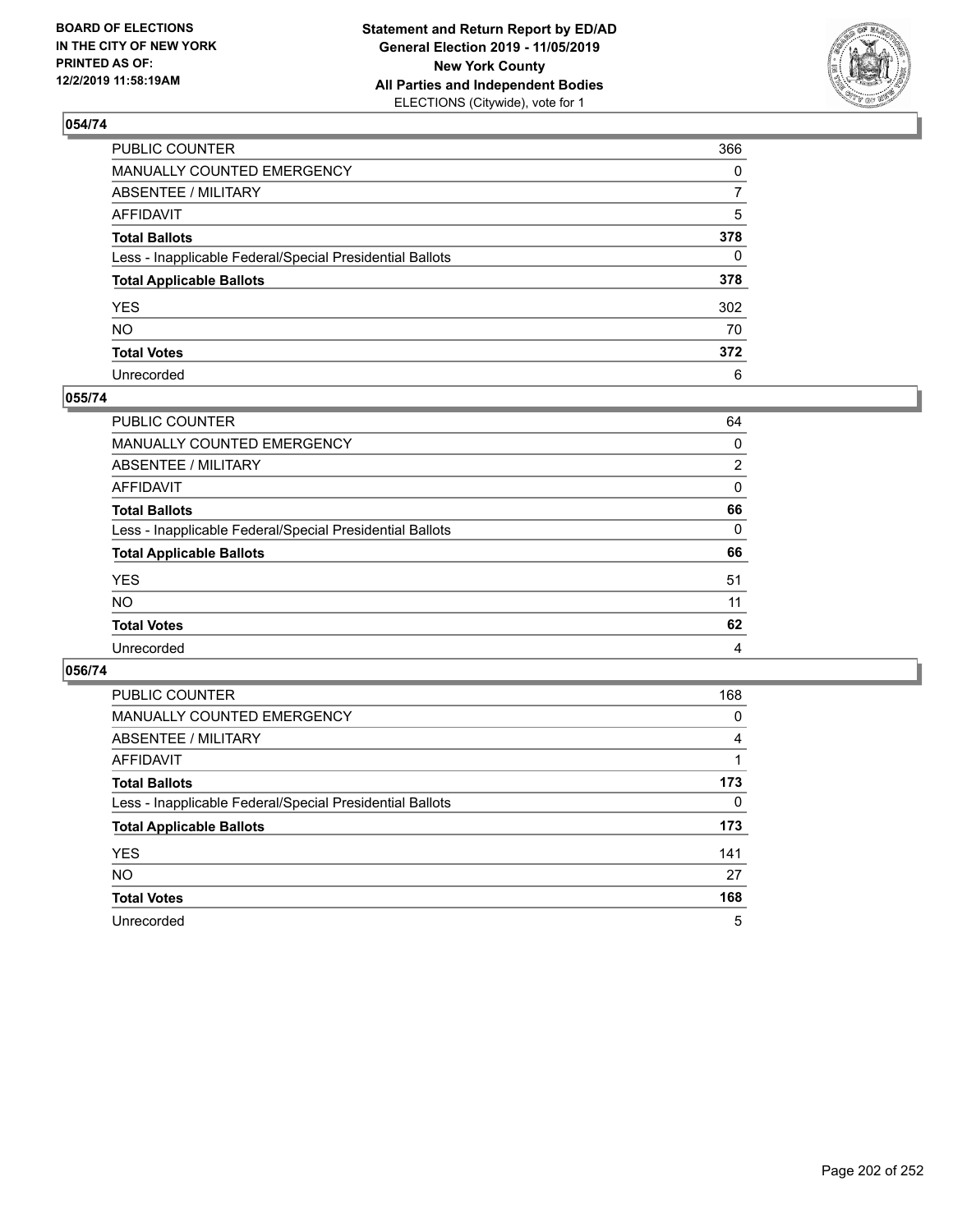

| PUBLIC COUNTER                                           | 241 |
|----------------------------------------------------------|-----|
| <b>MANUALLY COUNTED EMERGENCY</b>                        | 0   |
| <b>ABSENTEE / MILITARY</b>                               | 4   |
| <b>AFFIDAVIT</b>                                         |     |
| <b>Total Ballots</b>                                     | 246 |
| Less - Inapplicable Federal/Special Presidential Ballots | 0   |
| <b>Total Applicable Ballots</b>                          | 246 |
| <b>YES</b>                                               | 181 |
| <b>NO</b>                                                | 56  |
| <b>Total Votes</b>                                       | 237 |
| Unrecorded                                               | 9   |

### **058/74 COMBINED into: 054/74**

### **059/74**

| PUBLIC COUNTER                                           | 240      |
|----------------------------------------------------------|----------|
| MANUALLY COUNTED EMERGENCY                               | $\Omega$ |
| ABSENTEE / MILITARY                                      | 10       |
| AFFIDAVIT                                                |          |
| <b>Total Ballots</b>                                     | 251      |
| Less - Inapplicable Federal/Special Presidential Ballots | 0        |
| <b>Total Applicable Ballots</b>                          | 251      |
| <b>YES</b>                                               | 198      |
| <b>NO</b>                                                | 47       |
| <b>Total Votes</b>                                       | 245      |
| Unrecorded                                               | 6        |
|                                                          |          |

| <b>PUBLIC COUNTER</b>                                    | 154      |
|----------------------------------------------------------|----------|
| MANUALLY COUNTED EMERGENCY                               | $\Omega$ |
| ABSENTEE / MILITARY                                      | 7        |
| AFFIDAVIT                                                | $\Omega$ |
| <b>Total Ballots</b>                                     | 161      |
| Less - Inapplicable Federal/Special Presidential Ballots | 0        |
| <b>Total Applicable Ballots</b>                          | 161      |
| <b>YES</b>                                               | 123      |
| <b>NO</b>                                                | 34       |
| <b>Total Votes</b>                                       | 157      |
| Unrecorded                                               | 4        |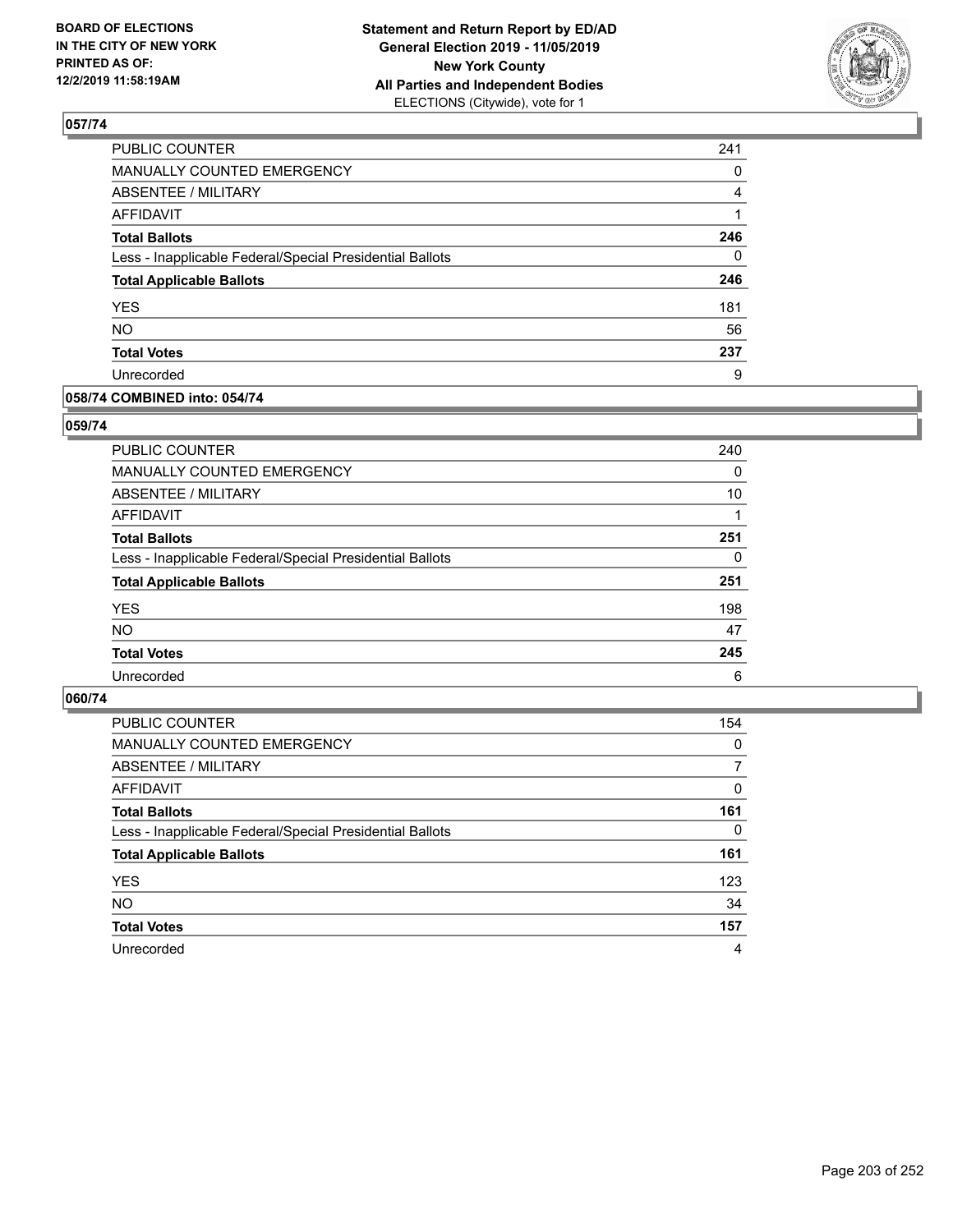

| PUBLIC COUNTER                                           | 322          |
|----------------------------------------------------------|--------------|
| MANUALLY COUNTED EMERGENCY                               | $\mathbf{0}$ |
| ABSENTEE / MILITARY                                      | 9            |
| AFFIDAVIT                                                | 4            |
| Total Ballots                                            | 335          |
| Less - Inapplicable Federal/Special Presidential Ballots | $\Omega$     |
| <b>Total Applicable Ballots</b>                          | 335          |
| YES                                                      | 240          |
| NO.                                                      | 64           |
| <b>Total Votes</b>                                       | 304          |
| Unrecorded                                               | 31           |

### **062/74**

| <b>PUBLIC COUNTER</b>                                    | 273 |
|----------------------------------------------------------|-----|
| <b>MANUALLY COUNTED EMERGENCY</b>                        | 0   |
| ABSENTEE / MILITARY                                      | 15  |
| <b>AFFIDAVIT</b>                                         | 4   |
| <b>Total Ballots</b>                                     | 292 |
| Less - Inapplicable Federal/Special Presidential Ballots | 0   |
| <b>Total Applicable Ballots</b>                          | 292 |
| <b>YES</b>                                               | 222 |
| NO.                                                      | 59  |
| <b>Total Votes</b>                                       | 281 |
| Unrecorded                                               | 11  |
|                                                          |     |

## **063/74 COMBINED into: 062/74**

| <b>PUBLIC COUNTER</b>                                    | 266 |
|----------------------------------------------------------|-----|
| <b>MANUALLY COUNTED EMERGENCY</b>                        | 0   |
| ABSENTEE / MILITARY                                      | 5   |
| AFFIDAVIT                                                | 6   |
| <b>Total Ballots</b>                                     | 277 |
| Less - Inapplicable Federal/Special Presidential Ballots | 0   |
| <b>Total Applicable Ballots</b>                          | 277 |
| <b>YES</b>                                               | 215 |
| NO.                                                      | 50  |
| <b>Total Votes</b>                                       | 265 |
| Unrecorded                                               | 12  |
| 065/74 COMBINED into: 064/74                             |     |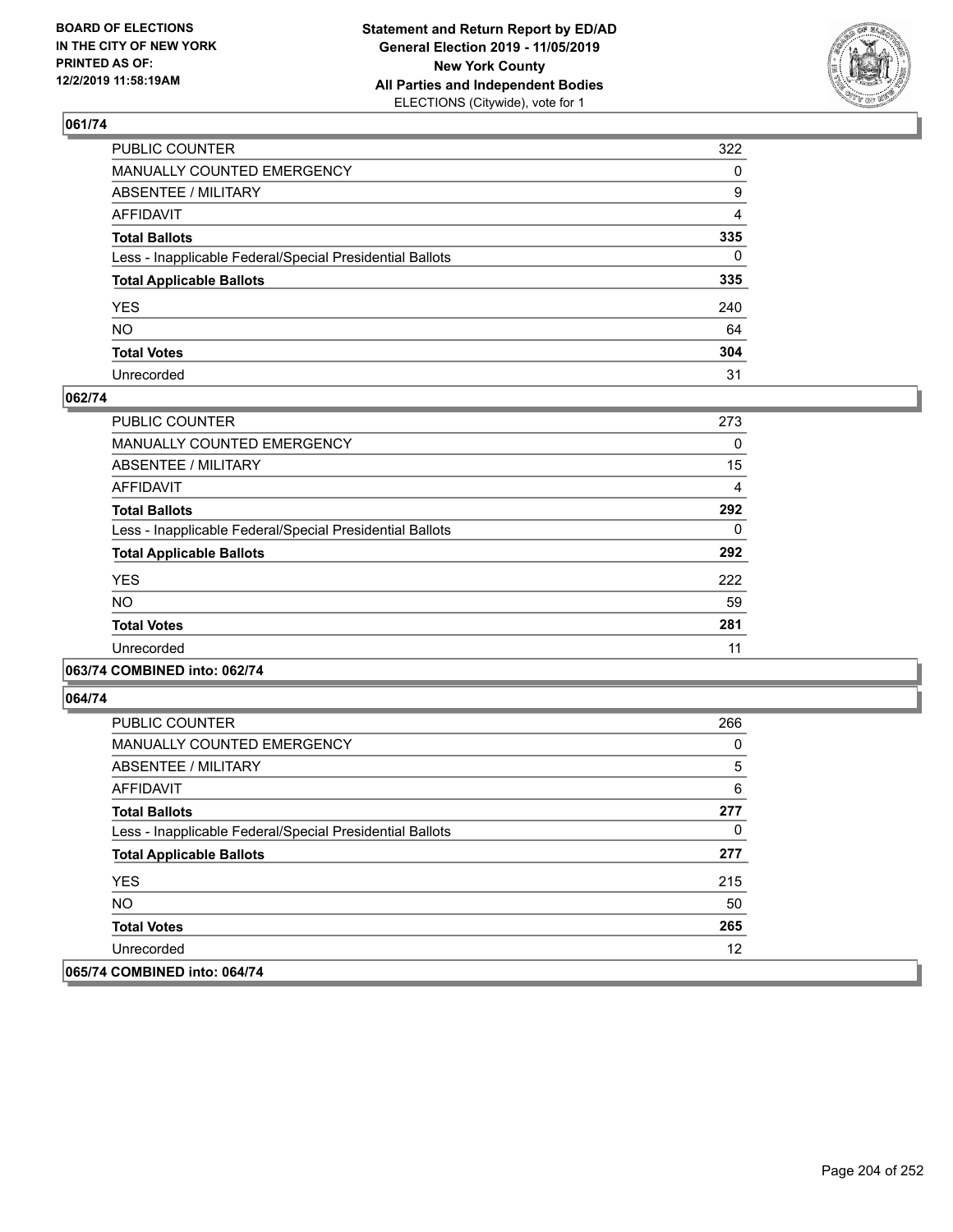

| PUBLIC COUNTER                                           | 282          |
|----------------------------------------------------------|--------------|
| MANUALLY COUNTED EMERGENCY                               | $\mathbf{0}$ |
| ABSENTEE / MILITARY                                      | 13           |
| AFFIDAVIT                                                | 2            |
| Total Ballots                                            | 297          |
| Less - Inapplicable Federal/Special Presidential Ballots | 0            |
| <b>Total Applicable Ballots</b>                          | 297          |
| YES                                                      | 241          |
| NO.                                                      | 50           |
| <b>Total Votes</b>                                       | 291          |
| Unrecorded                                               | 6            |

### **067/74**

| <b>PUBLIC COUNTER</b>                                    | 348      |
|----------------------------------------------------------|----------|
| MANUALLY COUNTED EMERGENCY                               | 0        |
| ABSENTEE / MILITARY                                      | 18       |
| AFFIDAVIT                                                | 4        |
| <b>Total Ballots</b>                                     | 370      |
| Less - Inapplicable Federal/Special Presidential Ballots | $\Omega$ |
| <b>Total Applicable Ballots</b>                          | 370      |
| <b>YES</b>                                               | 265      |
| <b>NO</b>                                                | 94       |
| <b>Total Votes</b>                                       | 359      |
| Unrecorded                                               | 11       |
|                                                          |          |

# **068/74 COMBINED into: 067/74**

| <b>PUBLIC COUNTER</b>                                    | 99       |
|----------------------------------------------------------|----------|
| <b>MANUALLY COUNTED EMERGENCY</b>                        | $\Omega$ |
| ABSENTEE / MILITARY                                      | 4        |
| AFFIDAVIT                                                | $\Omega$ |
| <b>Total Ballots</b>                                     | 103      |
| Less - Inapplicable Federal/Special Presidential Ballots | $\Omega$ |
| <b>Total Applicable Ballots</b>                          | 103      |
| <b>YES</b>                                               | 73       |
| <b>NO</b>                                                | 18       |
| <b>Total Votes</b>                                       | 91       |
| Unrecorded                                               | 12       |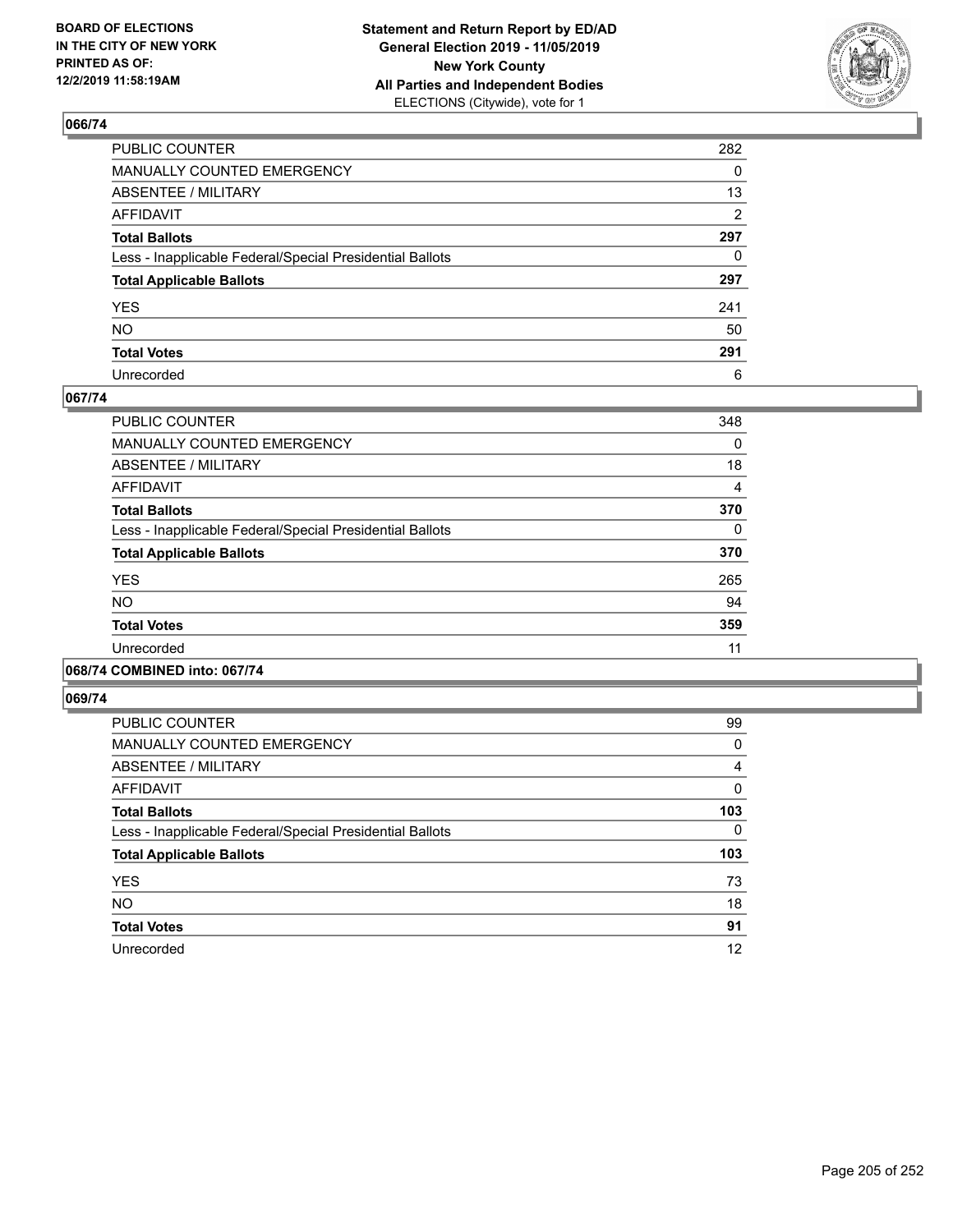

| PUBLIC COUNTER                                           | 253            |
|----------------------------------------------------------|----------------|
| MANUALLY COUNTED EMERGENCY                               | 0              |
| <b>ABSENTEE / MILITARY</b>                               | 8              |
| <b>AFFIDAVIT</b>                                         | $\overline{2}$ |
| <b>Total Ballots</b>                                     | 263            |
| Less - Inapplicable Federal/Special Presidential Ballots | $\Omega$       |
| <b>Total Applicable Ballots</b>                          | 263            |
| <b>YES</b>                                               | 197            |
| <b>NO</b>                                                | 47             |
| <b>Total Votes</b>                                       | 244            |
| Unrecorded                                               | 19             |

### **071/74 COMBINED into: 061/74**

### **072/74**

| <b>PUBLIC COUNTER</b>                                    | 275      |
|----------------------------------------------------------|----------|
| <b>MANUALLY COUNTED EMERGENCY</b>                        | $\Omega$ |
| ABSENTEE / MILITARY                                      | 10       |
| AFFIDAVIT                                                | 3        |
| <b>Total Ballots</b>                                     | 288      |
| Less - Inapplicable Federal/Special Presidential Ballots | $\Omega$ |
| <b>Total Applicable Ballots</b>                          | 288      |
| <b>YES</b>                                               | 194      |
| <b>NO</b>                                                | 60       |
| <b>Total Votes</b>                                       | 254      |
| Unrecorded                                               | 34       |

### **073/74**

| <b>Total Applicable Ballots</b>                          | 204 |
|----------------------------------------------------------|-----|
|                                                          |     |
|                                                          |     |
| Less - Inapplicable Federal/Special Presidential Ballots |     |
|                                                          | 0   |
| <b>Total Ballots</b>                                     | 204 |
| <b>AFFIDAVIT</b>                                         | 3   |
| ABSENTEE / MILITARY                                      | 4   |
|                                                          |     |
| <b>MANUALLY COUNTED EMERGENCY</b>                        | 0   |
| <b>PUBLIC COUNTER</b>                                    | 197 |

**075/74 COMBINED into: 076/74**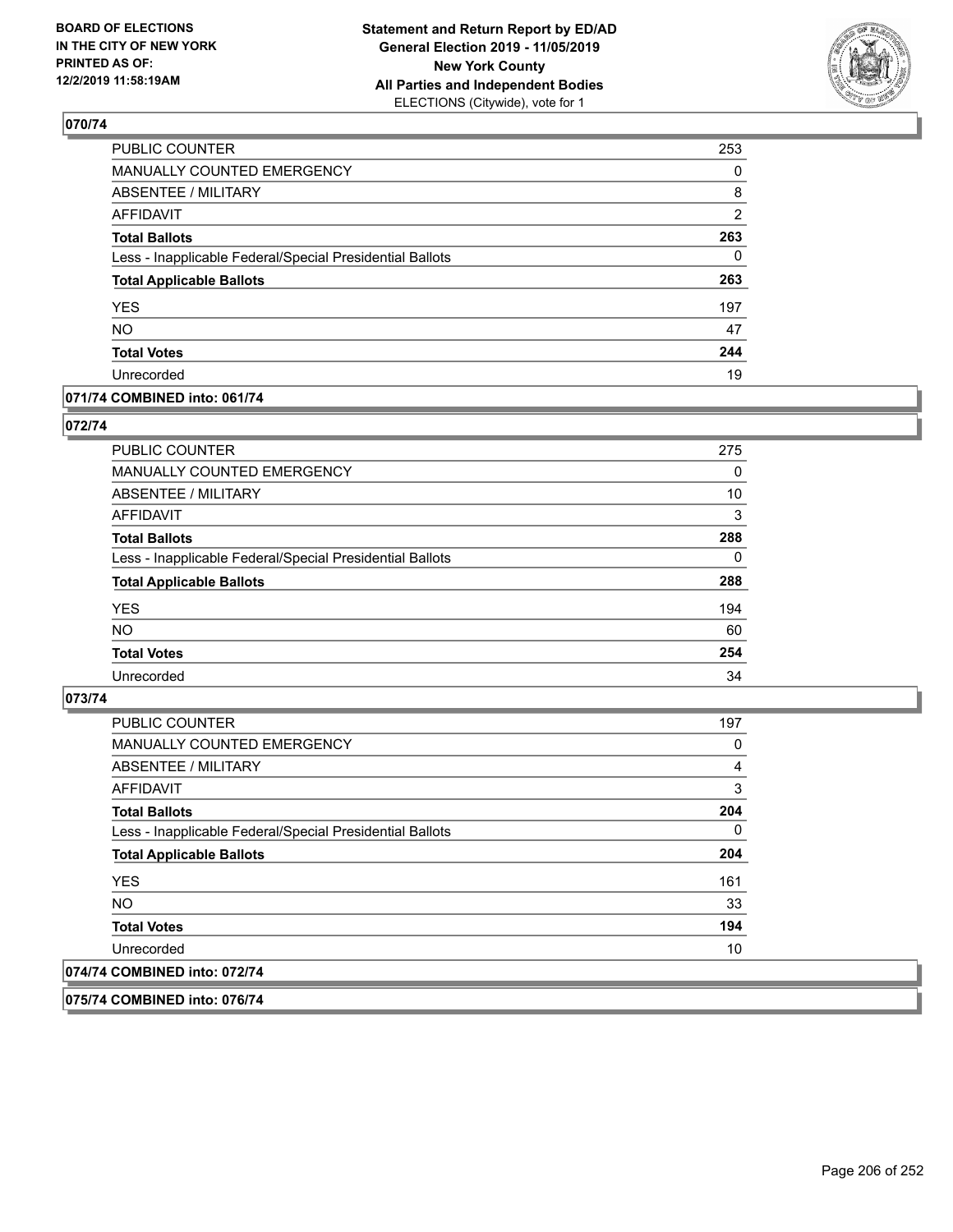

| PUBLIC COUNTER                                           | 439      |
|----------------------------------------------------------|----------|
| MANUALLY COUNTED EMERGENCY                               | 0        |
| <b>ABSENTEE / MILITARY</b>                               | 17       |
| <b>AFFIDAVIT</b>                                         | 3        |
| <b>Total Ballots</b>                                     | 459      |
| Less - Inapplicable Federal/Special Presidential Ballots | $\Omega$ |
| <b>Total Applicable Ballots</b>                          | 459      |
| <b>YES</b>                                               | 306      |
| <b>NO</b>                                                | 107      |
| <b>Total Votes</b>                                       | 413      |
| Unrecorded                                               | 46       |

## **077/74 COMBINED into: 070/74**

### **078/74**

| <b>PUBLIC COUNTER</b>                                    | 281      |
|----------------------------------------------------------|----------|
| <b>MANUALLY COUNTED EMERGENCY</b>                        | 0        |
| ABSENTEE / MILITARY                                      | 3        |
| AFFIDAVIT                                                |          |
| <b>Total Ballots</b>                                     | 285      |
| Less - Inapplicable Federal/Special Presidential Ballots | $\Omega$ |
| <b>Total Applicable Ballots</b>                          | 285      |
| <b>YES</b>                                               | 175      |
| <b>NO</b>                                                | 51       |
| <b>Total Votes</b>                                       | 226      |
| Unrecorded                                               | 59       |

### **079/74**

| <b>PUBLIC COUNTER</b>                                    | 281 |
|----------------------------------------------------------|-----|
| <b>MANUALLY COUNTED EMERGENCY</b>                        | 0   |
| ABSENTEE / MILITARY                                      | 1   |
| AFFIDAVIT                                                | 4   |
| <b>Total Ballots</b>                                     | 286 |
| Less - Inapplicable Federal/Special Presidential Ballots | 0   |
| <b>Total Applicable Ballots</b>                          | 286 |
| <b>YES</b>                                               | 206 |
| <b>NO</b>                                                | 68  |
| <b>Total Votes</b>                                       | 274 |
| Unrecorded                                               | 12  |
| 080/74 COMBINED into: 079/74                             |     |

### **081/74 COMBINED into: 078/74**

**082/74 COMBINED into: 101/74**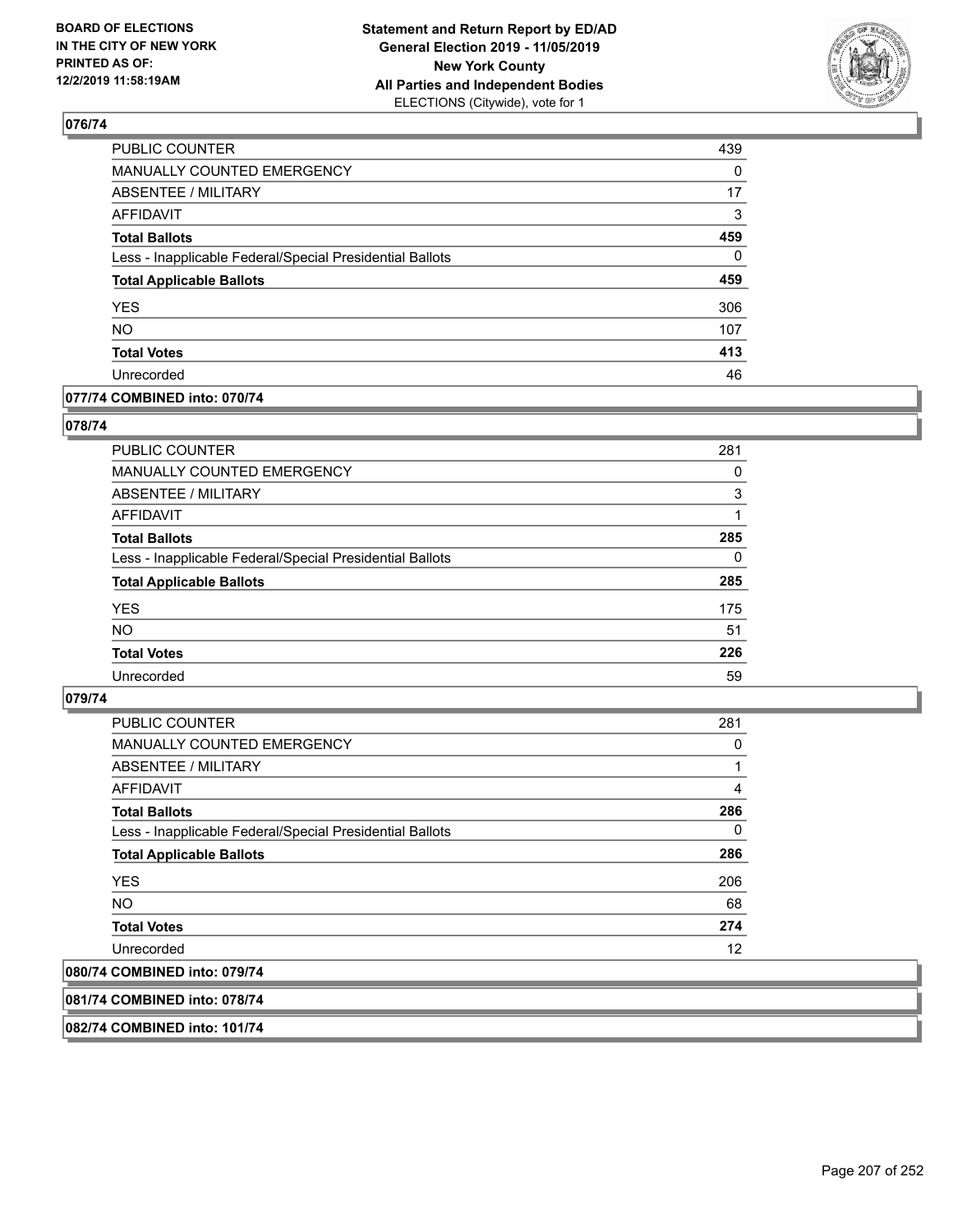

| PUBLIC COUNTER                                           | 443            |
|----------------------------------------------------------|----------------|
| MANUALLY COUNTED EMERGENCY                               | $\mathbf{0}$   |
| ABSENTEE / MILITARY                                      | $\overline{7}$ |
| AFFIDAVIT                                                | 3              |
| Total Ballots                                            | 453            |
| Less - Inapplicable Federal/Special Presidential Ballots | $\mathbf{0}$   |
| <b>Total Applicable Ballots</b>                          | 453            |
| YES                                                      | 354            |
| NO.                                                      | 81             |
| <b>Total Votes</b>                                       | 435            |
| Unrecorded                                               | 18             |

### **084/74**

| PUBLIC COUNTER                                           | 62             |
|----------------------------------------------------------|----------------|
| MANUALLY COUNTED EMERGENCY                               | 0              |
| ABSENTEE / MILITARY                                      | $\overline{2}$ |
| AFFIDAVIT                                                |                |
| <b>Total Ballots</b>                                     | 65             |
| Less - Inapplicable Federal/Special Presidential Ballots | $\Omega$       |
| <b>Total Applicable Ballots</b>                          | 65             |
| <b>YES</b>                                               | 42             |
| <b>NO</b>                                                | 21             |
| <b>Total Votes</b>                                       | 63             |
| Unrecorded                                               | 2              |
|                                                          |                |

**085/74 COMBINED into: 087/74**

#### **086/74 COMBINED into: 084/74**

| <b>PUBLIC COUNTER</b>                                    | 302      |
|----------------------------------------------------------|----------|
| MANUALLY COUNTED EMERGENCY                               | 16       |
| <b>ABSENTEE / MILITARY</b>                               | 7        |
| AFFIDAVIT                                                | 2        |
| <b>Total Ballots</b>                                     | 327      |
| Less - Inapplicable Federal/Special Presidential Ballots | $\Omega$ |
| <b>Total Applicable Ballots</b>                          | 327      |
| <b>YES</b>                                               | 238      |
| <b>NO</b>                                                | 58       |
| <b>Total Votes</b>                                       | 296      |
| Unrecorded                                               | 31       |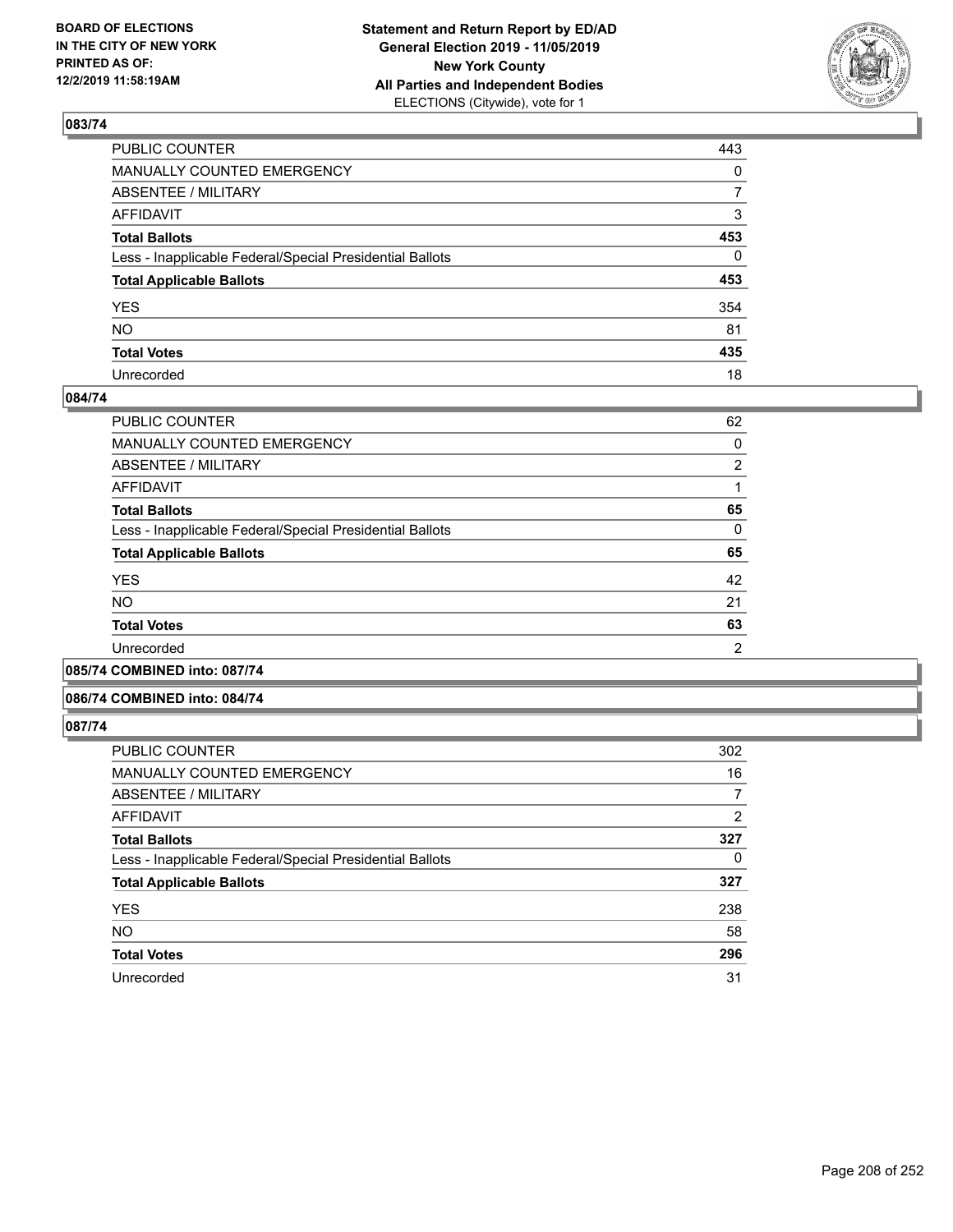

| PUBLIC COUNTER                                           | 405      |
|----------------------------------------------------------|----------|
| MANUALLY COUNTED EMERGENCY                               | 0        |
| <b>ABSENTEE / MILITARY</b>                               | 9        |
| <b>AFFIDAVIT</b>                                         |          |
| <b>Total Ballots</b>                                     | 415      |
| Less - Inapplicable Federal/Special Presidential Ballots | $\Omega$ |
| <b>Total Applicable Ballots</b>                          | 415      |
| <b>YES</b>                                               | 297      |
| <b>NO</b>                                                | 88       |
| <b>Total Votes</b>                                       | 385      |
| Unrecorded                                               | 30       |

### **089/74 COMBINED into: 088/74**

### **090/74**

| PUBLIC COUNTER                                           | 182      |
|----------------------------------------------------------|----------|
| <b>MANUALLY COUNTED EMERGENCY</b>                        | 0        |
| ABSENTEE / MILITARY                                      | 0        |
| AFFIDAVIT                                                | $\Omega$ |
| <b>Total Ballots</b>                                     | 182      |
| Less - Inapplicable Federal/Special Presidential Ballots | $\Omega$ |
| <b>Total Applicable Ballots</b>                          | 182      |
| <b>YES</b>                                               | 120      |
| <b>NO</b>                                                | 42       |
| <b>Total Votes</b>                                       | 162      |
| Unrecorded                                               | 20       |

### **091/74**

| PUBLIC COUNTER                                           | 259      |
|----------------------------------------------------------|----------|
| <b>MANUALLY COUNTED EMERGENCY</b>                        | 0        |
| ABSENTEE / MILITARY                                      | 11       |
| <b>AFFIDAVIT</b>                                         | 2        |
| <b>Total Ballots</b>                                     | 272      |
| Less - Inapplicable Federal/Special Presidential Ballots | $\Omega$ |
| <b>Total Applicable Ballots</b>                          | 272      |
| <b>YES</b>                                               | 194      |
| <b>NO</b>                                                | 63       |
| <b>Total Votes</b>                                       | 257      |
| Unrecorded                                               | 15       |

**092/74 COMBINED into: 083/74**

**093/74 COMBINED into: 091/74**

**094/74 COMBINED into: 091/74**

**095/74 COMBINED into: 091/74**

**096/74 COMBINED into: 036/74**

**097/74 COMBINED into: 036/74**

**098/74 COMBINED into: 066/74**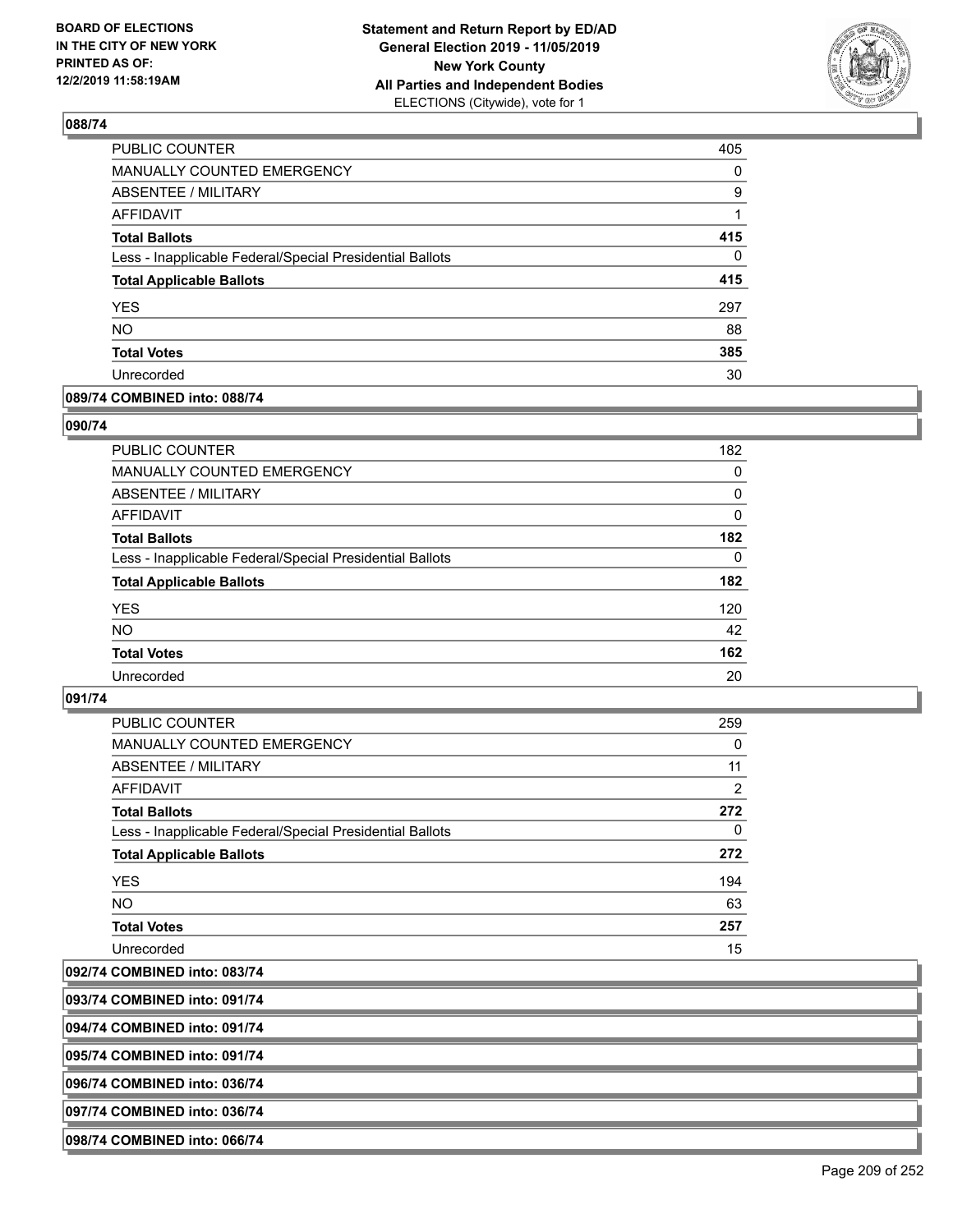

## **099/74 COMBINED into: 032/74**

### **100/74 COMBINED into: 079/65**

**101/74** 

| PUBLIC COUNTER                                           | 330      |
|----------------------------------------------------------|----------|
| MANUALLY COUNTED EMERGENCY                               | 0        |
| ABSENTEE / MILITARY                                      | 17       |
| AFFIDAVIT                                                | 5        |
| <b>Total Ballots</b>                                     | 352      |
| Less - Inapplicable Federal/Special Presidential Ballots | $\Omega$ |
| <b>Total Applicable Ballots</b>                          | 352      |
| <b>YES</b>                                               | 275      |
| <b>NO</b>                                                | 61       |
| <b>Total Votes</b>                                       | 336      |
| Unrecorded                                               | 16       |

### **102/74 COMBINED into: 101/74**

**103/74 COMBINED into: 091/74**

#### **104/74**

| PUBLIC COUNTER                                           | 167 |
|----------------------------------------------------------|-----|
| MANUALLY COUNTED EMERGENCY                               | 0   |
| <b>ABSENTEE / MILITARY</b>                               |     |
| AFFIDAVIT                                                | 2   |
| <b>Total Ballots</b>                                     | 176 |
| Less - Inapplicable Federal/Special Presidential Ballots | 0   |
| <b>Total Applicable Ballots</b>                          | 176 |
| <b>YES</b>                                               | 133 |
| <b>NO</b>                                                | 37  |
| <b>Total Votes</b>                                       | 170 |
| Unrecorded                                               | 6   |

| <b>PUBLIC COUNTER</b>                                    | 320 |
|----------------------------------------------------------|-----|
| <b>MANUALLY COUNTED EMERGENCY</b>                        | 0   |
| ABSENTEE / MILITARY                                      | 5   |
| <b>AFFIDAVIT</b>                                         | 3   |
| <b>Total Ballots</b>                                     | 328 |
| Less - Inapplicable Federal/Special Presidential Ballots | 0   |
| <b>Total Applicable Ballots</b>                          | 328 |
| <b>YES</b>                                               | 259 |
| NO.                                                      | 36  |
| <b>Total Votes</b>                                       | 295 |
| Unrecorded                                               | 33  |
| 106/74 COMBINED into: 010/74                             |     |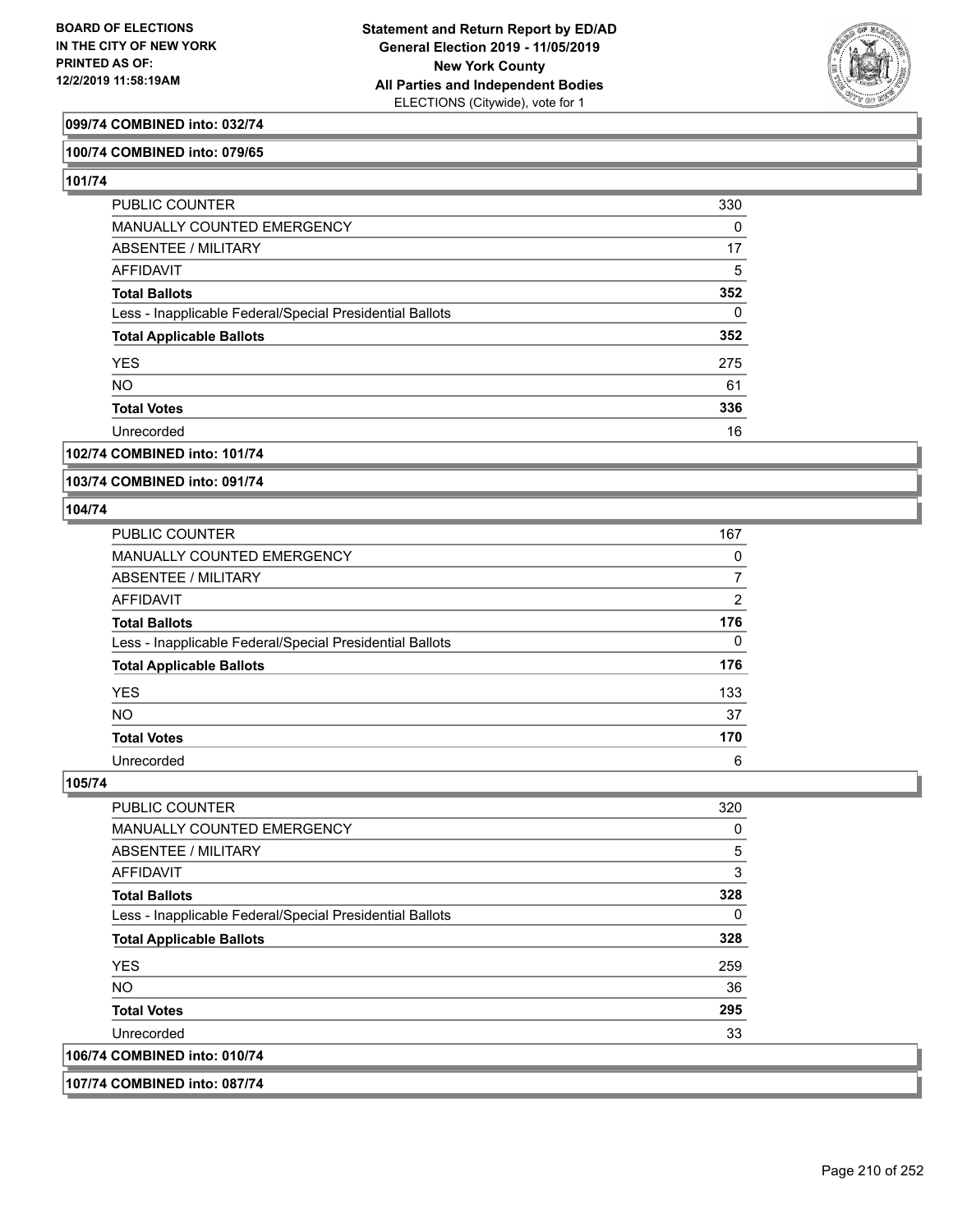

| PUBLIC COUNTER                                           | 320 |
|----------------------------------------------------------|-----|
| MANUALLY COUNTED EMERGENCY                               | 0   |
| ABSENTEE / MILITARY                                      | 5   |
| AFFIDAVIT                                                | 2   |
| Total Ballots                                            | 327 |
| Less - Inapplicable Federal/Special Presidential Ballots | 0   |
| <b>Total Applicable Ballots</b>                          | 327 |
| YES                                                      | 274 |
| NO.                                                      | 45  |
| <b>Total Votes</b>                                       | 319 |
| Unrecorded                                               | 8   |

### **002/75**

| <b>PUBLIC COUNTER</b>                                    | 307      |
|----------------------------------------------------------|----------|
| MANUALLY COUNTED EMERGENCY                               | $\Omega$ |
| ABSENTEE / MILITARY                                      | 11       |
| AFFIDAVIT                                                | 3        |
| <b>Total Ballots</b>                                     | 321      |
| Less - Inapplicable Federal/Special Presidential Ballots | 0        |
| <b>Total Applicable Ballots</b>                          | 321      |
| <b>YES</b>                                               | 247      |
| <b>NO</b>                                                | 56       |
| <b>Total Votes</b>                                       | 303      |
| Unrecorded                                               | 18       |

### **003/75**

| <b>PUBLIC COUNTER</b>                                    | 117 |
|----------------------------------------------------------|-----|
| <b>MANUALLY COUNTED EMERGENCY</b>                        | 0   |
| ABSENTEE / MILITARY                                      | 2   |
| AFFIDAVIT                                                | 0   |
| <b>Total Ballots</b>                                     | 119 |
| Less - Inapplicable Federal/Special Presidential Ballots | 0   |
| <b>Total Applicable Ballots</b>                          | 119 |
| <b>YES</b>                                               | 106 |
| NO.                                                      | 13  |
| <b>Total Votes</b>                                       | 119 |
| 004/75 COMBINED into: 090/66                             |     |

## **005/75 COMBINED into: 001/75**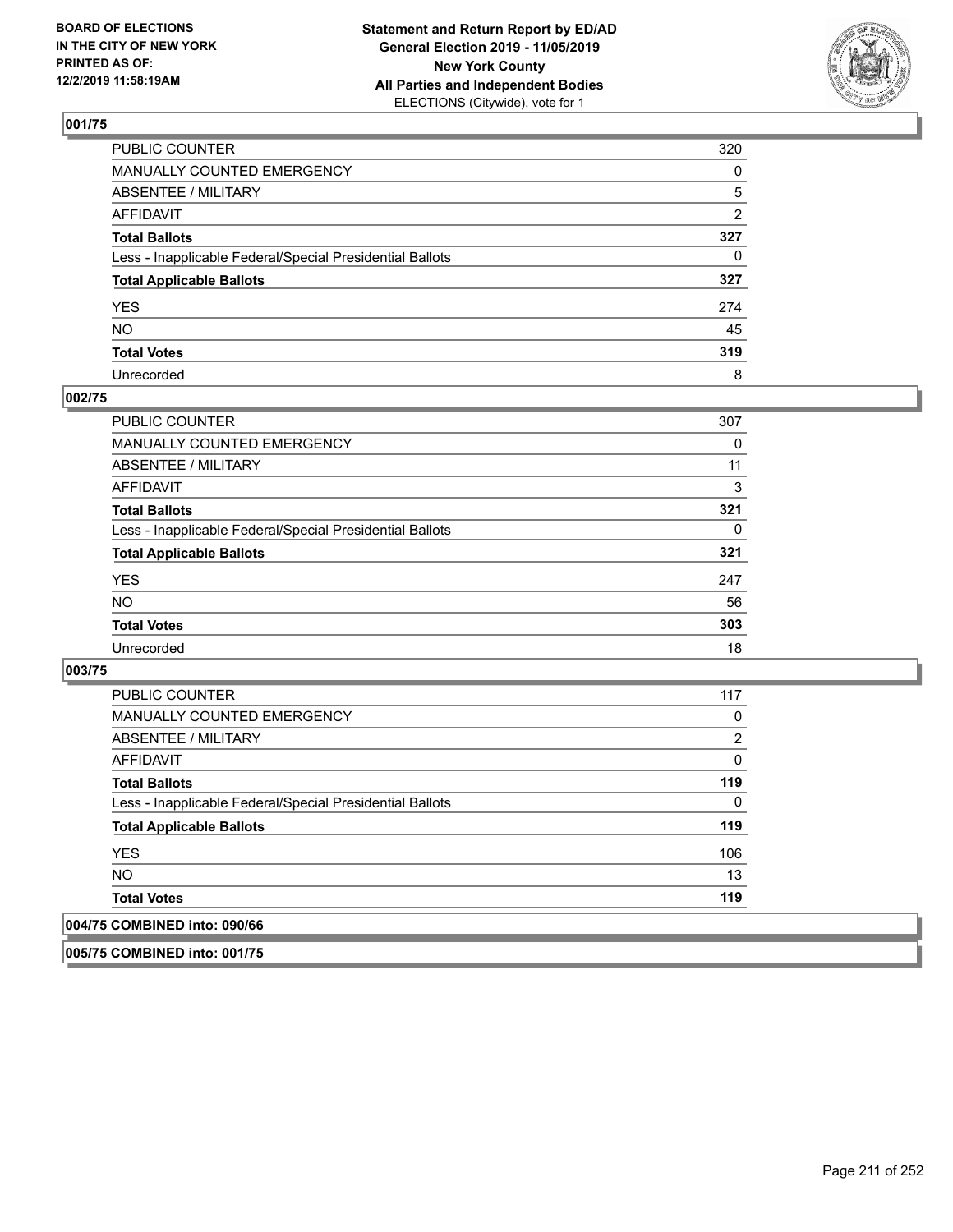

| PUBLIC COUNTER                                           | 397 |
|----------------------------------------------------------|-----|
| MANUALLY COUNTED EMERGENCY                               | 0   |
| ABSENTEE / MILITARY                                      | 10  |
| AFFIDAVIT                                                | 0   |
| Total Ballots                                            | 407 |
| Less - Inapplicable Federal/Special Presidential Ballots | 0   |
| <b>Total Applicable Ballots</b>                          | 407 |
| YES                                                      | 310 |
| NO.                                                      | 84  |
| <b>Total Votes</b>                                       | 394 |
| Unrecorded                                               | 13  |

## **007/75**

| <b>PUBLIC COUNTER</b>                                    | 202 |
|----------------------------------------------------------|-----|
| <b>MANUALLY COUNTED EMERGENCY</b>                        | 0   |
| ABSENTEE / MILITARY                                      | 5   |
| AFFIDAVIT                                                |     |
| <b>Total Ballots</b>                                     | 208 |
| Less - Inapplicable Federal/Special Presidential Ballots | 0   |
| <b>Total Applicable Ballots</b>                          | 208 |
| <b>YES</b>                                               | 160 |
| <b>NO</b>                                                | 40  |
| <b>Total Votes</b>                                       | 200 |
| Unrecorded                                               | 8   |

| <b>PUBLIC COUNTER</b>                                    | 218 |
|----------------------------------------------------------|-----|
| <b>MANUALLY COUNTED EMERGENCY</b>                        | 0   |
| ABSENTEE / MILITARY                                      | 3   |
| AFFIDAVIT                                                |     |
| <b>Total Ballots</b>                                     | 222 |
| Less - Inapplicable Federal/Special Presidential Ballots | 0   |
| <b>Total Applicable Ballots</b>                          | 222 |
| <b>YES</b>                                               | 184 |
| <b>NO</b>                                                | 32  |
| <b>Total Votes</b>                                       | 216 |
| Unrecorded                                               | 6   |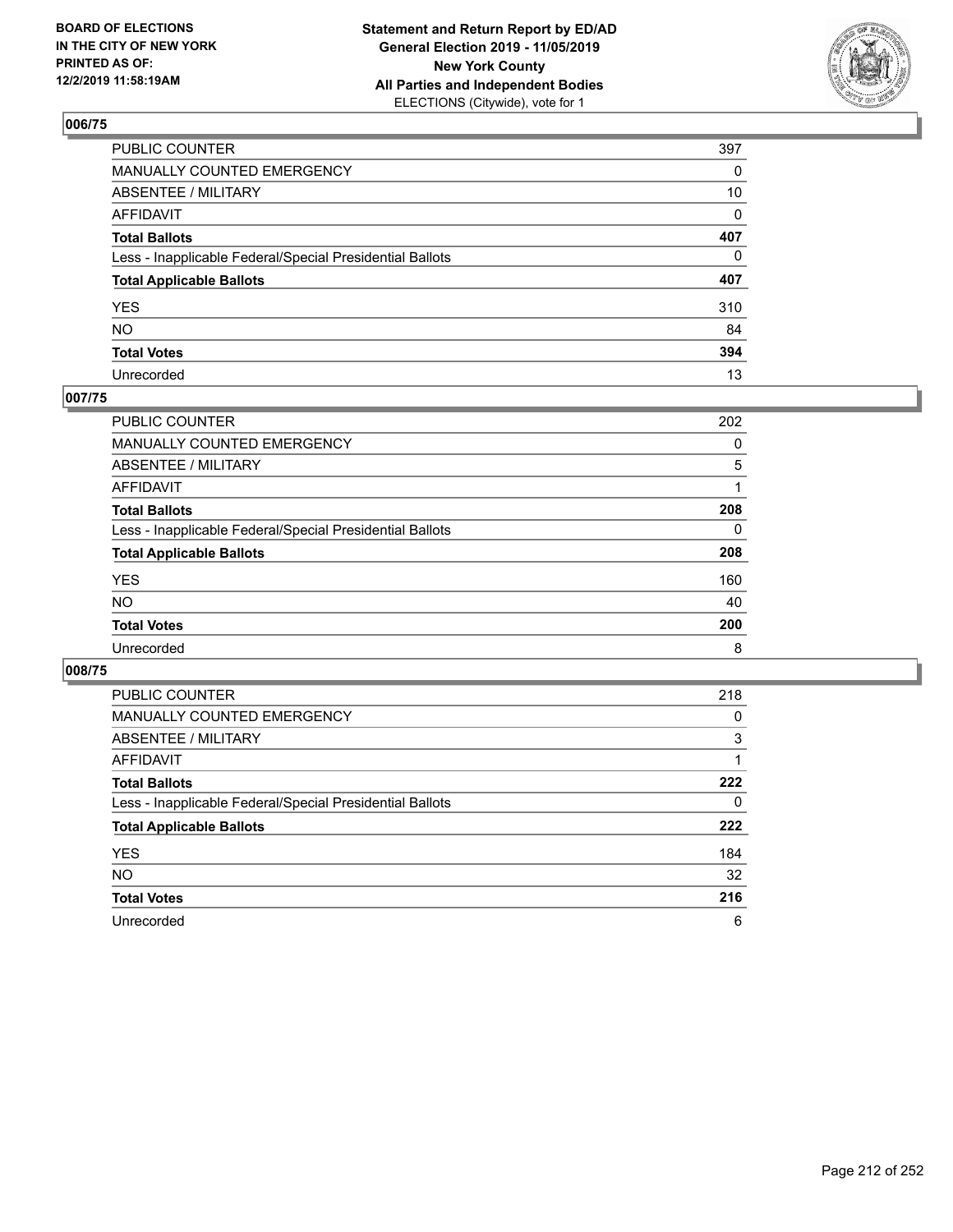

| PUBLIC COUNTER                                           | 139 |
|----------------------------------------------------------|-----|
| MANUALLY COUNTED EMERGENCY                               | 0   |
| ABSENTEE / MILITARY                                      | 2   |
| AFFIDAVIT                                                | 0   |
| Total Ballots                                            | 141 |
| Less - Inapplicable Federal/Special Presidential Ballots | 0   |
| <b>Total Applicable Ballots</b>                          | 141 |
| YES                                                      | 108 |
| NO.                                                      | 27  |
| <b>Total Votes</b>                                       | 135 |
| Unrecorded                                               | 6   |

## **010/75**

| <b>PUBLIC COUNTER</b>                                    | 172      |
|----------------------------------------------------------|----------|
| MANUALLY COUNTED EMERGENCY                               | 0        |
| ABSENTEE / MILITARY                                      | 3        |
| AFFIDAVIT                                                |          |
| <b>Total Ballots</b>                                     | 176      |
| Less - Inapplicable Federal/Special Presidential Ballots | $\Omega$ |
| <b>Total Applicable Ballots</b>                          | 176      |
| <b>YES</b>                                               | 143      |
| <b>NO</b>                                                | 28       |
| <b>Total Votes</b>                                       | 171      |
| Unrecorded                                               | 5        |

| PUBLIC COUNTER                                           | 155      |
|----------------------------------------------------------|----------|
| <b>MANUALLY COUNTED EMERGENCY</b>                        | $\Omega$ |
| ABSENTEE / MILITARY                                      |          |
| AFFIDAVIT                                                | 0        |
| <b>Total Ballots</b>                                     | 156      |
| Less - Inapplicable Federal/Special Presidential Ballots | $\Omega$ |
| <b>Total Applicable Ballots</b>                          | 156      |
| <b>YES</b>                                               | 125      |
| <b>NO</b>                                                | 21       |
| <b>Total Votes</b>                                       | 146      |
| Unrecorded                                               | 10       |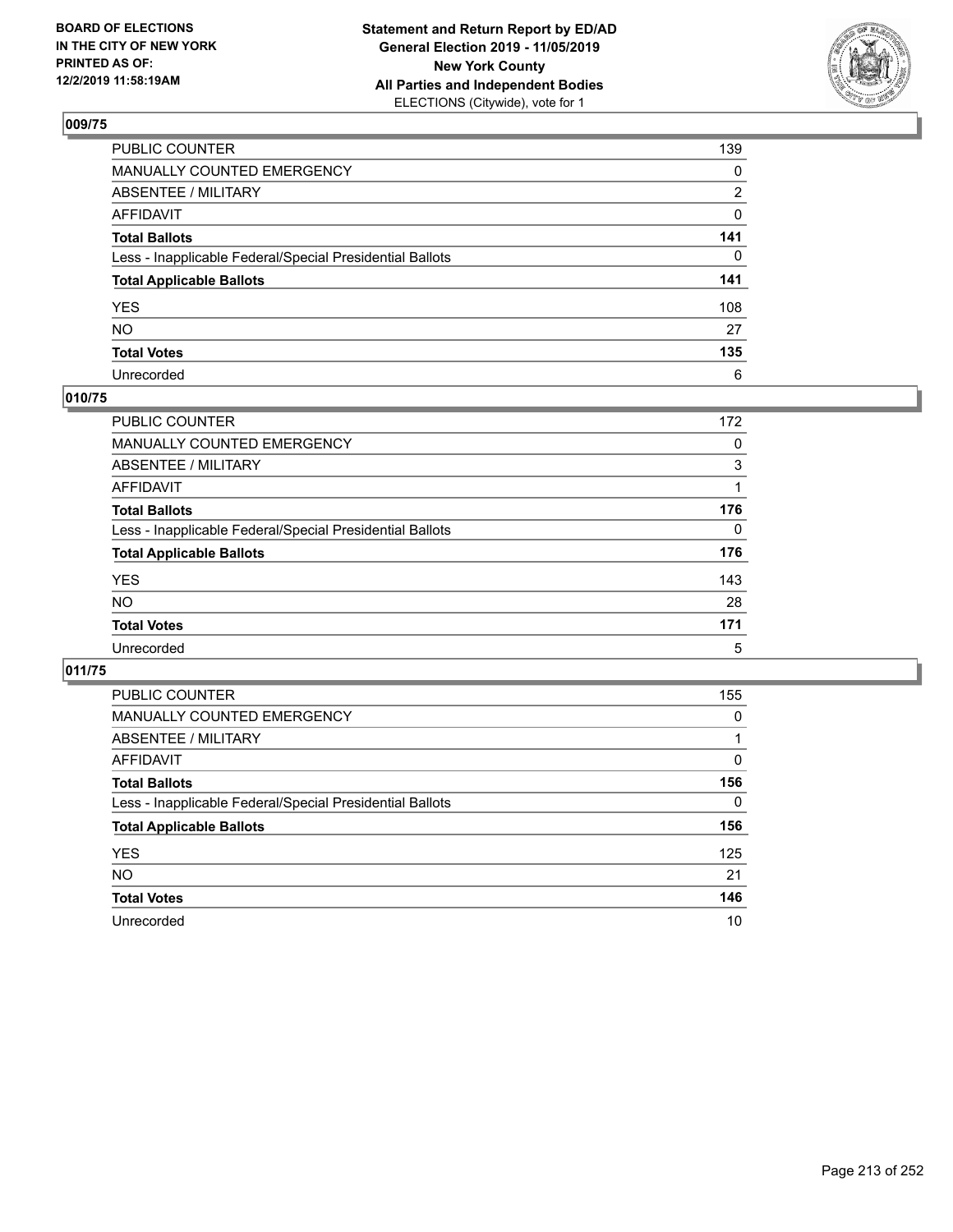

| PUBLIC COUNTER                                           | 227          |
|----------------------------------------------------------|--------------|
| MANUALLY COUNTED EMERGENCY                               | $\Omega$     |
| ABSENTEE / MILITARY                                      | 9            |
| AFFIDAVIT                                                | 2            |
| Total Ballots                                            | 238          |
| Less - Inapplicable Federal/Special Presidential Ballots | $\mathbf{0}$ |
| <b>Total Applicable Ballots</b>                          | 238          |
| YES                                                      | 153          |
| NO.                                                      | 39           |
| <b>Total Votes</b>                                       | 192          |
| Unrecorded                                               | 46           |

### **013/75**

| <b>PUBLIC COUNTER</b>                                    | 310          |
|----------------------------------------------------------|--------------|
| <b>MANUALLY COUNTED EMERGENCY</b>                        | 0            |
| ABSENTEE / MILITARY                                      | 6            |
| AFFIDAVIT                                                | $\Omega$     |
| <b>Total Ballots</b>                                     | 316          |
| Less - Inapplicable Federal/Special Presidential Ballots | $\mathbf{0}$ |
| <b>Total Applicable Ballots</b>                          | 316          |
| <b>YES</b>                                               | 242          |
| <b>NO</b>                                                | 40           |
| <b>Total Votes</b>                                       | 282          |
| Unrecorded                                               | 34           |

| <b>PUBLIC COUNTER</b>                                    | 79       |
|----------------------------------------------------------|----------|
| <b>MANUALLY COUNTED EMERGENCY</b>                        | 0        |
| ABSENTEE / MILITARY                                      | 0        |
| AFFIDAVIT                                                | 4        |
| <b>Total Ballots</b>                                     | 83       |
| Less - Inapplicable Federal/Special Presidential Ballots | $\Omega$ |
| <b>Total Applicable Ballots</b>                          | 83       |
| <b>YES</b>                                               | 52       |
| NO.                                                      | 14       |
| <b>Total Votes</b>                                       | 66       |
| Unrecorded                                               | 17       |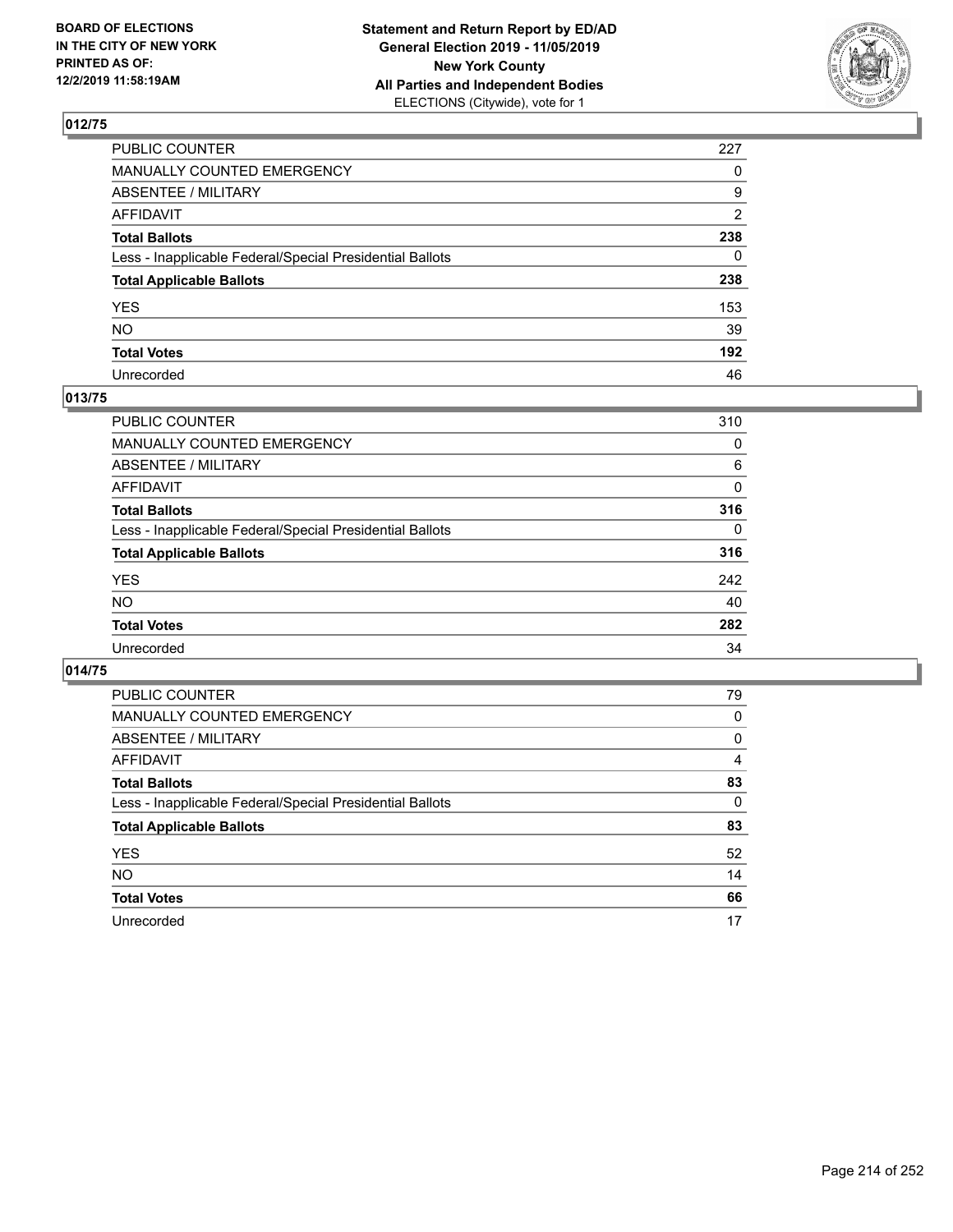

| PUBLIC COUNTER                                           | 267 |
|----------------------------------------------------------|-----|
| <b>MANUALLY COUNTED EMERGENCY</b>                        | 0   |
| <b>ABSENTEE / MILITARY</b>                               | 4   |
| <b>AFFIDAVIT</b>                                         |     |
| <b>Total Ballots</b>                                     | 272 |
| Less - Inapplicable Federal/Special Presidential Ballots | 0   |
| <b>Total Applicable Ballots</b>                          | 272 |
| <b>YES</b>                                               | 222 |
| <b>NO</b>                                                | 40  |
| <b>Total Votes</b>                                       | 262 |
| Unrecorded                                               | 10  |

# **016/75 COMBINED into: 012/75**

### **017/75**

| <b>PUBLIC COUNTER</b>                                    | 169 |
|----------------------------------------------------------|-----|
| MANUALLY COUNTED EMERGENCY                               | 0   |
| ABSENTEE / MILITARY                                      | 0   |
| AFFIDAVIT                                                | 3   |
| <b>Total Ballots</b>                                     | 172 |
| Less - Inapplicable Federal/Special Presidential Ballots | 0   |
| <b>Total Applicable Ballots</b>                          | 172 |
| <b>YES</b>                                               | 149 |
| <b>NO</b>                                                | 18  |
| <b>Total Votes</b>                                       | 167 |
| Unrecorded                                               | 5   |

## **018/75 COMBINED into: 015/75**

**019/75** 

| <b>PUBLIC COUNTER</b>                                    | 322 |
|----------------------------------------------------------|-----|
| MANUALLY COUNTED EMERGENCY                               | 0   |
| ABSENTEE / MILITARY                                      | 5   |
| AFFIDAVIT                                                | 4   |
| <b>Total Ballots</b>                                     | 331 |
| Less - Inapplicable Federal/Special Presidential Ballots | 0   |
| <b>Total Applicable Ballots</b>                          | 331 |
| <b>YES</b>                                               | 285 |
| NO.                                                      | 42  |
| <b>Total Votes</b>                                       | 327 |
| Unrecorded                                               | 4   |
| 020/75 COMBINED into: 022/75                             |     |

**021/75 COMBINED into: 111/75**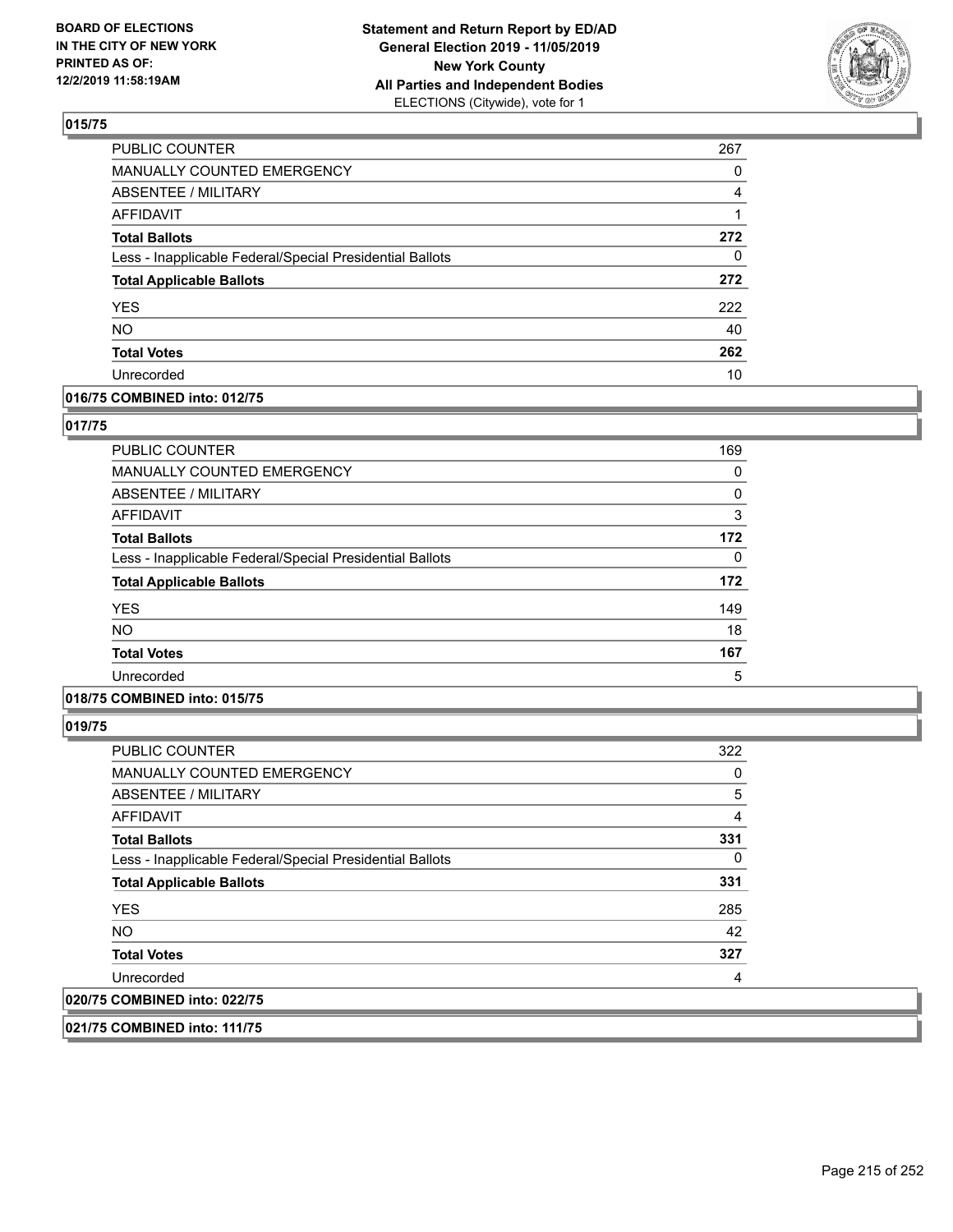

| PUBLIC COUNTER                                           | 323          |
|----------------------------------------------------------|--------------|
| MANUALLY COUNTED EMERGENCY                               | 0            |
| ABSENTEE / MILITARY                                      | 7            |
| AFFIDAVIT                                                | 3            |
| Total Ballots                                            | 333          |
| Less - Inapplicable Federal/Special Presidential Ballots | $\mathbf{0}$ |
| <b>Total Applicable Ballots</b>                          | 333          |
| YES                                                      | 271          |
| NO.                                                      | 41           |
| <b>Total Votes</b>                                       | 312          |
| Unrecorded                                               | 21           |

### **023/75**

| <b>PUBLIC COUNTER</b>                                    | 351      |
|----------------------------------------------------------|----------|
| MANUALLY COUNTED EMERGENCY                               | $\Omega$ |
| ABSENTEE / MILITARY                                      | 18       |
| <b>AFFIDAVIT</b>                                         | 2        |
| <b>Total Ballots</b>                                     | 371      |
| Less - Inapplicable Federal/Special Presidential Ballots | 0        |
| <b>Total Applicable Ballots</b>                          | 371      |
| <b>YES</b>                                               | 314      |
| <b>NO</b>                                                | 46       |
| <b>Total Votes</b>                                       | 360      |
| Unrecorded                                               | 11       |
|                                                          |          |

#### **024/75 COMBINED into: 023/75**

**025/75** 

| <b>PUBLIC COUNTER</b>                                    | 364 |
|----------------------------------------------------------|-----|
| MANUALLY COUNTED EMERGENCY                               | 0   |
| ABSENTEE / MILITARY                                      | 4   |
| AFFIDAVIT                                                |     |
| <b>Total Ballots</b>                                     | 369 |
| Less - Inapplicable Federal/Special Presidential Ballots | 0   |
| <b>Total Applicable Ballots</b>                          | 369 |
| <b>YES</b>                                               | 312 |
| <b>NO</b>                                                | 51  |
| <b>Total Votes</b>                                       | 363 |
| Unrecorded                                               | 6   |
| 026/75 COMBINED into: 025/75                             |     |

**027/75 COMBINED into: 006/75**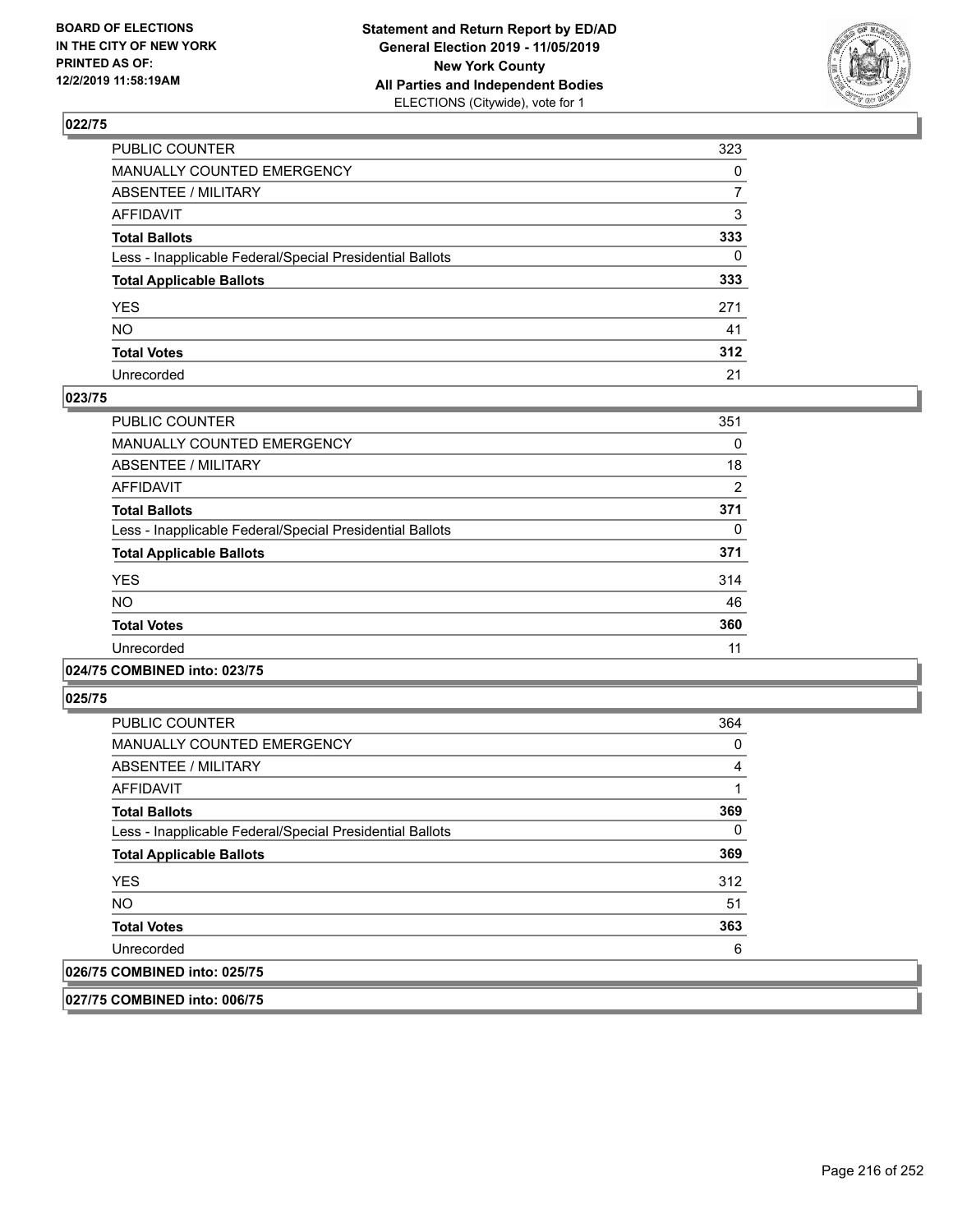

| PUBLIC COUNTER                                           | 204          |
|----------------------------------------------------------|--------------|
| MANUALLY COUNTED EMERGENCY                               | $\mathbf{0}$ |
| ABSENTEE / MILITARY                                      | 9            |
| AFFIDAVIT                                                | 4            |
| Total Ballots                                            | 217          |
| Less - Inapplicable Federal/Special Presidential Ballots | $\mathbf{0}$ |
| <b>Total Applicable Ballots</b>                          | 217          |
| YES                                                      | 172          |
| NO.                                                      | 29           |
| <b>Total Votes</b>                                       | 201          |
| Unrecorded                                               | 16           |

### **029/75**

| PUBLIC COUNTER                                           | 103      |
|----------------------------------------------------------|----------|
| <b>MANUALLY COUNTED EMERGENCY</b>                        | 0        |
| ABSENTEE / MILITARY                                      | 2        |
| <b>AFFIDAVIT</b>                                         | 3        |
| <b>Total Ballots</b>                                     | 108      |
| Less - Inapplicable Federal/Special Presidential Ballots | $\Omega$ |
| <b>Total Applicable Ballots</b>                          | 108      |
| <b>YES</b>                                               | 83       |
| <b>NO</b>                                                | 17       |
| <b>Total Votes</b>                                       | 100      |
| Unrecorded                                               | 8        |
|                                                          |          |

#### **030/75 COMBINED into: 033/75**

| <b>PUBLIC COUNTER</b>                                    | 151      |
|----------------------------------------------------------|----------|
| <b>MANUALLY COUNTED EMERGENCY</b>                        | 0        |
| ABSENTEE / MILITARY                                      | 7        |
| AFFIDAVIT                                                | 0        |
| <b>Total Ballots</b>                                     | 158      |
| Less - Inapplicable Federal/Special Presidential Ballots | $\Omega$ |
| <b>Total Applicable Ballots</b>                          | 158      |
| <b>YES</b>                                               | 110      |
| <b>NO</b>                                                | 30       |
| <b>Total Votes</b>                                       | 140      |
| Unrecorded                                               | 18       |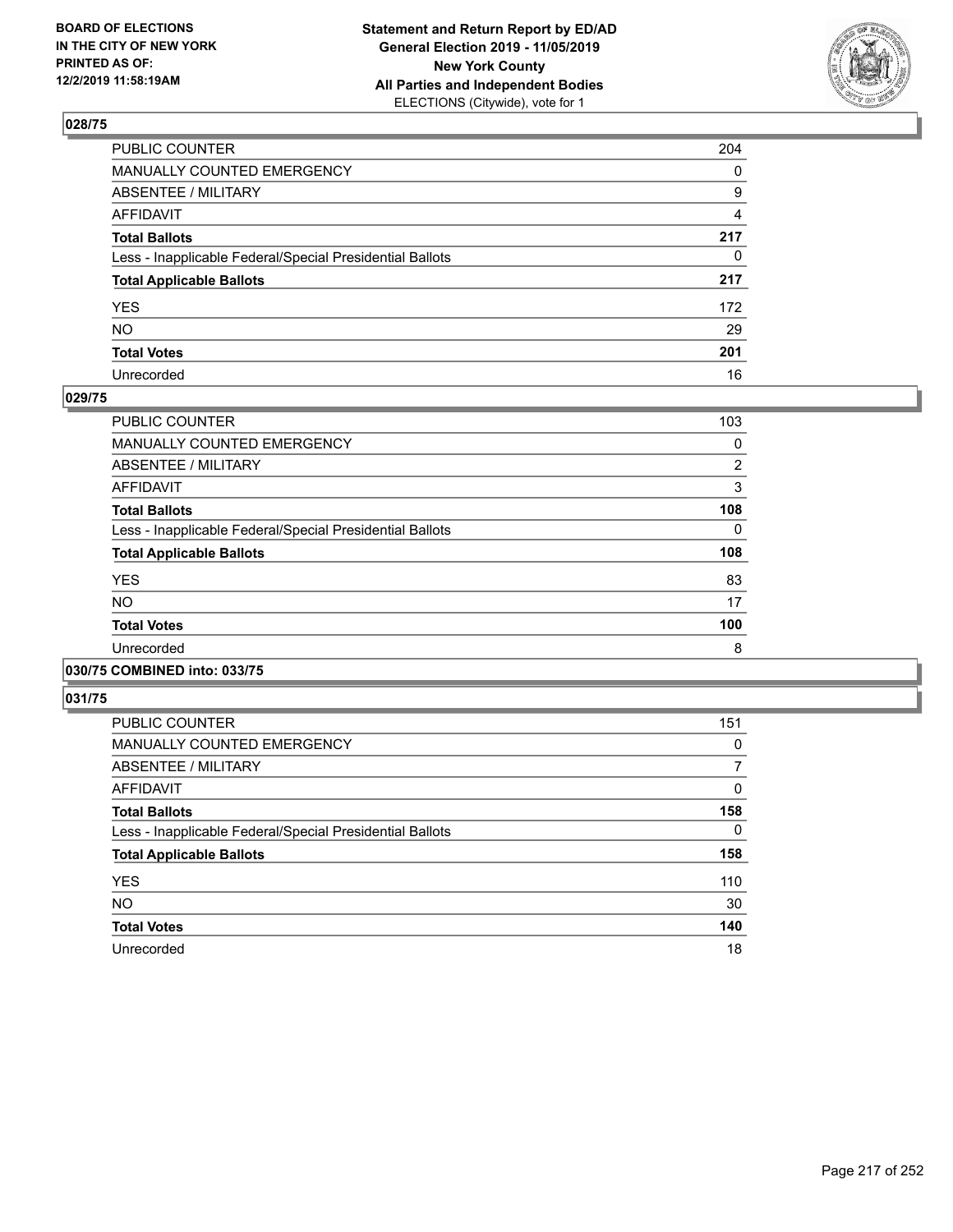

| PUBLIC COUNTER                                           | 200          |
|----------------------------------------------------------|--------------|
| MANUALLY COUNTED EMERGENCY                               | $\mathbf{0}$ |
| ABSENTEE / MILITARY                                      | 5            |
| AFFIDAVIT                                                | 3            |
| Total Ballots                                            | 208          |
| Less - Inapplicable Federal/Special Presidential Ballots | $\mathbf{0}$ |
| <b>Total Applicable Ballots</b>                          | 208          |
| YES                                                      | 170          |
| NO.                                                      | 32           |
| <b>Total Votes</b>                                       | 202          |
| Unrecorded                                               | 6            |

### **033/75**

| <b>PUBLIC COUNTER</b>                                    | 289      |
|----------------------------------------------------------|----------|
| <b>MANUALLY COUNTED EMERGENCY</b>                        | $\Omega$ |
| ABSENTEE / MILITARY                                      | 9        |
| AFFIDAVIT                                                | 3        |
| <b>Total Ballots</b>                                     | 301      |
| Less - Inapplicable Federal/Special Presidential Ballots | 0        |
| <b>Total Applicable Ballots</b>                          | 301      |
| <b>YES</b>                                               | 235      |
| <b>NO</b>                                                | 48       |
| <b>Total Votes</b>                                       | 283      |
| Unrecorded                                               | 18       |

| <b>PUBLIC COUNTER</b>                                    | 93  |
|----------------------------------------------------------|-----|
| <b>MANUALLY COUNTED EMERGENCY</b>                        | 0   |
| ABSENTEE / MILITARY                                      | 9   |
| AFFIDAVIT                                                | 0   |
| <b>Total Ballots</b>                                     | 102 |
| Less - Inapplicable Federal/Special Presidential Ballots | 0   |
| <b>Total Applicable Ballots</b>                          | 102 |
| <b>YES</b>                                               | 69  |
| NO.                                                      | 17  |
| <b>Total Votes</b>                                       | 86  |
| Unrecorded                                               | 16  |
| 035/75 COMBINED into: 051/75                             |     |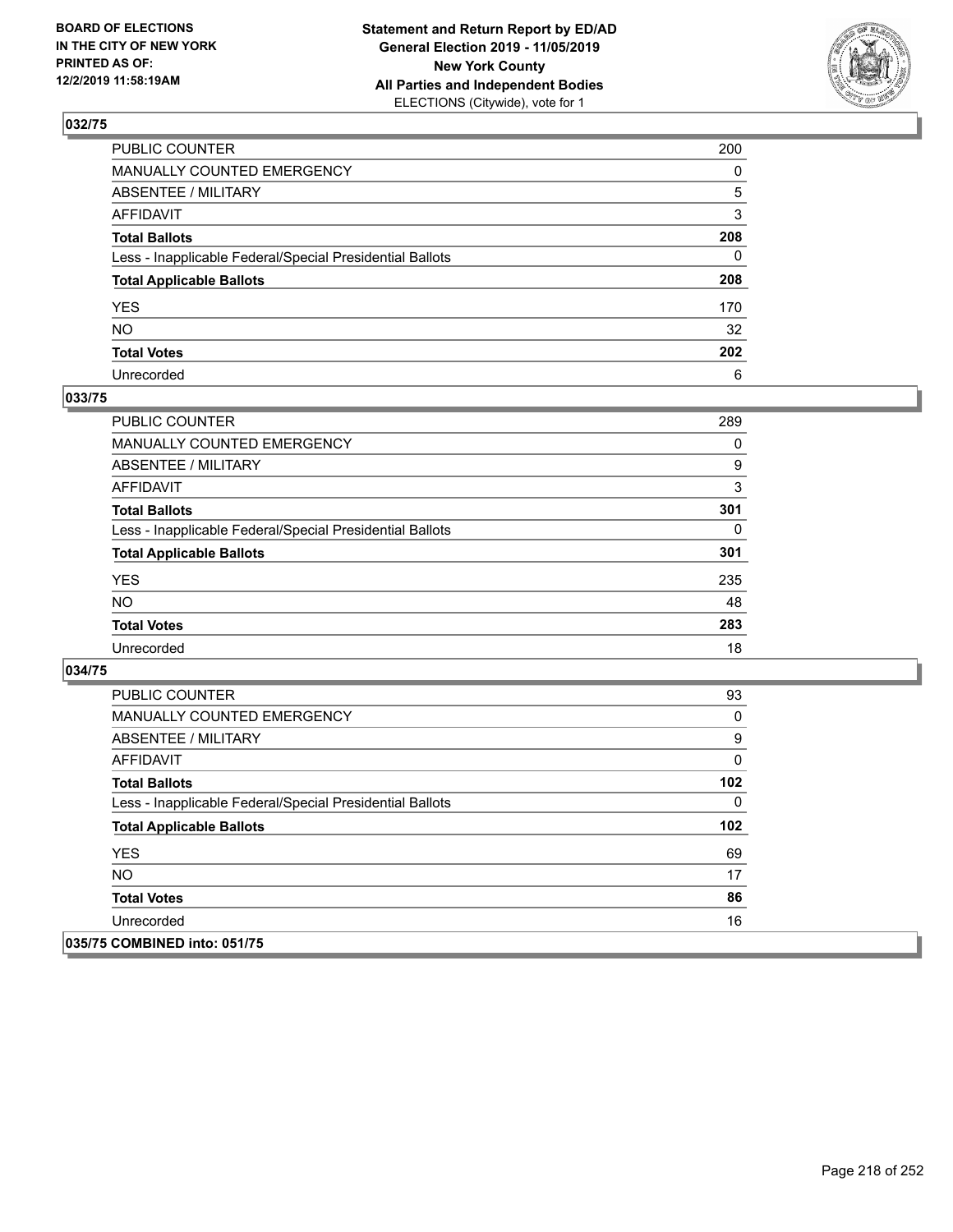

| PUBLIC COUNTER                                           | 148            |
|----------------------------------------------------------|----------------|
| MANUALLY COUNTED EMERGENCY                               | $\mathbf{0}$   |
| ABSENTEE / MILITARY                                      | $\overline{7}$ |
| AFFIDAVIT                                                | $\mathbf{0}$   |
| Total Ballots                                            | 155            |
| Less - Inapplicable Federal/Special Presidential Ballots | $\Omega$       |
| <b>Total Applicable Ballots</b>                          | 155            |
| YES                                                      | 127            |
| NO.                                                      | 23             |
| <b>Total Votes</b>                                       | 150            |
| Unrecorded                                               | 5              |

### **037/75**

| <b>PUBLIC COUNTER</b>                                    | 199      |
|----------------------------------------------------------|----------|
| MANUALLY COUNTED EMERGENCY                               | $\Omega$ |
| ABSENTEE / MILITARY                                      |          |
| AFFIDAVIT                                                | 2        |
| <b>Total Ballots</b>                                     | 202      |
| Less - Inapplicable Federal/Special Presidential Ballots | $\Omega$ |
| <b>Total Applicable Ballots</b>                          | 202      |
| <b>YES</b>                                               | 159      |
| <b>NO</b>                                                | 27       |
| <b>Total Votes</b>                                       | 186      |
| Unrecorded                                               | 16       |

| <b>PUBLIC COUNTER</b>                                    | 520      |
|----------------------------------------------------------|----------|
| <b>MANUALLY COUNTED EMERGENCY</b>                        | 0        |
| ABSENTEE / MILITARY                                      | 11       |
| AFFIDAVIT                                                | 2        |
| <b>Total Ballots</b>                                     | 533      |
| Less - Inapplicable Federal/Special Presidential Ballots | $\Omega$ |
| <b>Total Applicable Ballots</b>                          | 533      |
| <b>YES</b>                                               | 406      |
| NO.                                                      | 88       |
| <b>Total Votes</b>                                       | 494      |
| Unrecorded                                               | 39       |
| 039/75 COMBINED into: 045/75                             |          |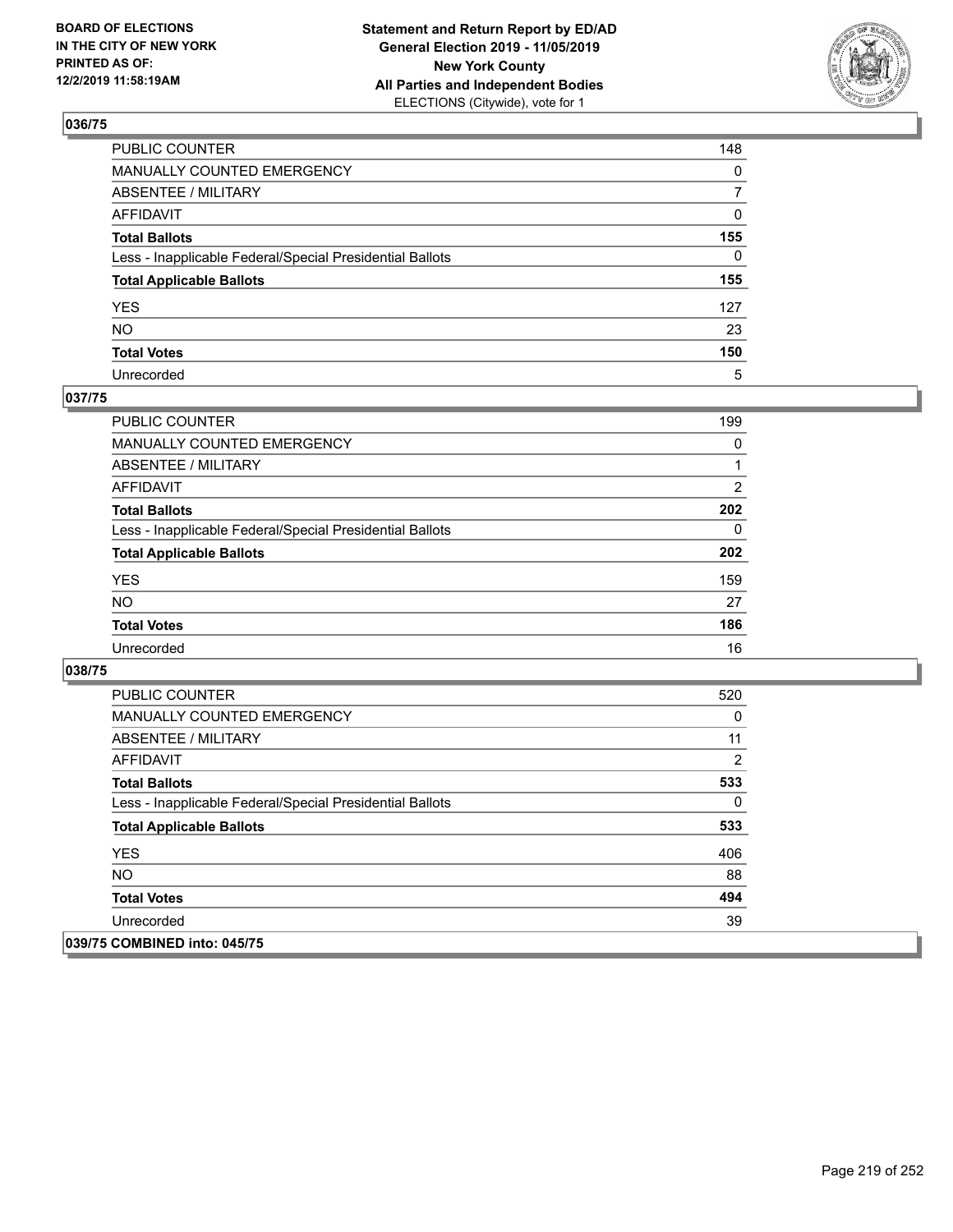

| PUBLIC COUNTER                                           | 234            |
|----------------------------------------------------------|----------------|
| MANUALLY COUNTED EMERGENCY                               | 0              |
| ABSENTEE / MILITARY                                      | 2              |
| <b>AFFIDAVIT</b>                                         | $\overline{2}$ |
| <b>Total Ballots</b>                                     | 238            |
| Less - Inapplicable Federal/Special Presidential Ballots | 0              |
| <b>Total Applicable Ballots</b>                          | 238            |
| <b>YES</b>                                               | 158            |
| <b>NO</b>                                                | 36             |
| <b>Total Votes</b>                                       | 194            |
| Unrecorded                                               | 44             |

## **041/75 COMBINED into: 040/75**

#### **042/75 COMBINED into: 048/75**

## **043/75**

| PUBLIC COUNTER                                           | 383 |
|----------------------------------------------------------|-----|
| <b>MANUALLY COUNTED EMERGENCY</b>                        | 0   |
| ABSENTEE / MILITARY                                      | 6   |
| AFFIDAVIT                                                | 6   |
| <b>Total Ballots</b>                                     | 395 |
| Less - Inapplicable Federal/Special Presidential Ballots | 0   |
| <b>Total Applicable Ballots</b>                          | 395 |
| <b>YES</b>                                               | 315 |
| NO.                                                      | 52  |
| <b>Total Votes</b>                                       | 367 |
| Unrecorded                                               | 28  |

| <b>PUBLIC COUNTER</b>                                    | 339      |
|----------------------------------------------------------|----------|
| MANUALLY COUNTED EMERGENCY                               | 0        |
| ABSENTEE / MILITARY                                      | 12       |
| AFFIDAVIT                                                | 4        |
| <b>Total Ballots</b>                                     | 355      |
| Less - Inapplicable Federal/Special Presidential Ballots | $\Omega$ |
| <b>Total Applicable Ballots</b>                          | 355      |
| <b>YES</b>                                               | 262      |
| <b>NO</b>                                                | 61       |
| <b>Total Votes</b>                                       | 323      |
| Unrecorded                                               | 32       |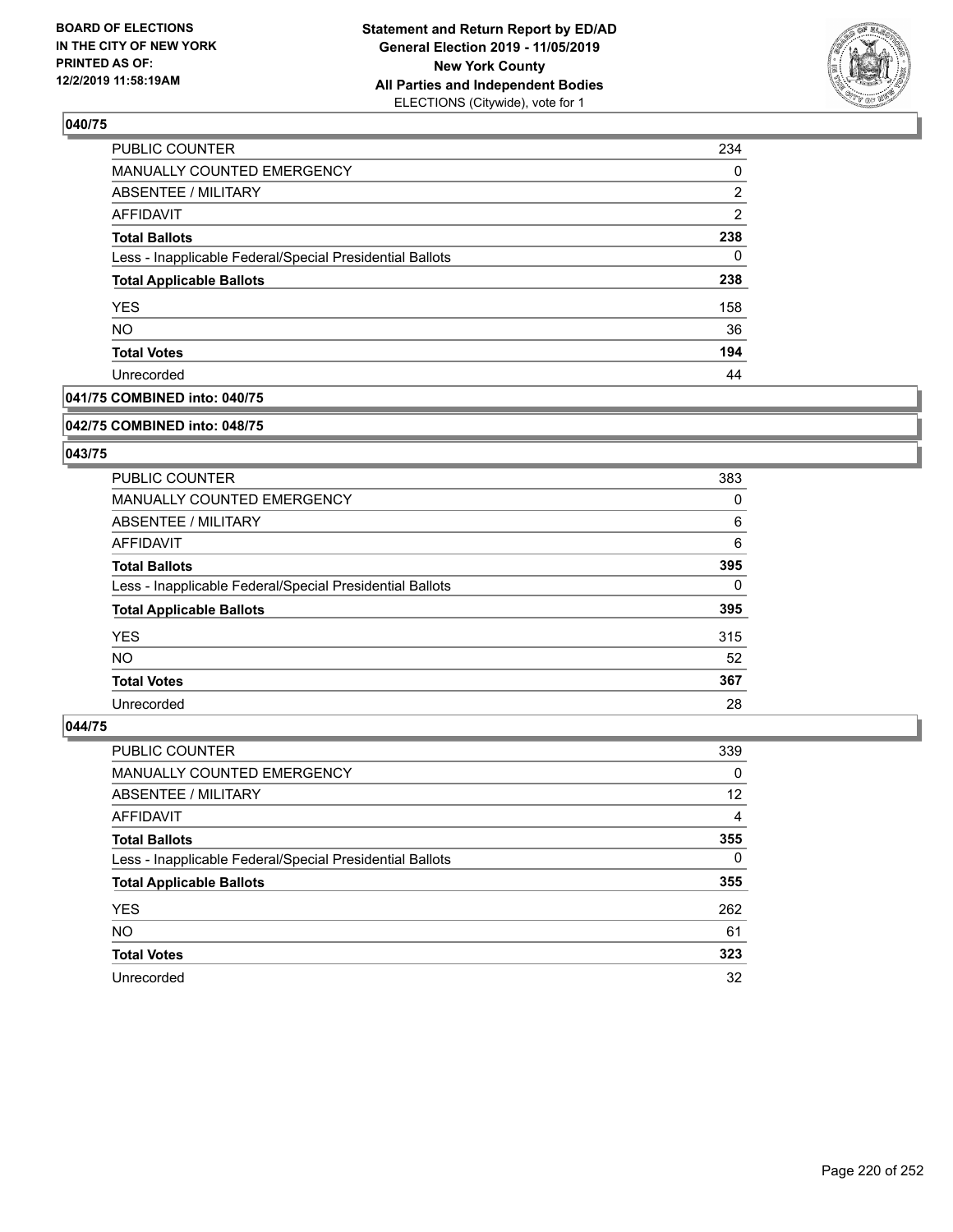

| PUBLIC COUNTER                                           | 283 |
|----------------------------------------------------------|-----|
| MANUALLY COUNTED EMERGENCY                               | 0   |
| ABSENTEE / MILITARY                                      |     |
| <b>AFFIDAVIT</b>                                         | 3   |
| <b>Total Ballots</b>                                     | 293 |
| Less - Inapplicable Federal/Special Presidential Ballots | 0   |
| <b>Total Applicable Ballots</b>                          | 293 |
| <b>YES</b>                                               | 221 |
| <b>NO</b>                                                | 37  |
| <b>Total Votes</b>                                       | 258 |
| Unrecorded                                               | 35  |

## **046/75 COMBINED into: 062/75**

#### **047/75 COMBINED into: 044/75**

## **048/75**

| <b>PUBLIC COUNTER</b>                                    | 281      |
|----------------------------------------------------------|----------|
| MANUALLY COUNTED EMERGENCY                               | 0        |
| ABSENTEE / MILITARY                                      |          |
| AFFIDAVIT                                                | 3        |
| <b>Total Ballots</b>                                     | 285      |
| Less - Inapplicable Federal/Special Presidential Ballots | $\Omega$ |
| <b>Total Applicable Ballots</b>                          | 285      |
| <b>YES</b>                                               | 218      |
| NO.                                                      | 46       |
| <b>Total Votes</b>                                       | 264      |
| Unrecorded                                               | 21       |

| <b>PUBLIC COUNTER</b>                                    | 164      |
|----------------------------------------------------------|----------|
| <b>MANUALLY COUNTED EMERGENCY</b>                        | 0        |
| ABSENTEE / MILITARY                                      | 3        |
| AFFIDAVIT                                                |          |
| <b>Total Ballots</b>                                     | 168      |
| Less - Inapplicable Federal/Special Presidential Ballots | $\Omega$ |
| <b>Total Applicable Ballots</b>                          | 168      |
| <b>YES</b>                                               | 128      |
| <b>NO</b>                                                | 31       |
| <b>Total Votes</b>                                       | 159      |
| Unrecorded                                               | 9        |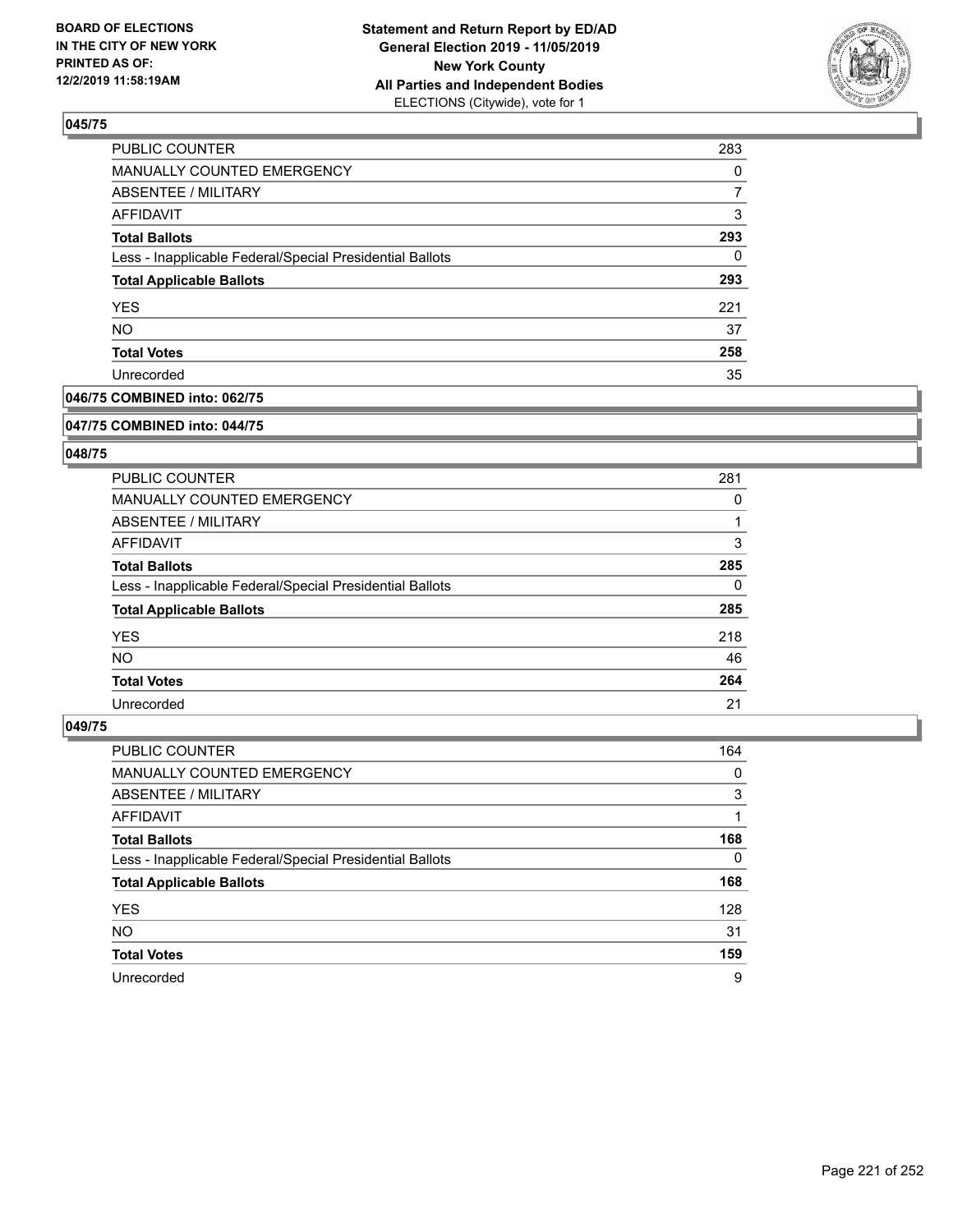

| PUBLIC COUNTER                                           | 93 |
|----------------------------------------------------------|----|
| MANUALLY COUNTED EMERGENCY                               | 0  |
| ABSENTEE / MILITARY                                      | 2  |
| AFFIDAVIT                                                | 0  |
| Total Ballots                                            | 95 |
| Less - Inapplicable Federal/Special Presidential Ballots | 0  |
| <b>Total Applicable Ballots</b>                          | 95 |
| YES                                                      | 69 |
| NO.                                                      | 17 |
| <b>Total Votes</b>                                       | 86 |
| Unrecorded                                               | 9  |

### **051/75**

| PUBLIC COUNTER                                           | 152 |
|----------------------------------------------------------|-----|
| <b>MANUALLY COUNTED EMERGENCY</b>                        | 0   |
| ABSENTEE / MILITARY                                      |     |
| <b>AFFIDAVIT</b>                                         | 4   |
| <b>Total Ballots</b>                                     | 163 |
| Less - Inapplicable Federal/Special Presidential Ballots | 0   |
| <b>Total Applicable Ballots</b>                          | 163 |
| <b>YES</b>                                               | 113 |
| NO.                                                      | 38  |
| <b>Total Votes</b>                                       | 151 |
| Unrecorded                                               | 12  |
|                                                          |     |

### **052/75 COMBINED into: 007/73**

**053/75** 

| <b>PUBLIC COUNTER</b>                                    | 267            |
|----------------------------------------------------------|----------------|
| <b>MANUALLY COUNTED EMERGENCY</b>                        | 0              |
| ABSENTEE / MILITARY                                      | $\overline{5}$ |
| AFFIDAVIT                                                |                |
| <b>Total Ballots</b>                                     | 273            |
| Less - Inapplicable Federal/Special Presidential Ballots | 0              |
| <b>Total Applicable Ballots</b>                          | 273            |
| <b>YES</b>                                               | 207            |
| <b>NO</b>                                                | 48             |
| <b>Total Votes</b>                                       | 255            |
| Unrecorded                                               | 18             |
| 054/75 COMBINED into: 053/75                             |                |

**055/75 COMBINED into: 011/73**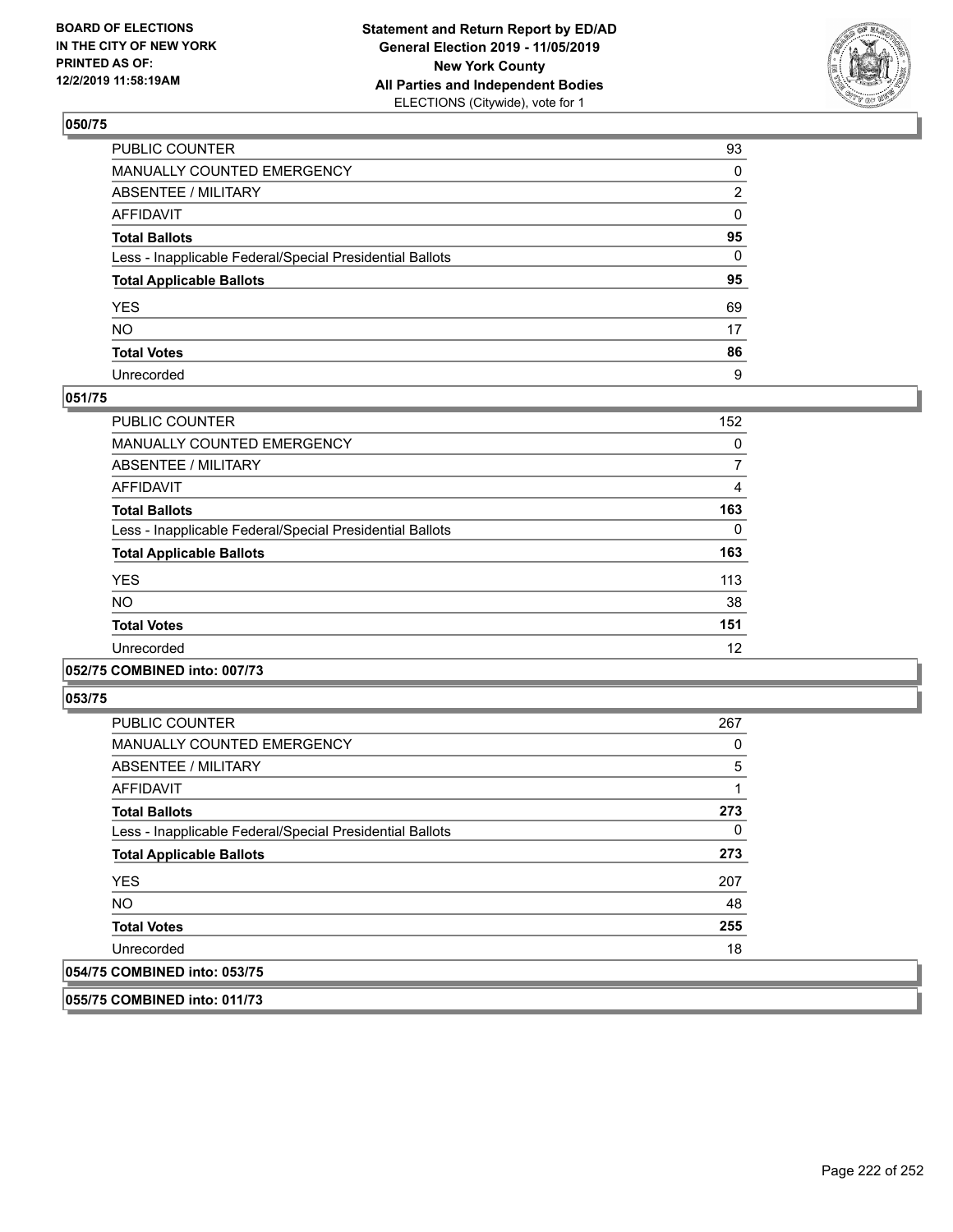

| <b>PUBLIC COUNTER</b>                                    | 247 |
|----------------------------------------------------------|-----|
| MANUALLY COUNTED EMERGENCY                               | 0   |
| ABSENTEE / MILITARY                                      |     |
| <b>AFFIDAVIT</b>                                         |     |
| <b>Total Ballots</b>                                     | 255 |
| Less - Inapplicable Federal/Special Presidential Ballots | 0   |
| <b>Total Applicable Ballots</b>                          | 255 |
| <b>YES</b>                                               | 197 |
| <b>NO</b>                                                | 45  |
| <b>Total Votes</b>                                       | 242 |
| Unrecorded                                               | 13  |

### **057/75 COMBINED into: 056/75**

### **058/75**

| PUBLIC COUNTER                                           | 105          |
|----------------------------------------------------------|--------------|
| MANUALLY COUNTED EMERGENCY                               | 0            |
| ABSENTEE / MILITARY                                      |              |
| AFFIDAVIT                                                | $\Omega$     |
| <b>Total Ballots</b>                                     | 106          |
| Less - Inapplicable Federal/Special Presidential Ballots | $\mathbf{0}$ |
| <b>Total Applicable Ballots</b>                          | 106          |
| <b>YES</b>                                               | 82           |
| <b>NO</b>                                                | 19           |
| <b>Total Votes</b>                                       | 101          |
| Unrecorded                                               | 5            |

| <b>PUBLIC COUNTER</b>                                    | 288      |
|----------------------------------------------------------|----------|
| MANUALLY COUNTED EMERGENCY                               | $\Omega$ |
| ABSENTEE / MILITARY                                      | 11       |
| AFFIDAVIT                                                | $\Omega$ |
| <b>Total Ballots</b>                                     | 299      |
| Less - Inapplicable Federal/Special Presidential Ballots | $\Omega$ |
| <b>Total Applicable Ballots</b>                          | 299      |
| <b>YES</b>                                               | 229      |
| <b>NO</b>                                                | 53       |
| <b>Total Votes</b>                                       | 282      |
| Unrecorded                                               | 17       |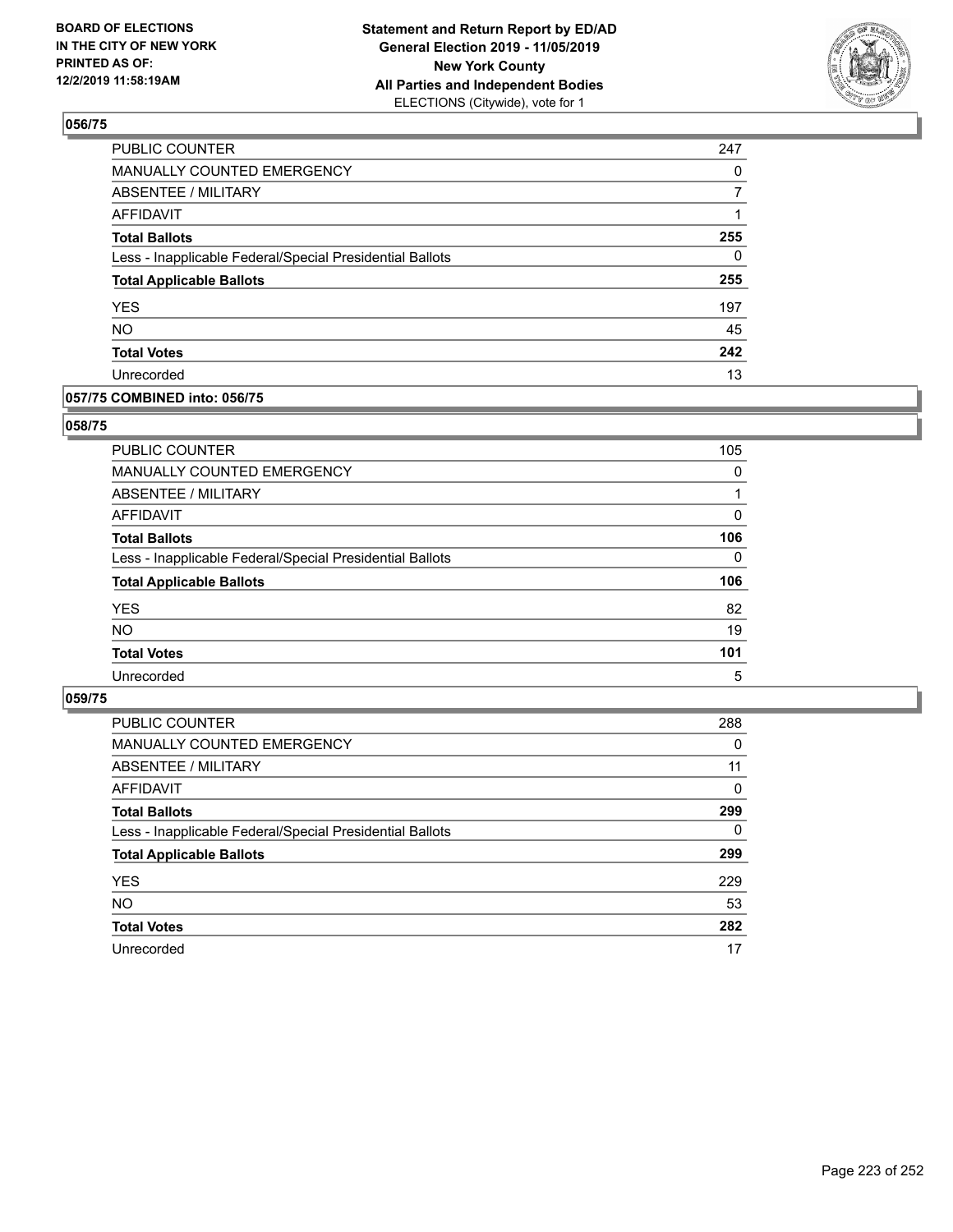

| 13 |
|----|
| 0  |
| 0  |
| 0  |
| 13 |
| 0  |
| 13 |
| 10 |
| 3  |
| 13 |
|    |

### **061/75 COMBINED into: 060/75**

## **062/75**

| PUBLIC COUNTER                                           | 213            |
|----------------------------------------------------------|----------------|
| <b>MANUALLY COUNTED EMERGENCY</b>                        | 0              |
| ABSENTEE / MILITARY                                      | 5              |
| AFFIDAVIT                                                | $\overline{2}$ |
| <b>Total Ballots</b>                                     | 220            |
| Less - Inapplicable Federal/Special Presidential Ballots | 0              |
| <b>Total Applicable Ballots</b>                          | 220            |
| <b>YES</b>                                               | 167            |
| <b>NO</b>                                                | 35             |
| <b>Total Votes</b>                                       | 202            |
| Unrecorded                                               | 18             |

| PUBLIC COUNTER                                           | 150          |
|----------------------------------------------------------|--------------|
| <b>MANUALLY COUNTED EMERGENCY</b>                        | 0            |
| ABSENTEE / MILITARY                                      | 4            |
| AFFIDAVIT                                                |              |
| <b>Total Ballots</b>                                     | 155          |
| Less - Inapplicable Federal/Special Presidential Ballots | $\mathbf{0}$ |
| <b>Total Applicable Ballots</b>                          | 155          |
| <b>YES</b>                                               | 110          |
| NO.                                                      | 27           |
| <b>Total Votes</b>                                       | 137          |
| Unrecorded                                               | 18           |
| 064/75 COMBINED into: 059/75                             |              |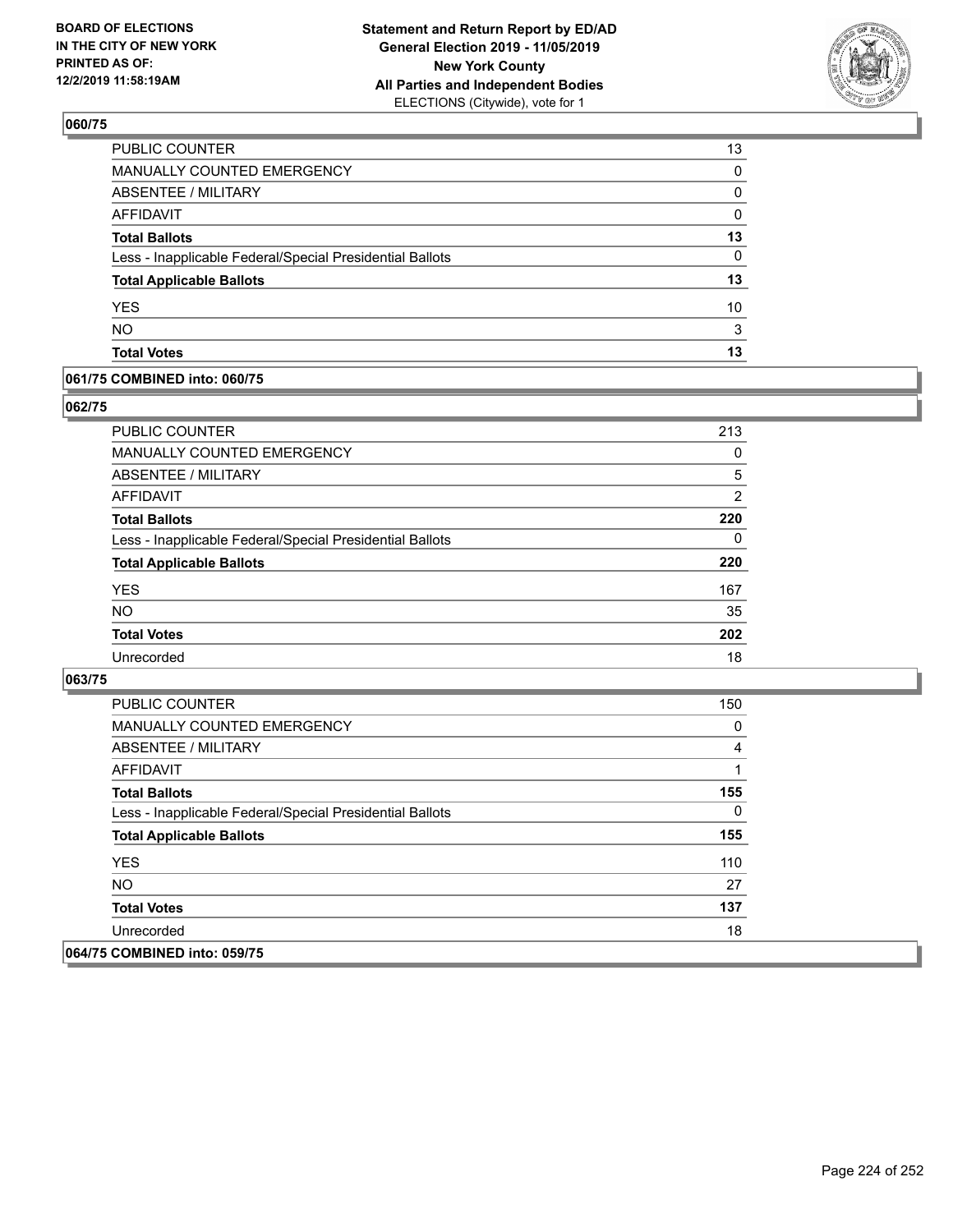

| PUBLIC COUNTER                                           | 108 |
|----------------------------------------------------------|-----|
| MANUALLY COUNTED EMERGENCY                               | 0   |
| ABSENTEE / MILITARY                                      | 2   |
| AFFIDAVIT                                                | 0   |
| Total Ballots                                            | 110 |
| Less - Inapplicable Federal/Special Presidential Ballots | 0   |
| <b>Total Applicable Ballots</b>                          | 110 |
| YES                                                      | 61  |
| NO.                                                      | 16  |
| <b>Total Votes</b>                                       | 77  |
| Unrecorded                                               | 33  |

### **066/75**

| <b>PUBLIC COUNTER</b>                                    | 366            |
|----------------------------------------------------------|----------------|
| <b>MANUALLY COUNTED EMERGENCY</b>                        | $\Omega$       |
| ABSENTEE / MILITARY                                      | 10             |
| <b>AFFIDAVIT</b>                                         | $\overline{2}$ |
| <b>Total Ballots</b>                                     | 378            |
| Less - Inapplicable Federal/Special Presidential Ballots | $\Omega$       |
| <b>Total Applicable Ballots</b>                          | 378            |
| <b>YES</b>                                               | 286            |
| <b>NO</b>                                                | 71             |
| <b>Total Votes</b>                                       | 357            |
| Unrecorded                                               | 21             |

| <b>PUBLIC COUNTER</b>                                    | 161 |
|----------------------------------------------------------|-----|
| <b>MANUALLY COUNTED EMERGENCY</b>                        | 0   |
| ABSENTEE / MILITARY                                      | 7   |
| AFFIDAVIT                                                |     |
| <b>Total Ballots</b>                                     | 169 |
| Less - Inapplicable Federal/Special Presidential Ballots | 0   |
| <b>Total Applicable Ballots</b>                          | 169 |
| <b>YES</b>                                               | 133 |
| <b>NO</b>                                                | 23  |
| <b>Total Votes</b>                                       | 156 |
| Unrecorded                                               | 13  |
| 068/75 COMBINED into: 008/75                             |     |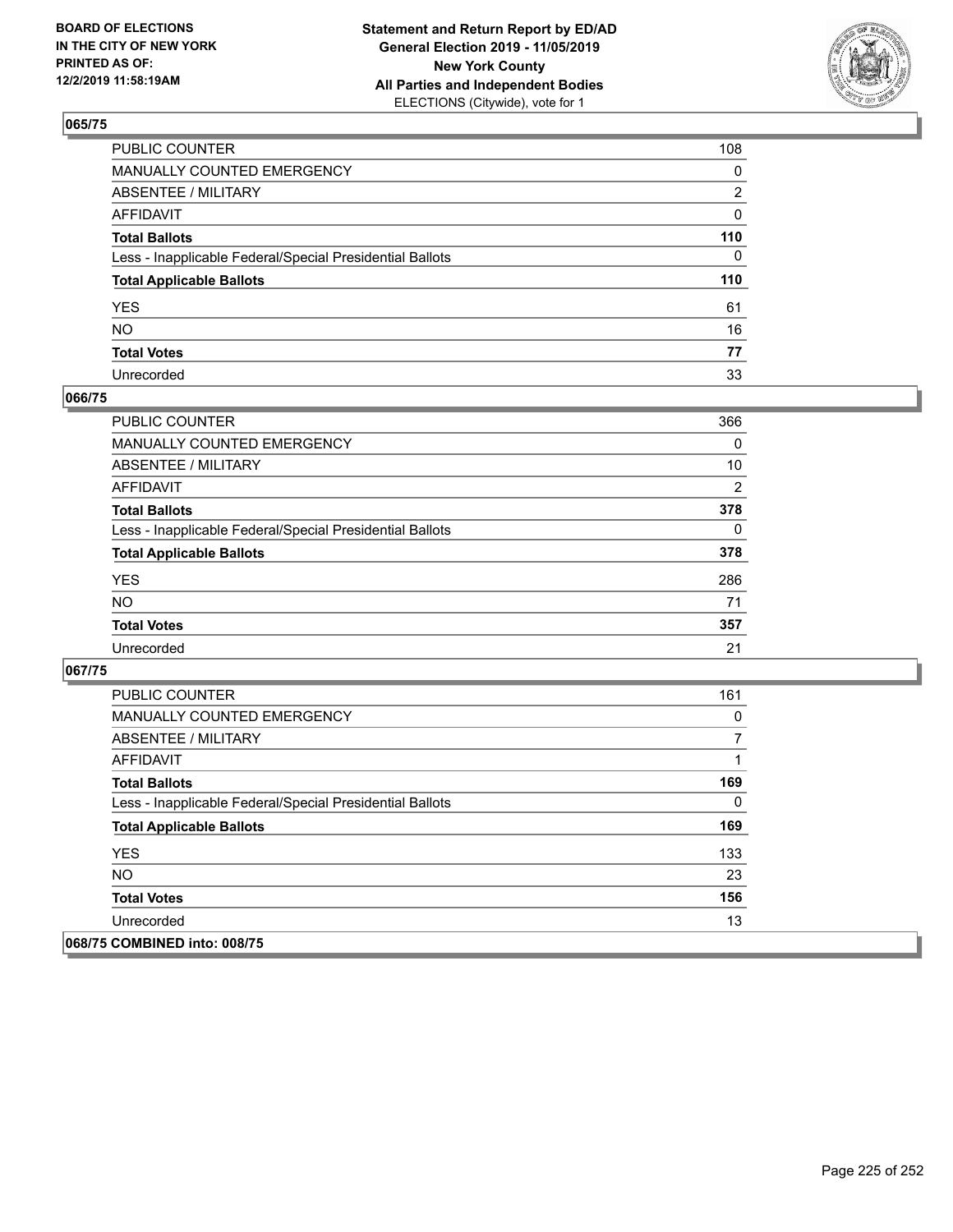

| PUBLIC COUNTER                                           | 165 |
|----------------------------------------------------------|-----|
| MANUALLY COUNTED EMERGENCY                               | 0   |
| ABSENTEE / MILITARY                                      | 6   |
| AFFIDAVIT                                                | 1   |
| Total Ballots                                            | 172 |
| Less - Inapplicable Federal/Special Presidential Ballots | 0   |
| <b>Total Applicable Ballots</b>                          | 172 |
| YES                                                      | 139 |
| NO.                                                      | 28  |
| <b>Total Votes</b>                                       | 167 |
| Unrecorded                                               | 5   |

## **070/75**

| <b>PUBLIC COUNTER</b>                                    | 232      |
|----------------------------------------------------------|----------|
| <b>MANUALLY COUNTED EMERGENCY</b>                        | $\Omega$ |
| ABSENTEE / MILITARY                                      | 5        |
| AFFIDAVIT                                                |          |
| <b>Total Ballots</b>                                     | 238      |
| Less - Inapplicable Federal/Special Presidential Ballots | $\Omega$ |
| <b>Total Applicable Ballots</b>                          | 238      |
| <b>YES</b>                                               | 184      |
| <b>NO</b>                                                | 45       |
| <b>Total Votes</b>                                       | 229      |
| Unrecorded                                               | 9        |

| <b>PUBLIC COUNTER</b>                                    | 538            |
|----------------------------------------------------------|----------------|
| <b>MANUALLY COUNTED EMERGENCY</b>                        | $\Omega$       |
| ABSENTEE / MILITARY                                      | 15             |
| AFFIDAVIT                                                | $\overline{2}$ |
| <b>Total Ballots</b>                                     | 555            |
| Less - Inapplicable Federal/Special Presidential Ballots | 0              |
| <b>Total Applicable Ballots</b>                          | 555            |
| <b>YES</b>                                               | 457            |
| NO.                                                      | 76             |
| <b>Total Votes</b>                                       | 533            |
| Unrecorded                                               | 22             |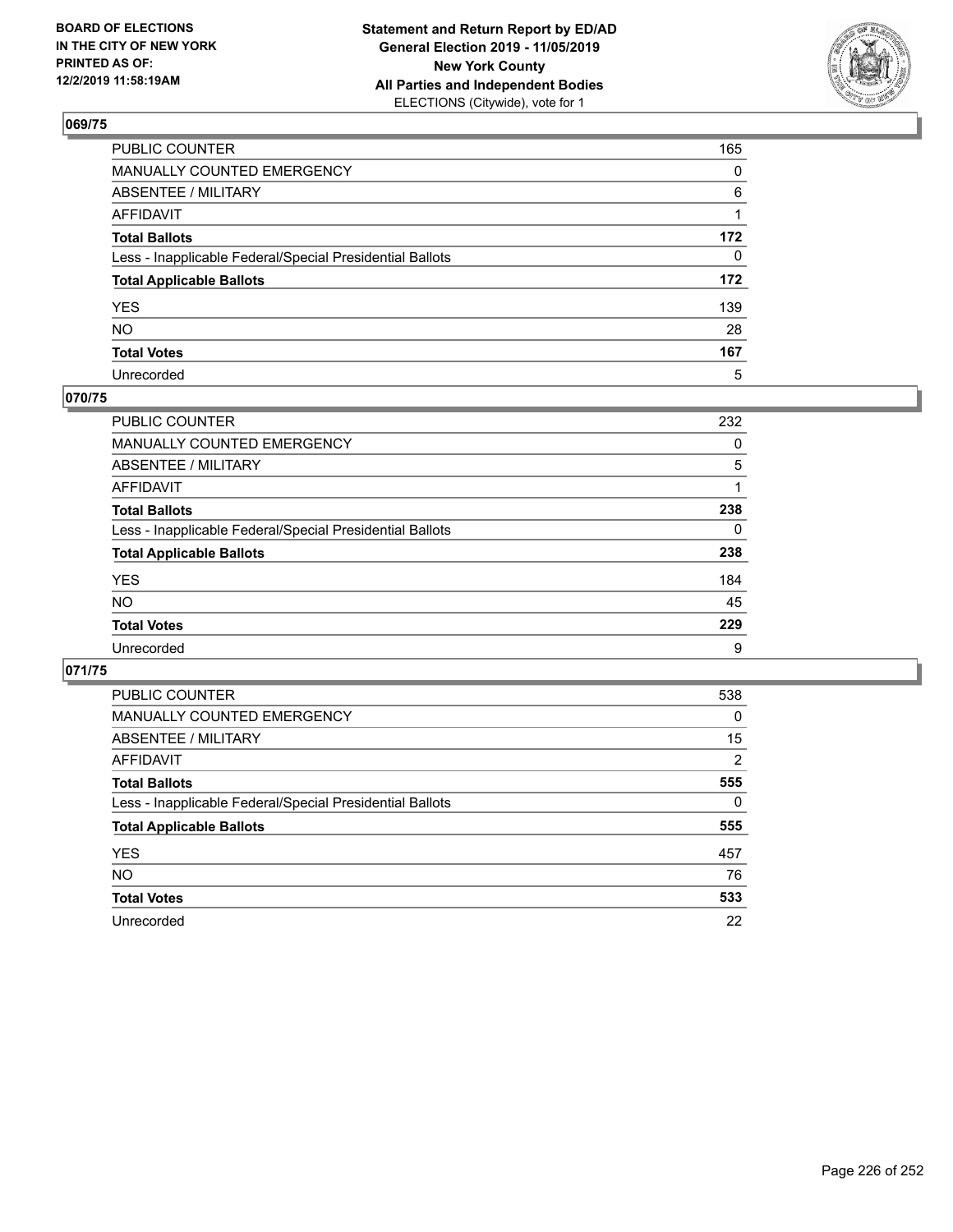

| PUBLIC COUNTER                                           | 491             |
|----------------------------------------------------------|-----------------|
| MANUALLY COUNTED EMERGENCY                               | 0               |
| ABSENTEE / MILITARY                                      | 12 <sup>2</sup> |
| AFFIDAVIT                                                | 2               |
| Total Ballots                                            | 505             |
| Less - Inapplicable Federal/Special Presidential Ballots | 0               |
| <b>Total Applicable Ballots</b>                          | 505             |
| YES                                                      | 386             |
| NO.                                                      | 67              |
| <b>Total Votes</b>                                       | 453             |
| Unrecorded                                               | 52              |

### **073/75**

| <b>PUBLIC COUNTER</b>                                    | 161      |
|----------------------------------------------------------|----------|
| <b>MANUALLY COUNTED EMERGENCY</b>                        | 0        |
| ABSENTEE / MILITARY                                      | 8        |
| AFFIDAVIT                                                |          |
| <b>Total Ballots</b>                                     | 170      |
| Less - Inapplicable Federal/Special Presidential Ballots | $\Omega$ |
| <b>Total Applicable Ballots</b>                          | 170      |
| <b>YES</b>                                               | 138      |
| <b>NO</b>                                                | 22       |
| <b>Total Votes</b>                                       | 160      |
| Unrecorded                                               | 10       |

| PUBLIC COUNTER                                           | 111      |
|----------------------------------------------------------|----------|
| <b>MANUALLY COUNTED EMERGENCY</b>                        | 0        |
| ABSENTEE / MILITARY                                      | 4        |
| AFFIDAVIT                                                | 0        |
| <b>Total Ballots</b>                                     | 115      |
| Less - Inapplicable Federal/Special Presidential Ballots | $\Omega$ |
| <b>Total Applicable Ballots</b>                          | 115      |
| <b>YES</b>                                               | 73       |
| <b>NO</b>                                                | 20       |
| <b>Total Votes</b>                                       | 93       |
| Unrecorded                                               | 22       |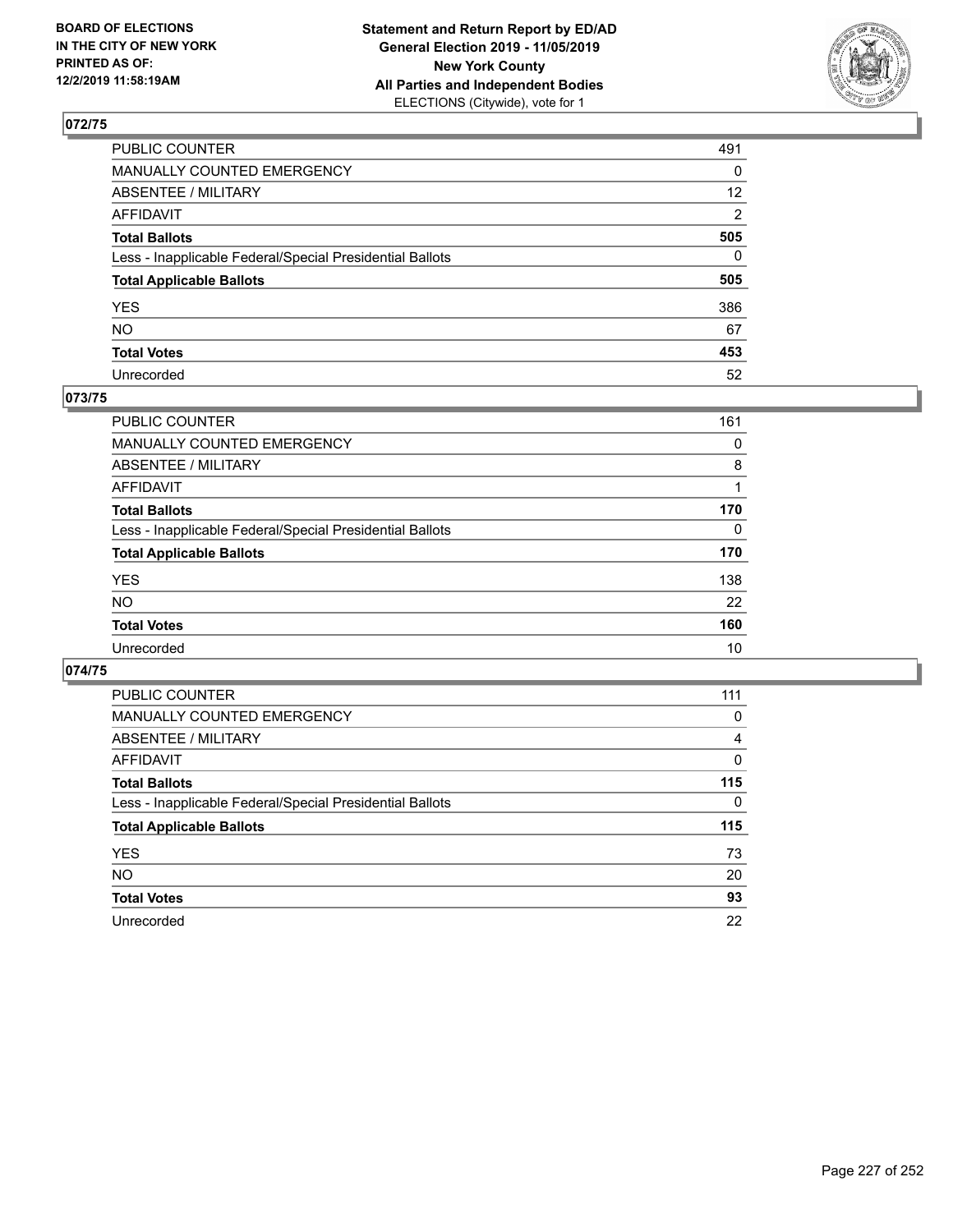

| PUBLIC COUNTER                                           | 97  |
|----------------------------------------------------------|-----|
| <b>MANUALLY COUNTED EMERGENCY</b>                        | 0   |
| ABSENTEE / MILITARY                                      | 5   |
| AFFIDAVIT                                                |     |
| <b>Total Ballots</b>                                     | 103 |
| Less - Inapplicable Federal/Special Presidential Ballots | 0   |
| <b>Total Applicable Ballots</b>                          | 103 |
| <b>YES</b>                                               | 76  |
| <b>NO</b>                                                | 19  |
| <b>Total Votes</b>                                       | 95  |
| Unrecorded                                               | 8   |

#### **076/75 COMBINED into: 065/75**

**077/75 COMBINED into: 067/75**

**078/75 COMBINED into: 069/75**

**079/75 COMBINED into: 071/75**

**080/75 COMBINED into: 082/75**

### **081/75 COMBINED into: 082/75**

#### **082/75**

| <b>PUBLIC COUNTER</b>                                    | 396 |
|----------------------------------------------------------|-----|
| MANUALLY COUNTED EMERGENCY                               | 0   |
| ABSENTEE / MILITARY                                      | 9   |
| AFFIDAVIT                                                |     |
| <b>Total Ballots</b>                                     | 406 |
| Less - Inapplicable Federal/Special Presidential Ballots | 0   |
| <b>Total Applicable Ballots</b>                          | 406 |
| <b>YES</b>                                               | 330 |
| <b>NO</b>                                                | 51  |
| <b>Total Votes</b>                                       | 381 |
| Unrecorded                                               | 25  |

#### **083/75**

| <b>PUBLIC COUNTER</b>                                    | 301 |
|----------------------------------------------------------|-----|
| <b>MANUALLY COUNTED EMERGENCY</b>                        | 0   |
| ABSENTEE / MILITARY                                      | 4   |
| AFFIDAVIT                                                | 4   |
| <b>Total Ballots</b>                                     | 309 |
| Less - Inapplicable Federal/Special Presidential Ballots | 0   |
| <b>Total Applicable Ballots</b>                          | 309 |
| <b>YES</b>                                               | 256 |
| NO.                                                      | 42  |
| <b>Total Votes</b>                                       | 298 |
| Unrecorded                                               | 11  |
| 084/75 COMBINED into: 115/75                             |     |

**085/75 COMBINED into: 093/75**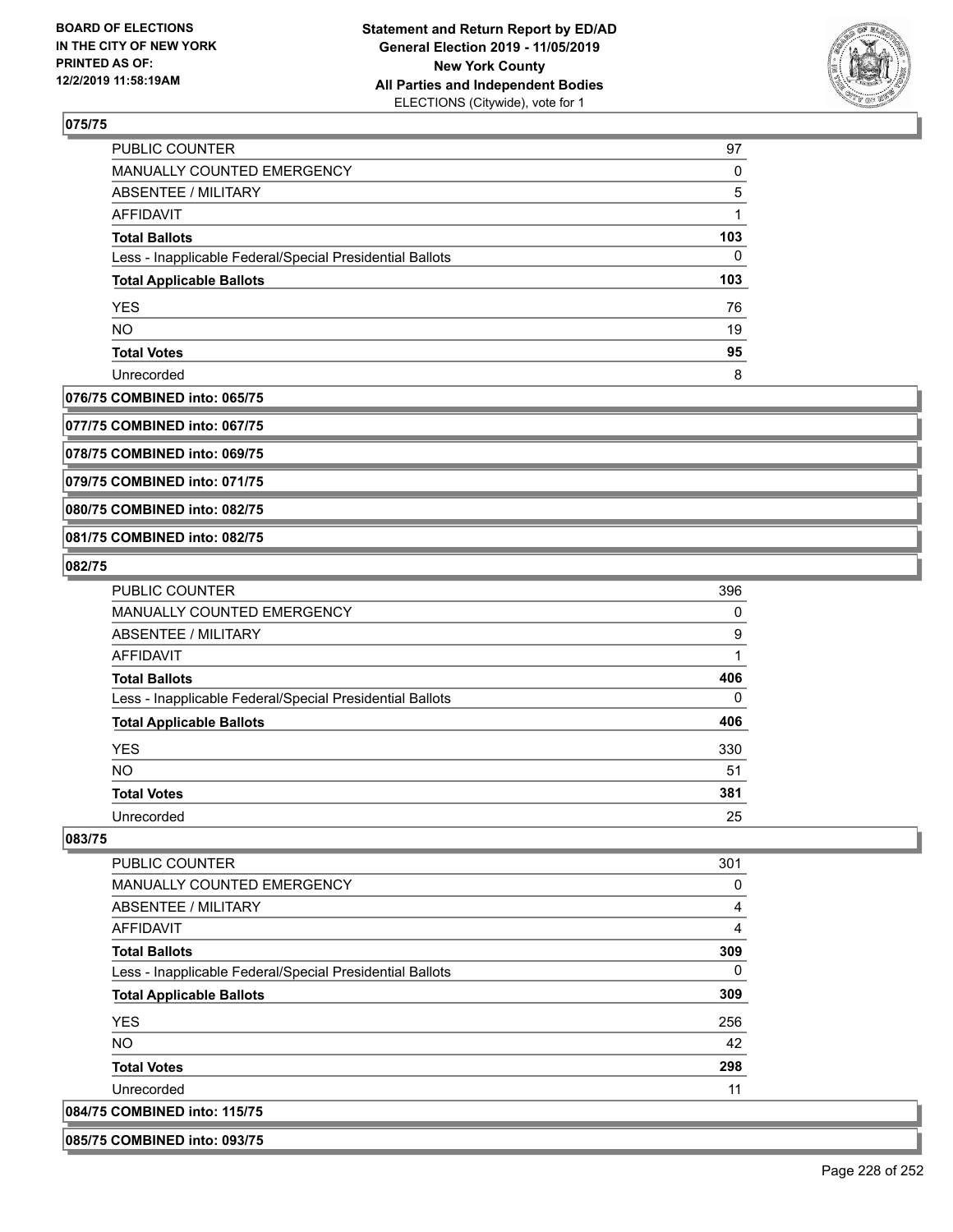

### **086/75 COMBINED into: 020/67**

## **087/75**

| PUBLIC COUNTER                                           | 255      |
|----------------------------------------------------------|----------|
| MANUALLY COUNTED EMERGENCY                               | $\Omega$ |
| <b>ABSENTEE / MILITARY</b>                               | 10       |
| AFFIDAVIT                                                |          |
| <b>Total Ballots</b>                                     | 266      |
| Less - Inapplicable Federal/Special Presidential Ballots | $\Omega$ |
| <b>Total Applicable Ballots</b>                          | 266      |
| <b>YES</b>                                               | 189      |
| <b>NO</b>                                                | 63       |
| <b>Total Votes</b>                                       | 252      |
| Unrecorded                                               | 14       |
|                                                          |          |

## **088/75 COMBINED into: 043/73**

## **089/75 COMBINED into: 087/75**

#### **090/75 COMBINED into: 091/75**

### **091/75**

| <b>PUBLIC COUNTER</b>                                    | 190 |
|----------------------------------------------------------|-----|
| MANUALLY COUNTED EMERGENCY                               | 0   |
| <b>ABSENTEE / MILITARY</b>                               | 10  |
| AFFIDAVIT                                                | 0   |
| <b>Total Ballots</b>                                     | 200 |
| Less - Inapplicable Federal/Special Presidential Ballots | 0   |
| <b>Total Applicable Ballots</b>                          | 200 |
| <b>YES</b>                                               | 136 |
| <b>NO</b>                                                | 54  |
| <b>Total Votes</b>                                       | 190 |
| Unrecorded                                               | 10  |

| PUBLIC COUNTER                                           | 161      |
|----------------------------------------------------------|----------|
| MANUALLY COUNTED EMERGENCY                               | 0        |
| ABSENTEE / MILITARY                                      | 3        |
| AFFIDAVIT                                                |          |
| <b>Total Ballots</b>                                     | 165      |
| Less - Inapplicable Federal/Special Presidential Ballots | $\Omega$ |
| <b>Total Applicable Ballots</b>                          | 165      |
| <b>YES</b>                                               | 110      |
| <b>NO</b>                                                | 39       |
| <b>Total Votes</b>                                       | 149      |
| Unrecorded                                               | 16       |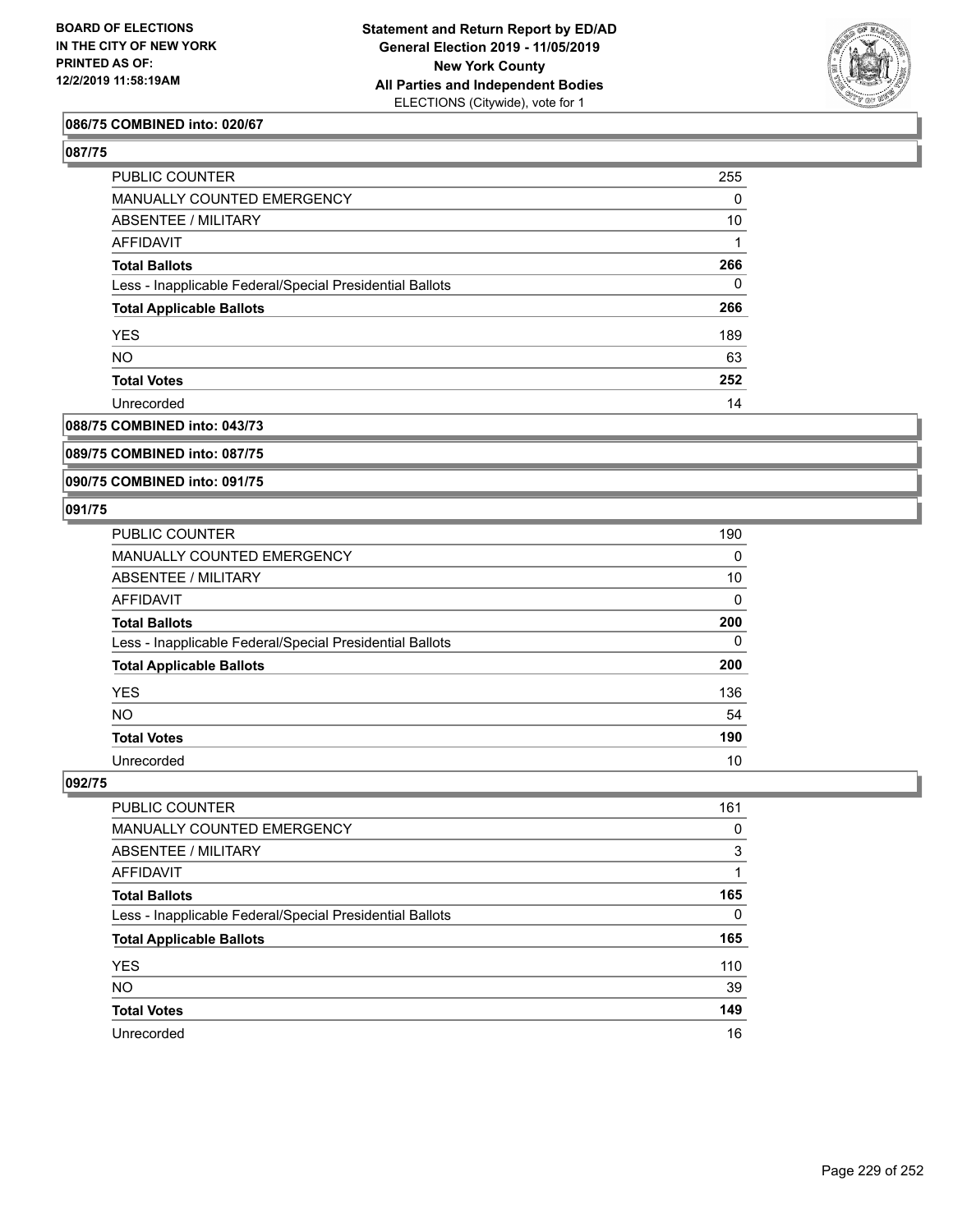

| PUBLIC COUNTER                                           | 117 |
|----------------------------------------------------------|-----|
| <b>MANUALLY COUNTED EMERGENCY</b>                        | 0   |
| ABSENTEE / MILITARY                                      | 4   |
| AFFIDAVIT                                                |     |
| <b>Total Ballots</b>                                     | 122 |
| Less - Inapplicable Federal/Special Presidential Ballots | 0   |
| <b>Total Applicable Ballots</b>                          | 122 |
| <b>YES</b>                                               | 82  |
| <b>NO</b>                                                | 24  |
| <b>Total Votes</b>                                       | 106 |
| Unrecorded                                               | 16  |

#### **094/75 COMBINED into: 066/75**

#### **095/75 COMBINED into: 066/75**

**096/75 COMBINED into: 027/67**

### **097/75**

| <b>PUBLIC COUNTER</b>                                    | 318 |
|----------------------------------------------------------|-----|
| <b>MANUALLY COUNTED EMERGENCY</b>                        | 0   |
| ABSENTEE / MILITARY                                      | 10  |
| <b>AFFIDAVIT</b>                                         | 2   |
| <b>Total Ballots</b>                                     | 330 |
| Less - Inapplicable Federal/Special Presidential Ballots | 0   |
| <b>Total Applicable Ballots</b>                          | 330 |
| <b>YES</b>                                               | 252 |
| NO.                                                      | 62  |
| <b>Total Votes</b>                                       | 314 |
| Unrecorded                                               | 16  |
|                                                          |     |

## **098/75 COMBINED into: 097/75**

#### **099/75**

**100/75 COMBINED into: 099/75**

| <b>PUBLIC COUNTER</b>                                    | 297 |
|----------------------------------------------------------|-----|
| <b>MANUALLY COUNTED EMERGENCY</b>                        | 0   |
| ABSENTEE / MILITARY                                      | 10  |
| AFFIDAVIT                                                | 1   |
| <b>Total Ballots</b>                                     | 308 |
| Less - Inapplicable Federal/Special Presidential Ballots | 0   |
| <b>Total Applicable Ballots</b>                          | 308 |
| <b>YES</b>                                               | 256 |
| <b>NO</b>                                                | 41  |
| <b>Total Votes</b>                                       | 297 |
| Unrecorded                                               | 11  |
| <b>COMBINED into: 099/75</b>                             |     |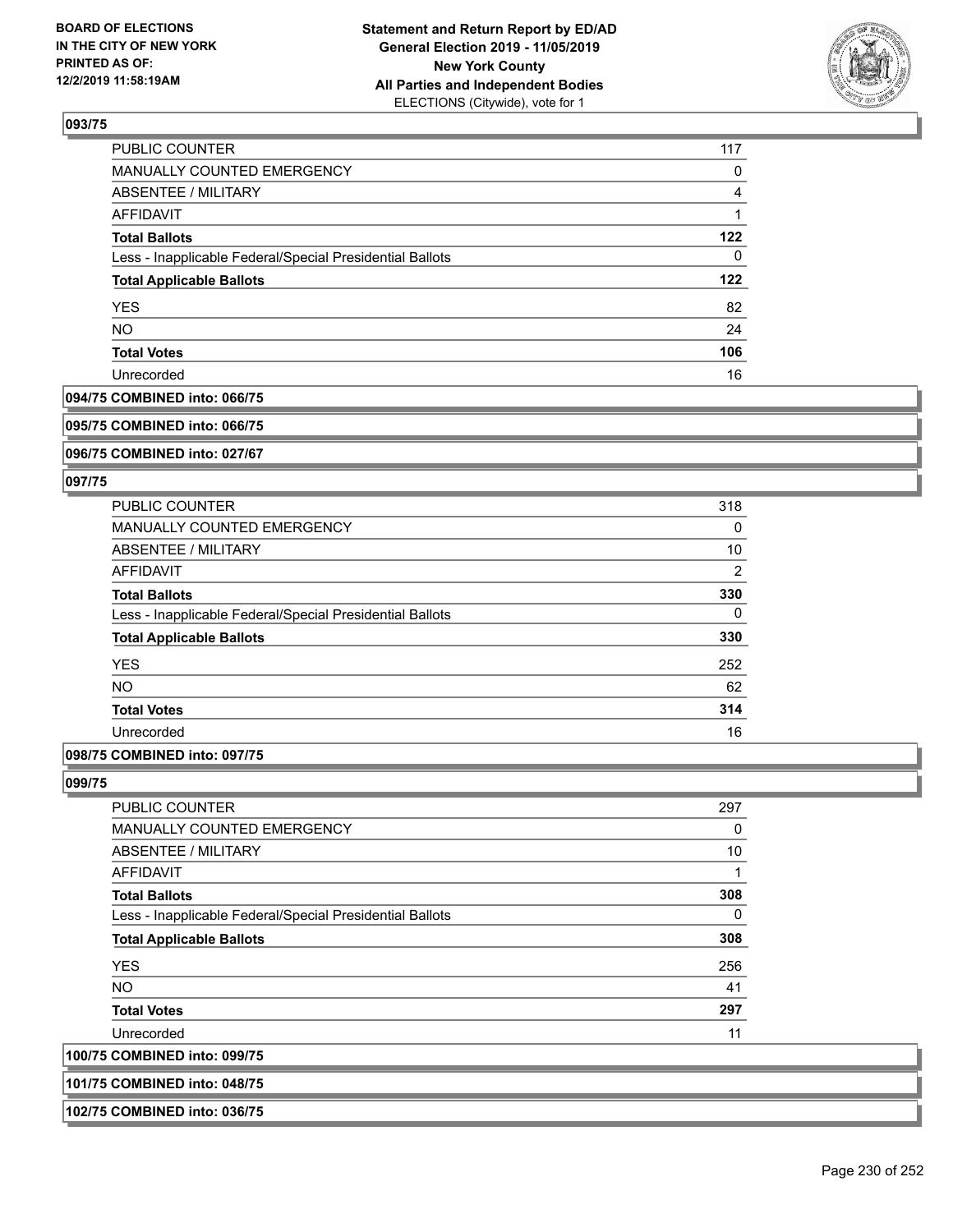

| <b>Total Votes</b>                                       | 0 |
|----------------------------------------------------------|---|
| <b>NO</b>                                                | 0 |
| <b>YES</b>                                               | 0 |
| <b>Total Applicable Ballots</b>                          | 0 |
| Less - Inapplicable Federal/Special Presidential Ballots | 0 |
| <b>Total Ballots</b>                                     | 0 |
| <b>AFFIDAVIT</b>                                         | 0 |
| <b>ABSENTEE / MILITARY</b>                               | 0 |
| <b>MANUALLY COUNTED EMERGENCY</b>                        |   |
| PUBLIC COUNTER                                           |   |

#### **104/75**

| PUBLIC COUNTER                                           | 0        |
|----------------------------------------------------------|----------|
| MANUALLY COUNTED EMERGENCY                               | 0        |
| ABSENTEE / MILITARY                                      | 0        |
| AFFIDAVIT                                                | 0        |
| <b>Total Ballots</b>                                     | 0        |
| Less - Inapplicable Federal/Special Presidential Ballots | 0        |
| <b>Total Applicable Ballots</b>                          | 0        |
| YES                                                      | $\Omega$ |
| NO.                                                      | $\Omega$ |
| <b>Total Votes</b>                                       | 0        |
|                                                          |          |

**105/75 COMBINED into: 037/75**

**106/75 COMBINED into: 104/75**

### **107/75 COMBINED into: 083/75**

**108/75** 

| <b>PUBLIC COUNTER</b>                                    | 208 |
|----------------------------------------------------------|-----|
| MANUALLY COUNTED EMERGENCY                               | 0   |
| ABSENTEE / MILITARY                                      | 6   |
| AFFIDAVIT                                                |     |
| <b>Total Ballots</b>                                     | 215 |
| Less - Inapplicable Federal/Special Presidential Ballots | 0   |
| <b>Total Applicable Ballots</b>                          | 215 |
| <b>YES</b>                                               | 168 |
| <b>NO</b>                                                | 25  |
| <b>Total Votes</b>                                       | 193 |
| Unrecorded                                               | 22  |
| 109/75 COMBINED into: 057/74                             |     |
|                                                          |     |

**110/75 COMBINED into: 013/75**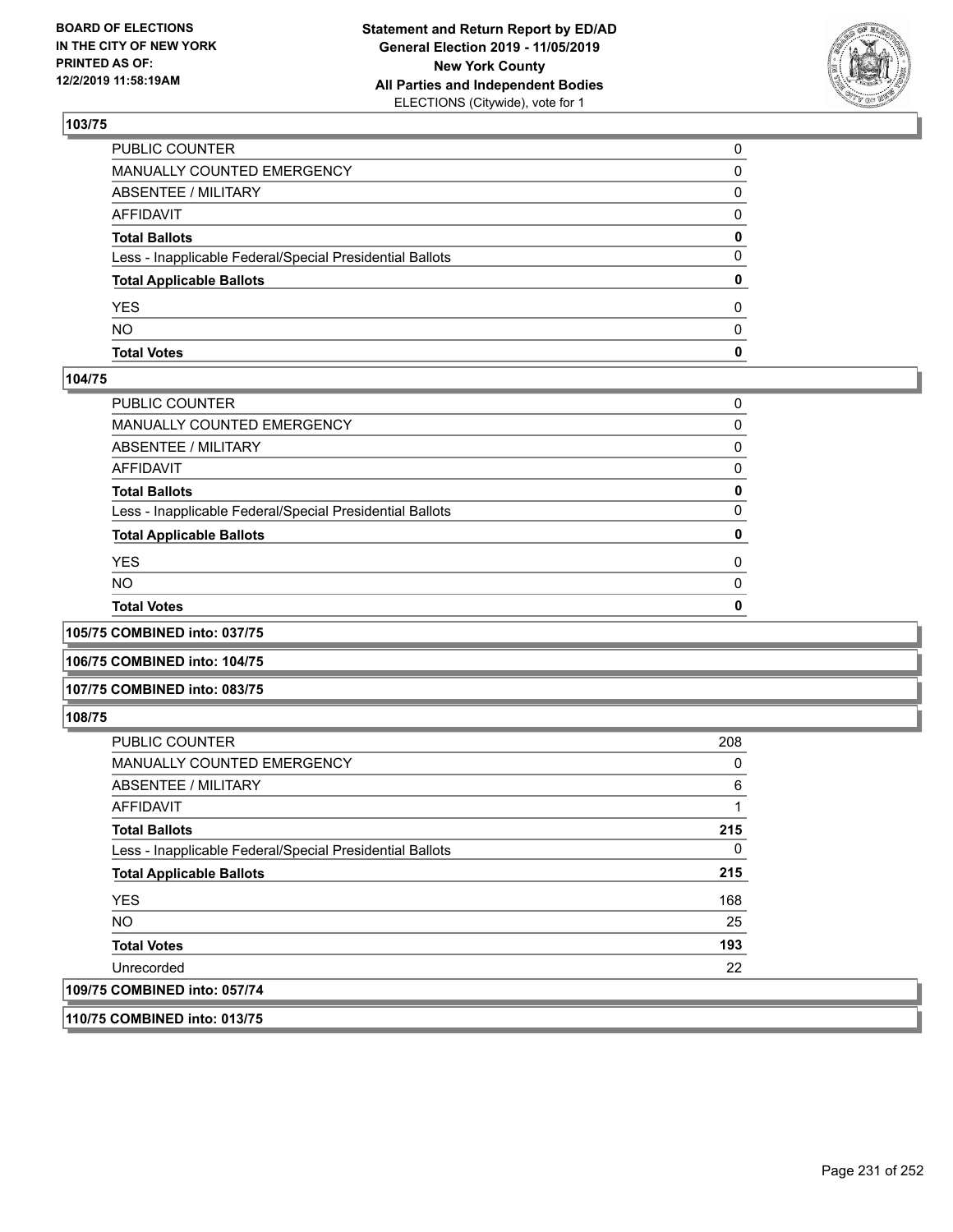

| PUBLIC COUNTER                                           | 284          |
|----------------------------------------------------------|--------------|
| MANUALLY COUNTED EMERGENCY                               | $\mathbf{0}$ |
| ABSENTEE / MILITARY                                      | 5            |
| AFFIDAVIT                                                |              |
| Total Ballots                                            | 290          |
| Less - Inapplicable Federal/Special Presidential Ballots | 0            |
| <b>Total Applicable Ballots</b>                          | 290          |
| YES                                                      | 240          |
| NO.                                                      | 42           |
| <b>Total Votes</b>                                       | 282          |
| Unrecorded                                               | 8            |

### **112/75**

| <b>PUBLIC COUNTER</b>                                    | 372 |
|----------------------------------------------------------|-----|
| MANUALLY COUNTED EMERGENCY                               | 0   |
| ABSENTEE / MILITARY                                      | 5   |
| AFFIDAVIT                                                |     |
| <b>Total Ballots</b>                                     | 378 |
| Less - Inapplicable Federal/Special Presidential Ballots | 0   |
| <b>Total Applicable Ballots</b>                          | 378 |
| <b>YES</b>                                               | 306 |
| <b>NO</b>                                                | 57  |
| <b>Total Votes</b>                                       | 363 |
| Unrecorded                                               | 15  |
|                                                          |     |

**113/75 COMBINED into: 019/75**

### **114/75 COMBINED into: 038/75**

| <b>PUBLIC COUNTER</b>                                    | 316 |
|----------------------------------------------------------|-----|
| <b>MANUALLY COUNTED EMERGENCY</b>                        | 0   |
| ABSENTEE / MILITARY                                      | 5   |
| AFFIDAVIT                                                |     |
| <b>Total Ballots</b>                                     | 322 |
| Less - Inapplicable Federal/Special Presidential Ballots | 0   |
| <b>Total Applicable Ballots</b>                          | 322 |
| <b>YES</b>                                               | 249 |
| <b>NO</b>                                                | 42  |
| <b>Total Votes</b>                                       | 291 |
| Unrecorded                                               | 31  |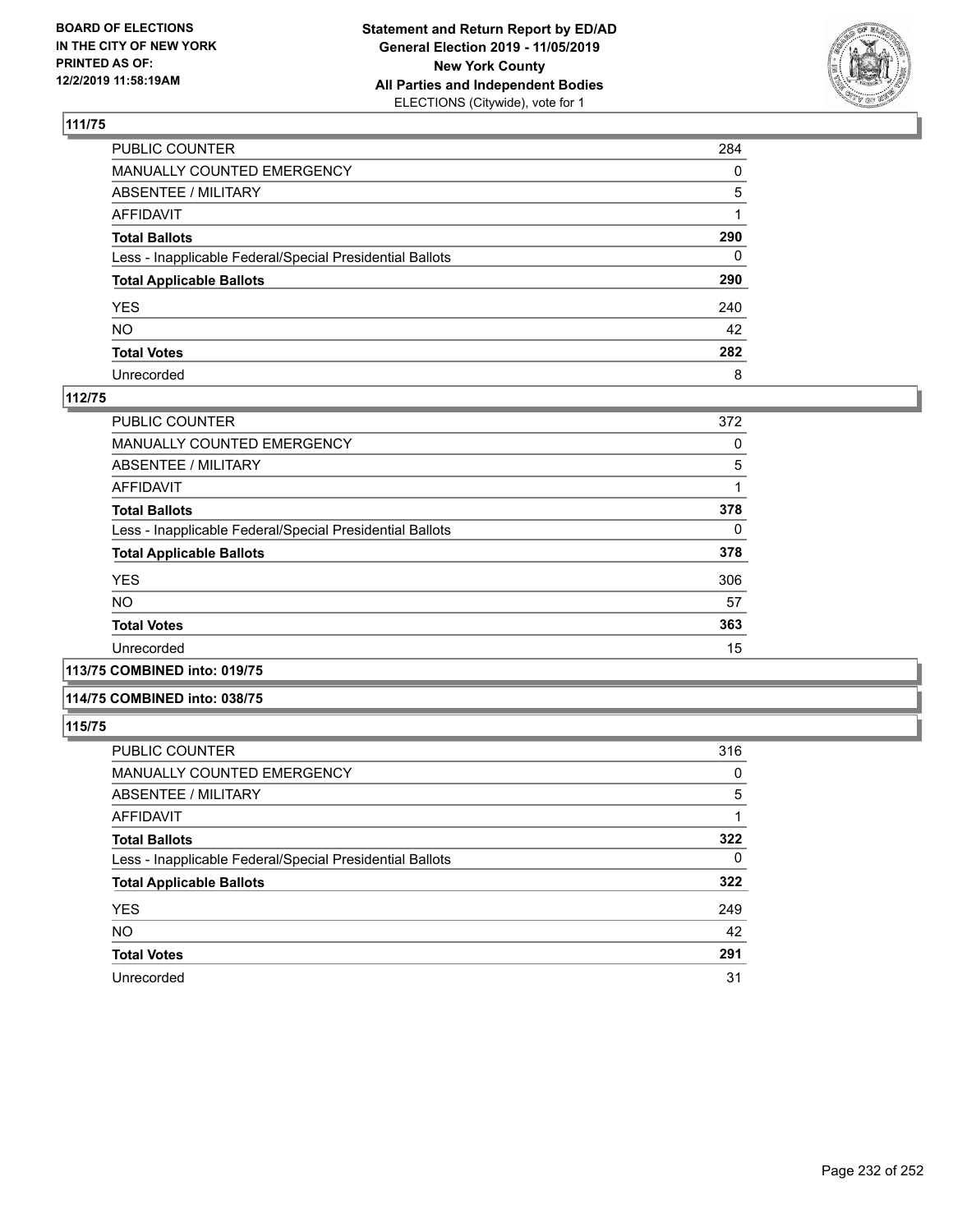

| PUBLIC COUNTER                                           | 312 |
|----------------------------------------------------------|-----|
| MANUALLY COUNTED EMERGENCY                               | 0   |
| ABSENTEE / MILITARY                                      | 9   |
| AFFIDAVIT                                                | 2   |
| Total Ballots                                            | 323 |
| Less - Inapplicable Federal/Special Presidential Ballots | 0   |
| <b>Total Applicable Ballots</b>                          | 323 |
| YES                                                      | 256 |
| NO.                                                      | 62  |
| <b>Total Votes</b>                                       | 318 |
| Unrecorded                                               | 5   |

### **002/76**

| <b>PUBLIC COUNTER</b>                                    | 203            |
|----------------------------------------------------------|----------------|
| MANUALLY COUNTED EMERGENCY                               | 0              |
| ABSENTEE / MILITARY                                      | $\overline{2}$ |
| AFFIDAVIT                                                |                |
| <b>Total Ballots</b>                                     | 206            |
| Less - Inapplicable Federal/Special Presidential Ballots | 0              |
| <b>Total Applicable Ballots</b>                          | 206            |
| <b>YES</b>                                               | 139            |
| <b>NO</b>                                                | 56             |
| <b>Total Votes</b>                                       | 195            |
| Unrecorded                                               | 11             |
|                                                          |                |

**003/76 COMBINED into: 001/76**

#### **004/76 COMBINED into: 006/76**

#### **005/76 COMBINED into: 050/73**

| <b>PUBLIC COUNTER</b>                                    | 301      |
|----------------------------------------------------------|----------|
| MANUALLY COUNTED EMERGENCY                               | 0        |
| ABSENTEE / MILITARY                                      | 6        |
| AFFIDAVIT                                                | 2        |
| <b>Total Ballots</b>                                     | 309      |
| Less - Inapplicable Federal/Special Presidential Ballots | $\Omega$ |
| <b>Total Applicable Ballots</b>                          | 309      |
| <b>YES</b>                                               | 199      |
| <b>NO</b>                                                | 97       |
| <b>Total Votes</b>                                       | 296      |
| Unrecorded                                               | 13       |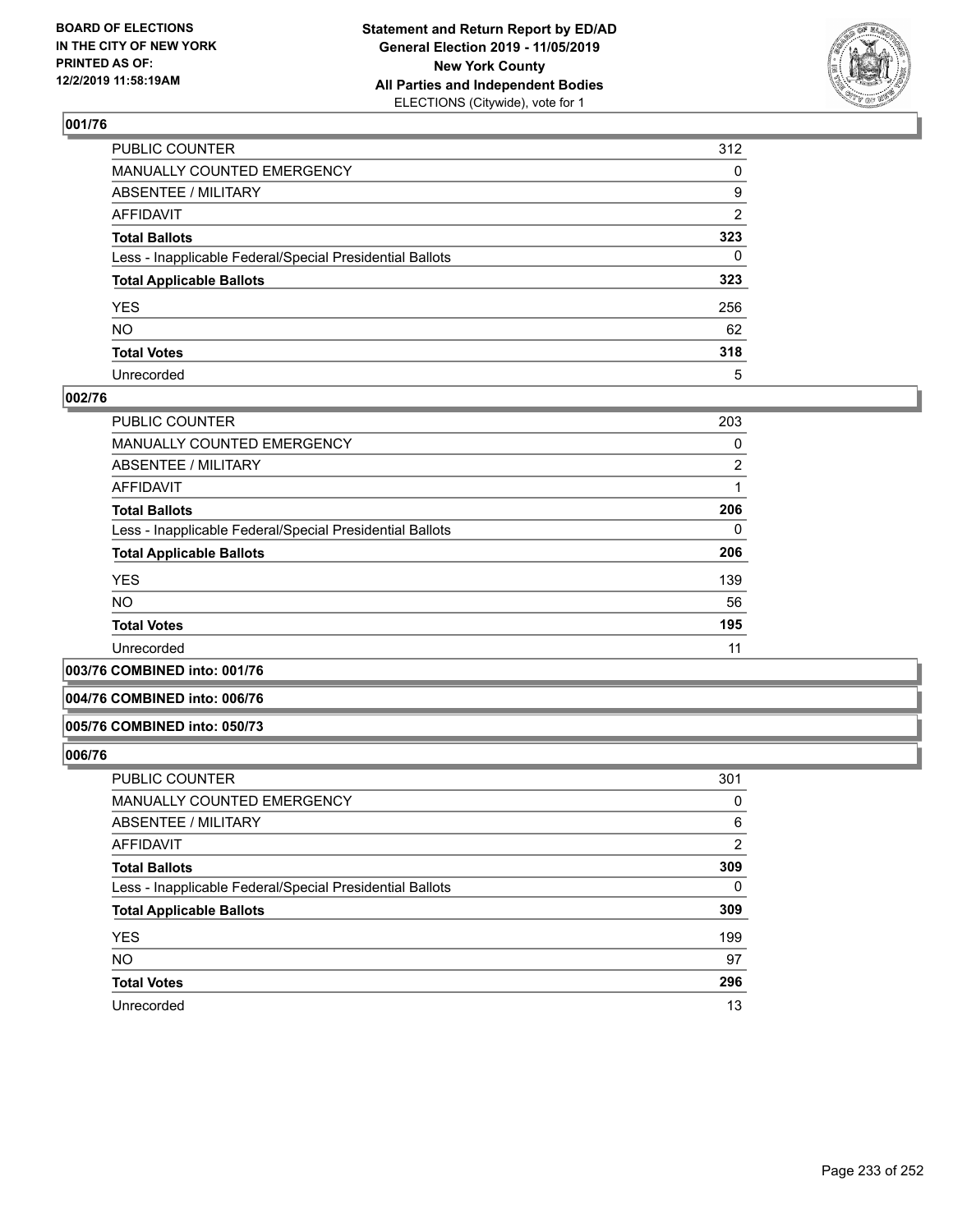

| <b>PUBLIC COUNTER</b>                                    | 269 |
|----------------------------------------------------------|-----|
| MANUALLY COUNTED EMERGENCY                               | 0   |
| ABSENTEE / MILITARY                                      | 4   |
| <b>AFFIDAVIT</b>                                         | 4   |
| <b>Total Ballots</b>                                     | 277 |
| Less - Inapplicable Federal/Special Presidential Ballots | 0   |
| <b>Total Applicable Ballots</b>                          | 277 |
| <b>YES</b>                                               | 201 |
| <b>NO</b>                                                | 66  |
| <b>Total Votes</b>                                       | 267 |
| Unrecorded                                               | 10  |

### **008/76 COMBINED into: 007/76**

### **009/76**

| PUBLIC COUNTER                                           | 196      |
|----------------------------------------------------------|----------|
| MANUALLY COUNTED EMERGENCY                               | $\Omega$ |
| ABSENTEE / MILITARY                                      | 13       |
| AFFIDAVIT                                                |          |
| <b>Total Ballots</b>                                     | 210      |
| Less - Inapplicable Federal/Special Presidential Ballots | $\Omega$ |
| <b>Total Applicable Ballots</b>                          | 210      |
| <b>YES</b>                                               | 153      |
| <b>NO</b>                                                | 50       |
| <b>Total Votes</b>                                       | 203      |
| Unrecorded                                               | 7        |

| <b>PUBLIC COUNTER</b>                                    | 324 |
|----------------------------------------------------------|-----|
| <b>MANUALLY COUNTED EMERGENCY</b>                        | 0   |
| ABSENTEE / MILITARY                                      | 3   |
| AFFIDAVIT                                                | 2   |
| <b>Total Ballots</b>                                     | 329 |
| Less - Inapplicable Federal/Special Presidential Ballots | 0   |
| <b>Total Applicable Ballots</b>                          | 329 |
| <b>YES</b>                                               | 234 |
| NO.                                                      | 80  |
| <b>Total Votes</b>                                       | 314 |
| Unrecorded                                               | 15  |
| 011/76 COMBINED into: 010/76                             |     |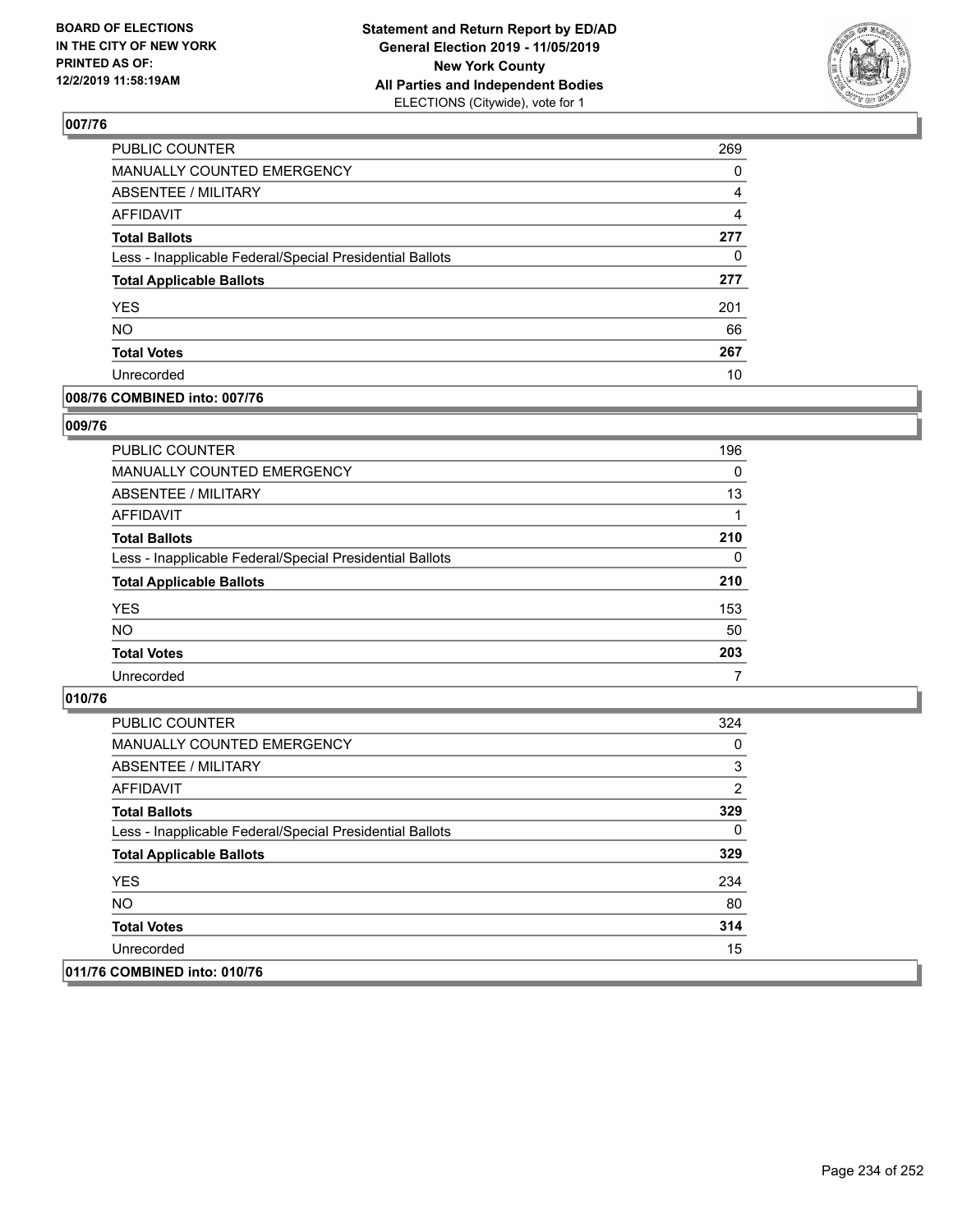

| PUBLIC COUNTER                                           | 280 |
|----------------------------------------------------------|-----|
| MANUALLY COUNTED EMERGENCY                               | 0   |
| <b>ABSENTEE / MILITARY</b>                               | 10  |
| <b>AFFIDAVIT</b>                                         | 3   |
| <b>Total Ballots</b>                                     | 293 |
| Less - Inapplicable Federal/Special Presidential Ballots | 0   |
| <b>Total Applicable Ballots</b>                          | 293 |
| <b>YES</b>                                               | 207 |
| <b>NO</b>                                                | 50  |
| <b>Total Votes</b>                                       | 257 |
| Unrecorded                                               | 36  |

### **013/76 COMBINED into: 012/76**

### **014/76**

| <b>PUBLIC COUNTER</b>                                    | 253 |
|----------------------------------------------------------|-----|
|                                                          |     |
| <b>MANUALLY COUNTED EMERGENCY</b>                        | 0   |
| ABSENTEE / MILITARY                                      | 2   |
| AFFIDAVIT                                                | 6   |
| <b>Total Ballots</b>                                     | 261 |
| Less - Inapplicable Federal/Special Presidential Ballots | 0   |
| <b>Total Applicable Ballots</b>                          | 261 |
| <b>YES</b>                                               | 197 |
| <b>NO</b>                                                | 60  |
| <b>Total Votes</b>                                       | 257 |
| Unrecorded                                               | 4   |

## **015/76 COMBINED into: 014/76**

**016/76** 

| <b>PUBLIC COUNTER</b>                                    | 435 |
|----------------------------------------------------------|-----|
| MANUALLY COUNTED EMERGENCY                               | 0   |
| ABSENTEE / MILITARY                                      | 6   |
| AFFIDAVIT                                                |     |
| <b>Total Ballots</b>                                     | 442 |
| Less - Inapplicable Federal/Special Presidential Ballots | 0   |
| <b>Total Applicable Ballots</b>                          | 442 |
| <b>YES</b>                                               | 314 |
| NO.                                                      | 106 |
| <b>Total Votes</b>                                       | 420 |
| Unrecorded                                               | 22  |
| 017/76 COMBINED into: 016/76                             |     |

**018/76 COMBINED into: 020/76**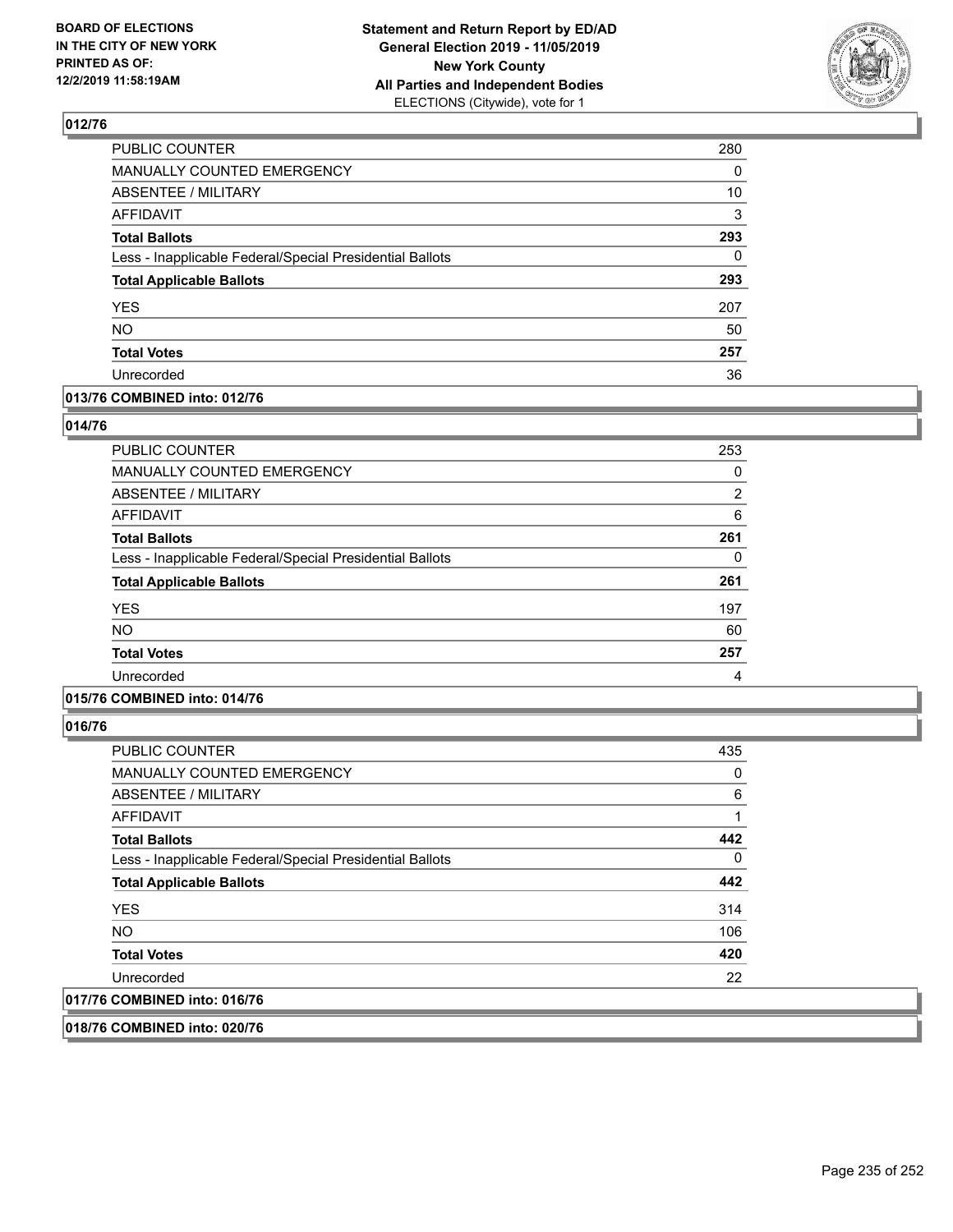

| PUBLIC COUNTER                                           | 240            |
|----------------------------------------------------------|----------------|
| MANUALLY COUNTED EMERGENCY                               | $\Omega$       |
| ABSENTEE / MILITARY                                      | $\overline{7}$ |
| AFFIDAVIT                                                | $\overline{2}$ |
| Total Ballots                                            | 249            |
| Less - Inapplicable Federal/Special Presidential Ballots | $\mathbf{0}$   |
| <b>Total Applicable Ballots</b>                          | 249            |
| YES                                                      | 181            |
| NO.                                                      | 55             |
| <b>Total Votes</b>                                       | 236            |
| Unrecorded                                               | 13             |

### **020/76**

| PUBLIC COUNTER                                           | 307      |
|----------------------------------------------------------|----------|
| <b>MANUALLY COUNTED EMERGENCY</b>                        | 0        |
| ABSENTEE / MILITARY                                      | 36       |
| AFFIDAVIT                                                | 2        |
| <b>Total Ballots</b>                                     | 345      |
| Less - Inapplicable Federal/Special Presidential Ballots | $\Omega$ |
| <b>Total Applicable Ballots</b>                          | 345      |
| <b>YES</b>                                               | 232      |
| <b>NO</b>                                                | 82       |
| <b>Total Votes</b>                                       | 314      |
| Unrecorded                                               | 31       |

| PUBLIC COUNTER                                           | 369      |
|----------------------------------------------------------|----------|
| <b>MANUALLY COUNTED EMERGENCY</b>                        | $\Omega$ |
| ABSENTEE / MILITARY                                      | 20       |
| AFFIDAVIT                                                |          |
| <b>Total Ballots</b>                                     | 390      |
| Less - Inapplicable Federal/Special Presidential Ballots | $\Omega$ |
| <b>Total Applicable Ballots</b>                          | 390      |
| <b>YES</b>                                               | 283      |
| <b>NO</b>                                                | 99       |
| <b>Total Votes</b>                                       | 382      |
| Unrecorded                                               | 8        |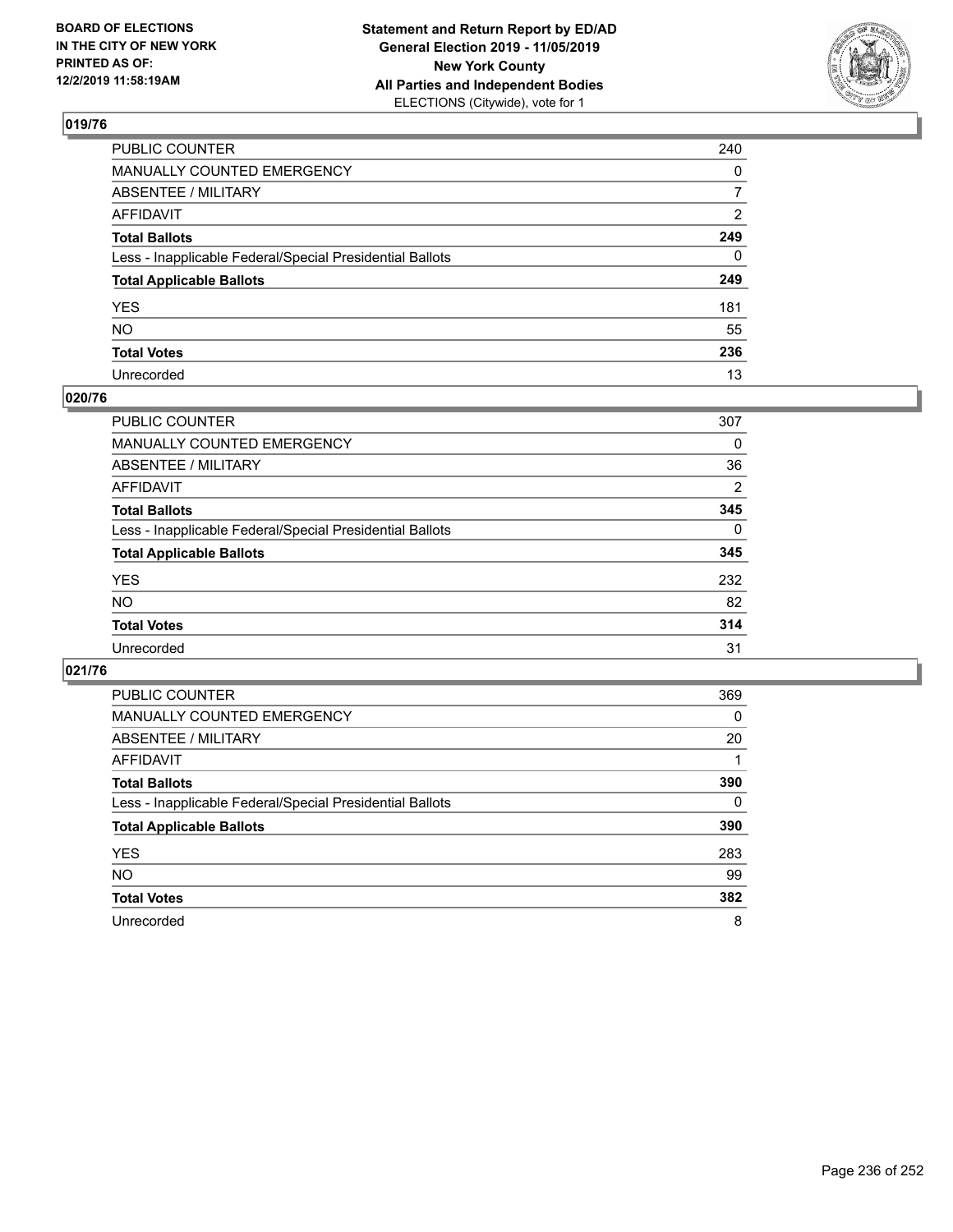

| PUBLIC COUNTER                                           | 237 |
|----------------------------------------------------------|-----|
| MANUALLY COUNTED EMERGENCY                               | 0   |
| <b>ABSENTEE / MILITARY</b>                               | 2   |
| <b>AFFIDAVIT</b>                                         | 3   |
| <b>Total Ballots</b>                                     | 242 |
| Less - Inapplicable Federal/Special Presidential Ballots | 0   |
| <b>Total Applicable Ballots</b>                          | 242 |
| <b>YES</b>                                               | 161 |
| <b>NO</b>                                                | 70  |
| <b>Total Votes</b>                                       | 231 |
| Unrecorded                                               | 11  |

### **023/76 COMBINED into: 022/76**

#### **024/76 COMBINED into: 019/76**

## **025/76**

| <b>PUBLIC COUNTER</b>                                    | 198      |
|----------------------------------------------------------|----------|
| <b>MANUALLY COUNTED EMERGENCY</b>                        | 0        |
| ABSENTEE / MILITARY                                      | 6        |
| AFFIDAVIT                                                |          |
| <b>Total Ballots</b>                                     | 205      |
| Less - Inapplicable Federal/Special Presidential Ballots | $\Omega$ |
| <b>Total Applicable Ballots</b>                          | 205      |
| <b>YES</b>                                               | 143      |
| NO.                                                      | 54       |
| <b>Total Votes</b>                                       | 197      |
| Unrecorded                                               | 8        |

| PUBLIC COUNTER                                           | 324      |
|----------------------------------------------------------|----------|
| MANUALLY COUNTED EMERGENCY                               | 0        |
| ABSENTEE / MILITARY                                      | 15       |
| AFFIDAVIT                                                | 4        |
| <b>Total Ballots</b>                                     | 343      |
| Less - Inapplicable Federal/Special Presidential Ballots | $\Omega$ |
| <b>Total Applicable Ballots</b>                          | 343      |
| <b>YES</b>                                               | 227      |
| <b>NO</b>                                                | 103      |
| <b>Total Votes</b>                                       | 330      |
| Unrecorded                                               | 13       |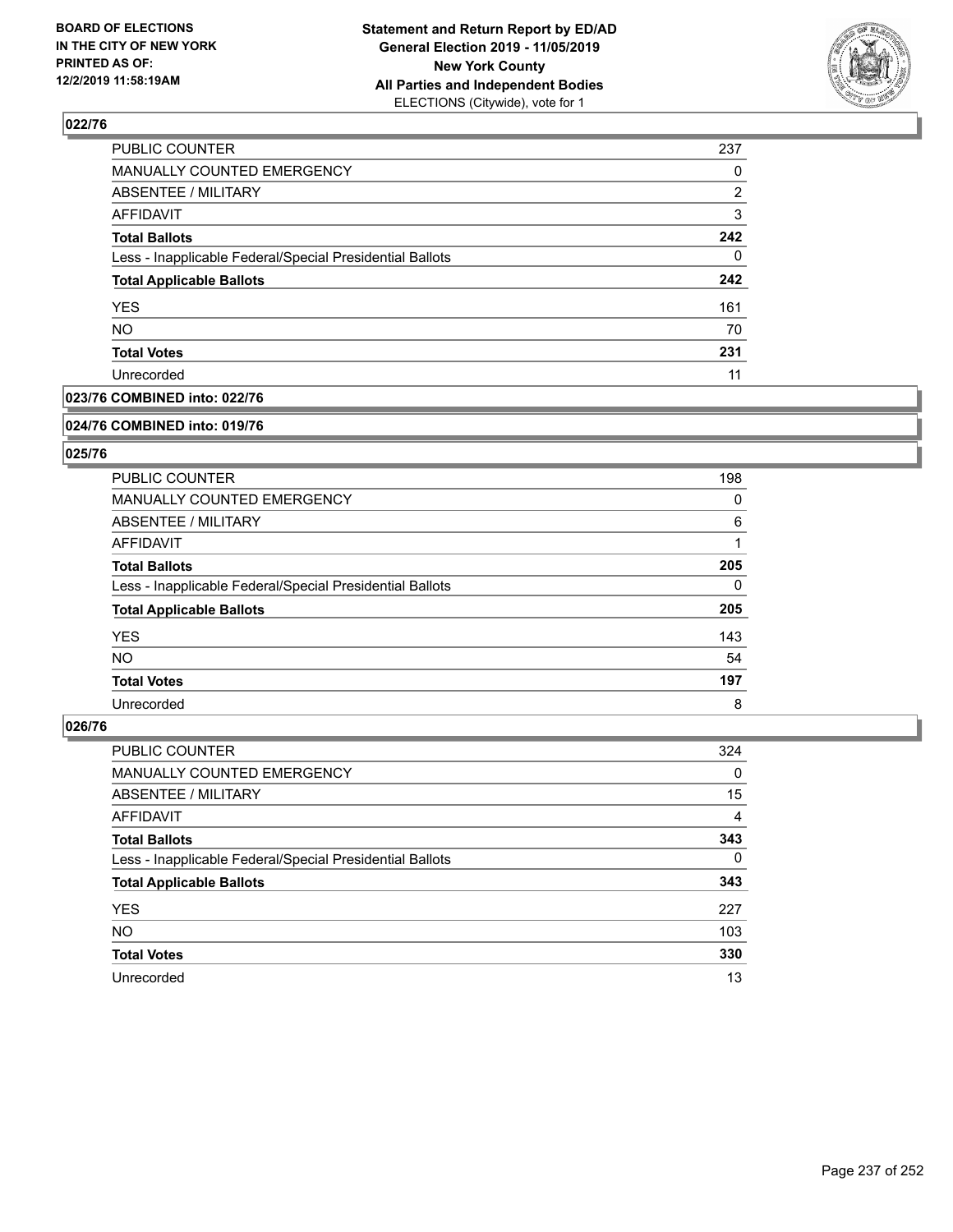

| PUBLIC COUNTER                                           | 391      |
|----------------------------------------------------------|----------|
| MANUALLY COUNTED EMERGENCY                               | 0        |
| ABSENTEE / MILITARY                                      | 6        |
| AFFIDAVIT                                                | 3        |
| <b>Total Ballots</b>                                     | 400      |
| Less - Inapplicable Federal/Special Presidential Ballots | $\Omega$ |
| <b>Total Applicable Ballots</b>                          | 400      |
| <b>YES</b>                                               | 283      |
| NO.                                                      | 102      |
| <b>Total Votes</b>                                       | 385      |
| Unrecorded                                               | 15       |

### **028/76 COMBINED into: 027/76**

### **029/76**

| <b>PUBLIC COUNTER</b>                                    | 116 |
|----------------------------------------------------------|-----|
| <b>MANUALLY COUNTED EMERGENCY</b>                        | 0   |
| ABSENTEE / MILITARY                                      | 3   |
| <b>AFFIDAVIT</b>                                         | 0   |
| <b>Total Ballots</b>                                     | 119 |
| Less - Inapplicable Federal/Special Presidential Ballots | 0   |
| <b>Total Applicable Ballots</b>                          | 119 |
| <b>YES</b>                                               | 85  |
| <b>NO</b>                                                | 30  |
| <b>Total Votes</b>                                       | 115 |
| Unrecorded                                               | 4   |

### **030/76 COMBINED into: 037/76**

### **031/76 COMBINED into: 026/76**

#### **032/76 COMBINED into: 034/76**

| <b>PUBLIC COUNTER</b>                                    | 282 |
|----------------------------------------------------------|-----|
| MANUALLY COUNTED EMERGENCY                               | 0   |
| ABSENTEE / MILITARY                                      | 4   |
| AFFIDAVIT                                                | 4   |
| <b>Total Ballots</b>                                     | 290 |
| Less - Inapplicable Federal/Special Presidential Ballots | 0   |
| <b>Total Applicable Ballots</b>                          | 290 |
| <b>YES</b>                                               | 218 |
| <b>NO</b>                                                | 65  |
| <b>Total Votes</b>                                       | 283 |
| Unrecorded                                               |     |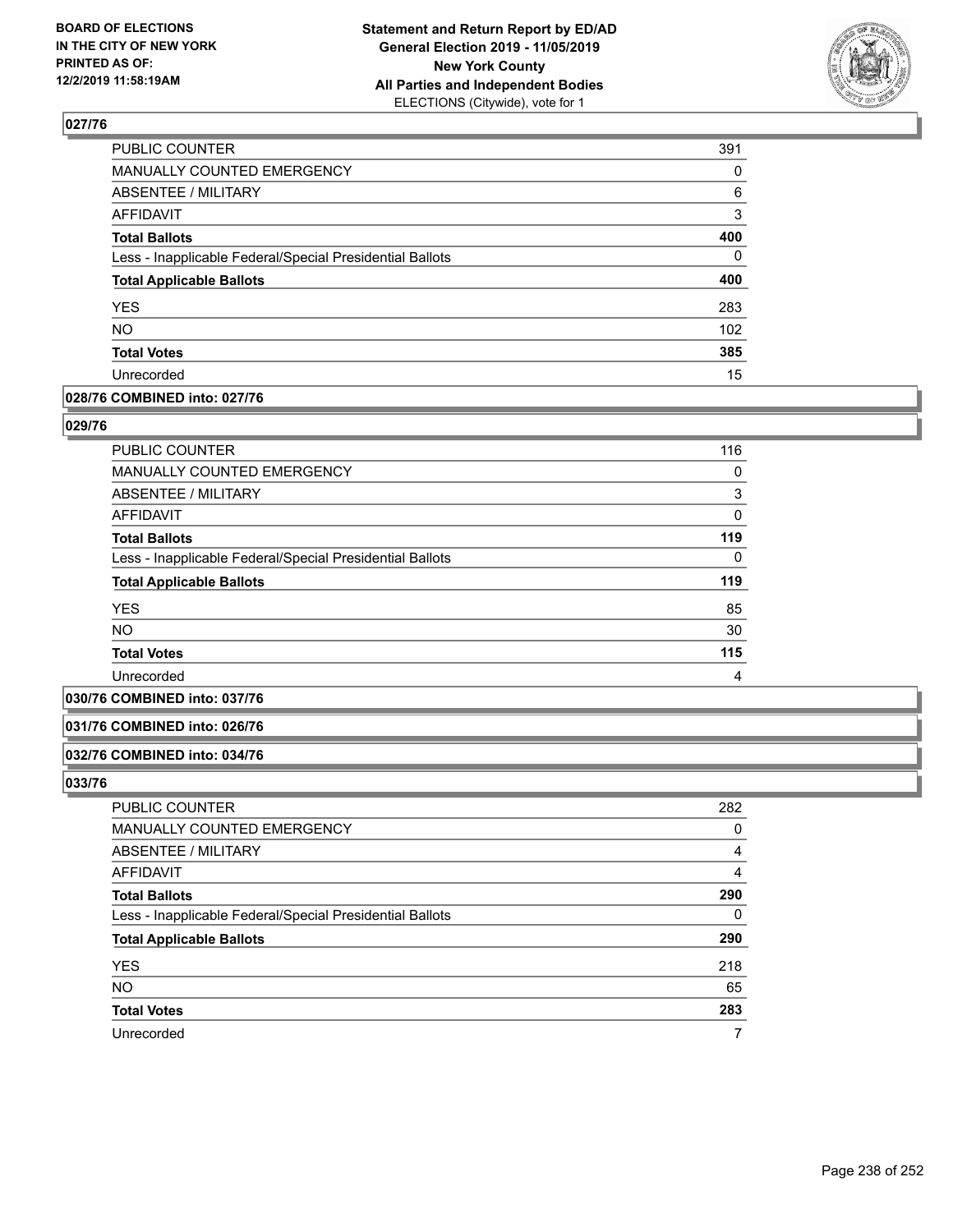

| PUBLIC COUNTER                                           | 422             |
|----------------------------------------------------------|-----------------|
| MANUALLY COUNTED EMERGENCY                               | 0               |
| ABSENTEE / MILITARY                                      | 12 <sup>2</sup> |
| AFFIDAVIT                                                | 0               |
| Total Ballots                                            | 434             |
| Less - Inapplicable Federal/Special Presidential Ballots | 0               |
| <b>Total Applicable Ballots</b>                          | 434             |
| YES                                                      | 312             |
| NO.                                                      | 103             |
| <b>Total Votes</b>                                       | 415             |
| Unrecorded                                               | 19              |

### **035/76**

| <b>PUBLIC COUNTER</b>                                    | 419      |
|----------------------------------------------------------|----------|
| <b>MANUALLY COUNTED EMERGENCY</b>                        | 0        |
| ABSENTEE / MILITARY                                      | 11       |
| <b>AFFIDAVIT</b>                                         | 4        |
| <b>Total Ballots</b>                                     | 434      |
| Less - Inapplicable Federal/Special Presidential Ballots | $\Omega$ |
| <b>Total Applicable Ballots</b>                          | 434      |
| <b>YES</b>                                               | 300      |
| NO.                                                      | 113      |
| <b>Total Votes</b>                                       | 413      |
| Unrecorded                                               | 21       |
|                                                          |          |

### **036/76 COMBINED into: 033/76**

| <b>PUBLIC COUNTER</b>                                    | 425 |
|----------------------------------------------------------|-----|
| <b>MANUALLY COUNTED EMERGENCY</b>                        | 0   |
| ABSENTEE / MILITARY                                      | 11  |
| AFFIDAVIT                                                | 3   |
| <b>Total Ballots</b>                                     | 439 |
| Less - Inapplicable Federal/Special Presidential Ballots | 0   |
| <b>Total Applicable Ballots</b>                          | 439 |
| <b>YES</b>                                               | 309 |
| NO.                                                      | 100 |
| <b>Total Votes</b>                                       | 409 |
| Unrecorded                                               | 30  |
| 038/76 COMBINED into: 037/76                             |     |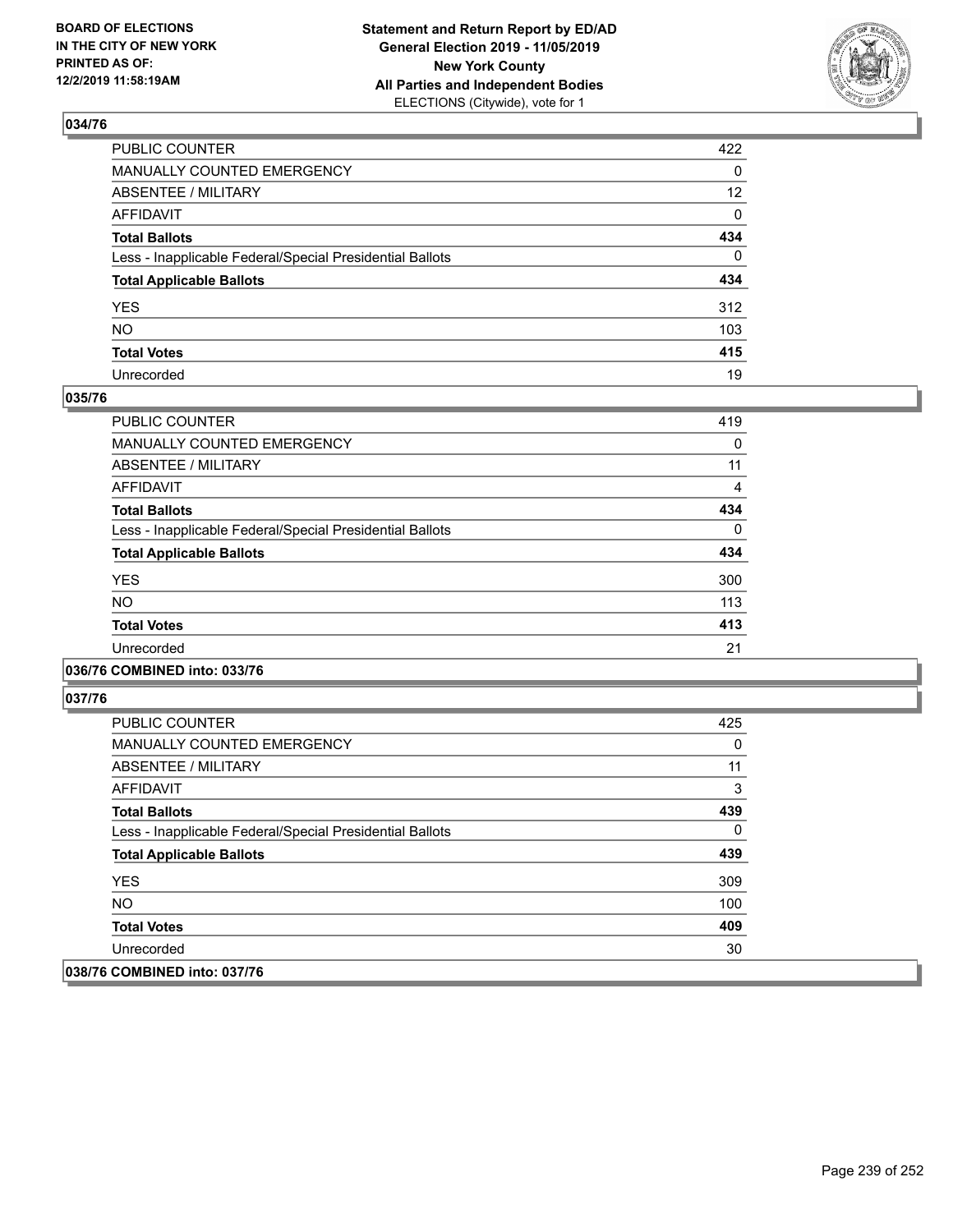

| PUBLIC COUNTER                                           | 361 |
|----------------------------------------------------------|-----|
| MANUALLY COUNTED EMERGENCY                               | 0   |
| ABSENTEE / MILITARY                                      | 17  |
| AFFIDAVIT                                                | 3   |
| Total Ballots                                            | 381 |
| Less - Inapplicable Federal/Special Presidential Ballots | 0   |
| <b>Total Applicable Ballots</b>                          | 381 |
| YES                                                      | 268 |
| NO.                                                      | 97  |
| <b>Total Votes</b>                                       | 365 |
| Unrecorded                                               | 16  |

### **040/76**

| PUBLIC COUNTER                                           | 357            |
|----------------------------------------------------------|----------------|
| <b>MANUALLY COUNTED EMERGENCY</b>                        | $\Omega$       |
| ABSENTEE / MILITARY                                      | 10             |
| <b>AFFIDAVIT</b>                                         | $\overline{2}$ |
| <b>Total Ballots</b>                                     | 369            |
| Less - Inapplicable Federal/Special Presidential Ballots | $\Omega$       |
| <b>Total Applicable Ballots</b>                          | 369            |
| <b>YES</b>                                               | 264            |
| <b>NO</b>                                                | 86             |
| <b>Total Votes</b>                                       | 350            |
| Unrecorded                                               | 19             |

### **041/76**

| <b>PUBLIC COUNTER</b>                                    | 206 |
|----------------------------------------------------------|-----|
| <b>MANUALLY COUNTED EMERGENCY</b>                        | 0   |
| ABSENTEE / MILITARY                                      | 2   |
| AFFIDAVIT                                                | 5   |
| <b>Total Ballots</b>                                     | 213 |
| Less - Inapplicable Federal/Special Presidential Ballots | 0   |
| <b>Total Applicable Ballots</b>                          | 213 |
| <b>YES</b>                                               | 158 |
| <b>NO</b>                                                | 42  |
| <b>Total Votes</b>                                       | 200 |
| Unrecorded                                               | 13  |
| 042/76 COMBINED into: 035/76                             |     |

**043/76 COMBINED into: 040/76**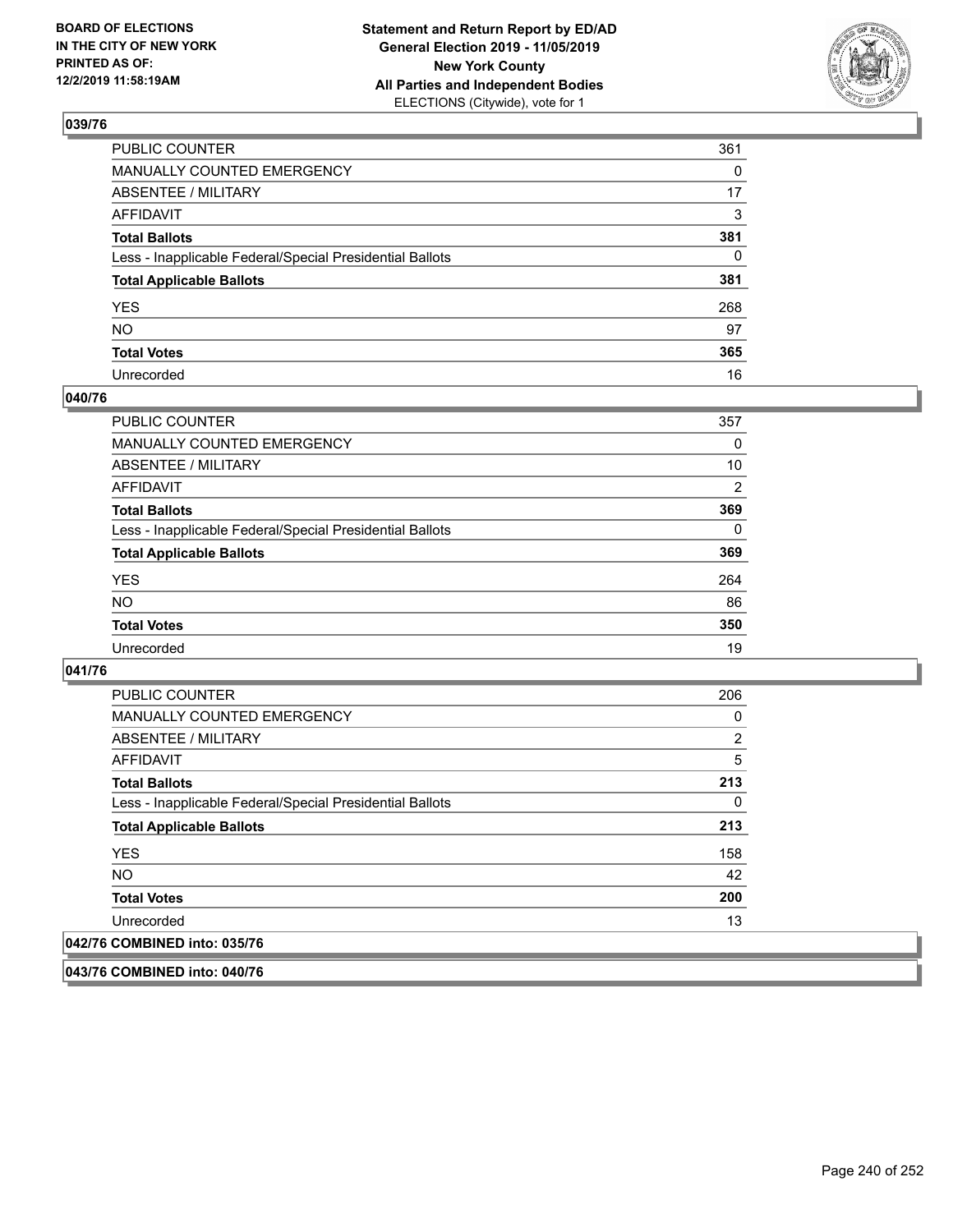

| <b>PUBLIC COUNTER</b>                                    | 330 |
|----------------------------------------------------------|-----|
| MANUALLY COUNTED EMERGENCY                               | 0   |
| <b>ABSENTEE / MILITARY</b>                               |     |
| AFFIDAVIT                                                | 5   |
| <b>Total Ballots</b>                                     | 342 |
| Less - Inapplicable Federal/Special Presidential Ballots | 0   |
| <b>Total Applicable Ballots</b>                          | 342 |
| <b>YES</b>                                               | 257 |
| <b>NO</b>                                                | 61  |
| <b>Total Votes</b>                                       | 318 |
| Unrecorded                                               | 24  |

## **045/76 COMBINED into: 044/76**

#### **046/76 COMBINED into: 039/76**

## **047/76**

| PUBLIC COUNTER                                           | 285 |
|----------------------------------------------------------|-----|
| <b>MANUALLY COUNTED EMERGENCY</b>                        | 0   |
| ABSENTEE / MILITARY                                      | 9   |
| AFFIDAVIT                                                | 6   |
| <b>Total Ballots</b>                                     | 300 |
| Less - Inapplicable Federal/Special Presidential Ballots | 0   |
| <b>Total Applicable Ballots</b>                          | 300 |
| <b>YES</b>                                               | 214 |
| NO.                                                      | 67  |
| <b>Total Votes</b>                                       | 281 |
| Unrecorded                                               | 19  |

| <b>PUBLIC COUNTER</b>                                    | 359            |
|----------------------------------------------------------|----------------|
| MANUALLY COUNTED EMERGENCY                               | 0              |
| ABSENTEE / MILITARY                                      | $\overline{2}$ |
| AFFIDAVIT                                                | 3              |
| <b>Total Ballots</b>                                     | 364            |
| Less - Inapplicable Federal/Special Presidential Ballots | $\Omega$       |
| <b>Total Applicable Ballots</b>                          | 364            |
| <b>YES</b>                                               | 255            |
| <b>NO</b>                                                | 87             |
| <b>Total Votes</b>                                       | 342            |
| Unrecorded                                               | 22             |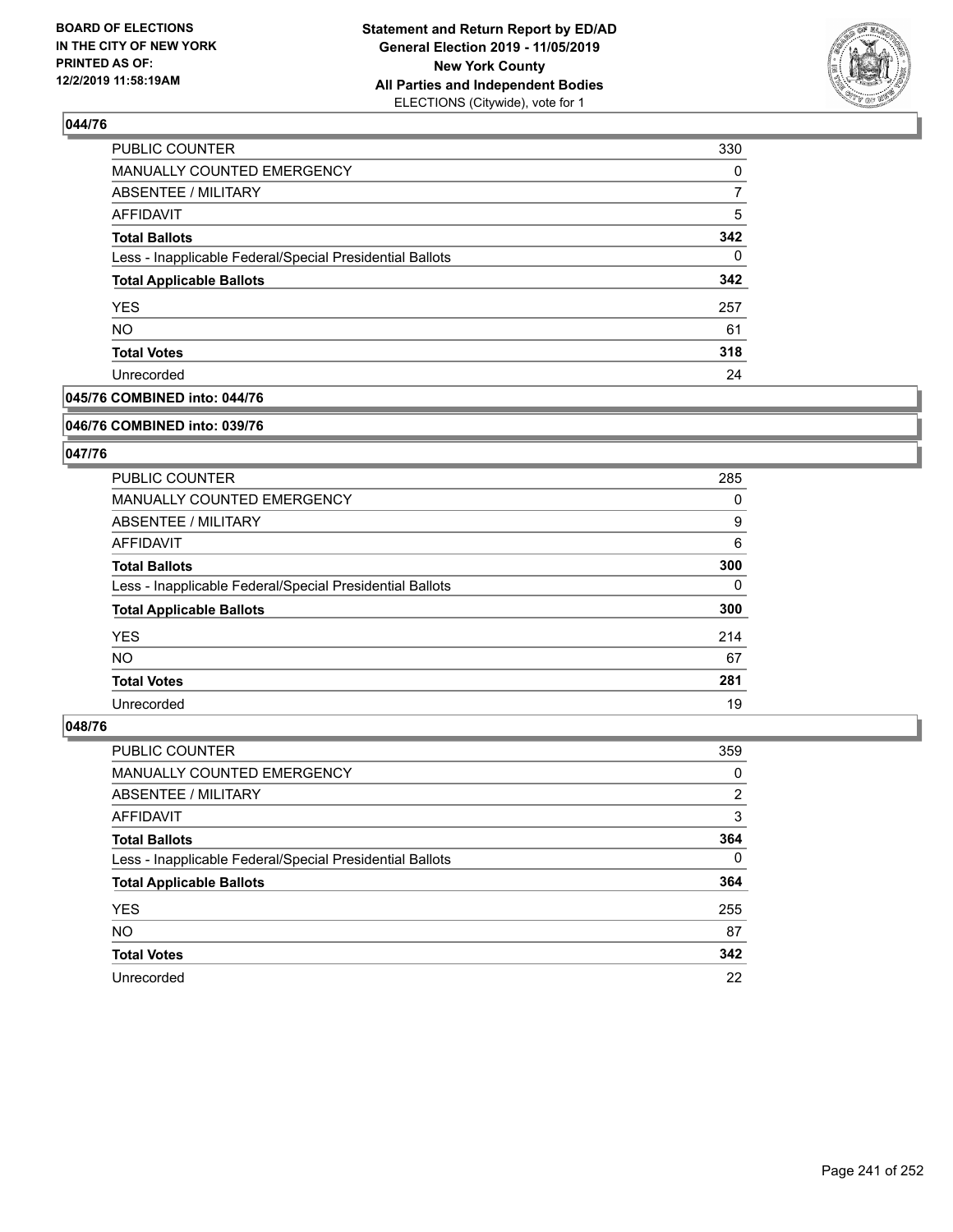

| PUBLIC COUNTER                                           | 390 |
|----------------------------------------------------------|-----|
| MANUALLY COUNTED EMERGENCY                               | 0   |
| <b>ABSENTEE / MILITARY</b>                               | 10  |
| <b>AFFIDAVIT</b>                                         |     |
| <b>Total Ballots</b>                                     | 401 |
| Less - Inapplicable Federal/Special Presidential Ballots | 0   |
| <b>Total Applicable Ballots</b>                          | 401 |
| <b>YES</b>                                               | 272 |
| <b>NO</b>                                                | 110 |
| <b>Total Votes</b>                                       | 382 |
| Unrecorded                                               | 19  |

### **050/76 COMBINED into: 049/76**

### **051/76**

| PUBLIC COUNTER                                           | 216            |
|----------------------------------------------------------|----------------|
| MANUALLY COUNTED EMERGENCY                               | $\Omega$       |
| ABSENTEE / MILITARY                                      | 4              |
| AFFIDAVIT                                                | $\overline{2}$ |
| <b>Total Ballots</b>                                     | 222            |
| Less - Inapplicable Federal/Special Presidential Ballots | $\Omega$       |
| <b>Total Applicable Ballots</b>                          | 222            |
| <b>YES</b>                                               | 150            |
| <b>NO</b>                                                | 65             |
| <b>Total Votes</b>                                       | 215            |
| Unrecorded                                               | 7              |

| <b>PUBLIC COUNTER</b>                                    | 351 |
|----------------------------------------------------------|-----|
| <b>MANUALLY COUNTED EMERGENCY</b>                        | 0   |
| ABSENTEE / MILITARY                                      | 5   |
| AFFIDAVIT                                                | 2   |
| <b>Total Ballots</b>                                     | 358 |
| Less - Inapplicable Federal/Special Presidential Ballots | 0   |
| <b>Total Applicable Ballots</b>                          | 358 |
| <b>YES</b>                                               | 264 |
| NO.                                                      | 80  |
| <b>Total Votes</b>                                       | 344 |
| Unrecorded                                               | 14  |
| 053/76 COMBINED into: 052/76                             |     |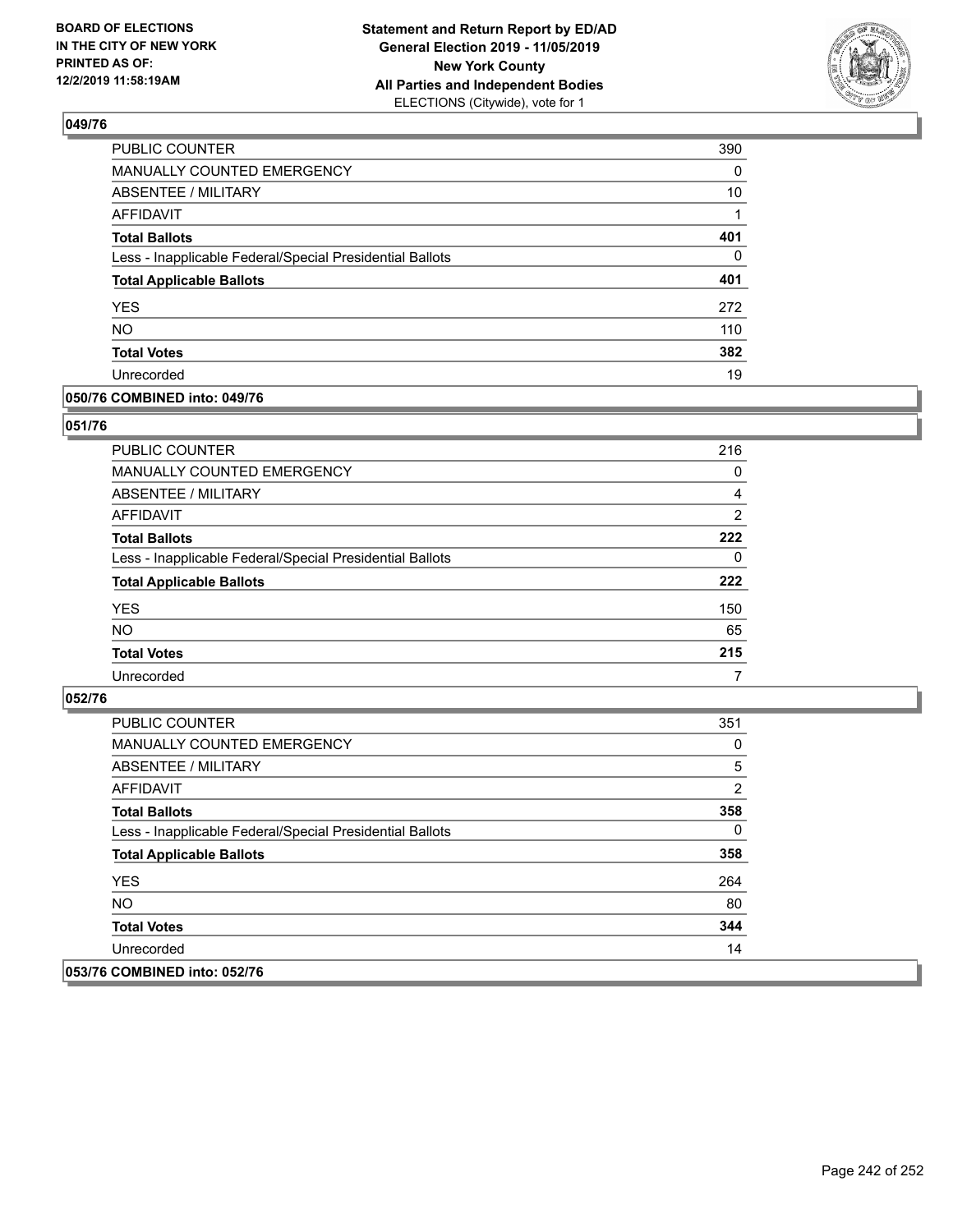

| PUBLIC COUNTER                                           | 203 |
|----------------------------------------------------------|-----|
| MANUALLY COUNTED EMERGENCY                               | 0   |
| ABSENTEE / MILITARY                                      | 5   |
| AFFIDAVIT                                                | 3   |
| Total Ballots                                            | 211 |
| Less - Inapplicable Federal/Special Presidential Ballots | 0   |
| <b>Total Applicable Ballots</b>                          | 211 |
| YES                                                      | 159 |
| NO.                                                      | 42  |
| <b>Total Votes</b>                                       | 201 |
| Unrecorded                                               | 10  |

### **055/76**

| <b>PUBLIC COUNTER</b>                                    | 255      |
|----------------------------------------------------------|----------|
| MANUALLY COUNTED EMERGENCY                               | 0        |
| ABSENTEE / MILITARY                                      | 9        |
| <b>AFFIDAVIT</b>                                         | 0        |
| <b>Total Ballots</b>                                     | 264      |
| Less - Inapplicable Federal/Special Presidential Ballots | $\Omega$ |
| <b>Total Applicable Ballots</b>                          | 264      |
| <b>YES</b>                                               | 185      |
| NO.                                                      | 68       |
| <b>Total Votes</b>                                       | 253      |
| Unrecorded                                               | 11       |
|                                                          |          |

### **056/76 COMBINED into: 048/76**

**057/76** 

| <b>PUBLIC COUNTER</b>                                    | 406      |
|----------------------------------------------------------|----------|
| <b>MANUALLY COUNTED EMERGENCY</b>                        | 0        |
| ABSENTEE / MILITARY                                      | 11       |
| AFFIDAVIT                                                | 3        |
| <b>Total Ballots</b>                                     | 420      |
| Less - Inapplicable Federal/Special Presidential Ballots | $\Omega$ |
| <b>Total Applicable Ballots</b>                          | 420      |
| <b>YES</b>                                               | 305      |
| <b>NO</b>                                                | 101      |
| <b>Total Votes</b>                                       | 406      |
| Unrecorded                                               | 14       |
| 058/76 COMBINED into: 100/76                             |          |

**059/76 COMBINED into: 057/76**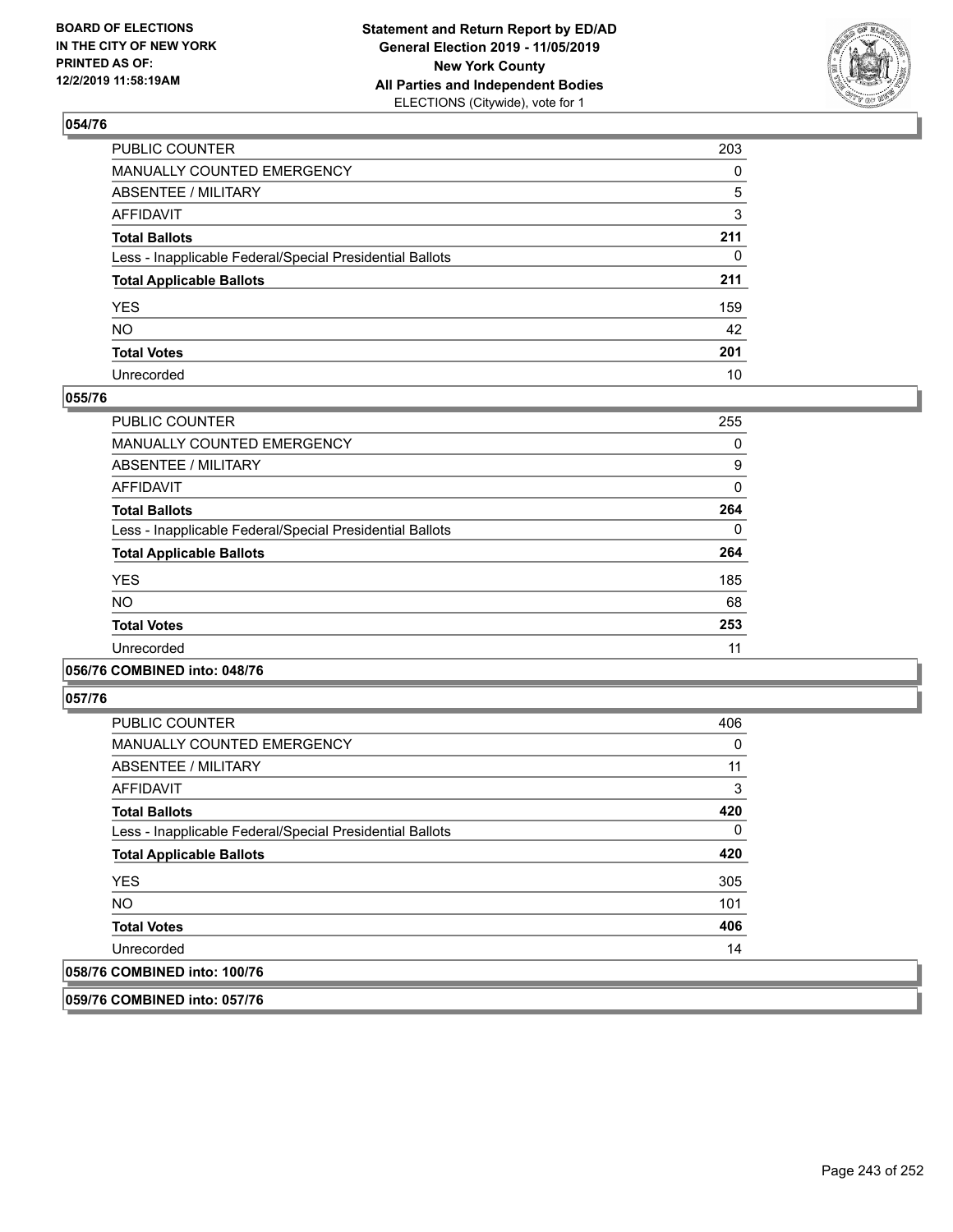

| <b>PUBLIC COUNTER</b>                                    | 343      |
|----------------------------------------------------------|----------|
| MANUALLY COUNTED EMERGENCY                               | 0        |
| <b>ABSENTEE / MILITARY</b>                               | 4        |
| <b>AFFIDAVIT</b>                                         | 3        |
| <b>Total Ballots</b>                                     | 350      |
| Less - Inapplicable Federal/Special Presidential Ballots | $\Omega$ |
| <b>Total Applicable Ballots</b>                          | 350      |
| <b>YES</b>                                               | 245      |
| <b>NO</b>                                                | 90       |
| <b>Total Votes</b>                                       | 335      |
| Unrecorded                                               | 15       |

### **061/76 COMBINED into: 060/76**

### **062/76**

| PUBLIC COUNTER                                           | 312 |
|----------------------------------------------------------|-----|
| MANUALLY COUNTED EMERGENCY                               | 0   |
| ABSENTEE / MILITARY                                      | 23  |
| AFFIDAVIT                                                | 3   |
| <b>Total Ballots</b>                                     | 338 |
| Less - Inapplicable Federal/Special Presidential Ballots | 0   |
| <b>Total Applicable Ballots</b>                          | 338 |
| <b>YES</b>                                               | 229 |
| <b>NO</b>                                                | 94  |
| <b>Total Votes</b>                                       | 323 |
| Unrecorded                                               | 15  |

## **063/76 COMBINED into: 062/76**

| <b>PUBLIC COUNTER</b>                                    | 315      |
|----------------------------------------------------------|----------|
| <b>MANUALLY COUNTED EMERGENCY</b>                        | 0        |
| ABSENTEE / MILITARY                                      | 16       |
| AFFIDAVIT                                                | 5        |
| <b>Total Ballots</b>                                     | 336      |
| Less - Inapplicable Federal/Special Presidential Ballots | $\Omega$ |
| <b>Total Applicable Ballots</b>                          | 336      |
| <b>YES</b>                                               | 242      |
| <b>NO</b>                                                | 83       |
| <b>Total Votes</b>                                       | 325      |
| Unrecorded                                               | 11       |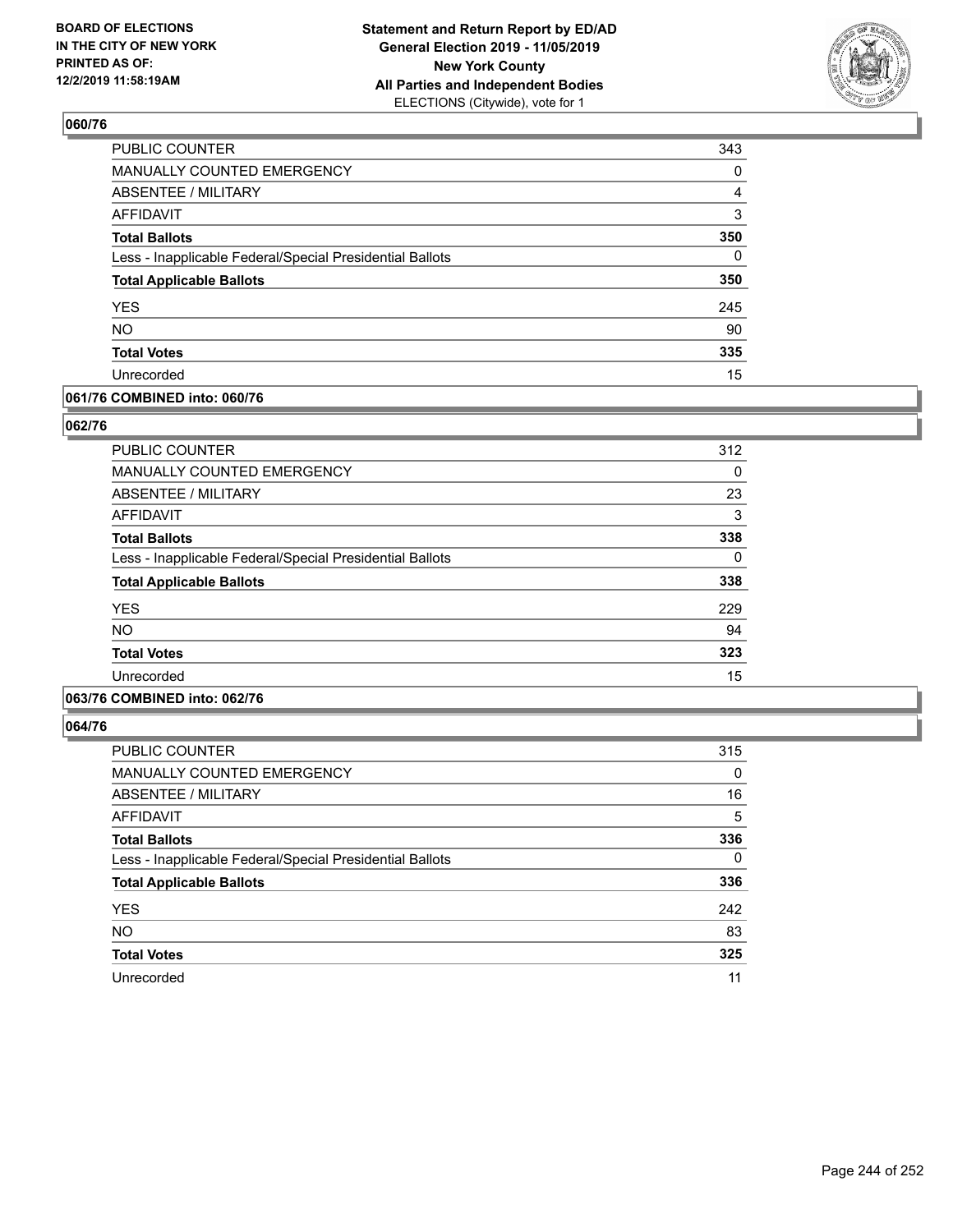

| PUBLIC COUNTER                                           | 254          |
|----------------------------------------------------------|--------------|
| MANUALLY COUNTED EMERGENCY                               | 0            |
| ABSENTEE / MILITARY                                      | 4            |
| AFFIDAVIT                                                | 0            |
| Total Ballots                                            | 258          |
| Less - Inapplicable Federal/Special Presidential Ballots | $\mathbf{0}$ |
| <b>Total Applicable Ballots</b>                          | 258          |
| YES                                                      | 181          |
| NO.                                                      | 64           |
| <b>Total Votes</b>                                       | 245          |
| Unrecorded                                               | 13           |

### **066/76**

| <b>PUBLIC COUNTER</b>                                    | 157            |
|----------------------------------------------------------|----------------|
| <b>MANUALLY COUNTED EMERGENCY</b>                        | 0              |
| ABSENTEE / MILITARY                                      | 3              |
| AFFIDAVIT                                                |                |
| <b>Total Ballots</b>                                     | 161            |
| Less - Inapplicable Federal/Special Presidential Ballots | 0              |
| <b>Total Applicable Ballots</b>                          | 161            |
| <b>YES</b>                                               | 121            |
| <b>NO</b>                                                | 36             |
| <b>Total Votes</b>                                       | 157            |
| Unrecorded                                               | $\overline{4}$ |

### **067/76**

| <b>PUBLIC COUNTER</b>                                    | 411 |
|----------------------------------------------------------|-----|
| <b>MANUALLY COUNTED EMERGENCY</b>                        | 0   |
| ABSENTEE / MILITARY                                      | 13  |
| AFFIDAVIT                                                | 2   |
| <b>Total Ballots</b>                                     | 426 |
| Less - Inapplicable Federal/Special Presidential Ballots | 0   |
| <b>Total Applicable Ballots</b>                          | 426 |
| <b>YES</b>                                               | 299 |
| <b>NO</b>                                                | 104 |
| <b>Total Votes</b>                                       | 403 |
| Unrecorded                                               | 23  |
|                                                          |     |

# **068/76 COMBINED into: 084/73**

**069/76 COMBINED into: 067/76**

**070/76 COMBINED into: 064/76**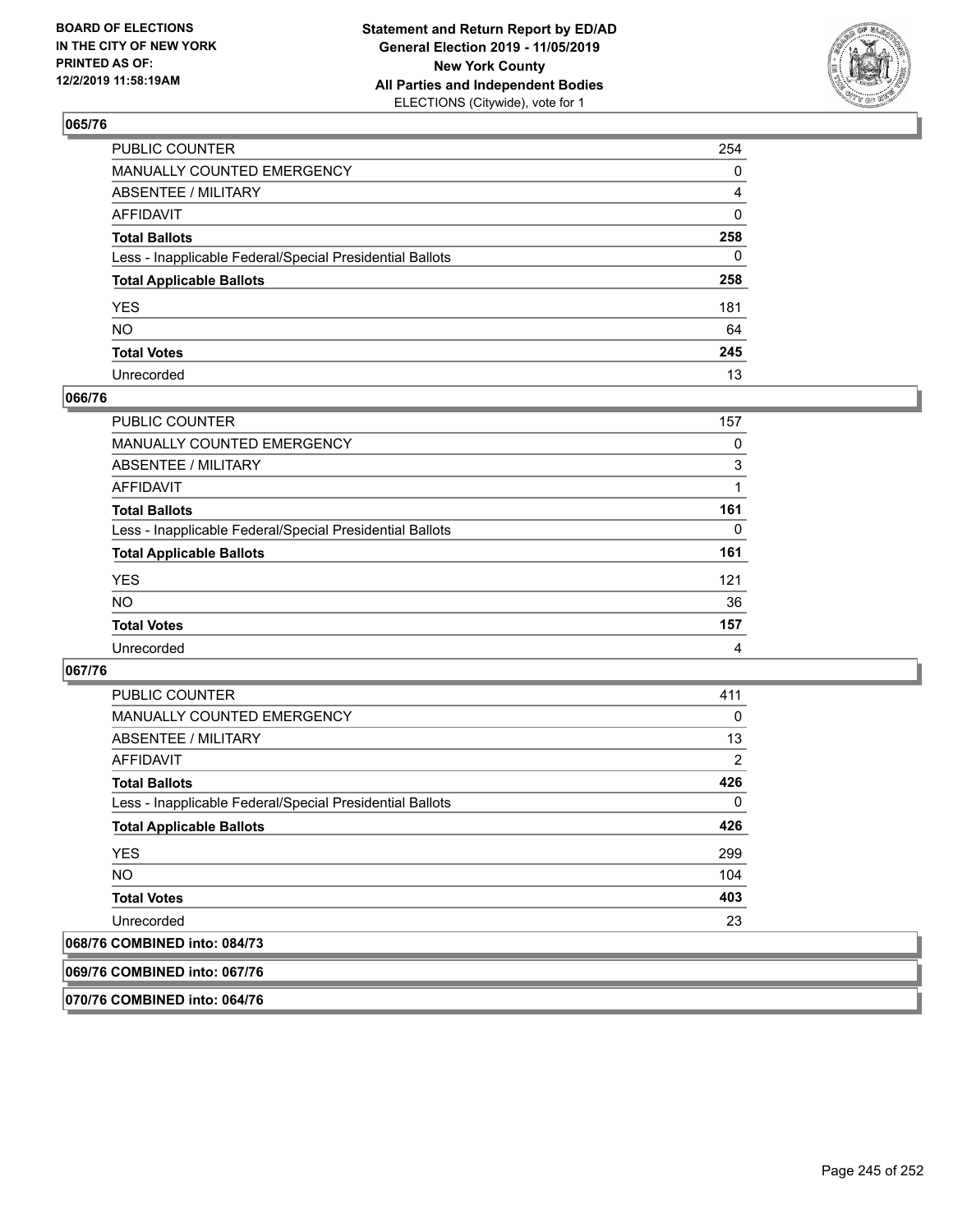

| PUBLIC COUNTER                                           | 183          |
|----------------------------------------------------------|--------------|
| MANUALLY COUNTED EMERGENCY                               | 0            |
| ABSENTEE / MILITARY                                      | 4            |
| AFFIDAVIT                                                |              |
| Total Ballots                                            | 188          |
| Less - Inapplicable Federal/Special Presidential Ballots | $\mathbf{0}$ |
| <b>Total Applicable Ballots</b>                          | 188          |
| YES                                                      | 145          |
| NO.                                                      | 34           |
| <b>Total Votes</b>                                       | 179          |
| Unrecorded                                               | 9            |

### **072/76**

| <b>PUBLIC COUNTER</b>                                    | 242      |
|----------------------------------------------------------|----------|
| <b>MANUALLY COUNTED EMERGENCY</b>                        | $\Omega$ |
| ABSENTEE / MILITARY                                      | 10       |
| AFFIDAVIT                                                | $\Omega$ |
| <b>Total Ballots</b>                                     | 252      |
| Less - Inapplicable Federal/Special Presidential Ballots | $\Omega$ |
| <b>Total Applicable Ballots</b>                          | 252      |
| <b>YES</b>                                               | 191      |
| <b>NO</b>                                                | 51       |
| <b>Total Votes</b>                                       | 242      |
| Unrecorded                                               | 10       |

| <b>PUBLIC COUNTER</b>                                    | 297          |
|----------------------------------------------------------|--------------|
| <b>MANUALLY COUNTED EMERGENCY</b>                        | 0            |
| ABSENTEE / MILITARY                                      | 5            |
| AFFIDAVIT                                                | 2            |
| <b>Total Ballots</b>                                     | 304          |
| Less - Inapplicable Federal/Special Presidential Ballots | $\mathbf{0}$ |
| <b>Total Applicable Ballots</b>                          | 304          |
| <b>YES</b>                                               | 208          |
| NO.                                                      | 82           |
| <b>Total Votes</b>                                       | 290          |
| Unrecorded                                               | 14           |
| 074/76 COMBINED into: 073/76                             |              |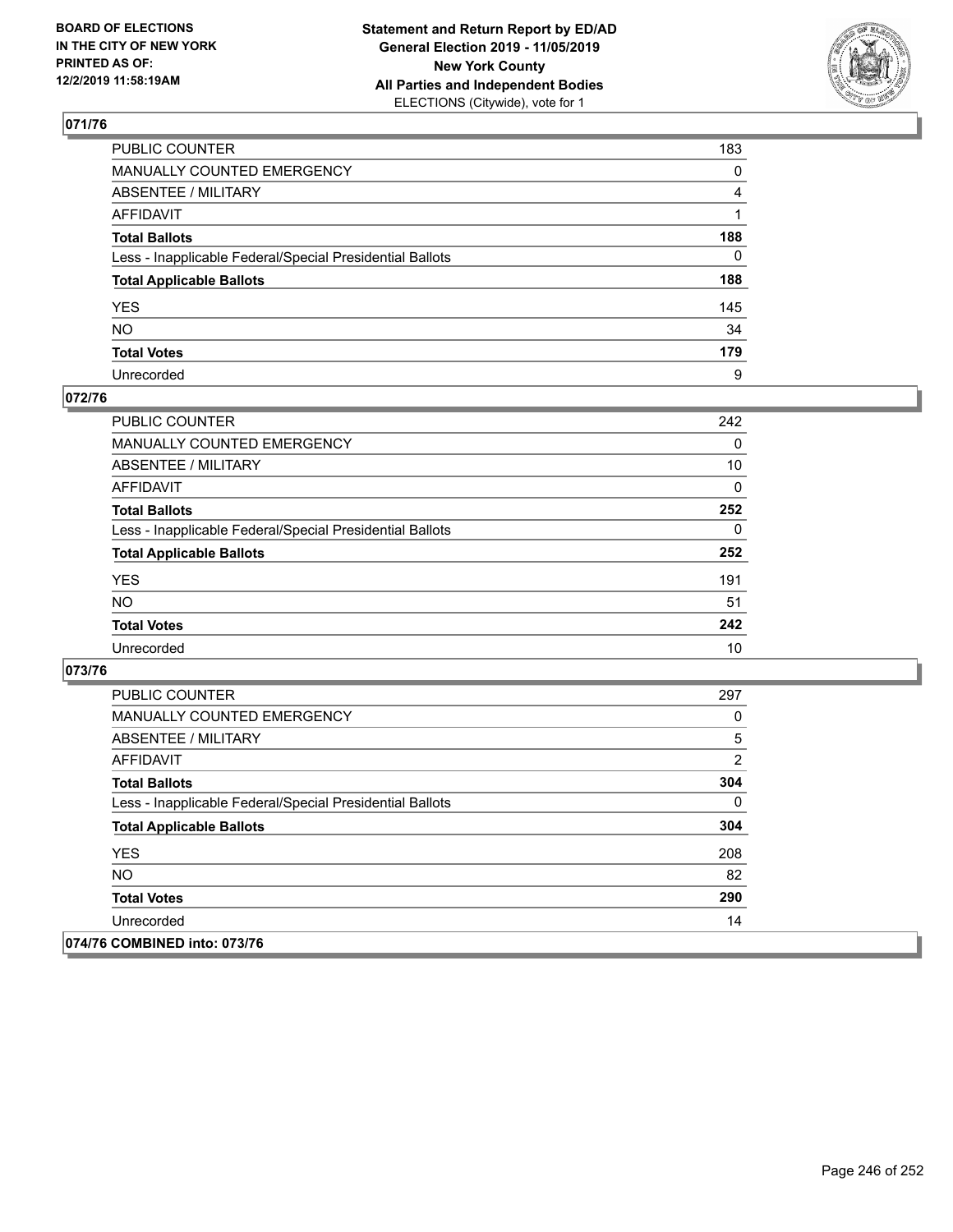

| PUBLIC COUNTER                                           | 252          |
|----------------------------------------------------------|--------------|
| MANUALLY COUNTED EMERGENCY                               | 0            |
| ABSENTEE / MILITARY                                      | 2            |
| AFFIDAVIT                                                | 2            |
| Total Ballots                                            | 256          |
| Less - Inapplicable Federal/Special Presidential Ballots | $\mathbf{0}$ |
| <b>Total Applicable Ballots</b>                          | 256          |
| YES                                                      | 172          |
| NO.                                                      | 71           |
| <b>Total Votes</b>                                       | 243          |
| Unrecorded                                               | 13           |

### **076/76**

| PUBLIC COUNTER                                           | 216      |
|----------------------------------------------------------|----------|
| <b>MANUALLY COUNTED EMERGENCY</b>                        | $\Omega$ |
| ABSENTEE / MILITARY                                      | 0        |
| AFFIDAVIT                                                | 2        |
| <b>Total Ballots</b>                                     | 218      |
| Less - Inapplicable Federal/Special Presidential Ballots | $\Omega$ |
| <b>Total Applicable Ballots</b>                          | 218      |
| <b>YES</b>                                               | 174      |
| <b>NO</b>                                                | 37       |
| <b>Total Votes</b>                                       | 211      |
| Unrecorded                                               |          |

| <b>PUBLIC COUNTER</b>                                    | 334      |
|----------------------------------------------------------|----------|
| <b>MANUALLY COUNTED EMERGENCY</b>                        | 0        |
| ABSENTEE / MILITARY                                      |          |
| AFFIDAVIT                                                |          |
| <b>Total Ballots</b>                                     | 336      |
| Less - Inapplicable Federal/Special Presidential Ballots | $\Omega$ |
| <b>Total Applicable Ballots</b>                          | 336      |
| <b>YES</b>                                               | 262      |
| NO.                                                      | 67       |
| <b>Total Votes</b>                                       | 329      |
| Unrecorded                                               |          |
| 078/76 COMBINED into: 079/76                             |          |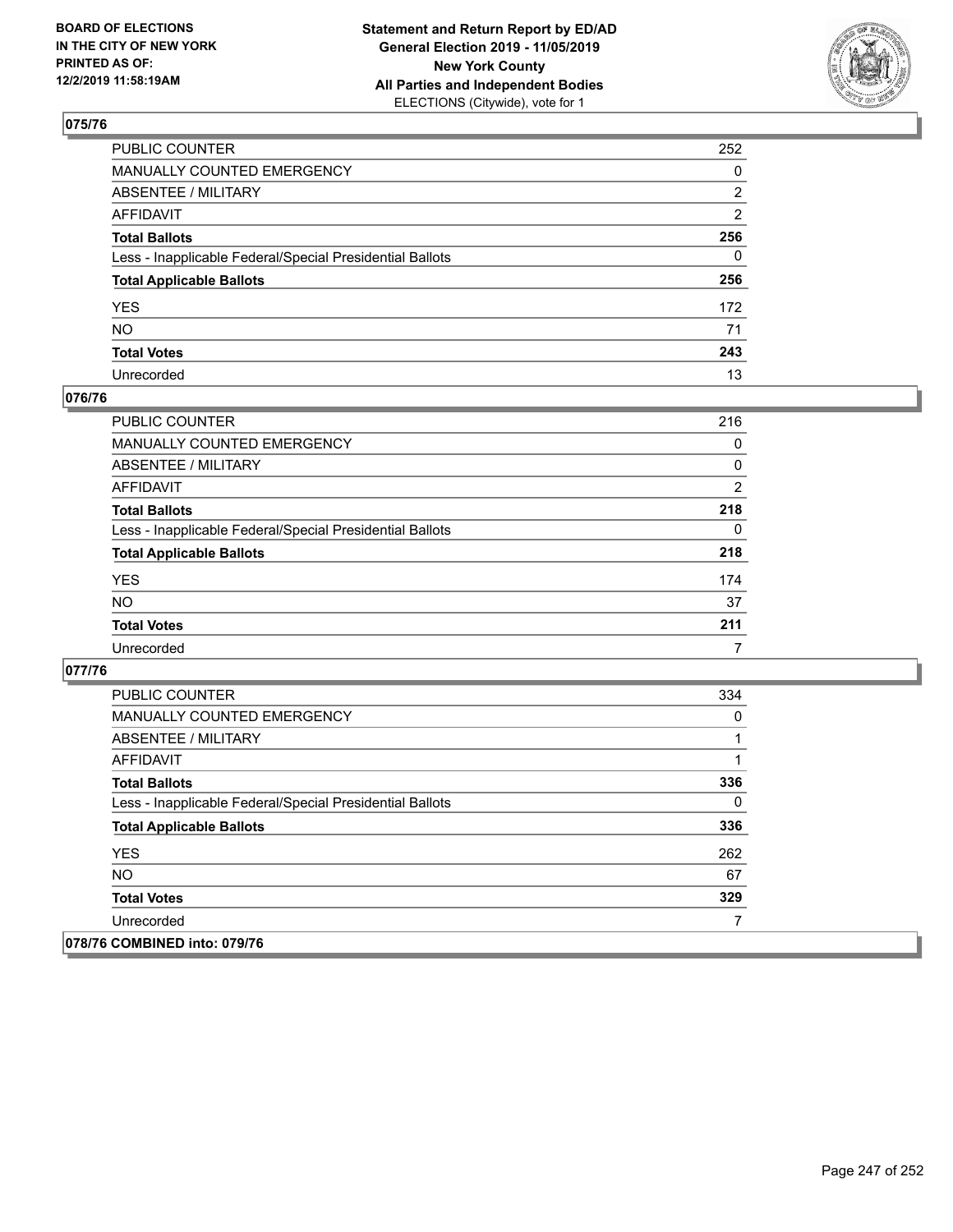

| PUBLIC COUNTER                                           | 345          |
|----------------------------------------------------------|--------------|
| MANUALLY COUNTED EMERGENCY                               | $\mathbf{0}$ |
| ABSENTEE / MILITARY                                      | 19           |
| AFFIDAVIT                                                |              |
| Total Ballots                                            | 365          |
| Less - Inapplicable Federal/Special Presidential Ballots | $\Omega$     |
| <b>Total Applicable Ballots</b>                          | 365          |
| YES                                                      | 260          |
| NO.                                                      | 88           |
| <b>Total Votes</b>                                       | 348          |
| Unrecorded                                               | 17           |

### **080/76**

| <b>PUBLIC COUNTER</b>                                    | 325 |
|----------------------------------------------------------|-----|
| <b>MANUALLY COUNTED EMERGENCY</b>                        | 0   |
| ABSENTEE / MILITARY                                      | 5   |
| <b>AFFIDAVIT</b>                                         | 7   |
| <b>Total Ballots</b>                                     | 337 |
| Less - Inapplicable Federal/Special Presidential Ballots | 0   |
| <b>Total Applicable Ballots</b>                          | 337 |
| <b>YES</b>                                               | 265 |
| <b>NO</b>                                                | 54  |
| <b>Total Votes</b>                                       | 319 |
| Unrecorded                                               | 18  |
|                                                          |     |

#### **081/76 COMBINED into: 080/76**

| <b>PUBLIC COUNTER</b>                                    | 132      |
|----------------------------------------------------------|----------|
| <b>MANUALLY COUNTED EMERGENCY</b>                        | 0        |
| ABSENTEE / MILITARY                                      | 0        |
| AFFIDAVIT                                                | 0        |
| <b>Total Ballots</b>                                     | 132      |
| Less - Inapplicable Federal/Special Presidential Ballots | $\Omega$ |
| <b>Total Applicable Ballots</b>                          | 132      |
| <b>YES</b>                                               | 107      |
| <b>NO</b>                                                | 19       |
| <b>Total Votes</b>                                       | 126      |
| Unrecorded                                               | 6        |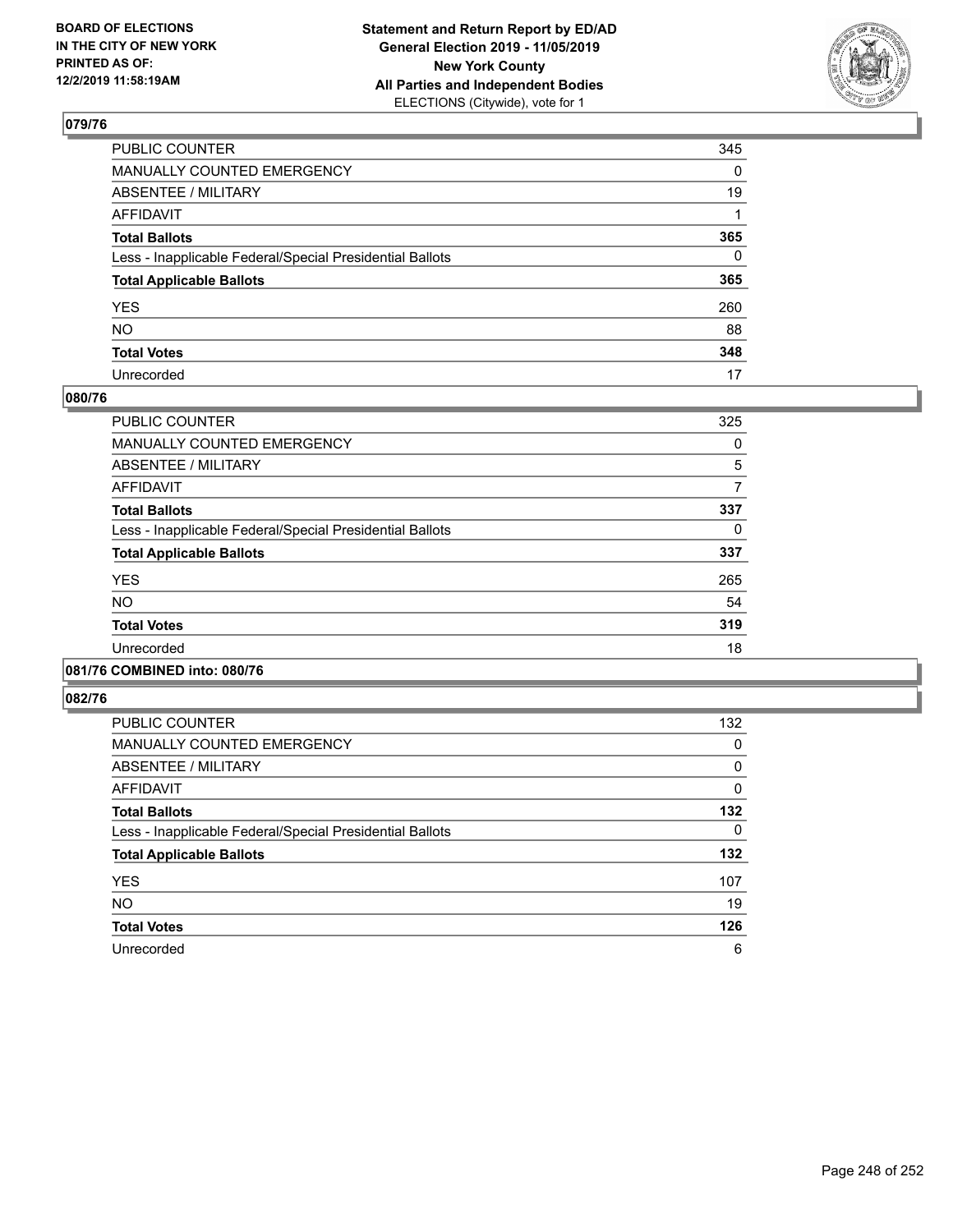

| <b>PUBLIC COUNTER</b>                                    | 428      |
|----------------------------------------------------------|----------|
| MANUALLY COUNTED EMERGENCY                               | 0        |
| <b>ABSENTEE / MILITARY</b>                               | 8        |
| <b>AFFIDAVIT</b>                                         | 3        |
| <b>Total Ballots</b>                                     | 439      |
| Less - Inapplicable Federal/Special Presidential Ballots | $\Omega$ |
| <b>Total Applicable Ballots</b>                          | 439      |
| <b>YES</b>                                               | 342      |
| <b>NO</b>                                                | 73       |
| <b>Total Votes</b>                                       | 415      |
| Unrecorded                                               | 24       |

### **084/76 COMBINED into: 083/76**

### **085/76**

| <b>PUBLIC COUNTER</b>                                    | 293            |
|----------------------------------------------------------|----------------|
| <b>MANUALLY COUNTED EMERGENCY</b>                        | 0              |
| ABSENTEE / MILITARY                                      | 8              |
| AFFIDAVIT                                                | $\overline{2}$ |
| <b>Total Ballots</b>                                     | 303            |
| Less - Inapplicable Federal/Special Presidential Ballots | 0              |
| <b>Total Applicable Ballots</b>                          | 303            |
| <b>YES</b>                                               | 218            |
| <b>NO</b>                                                | 51             |
| <b>Total Votes</b>                                       | 269            |
| Unrecorded                                               | 34             |

## **086/76 COMBINED into: 085/76**

| <b>PUBLIC COUNTER</b>                                    | 60 |
|----------------------------------------------------------|----|
| MANUALLY COUNTED EMERGENCY                               | 0  |
| ABSENTEE / MILITARY                                      | 0  |
| AFFIDAVIT                                                | 0  |
| <b>Total Ballots</b>                                     | 60 |
| Less - Inapplicable Federal/Special Presidential Ballots | 0  |
| <b>Total Applicable Ballots</b>                          | 60 |
| <b>YES</b>                                               | 53 |
| <b>NO</b>                                                | 2  |
| <b>Total Votes</b>                                       | 55 |
| Unrecorded                                               | 5  |
| 088/76 COMBINED into: 047/76                             |    |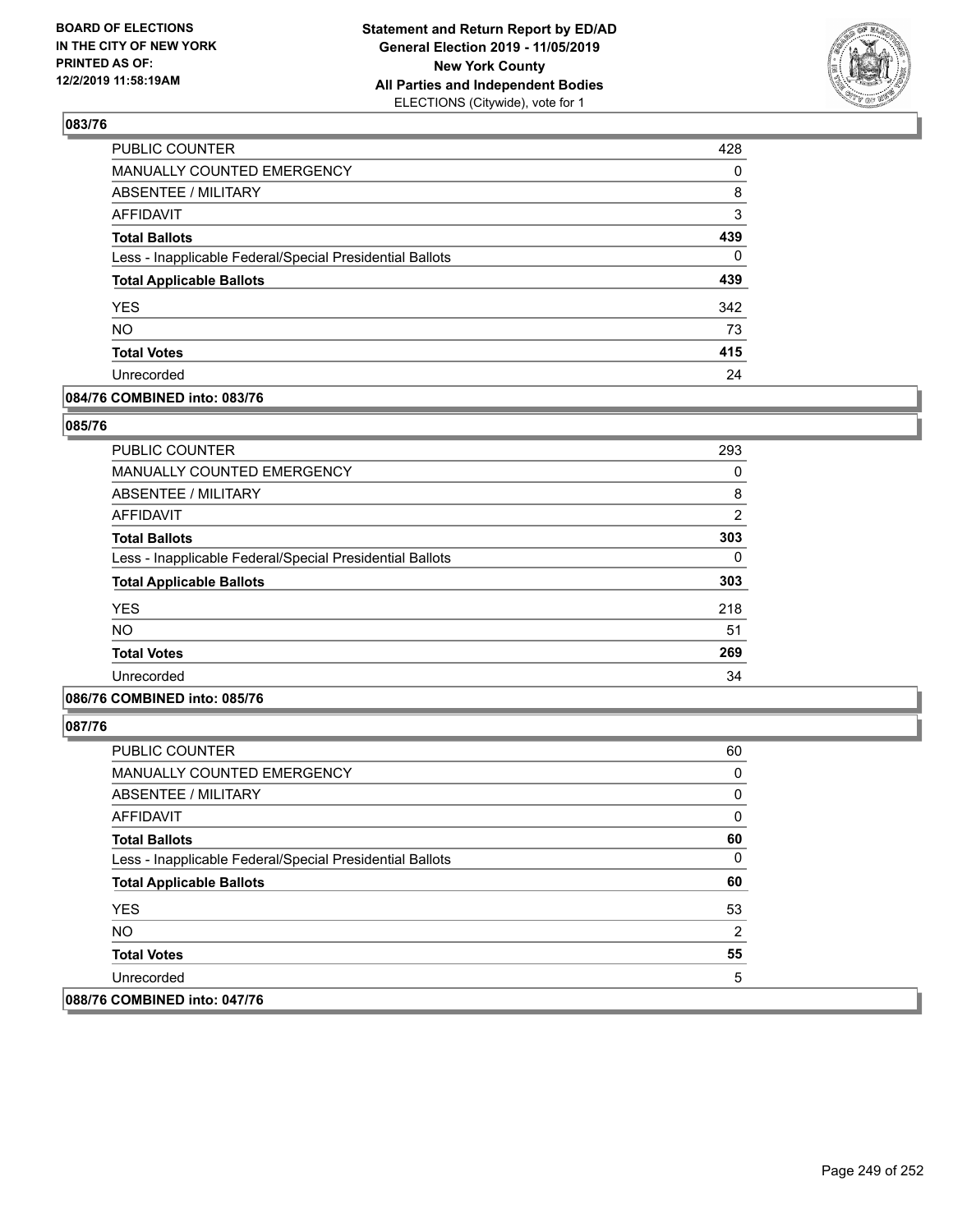

| PUBLIC COUNTER                                           | 292      |
|----------------------------------------------------------|----------|
| MANUALLY COUNTED EMERGENCY                               | $\Omega$ |
| <b>ABSENTEE / MILITARY</b>                               | 3        |
| <b>AFFIDAVIT</b>                                         | 0        |
| <b>Total Ballots</b>                                     | 295      |
| Less - Inapplicable Federal/Special Presidential Ballots | $\Omega$ |
| <b>Total Applicable Ballots</b>                          | 295      |
| <b>YES</b>                                               | 234      |
| <b>NO</b>                                                | 48       |
| <b>Total Votes</b>                                       | 282      |
| Unrecorded                                               | 13       |
|                                                          |          |

### **090/76 COMBINED into: 077/76**

### **091/76**

| <b>Total Votes</b>                                       | 0        |
|----------------------------------------------------------|----------|
| <b>NO</b>                                                | $\Omega$ |
| <b>YES</b>                                               | $\Omega$ |
| <b>Total Applicable Ballots</b>                          | 0        |
| Less - Inapplicable Federal/Special Presidential Ballots | 0        |
| <b>Total Ballots</b>                                     | 0        |
| AFFIDAVIT                                                | 0        |
| <b>ABSENTEE / MILITARY</b>                               | 0        |
| <b>MANUALLY COUNTED EMERGENCY</b>                        | 0        |
| PUBLIC COUNTER                                           | 0        |

## **092/76 COMBINED into: 091/76**

### **093/76 COMBINED into: 091/76**

### **094/76**

095/76 096/76

| PUBLIC COUNTER                                           | 0 |
|----------------------------------------------------------|---|
| <b>MANUALLY COUNTED EMERGENCY</b>                        | 0 |
| <b>ABSENTEE / MILITARY</b>                               | 0 |
| <b>AFFIDAVIT</b>                                         | 0 |
| <b>Total Ballots</b>                                     | 0 |
| Less - Inapplicable Federal/Special Presidential Ballots | 0 |
| <b>Total Applicable Ballots</b>                          | 0 |
| <b>YES</b>                                               | 0 |
| <b>NO</b>                                                | 0 |
| <b>Total Votes</b>                                       | ŋ |
| <b>COMBINED into: 091/76</b>                             |   |
| <b>COMBINED into: 087/76</b>                             |   |
|                                                          |   |

**097/76 COMBINED into: 094/76**

**098/76 COMBINED into: 087/76**

## **099/76 COMBINED into: 089/76**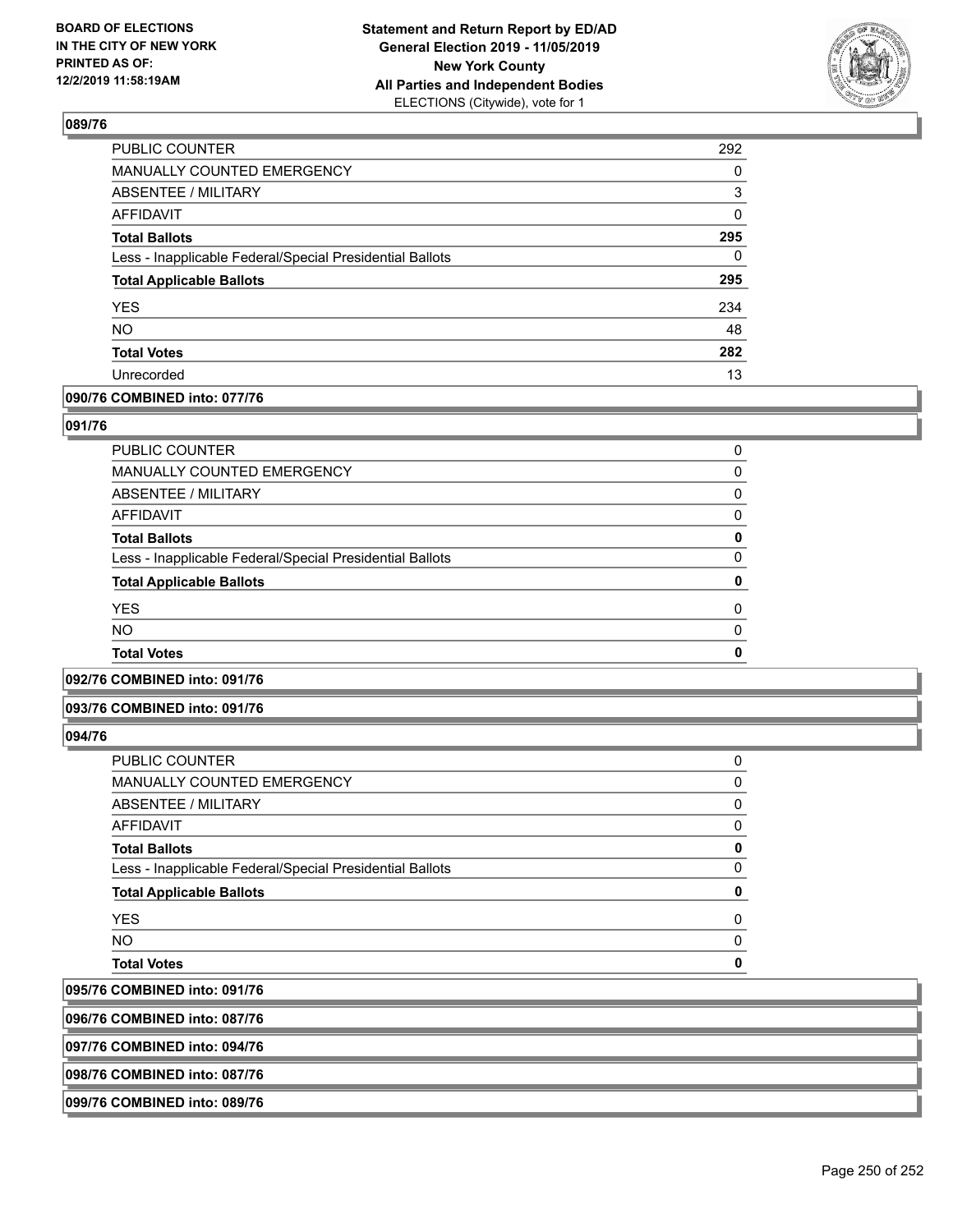

| <b>PUBLIC COUNTER</b>                                    | 421          |
|----------------------------------------------------------|--------------|
| MANUALLY COUNTED EMERGENCY                               | 0            |
| ABSENTEE / MILITARY                                      | 6            |
| AFFIDAVIT                                                | 4            |
| <b>Total Ballots</b>                                     | 431          |
| Less - Inapplicable Federal/Special Presidential Ballots | $\mathbf{0}$ |
| <b>Total Applicable Ballots</b>                          | 431          |
| <b>YES</b>                                               | 310          |
| <b>NO</b>                                                | 105          |
| <b>Total Votes</b>                                       | 415          |
| Unrecorded                                               | 16           |
| 101/76 COMBINED into: 021/76                             |              |
| 102/76 COMBINED into: 009/76                             |              |
| 103/76 COMBINED into: 077/76                             |              |